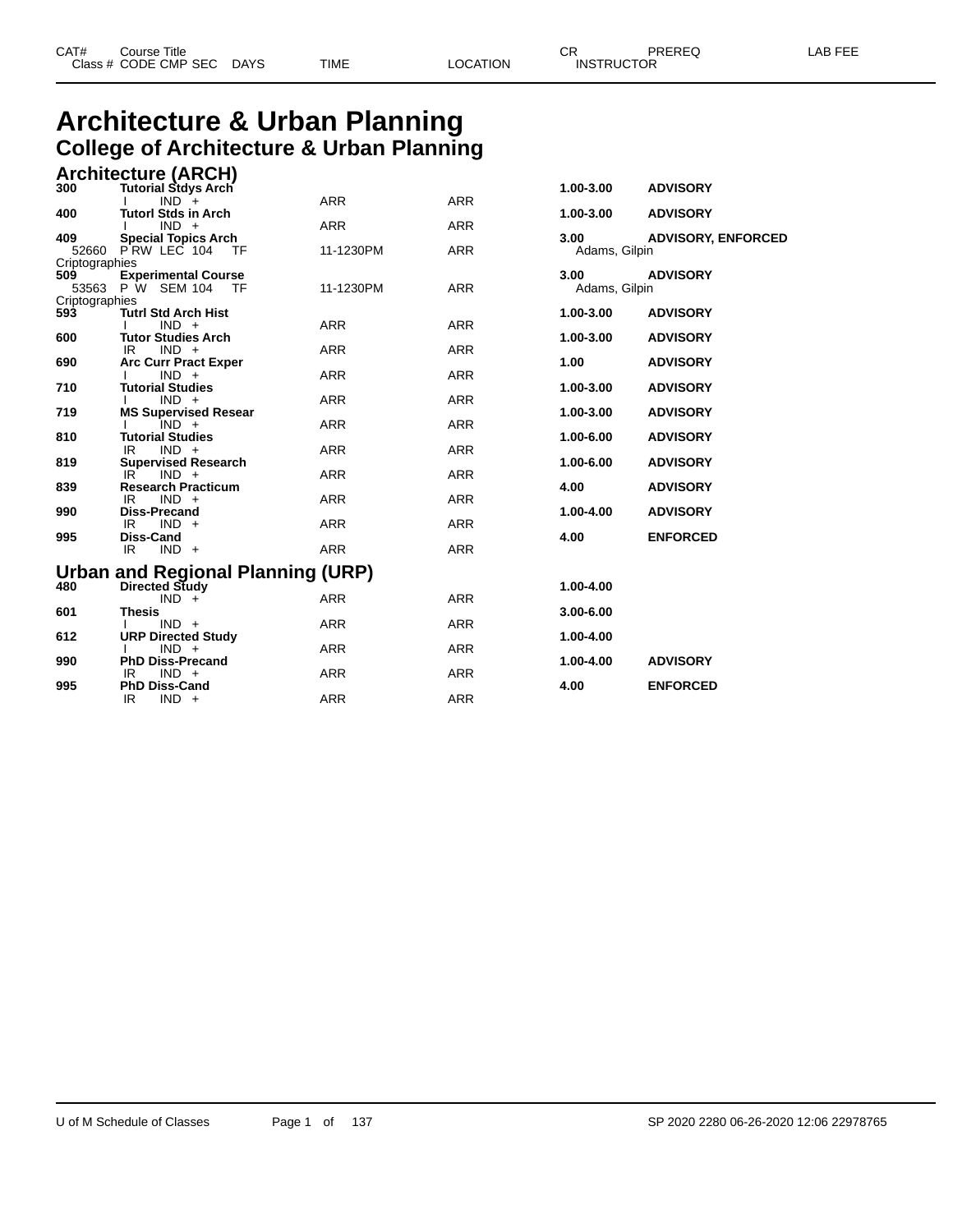# **Dental Hygiene Dental Hygiene-Dentistry**

|                            |                                                                               |                                                                 | 5.00       |
|----------------------------|-------------------------------------------------------------------------------|-----------------------------------------------------------------|------------|
|                            |                                                                               |                                                                 |            |
| <b>Comm Prac: Hd Start</b> |                                                                               |                                                                 | 1.00       |
| <b>REC 101</b>             | <b>ARR</b>                                                                    | <b>ARR</b>                                                      | Schmerl    |
| <b>SEM 102</b>             | <b>ARR</b>                                                                    | <b>ARR</b>                                                      |            |
| Research II                |                                                                               |                                                                 | 2.00-4.00  |
| LEC 101                    | <b>ARR</b>                                                                    | <b>ARR</b>                                                      |            |
|                            |                                                                               |                                                                 | 2.00       |
| <b>SEM 101</b>             | <b>ARR</b>                                                                    | <b>ARR</b>                                                      | Schmerl    |
|                            | LAB 101<br>50052 P<br>- S<br>- P<br>- P<br><b>Service Learning</b><br>50056 P | Dental Hygiene (DENTHYG)<br>313 Clinical Dent Hyg<br><b>ARR</b> | <b>ARR</b> |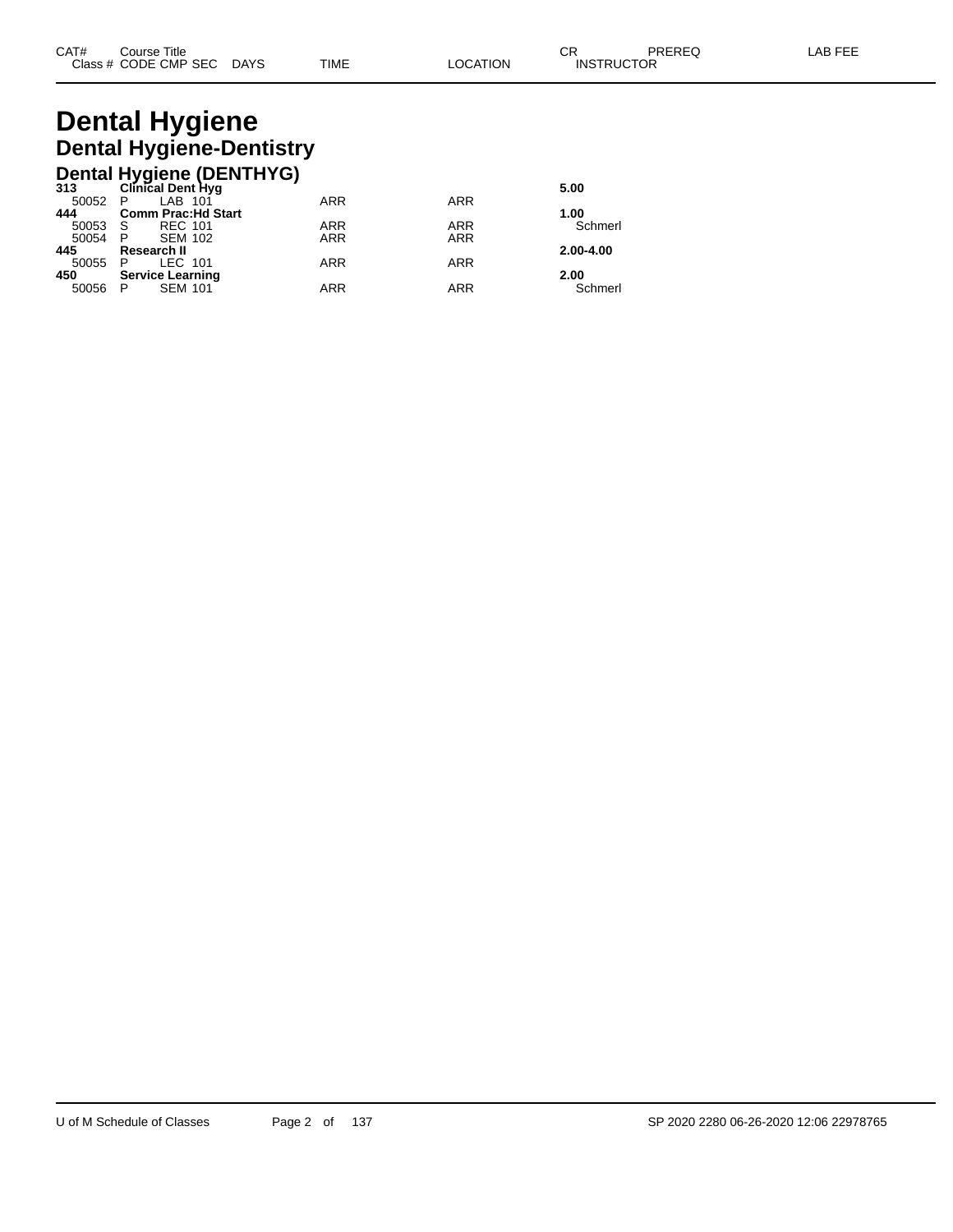| CAT#           | Course Title<br>Class # CODE CMP SEC DAYS                         | TIME       | LOCATION   | CR.<br><b>INSTRUCTOR</b> | PREREQ          | LAB FEE |
|----------------|-------------------------------------------------------------------|------------|------------|--------------------------|-----------------|---------|
|                | <b>Dentistry</b>                                                  |            |            |                          |                 |         |
|                | <b>School Of Dentistry</b>                                        |            |            |                          |                 |         |
| 520            | Dentistry (DENT)                                                  |            |            |                          |                 |         |
| 51563 PR       | Clinical Found I<br>LEC 102                                       | ARR        | ARR        | 1.00<br>McLean           | <b>ENFORCED</b> | 215.00  |
| 545<br>51262   | <b>Head &amp; Neck Anatomy</b><br>P R<br><b>SEM 101</b><br>МW     | 8-12PM     | ARR        | 2.50<br>Cortright        | <b>ENFORCED</b> |         |
| 51293<br>631   | P R<br><b>SEM 102</b><br><b>Clinical Foundations II</b>           | ARR        | ARR        | 5.00                     | <b>ENFORCED</b> | 236.00  |
| 51562<br>820R  | PR.<br>LAB 101<br><b>Comprehensive Care Clinic</b>                | ARR        | ARR        | $0.00 - 10.00$           | <b>ENFORCED</b> |         |
|                | 53087 PR CLN 101                                                  | ARR        | ARR        | Heys                     |                 |         |
| 652            | <b>Endodontics (ENDODONT)</b><br><b>Clin Endodontics</b>          |            |            | 1.00-4.00                |                 |         |
| 50058<br>655   | P<br>LAB 101<br><b>Endo Research</b>                              | ARR        | ARR        | McDonald<br>1.00-3.00    |                 |         |
| 659            | $IND +$<br><b>Current Lit Review</b>                              | ARR        | ARR        | 1.00-2.00                |                 |         |
| 50059 P        | <b>SEM 101</b><br>M<br>This class meets in room G536.             | 8-10AM     | G580 DENT  | McDonald                 |                 |         |
| 660<br>50060 P | Case Pres & Treat<br><b>SEM 101</b><br>F                          | 1-3PM      | G580 DENT  | 1.00-4.00<br>McDonald    |                 |         |
|                | This class meets in G536.                                         |            |            |                          |                 |         |
| 550            | <b>Hospital Dentistry (HOSPDENT)</b><br><b>Hospital Dentistry</b> |            |            | 1.00                     |                 |         |
| 50061 P        | LEC 101                                                           | ARR        | ARR        |                          |                 |         |
|                | <b>Oral Biology (ORALBIOL)</b>                                    |            |            |                          |                 |         |
| 676<br>50062   | <b>Clin Dental Pharm</b><br>P<br><b>SEM 101</b>                   | ARR        | ARR        | 1.00                     |                 |         |
| 678<br>50063   | <b>Stat Meth Oral Biol</b><br>P<br><b>SEM 101</b>                 | ARR        | ARR        | 1.00-3.00                | <b>ADVISORY</b> |         |
| 680<br>50064   | <b>Bact Perio Disease</b><br><b>SEM 101</b><br>P                  | ARR        | ARR        | 2.00                     | <b>ADVISORY</b> |         |
| 773<br>50065   | <b>Directed Research</b><br><b>SEM 101</b><br>P.                  | ARR        | ARR        | 1.00-4.00                |                 |         |
| 776<br>50066   | <b>Mamm Tissu&amp;Org Cult</b><br>P<br><b>SEM 101</b>             | ARR        | ARR        | 1.00-2.00                |                 |         |
| 855<br>50067   | <b>Conscious Sedation</b><br><b>SEM 101</b><br>P.                 | ARR        | ARR        | 1.00                     |                 |         |
| 856<br>50068   | <b>Clin Consc Sedation</b><br>LAB 101<br>P                        | ARR        | ARR        | 1.00                     | <b>ADVISORY</b> |         |
| 858<br>50069   | <b>Immunologic Topics</b><br>P<br><b>SEM 101</b>                  | ARR        | ARR        | $1.00 - 2.00$            | <b>ADVISORY</b> |         |
| 859<br>50070 P | <b>Seminar in Oral Bio</b><br><b>SEM 101</b>                      | ARR        | <b>ARR</b> | 1.00                     |                 |         |
| 990            | Diss-Precand<br>$IND +$                                           | <b>ARR</b> | <b>ARR</b> | 1.00-4.00                | <b>ADVISORY</b> |         |
| 995            | Diss-Cand<br>$IND +$<br>IR                                        | <b>ARR</b> | <b>ARR</b> | 4.00                     | <b>ENFORCED</b> |         |
|                | <b>Oral Health Sciences (ORALHEAL)</b>                            |            |            |                          |                 |         |
| 812            | <b>Sci Lab Rotations</b>                                          |            |            | 3.00                     |                 |         |
| 851            | $IND +$<br><b>Special Topics Sem</b>                              | ARR        | ARR        | 1.00-3.00                | <b>ADVISORY</b> |         |
| 990            | $IND +$<br><b>Dissertatn-Precand</b>                              | ARR        | <b>ARR</b> | 1.00-4.00                | <b>ADVISORY</b> |         |
| 995            | $IND +$<br><b>Dissertation-Cand</b>                               | ARR        | <b>ARR</b> | 4.00                     | <b>ENFORCED</b> |         |
|                | $IND +$<br>IR                                                     | ARR        | <b>ARR</b> |                          |                 |         |
| 696            | <b>Oral Pathology (ORALPATH)</b><br>Thesis Investigatn            |            |            | 1.00-3.00                |                 |         |
|                | $IND +$                                                           | ARR        | ARR        |                          |                 |         |
| 760            | <b>Orthodontics (ORTHO)</b><br><b>Clinical Orthodon</b>           |            |            | 1.00-5.00                |                 |         |
| 52800<br>766   | LAB 101<br>P<br><b>Research-Thesis</b>                            | ARR        | <b>ARR</b> | Kim-Berman<br>1.00-4.00  |                 |         |
| 775            | $IND +$<br><b>Clin Ped Ortho</b>                                  | ARR        | ARR        | 1.00-3.00                |                 |         |
| 52748<br>778   | LAB 101<br>P.                                                     | ARR        | ARR        | Ono<br>1.00-2.00         |                 |         |
| 52749 P        | <b>Mg Chl Craniofac</b><br>LEC 101                                | ARR        | <b>ARR</b> | Kelly                    |                 |         |

U of M Schedule of Classes Page 3 of 137 SP 2020 2280 06-26-2020 12:06 22978765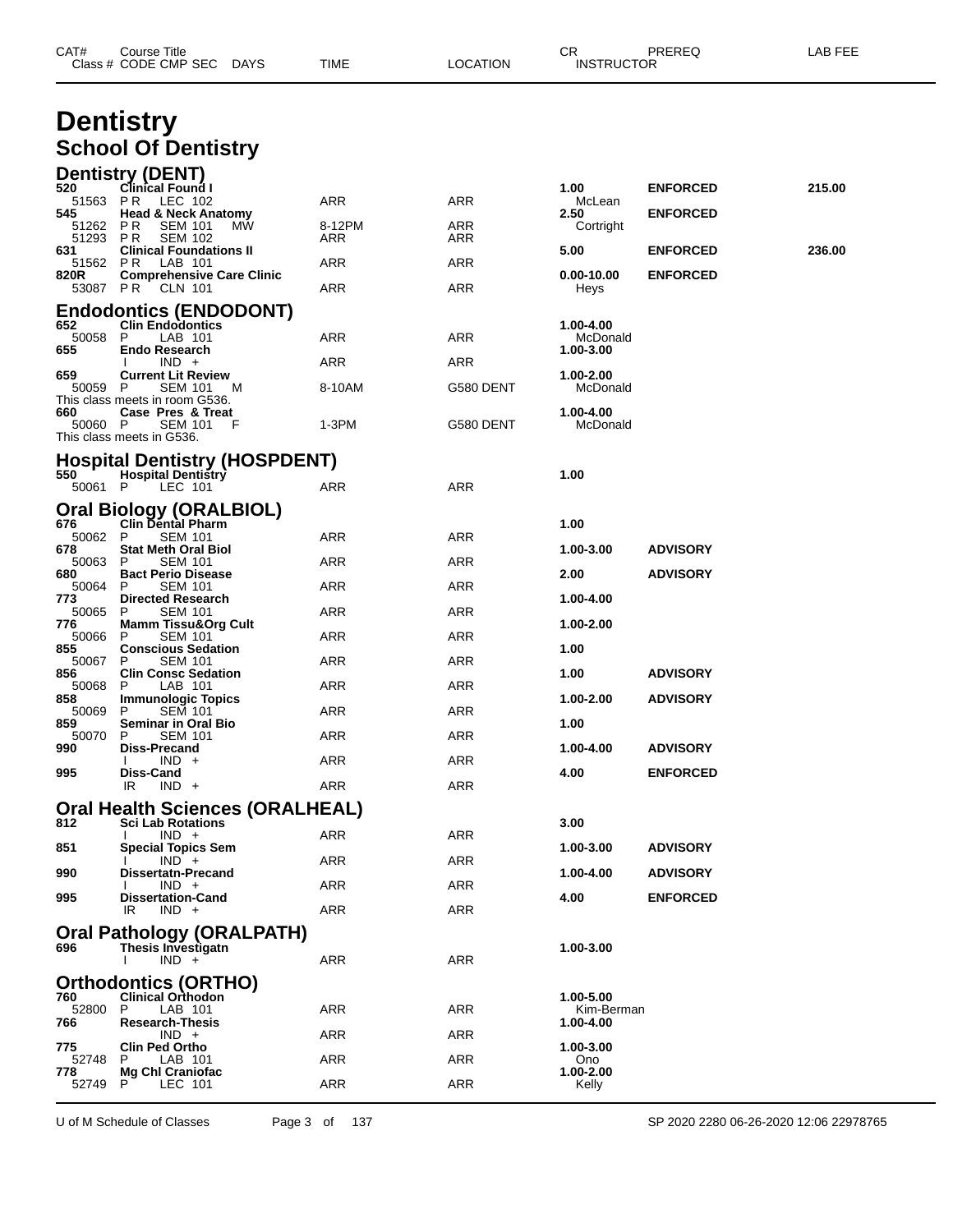| CAT#                  | Course Title<br>Class # CODE CMP SEC<br>DAYS                                             | TIME       | <b>LOCATION</b>   | CR.<br>PREREQ<br><b>INSTRUCTOR</b>                   | <b>LAB FEE</b> |
|-----------------------|------------------------------------------------------------------------------------------|------------|-------------------|------------------------------------------------------|----------------|
| 781<br>52801<br>798   | Treatment in Prog<br>LEC 101<br>P.<br>TH<br><b>Special Projects</b>                      | 8-9AM      | <b>1528 DENT</b>  | 1.00<br>Kim-Berman<br>1.00-2.00                      |                |
| 799                   | $IND +$<br><b>Directed Readings</b><br>$IND +$                                           | ARR<br>ARR | ARR<br>ARR        | 1.00-2.00                                            |                |
|                       | <b>Pediatric Dentistry (PEDDENT)</b>                                                     |            |                   |                                                      |                |
| 591<br>52747 P<br>594 | <b>Clinical Ped Dent</b><br>LAB 101<br><b>Investigatn-Thesis</b>                         | ARR        | ARR               | 1.00-5.00<br><b>Boynton</b><br>1.00-3.00             |                |
|                       | $\overline{IND}$ +                                                                       | ARR        | ARR               |                                                      |                |
| 596<br>51333<br>599   | <b>Adv Ped Dent CL Prb</b><br>P.<br><b>SEM 101</b><br><b>MW</b><br><b>Pd Anes Rotatn</b> | 5-7PM      | <b>2075I DENT</b> | 1.00-2.00<br>Boynton<br>1.00-3.00<br><b>ADVISORY</b> |                |
| 50082 P               | LAB 101                                                                                  | ARR        | ARR               | Grewal                                               |                |
| 780<br>50083          | <b>Periodontics (PERIODON)</b><br><b>Periodontic Clinic</b><br>P<br>LAB 101              | ARR        | ARR               | 1.00-6.00<br>Wang                                    |                |
| 782<br>50084 P        | <b>Sem in Periodontics</b><br><b>SEM 101</b><br>M                                        | 9-12PM     | G378 DENT         | 1.00<br>Eber                                         |                |
| 786<br>52575          | <b>Periodontal Therapy</b><br>LEC 101<br>P                                               | ARR        | <b>ARR</b>        | 1.00-2.00                                            |                |
| 788<br>52779 P        | <b>Patient Mgt Perio</b><br>LEC 101                                                      | ARR        | ARR               | 1.00<br>Wang                                         |                |
| 789<br>52778          | <b>Patient&amp;Prac Mgt</b><br><b>SEM 101</b><br>P                                       | ARR        | ARR               | 1.00<br>Wang                                         |                |
| 790                   | <b>Thesis Investigatn</b><br>$IND +$                                                     | ARR        | ARR               | 1.00-3.00                                            |                |
| 793<br>52574 P        | <b>Current Lit-Perio</b><br><b>SEM 101</b>                                               | ARR        | <b>ARR</b>        | 1.00                                                 |                |
| 794<br>52780<br>795   | Implants<br>P<br><b>SEM 101</b>                                                          | ARR        | <b>ARR</b>        | 1.00<br>1.00                                         |                |
| 50085 P               | <b>Multisp Implnt Ther</b><br>LEC 101                                                    | ARR        | ARR               |                                                      |                |
|                       | <b>Prosthodontics (PROSTHOD)</b>                                                         |            |                   |                                                      |                |
| 643<br>50086<br>645   | <b>Clin Prosthodontics</b><br>P<br>LAB 101<br>Thesis Investigatn                         | ARR        | <b>ARR</b>        | 1.00-6.00<br>Razzoog<br>1.00-3.00                    |                |
|                       | $IND +$                                                                                  | ARR        | <b>ARR</b>        |                                                      |                |
| 650<br>53090<br>800   | <b>Adv Tx Planning</b><br>P.<br>LEC 101<br><b>Teaching Pract</b>                         | ARR        | ARR               | <b>ADVISORY</b><br>1.00-2.00<br>Razzoog<br>1.00-2.00 |                |
| 53089 P               | LAB 101                                                                                  | ARR        | ARR               | Razzoog                                              |                |
|                       | <b>Restorative (RESTORA)</b>                                                             |            |                   |                                                      |                |
| 565<br>52803          | <b>Implant Seminars</b><br>PD<br>LEC 101                                                 | ARR        | ARR               | 1.00<br>Neiva, Fasbinder                             |                |
| 741<br>52057          | Data Management<br>P<br>LAB 101<br>Т<br><b>Clin Restor Dent</b>                          | 8-10AM     | ARR               | 1.00-2.00<br><b>ADVISORY</b><br>Dennison             |                |
| 742<br>50087          | P<br>LAB 101                                                                             | ARR        | ARR               | 1.00-8.00<br>Neiva                                   |                |
| 743<br>880            | <b>Thesis Investigatn</b><br>$IND +$                                                     | ARR        | ARR               | 1.00-4.00<br>1.00-3.00                               |                |
|                       | <b>Investigatn Thesis</b><br>$\overline{IND}$ +                                          | ARR        | <b>ARR</b>        |                                                      |                |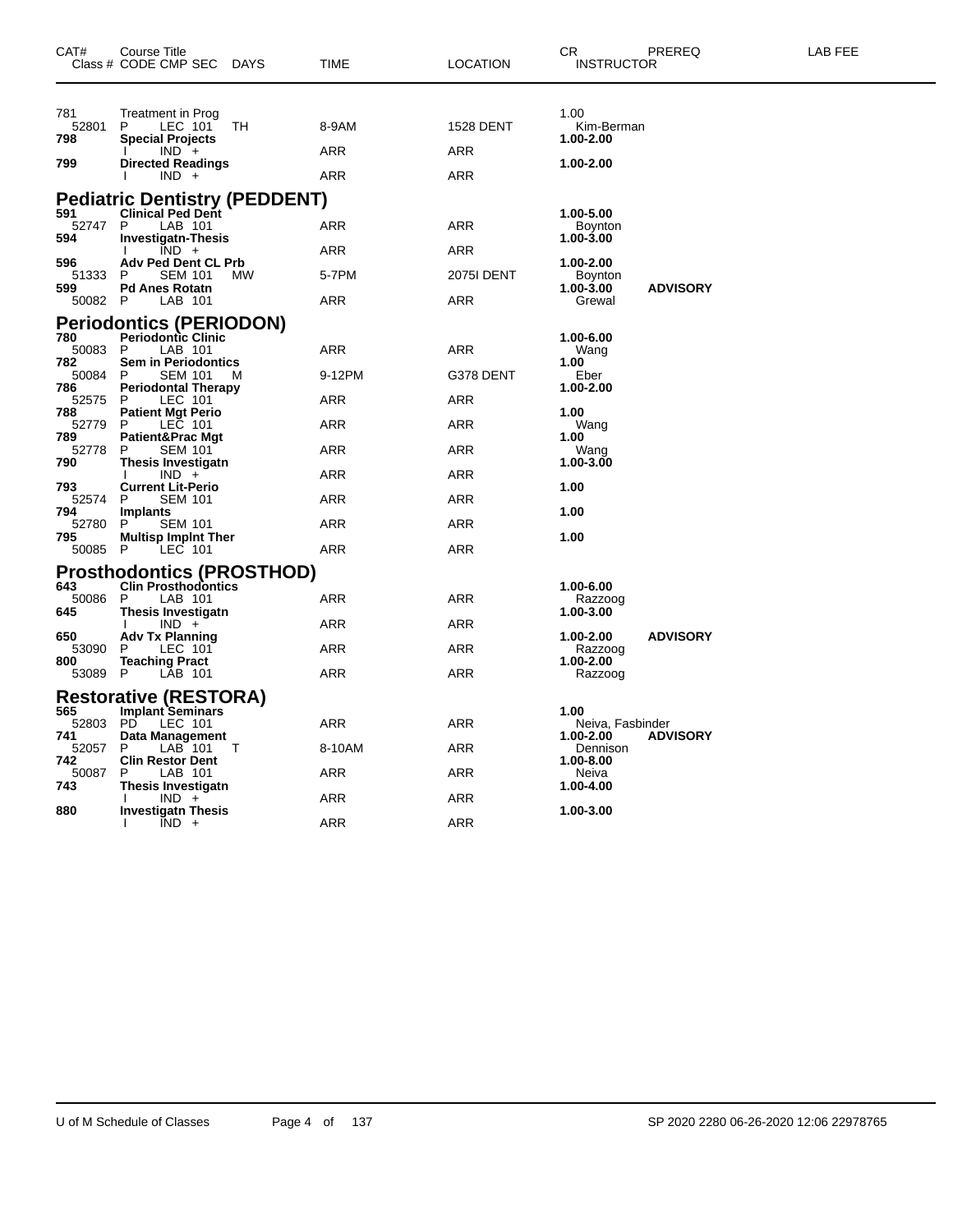# **Education**

NOTE - TEACHER CERTIFICATION COURSES: ENROLLMENTPREFERENCE WILL BE GIVEN TO STUDENTS PREVIOUSLY. ADMITTED TO AN APPROVED TEACHER CERTIFICATION PROGRAM; OTHERS MAY BE REQUIRED TO WITHDRAW. UNDERGRADUATE STUDENTS MUST HAVE ATTAINED JUNIOR STANDING (COMPLETION OF AT LEAST 54 SEMESTER HOURS) BEFORE THEY MAY ELECT 300 OR 400 LEVEL COURSES IN EDUCATION. NOTE - UNLESS OTHERWISE INDICATED, OVERRIDES ARE AVAILABLE IN 1033 S E B.

#### **School Of Education**

|                  | <b>Education (EDUC)</b>                                    |                                                             |                                                                                                                   |     |                   |                           |       |
|------------------|------------------------------------------------------------|-------------------------------------------------------------|-------------------------------------------------------------------------------------------------------------------|-----|-------------------|---------------------------|-------|
| 310              | <b>Independent Study</b>                                   |                                                             |                                                                                                                   |     | 1.00-6.00         |                           |       |
| tsanf@umich.edu. | $IND +$                                                    |                                                             | ARR<br>Students should obtain permission from the instructor via email and then forward to Tina Sanford at        | ARR |                   |                           |       |
| 317              | <b>Observ-Particip Ed</b>                                  |                                                             |                                                                                                                   |     | 1.00-6.00         | <b>ADVISORY</b>           |       |
|                  | $IND +$                                                    |                                                             | ARR                                                                                                               | ARR |                   |                           |       |
|                  |                                                            |                                                             | Students should obtain permission from the instructor via email and then forward to Tina Sanford at               |     |                   |                           |       |
| tsanf@umich.edu. |                                                            |                                                             |                                                                                                                   |     |                   |                           |       |
| 320              | <b>Honors Ind Study</b><br>$IND +$                         |                                                             | ARR                                                                                                               | ARR | 1.00-6.00         | <b>ADVISORY</b>           |       |
|                  |                                                            |                                                             | Students should obtain permission from the instructor via email and then forward to Tina Sanford at               |     |                   |                           |       |
| tsanf@umich.edu. |                                                            |                                                             |                                                                                                                   |     |                   |                           |       |
| 330              | <b>ED Empwrmt Internshp</b>                                |                                                             |                                                                                                                   |     | 1.00-2.00         | <b>ADVISORY</b>           |       |
| 53225 PI<br>395  | LAB 101<br><b>Teach ESL Mignt Comm</b>                     |                                                             | ARR                                                                                                               | ARR | Moje<br>3.00      |                           |       |
| 53304 PD         | <b>SEM 101</b>                                             |                                                             | <b>ARR</b>                                                                                                        | ARR |                   |                           |       |
| 396              | Mignt Out & ESL Prac                                       |                                                             |                                                                                                                   |     | 2.00-3.00         | <b>ENFORCED</b>           |       |
| 53309            | <b>PDR</b> SEM 101                                         |                                                             | ARR                                                                                                               | ARR |                   |                           |       |
| 427              | <b>Elemen School Art</b><br>51354 PRW LEC 101 TTH          |                                                             | 4-7PM                                                                                                             | ARR | 3.00<br>Robertson |                           | 25.00 |
|                  |                                                            |                                                             | For newly admitted or current Undergraduate Elementary Teacher Certification students only.                       |     |                   |                           |       |
| 444              | Tchg with Tech K-8                                         |                                                             |                                                                                                                   |     | 1.00              |                           |       |
|                  | 52609 PR LEC 101                                           |                                                             | ARR                                                                                                               | ARR | Keren-Kolb        |                           |       |
| 547              | Open only to ELMAC students.<br><b>Current Iss Ed Stds</b> |                                                             |                                                                                                                   |     | 3.00              |                           |       |
|                  | 53044 PR LEC 103                                           |                                                             | ARR                                                                                                               | ARR | Hearn             |                           |       |
|                  | Teaching in Urban Schools                                  |                                                             |                                                                                                                   |     |                   |                           |       |
|                  |                                                            |                                                             | Open to TFA-Detroit Corps Members in Urban Pedagogy Masters only.                                                 |     |                   |                           |       |
| 552              | <b>Instruc Ldrshp Schl</b>                                 |                                                             |                                                                                                                   |     | 3.00<br>Coolican  | <b>ADVISORY</b>           |       |
| 52738 PI         | LEC 101                                                    | TTH<br>Contact mariajc@umich.edu for permission.            | 5-8PM                                                                                                             | ARR |                   |                           |       |
| 571              | <b>Prof Sem in Tch Edu</b>                                 |                                                             |                                                                                                                   |     | 0.50              | <b>ADVISORY</b>           |       |
| 52976 PR         | <b>SEM 101</b>                                             | M                                                           | 4-6PM                                                                                                             | ARR | Coolican          |                           |       |
|                  |                                                            |                                                             | Secondary MAC students only. Course meets on four occasions: TBD                                                  |     |                   |                           |       |
|                  | 52977 PR SEM 102                                           | - M                                                         | 4-6PM<br>Secondary MAC students only. Course meets on four occasions: TBD                                         | ARR | Hearn             |                           |       |
| 52978 PR         | <b>SEM 103</b>                                             | - M                                                         | 4-6PM                                                                                                             | ARR | Stanzler          |                           |       |
|                  |                                                            |                                                             | Secondary MAC students only. Course meets on four occasions: TBD                                                  |     |                   |                           |       |
| 590              | <b>ESL Tchg Prac &amp; Sem</b>                             |                                                             |                                                                                                                   |     | 3.00 <sub>1</sub> | <b>ADVISORY</b>           |       |
| 53435 P          | <b>SEM 101</b>                                             | Open only to students pursuing the ESL endorsement.         | ARR                                                                                                               | ARR | Stull, Atkins     |                           |       |
| 592              | <b>Teach Lang Literacy</b>                                 |                                                             |                                                                                                                   |     | 4.00              | <b>ADVISORY</b>           |       |
|                  | 52292 PR LEC 101                                           | MWF                                                         | 1-1AM                                                                                                             | ARR | Coolican          |                           |       |
|                  |                                                            | Open only to students pursuing the ESL endorsement.         |                                                                                                                   |     |                   |                           |       |
| 594              | <b>Ed Multiling Soc</b><br>52544 PR LEC 101                | TTH                                                         | 1-1AM                                                                                                             | ARR | 3.00              | <b>ADVISORY</b>           |       |
|                  |                                                            |                                                             | Open only to ELMAC students and students pursuing the ESL endorsement.                                            |     |                   | Khasnabis, Perouse-Harvey |       |
| 595              | <b>Advocacy Diverse Ss</b>                                 |                                                             |                                                                                                                   |     | 1.00              | <b>ADVISORY</b>           |       |
| 53152 PI         | <b>SEM 101</b>                                             |                                                             | ARR                                                                                                               | ARR | Reischl, Bellino  |                           |       |
| 603              | <b>Res Assess Lrng Env</b>                                 | Open only to students pursuing the ESL endorsement.         |                                                                                                                   |     | 3.00 <sub>1</sub> | <b>ADVISORY</b>           |       |
| 53342 PI         | <b>SEM 101</b>                                             | TTH.                                                        | 1-4PM                                                                                                             | ARR | Freeman           |                           |       |
|                  |                                                            |                                                             | Class will meet May 14th from 9 am-12 pm. Class will also meet on Tuesday, May 5th from 1 pm-5 pm, Wednesday, May |     |                   |                           |       |
|                  |                                                            |                                                             | 6th from 1 pm-4 Pm and May 27th from 9 am-12pm. All classes will be held in Room 4212.                            |     |                   |                           |       |
| 605              | Intern Learn Tech                                          |                                                             |                                                                                                                   |     | 3.00              |                           |       |
|                  | $IND +$                                                    |                                                             | <b>ARR</b><br>Students should obtain permission from instructor and then complete online form located at          | ARR |                   |                           |       |
|                  |                                                            | https://sitemaker.soe.umich.edu/soe.ispe/request.           |                                                                                                                   |     |                   |                           |       |
| 638              | <b>Intrn&amp;Dir Field Exp</b>                             |                                                             |                                                                                                                   |     | 1.00-2.00         | <b>ADVISORY</b>           |       |
| 53217 P          | LAB 101                                                    |                                                             | ARR                                                                                                               | ARR | Hearn             |                           |       |
| 52607 P          | LAB 102                                                    | W                                                           | Open to TFA-Detroit Corps Members in Urban Pedagogy Masters only.<br>$6-8PM$                                      | ARR | Covert, Oberman   |                           |       |
|                  |                                                            | Required for ES MA students in LPAC. Dates are forthcoming. |                                                                                                                   |     |                   |                           |       |
| 640              | Ind Study Ed Stdy                                          |                                                             |                                                                                                                   |     | 1.00-6.00         | <b>ADVISORY</b>           |       |
|                  | $IND +$                                                    |                                                             | ARR                                                                                                               | ARR |                   |                           |       |
| 649<br>53153 PR  | <b>Found Persp Ed Rfrm</b><br><b>REC 101</b>               |                                                             | <b>ARR</b>                                                                                                        | ARR | 3.00<br>Oberman   |                           |       |
|                  |                                                            |                                                             |                                                                                                                   |     |                   |                           |       |

U of M Schedule of Classes Page 5 of 137 SP 2020 2280 06-26-2020 12:06 22978765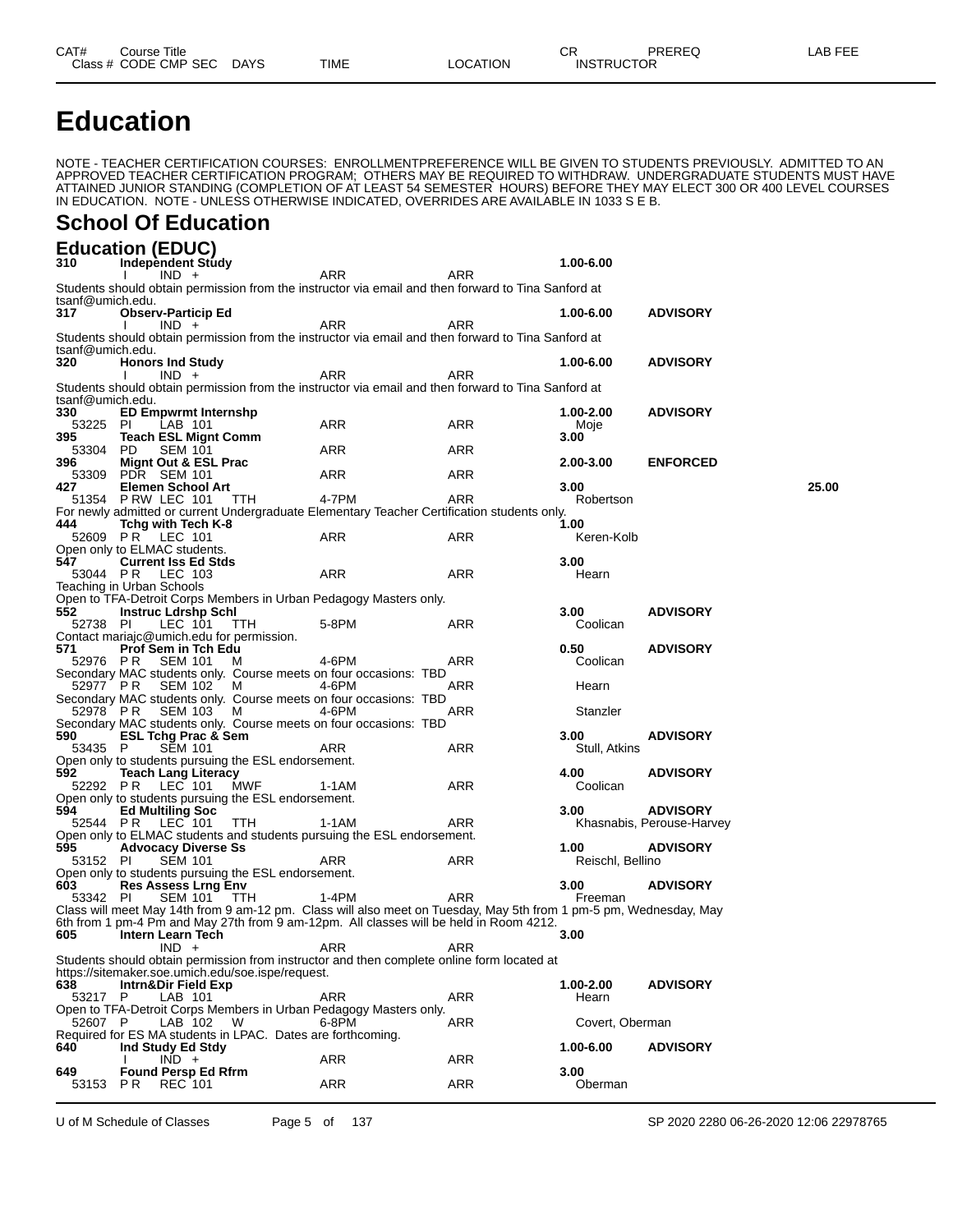|                                   | Open only to ELMAC students.                      |                                                                                                                                                                                                                                                                                                                                 |              |                                                                                                                                                                          |                      |                 |
|-----------------------------------|---------------------------------------------------|---------------------------------------------------------------------------------------------------------------------------------------------------------------------------------------------------------------------------------------------------------------------------------------------------------------------------------|--------------|--------------------------------------------------------------------------------------------------------------------------------------------------------------------------|----------------------|-----------------|
| 652                               | <b>Directed Tchg Sec</b>                          |                                                                                                                                                                                                                                                                                                                                 |              |                                                                                                                                                                          | 1.00<br>Graham       |                 |
|                                   |                                                   |                                                                                                                                                                                                                                                                                                                                 |              | Secondary MAC ENGLISH students only. Concurrent registration in EDUC 654-101 required. Choose S/U grading option.                                                        |                      |                 |
| This is a "Y" course.<br>52812 PR |                                                   | LAB 102                                                                                                                                                                                                                                                                                                                         | MTWTHF 7-4PM | ARR                                                                                                                                                                      | Smith                |                 |
| This is a "Y" course.             |                                                   |                                                                                                                                                                                                                                                                                                                                 |              | Secondary MAC MATH students only. Concurrent registration in EDUC 654-102 required. Choose S/U grading option.                                                           |                      |                 |
|                                   |                                                   | 52813 PR LAB 103 MTWTHF 7-4PM                                                                                                                                                                                                                                                                                                   |              | ARR<br>Secondary MAC SCIENCE students only. Concurrent registration in EDUC 654-103 required. Choose S/U grading option.                                                 | Davis                |                 |
| This is a "Y" course.             |                                                   |                                                                                                                                                                                                                                                                                                                                 |              |                                                                                                                                                                          |                      |                 |
| This is a "Y" course.             |                                                   | 52814 PR LAB 104 MTWTHF 7-4PM                                                                                                                                                                                                                                                                                                   |              | ARR                                                                                                                                                                      | Jabulani             |                 |
|                                   |                                                   |                                                                                                                                                                                                                                                                                                                                 |              | Secondary MAC SCIENCE students only. Concurrent registration in EDUC 654-104 required,. Choose S/U grading                                                               |                      |                 |
| 52815 PR                          | option. This is a "Y" course.<br>LAB 105          |                                                                                                                                                                                                                                                                                                                                 | MTWTHF 7-4PM | ARR                                                                                                                                                                      | Honold               |                 |
|                                   |                                                   | grading option. This is a "Y" course.                                                                                                                                                                                                                                                                                           |              | Secondary MAC HISTORY/SOCIAL SCIENCES students only. Concurrent registration in EDUC 654-105 required. Choose S/U                                                        |                      |                 |
|                                   |                                                   | 52816 P.R. LAB 106 MTWTHF 7-4PM                                                                                                                                                                                                                                                                                                 |              | ARR                                                                                                                                                                      | Ott                  |                 |
|                                   |                                                   | grading option. This is a "Y" course.                                                                                                                                                                                                                                                                                           |              | Secondary MAC HISTORY/SOCIAL SCIENCES students only. Concurrent registration in EDUC 654-106 required. Choose S/U                                                        |                      |                 |
|                                   |                                                   | 52817 PR LAB 107 MTWTHF 7-4PM                                                                                                                                                                                                                                                                                                   |              | ARR                                                                                                                                                                      | McDermott            |                 |
|                                   |                                                   | grading option. This is a "Y" course.                                                                                                                                                                                                                                                                                           |              | Secondary MAC HISTORY/SOCIAL SCIENCES students only. Concurrent registration in EDUC 654-107 required. Choose S/U                                                        |                      |                 |
|                                   |                                                   | 53156 PR LAB 108 MTWTHF 7-4PM                                                                                                                                                                                                                                                                                                   |              | 53156 PR LAB 108 MTWTHF 7-4PM ARR Cornish, Coolican<br>Secondary MAC WORLD LANGUAGES students only. Concurrent registration in EDUC 654-108 required. Choose S/U grading |                      |                 |
|                                   | option. This is a "Y" course.                     |                                                                                                                                                                                                                                                                                                                                 |              |                                                                                                                                                                          |                      |                 |
| 654                               | <b>Prob-Prin Sec Ed</b>                           |                                                                                                                                                                                                                                                                                                                                 |              | 52818 PR SEM 101 T 430-630PM ARR                                                                                                                                         | 0.50<br>Graham       |                 |
|                                   |                                                   |                                                                                                                                                                                                                                                                                                                                 |              | Secondary MAC ENGLISH students only. Concurrent registration in EDUC 652-101 required. Choose letter graded                                                              |                      |                 |
|                                   | option. This is a "Y" course.<br>52819 PR SEM 102 | $\top$                                                                                                                                                                                                                                                                                                                          | 430-630PM    | <b>ARR</b>                                                                                                                                                               | Smith                |                 |
| This is a "Y" course.             |                                                   |                                                                                                                                                                                                                                                                                                                                 |              | Secondary MAC MATH students only. Concurrent registration in EDUC 652-102 required. Choose letter graded option.                                                         |                      |                 |
|                                   |                                                   | 52820 PR SEM 103 T                                                                                                                                                                                                                                                                                                              | 430-630PM    | <b>ARR</b>                                                                                                                                                               | Davis                |                 |
|                                   | option. This is a "Y" course.                     |                                                                                                                                                                                                                                                                                                                                 |              | Secondary MAC SCIENCE students only. Concurrent registration in EDUC 652-103 required. Choose letter graded                                                              |                      |                 |
|                                   | 52821 PR SEM 104                                  | $\mathsf T$ and $\mathsf T$ and $\mathsf T$ are $\mathsf T$ and $\mathsf T$ are $\mathsf T$ and $\mathsf T$ are $\mathsf T$ and $\mathsf T$ are $\mathsf T$ and $\mathsf T$ are $\mathsf T$ and $\mathsf T$ are $\mathsf T$ and $\mathsf T$ are $\mathsf T$ and $\mathsf T$ are $\mathsf T$ and $\mathsf T$ are $\mathsf T$ and | 430-630PM    | ARR                                                                                                                                                                      | Jabulani             |                 |
|                                   | option. This is a "Y" course.                     |                                                                                                                                                                                                                                                                                                                                 |              | Secondary MAC SCIENCE students only. Concurrent registration in EDUC 652-104 required. Choose letter graded                                                              |                      |                 |
|                                   | 52822 PR SEM 105                                  | TH                                                                                                                                                                                                                                                                                                                              | 430-630PM    | ARR<br>Secondary MAC HISTORY/SOCIAL SCIENCES students only. Concurrent registration in EDUC 652-105 required. Choose                                                     | Honold               |                 |
|                                   |                                                   | letter graded option. This is a "Y" course.                                                                                                                                                                                                                                                                                     |              |                                                                                                                                                                          |                      |                 |
| 52823 PR                          | <b>SEM 106</b>                                    | TH                                                                                                                                                                                                                                                                                                                              | 430-630PM    | <b>ARR</b><br>Secondary MAC HISTORY/SOCIAL SCIENCES students only. Concurrent registration in EDUC 652-106 required. Choose                                              | Ott                  |                 |
| 52824 PR                          |                                                   | letter graded option. This is a "Y" course.<br><b>SEM 107 TH</b>                                                                                                                                                                                                                                                                | 430-630PM    | ARR                                                                                                                                                                      | McDermott            |                 |
|                                   |                                                   |                                                                                                                                                                                                                                                                                                                                 |              | Secondary MAC HISTORY/SOCIAL SCIENCES students only. Concurrent registration in EDUC 652-107 required. Choose                                                            |                      |                 |
|                                   | 53157 PR SEM 108 T                                | letter graded option. This is a "Y" course.                                                                                                                                                                                                                                                                                     | 4-6PM        | <b>ARR</b>                                                                                                                                                               | Cornish, Coolican    |                 |
|                                   |                                                   | graded option. This is a "Y" course.                                                                                                                                                                                                                                                                                            |              | Secondary MAC WORLD LANGUAGES students only. Concurrent registration in EDUC 652-108 required. Choose letter                                                             |                      |                 |
| 655 <b>65</b>                     | Dir Resear Ed Study                               |                                                                                                                                                                                                                                                                                                                                 |              |                                                                                                                                                                          | 1.00                 | <b>ADVISORY</b> |
|                                   | SI<br>$IND +$                                     | Students should obtain permission and complete form located at:                                                                                                                                                                                                                                                                 | ARR          | ARR                                                                                                                                                                      |                      |                 |
|                                   |                                                   |                                                                                                                                                                                                                                                                                                                                 |              | https://docs.google.com/a/umich.edu/forms/d/1j-xw7slabiaeToYEenEzNamfuKAtbOSP6w4tX-gNyBY/viewform                                                                        |                      |                 |
| 657                               | <b>Practicum Ed Study</b><br>$IND +$              |                                                                                                                                                                                                                                                                                                                                 | ARR          | <b>ARR</b>                                                                                                                                                               | 1.00-6.00            | <b>ADVISORY</b> |
|                                   |                                                   | Students should obtain permission and complete form located at:                                                                                                                                                                                                                                                                 |              | https://docs.google.com/a/umich.edu/forms/d/1j-xw7slabiaeToYEenEzNamfuKAtbOSP6w4tX-gNyBY/viewform                                                                        |                      |                 |
| 659                               | <b>MA Res Pract in HE</b>                         |                                                                                                                                                                                                                                                                                                                                 |              |                                                                                                                                                                          | 1.50                 | <b>ADVISORY</b> |
| 728                               | $IND +$<br><b>Prac Learn Tech</b>                 |                                                                                                                                                                                                                                                                                                                                 | <b>ARR</b>   | <b>ARR</b>                                                                                                                                                               | 3.00                 | <b>ADVISORY</b> |
| 51351                             | <b>PI</b>                                         | <b>SEM 101</b>                                                                                                                                                                                                                                                                                                                  | ARR          | ARR                                                                                                                                                                      |                      |                 |
|                                   |                                                   | http://sitemaker.soe.umich.edu/soe.ispe/request.                                                                                                                                                                                                                                                                                |              | Students should obtain permission from instructor and then complete online form located at                                                                               |                      |                 |
| 737<br>53556                      | <b>Topics Educ Studies</b><br>-PI                 | <b>SEM 101</b><br>TH.                                                                                                                                                                                                                                                                                                           | 1-1AM        | ARR                                                                                                                                                                      | 1.00-3.00<br>Peurach | <b>ADVISORY</b> |
|                                   | Educ Innovation & Improvement                     |                                                                                                                                                                                                                                                                                                                                 |              |                                                                                                                                                                          |                      |                 |
| 770                               | Ind St High&Cont Ed                               | For permission, contact dpeurach@umich.edu.                                                                                                                                                                                                                                                                                     |              |                                                                                                                                                                          | 1.00-3.00            | <b>ADVISORY</b> |
|                                   | SI<br>$IND +$                                     |                                                                                                                                                                                                                                                                                                                                 | <b>ARR</b>   | ARR<br>Students should obtain permission from instructor and then complete online form located at                                                                        |                      |                 |
|                                   |                                                   | http://sitemaker.soe.umich.edu/soe.ispe/request.                                                                                                                                                                                                                                                                                |              |                                                                                                                                                                          |                      |                 |
| 789                               | <b>Rsrch Apprenticeship</b><br>$IND +$<br>SI      |                                                                                                                                                                                                                                                                                                                                 | ARR          | ARR                                                                                                                                                                      | 1.00-3.00            |                 |
| 798                               | <b>Tchg Apprenticeship</b>                        |                                                                                                                                                                                                                                                                                                                                 |              |                                                                                                                                                                          | 1.00-3.00            |                 |
|                                   | $IND +$                                           | Students should obtain permission and complete form located at:                                                                                                                                                                                                                                                                 | ARR          | <b>ARR</b>                                                                                                                                                               |                      |                 |
|                                   |                                                   |                                                                                                                                                                                                                                                                                                                                 |              |                                                                                                                                                                          |                      |                 |

U of M Schedule of Classes Page 6 of 137 SP 2020 2280 06-26-2020 12:06 22978765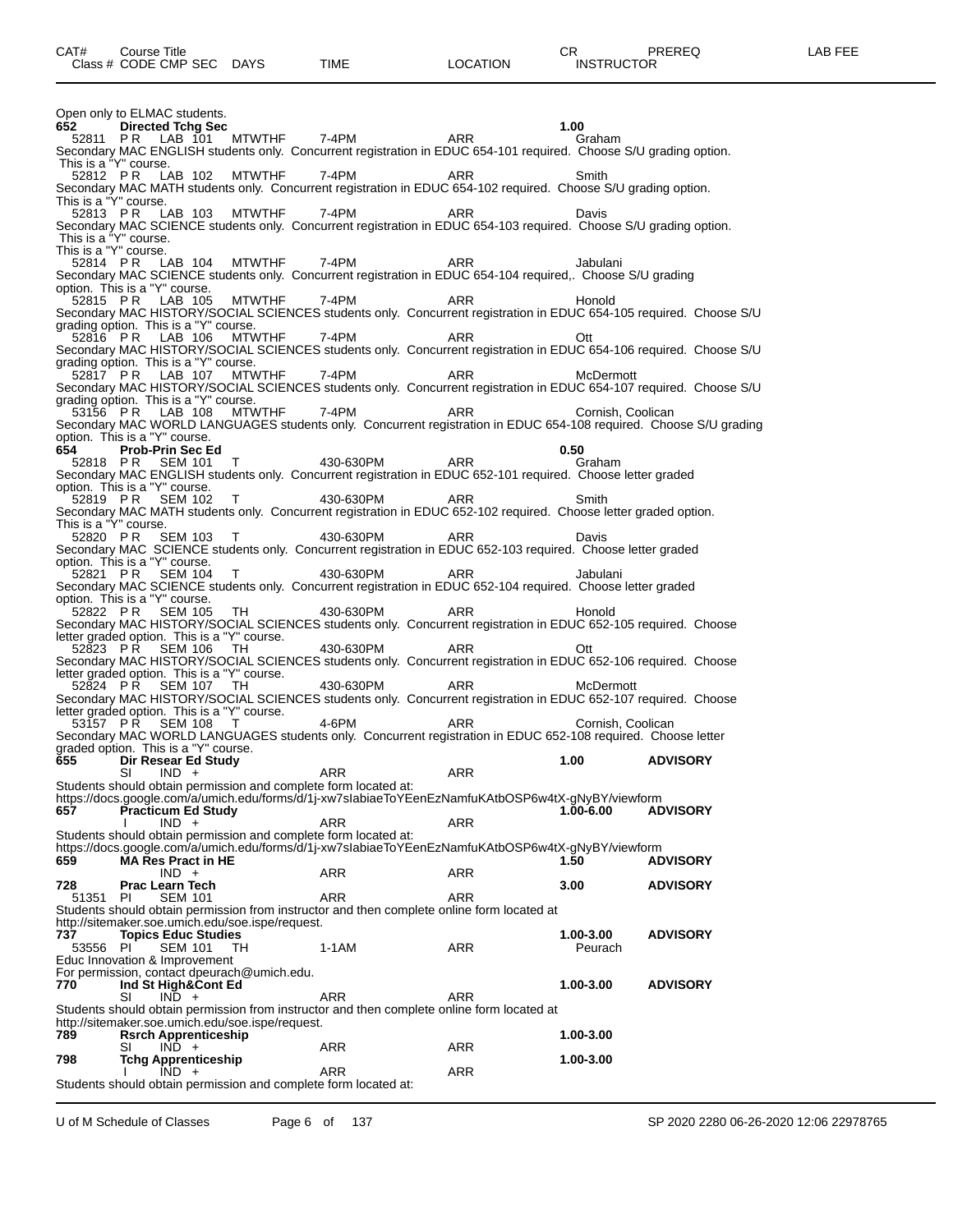|       |                             | https://docs.google.com/a/umich.edu/forms/d/1j-xw7slabiaeToYEenEzNamfuKAtbOSP6w4tX-gNyBY/viewform |            |                  |                 |
|-------|-----------------------------|---------------------------------------------------------------------------------------------------|------------|------------------|-----------------|
| 835   | <b>Independent Study</b>    |                                                                                                   |            | 1.00-3.00        |                 |
|       | $IND +$                     | <b>ARR</b>                                                                                        | <b>ARR</b> |                  |                 |
|       |                             | Students should obtain permission and complete form located at:                                   |            |                  |                 |
|       |                             | https://docs.google.com/a/umich.edu/forms/d/1j-xw7slabiaeToYEenEzNamfuKAtbOSP6w4tX-gNyBY/viewform |            |                  |                 |
| 868   | Phil Acad Leadershp         |                                                                                                   |            | 3.00             | <b>ADVISORY</b> |
| 53278 | <b>SEM 101</b><br>ŤTH<br>P. | 4-6PM                                                                                             | 2320 SEB   | <b>Burkhardt</b> |                 |
| 990   | <b>Diss-Precand</b>         |                                                                                                   |            | 1.00-8.00        | <b>ADVISORY</b> |
|       | SI<br>$IND +$               | <b>ARR</b>                                                                                        | <b>ARR</b> |                  |                 |
|       |                             | Students should obtain permission and complete form located at:                                   |            |                  |                 |
|       |                             | https://docs.google.com/a/umich.edu/forms/d/1j-xw7slabiaeToYEenEzNamfuKAtbOSP6w4tX-gNyBY/viewform |            |                  |                 |
| 991   | <b>Prelims Part A</b>       |                                                                                                   |            | 1.00-3.00        |                 |
|       | $IND +$<br>SI               | <b>ARR</b>                                                                                        | <b>ARR</b> |                  |                 |
| 992   | <b>Prelims Part B</b>       |                                                                                                   |            | 1.00-3.00        |                 |
|       | $IND +$<br>SI               | <b>ARR</b>                                                                                        | <b>ARR</b> |                  |                 |
| 995   | Diss-Cand                   |                                                                                                   |            | 4.00             | <b>ENFORCED</b> |
|       |                             |                                                                                                   |            |                  |                 |

SIR IND + ARR ARR ARR Students should obtain permission and complete form located at:

https://docs.google.com/a/umich.edu/forms/d/1j-xw7sIabiaeToYEenEzNamfuKAtbOSP6w4tX-gNyBY/viewform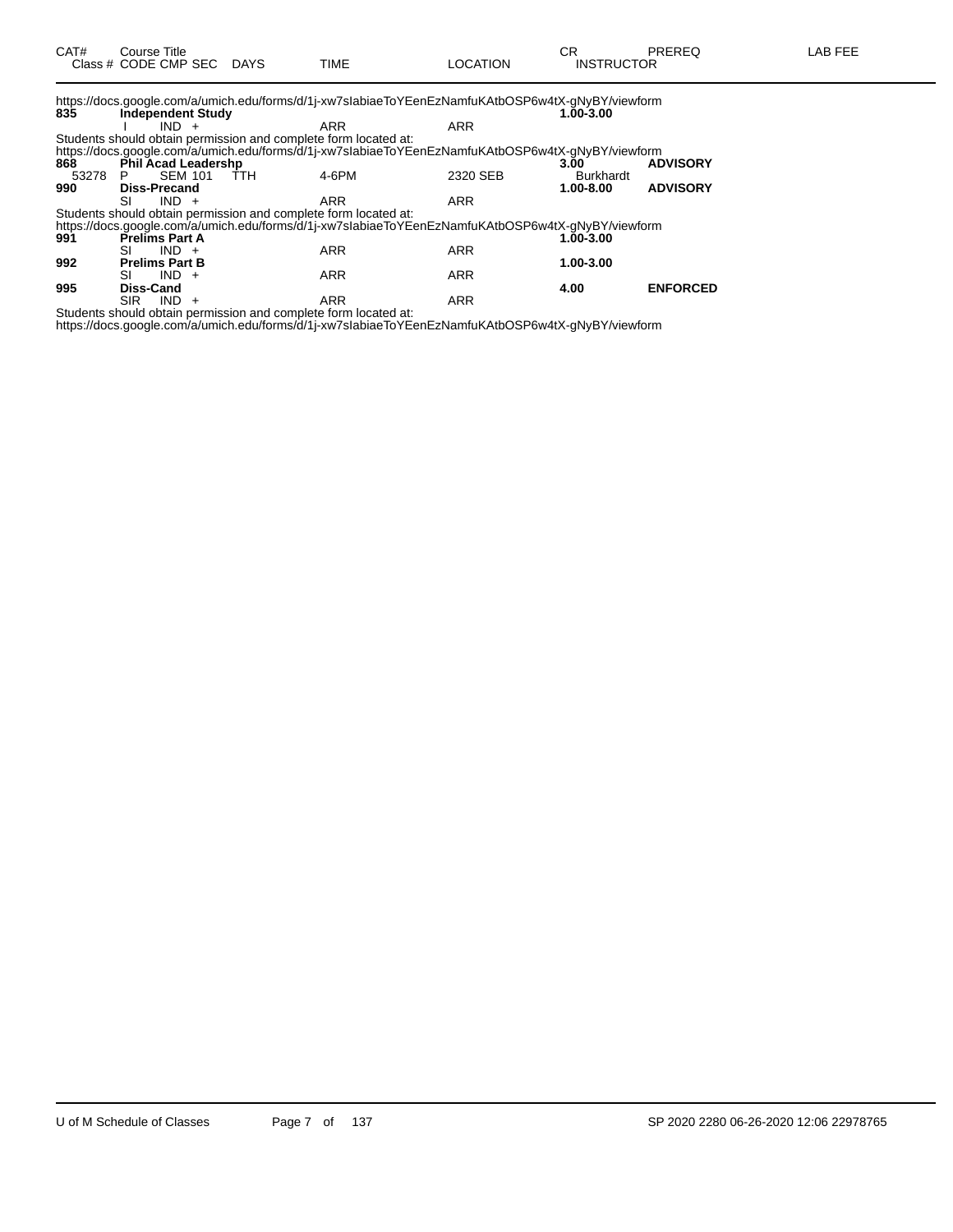### **Engineering Aerospace Engineering Aerospace Engineering (AEROSP)**

|     | Acrospace Engineering (AEROOL) |            |            |           |                 |
|-----|--------------------------------|------------|------------|-----------|-----------------|
| 290 | <b>Directed Study</b>          |            |            | 1.00-3.00 |                 |
|     | $IND +$                        | <b>ARR</b> | <b>ARR</b> |           |                 |
| 390 | <b>Directed Study</b>          |            |            | 1.00-3.00 |                 |
|     | $IND +$                        | <b>ARR</b> | <b>ARR</b> |           |                 |
| 490 | <b>Directed Study</b>          |            |            | 1.00-3.00 | <b>ADVISORY</b> |
|     | $IND +$                        | <b>ARR</b> | <b>ARR</b> |           |                 |
| 590 | <b>Directed Study</b>          |            |            | 1.00-6.00 | <b>ADVISORY</b> |
|     | $IND +$                        | <b>ARR</b> | <b>ARR</b> |           |                 |
| 990 | <b>Diss-Precand</b>            |            |            | 1.00-4.00 | <b>ADVISORY</b> |
|     | $IND +$                        | <b>ARR</b> | <b>ARR</b> |           |                 |
| 995 | Diss-Cand                      |            |            | 4.00      | <b>ENFORCED</b> |
|     | IND.<br>R<br>$+$               | ARR        | <b>ARR</b> |           |                 |
|     |                                |            |            |           |                 |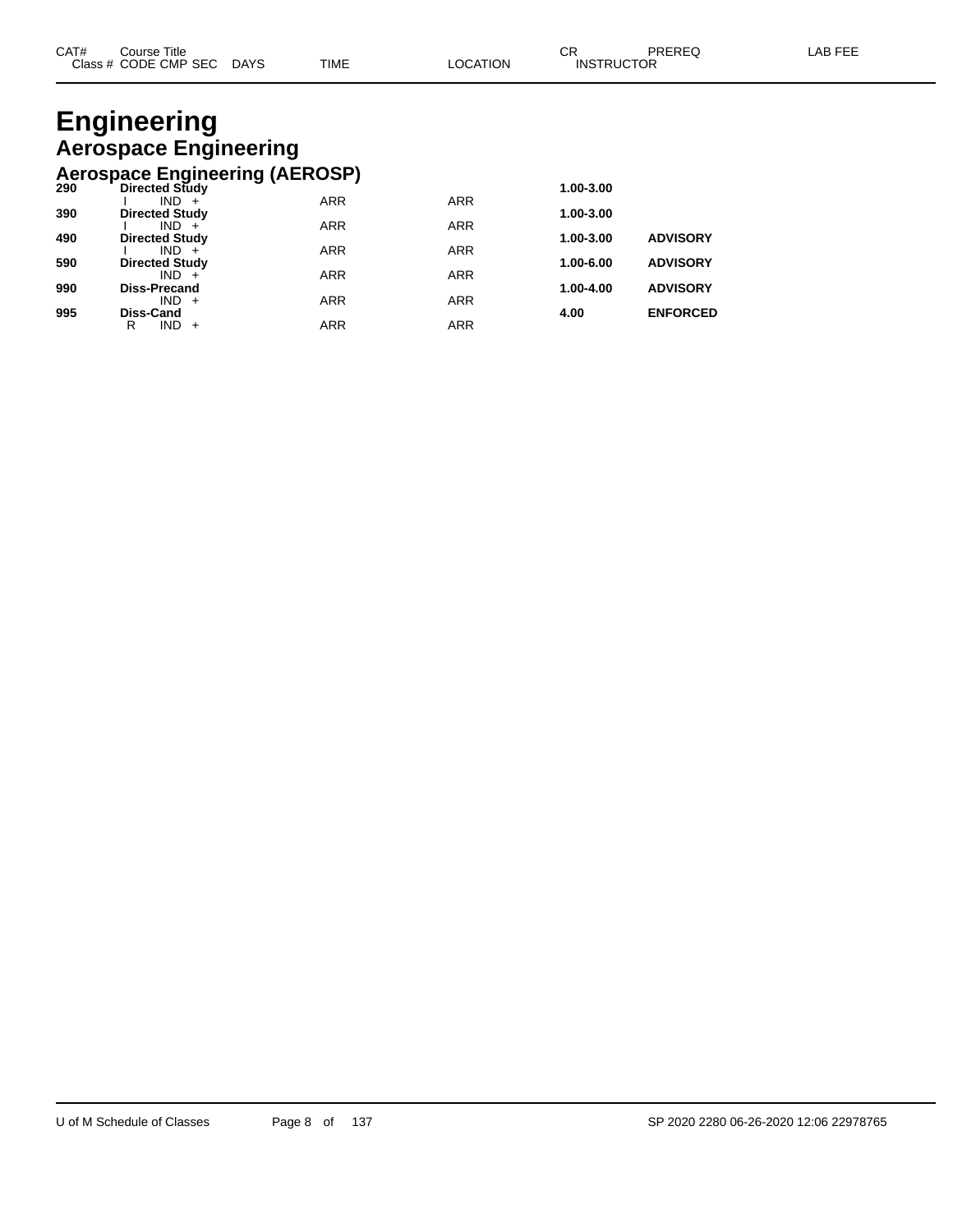#### **Biomedical Engineering Biomedical Engineering (BIOMEDE)**

|     |                          | <b>Promedical Engineering (Promede)</b>                                                                        |            |               |                            |
|-----|--------------------------|----------------------------------------------------------------------------------------------------------------|------------|---------------|----------------------------|
| 221 | <b>Biophy Chemistry</b>  |                                                                                                                |            | 4.00          | <b>ENFORCED</b>            |
|     | 53536 PR LEC 101         | TTHF<br>1130-130PM                                                                                             | ARR        |               | Wrobel, Debnath, Guimaraes |
|     |                          | Lectures will be uploaded via canvas site and students may watch them at their convenience. Friday is a        |            |               |                            |
|     |                          | 'discussion' section and students are encouraged to have watched that week's lectures before Friday and attend |            |               |                            |
|     |                          | discussion section via virtual format with questions for the professor.                                        |            |               |                            |
| 490 | <b>Directed Research</b> |                                                                                                                |            | 1.00-4.00     |                            |
|     | $IND +$                  | <b>ARR</b>                                                                                                     | <b>ARR</b> |               |                            |
| 590 | <b>Directed Research</b> |                                                                                                                |            | 1.00-16.00    | <b>ADVISORY</b>            |
|     | $IND +$                  | <b>ARR</b>                                                                                                     | <b>ARR</b> |               |                            |
| 990 | <b>Diss-Precand</b>      |                                                                                                                |            | $1.00 - 4.00$ | <b>ADVISORY</b>            |
|     | IND.                     | <b>ARR</b>                                                                                                     | <b>ARR</b> |               |                            |
|     |                          |                                                                                                                |            |               |                            |

**995 Diss-Cand 4.00 ENFORCED**

R IND + ARR ARR ARR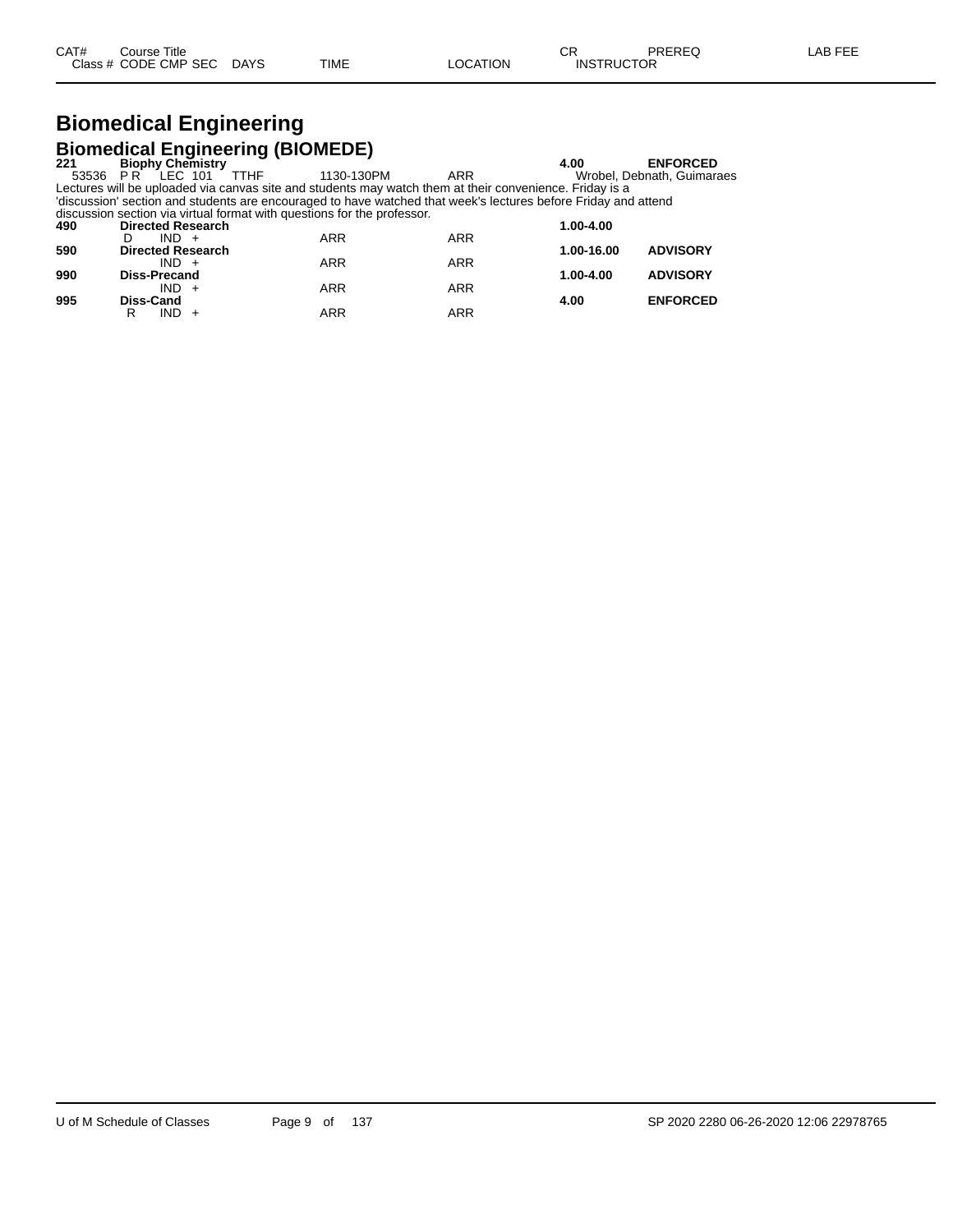| CAT# | Course Title              |      |          | $\cap$<br>- UN    | PREREQ | -AB FEE |
|------|---------------------------|------|----------|-------------------|--------|---------|
|      | Class # CODE CMP SEC DAYS | TIME | LOCATION | <b>INSTRUCTOR</b> |        |         |

# **Climate and Space Sciences Engineering Climate and Meteorology (CLIMATE) 102 Extreme Weather 3.00**

| 102                    | <b>Extreme Weather</b>      |            |            | 3.00                         |  |
|------------------------|-----------------------------|------------|------------|------------------------------|--|
| 53506                  | LEC 101<br><b>MWF</b><br>P. | 10-1130AM  | <b>ARR</b> | Samson                       |  |
| 105                    | <b>Changing Atmos</b>       |            |            | 3.00                         |  |
| 52602                  | <b>MWF</b><br>LEC 101<br>P. | 1-230PM    | <b>ARR</b> | Penner                       |  |
| 280                    | <b>Ugrad Res Experience</b> |            |            | 1.00-4.00                    |  |
| 51327                  | LAB 101<br>PL               | <b>ARR</b> | <b>ARR</b> | Gombosi, Gilchrist           |  |
| 381                    | Ugrad Res Exper II          |            |            | <b>ENFORCED</b><br>1.00-4.00 |  |
| 51380                  | PIR LAB 101                 | <b>ARR</b> | <b>ARR</b> | Gombosi, Gilchrist           |  |
| 499                    | <b>Directed Study</b>       |            |            | 1.00-16.00                   |  |
|                        | $IND +$                     | <b>ARR</b> | <b>ARR</b> |                              |  |
| 701                    | <b>Special Problems</b>     |            |            | 1.00-16.00                   |  |
|                        | $IND +$                     | <b>ARR</b> | <b>ARR</b> |                              |  |
| <b>Weather Systems</b> |                             |            |            |                              |  |
| <b>Weather Systems</b> |                             |            |            |                              |  |
| 990                    | <b>Diss-Precand</b>         |            |            | 1.00-4.00<br><b>ADVISORY</b> |  |
|                        | $IND +$                     | <b>ARR</b> | <b>ARR</b> |                              |  |
| 995                    | <b>Diss-Cand</b>            |            |            | <b>ENFORCED</b><br>4.00      |  |
|                        | $IND +$<br>IR               | <b>ARR</b> | <b>ARR</b> |                              |  |

# **Space Science and Engineering (SPACE) 280 Ugrad Res Experience 1.00-4.00**

| 280      | Ugrad Res Experience |     |     | 1.00-4.00          |
|----------|----------------------|-----|-----|--------------------|
| 52783 PL | LAB 101              | ARR | ARR | Gombosi, Gilchrist |
| 381      | Ugrad Res Exper II   |     |     | 1.00-4.00          |
| 52784    | - PI<br>LAB 101      | ARR | ARR | Gombosi, Gilchrist |

| 3.00<br>Samson<br>3.00<br>Penner<br>1.00-4.00<br>Gombosi, Gilchrist<br>1.00-4.00<br>Gombosi, Gilchrist<br>1.00-16.00<br>1.00-16.00 | <b>ENFORCED</b>                    |
|------------------------------------------------------------------------------------------------------------------------------------|------------------------------------|
| 1.00-4.00<br>4.00                                                                                                                  | <b>ADVISORY</b><br><b>ENFORCED</b> |
|                                                                                                                                    |                                    |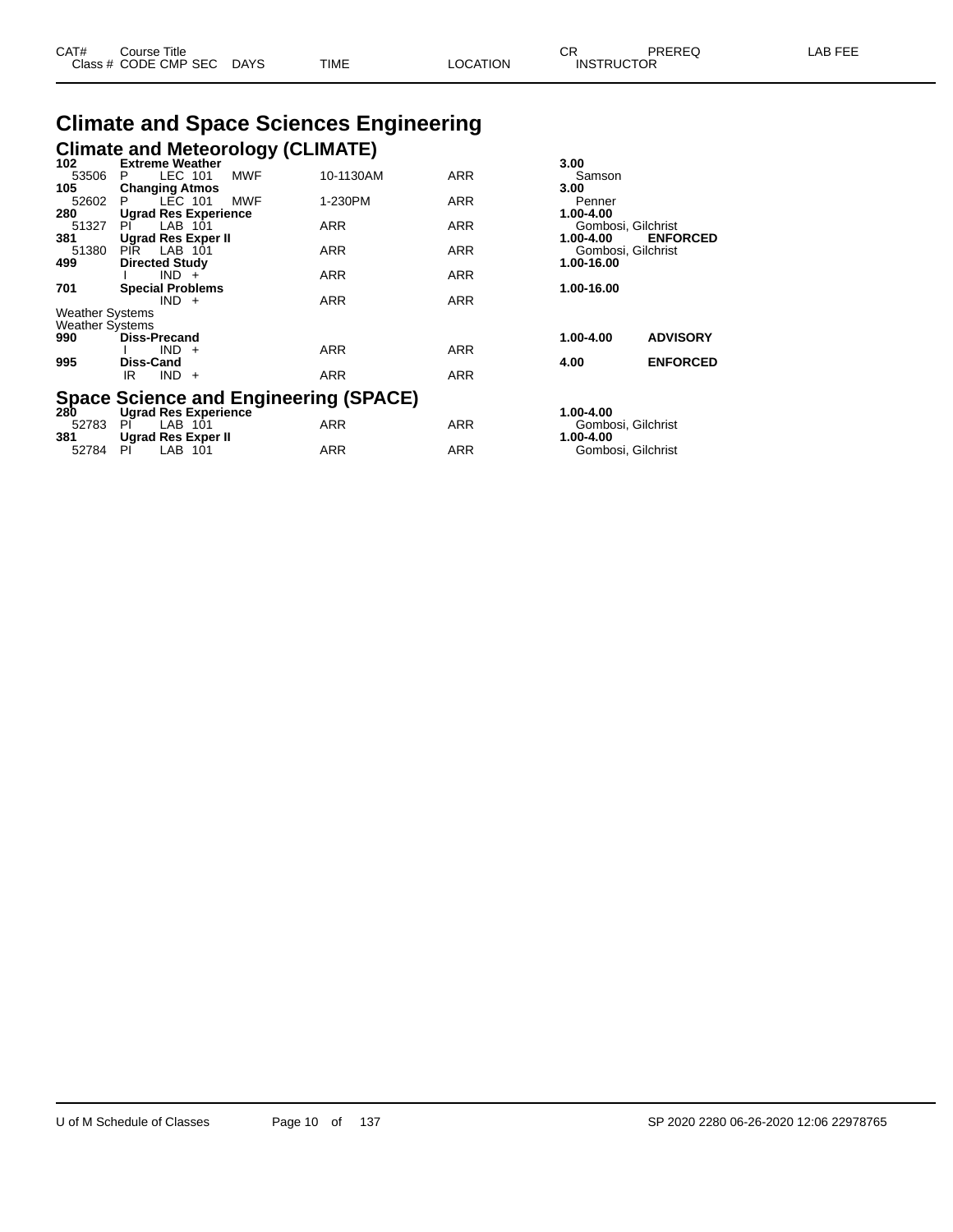| CAT# | Course Title              |             |          | ∩⊓                | PREREQ | LAB FEE |
|------|---------------------------|-------------|----------|-------------------|--------|---------|
|      | Class # CODE CMP SEC DAYS | <b>TIME</b> | ∟OCATION | <b>INSTRUCTOR</b> |        |         |

# **Chemical Engineering Department**

|     | <b>Chemical Engineering (CHE)</b>   |            |            |            |                           |
|-----|-------------------------------------|------------|------------|------------|---------------------------|
| 290 | Res&Spec Problems                   |            |            | 1.00-16.00 | <b>ADVISORY</b>           |
|     | ÎND -                               | <b>ARR</b> | <b>ARR</b> |            |                           |
| 490 | <b>Adv Res&amp;Spec Problem</b>     |            |            | 1.00-16.00 | <b>ADVISORY, ENFORCED</b> |
|     | $IND +$<br>R                        | <b>ARR</b> | <b>ARR</b> |            |                           |
| 695 | <b>Research Problems</b><br>$IND +$ | <b>ARR</b> | <b>ARR</b> | 1.00-16.00 | <b>ADVISORY</b>           |
| 698 | <b>Directed Study</b>               |            |            | 1.00-16.00 |                           |
|     | $IND +$                             | <b>ARR</b> | <b>ARR</b> |            |                           |
| 990 | Diss-Precand                        |            |            | 1.00-8.00  | <b>ADVISORY</b>           |
|     | $IND +$                             | <b>ARR</b> | <b>ARR</b> |            |                           |
| 995 | Diss-Cand                           |            |            | 4.00       | <b>ENFORCED</b>           |
|     | IND.<br>R<br>$+$                    | ARR        | <b>ARR</b> |            |                           |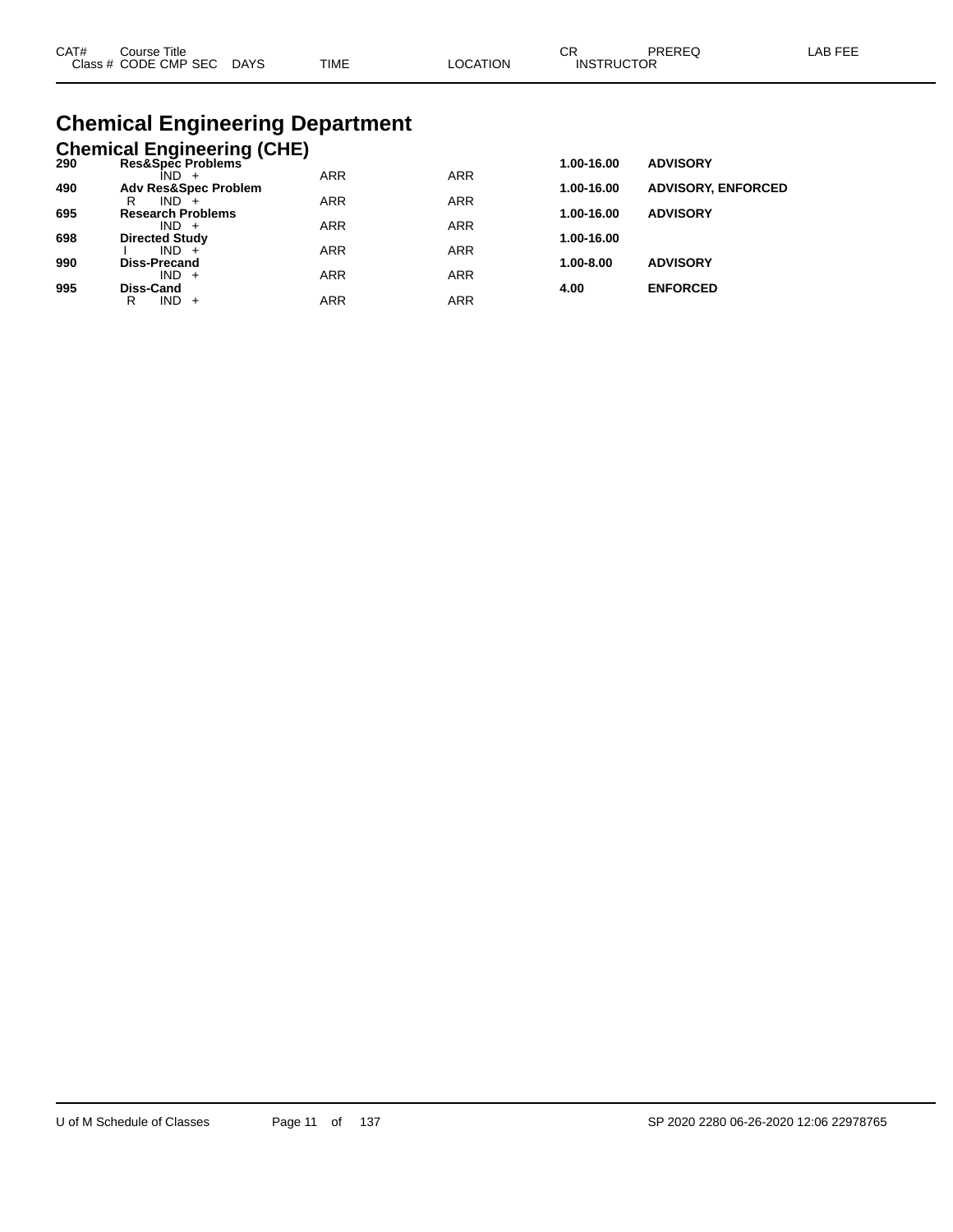| CAT# | Course Title<br>Class # CODE CMP SEC | <b>DAYS</b> | <b>TIME</b> | <b>LOCATION</b> | СR<br><b>INSTRUCTOR</b> | <b>PREREQ</b> | FEE<br>_AB- |
|------|--------------------------------------|-------------|-------------|-----------------|-------------------------|---------------|-------------|
|      |                                      |             |             |                 |                         |               |             |

#### **Civil & Environmental Engr Civil And Environmental Engineering (CEE)**

| 430 | <b>Sp Prob Constr Eng</b>      |            |            | 1.00-3.00  | <b>ADVISORY</b> |
|-----|--------------------------------|------------|------------|------------|-----------------|
|     | $IND +$                        | ARR        | <b>ARR</b> |            |                 |
| 490 | <b>Independent Study</b>       |            |            | 1.00-4.00  | <b>ADVISORY</b> |
|     | $IND +$                        | <b>ARR</b> | <b>ARR</b> |            |                 |
| 630 | <b>Dir Study Const Eng</b>     |            |            | 1.00-3.00  | <b>ADVISORY</b> |
|     | $IND +$                        | <b>ARR</b> | <b>ARR</b> |            |                 |
| 651 | <b>Directed Studies</b>        |            |            | 1.00-3.00  | <b>ADVISORY</b> |
|     | $IND +$                        | <b>ARR</b> | <b>ARR</b> |            |                 |
| 682 | <b>Prob in Envir Engr</b>      |            |            | 1.00-16.00 | <b>ADVISORY</b> |
|     | $IND +$                        | <b>ARR</b> | <b>ARR</b> |            |                 |
| 910 | <b>Struct Engr Res</b>         |            |            | 1.00-16.00 |                 |
|     | $IND +$                        | ARR        | <b>ARR</b> |            |                 |
| 921 | Hydra&Hydro Eng Res<br>$IND +$ | ARR        | <b>ARR</b> | 1.00-16.00 | <b>ADVISORY</b> |
| 930 | <b>Constr Engr Res</b>         |            |            | 1.00-16.00 |                 |
|     | $IND^+$                        | <b>ARR</b> | <b>ARR</b> |            |                 |
| 946 | Soil Mech Res                  |            |            | 1.00-16.00 |                 |
|     | $IND +$                        | <b>ARR</b> | <b>ARR</b> |            |                 |
| 980 | <b>Res in Envir Engr</b>       |            |            | 1.00-16.00 | <b>ADVISORY</b> |
|     | $IND +$                        | <b>ARR</b> | <b>ARR</b> |            |                 |
| 990 | <b>Diss-Precand</b>            |            |            | 1.00-4.00  | <b>ADVISORY</b> |
|     | $IND +$                        | ARR        | <b>ARR</b> |            |                 |
| 995 | Diss-Cand                      |            |            | 4.00       | <b>ENFORCED</b> |
|     | $IND +$<br>R                   | ARR        | <b>ARR</b> |            |                 |
|     |                                |            |            |            |                 |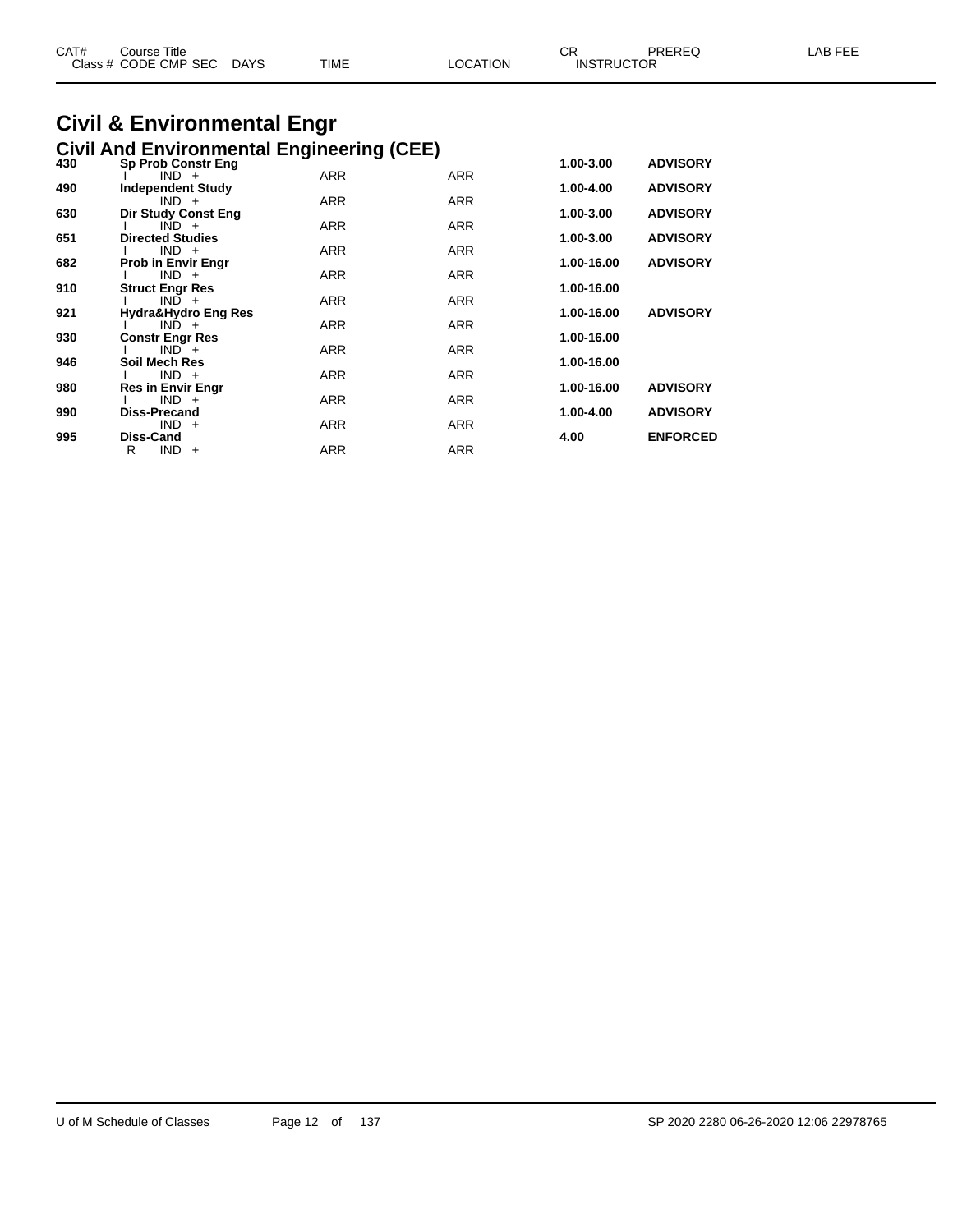| CAT#    | Title<br>Course |             |      |                 | ⌒冖<br>◡◠          | PREREQ | _AB FEF |
|---------|-----------------|-------------|------|-----------------|-------------------|--------|---------|
| Class # | / CODE CMP SEC  | <b>DAYS</b> | TIME | <b>_OCATION</b> | <b>INSTRUCTOR</b> |        |         |
|         |                 |             |      |                 |                   |        |         |

# **Design Science Program**

| 995 | Diss-Cand |      | <b>Design Science (DESCI)</b> |     |     | 4.00 | <b>ADVISORY, ENFORCED</b> |
|-----|-----------|------|-------------------------------|-----|-----|------|---------------------------|
|     |           | IND. |                               | ARR | ARR |      |                           |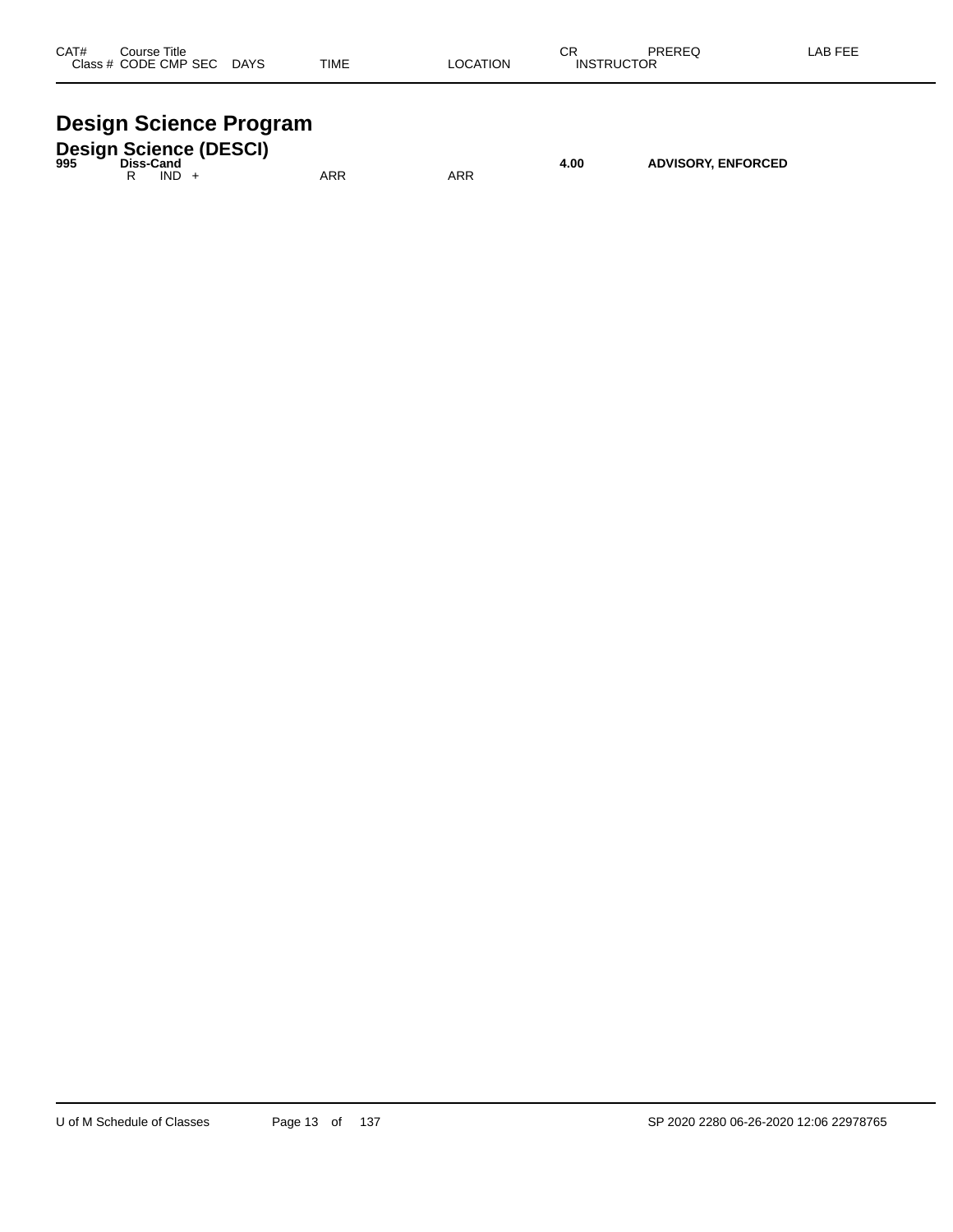# **Environmental Sciences and Engineering**

| 105     |                                    |     | <b>Environmental Sciences and Engineering (ENSCEN)</b> |     | 3.00   |
|---------|------------------------------------|-----|--------------------------------------------------------|-----|--------|
| 52604 P | <b>Changing Atmos</b><br>P LEC 101 | MWF | 1-230PM                                                | ARR | Penner |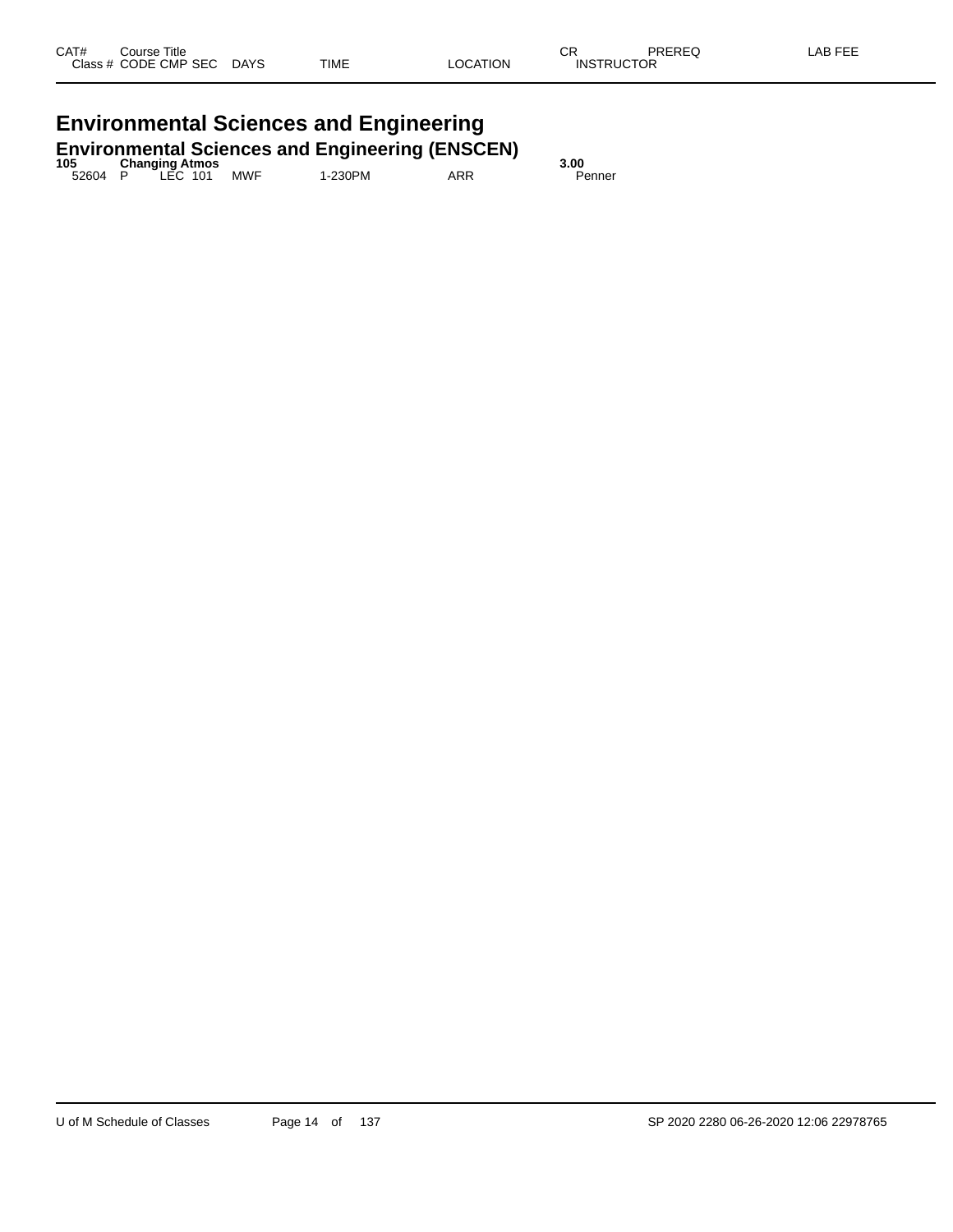| CAT# | Course Title              |      |                 | СR                | PREREQ | LAB FEE |
|------|---------------------------|------|-----------------|-------------------|--------|---------|
|      | Class # CODE CMP SEC DAYS | TIME | <b>LOCATION</b> | <b>INSTRUCTOR</b> |        |         |

|     | <b>Electrical Engr &amp; Computer Sci</b> |                            |                |                                  |                                                           |                        |  |                                                                                                |                                          |                                                                                                                    |
|-----|-------------------------------------------|----------------------------|----------------|----------------------------------|-----------------------------------------------------------|------------------------|--|------------------------------------------------------------------------------------------------|------------------------------------------|--------------------------------------------------------------------------------------------------------------------|
| 203 |                                           | <b>Discrete Math</b>       |                |                                  | <b>Electrical Engineering And Computer Science (EECS)</b> |                        |  |                                                                                                | 4.00                                     | <b>ENFORCED</b>                                                                                                    |
|     | 52546                                     | S R                        | LEC 100        |                                  | <b>MTWTH</b>                                              | 130-3PM                |  | ARR                                                                                            | Graetz                                   |                                                                                                                    |
|     | 52547                                     | P RW DIS                   |                | 101                              | F                                                         | 10-12PM                |  | ARR                                                                                            | Minkin                                   |                                                                                                                    |
|     | 52566                                     | P RW DIS                   |                | 102                              | F                                                         | 12-2PM                 |  | ARR                                                                                            | Minkin                                   |                                                                                                                    |
|     | 52763                                     | P RW DIS                   |                | 103                              | F                                                         | 2-4PM                  |  | ARR                                                                                            | Tata                                     |                                                                                                                    |
|     | 52929                                     | P RW DIS                   |                | 104                              | F                                                         | 12-2PM                 |  | ARR                                                                                            | Οo                                       |                                                                                                                    |
| 280 |                                           | Prog&Data Struct           |                |                                  |                                                           |                        |  |                                                                                                | 4.00                                     | <b>ADVISORY, ENFORCED</b>                                                                                          |
|     | 52131                                     | S R                        | LEC 100        |                                  | <b>MTWTH</b>                                              | 12-130PM               |  | STUDENTS ARE AUTO-ENROLLED IN LECTURE WHEN THEY ELECT A DISCUSSION.<br>ARR                     |                                          |                                                                                                                    |
|     | 53029                                     | S R                        | LEC 200        |                                  | <b>MTWTH</b>                                              | 12-130PM               |  | ARR                                                                                            | Juett, Kloosterman<br>Kloosterman, Juett |                                                                                                                    |
|     | 52132                                     | PRW LAB 301                |                |                                  | ттн                                                       | 10-12PM                |  | ARR                                                                                            |                                          | Kim, Kumar, Wang, Hoffman,                                                                                         |
|     |                                           |                            |                |                                  |                                                           |                        |  |                                                                                                |                                          | Kothari, Brotherton, Saputra,                                                                                      |
|     |                                           |                            |                |                                  |                                                           |                        |  |                                                                                                | Burton                                   |                                                                                                                    |
|     | 52133                                     | PRW LAB 302                |                |                                  | TTH                                                       | 130-330PM              |  | ARR                                                                                            |                                          | Kim, Kumar, Wang, Hoffman,                                                                                         |
|     |                                           |                            |                |                                  |                                                           |                        |  |                                                                                                |                                          | Kothari, Brotherton, Saputra,                                                                                      |
|     |                                           |                            |                |                                  |                                                           |                        |  |                                                                                                | Burton                                   |                                                                                                                    |
|     | 52567                                     | PRW LAB 303                |                |                                  | TTH                                                       | 330-530PM              |  | ARR                                                                                            | Kim, Saputra, Kothari,                   | Kumar, Wang, Hoffman, Burton,                                                                                      |
|     |                                           |                            |                |                                  |                                                           |                        |  |                                                                                                | <b>Brotherton</b>                        |                                                                                                                    |
|     | 52921                                     | PRW LAB 304                |                |                                  | МW                                                        | 230-430PM              |  | ARR                                                                                            |                                          | Wang, Brotherton, Burton,                                                                                          |
|     |                                           |                            |                |                                  |                                                           |                        |  |                                                                                                |                                          | Hoffman, Saputra, Kothari,                                                                                         |
|     |                                           |                            |                |                                  |                                                           |                        |  |                                                                                                | Kumar, Kim                               |                                                                                                                    |
|     | 53041                                     | PRW LAB 305                |                |                                  | МW                                                        | 430-630PM              |  | ARR                                                                                            |                                          | Wang, Brotherton, Burton,                                                                                          |
|     |                                           |                            |                |                                  |                                                           |                        |  |                                                                                                |                                          | Hoffman, Saputra, Kothari,                                                                                         |
|     |                                           |                            |                |                                  |                                                           |                        |  |                                                                                                | Kumar, Kim                               |                                                                                                                    |
|     | 53560                                     | PRW LAB 306                |                |                                  | ттн                                                       | 10-12PM                |  | ARR                                                                                            |                                          | Wang, Brotherton, Burton,                                                                                          |
|     |                                           |                            |                |                                  |                                                           |                        |  |                                                                                                |                                          | Hoffman, Saputra, Kothari,                                                                                         |
| 281 |                                           |                            |                | Data Struct&Algor                |                                                           |                        |  |                                                                                                | Kumar, Kim<br>4.00                       | <b>ENFORCED</b>                                                                                                    |
|     | 52597                                     | SR                         | LEC 100        |                                  | <b>MTWTH</b>                                              | 1030-12PM              |  | ARR                                                                                            | Darden, Paoletti, Mikell                 |                                                                                                                    |
|     | 52672                                     | SR.                        | <b>LEC 200</b> |                                  | <b>MTWTH</b>                                              | 1030-12PM              |  | ARR                                                                                            | Paoletti, Darden, Mikell                 |                                                                                                                    |
|     | 52598                                     | PRW LAB 301                |                |                                  | MW                                                        | 230-430PM              |  | ARR                                                                                            | Charleston                               |                                                                                                                    |
|     | 52599                                     | P RW LAB                   |                | 302                              | <b>MW</b>                                                 | 230-430PM              |  | ARR                                                                                            | Sun                                      |                                                                                                                    |
|     | 52600                                     | P RW LAB                   |                | 303                              | ттн                                                       | 230-430PM              |  | ARR                                                                                            | Christoph                                |                                                                                                                    |
|     | 52771                                     | P RW LAB                   |                | 304                              | TTH                                                       | 230-430PM              |  | ARR                                                                                            | Kim                                      |                                                                                                                    |
|     | 52917                                     | P RW LAB                   |                | 305                              | <b>MW</b>                                                 | 230-430PM              |  | ARR                                                                                            | Hartsoe                                  |                                                                                                                    |
|     | 52934<br>53543                            | P RW LAB<br>P RW LAB       |                | 306<br>307                       | TTH<br>МW                                                 | 230-430PM<br>130-330PM |  | ARR<br>ARR                                                                                     | Pfeiffer<br>Mudel                        |                                                                                                                    |
|     | 53544                                     | P RW LAB                   |                | 308                              | TTH                                                       | 130-330PM              |  | ARR                                                                                            | Kim                                      |                                                                                                                    |
|     | 53582                                     | PRW LAB 309                |                |                                  | МW                                                        | 230-430PM              |  | ARR                                                                                            | Bolino                                   |                                                                                                                    |
|     | 53583                                     | PRW LAB 310                |                |                                  | TTH                                                       | 230-430PM              |  | ARR                                                                                            | Hill                                     |                                                                                                                    |
| 301 |                                           |                            |                | <b>Probabil Mthd in Eng</b>      |                                                           |                        |  |                                                                                                | 4.00                                     | <b>ADVISORY</b>                                                                                                    |
|     | 53486                                     | A                          | LEC 100        |                                  | <b>MTWTH</b>                                              | 1030-12PM              |  | ARR                                                                                            | Stark                                    |                                                                                                                    |
|     | 53487                                     | P W                        | <b>DIS</b>     | - 101                            | F                                                         | 10-11AM                |  | ARR                                                                                            |                                          |                                                                                                                    |
| 370 |                                           | P W                        | DIS            | 101<br><b>Intro Computer Org</b> | т                                                         | 4-5PM                  |  | ARR                                                                                            | 4.00                                     | Seyedabbaszadehesfahlani<br><b>ENFORCED</b>                                                                        |
|     | 53037                                     | A R                        | LEC 100        |                                  | <b>MTWTH</b>                                              | 1030-12PM              |  | ARR                                                                                            | Beaumont                                 |                                                                                                                    |
|     | 53038                                     | P RW DIS                   |                | 101                              | ттн                                                       | 1-2PM                  |  | ARR                                                                                            | Hong, Xie, Fox                           |                                                                                                                    |
|     | 53039                                     | P RW DIS                   |                | 102                              | МW                                                        | 1-2PM                  |  | ARR                                                                                            | Fox, Hong, Xie                           |                                                                                                                    |
|     | 53545                                     | P RW DIS                   |                | 103                              | TTH                                                       | 1-2PM                  |  | ARR                                                                                            | Xie, Fox, Hong                           |                                                                                                                    |
| 376 |                                           |                            |                | <b>Foundatns Comp Sci</b>        |                                                           |                        |  |                                                                                                | 4.00                                     | <b>ENFORCED</b>                                                                                                    |
|     | 53371                                     | A R                        | LEC 101        |                                  | <b>MTWTH</b>                                              | 1030-12PM              |  | ARR                                                                                            | <b>Brehob</b>                            |                                                                                                                    |
|     | 53372 PRW DIS 111                         |                            |                |                                  | <b>MVV</b>                                                | 1-2PM<br>$1-2PM$       |  | ARR                                                                                            | Ly<br>Chen                               |                                                                                                                    |
|     | 53373<br>53549                            | PRW DIS 112<br>PRW DIS 113 |                |                                  | <b>TTH</b><br>TTH                                         | 830-930AM              |  | ARR<br>ARR                                                                                     | Vyas                                     |                                                                                                                    |
| 399 |                                           | <b>Directed Study</b>      |                |                                  |                                                           |                        |  |                                                                                                | 1.00-4.00                                | <b>ADVISORY</b>                                                                                                    |
|     |                                           |                            | $IND +$        |                                  |                                                           | ARR                    |  | ARR                                                                                            |                                          |                                                                                                                    |
| 441 |                                           |                            |                | <b>Mbl App Dev Entrprnr</b>      |                                                           |                        |  |                                                                                                | 4.00                                     | <b>ENFORCED</b>                                                                                                    |
|     | 53197                                     | AR.                        | LEC 101        |                                  | <b>MTWTH</b>                                              | 330-5PM                |  | ARR                                                                                            | Soloway                                  |                                                                                                                    |
|     | 53198 PRW DIS 111                         |                            |                |                                  | F                                                         | 10-12PM                |  | ARR                                                                                            | Choragudi                                |                                                                                                                    |
| 481 |                                           | <b>Software Engin</b>      |                |                                  |                                                           |                        |  |                                                                                                | 4.00                                     | <b>ENFORCED</b>                                                                                                    |
|     |                                           |                            |                |                                  |                                                           |                        |  | strictly enforced. For policy questions, please contact the CSE Undergraduate Advising Office. |                                          | STUDENTS ARE AUTO-ENROLLED IN LECTURE WHEN THEY ELECT A DISCUSSION. All major restrictions and prerequisites are   |
|     | 53427                                     | AR                         | LEC 100        |                                  | <b>MTWTH</b>                                              | 130-3PM                |  | ARR                                                                                            | Leach, Marginean                         |                                                                                                                    |
|     | 53428                                     | PRW DIS 101                |                |                                  | MW                                                        | 3-4PM                  |  | ARR                                                                                            | Shivakumar                               |                                                                                                                    |
|     | 53547 P RW DIS 102                        |                            |                |                                  | <b>MW</b>                                                 | 3-4PM                  |  | ARR                                                                                            | Shivakumar                               |                                                                                                                    |
| 484 |                                           |                            |                | Database Mgt Syst                |                                                           |                        |  |                                                                                                | 4.00                                     | <b>ENFORCED</b>                                                                                                    |
|     |                                           |                            |                |                                  |                                                           |                        |  |                                                                                                |                                          | STUDENTS ARE AUTO-ENROLLED IN LECTURE WHEN THEY ELECT A LAB. All major restrictions and prerequisites are strictly |
|     |                                           |                            |                |                                  |                                                           |                        |  | enforced. For policy questions, please contact the CSE Undergraduate Advising Office.          |                                          |                                                                                                                    |
|     | 53459                                     | AR                         | LEC 100        |                                  | MTWTH                                                     | 430-6PM                |  | ARR                                                                                            | Almomani                                 |                                                                                                                    |
|     | 53460<br>53548                            | PRW LAB 101<br>PRW LAB 102 |                |                                  |                                                           | ARR<br><b>ARR</b>      |  | ARR<br>ARR                                                                                     | Liu<br>Bao                               |                                                                                                                    |
| 499 |                                           |                            |                | <b>Adv Directed Study</b>        |                                                           |                        |  |                                                                                                | 1.00-4.00                                | <b>ADVISORY, ENFORCED</b>                                                                                          |
|     |                                           | R                          | $IND +$        |                                  |                                                           | ARR                    |  | ARR                                                                                            |                                          |                                                                                                                    |

**Directed Study 1.00-4.00 ADVISORY**

U of M Schedule of Classes Page 15 of 137 SP 2020 2280 06-26-2020 12:06 22978765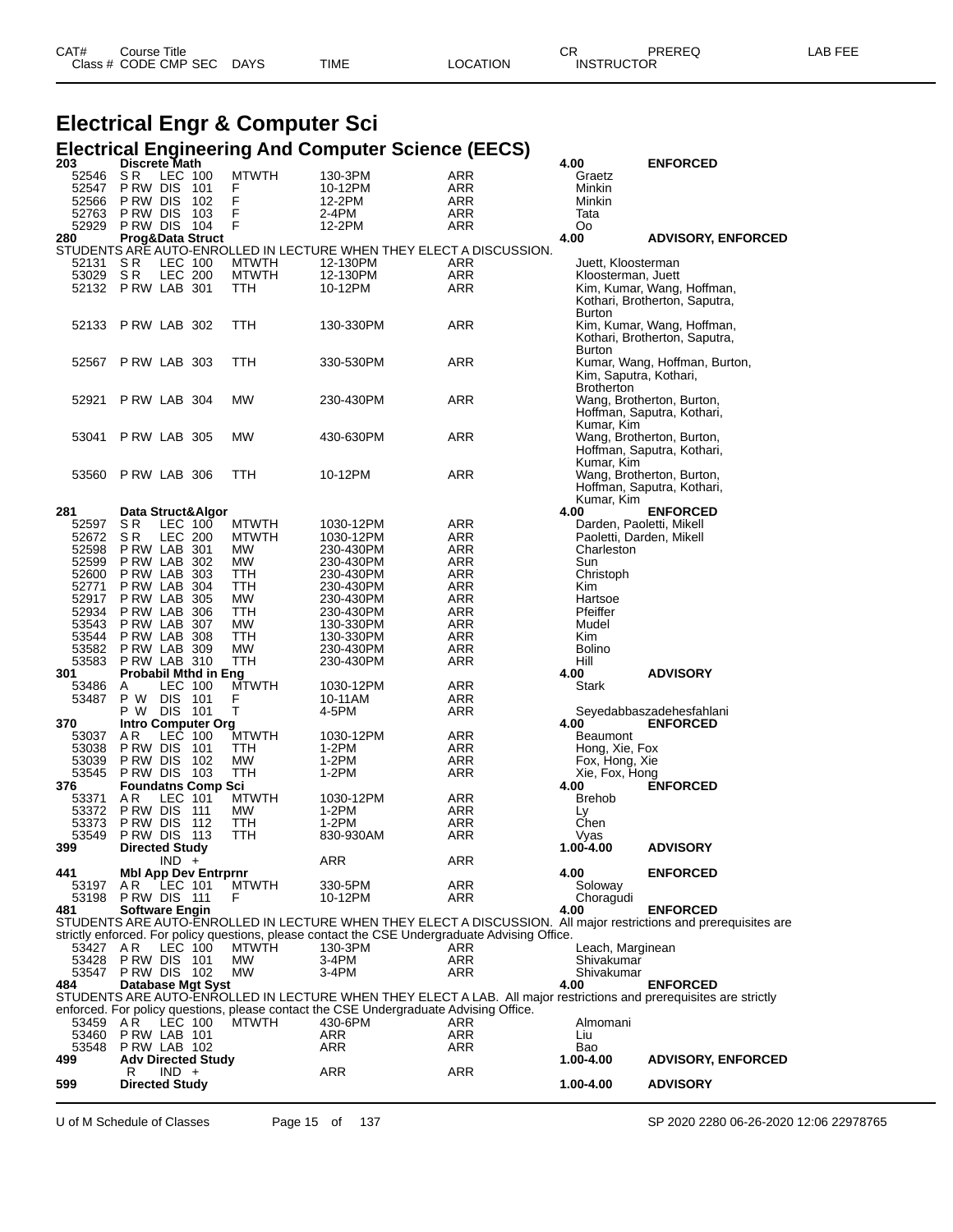| CAT# | Course Title<br>Class # CODE CMP SEC DAYS | TIME       | LOCATION   | СR<br><b>INSTRUCTOR</b> | PREREQ          | LAB FEE |
|------|-------------------------------------------|------------|------------|-------------------------|-----------------|---------|
|      | $IND +$                                   | <b>ARR</b> | <b>ARR</b> |                         |                 |         |
| 699  | <b>Research Work EECS</b><br>$IND +$      | ARR        | <b>ARR</b> | 1.00-6.00               | <b>ADVISORY</b> |         |
| 990  | <b>Diss-Precand</b><br>$IND +$            | <b>ARR</b> | <b>ARR</b> | 1.00-4.00               | <b>ADVISORY</b> |         |
| 995  | Diss-Cand<br>$IND +$<br>R                 | ARR        | ARR        | 4.00                    | <b>ENFORCED</b> |         |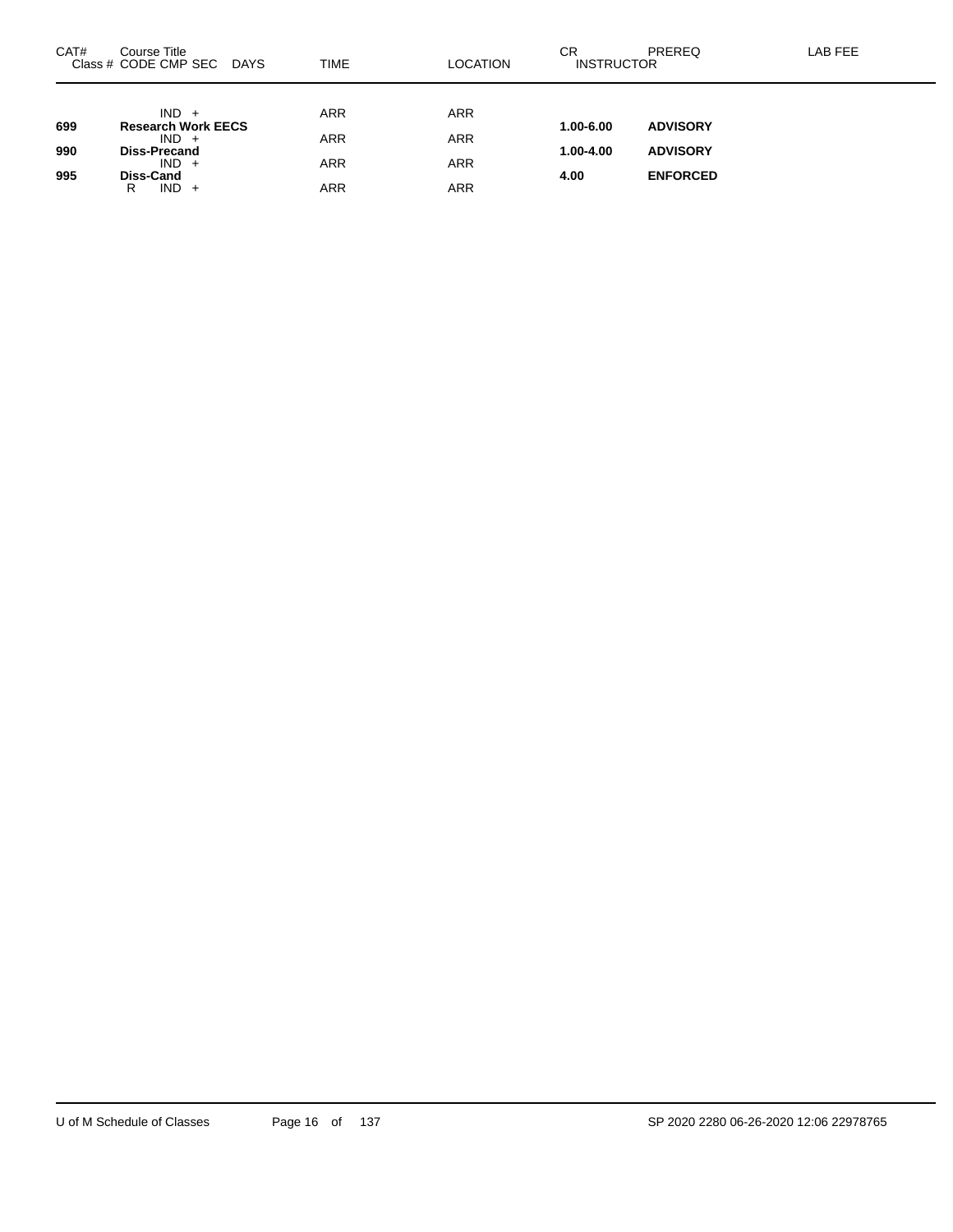| CAT# | Course Title<br>Class # CODE CMP SEC | DAYS | <b>TIME</b> | LOCATION | СR<br><b>INSTRUCTOR</b> | PREREQ | LAB FEE |
|------|--------------------------------------|------|-------------|----------|-------------------------|--------|---------|
|      |                                      |      |             |          |                         |        |         |

## **Engineering Undergraduate Educ**

### **Engineering (ENGR)**

| 280 |          | Undergrad Research                              |     |            |            | 1.00-4.00  | <b>ADVISORY</b>        |       |
|-----|----------|-------------------------------------------------|-----|------------|------------|------------|------------------------|-------|
|     | 50932    | DIS 101<br>P                                    |     | ARR        | ARR        | Ferrez     |                        |       |
| 301 |          | <b>Engr Ugrad Stdy Abrd</b>                     |     |            |            | 1.00-16.00 | <b>ADVISORY</b>        |       |
|     | 52750    | LEC 139<br>P                                    |     | ARR        | ARR        |            |                        |       |
|     | 52826    | <b>LEC</b><br>P<br>140                          |     | <b>ARR</b> | <b>ARR</b> |            |                        |       |
|     | 52827    | <b>LEC</b><br>141<br>P                          |     | ARR        | ARR        |            |                        |       |
|     | 52828    | <b>LEC</b><br>142<br>P                          |     | ARR        | ARR        |            |                        |       |
|     | 53054    | <b>LEC</b><br>143<br>P                          |     | <b>ARR</b> | <b>ARR</b> |            |                        |       |
|     | 53055    | <b>LEC</b><br>144                               |     | ARR        | <b>ARR</b> |            |                        |       |
|     | 53208    | <b>LEC</b><br>145<br>P                          |     | ARR        | <b>ARR</b> |            |                        |       |
|     | 53209    | <b>LEC</b><br>146<br>P.                         |     | ARR        | <b>ARR</b> |            |                        |       |
|     | 53210    | <b>LEC 147</b><br>P                             |     | ARR        | ARR        |            |                        |       |
|     | 53211    | <b>LEC 148</b>                                  |     | ARR        | ARR        |            |                        |       |
| 350 |          | Intl Lab Exp-Engin                              |     |            |            | 3.00       | <b>ENFORCED</b>        |       |
|     | 51386    | <b>PIR</b><br>LAB 101                           |     | <b>ARR</b> | <b>ARR</b> | Sick       |                        |       |
|     |          | Class location: Berlin University of Technology |     |            |            |            |                        |       |
| 400 |          | Co-Op Educ Engr                                 |     |            |            | 0.00       | <b>ADVISORY</b>        | 65.00 |
|     | 50116    | <b>DIS 101</b><br>PD.                           |     | ARR        | ARR        |            |                        |       |
| 490 |          | <b>Spec Top Engin</b>                           |     |            |            | 2.00       |                        |       |
|     | 53551    | PIW LEC 003                                     |     | ARR        | ARR        |            | Verhey-Henke, Michaels |       |
|     |          | Intro to Social Engage Design                   |     |            |            |            |                        |       |
| 591 |          | <b>Engr Grad Study Abrd</b>                     |     |            |            | 1.00-16.00 | <b>ADVISORY</b>        |       |
|     | 51229 PD | LEC 101                                         |     | ARR        | ARR        |            |                        |       |
|     |          | Nagoya University, Japan                        |     |            |            |            |                        |       |
| 599 |          | <b>Spec Topics Engr</b>                         |     |            |            | 2.00       | <b>ADVISORY</b>        |       |
|     |          | 53552 PIW LEC 003                               |     | <b>ARR</b> | ARR        |            | Verhey-Henke, Michaels |       |
|     |          | Intro to Social Engage Design                   |     |            |            |            |                        |       |
|     |          |                                                 |     |            |            |            |                        |       |
|     |          | Entrepreneurship (ENTR)                         |     |            |            |            |                        |       |
| 411 |          | <b>Entr Practicum</b>                           |     |            |            | 3.00       | <b>ADVISORY</b>        |       |
|     | 53462    | P W LEC 101                                     | TTH | 4-6PM      | ARR        | Hennessy   |                        |       |
| 599 |          | <b>Spec Topics Entr</b>                         |     |            |            | 2.00-3.00  |                        |       |

53464 P W LEC 411 TTH 4-6PM ARR Hennessy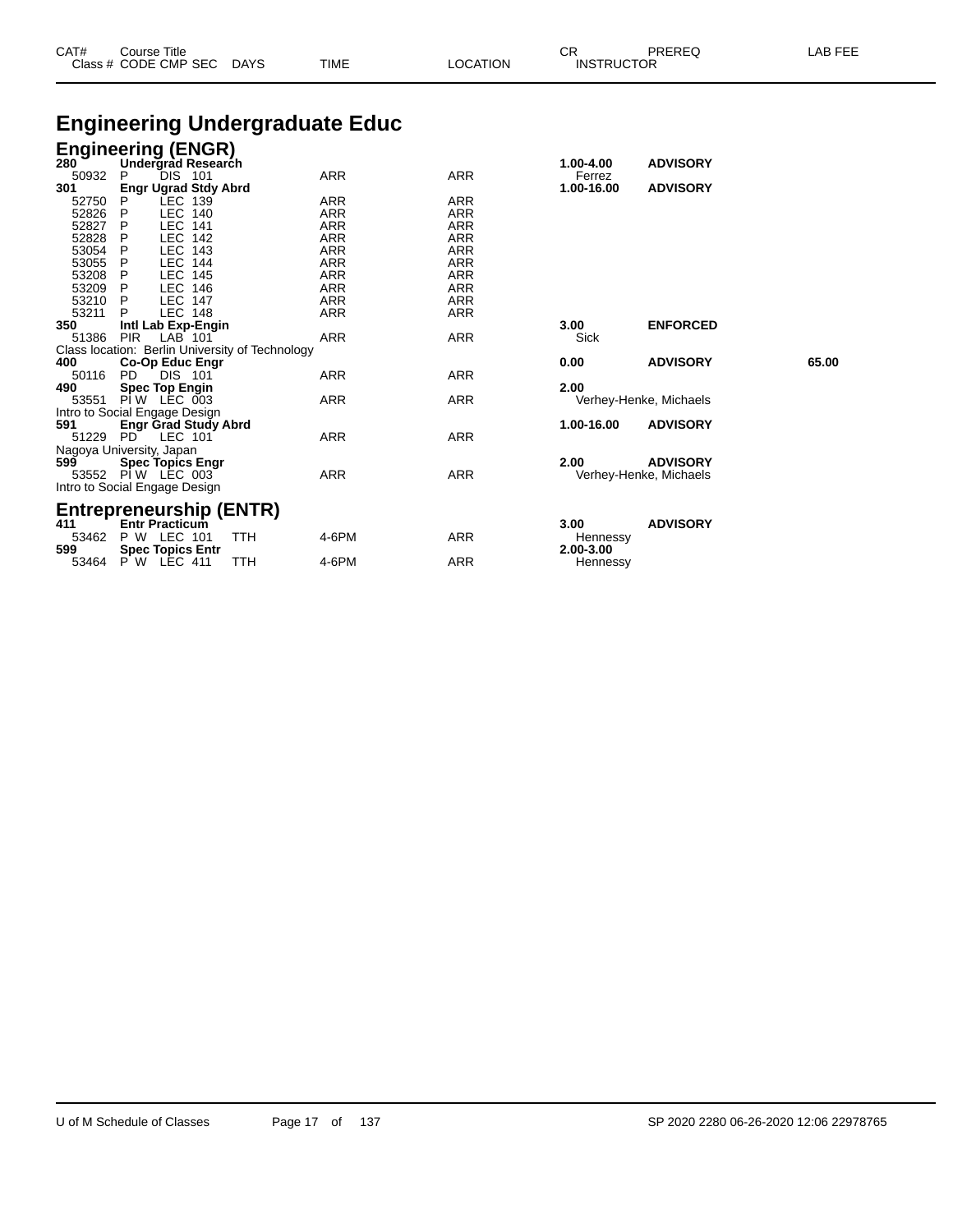| CAT# | Course Title         |             |      |          | ∩⊓<br>◡๙          | PREREQ | _AB FEE |
|------|----------------------|-------------|------|----------|-------------------|--------|---------|
|      | Class # CODE CMP SEC | <b>DAYS</b> | TIME | LOCATION | <b>INSTRUCTOR</b> |        |         |
|      |                      |             |      |          |                   |        |         |

# **Industrial-Operations Engr Dep**

|     | <b>Industrial And Operations Engineering (IOE)</b> |            |            |           |                 |
|-----|----------------------------------------------------|------------|------------|-----------|-----------------|
| 490 | <b>UG Directed Study</b>                           |            |            | 2.00-4.00 | <b>ADVISORY</b> |
|     | $IND +$                                            | <b>ARR</b> | <b>ARR</b> |           |                 |
| 590 | <b>Masters Direct Study</b>                        |            |            | 2.00-4.00 | <b>ADVISORY</b> |
| 593 | $IND +$<br><b>Ergonomics Project</b>               | <b>ARR</b> | <b>ARR</b> | 2.00-4.00 | <b>ADVISORY</b> |
|     | $IND +$                                            | <b>ARR</b> | <b>ARR</b> |           |                 |
| 801 | <b>First Yr Doc Dir Res</b>                        |            |            | 1.00-3.00 | <b>ADVISORY</b> |
|     | $IND +$                                            | <b>ARR</b> | <b>ARR</b> |           |                 |
| 990 | <b>Diss Pre-Candidate</b>                          |            |            | 2.00-8.00 | <b>ADVISORY</b> |
| 995 | $IND +$                                            | <b>ARR</b> | <b>ARR</b> | 4.00      |                 |
|     | <b>Dissertation Cand</b><br>$IND +$<br>R           | <b>ARR</b> | <b>ARR</b> |           | <b>ENFORCED</b> |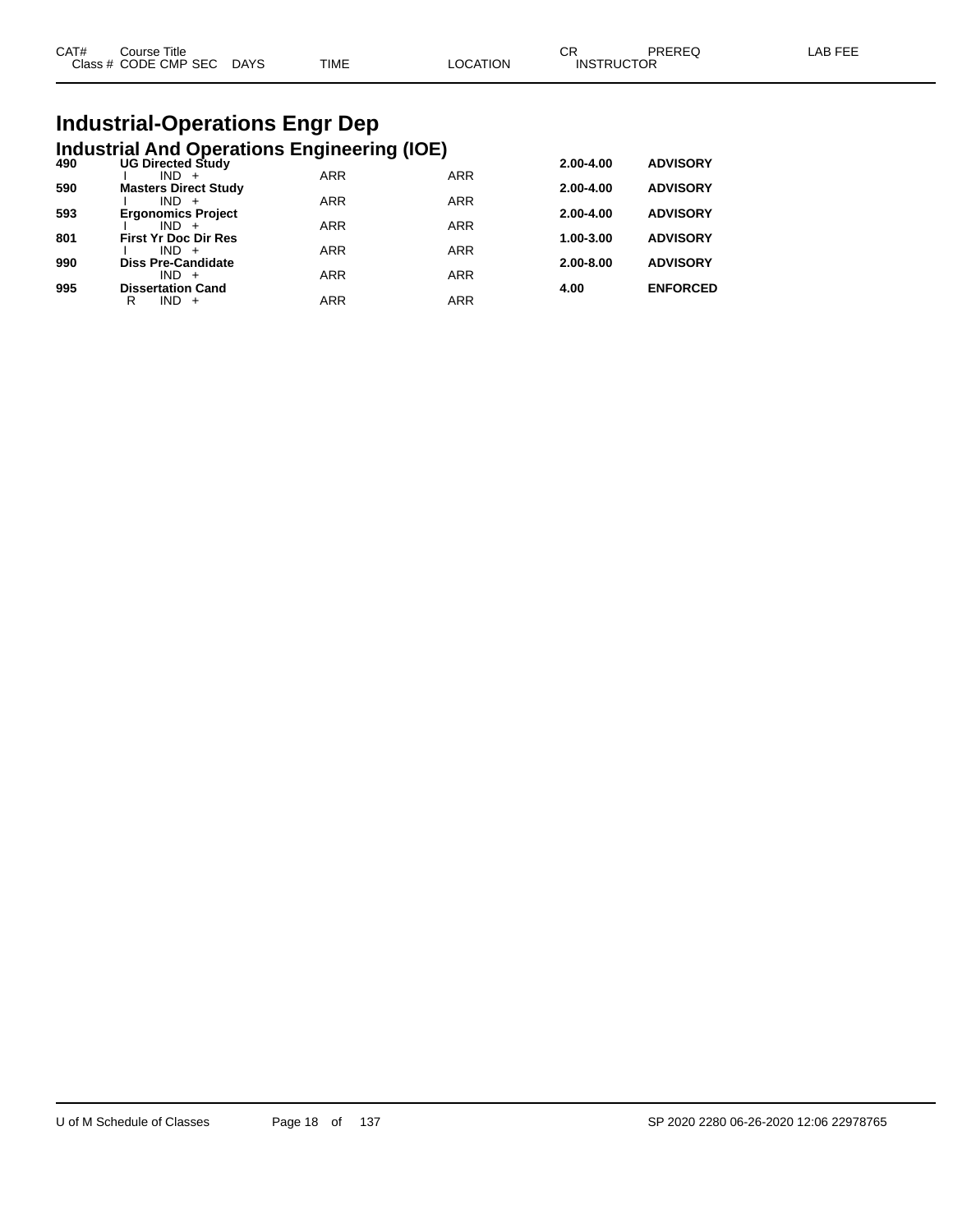| CAT# | Course Title         |             |             |          | σг<br>◡           | PREREC | LAB FEF |
|------|----------------------|-------------|-------------|----------|-------------------|--------|---------|
|      | Class # CODE CMP SEC | <b>DAYS</b> | <b>TIME</b> | LOCATION | <b>INSTRUCTOR</b> |        |         |

# **Program In Manufacturing**

|       | <b>Manufacturing (MFG)</b>      |         |     |               |                 |  |  |  |  |  |
|-------|---------------------------------|---------|-----|---------------|-----------------|--|--|--|--|--|
| 452   | Design for Mfg                  |         |     | 3.00          | <b>ADVISORY</b> |  |  |  |  |  |
| 53361 | <b>TWTH</b><br>LEC $101$<br>P W | 10-12PM | ARR | Saitou        |                 |  |  |  |  |  |
| 990   | <b>Dissertat Pre-Cand</b>       |         |     | $2.00 - 4.00$ | <b>ADVISORY</b> |  |  |  |  |  |
|       | $IND +$                         | ARR     | ARR |               |                 |  |  |  |  |  |
| 995   | <b>Dissertation-Cand</b>        |         |     | 4.00          | <b>ENFORCED</b> |  |  |  |  |  |
|       | $IND +$                         | ARR     | ARR |               |                 |  |  |  |  |  |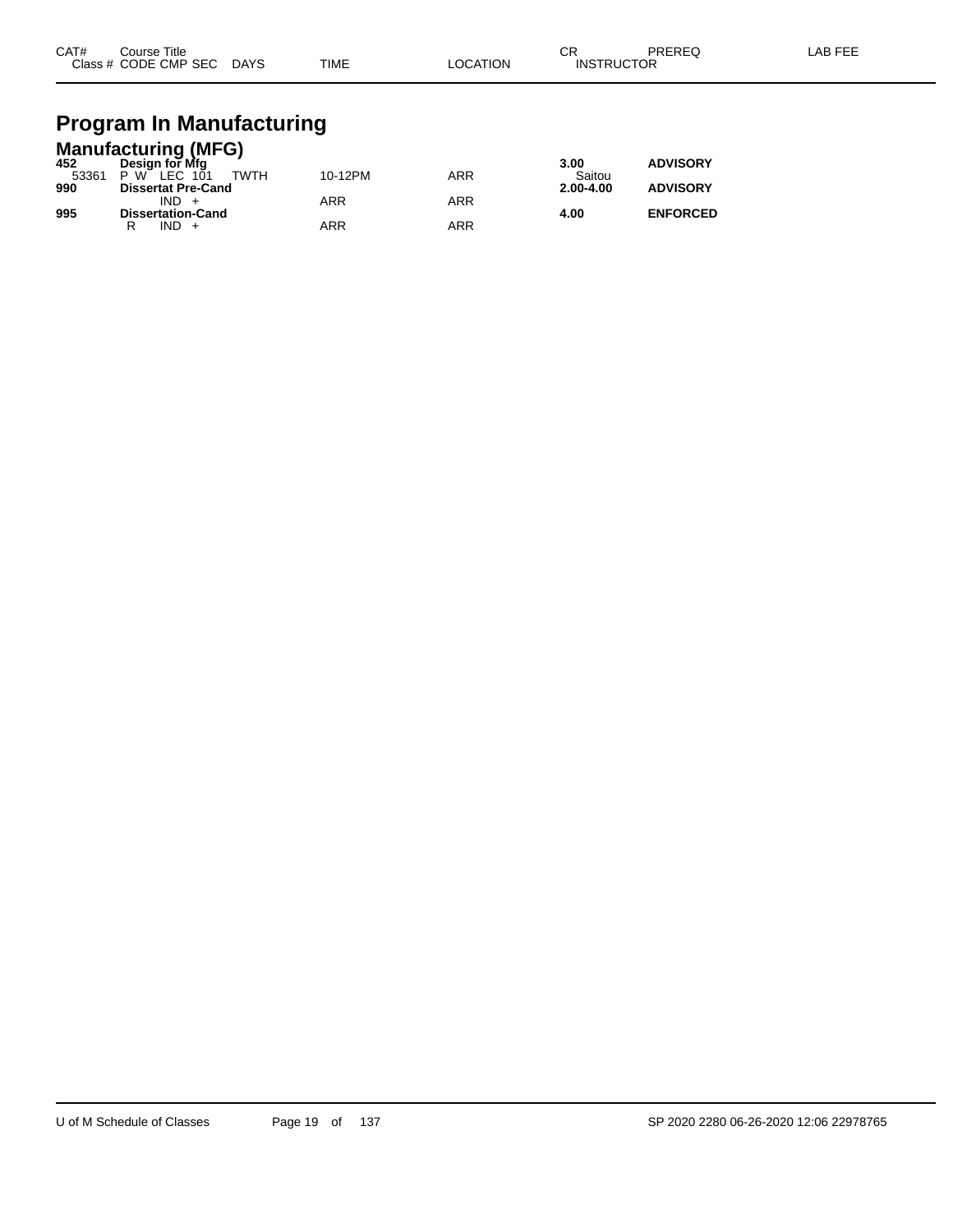# **Materials Science & Engineering**

|       | <b>Materials Science Engineering (MATSCIE)</b> |            |            |               |                 |
|-------|------------------------------------------------|------------|------------|---------------|-----------------|
| 250   | <b>Prin Engr Matl</b>                          |            |            | 4.00          | <b>ENFORCED</b> |
| 53448 | P RW LEC 100<br><b>MTWTH</b>                   | 930-1130AM | <b>ARR</b> | Goldman       |                 |
| 280   | <b>MSE Ugrad Res Opp</b>                       |            |            | 1.00-4.00     | <b>ADVISORY</b> |
| 490   | $IND +$<br><b>Research Problems</b>            | <b>ARR</b> | <b>ARR</b> | 1.00-3.00     | <b>ENFORCED</b> |
|       | IND.<br>R<br>$+$                               | <b>ARR</b> | <b>ARR</b> |               |                 |
| 493   | <b>Special Topics</b>                          |            |            | 1.00-16.00    | <b>ADVISORY</b> |
|       | $IND +$                                        | <b>ARR</b> | <b>ARR</b> |               |                 |
| 690   | <b>Research Problems</b>                       |            |            | 1.00-16.00    |                 |
|       | $IND +$                                        | <b>ARR</b> | <b>ARR</b> |               |                 |
| 990   | <b>Diss-Precand</b>                            |            |            | $1.00 - 4.00$ | <b>ADVISORY</b> |
| 995   | $IND +$<br>Diss-Cand                           | <b>ARR</b> | <b>ARR</b> | 4.00          | <b>ENFORCED</b> |
|       | R<br>IND.<br>$+$                               | <b>ARR</b> | <b>ARR</b> |               |                 |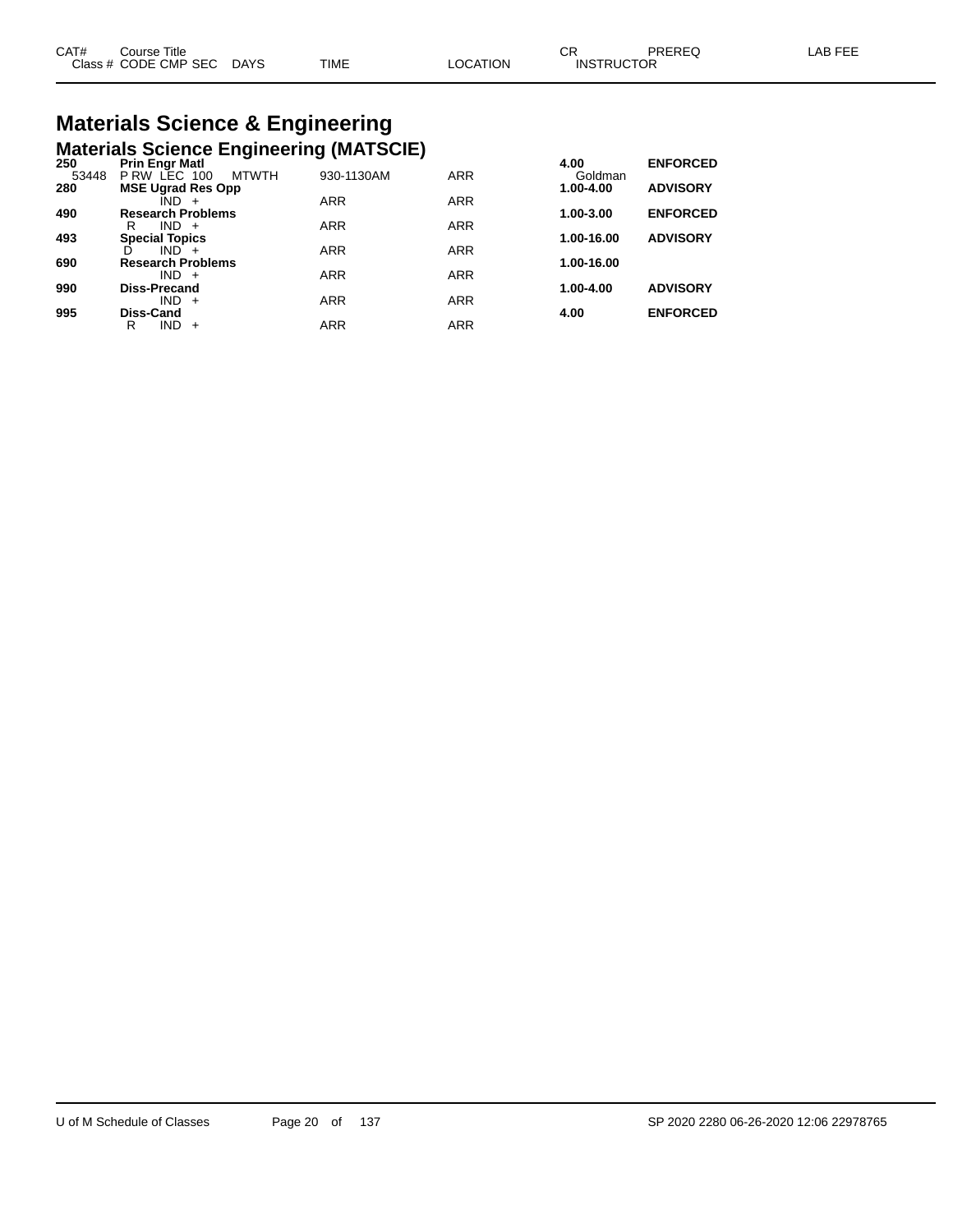#### **Mech Eng & Applied Mech Dept Mechanical Engineering (MECHENG)**

| 235   | <b>Mechanical Linghleening (MCCHLING)</b><br>Thermodynamics I |              |            |            | 3.00              | <b>ENFORCED</b> |
|-------|---------------------------------------------------------------|--------------|------------|------------|-------------------|-----------------|
| 51151 | PRW LEC 101                                                   | <b>MTW</b>   | 10-12PM    | <b>ARR</b> | Kurabayashi       |                 |
| 240   | <b>Dynamics&amp;Vibrations</b>                                |              |            |            | 4.00              | <b>ENFORCED</b> |
| 52739 | PRW LEC 101                                                   | <b>MTWTH</b> | 12-2PM     | <b>ARR</b> | Perkins           |                 |
| 320   | <b>Fluid Mech I</b>                                           |              |            |            | 3.00              | <b>ENFORCED</b> |
| 53626 | P RW LEC 101                                                  |              | <b>ARR</b> | <b>ARR</b> | Schultz           |                 |
| 452   | Design for Mfg                                                |              |            |            | 3.00              | <b>ADVISORY</b> |
| 53360 | P W LEC 101                                                   | <b>TWTH</b>  | 10-12PM    | <b>ARR</b> | Saitou            |                 |
| 483   | Mfg Sys Design                                                |              |            |            | 3.00              | <b>ADVISORY</b> |
| 53359 | $P \ W$ LEC 101                                               | <b>MTW</b>   | 8-10AM     | <b>ARR</b> | Kannatey-Asibu Jr |                 |
| 490   | <b>RISE 4</b>                                                 |              |            |            | 3.00              |                 |
| 491   | $IND +$                                                       |              | <b>ARR</b> | <b>ARR</b> | 1.00-3.00         | <b>ADVISORY</b> |
|       | <b>Independent Study</b><br>$IND +$                           |              | <b>ARR</b> | <b>ARR</b> |                   |                 |
| 590   | <b>Res Sel M E Topics</b>                                     |              |            |            | $3.00 - 6.00$     | <b>ADVISORY</b> |
|       | $IND +$                                                       |              | <b>ARR</b> | <b>ARR</b> |                   |                 |
| 695   | <b>Master Thesis Res</b>                                      |              |            |            | $3.00 - 6.00$     | <b>ADVISORY</b> |
|       | $IND +$                                                       |              | <b>ARR</b> | <b>ARR</b> |                   |                 |
| 990   | <b>Diss-Precand</b>                                           |              |            |            | 1.00-4.00         | <b>ADVISORY</b> |
|       | $IND +$                                                       |              | <b>ARR</b> | <b>ARR</b> |                   |                 |
| 995   | Diss-Cand                                                     |              |            |            | 4.00              | <b>ENFORCED</b> |
|       | $IND +$<br>R                                                  |              | <b>ARR</b> | <b>ARR</b> |                   |                 |
|       |                                                               |              |            |            |                   |                 |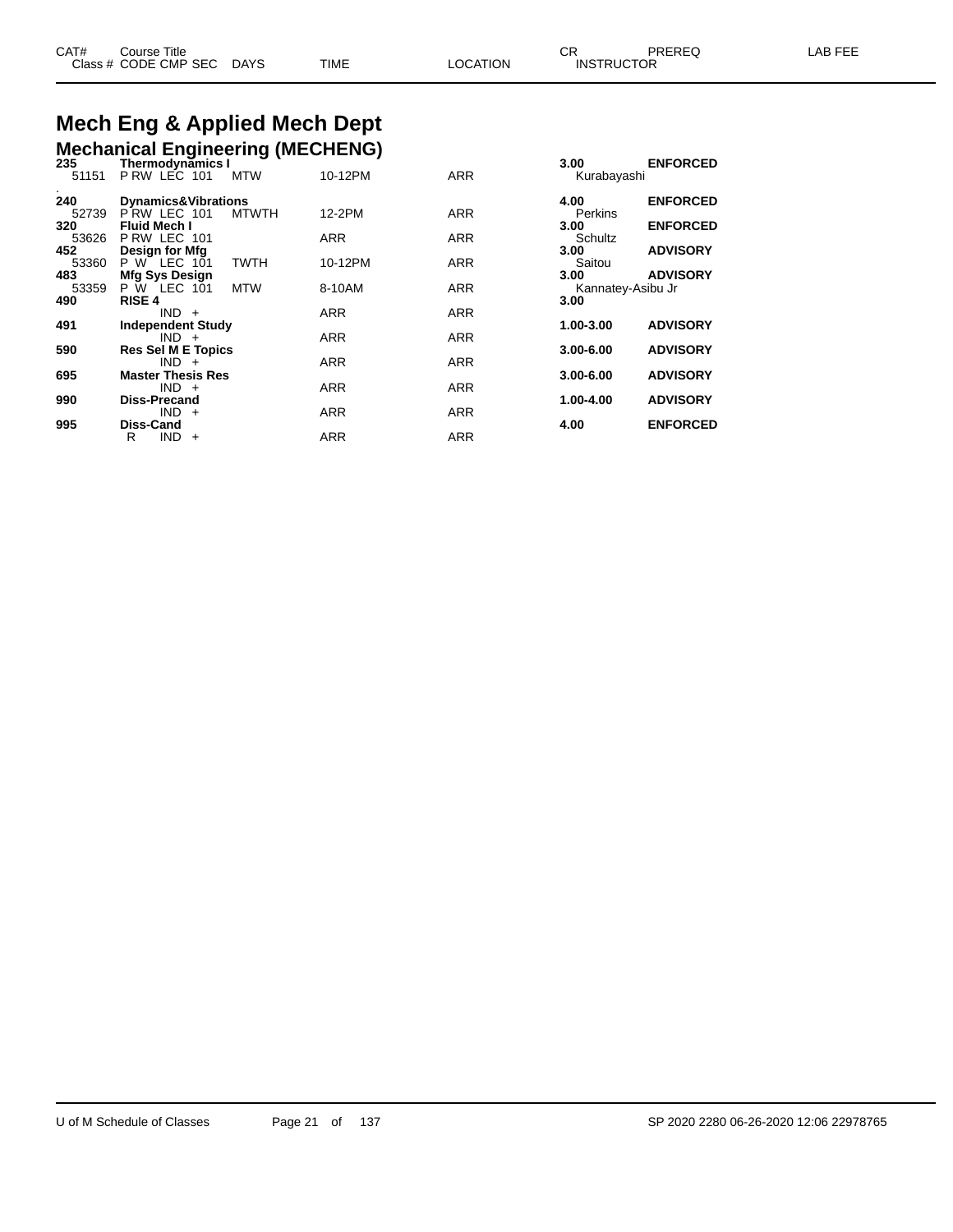| CAT# | Course Title              |      |          | СF                | PREREQ | LAB FEE |
|------|---------------------------|------|----------|-------------------|--------|---------|
|      | Class # CODE CMP SEC DAYS | TIME | LOCATION | <b>INSTRUCTOR</b> |        |         |

#### **Naval Arch & Marine Engr Dept Naval Architecture And Marine Engineering (NAVARCH)**

| 490 | Dir Std, Res&Sp Prob             |            |            | 1.00-16.00 | <b>ADVISORY</b> |
|-----|----------------------------------|------------|------------|------------|-----------------|
|     | $IND +$                          | <b>ARR</b> | <b>ARR</b> |            |                 |
| 579 | <b>Conc Des Team Proj</b>        |            |            | 2.00-4.00  | <b>ADVISORY</b> |
|     | $IND +$                          | <b>ARR</b> | <b>ARR</b> |            |                 |
| 590 | Directed Study&Res               |            |            | 1.00-6.00  | <b>ADVISORY</b> |
|     | $IND +$                          | <b>ARR</b> | <b>ARR</b> |            |                 |
| 592 | <b>Masters Thesis</b><br>$IND +$ | <b>ARR</b> | <b>ARR</b> | 1.00-6.00  | <b>ADVISORY</b> |
| 792 | <b>Prof Degree Thesis</b>        |            |            | 1.00-8.00  |                 |
|     | $IND +$                          | <b>ARR</b> | <b>ARR</b> |            |                 |
| 990 | <b>Diss-Precand</b>              |            |            | 1.00-4.00  | <b>ADVISORY</b> |
|     | $IND +$                          | <b>ARR</b> | <b>ARR</b> |            |                 |
| 995 | Diss-Cand                        |            |            | 4.00       | <b>ENFORCED</b> |
|     | <b>IND</b><br>R<br>$+$           | <b>ARR</b> | <b>ARR</b> |            |                 |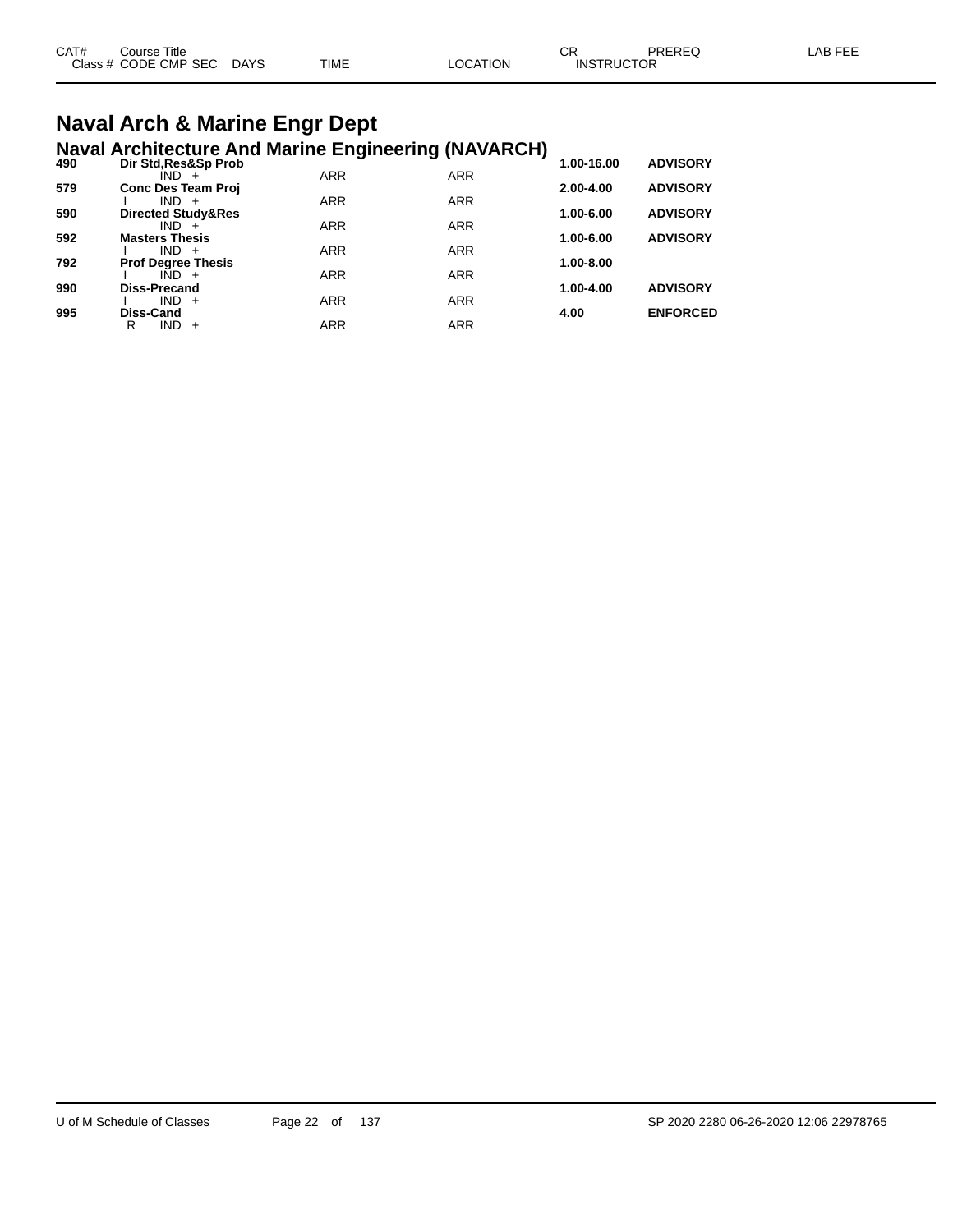| CAT#<br>Course Title |      |             |                | ⌒冖 | PREREC            | LAB FEF |
|----------------------|------|-------------|----------------|----|-------------------|---------|
| Class # CODE CMP SEC | DAYS | <b>TIME</b> | <b>OCATION</b> |    | <b>INSTRUCTOR</b> |         |

### **Nuclear Engr & Radiological Sci Nuclear Engineering And Radiological Sciences (NERS)**

| 499 | Res Nur Eng/Rad Sci    | ~          |            | 1.00-3.00  | <b>ADVISORY, ENFORCED</b> |
|-----|------------------------|------------|------------|------------|---------------------------|
|     | $IND^{-}$<br>R         | <b>ARR</b> | <b>ARR</b> |            |                           |
| 588 | Rad Safe&Md Phy Prac   |            |            | 1.00-12.00 | <b>ADVISORY</b>           |
|     | $IND +$                | <b>ARR</b> | <b>ARR</b> |            |                           |
| 599 | <b>Masters Project</b> |            |            | 1.00-3.00  | <b>ADVISORY</b>           |
|     | $IND +$                | <b>ARR</b> | <b>ARR</b> |            |                           |
| 799 | <b>Special Project</b> |            |            | 1.00-6.00  |                           |
|     | $IND +$                | <b>ARR</b> | <b>ARR</b> |            |                           |
| 990 | <b>Diss-Precand</b>    |            |            | 1.00-4.00  | <b>ADVISORY</b>           |
|     | $IND +$                | <b>ARR</b> | <b>ARR</b> |            |                           |
| 995 | Diss-Cand              |            |            | 4.00       | <b>ENFORCED</b>           |
|     | $IND +$<br>R           | <b>ARR</b> | ARR        |            |                           |
|     |                        |            |            |            |                           |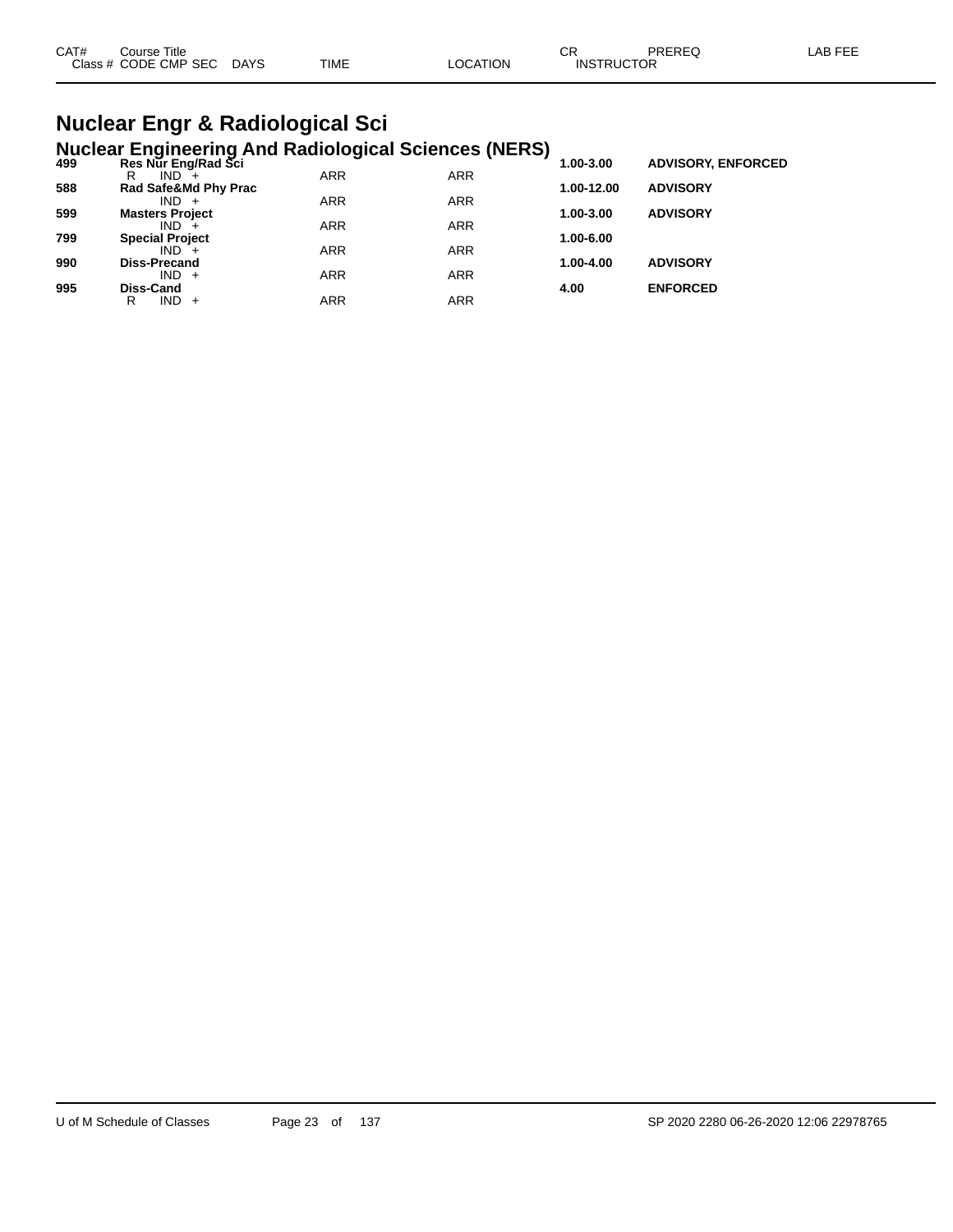# **Technical Communication**

#### **Technical Communication (TCHNCLCM)**

NOTE - GRAD STUDENTS TAKING 498 SHOULD CONTACT TECHNICAL COMMUNICATION OFFICE BEFORE ENROLLING IN ORDER FOR STUDENTS TO MAINTAIN THEIR PLACE IN THE 498 COURSES, THEY MUST EITHER ATTEND ONE OF THE FIRST TWO CLASS MEETINGS OR NOTIFY THE DEPARTMENT OF THEIR INTENDED ABSENCE PRIOR TO THE FIRST DAY OF CLASS. STUDENTS WHO NEEDTO BE PUT ON A WAITLIST SHOULD CALL THE TECHNICAL COMMUNICATION OFFICE AT 764-1427. STUDENTS MAY REGISTER FOR ONLY ONE SECTION. **499 Scientific&Tech Comm 1.00-4.00**

|     | $IND +$               | <b>ARR</b> | <b>ARR</b> |           |                 |
|-----|-----------------------|------------|------------|-----------|-----------------|
| 575 | <b>Directed Study</b> |            |            | 1.00-4.00 | <b>ADVISORY</b> |
|     | $IND +$               | <b>ARR</b> | <b>ARR</b> |           |                 |
| 590 | Intern in Tech Comm   |            |            | 1.00-4.00 | <b>ADVISORY</b> |
|     | $IND +$               | <b>ARR</b> | <b>ARR</b> |           |                 |
| 675 | <b>Directed Study</b> |            |            | 1.00-4.00 | <b>ADVISORY</b> |
|     | $IND +$               | <b>ARR</b> | ARR        |           |                 |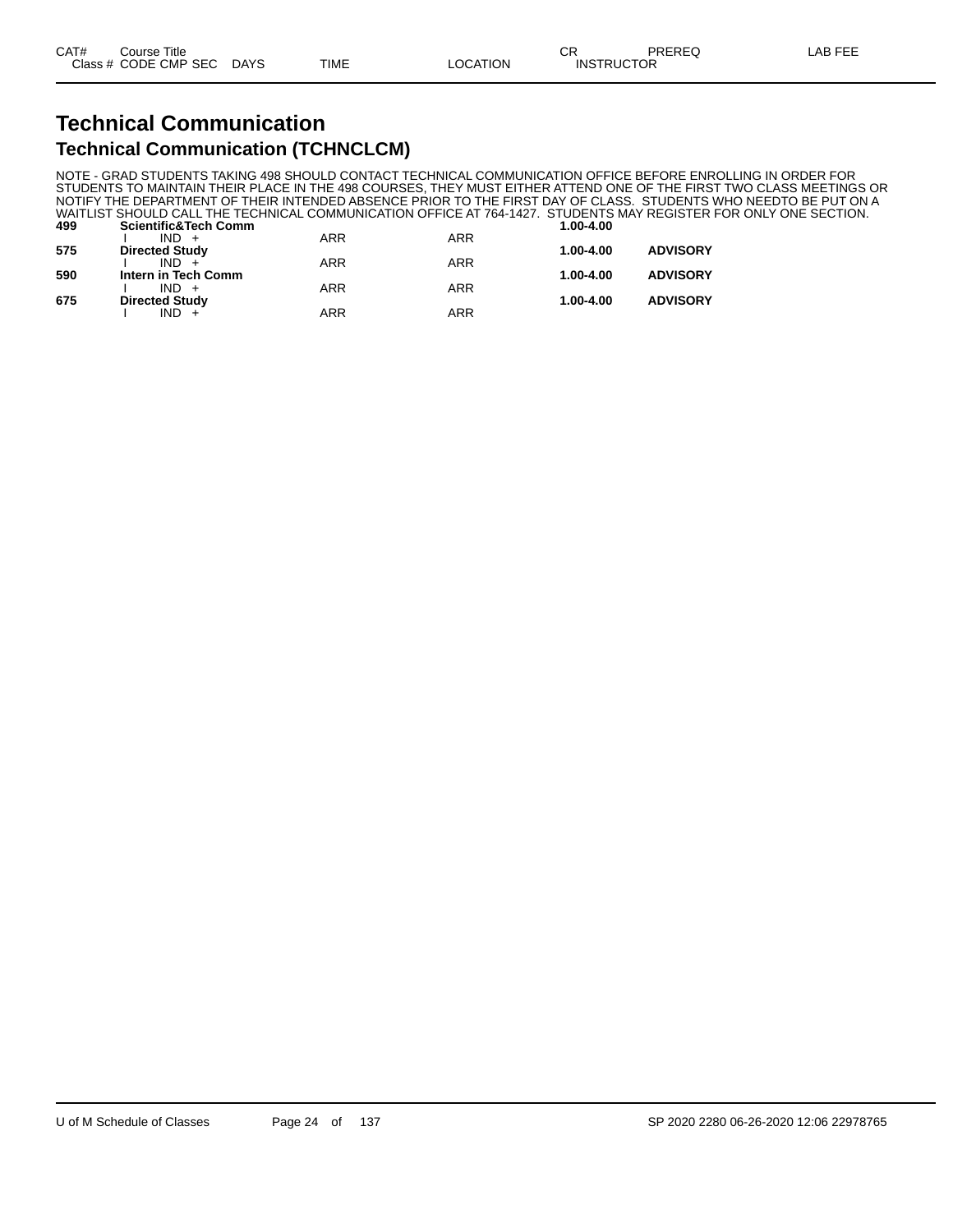### **Environment and Sustainability Program in the Environment**

#### **Environment (ENVIRON)**

| 102      | <b>Extreme Weather</b>          |     |            |            | 3.00      |
|----------|---------------------------------|-----|------------|------------|-----------|
| 53510 P  | LEC 101                         | MWF | 10-1130AM  | ARR        | Samson    |
| 105      | <b>Changing Atmos</b>           |     |            |            | 3.00      |
| 52605 P  | LEC 101                         | MWF | 1-230PM    | ARR        | Penner    |
| 232      | <b>Intro Oceanog</b>            |     |            |            | 3.00      |
|          | 52337 PIW LEC 101               |     | ARR        | ARR        | Arnaboldi |
| 244      | <b>Topic Culture &amp; Envi</b> |     |            |            | 3.00      |
| 53343 PD | LEC 101                         |     | <b>ARR</b> | <b>ARR</b> | Barry     |
|          | Art in Nature: Micro to Macro   |     |            |            |           |

This class will be taught exclusively on-line. Days and times of the course are TBD. The dates of the course are May 5 - June 22. Enrollment permission via application to the University of Michigan Biological Station,

https://lsa.umich.edu/umbs/students/courses/art-in-nature--micro------macro---environ-244.html **300 Spec Prob&Res-Ugrad 1.00-4.00** I IND + ARR ARR **380 Nat Res, Econ&Envir 4.00 ADVISORY** 53457 PIRW LEC 101 ARR ARR Simon **381 General Ecology 5.00 ADVISORY 50.00** OFFERED ONLY AT THE BIOLOGICAL STATION, MAY 18 - JUNE 14. CLASSES MEET FIVE DAYS A WEEK. ENROLLMENT BY PERMISSION OF STAFF IN THE BIOL. STATION OFFICE, 2541 CHEMISTRY.

| 51948 | <b>PD</b><br><b>MTWTHF</b><br>_AB.<br>711 | 8-5PM | <b>BIOL STAT</b> | Moore       |
|-------|-------------------------------------------|-------|------------------|-------------|
| 51949 | <b>PD</b><br><b>MTWTHF</b><br>LAB<br>712  | 8-5PM | <b>BIOL STAT</b> | Blankespoor |
| 398   | <b>Env Internship Prog</b>                |       |                  | 1.00-3.00   |
|       | IND.                                      | ARR   | ARR              |             |
| 400   | <b>Spec Prob&amp;Res-Ugrad</b>            |       |                  | 2.00        |
|       | SD<br><b>IND</b>                          | ARR   | ARR              |             |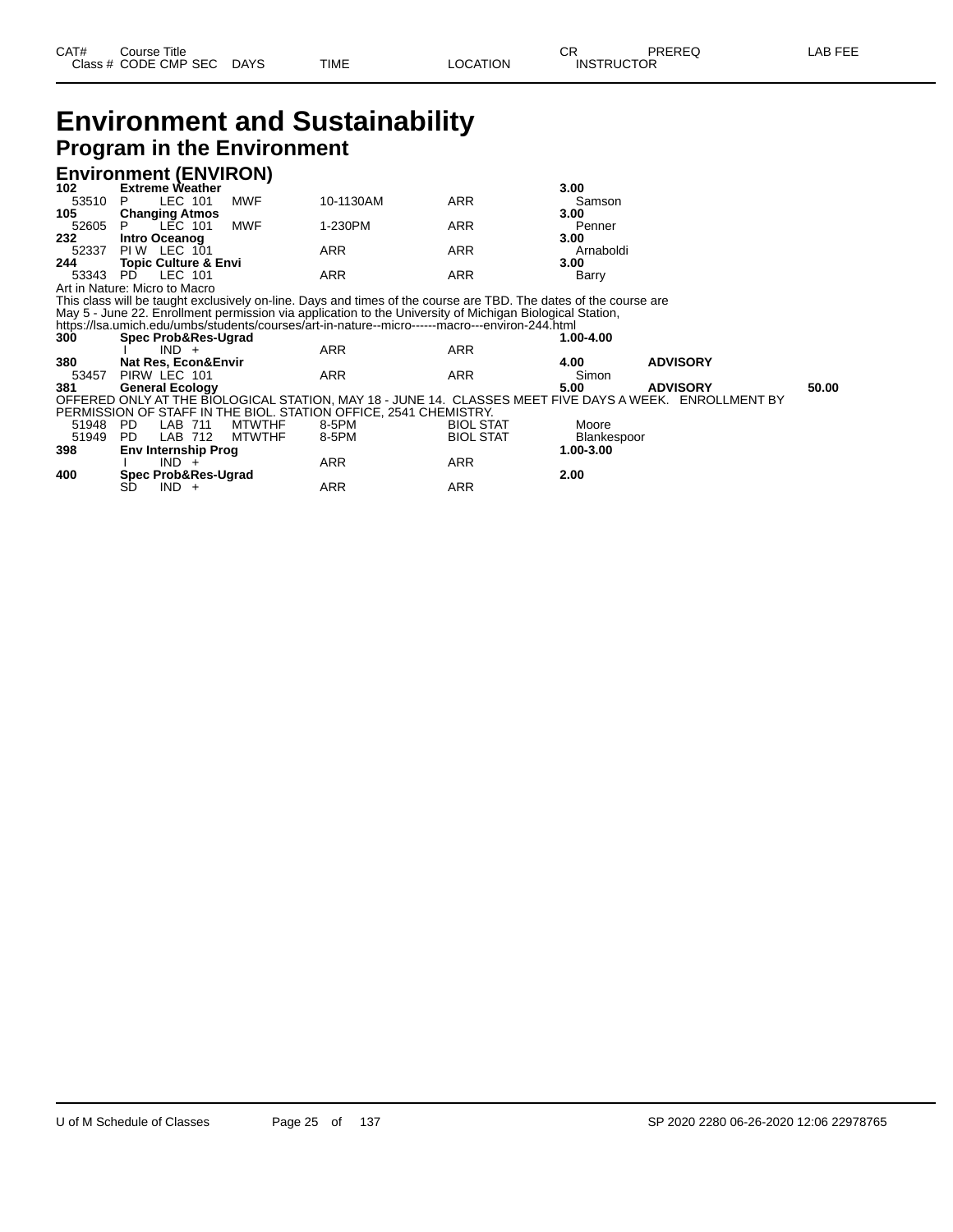### **Information School of Information Information (SI)**

Note--All Digital Took-Kit courses will be found on the SI Website:

http://www.si.umich.edu/dtk. For further information contact Marsha Whitish, 406 West Hall (mwhitish@umich.edu).

| 110   | Intr to Info Studies                               |            |            | 4.00       |                           |
|-------|----------------------------------------------------|------------|------------|------------|---------------------------|
| 53404 | LEC 101<br>A                                       | <b>ARR</b> | ARR        | Chalmers   |                           |
| 53405 | DIS.<br>P W<br>102<br><b>TWTHF</b>                 | 11-12PM    | 2245 NQ    | Chalmers   |                           |
| 350   | <b>UX Public Field Rsrc</b>                        |            |            | 3.00       | <b>ENFORCED</b>           |
| 53036 | PRW LEC 101<br><b>TWTHF</b>                        | 1-5PM      | ARR        | TenBrink   |                           |
| 390   | Internship                                         |            |            | 3.00       |                           |
| 52670 | <b>SEM 101</b><br>PI.                              | <b>ARR</b> | <b>ARR</b> |            |                           |
| 53660 | <b>SEM 109</b><br>PI                               | <b>ARR</b> | <b>ARR</b> | Frazier    |                           |
| 491   | <b>Independent Study</b>                           |            |            | 1.00-8.00  |                           |
|       | $IND +$                                            | <b>ARR</b> | <b>ARR</b> |            |                           |
| 690   | <b>Intern/Field Exper</b>                          |            |            | 1.00-6.00  | <b>ADVISORY</b>           |
| 52026 | <b>SEM 101</b><br>PI.                              | ARR        | ARR        | 1.00-6.00  |                           |
| 691   | <b>Independent Study</b><br>$IND +$<br>D.          | <b>ARR</b> | ARR        |            |                           |
| 791   | <b>Independent Study</b>                           |            |            | 1.00-3.00  | <b>ADVISORY</b>           |
|       | $IND +$                                            | ARR        | ARR        |            |                           |
| 901   | <b>Directed Research</b>                           |            |            | 1.00-3.00  | <b>ADVISORY</b>           |
|       | $IND +$                                            | ARR        | ARR        |            |                           |
| 990   | Diss-Precand                                       |            |            | 1.00-4.00  | <b>ADVISORY</b>           |
|       | $IND +$                                            | <b>ARR</b> | ARR        |            |                           |
| 995   | Diss-Cand                                          |            |            | 4.00       | <b>ADVISORY, ENFORCED</b> |
|       | $IND +$<br>IR                                      | <b>ARR</b> | <b>ARR</b> |            |                           |
|       |                                                    |            |            |            |                           |
|       | <b>School of Information Study Abroad (SIABRD)</b> |            |            |            |                           |
| 330   | Uni of Vic-ES                                      |            |            | 1.00-18.00 |                           |
| 53229 | LEC 001<br>P                                       | ARR        | ARR        |            |                           |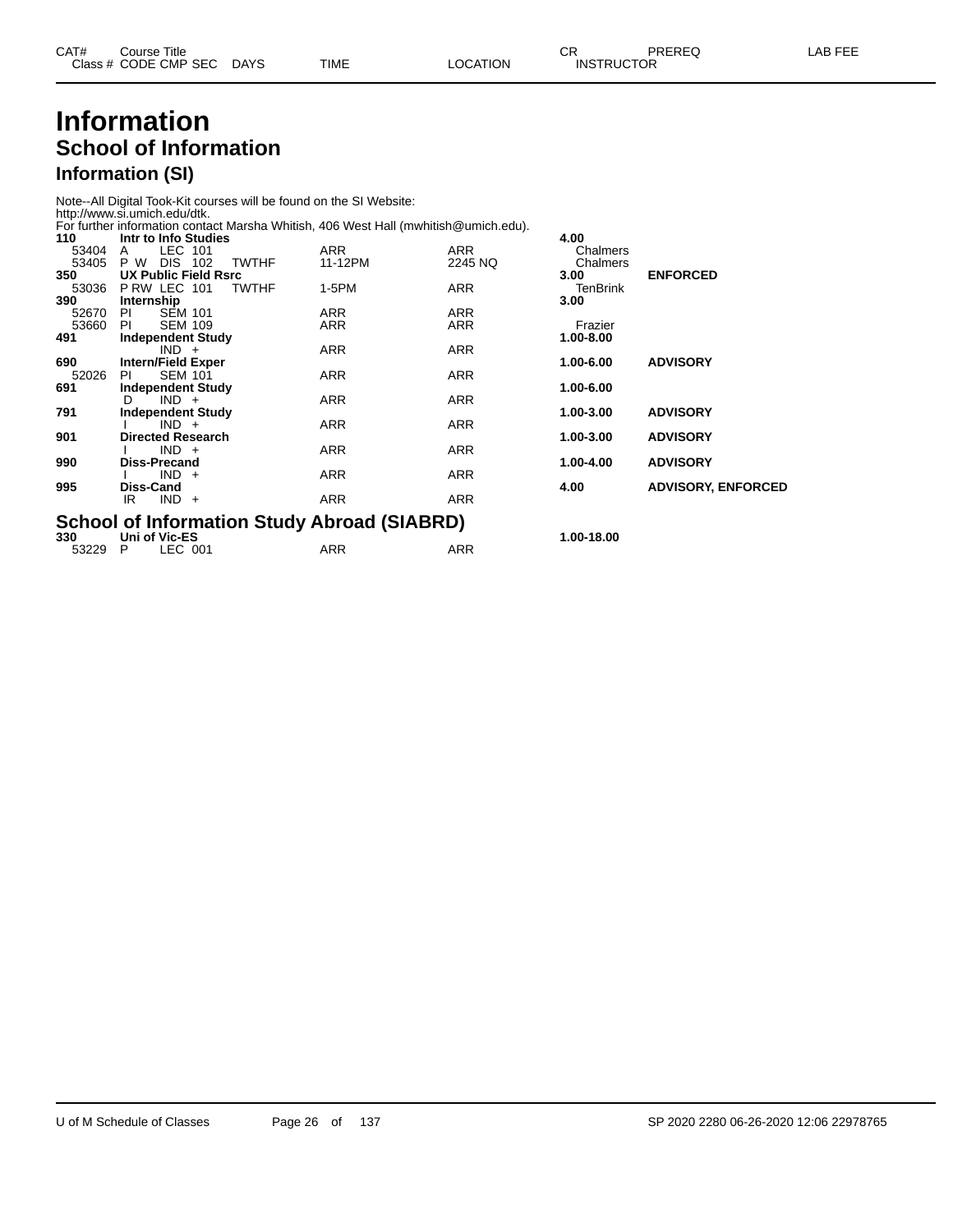| CAT# | Title<br>Course      |             |      |          | ◠г<br>◡⊓ | PREREQ            | AR FFF |
|------|----------------------|-------------|------|----------|----------|-------------------|--------|
|      | Class # CODE CMP SEC | <b>DAYS</b> | TIME | LOCATION |          | <b>INSTRUCTOR</b> |        |

|                                        | Class # CODE CMP SEC                       | <b>DAYS</b> | TIME                     | LOCATION          | <b>INSTRUCTOR</b>               |                       |
|----------------------------------------|--------------------------------------------|-------------|--------------------------|-------------------|---------------------------------|-----------------------|
|                                        | <b>Kinesiology</b>                         |             |                          |                   |                                 |                       |
|                                        |                                            |             |                          |                   |                                 |                       |
|                                        | <b>School Of Kinesiology</b>               |             |                          |                   |                                 |                       |
|                                        | <b>Applied Exercise Science (AES)</b>      |             |                          |                   |                                 |                       |
| 280<br>50603                           | <b>Research Opport</b><br>- PI<br>DIS 101  |             | ARR                      | <b>ARR</b>        | 1.00-4.00                       | <b>ADVISORY</b>       |
|                                        | CONTACT UROP OFFICE, 647-2768.             |             |                          |                   |                                 | <b>ADVISORY</b>       |
| 290                                    | <b>Field Exp AES</b><br>$IND +$<br>L       |             | ARR                      | ARR               | 1.00-4.00                       |                       |
| 403                                    | Internship in AES                          |             |                          |                   | $0.50 - 4.00$                   | <b>ADVISORY</b>       |
| 52677<br>52678                         | PL<br>LAB 101<br>PI.<br>LAB 102            |             | ARR<br>ARR               | ARR<br>ARR        | Kern                            |                       |
| 52770                                  | PI.<br>LAB 103                             |             | <b>ARR</b>               | ARR               | Kern                            |                       |
| 437<br>53140                           | <b>Psych Sport&amp;Exer</b><br>PRW LEC 101 | MWF         | 11-1PM                   | ARR               | 3.00<br>George                  | <b>ENFORCED</b>       |
| 470                                    | <b>Independent Study</b>                   |             |                          |                   | 1.00-3.00                       | <b>ADVISORY</b>       |
|                                        | $IND +$<br>I.                              |             | ARR                      | ARR               |                                 |                       |
|                                        | <b>Athletic Training (AT)</b>              |             |                          |                   |                                 |                       |
| 403<br>50970                           | Internship in AT<br>PIRW LAB 101           |             | ARR                      | ARR               | $0.50 - 4.00$<br>Palmieri-Smith | <b>ADVISORY</b>       |
| 52756                                  | PL<br>LAB 104                              |             | <b>ARR</b>               | ARR               | Czajka                          |                       |
| 52769                                  | PI<br>LAB 105                              |             | <b>ARR</b>               | ARR               | Czajka                          |                       |
| 488                                    | Ind Study AT<br>SI<br>$IND +$              |             | <b>ARR</b>               | <b>ARR</b>        | 1.00-2.00                       | <b>ADVISORY</b>       |
|                                        | <b>Kinesiology (KINESLGY)</b>              |             |                          |                   |                                 |                       |
| 302                                    | Kines Study Abroad                         |             |                          |                   | 1.00-18.00                      |                       |
| 53244                                  | LEC 002<br>PI.                             |             | ARR                      | <b>ARR</b>        | Barton                          |                       |
| Thailand<br>Thailand                   |                                            |             |                          |                   |                                 |                       |
| 52765 PI                               | LEC 005                                    |             | ARR                      | ARR               |                                 | Rosentraub, Barton    |
| Israel, Jordan<br>Israel, Jordan       |                                            |             |                          |                   |                                 |                       |
| 52766 PI                               | LEC 006                                    |             | ARR                      | ARR               | Broglio, Barton                 |                       |
| New Zealand<br>New Zealand             |                                            |             |                          |                   |                                 |                       |
| 52774 PI                               | LEC 007                                    |             | ARR                      | ARR               | Barton                          |                       |
| Carmarthen, Wales<br>Carmarthen, Wales |                                            |             |                          |                   |                                 |                       |
|                                        | 52936 PIW LEC 008                          |             | ARR                      | ARR               | Barton                          |                       |
| Australia<br>Australia                 |                                            |             |                          |                   |                                 |                       |
| 52947                                  | PI W<br>LEC 009                            |             | ARR                      | ARR               | Gross, Barton                   |                       |
| Italy<br>Italy                         |                                            |             |                          |                   |                                 |                       |
| 52948                                  | PI.<br>LEC 010                             |             | ARR                      | ARR               |                                 | Chen, Barton, Templin |
| China                                  |                                            |             |                          |                   |                                 |                       |
| China<br>429                           | <b>Lab Mtr Cnt Dev</b>                     |             |                          |                   | 1.00-3.00                       | <b>ADVISORY</b>       |
| 50616                                  | <b>PIR</b><br>LAB 101                      |             | <b>ARR</b>               | ARR               |                                 |                       |
| 50617<br>50824                         | <b>PIR</b><br>LAB 102<br>LAB 103<br>PI     |             | ARR<br><b>ARR</b>        | ARR<br>ARR        | Ulrich<br>Ulrich                |                       |
| 51136                                  | LAB 104<br>PI.                             |             | <b>ARR</b>               | ARR               | Seidler                         |                       |
| 52112                                  | LAB 105<br>PI.                             |             | ARR                      | ARR               | <b>Brown</b>                    |                       |
| 52746                                  | LAB 106<br>ΡI                              |             | <b>ARR</b>               | ARR               |                                 |                       |
| 53245<br>439                           | LAB 107<br>PI.<br>Lab Biomechanic          |             | <b>ARR</b>               | ARR               | Vesia<br>1.00-3.00              | <b>ADVISORY</b>       |
| 51104                                  | LAB 101<br>PI.                             |             | <b>ARR</b>               | <b>ARR</b>        | Ferris                          |                       |
| 51191                                  | LAB 102<br>ΡI                              |             | <b>ARR</b>               | ARR               | Gross                           |                       |
| 51602                                  | LAB 103<br>PI                              |             | ARR                      | ARR               | Palmieri-Smith                  |                       |
| 51603<br>51604                         | LAB 104<br>ΡI<br>LAB 105<br>ΡI             |             | <b>ARR</b><br><b>ARR</b> | ARR<br><b>ARR</b> | McLean<br>Palmer                |                       |
| 52777                                  | LAB 106<br>ΡI                              |             | ARR                      | ARR               | Gates                           |                       |

U of M Schedule of Classes Page 27 of 137 SP 2020 2280 06-26-2020 12:06 22978765

1991 - 1991 - 1992 - 1993 - 1994 - 1995 - 1996 - 1997 - 1998 - 1999 - 1999 - 1999 - 1999 - 1999 - 1999 - 1999<br>1999 - 1999 - 1999 - 1999 - 1999 - 1999 - 1999 - 1999 - 1999 - 1999 - 1999 - 1999 - 1999 - 1999 - 1999 - 1999<br>19

PIR LAB 103 ARR ARR

 PI LAB 003 ARR ARR PI LAB 008 ARR ARR PI LAB 009 ARR ARR

I IND + ARR ARR ARR

**Lab Exer Phys 1.00-3.00 ADVISORY**

**Thesis Research 1.00-6.00 ADVISORY**

**Practicum Kines 1.00-6.00 ADVISORY**

PIR LAB 102 ARR ARR Horowitz

1999 - The The Time of the Time of the ARR ARR Cartee<br>1996 - Time of Time ARR ARR ARR Bodary<br>1996 - Time ARR ARR ARR Hasson 51608 PI LAB 105 ARR ARR Bodary PI LAB 106 ARR ARR Hasson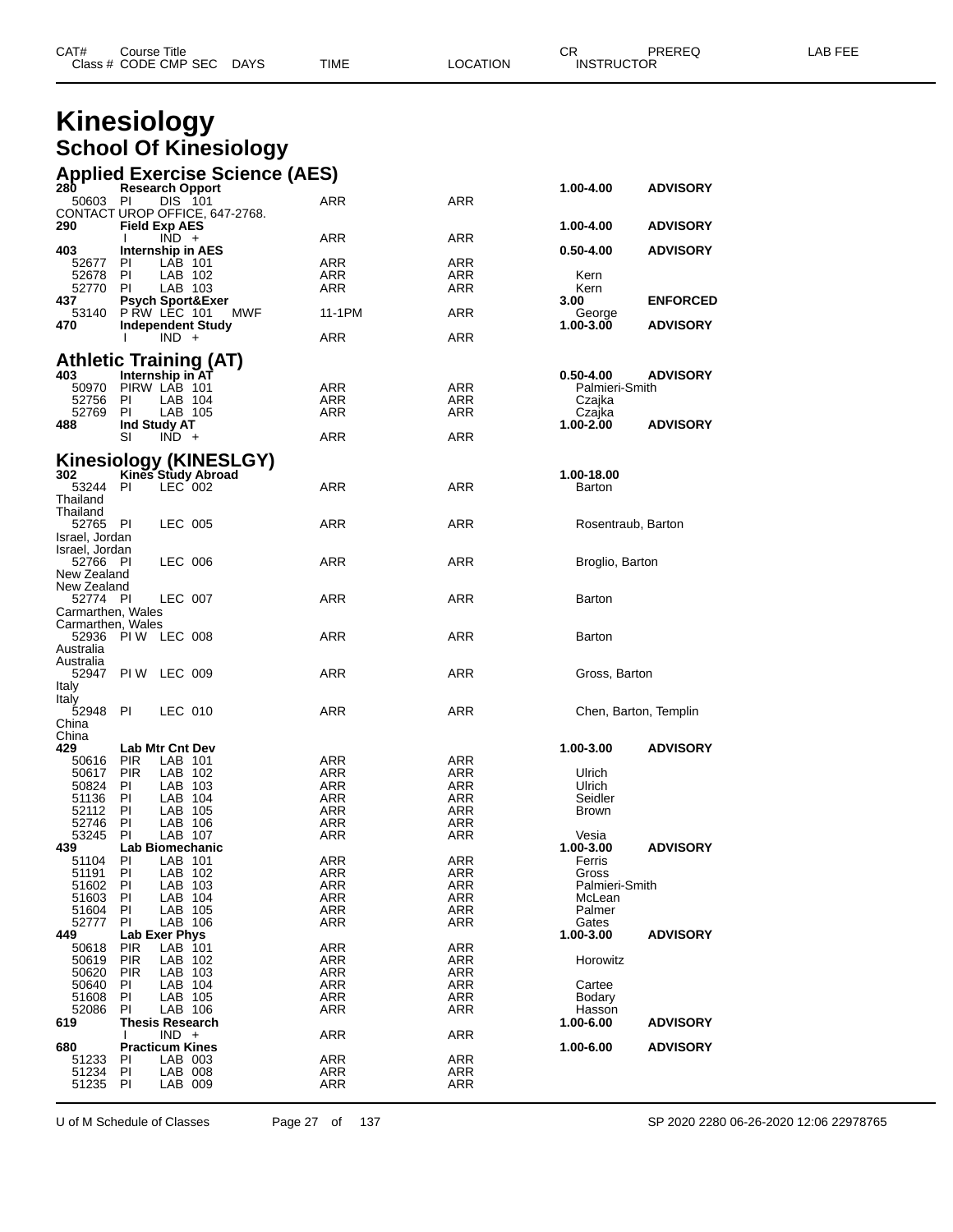| CAT#                                                                                                                                                                                                            | <b>Course Title</b><br>Class # CODE CMP SEC                                                                                                                                                                                                                                                                                                                     | <b>DAYS</b>                                                                                                  | <b>TIME</b>                                                                                                                                                                                                                                                                                                             | <b>LOCATION</b>                                                                                                                                                                                                                                                                                                                | CR<br><b>INSTRUCTOR</b> | PREREQ                             | LAB FEE |
|-----------------------------------------------------------------------------------------------------------------------------------------------------------------------------------------------------------------|-----------------------------------------------------------------------------------------------------------------------------------------------------------------------------------------------------------------------------------------------------------------------------------------------------------------------------------------------------------------|--------------------------------------------------------------------------------------------------------------|-------------------------------------------------------------------------------------------------------------------------------------------------------------------------------------------------------------------------------------------------------------------------------------------------------------------------|--------------------------------------------------------------------------------------------------------------------------------------------------------------------------------------------------------------------------------------------------------------------------------------------------------------------------------|-------------------------|------------------------------------|---------|
| 51236<br>51237<br>51238<br>51239<br>51240<br>51241<br>51242<br>51243<br>51244<br>51245<br>51246<br>51247<br>51248<br>51249<br>50621<br>51250<br>51251<br>51251<br>$51253$<br>$51254$<br>51255<br>51256<br>51257 | LAB 020<br><b>PI</b><br>LAB 023<br>PI<br>PI<br>LAB 024<br>LAB<br>PI<br>LAB<br>PI<br>PI<br>LAB<br>PI<br>LAB<br>PI<br>LAB<br><b>LAB</b><br>PI<br><b>LAB</b><br>PI<br>LAB<br>PI<br>PI<br>LAB<br>LAB<br>PI<br>PI<br>LAB<br>LAB<br>PI<br>LAB<br>PI<br>LAB<br>PI<br>PI<br>LAB<br>PI<br>LAB<br>PI<br>LAB 148<br>LAB 153<br><b>PI</b><br>LAB 154<br>PI<br>LAB 166<br>PI | 025<br>030<br>035<br>045<br>046<br>050<br>060<br>063<br>068<br>080<br>082<br>101<br>120<br>130<br>140<br>141 | <b>ARR</b><br><b>ARR</b><br><b>ARR</b><br><b>ARR</b><br><b>ARR</b><br><b>ARR</b><br><b>ARR</b><br><b>ARR</b><br><b>ARR</b><br><b>ARR</b><br><b>ARR</b><br><b>ARR</b><br><b>ARR</b><br><b>ARR</b><br>ARR<br><b>ARR</b><br><b>ARR</b><br><b>ARR</b><br><b>ARR</b><br><b>ARR</b><br><b>ARR</b><br><b>ARR</b><br><b>ARR</b> | <b>ARR</b><br><b>ARR</b><br><b>ARR</b><br><b>ARR</b><br><b>ARR</b><br><b>ARR</b><br><b>ARR</b><br><b>ARR</b><br><b>ARR</b><br><b>ARR</b><br><b>ARR</b><br><b>ARR</b><br><b>ARR</b><br><b>ARR</b><br><b>ARR</b><br><b>ARR</b><br><b>ARR</b><br><b>ARR</b><br><b>ARR</b><br><b>ARR</b><br><b>ARR</b><br><b>ARR</b><br><b>ARR</b> |                         |                                    |         |
| 682                                                                                                                                                                                                             | Ind Read in Kin                                                                                                                                                                                                                                                                                                                                                 |                                                                                                              |                                                                                                                                                                                                                                                                                                                         |                                                                                                                                                                                                                                                                                                                                | 1.00-3.00               | <b>ADVISORY</b>                    |         |
| 684<br>686                                                                                                                                                                                                      | $IND +$<br>Ind Res in Kin<br>$IND +$<br><b>Intern in Kines</b>                                                                                                                                                                                                                                                                                                  |                                                                                                              | <b>ARR</b><br><b>ARR</b>                                                                                                                                                                                                                                                                                                | <b>ARR</b><br><b>ARR</b>                                                                                                                                                                                                                                                                                                       | 1.00-6.00<br>1.00-6.00  | <b>ADVISORY</b><br><b>ADVISORY</b> |         |
| 990                                                                                                                                                                                                             | $IND +$<br><b>Diss-Precand</b>                                                                                                                                                                                                                                                                                                                                  |                                                                                                              | <b>ARR</b>                                                                                                                                                                                                                                                                                                              | <b>ARR</b>                                                                                                                                                                                                                                                                                                                     | 1.00-4.00               | <b>ADVISORY</b>                    |         |
| 995                                                                                                                                                                                                             | $IND +$<br><b>Diss-Cand</b>                                                                                                                                                                                                                                                                                                                                     |                                                                                                              | <b>ARR</b>                                                                                                                                                                                                                                                                                                              | <b>ARR</b>                                                                                                                                                                                                                                                                                                                     | 4.00                    | <b>ENFORCED</b>                    |         |
|                                                                                                                                                                                                                 | IR.<br>$IND +$                                                                                                                                                                                                                                                                                                                                                  |                                                                                                              | <b>ARR</b>                                                                                                                                                                                                                                                                                                              | <b>ARR</b>                                                                                                                                                                                                                                                                                                                     |                         |                                    |         |

#### **Movement Science (MOVESCI)**

NOTE - ENROLLMENT NOT GUARANTEED FOR STUDENTS OTHER THAN KINESIOLOGY MAJORS. ATTENDANCE AT FIRST CLASS IS MANDATORY TO RESERVE YOUR PLACE IN CLASS. ACTIVITY CLASSES FOR NON-MAJORS ARE LISTED UNDER THE U-MOVE PROGRAM.

| 280   |            |                         | Kin UG Research Opp               |            |            | 1.00-3.00      | <b>ADVISORY</b> |
|-------|------------|-------------------------|-----------------------------------|------------|------------|----------------|-----------------|
| 50589 | PI         | DIS 101                 |                                   | <b>ARR</b> | <b>ARR</b> | Ferrez         |                 |
|       |            |                         | CONTACT U R O P OFFICE, 647-2768. |            |            |                |                 |
| 380   |            | <b>Prob in Move Sci</b> |                                   |            |            | 1.00-3.00      | <b>ADVISORY</b> |
|       |            | $IND +$                 |                                   | ARR        | ARR        |                |                 |
| 381   |            | <b>Comm Serv Learn</b>  |                                   |            |            | 1.00-3.00      | <b>ADVISORY</b> |
|       |            | $IND +$                 |                                   | <b>ARR</b> | <b>ARR</b> |                |                 |
| 382   |            | <b>Honors Reading</b>   |                                   |            |            | 1.00-2.00      | <b>ADVISORY</b> |
|       |            | $IND +$                 |                                   | <b>ARR</b> | <b>ARR</b> |                |                 |
| 384   |            | <b>Honors Research</b>  |                                   |            |            | 1.00-2.00      | <b>ADVISORY</b> |
|       |            | $IND +$                 |                                   | ARR        | <b>ARR</b> |                |                 |
| 390   |            | <b>Field Exp MVS</b>    |                                   |            |            | 1.00-8.00      | <b>ADVISORY</b> |
|       |            | $\overline{IND}$ +      |                                   | <b>ARR</b> | <b>ARR</b> |                |                 |
| 403   |            | Internship              |                                   |            |            | 1.00-3.00      | <b>ADVISORY</b> |
| 50593 | <b>PIR</b> | LAB 101                 |                                   | <b>ARR</b> | <b>ARR</b> |                |                 |
| 52757 | PI         | LAB 102                 |                                   | <b>ARR</b> | <b>ARR</b> |                |                 |
| 52758 | <b>PI</b>  | LAB 103                 |                                   | ARR        | ARR        |                |                 |
| 429   |            | Lab Mtr Cnt Dev         |                                   |            |            | 1.00-3.00      | <b>ADVISORY</b> |
| 50594 | <b>PIR</b> | LAB 101                 |                                   | ARR        | <b>ARR</b> |                |                 |
| 50595 | <b>PIR</b> | LAB 102                 |                                   | <b>ARR</b> | <b>ARR</b> | Ulrich         |                 |
| 50825 | <b>PIR</b> | LAB 103                 |                                   | <b>ARR</b> | <b>ARR</b> | Ulrich         |                 |
| 51137 |            | LAB 104                 |                                   | ARR        |            | Seidler        |                 |
|       | <b>PIR</b> |                         |                                   |            | ARR        |                |                 |
| 52111 | PI         | LAB 105                 |                                   | ARR        | <b>ARR</b> | <b>Brown</b>   |                 |
| 52745 | PI         | LAB 106                 |                                   | ARR        | <b>ARR</b> |                |                 |
| 53241 | <b>PI</b>  | LAB 107                 |                                   | <b>ARR</b> | <b>ARR</b> | Vesia          |                 |
| 439   |            | <b>Lab Biomechanic</b>  |                                   |            |            | 1.00-3.00      | <b>ADVISORY</b> |
| 51102 | <b>PIR</b> | LAB 101                 |                                   | <b>ARR</b> | <b>ARR</b> | Ferris         |                 |
| 51190 | <b>PIR</b> | LAB 102                 |                                   | <b>ARR</b> | ARR        | Gross          |                 |
| 51596 | PI         | LAB 103                 |                                   | <b>ARR</b> | <b>ARR</b> | Palmieri-Smith |                 |
| 51597 | PI         | LAB 104                 |                                   | <b>ARR</b> | <b>ARR</b> | McLean         |                 |
| 51598 | PI         | LAB 105                 |                                   | <b>ARR</b> | <b>ARR</b> | Palmer         |                 |
| 52776 | PI.        | LAB 106                 |                                   | <b>ARR</b> | ARR        | Gates          |                 |
| 449   |            | Lab Exer Phys           |                                   |            |            | 1.00-3.00      | <b>ADVISORY</b> |
| 50596 | <b>PIR</b> | LAB 101                 |                                   | <b>ARR</b> | <b>ARR</b> |                |                 |
| 50597 | <b>PIR</b> | LAB 102                 |                                   | ARR        | <b>ARR</b> | Horowitz       |                 |
| 50598 | <b>PIR</b> | LAB 103                 |                                   | <b>ARR</b> | <b>ARR</b> |                |                 |
| 50639 | <b>PIR</b> | LAB 104                 |                                   | <b>ARR</b> | ARR        | Cartee         |                 |
| 51607 | PI         | LAB 105                 |                                   | <b>ARR</b> | <b>ARR</b> | Bodary         |                 |
| 52085 | <b>PI</b>  | LAB 106                 |                                   | <b>ARR</b> | <b>ARR</b> | Hasson         |                 |
| 464   |            | Clin Rot IONM I         |                                   |            |            | 3.00           | <b>ENFORCED</b> |
|       | IR         | $IND +$                 |                                   | ARR        | ARR        |                |                 |
|       |            |                         |                                   |            |            |                |                 |

U of M Schedule of Classes Page 28 of 137 SP 2020 2280 06-26-2020 12:06 22978765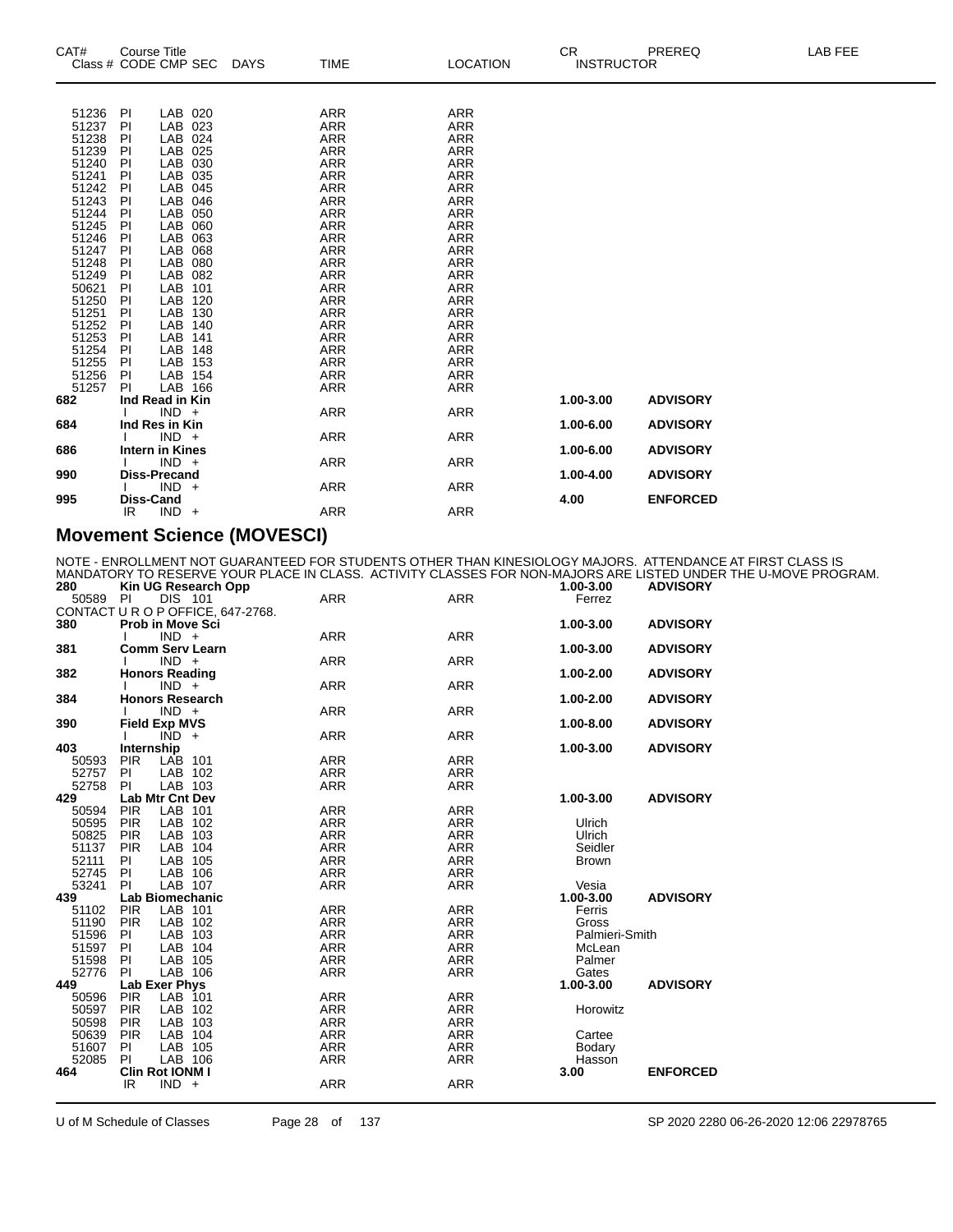| CAT# | Course Title<br>Class # CODE CMP SEC DAYS | TIME | LOCATION   | СR<br><b>INSTRUCTOR</b> | PREREQ          | LAB FEE |
|------|-------------------------------------------|------|------------|-------------------------|-----------------|---------|
|      |                                           |      |            |                         |                 |         |
| 488  | Independent Study<br>$IND +$              | ARR  | <b>ARR</b> | 1.00-3.00               | <b>ADVISORY</b> |         |
| 490  | <b>Sr Honors Thesis-A</b><br>$IND +$      | ARR  | ARR        | 5.00                    | <b>ADVISORY</b> |         |

#### **Physical Education (PHYSED)**

NOTE - ENROLLMENT NOT GUARANTEED FOR STUDENTS OTHER THAN KINESIOLOGY MAJORS. ATTENDANCE AT FIRST CLASS IS MANDATORY TO RESERVE YOUR PLACE IN CLASS.

|       | NOTE - COURSES 141, 142, 143, 144 AND 349: PREREGISTER IN THE U-MOVE PROGRAM OFFICE (1271 CCRB) AND LAB FEE. |            |            |               |                 |
|-------|--------------------------------------------------------------------------------------------------------------|------------|------------|---------------|-----------------|
| 370   | <b>Honors Reading</b>                                                                                        |            |            | 1.00-3.00     | <b>ADVISORY</b> |
|       | $IND +$                                                                                                      | <b>ARR</b> | <b>ARR</b> |               |                 |
| 380   | <b>Honors Research</b>                                                                                       |            |            | 1.00-3.00     | <b>ADVISORY</b> |
|       | $IND +$                                                                                                      | <b>ARR</b> | <b>ARR</b> |               |                 |
| 390   | <b>Field Experience</b>                                                                                      |            |            | $0.50 - 8.00$ | <b>ADVISORY</b> |
|       | $IND +$                                                                                                      | <b>ARR</b> | <b>ARR</b> |               |                 |
| 470   | <b>Independent Study</b>                                                                                     |            |            | 1.00-3.00     | <b>ADVISORY</b> |
|       | $IND +$                                                                                                      | <b>ARR</b> | <b>ARR</b> |               |                 |
| 490   | <b>Sr Honors Thesis</b>                                                                                      |            |            | 1.00-4.00     | <b>ADVISORY</b> |
|       | $IND +$                                                                                                      | <b>ARR</b> | <b>ARR</b> |               |                 |
|       |                                                                                                              |            |            |               |                 |
|       | <b>Sport Management (SM)</b>                                                                                 |            |            |               |                 |
| 280   | <b>Research Opport</b>                                                                                       |            |            | 1.00-4.00     | <b>ADVISORY</b> |
| 50609 | <b>DIS</b> 101<br>PI                                                                                         | <b>ARR</b> | <b>ARR</b> |               |                 |
|       | CONTACT UROP OFFICE, 647-2768.                                                                               |            |            |               |                 |
| 290   | <b>Field Exp SM</b>                                                                                          |            |            | 1.00-4.00     | <b>ADVISORY</b> |
|       | $IND +$                                                                                                      | <b>ARR</b> | <b>ARR</b> |               |                 |
| 313   | <b>Special Topics</b>                                                                                        |            |            | 3.00          |                 |
| 53145 | LEC 101<br>P W<br>TTH                                                                                        | 10-1PM     | <b>ARR</b> | Donahue       |                 |
|       | The Art of Business Pitches                                                                                  |            |            |               |                 |

Students will work with a professional organization on a remote project. The employer will provide information and the prompt for the project; students will work in small groups throughout the semester as they compile research and develop their pitch, presenting their final pitch to the employer. Course discussions will guide students through their research process while focusing on strategies of successful business pitches. While the employer and project are still being finalized, it is likely to be with a sport & entertainment agency.

| 370   | Honors Reading              |            |            | 1.00-3.00       | <b>ADVISORY</b> |
|-------|-----------------------------|------------|------------|-----------------|-----------------|
|       | $IND +$                     | <b>ARR</b> | <b>ARR</b> |                 |                 |
| 380   | <b>Honors Research</b>      |            |            | 1.00-3.00       | <b>ADVISORY</b> |
|       | $IND +$                     | <b>ARR</b> | <b>ARR</b> |                 |                 |
| 390   | <b>Field Experience</b>     |            |            | $0.50 - 4.00$   | <b>ADVISORY</b> |
|       | $IND +$                     | <b>ARR</b> | <b>ARR</b> |                 |                 |
| 402   | <b>Teach Expernce SM</b>    |            |            | 1.00-2.00       | <b>ADVISORY</b> |
|       | $IND +$                     | <b>ARR</b> | <b>ARR</b> |                 |                 |
| 403   | Internship in SM            |            |            | $0.50 - 3.00$   | <b>ADVISORY</b> |
| 50613 | <b>PIR</b><br>LAB 101       | <b>ARR</b> | <b>ARR</b> | Donahue, Phelan |                 |
| 52307 | LAB<br>PI<br>102            | <b>ARR</b> | <b>ARR</b> | Donahue, Phelan |                 |
| 52308 | LAB<br>PI<br>103            | <b>ARR</b> | <b>ARR</b> | Donahue, Phelan |                 |
| 52309 | PI<br>LAB 104               | <b>ARR</b> | <b>ARR</b> | Donahue, Phelan |                 |
| 52585 | PI<br>LAB 105               | <b>ARR</b> | <b>ARR</b> | Donahue, Phelan |                 |
| 437   | <b>Psych Sport&amp;Exer</b> |            |            | 3.00            | <b>ENFORCED</b> |
| 53139 | P RW LEC 101<br>MWF         | 11-1PM     | <b>ARR</b> | George          |                 |
| 470   | <b>Independent Study</b>    |            |            | 1.00-3.00       | <b>ADVISORY</b> |
|       | $IND +$                     | <b>ARR</b> | <b>ARR</b> |                 |                 |
| 490   | <b>Sr Honors Thesis</b>     |            |            | 1.00-2.00       | <b>ADVISORY</b> |
|       | $IND +$<br>SI               | <b>ARR</b> | <b>ARR</b> |                 |                 |
| 519   | <b>Spt Mgmt in Depth</b>    |            |            | 2.00            | <b>ADVISORY</b> |
|       | $IND +$                     | <b>ARR</b> | <b>ARR</b> |                 |                 |
|       |                             |            |            |                 |                 |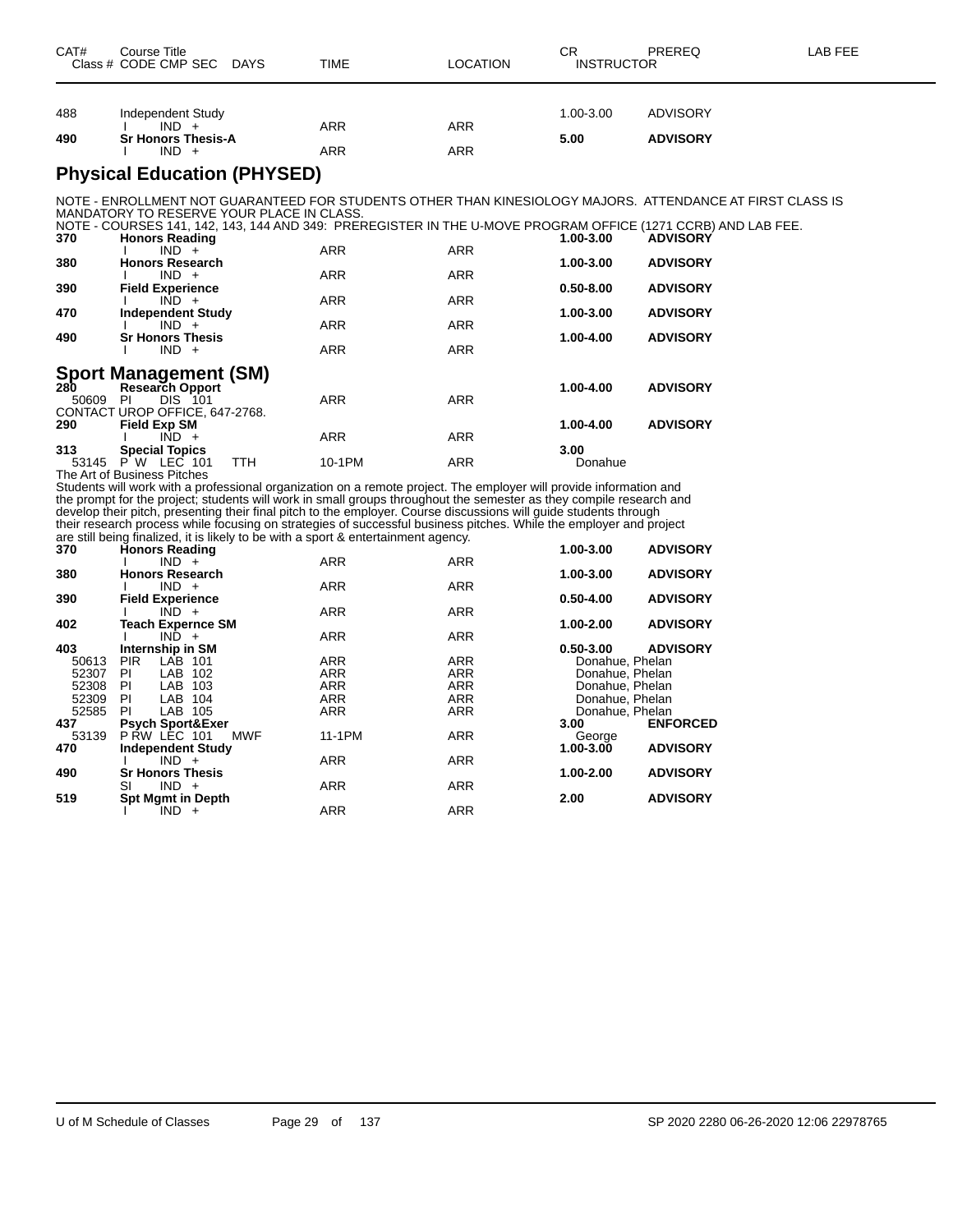### **LSA Residential College College of L S A Residential College Core Courses (RCCORE)**

NOTE - ONLY RESIDENTIAL COLLEGE STUDENTS ARE ELIGIBLE TO ELECT R C INDEPENDENT STUDIES AND STUDY OFF CAMPUS.

| 205                   | <b>Independent Study</b>                                                                                           |                    |                          | 1.00-8.00<br><b>ADVISORY</b>                                |       |
|-----------------------|--------------------------------------------------------------------------------------------------------------------|--------------------|--------------------------|-------------------------------------------------------------|-------|
| 306                   | $IND +$<br><b>Independent Study</b>                                                                                | <b>ARR</b>         | <b>ARR</b>               | 1.00-4.00                                                   |       |
|                       | $IND +$                                                                                                            | <b>ARR</b>         | <b>ARR</b>               |                                                             |       |
| 334<br>52668          | <b>Special Topics</b><br><b>SEM 101</b><br><b>MW</b><br>P                                                          | 10-1PM             | <b>ARR</b>               | 3.00<br>Copeland                                            | 50.00 |
|                       | Grassroots Comm Org - Detroit<br>Class offered remotely                                                            |                    |                          |                                                             |       |
| 405                   | <b>Independent Study</b><br>$IND +$                                                                                | <b>ARR</b>         | <b>ARR</b>               | 1.00-8.00<br><b>ADVISORY</b>                                |       |
| 406                   | <b>Independent Study</b><br>$IND +$                                                                                | <b>ARR</b>         | <b>ARR</b>               | 1.00-4.00                                                   |       |
|                       | <b>Humanities (RCHUMS)</b>                                                                                         |                    |                          |                                                             |       |
| 312<br>51005<br>51006 | <b>Cnt Eur Cinema</b><br>LAB 101<br><b>TTH</b><br>A<br>P W LEC 102<br><b>TTH</b>                                   | 2-330PM<br>330-6PM | <b>ARR</b><br><b>ARR</b> | <b>ADVISORY</b><br>3.00<br>Paloff, Wagner<br>Paloff, Wagner | 50.00 |
| 334<br>53418 P        | Race, Ethnicity & Gender Issues<br><b>Topics in Humanities</b><br><b>SEM 101</b><br>Art&Music of the Islamic World | <b>ARR</b>         | <b>ARR</b>               | 3.00<br>Crasnow                                             | 50.00 |
|                       | Class must be elected for THREE credits only<br>53470 P W SEM 102<br><b>TTH</b><br>Detroit Art in Times of Crisis  | 10-1PM             | <b>ARR</b>               | <b>Brandel</b>                                              |       |
| 53574 P               | Class must be elected for THREE credits only<br><b>SEM 103</b><br><b>MW</b><br>African Am Hist thrgh Film/Lit      | $2-5PM$            | <b>ARR</b>               | Wells                                                       |       |
| 354                   | <b>Music Race Identity</b><br>53324 PIW SEM 101                                                                    | <b>ARR</b>         | <b>ARR</b>               | 3.00<br>Andre                                               | 60.00 |
|                       | <b>Social Sciences (RCSSCI)</b>                                                                                    |                    |                          |                                                             |       |
| 343<br>52960          | Urban Inequality<br><b>MWF</b><br><b>P W LEC 101</b>                                                               | $1-3PM$            | <b>ARR</b>               | <b>ADVISORY</b><br>3.00<br>Shapiro                          |       |
| 360<br>53575          | Social Sci Jr Sem<br>TTH<br>P<br><b>SEM 102</b><br>Mass Incarceration in America                                   | $2-4PM$            | <b>ARR</b>               | <b>ADVISORY</b><br>3.00<br>Thompson                         | 50.00 |
| 395<br>53307          | <b>Teach ESL Mignt Comm</b><br><b>SEM 101</b><br><b>PD</b>                                                         | ARR                | <b>ARR</b>               | 3.00                                                        |       |
| 396<br>53312          | Mignt Out & ESL Prac<br>PDR SEM 101                                                                                | <b>ARR</b>         | <b>ARR</b>               | <b>ENFORCED</b><br>2.00-3.00                                |       |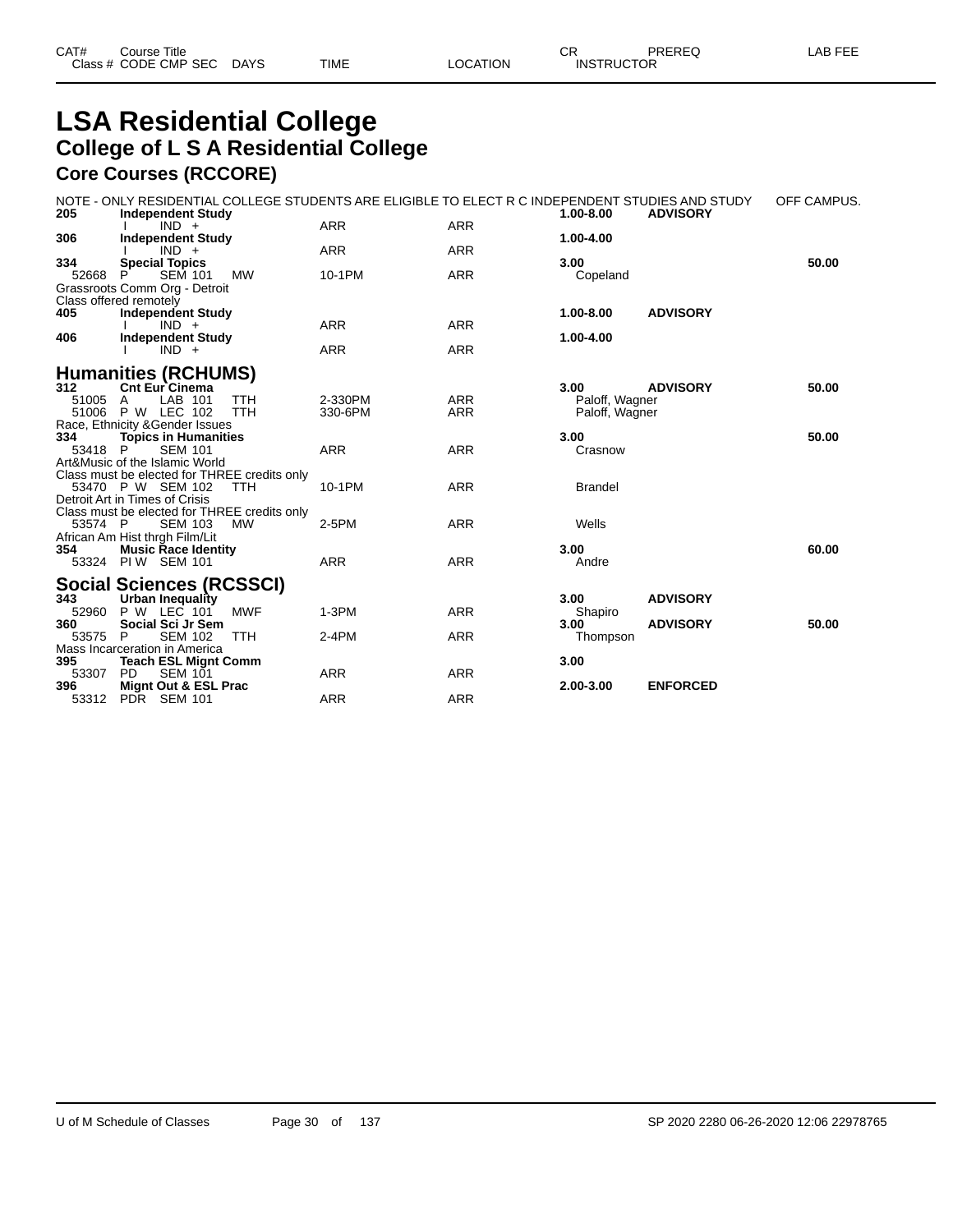# **Literature, Sci, and the Arts**

NOTE - IT IS CRITICAL THAT STUDENTS ATTEND CLASSES FROM THE BEGINNING OF THE TERM. EVEN THOUGH STUDENTS MAY BE REGISTERED OFFICIALLY FOR A COURSE, DEPARTMENTS MAY GIVE AWAY A STUDENT'S PLACE IN A CLASS IF THEY DO NOT ATTEND: ---THE FIRST MEETING OF BIOLOGY, CHEMISTRY, AND PHYSICS LABORATORIES;

---EITHER OF THE FIRST TWO MEETINGS OF ENGLISHCOURSES;

---THE FIRST TWO MEETINGS OF HISTORY 396 AND 397;

---EITHER OF THE FIRST TWO MEETINGS OF ANY COURSE OFFERED BY THE DEPARTMENT OF ROMANCE LANGUAGES;

--THE FIRST TWO MEETINGS OF COURSES IN OTHER SUBJECTS.

AT THE SAME TIME, DEPARTMENTS ARE NOT OBLIGATEDTO WITHDRAW STUDENTS OFFICIALLY FROM THE COURSE, EVEN THOUGH THE STUDENT HAS BEEN INFORMED THAT HIS/HER PLACE IN A COURSE HAS BEEN TAKEN AWAY. STUDENTS ARE RESPONSIBLE FOR THE ACCURACY OF THEIR SCHEDULES AND MUST BE SURE THAT ALL DROPS ARE PROCESSED THROUGH REGISTRATION SYSTEM DURING THE NORMAL DROP/ADD PERIOD.

#### **Department of Afro-American and African Studies**

#### **Afroamerican & African Studies (AAS)**

| 200                       |                           |                | <b>Int African Studies</b> |                                            |            |            | 3.00      |                 |       |
|---------------------------|---------------------------|----------------|----------------------------|--------------------------------------------|------------|------------|-----------|-----------------|-------|
| 52966                     | PI W                      | LEC 101        |                            | <b>MW</b>                                  | 9-12PM     | <b>ARR</b> | Ampene    |                 |       |
| Hip Hop Africa            |                           |                |                            |                                            |            |            |           |                 |       |
| 303                       | <b>Race&amp;Ethnicity</b> |                |                            |                                            |            |            | 3.00      | <b>ADVISORY</b> |       |
| 53110                     | <b>P W LEC 101</b>        |                |                            | <b>TWTH</b>                                | 4-6PM      | 3242 LSA   | Alemu     |                 |       |
| 340                       | <b>Blacks in Films</b>    |                |                            |                                            |            |            | 3.00      | <b>ADVISORY</b> | 15.00 |
| 50147                     | P W                       | LEC            | 101                        | TTH                                        | 5-8PM      | <b>ARR</b> | Boyd      |                 |       |
|                           |                           |                |                            | THE AFRICAN AMERICAN CINEMATIC EXPERIENCE. |            |            |           |                 |       |
| 347                       | Urban Inequality          |                |                            |                                            |            |            | 3.00      | <b>ADVISORY</b> |       |
| 52959                     | P W                       | LEC 101        |                            | MWF                                        | $1-3PM$    | <b>ARR</b> | Shapiro   |                 |       |
| 354                       |                           |                | <b>Music Race Identity</b> |                                            |            |            | 3.00      |                 | 60.00 |
| 53318                     | PI W                      | <b>SEM 101</b> |                            |                                            | <b>ARR</b> | <b>ARR</b> | Andre     |                 |       |
| 358                       |                           |                | <b>Black World Studies</b> |                                            |            |            | 3.00      |                 |       |
| 53595                     | P.                        | <b>SEM 101</b> |                            | TTH                                        | $2-4PM$    | <b>ARR</b> | Thompson  |                 |       |
| 53597                     | P W                       | <b>SEM 102</b> |                            | <b>MW</b>                                  | 2-5PM      | <b>ARR</b> | Wells     |                 |       |
| AfrAm Film and Literature |                           |                |                            |                                            |            |            |           |                 |       |
| 410                       |                           |                | <b>Supervised Research</b> |                                            |            |            | 1.00-6.00 |                 |       |
|                           |                           | $IND +$        |                            |                                            | <b>ARR</b> | <b>ARR</b> |           |                 |       |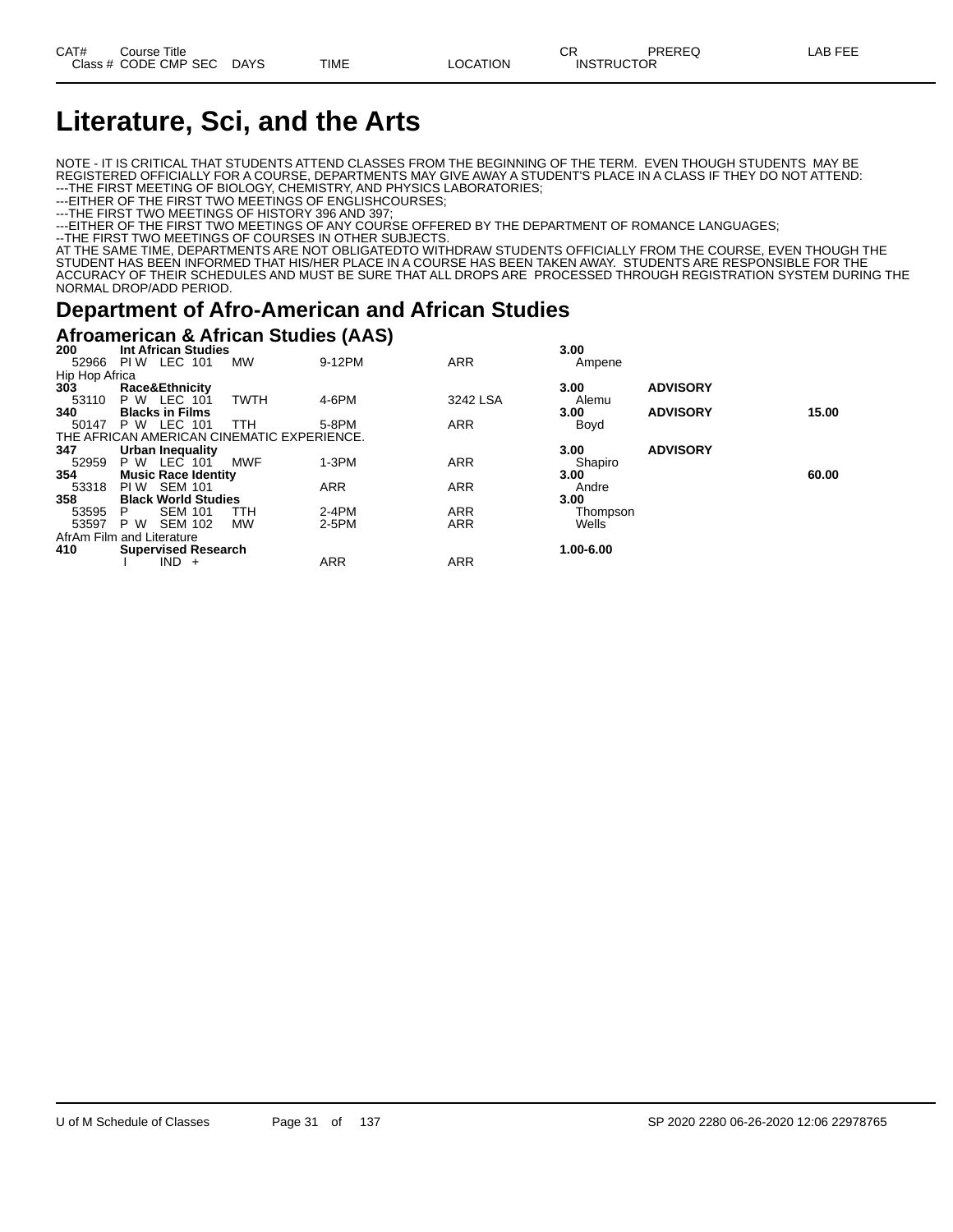| CAT# | Title<br>∴ourse      |             |      |          | Ωn<br>◡∩          | PREREQ | . EEE<br>A <sub>R</sub> |
|------|----------------------|-------------|------|----------|-------------------|--------|-------------------------|
|      | Class # CODE CMP SEC | <b>DAYS</b> | TIME | LOCATION | <b>INSTRUCTOR</b> |        |                         |
|      |                      |             |      |          |                   |        |                         |

#### **Department of American Culture**

|                                           | <b>American Culture (AMCULT)</b>                                                                                                                                                                               |                |            |                        |                 |       |  |
|-------------------------------------------|----------------------------------------------------------------------------------------------------------------------------------------------------------------------------------------------------------------|----------------|------------|------------------------|-----------------|-------|--|
| 202                                       | <b>Digital Culture</b><br>53313 P W LEC 101<br>МW                                                                                                                                                              | $1-4PM$        | ARR        | 3.00<br>Cheney-Lippold |                 |       |  |
| 204                                       | <b>Themes Amer Culture</b><br>52965 P W LEC 103<br>TTH                                                                                                                                                         | 1-4PM          | ARR        | 3.00<br>Ramaswamy      |                 |       |  |
|                                           | Capitalism in the 20th Century<br>Course instruction is remote and synchronous. Enrolled students are expected to be available remotely during all                                                             |                |            |                        |                 |       |  |
|                                           | scheduled class times.                                                                                                                                                                                         |                |            |                        |                 |       |  |
|                                           | MW<br>53130 P W LEC 104<br>Native Am Hist/Contemp Culture                                                                                                                                                      | 10-1PM         | ARR        | Whiteduck              |                 |       |  |
|                                           | 53314 P W LEC 105<br>ттн<br>Life/Surveillance/Digital Age                                                                                                                                                      | 12-3PM         | ARR        | Rim                    |                 |       |  |
| 240                                       | <b>Intro Women Stdy</b>                                                                                                                                                                                        |                |            | 3.00                   |                 |       |  |
| 52741                                     | 52543 P W LEC 101<br>МW<br>- PD<br>LEC 102<br><b>MW</b>                                                                                                                                                        | 1-4PM<br>1-4PM | ARR<br>ARR | Simmons                |                 |       |  |
| 295                                       | <b>Sexuality West Cult</b>                                                                                                                                                                                     |                |            | 3.00                   |                 |       |  |
| 311                                       | 52130 P W LEC 101<br>TTH<br><b>American Culture/HU</b>                                                                                                                                                         | 9-12PM         | ARR        | Verduzco Baker<br>2.00 |                 | 40.00 |  |
| 53042 PI                                  | LEC 102                                                                                                                                                                                                        | ARR            | ARR        | Noodin                 |                 |       |  |
|                                           | Natural/Unnatural Histories<br>This specific course will run from May 28-June 4, 2020. Students accepted to GLACE are expected to participate in<br>the full program which will run from May 11-June 12, 2020. |                |            |                        |                 |       |  |
| 335                                       | Arts&Culture                                                                                                                                                                                                   |                |            | 3.00                   |                 | 40.00 |  |
| 340                                       | 52785 P W LEC 101<br>ттн<br><b>Blacks in Films</b>                                                                                                                                                             | 10-1PM         | ARR        | Bellamy<br>3.00        | <b>ADVISORY</b> | 15.00 |  |
|                                           | 50149 P W LEC 101<br>TTH                                                                                                                                                                                       | 5-8PM          | ARR        | Boyd                   |                 |       |  |
| 361                                       | THE AFRICAN AMERICAN CINEMATIC EXPERIENCE.<br><b>Teach ESL Mignt Comm</b>                                                                                                                                      |                |            | 3.00                   |                 |       |  |
| 53303                                     | <b>SEM 101</b><br>PD.                                                                                                                                                                                          | ARR            | ARR        |                        |                 |       |  |
| 362<br>53308                              | Mignt Out & ESL Prac<br>PDR SEM 101                                                                                                                                                                            | ARR            | ARR        | 2.00-3.00              | <b>ENFORCED</b> |       |  |
| 383                                       | <b>Hon Read &amp; Thesis</b><br>$IND +$                                                                                                                                                                        | ARR            | ARR        | 2.00-3.00              | <b>ADVISORY</b> |       |  |
| 388                                       | <b>Field Study</b>                                                                                                                                                                                             |                | ARR        | 1.00-4.00              | <b>ADVISORY</b> |       |  |
| 389                                       | $IND +$<br><b>Reading Amer Cult</b>                                                                                                                                                                            | ARR            |            | 1.00-4.00              |                 |       |  |
| 493                                       | $IND +$<br><b>Honors Read&amp;Thesis</b>                                                                                                                                                                       | ARR            | ARR        | 1.00-3.00              | <b>ADVISORY</b> |       |  |
| 899                                       | $IND +$<br>IR<br><b>Special Research</b>                                                                                                                                                                       | ARR            | ARR        | 1.00-6.00              | <b>ADVISORY</b> |       |  |
|                                           | $IND +$                                                                                                                                                                                                        | ARR            | ARR        |                        |                 |       |  |
| 990                                       | Diss-Precand<br>$IND +$<br>IR                                                                                                                                                                                  | ARR            | ARR        | 1.00-4.00              | <b>ADVISORY</b> |       |  |
| 995                                       | Diss-Cand<br>IR<br>$IND +$                                                                                                                                                                                     | <b>ARR</b>     | <b>ARR</b> | 4.00                   | <b>ENFORCED</b> |       |  |
|                                           | Arab American Studies (ARABAM)                                                                                                                                                                                 |                |            |                        |                 |       |  |
| 311                                       | Arab Amer Stud/HU                                                                                                                                                                                              |                |            | 3.00                   |                 |       |  |
|                                           | 53537 P W SEM 101<br>Art/Music of the Islamic World                                                                                                                                                            | ARR            | ARR        | Crasnow                |                 |       |  |
| 390                                       | <b>AMAS Internship</b><br>$IW$ $IND +$                                                                                                                                                                         | ARR            | ARR        | 1.00-4.00              |                 |       |  |
|                                           |                                                                                                                                                                                                                |                |            |                        |                 |       |  |
| 201                                       | <b>Digital Studies (DIGITAL)</b><br>Dig Media Wrtg Mini                                                                                                                                                        |                |            | 1.00                   |                 |       |  |
| 53282                                     | P W SEM 101<br>- TH                                                                                                                                                                                            | 6-8PM          | <b>ARR</b> | Karageorgos            |                 |       |  |
| Digitizing Democracy<br>202               | <b>Digital Culture</b>                                                                                                                                                                                         |                |            | 3.00                   |                 |       |  |
|                                           | 53317 P W LEC 101<br><b>MW</b>                                                                                                                                                                                 | 1-4PM          | ARR        | Cheney-Lippold         |                 |       |  |
|                                           | Latina/o American Studies (LATINOAM)                                                                                                                                                                           |                |            |                        |                 |       |  |
| 361                                       | <b>Teach ESL Mignt Comm</b>                                                                                                                                                                                    |                |            | 3.00                   |                 |       |  |
| 53305 PD<br>362                           | <b>SEM 101</b><br><b>Mignt Out &amp; ESL Prac</b>                                                                                                                                                              | <b>ARR</b>     | ARR        | 2.00-3.00              | <b>ENFORCED</b> |       |  |
|                                           | 53310 PDR SEM 101                                                                                                                                                                                              | ARR            | ARR        |                        |                 |       |  |
| <b>Native American Studies (NATIVEAM)</b> |                                                                                                                                                                                                                |                |            |                        |                 |       |  |
| 204                                       | <b>Themes Native Amer</b><br>53335 P W LEC 101<br><b>MW</b>                                                                                                                                                    | 10-1PM         | ARR        | 3.00<br>Whiteduck      |                 | 26.00 |  |
|                                           | Native Am Hist/Contemp Culture                                                                                                                                                                                 |                |            |                        |                 |       |  |
| 311<br>53043 PI                           | <b>Native Amer Stds/HU</b><br>LEC 101                                                                                                                                                                          | ARR            | ARR        | 2.00<br>Noodin         |                 |       |  |
|                                           | Natural/Unnatural Histories                                                                                                                                                                                    |                |            |                        |                 |       |  |
|                                           | This specific course will run from May 28-June 4, 2020. Students accepted to GLACE are expected to participate in<br>the full program which will run from May 11-June 12, 2020.                                |                |            |                        |                 |       |  |
| 388                                       | <b>Field Study</b>                                                                                                                                                                                             |                |            | 1.00-4.00              | <b>ADVISORY</b> |       |  |

U of M Schedule of Classes Page 32 of 137 SP 2020 2280 06-26-2020 12:06 22978765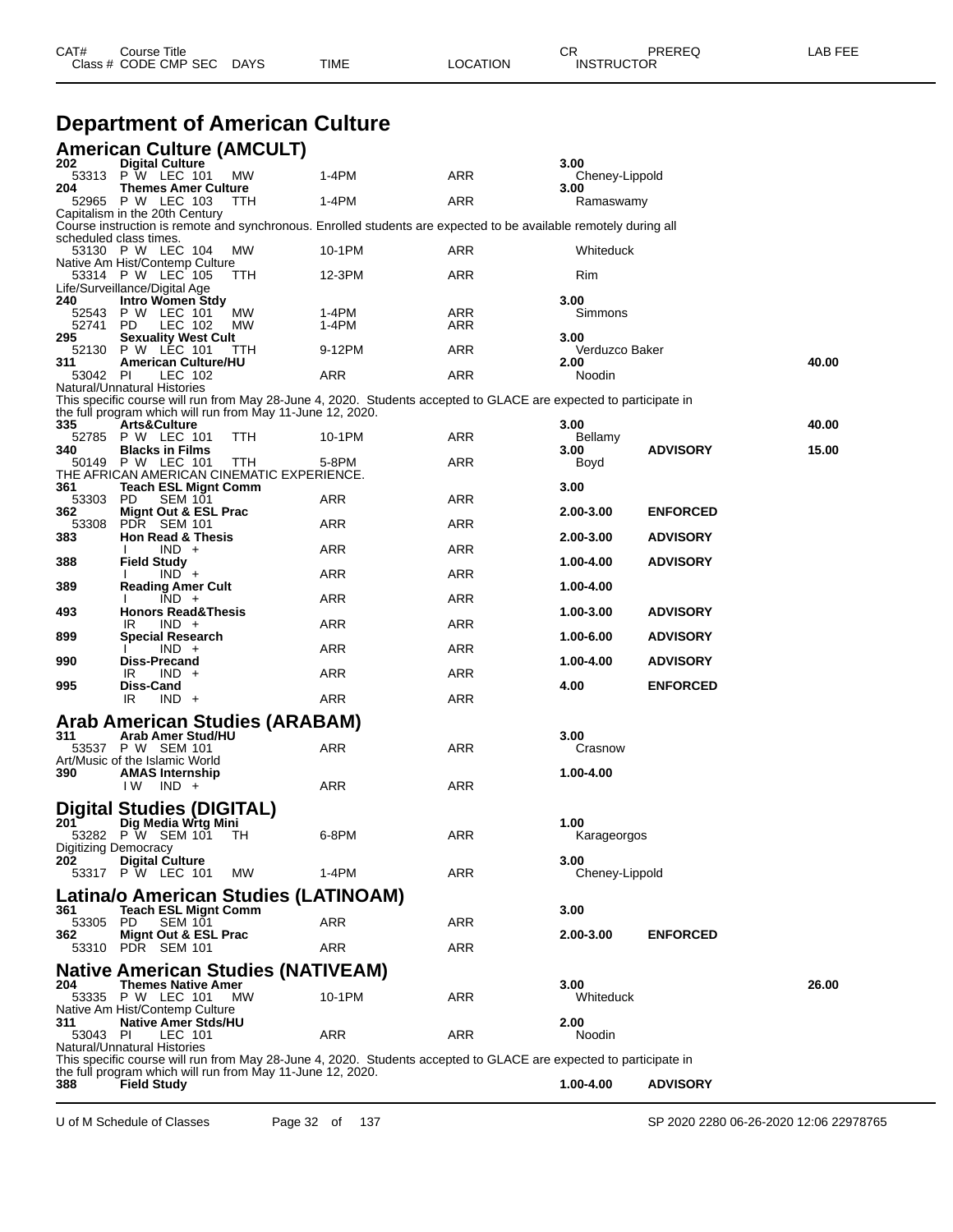| CAT# | Course Title<br>Class # CODE CMP SEC | <b>DAYS</b> | <b>TIME</b> | <b>LOCATION</b> | СR<br><b>INSTRUCTOR</b> | <b>PREREQ</b> | LAB FEE |
|------|--------------------------------------|-------------|-------------|-----------------|-------------------------|---------------|---------|
|      |                                      |             |             |                 |                         |               |         |

I IND + ARR ARR ARR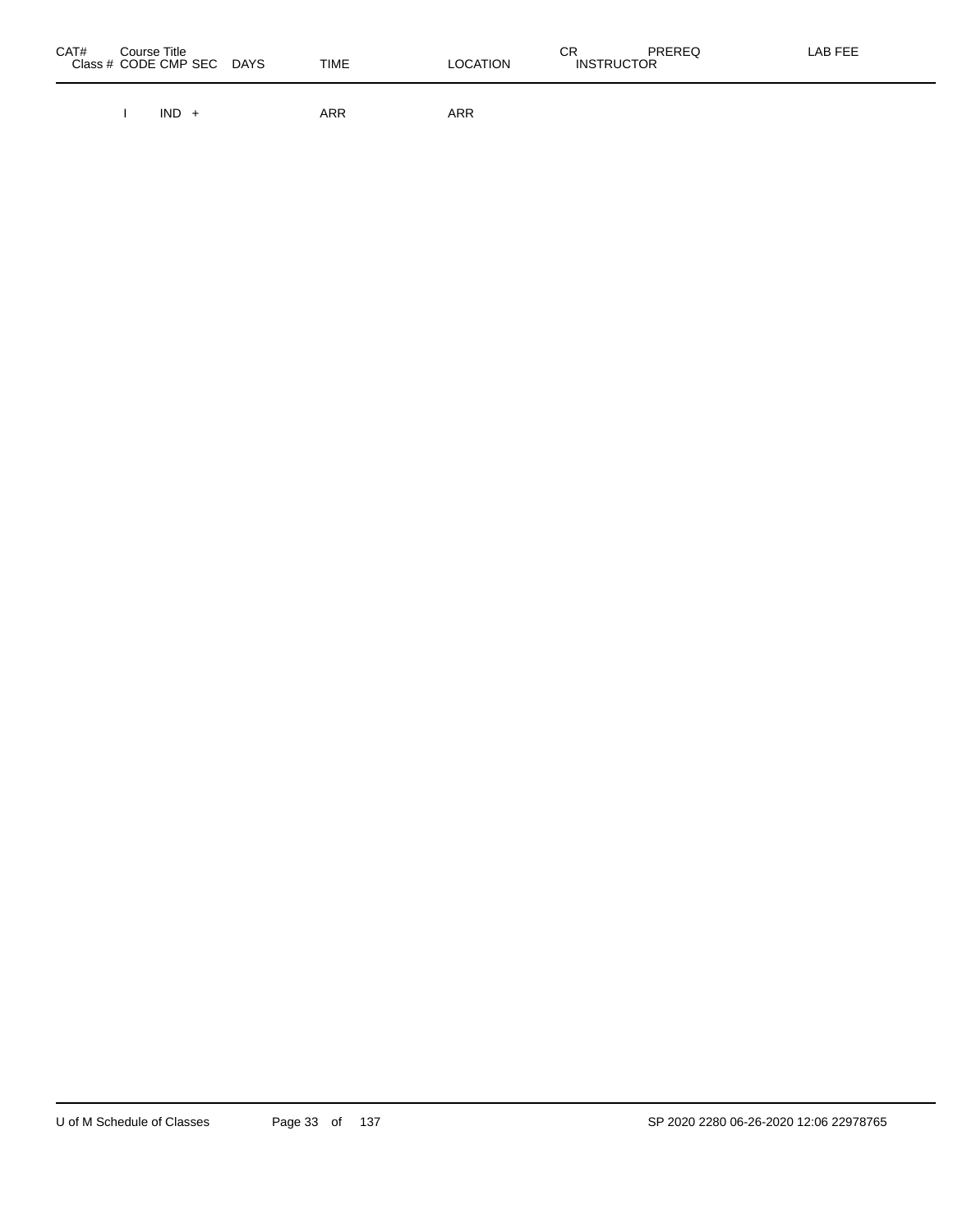| CAT# | Course Title              |      |          | СR                | PREREQ | LAB FEE |
|------|---------------------------|------|----------|-------------------|--------|---------|
|      | Class # CODE CMP SEC DAYS | TIME | LOCATION | <b>INSTRUCTOR</b> |        |         |

# **Anthropology Department**

|                             |                                             |                                                               | <b>Anthropological Archaeology (ANTHRARC)</b>                                                                    |            |                     |                 |
|-----------------------------|---------------------------------------------|---------------------------------------------------------------|------------------------------------------------------------------------------------------------------------------|------------|---------------------|-----------------|
| 296<br>52791                | <b>Archaeology Topics</b><br>P W LEC 101    | <b>TTH</b>                                                    | $1-4PM$                                                                                                          | ARR        | 3.00<br>Swisher     |                 |
|                             | Feasting in the Ancient World               |                                                               |                                                                                                                  |            |                     |                 |
| 499                         | Ug Reading&Research<br>$IND +$              |                                                               | <b>ARR</b>                                                                                                       | <b>ARR</b> | 1.00-3.00           |                 |
| 958                         | <b>Anthro Research</b>                      |                                                               |                                                                                                                  |            | 1.00-3.00           | <b>ADVISORY</b> |
| 959                         | $IND +$<br><b>Literature Survey</b>         |                                                               | ARR                                                                                                              | <b>ARR</b> | 1.00-3.00           | <b>ADVISORY</b> |
|                             | $IND +$<br>л.<br><b>Diss-Precand</b>        |                                                               | ARR                                                                                                              | ARR        | 1.00-4.00           |                 |
| 990                         | $IND +$                                     |                                                               | <b>ARR</b>                                                                                                       | <b>ARR</b> |                     | <b>ADVISORY</b> |
| 995                         | Diss-Cand<br>IR<br>$IND +$                  |                                                               | <b>ARR</b>                                                                                                       | <b>ARR</b> | 4.00                | <b>ENFORCED</b> |
|                             |                                             | Anthropology, Biological (ANTHRBIO)                           |                                                                                                                  |            |                     |                 |
| 201                         | Intro Biol Anthro                           |                                                               |                                                                                                                  |            | 4.00                |                 |
| 53117                       | P W LEC 101                                 | <b>MTWTH</b>                                                  | 10-12PM                                                                                                          | 418 WH     | MacLatchy           |                 |
| 297<br>52115                | <b>Bio Anth Topics</b><br>P W LEC 101       | <b>MW</b>                                                     | $1-4PM$                                                                                                          | 418 WH     | 3.00<br>Cosman      |                 |
| 370                         | Osteology and Skeletal Health               |                                                               |                                                                                                                  |            | 1.00-3.00           |                 |
|                             | <b>UG Reading &amp; Research</b><br>$IND +$ |                                                               | <b>ARR</b>                                                                                                       | <b>ARR</b> |                     |                 |
| 962                         | <b>Anthropological Res</b><br>$IND +$       |                                                               | <b>ARR</b>                                                                                                       | ARR        | 1.00-3.00           | <b>ADVISORY</b> |
| 963                         | <b>Survey Lit-Topics</b>                    |                                                               |                                                                                                                  |            | 1.00-3.00           | <b>ADVISORY</b> |
| 990                         | $IND +$<br><b>Diss-Precand</b>              |                                                               | <b>ARR</b>                                                                                                       | <b>ARR</b> | 1.00-4.00           | <b>ADVISORY</b> |
|                             | $IND +$                                     |                                                               | <b>ARR</b>                                                                                                       | <b>ARR</b> |                     |                 |
| 995                         | Diss-Cand<br>IR.<br>$IND +$                 |                                                               | <b>ARR</b>                                                                                                       | ARR        | 4.00                | <b>ENFORCED</b> |
|                             |                                             |                                                               |                                                                                                                  |            |                     |                 |
| 101                         | Intro to Anthro                             | Anthropology, Cultural (ANTHRCUL)                             |                                                                                                                  |            | 4.00                |                 |
| 52653                       | P W LEC 101                                 | <b>MTWTH</b>                                                  | 10-12PM                                                                                                          | <b>ARR</b> | Chivens             |                 |
| 298<br>52967                | <b>Sociocul Anth Topics</b><br>P W LEC 101  | MW                                                            | 10-1PM                                                                                                           | ARR        | 2.00-3.00<br>Shuman |                 |
|                             | The Anthropology of Ignorance               |                                                               |                                                                                                                  |            |                     |                 |
| 53174 PD                    | LEC 102                                     |                                                               | Section 101 of this course will be taught remotely during the regular Spring term, 5/5/20-6/22/20.<br>ARR        | ARR        | Miller              |                 |
|                             | Rooted: History of Placemaking              |                                                               |                                                                                                                  |            |                     |                 |
|                             |                                             | in the full program which will run from May 11-June 12, 2020. | Section 102 of this course will run from June 5-12, 2020. Students accepted to GLACE are expected to participate |            |                     |                 |
| 299                         | <b>Ling Anth Topics</b>                     |                                                               |                                                                                                                  |            | 3.00                |                 |
| 52968<br>Pronouns and Power | P W LEC 101                                 | <b>TTH</b>                                                    | 10-1PM                                                                                                           | ARR        | Meador              |                 |
| 499                         | Ug Reading & Res                            |                                                               |                                                                                                                  |            | 1.00-3.00           |                 |
| 957                         | $IND +$<br><b>Research Practicum</b>        |                                                               | <b>ARR</b>                                                                                                       | ARR        | 2.00-8.00           | <b>ADVISORY</b> |
|                             | $IND +$                                     |                                                               | <b>ARR</b>                                                                                                       | ARR        |                     |                 |
| 958                         | <b>Anthropological Res</b><br>$IND +$       |                                                               | ARR                                                                                                              | ARR        | 1.00-3.00           | <b>ADVISORY</b> |
| 959                         | <b>Survey Literature</b>                    |                                                               |                                                                                                                  |            | 1.00-3.00           | <b>ADVISORY</b> |
| 990                         | $IND +$<br><b>Diss-Precand</b>              |                                                               | ARR                                                                                                              | ARR        | 1.00-4.00           | <b>ADVISORY</b> |
|                             | $IND +$                                     |                                                               | <b>ARR</b>                                                                                                       | ARR        |                     |                 |
| 995                         | Diss-Cand<br>R<br>$IND +$                   |                                                               | <b>ARR</b>                                                                                                       | <b>ARR</b> | 4.00                | <b>ENFORCED</b> |
|                             |                                             |                                                               |                                                                                                                  |            |                     |                 |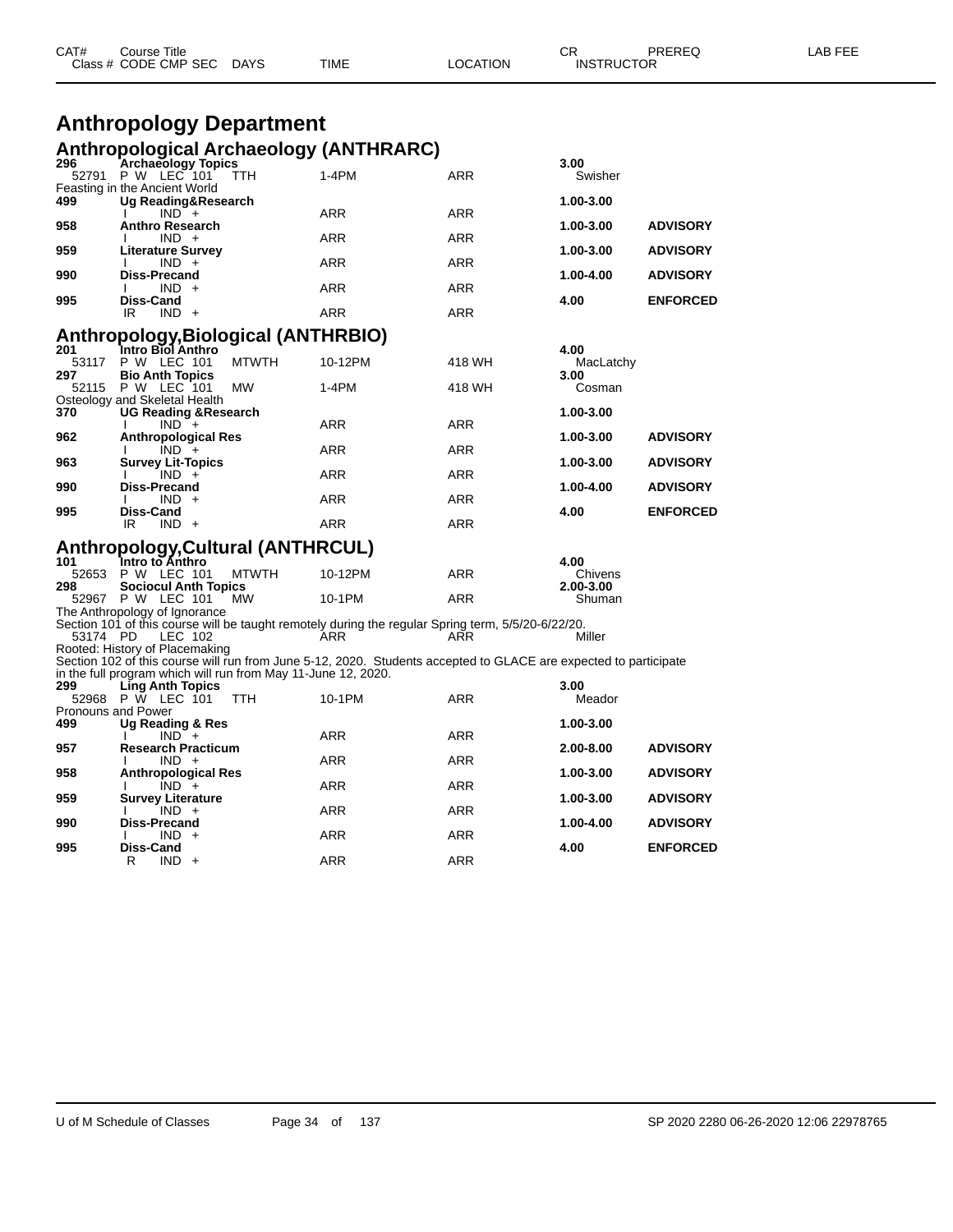| CAT# | Course Title<br>Class # CODE CMP SEC DAYS            | <b>TIME</b> | <b>LOCATION</b> | СR<br><b>INSTRUCTOR</b> | PREREQ          | LAB FEE |
|------|------------------------------------------------------|-------------|-----------------|-------------------------|-----------------|---------|
|      | <b>Applied Physics Program</b>                       |             |                 |                         |                 |         |
|      | <b>Applied Physics (APPPHYS)</b><br>715 Ind Research |             |                 |                         |                 |         |
|      | $IND +$                                              | <b>ARR</b>  | <b>ARR</b>      | 1.00-5.00               | <b>ADVISORY</b> |         |
| 990  | Diss-Precand                                         |             |                 | 1.00-4.00               | <b>ADVISORY</b> |         |
| 995  | $IND +$<br>Diss-Cand                                 | <b>ARR</b>  | <b>ARR</b>      | 4.00                    | <b>ENFORCED</b> |         |

IR IND + ARR ARR ARR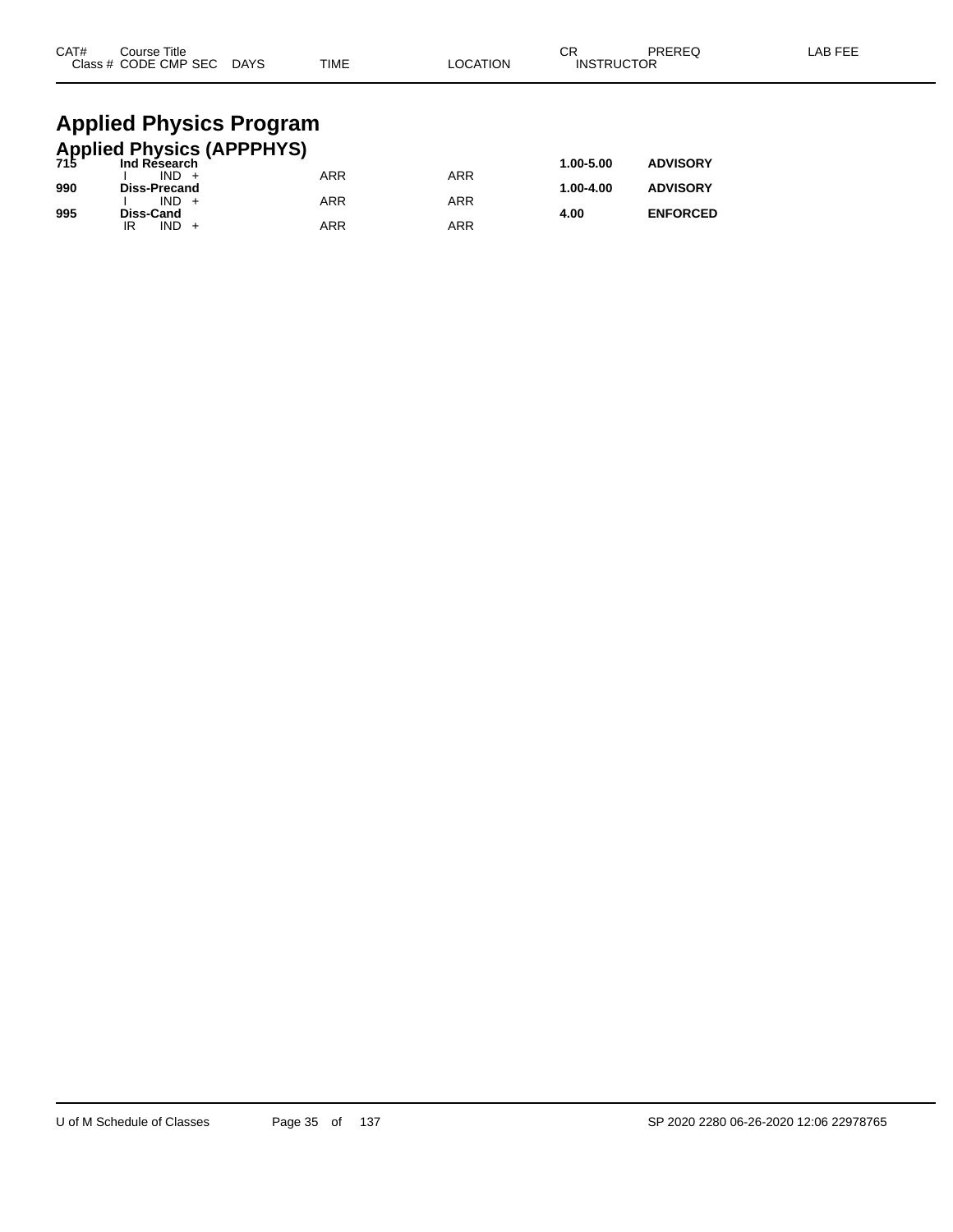| CAT# | Title<br>Course T    |             |      |          | ⌒冖<br>- UN        | PREREQ | EEE<br>AR |
|------|----------------------|-------------|------|----------|-------------------|--------|-----------|
|      | Class # CODE CMP SEC | <b>DAYS</b> | TIME | LOCATION | <b>INSTRUCTOR</b> |        |           |
|      |                      |             |      |          |                   |        |           |

# **Asian Languages And Cultures**

| <b>Asian Studies (ASIAN)</b>                                                                                      |            |            |           |                 |
|-------------------------------------------------------------------------------------------------------------------|------------|------------|-----------|-----------------|
| <b>UG Sem Asian Studies</b><br>255                                                                                |            |            | 3.00      |                 |
| 53340 P W SEM 101<br>TTH                                                                                          | $2-5PM$    | ARR        | Hothi     |                 |
| The Ends of Life:SufferDieKill                                                                                    |            |            |           |                 |
| Course instruction is remote and synchronous. Enrolled students are expected to be available remotely during some |            |            |           |                 |
| scheduled class times.                                                                                            |            |            |           |                 |
| <b>Hum Topics: Korea</b><br>384                                                                                   |            |            | 3.00      | <b>ADVISORY</b> |
| 53353 P W SEM 101<br>TWTH                                                                                         | $1-3PM$    | 455 WEISER | Walsh     |                 |
| Gender&HeterarchyinKoreanArch                                                                                     |            |            |           |                 |
| <b>Chinese (CHIN)</b>                                                                                             |            |            |           |                 |
| <b>Masters Essay</b><br>701                                                                                       |            |            | 1.00-3.00 | <b>ADVISORY</b> |
| $IND +$                                                                                                           | <b>ARR</b> | <b>ARR</b> |           |                 |
|                                                                                                                   |            |            |           |                 |
| <b>Japanese (JAPANESE)</b>                                                                                        |            |            |           |                 |
| <b>Masters Essay</b><br>601                                                                                       |            |            | 1.00-3.00 | <b>ADVISORY</b> |
|                                                                                                                   | <b>ARR</b> | <b>ARR</b> |           |                 |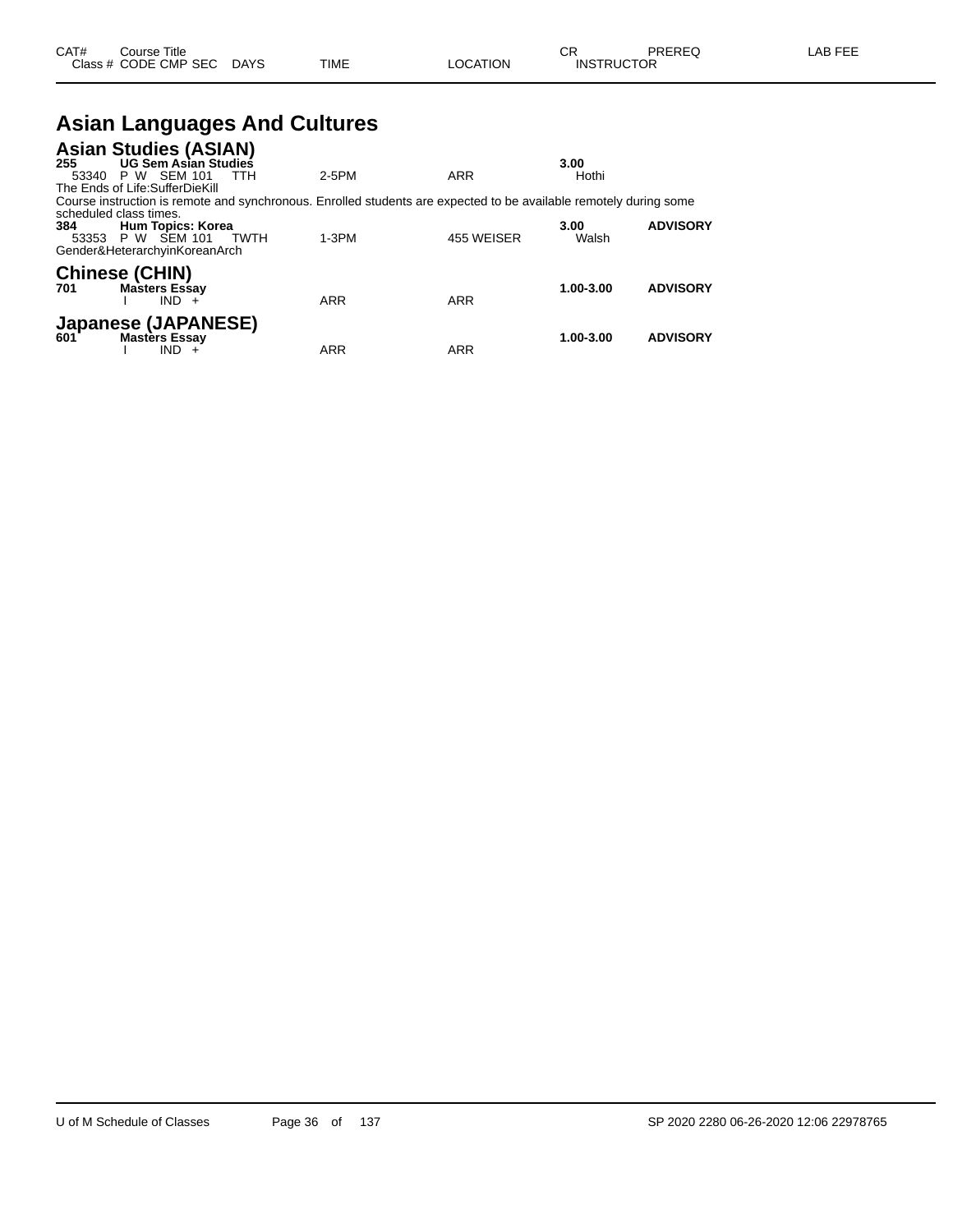| CAT#           | Course Title<br>Class # CODE CMP SEC DAYS               | <b>TIME</b>              | <b>LOCATION</b>          | СR<br><b>INSTRUCTOR</b> | PREREQ          | LAB FEE |
|----------------|---------------------------------------------------------|--------------------------|--------------------------|-------------------------|-----------------|---------|
|                | <b>Astronomy Department</b><br><b>Astronomy (ASTRO)</b> |                          |                          |                         |                 |         |
| 101            | Intro Solar System                                      |                          |                          | 4.00                    | <b>ADVISORY</b> |         |
| 51609<br>51610 | AD W LEC<br>-101<br>P W<br>DIS.<br>102                  | <b>ARR</b><br><b>ARR</b> | <b>ARR</b><br><b>ARR</b> | Lopresto<br>Protcheva   |                 |         |
| 51611          | DIS.<br>P W<br>103                                      | <b>ARR</b>               | ARR                      | Protcheva               |                 |         |
| 389            | <b>Indi Studies Astro</b>                               |                          |                          | 1.00-3.00               |                 |         |
|                | $IND +$                                                 | <b>ARR</b>               | <b>ARR</b>               |                         |                 |         |
| 399            | Intro-Research                                          |                          |                          | 1.00-3.00               |                 |         |
|                | $IND +$                                                 | <b>ARR</b>               | <b>ARR</b>               |                         |                 |         |

I IND + ARR ARR ARR

I IND + ARR ARR

I IND + ARR ARR ARR

I IND + ARR ARR ARR

I IND + ARR ARR ARR

IR IND + ARR ARR ARR

**699 Special Problems 1.00-8.00 ADVISORY**

**901 Res-Theoret Astro 1.00-8.00 ADVISORY**

**902 Res-Observ Astro 1.00-8.00 ADVISORY**

**990 Diss-Precand 1.00-4.00 ADVISORY**

**995 Diss-Cand 4.00 ENFORCED**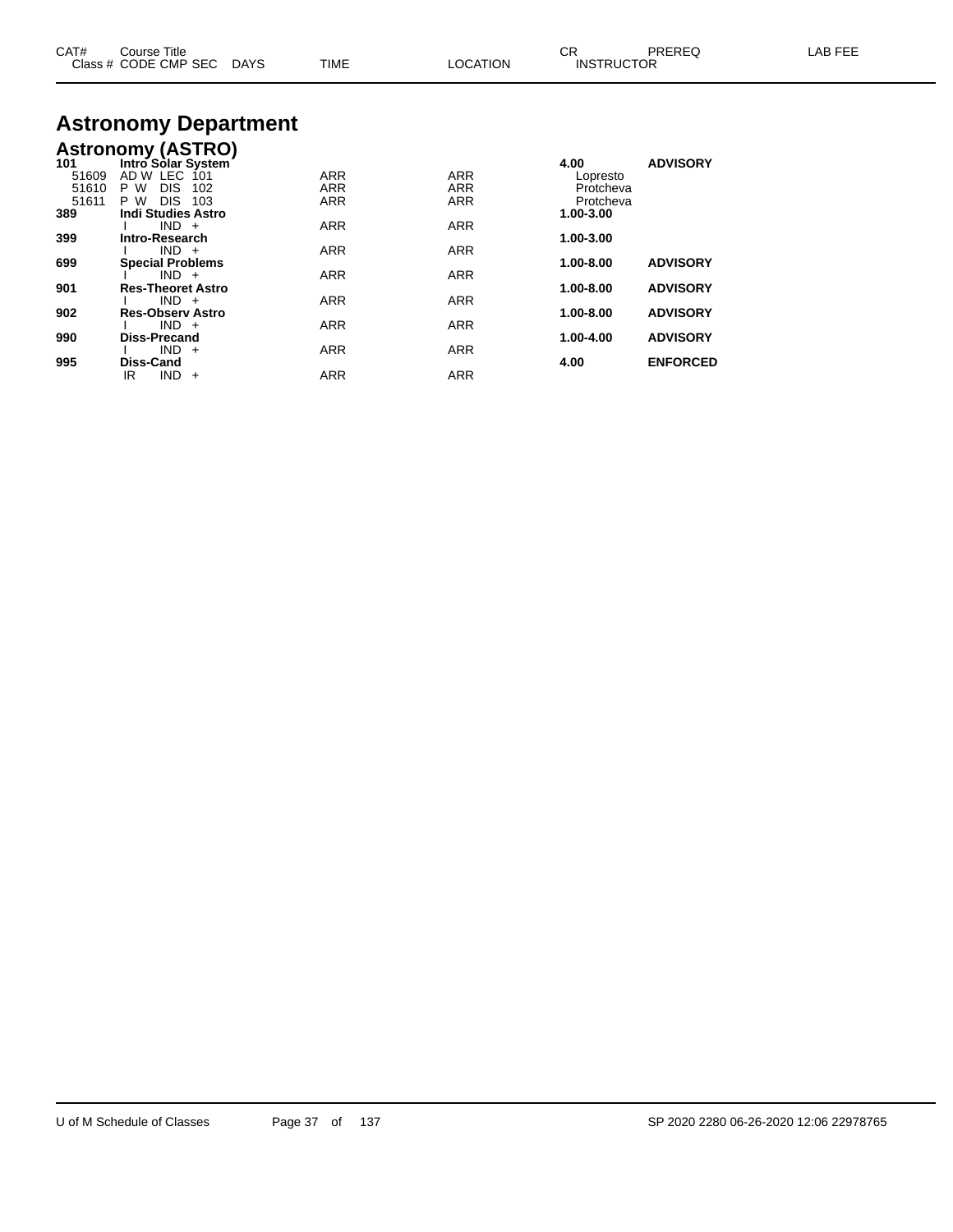| CAT# | Title<br>∴ourse      |             |             |          | ~~<br>- UN        | PREREQ | ---<br>ΔR.<br>--- |
|------|----------------------|-------------|-------------|----------|-------------------|--------|-------------------|
|      | Class # CODE CMP SEC | <b>DAYS</b> | <b>TIME</b> | ∟OCATION | <b>INSTRUCTOR</b> |        |                   |

### **Biology Department Biology (BIOLOGY)**

|           |                                        |            |            |                                                      | OFFICIAL COURSE SCHEDULES MATCH THE COURSES THEY ARE ATTENDING.                                                    |                          |                        | --A STUDENT WHO DOES NOT ATTEND THE FIRST MEETING OF A BIOLOGY, CHEMISTRY, OR PHYSICS LAB MAY BE DROPPED FROM THAT<br>COURSE FOR NON-ATTENDANCE. ALL STUDENTS MUST TAKE ACTION THROUGH THE REGISTRATION PROCESS TO MAKE SURE THAT THEIR |       |
|-----------|----------------------------------------|------------|------------|------------------------------------------------------|--------------------------------------------------------------------------------------------------------------------|--------------------------|------------------------|-----------------------------------------------------------------------------------------------------------------------------------------------------------------------------------------------------------------------------------------|-------|
| 171       | <b>Intro Biology: EEB</b>              |            |            |                                                      |                                                                                                                    |                          | 4.00                   |                                                                                                                                                                                                                                         |       |
| 51619 AI  |                                        | LEC 101    |            | <b>MWF</b>                                           | $2-4PM$                                                                                                            | <b>ARR</b>               | Carpenter              |                                                                                                                                                                                                                                         |       |
|           |                                        |            |            |                                                      | For information about whether lectures, discussions and exams are to be held synchronously during the spring term, |                          |                        |                                                                                                                                                                                                                                         |       |
|           |                                        |            |            |                                                      | registered students should refer to the course Canvas page or contact the instructor with specific questions.      |                          |                        |                                                                                                                                                                                                                                         |       |
|           | 51620 PIW DIS 102                      |            |            | TTH                                                  | 1130-1PM                                                                                                           | ARR                      | Weise                  |                                                                                                                                                                                                                                         |       |
| 51621     | <b>PIW DIS 103</b>                     |            |            | <b>TTH</b>                                           | 1130-1PM                                                                                                           | <b>ARR</b>               | Schwartz               |                                                                                                                                                                                                                                         |       |
| 51622     | PIW DIS                                |            | 104        | TTH                                                  | 1-230PM                                                                                                            | <b>ARR</b>               | Weise                  |                                                                                                                                                                                                                                         |       |
| 51623 PIW |                                        | <b>DIS</b> | 105        | TTH                                                  | 1-230PM                                                                                                            | <b>ARR</b>               | Schwartz               |                                                                                                                                                                                                                                         |       |
|           | 51624 PIW DIS                          |            | 106        | <b>TTH</b>                                           | 230-4PM                                                                                                            | <b>ARR</b>               | Weise                  |                                                                                                                                                                                                                                         |       |
| 51625     | <b>PIW DIS 107</b>                     |            |            | <b>TTH</b>                                           | 230-4PM                                                                                                            | <b>ARR</b>               | Schwartz               |                                                                                                                                                                                                                                         |       |
| 172       | <b>Intro Biol - MCDB</b>               |            |            |                                                      |                                                                                                                    |                          | 4.00                   | <b>ADVISORY</b>                                                                                                                                                                                                                         |       |
|           | 51594 AIW LEC 101                      |            |            | <b>TWTH</b>                                          | 12-2PM                                                                                                             | <b>ARR</b>               | Wood                   |                                                                                                                                                                                                                                         |       |
|           |                                        |            |            |                                                      | For information about whether lectures, discussions and exams are to be held synchronously during the spring term, |                          |                        |                                                                                                                                                                                                                                         |       |
|           |                                        |            |            |                                                      | registered students should refer to the course Canvas page or contact the instructor with specific questions.      |                          |                        |                                                                                                                                                                                                                                         |       |
|           | 51595 PIW DIS 102<br>51599 PIW DIS 103 |            |            | <b>TTH</b><br><b>TTH</b>                             | 10-1130AM<br>10-1130AM                                                                                             | ARR<br><b>ARR</b>        | VanDiepenbos<br>Mecham |                                                                                                                                                                                                                                         |       |
|           | 51600 PIW DIS                          |            |            |                                                      | 230-4PM                                                                                                            |                          |                        |                                                                                                                                                                                                                                         |       |
| 53571     | PIW DIS                                |            | 104<br>105 | TTH<br><b>TTH</b>                                    | 230-4PM                                                                                                            | <b>ARR</b><br><b>ARR</b> | VanDiepenbos<br>Mecham |                                                                                                                                                                                                                                         |       |
| 51601     | PI W                                   | <b>DIS</b> | 106        | WF                                                   | 10-1130AM                                                                                                          | <b>ARR</b>               | VanDiepenbos           |                                                                                                                                                                                                                                         |       |
| 53572     | <b>PIW DIS 107</b>                     |            |            | <b>WF</b>                                            | 10-1130AM                                                                                                          | <b>ARR</b>               | Mecham                 |                                                                                                                                                                                                                                         |       |
| 173       | Intro Biol Lab                         |            |            |                                                      |                                                                                                                    |                          | 2.00                   | <b>ADVISORY, ENFORCED</b>                                                                                                                                                                                                               | 68.00 |
| 53119     | ADR LEC 110                            |            |            |                                                      | <b>ARR</b>                                                                                                         | <b>ARR</b>               | Giffen                 |                                                                                                                                                                                                                                         |       |
|           |                                        |            |            |                                                      | BIO 173.110 & BIO 173.111 ARE ONLINE ONLY. ENROLLMENT BY PERMISSION ONLY; MORE INFO AT                             |                          |                        |                                                                                                                                                                                                                                         |       |
|           |                                        |            |            |                                                      |                                                                                                                    |                          |                        | https://lsa.umich.edu/umbs/students/apply-now-.html. LECTURE SECTION 110 IS RESERVED FOR THOSE IN SECTION 111 ONLY.                                                                                                                     |       |
|           | 53227 PDR LAB 111                      |            |            |                                                      | ARR                                                                                                                | <b>ARR</b>               | Giffen                 |                                                                                                                                                                                                                                         |       |
|           |                                        |            |            |                                                      | BIO 173.110 & BIO 173.111 ARE ONLINE ONLY. ENROLLMENT BY PERMISSION ONLY: MORE INFO AT                             |                          |                        |                                                                                                                                                                                                                                         |       |
|           |                                        |            |            | https://lsa.umich.edu/umbs/students/apply-now-.html. |                                                                                                                    |                          |                        |                                                                                                                                                                                                                                         |       |
| 200       | <b>Undergrad Tutorial</b>              |            |            |                                                      |                                                                                                                    |                          | 1.00-3.00              | <b>ADVISORY</b>                                                                                                                                                                                                                         |       |
|           |                                        | $IND +$    |            |                                                      | <b>ARR</b>                                                                                                         | <b>ARR</b>               |                        |                                                                                                                                                                                                                                         |       |
| 225       | <b>Human &amp; Animal Phys</b>         |            |            |                                                      |                                                                                                                    |                          | 3.00                   | <b>ADVISORY, ENFORCED</b>                                                                                                                                                                                                               |       |
|           | 51074 PIRW LEC 101                     |            |            | TWTH                                                 | 9-11AM                                                                                                             | <b>ARR</b>               | Martinez De La Pena    |                                                                                                                                                                                                                                         |       |
|           |                                        |            |            |                                                      |                                                                                                                    |                          | Valenzuela, Xu         |                                                                                                                                                                                                                                         |       |
|           |                                        |            |            |                                                      | For information about whether lectures and exams are to be held synchronously during the spring term, registered   |                          |                        |                                                                                                                                                                                                                                         |       |
|           |                                        |            |            |                                                      | students should refer to the course Canvas page or contact the instructor with specific questions.                 |                          |                        |                                                                                                                                                                                                                                         |       |
| 305       | Genetics                               |            |            |                                                      |                                                                                                                    |                          | 4.00                   | <b>ADVISORY, ENFORCED</b>                                                                                                                                                                                                               |       |
|           | 50182 AIR LEC 101                      |            |            | <b>MTW</b>                                           | 10-12PM                                                                                                            | <b>ARR</b>               | Haenfler               |                                                                                                                                                                                                                                         |       |
|           |                                        |            |            |                                                      | For information about whether lectures, discussions and exams are to be held synchronously during the spring term, |                          |                        |                                                                                                                                                                                                                                         |       |
|           |                                        |            |            |                                                      | registered students should refer to the course Canvas page or contact the instructor with specific questions.      |                          |                        |                                                                                                                                                                                                                                         |       |
|           | 50183 PIRW DIS 102                     |            |            | MTW                                                  | $1-2PM$                                                                                                            | ARR                      | Rabah                  |                                                                                                                                                                                                                                         |       |
|           | 50184 PIRW DIS                         |            | - 103      | MTW                                                  | 1-2PM                                                                                                              | <b>ARR</b>               | <b>Barquet Ramos</b>   |                                                                                                                                                                                                                                         |       |
| 50186     | PIRW DIS                               |            | 105        | <b>MTW</b>                                           | 2-3PM                                                                                                              | <b>ARR</b>               | Rabah                  |                                                                                                                                                                                                                                         |       |
| 50187     | PIRW DIS 106                           |            |            | <b>MTW</b>                                           | $2-3PM$                                                                                                            | <b>ARR</b>               | <b>Barquet Ramos</b>   |                                                                                                                                                                                                                                         |       |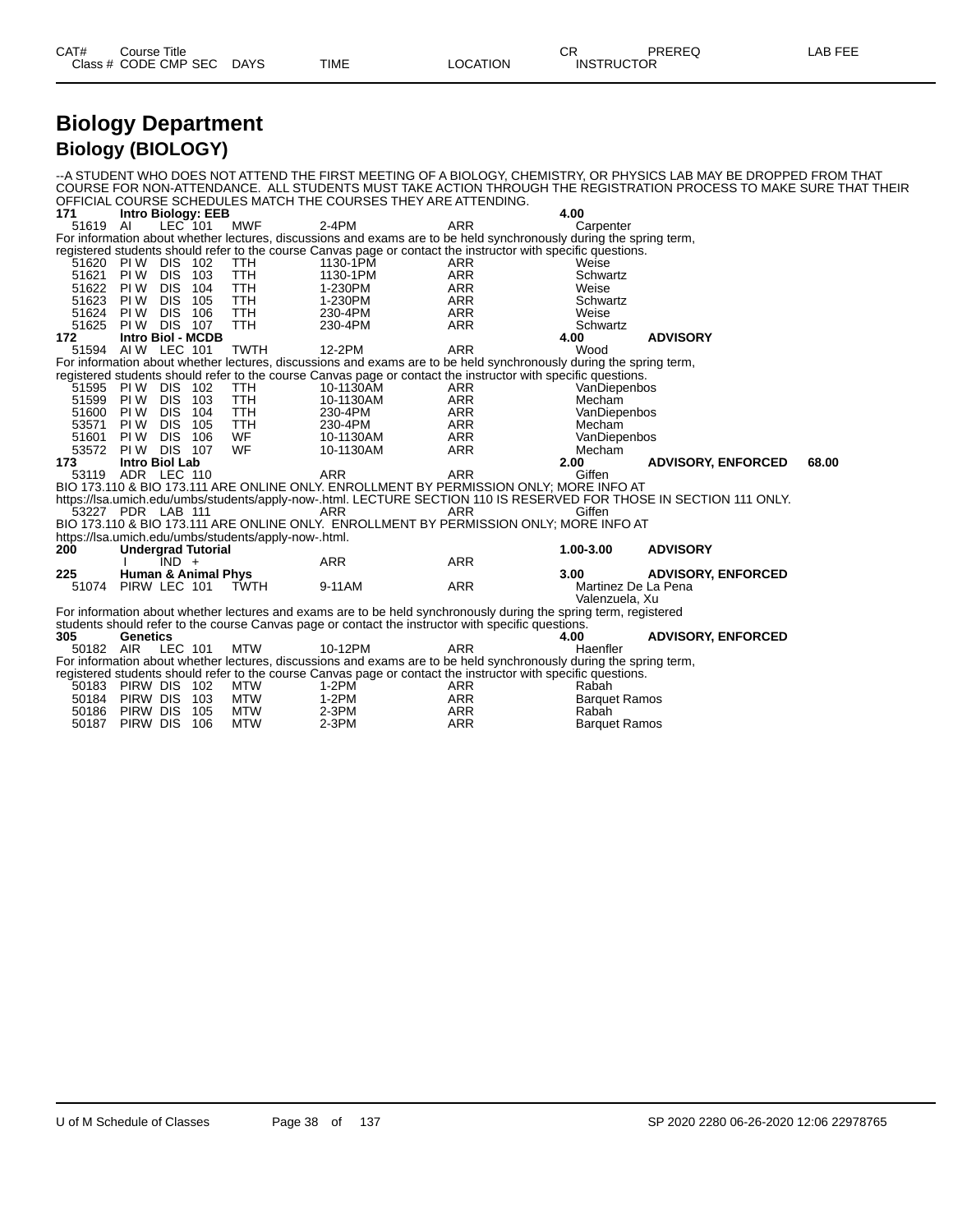| CAT# | Course Title<br>Class # CODE CMP SEC | <b>DAYS</b> | <b>TIME</b> | <b>LOCATION</b> | ◠<br>◡∩<br><b>INSTRUCTOR</b> | PREREQ | AB FEE |
|------|--------------------------------------|-------------|-------------|-----------------|------------------------------|--------|--------|
|      |                                      |             |             |                 |                              |        |        |

### **Biophysics Research Division**

|     | <b>Biophysics (BIOPHYS)</b> |            |     |           |                 |
|-----|-----------------------------|------------|-----|-----------|-----------------|
| 399 | <b>Research Biophysics</b>  |            |     | 1.00-4.00 |                 |
|     | $IND +$                     | <b>ARR</b> | ARR |           |                 |
| 990 | <b>Diss-Precand</b>         |            |     | 1.00-4.00 | <b>ADVISORY</b> |
|     | $IND +$                     | <b>ARR</b> | ARR |           |                 |
| 995 | Diss-Cand                   |            |     | 4.00      | <b>ENFORCED</b> |
|     | $IND +$                     | ARR        | ARR |           |                 |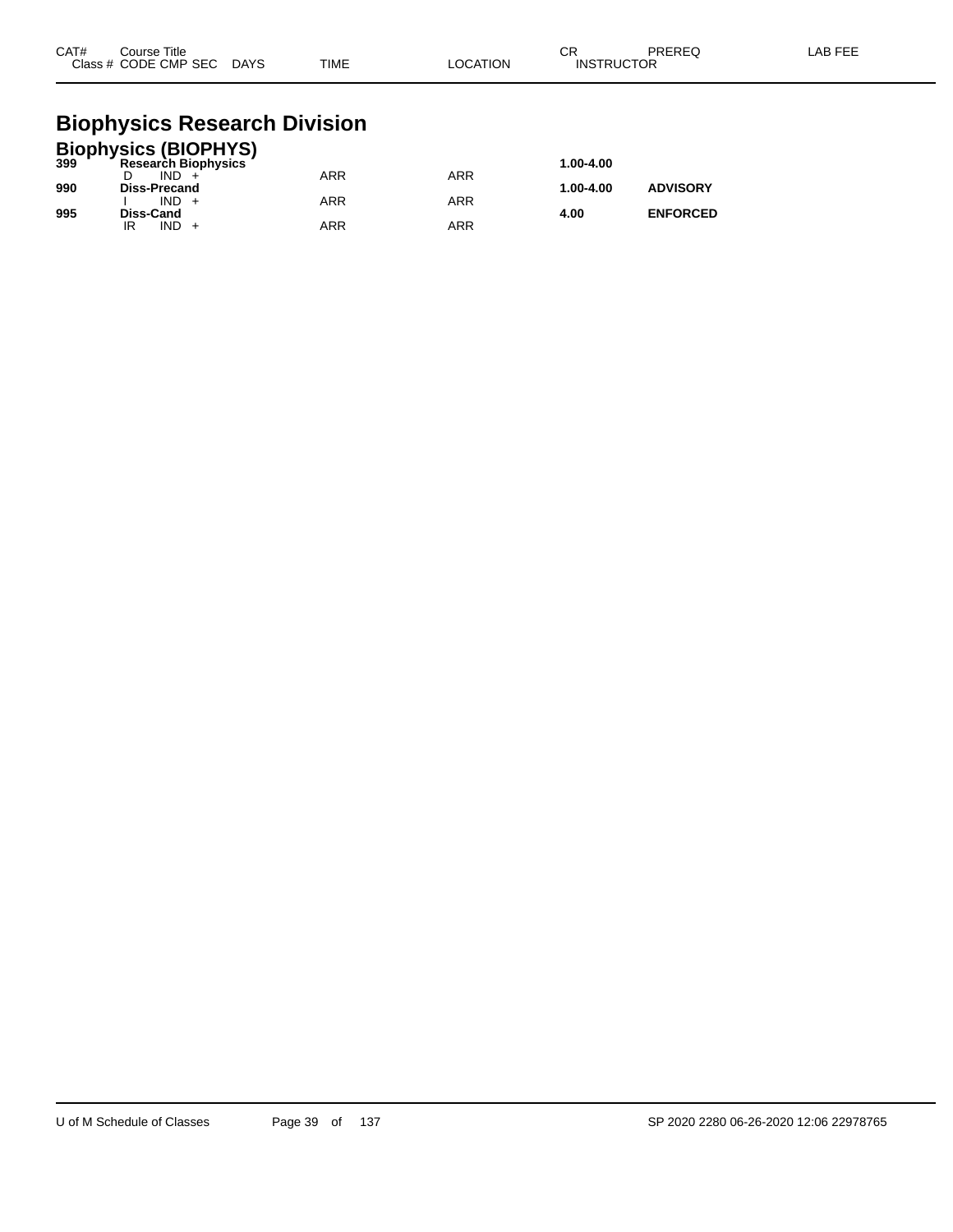| CAT#           | Course Title           | Class # CODE CMP SEC DAYS          |                             | TIME                                                                                                                                                                                                                  | <b>LOCATION</b>                                                                                                                                                                                                                  | <b>CR</b><br><b>INSTRUCTOR</b> | PREREQ                                                                                                             | LAB FEE |
|----------------|------------------------|------------------------------------|-----------------------------|-----------------------------------------------------------------------------------------------------------------------------------------------------------------------------------------------------------------------|----------------------------------------------------------------------------------------------------------------------------------------------------------------------------------------------------------------------------------|--------------------------------|--------------------------------------------------------------------------------------------------------------------|---------|
|                |                        |                                    | <b>Chemistry Department</b> |                                                                                                                                                                                                                       |                                                                                                                                                                                                                                  |                                |                                                                                                                    |         |
|                |                        | <b>Chemistry (CHEM)</b>            |                             |                                                                                                                                                                                                                       |                                                                                                                                                                                                                                  |                                |                                                                                                                    |         |
|                |                        |                                    |                             |                                                                                                                                                                                                                       |                                                                                                                                                                                                                                  |                                | --A STUDENT WHO DOES NOT ATTEND THE FIRST MEETING OF A BIOLOGY, CHEMISTRY, OR PHYSICS LAB MAY BE DROPPED FROM THAT |         |
|                |                        |                                    |                             |                                                                                                                                                                                                                       | OFFICIAL COURSE SCHEDULES MATCH THE COURSES THEY ARE ATTENDING.                                                                                                                                                                  |                                | COURSE FOR NON-ATTENDANCE. ALL STUDENTS MUST TAKE ACTION THROUGH THE REGISTRATION PROCESS TO MAKE SURE THAT THEIR  |         |
| 105            |                        | <b>Changing Atmos</b>              |                             |                                                                                                                                                                                                                       |                                                                                                                                                                                                                                  | 3.00                           |                                                                                                                    |         |
| 52603 P        |                        | LEC 101                            | <b>MWF</b>                  | 1-230PM                                                                                                                                                                                                               | ARR                                                                                                                                                                                                                              | Penner                         |                                                                                                                    |         |
| 125            |                        | Gen Chem Lab I<br><b>LEC 700</b>   |                             | <b>ARR</b>                                                                                                                                                                                                            | <b>ARR</b>                                                                                                                                                                                                                       | 1.00                           | <b>ADVISORY, ENFORCED</b>                                                                                          | 100.00  |
| 53166 AIR      |                        |                                    |                             | ENROLLMENT BY PERMISSION ONLY; MORE INFO AT <a< td=""><td></td><td>Mielke</td><td></td><td></td></a<>                                                                                                                 |                                                                                                                                                                                                                                  | Mielke                         |                                                                                                                    |         |
|                |                        |                                    |                             |                                                                                                                                                                                                                       | href="https://sites.lsa.umich.edu/arc/chemistry-125126-storm-water-pollution/">https://sites.lsa.umich.edu/arc/chem                                                                                                              |                                |                                                                                                                    |         |
|                |                        | istry-125126-storm-water-pollution |                             |                                                                                                                                                                                                                       |                                                                                                                                                                                                                                  |                                |                                                                                                                    |         |
| 53167 PIR      |                        | LAB 710                            |                             | <b>ARR</b>                                                                                                                                                                                                            | ARR                                                                                                                                                                                                                              |                                |                                                                                                                    |         |
|                |                        |                                    |                             | ENROLLMENT BY PERMISSION ONLY; MORE INFO AT <a< td=""><td>href="https://sites.lsa.umich.edu/arc/chemistry-125126-storm-water-pollution/"&gt;https://sites.lsa.umich.edu/arc/chem</td><td></td><td></td><td></td></a<> | href="https://sites.lsa.umich.edu/arc/chemistry-125126-storm-water-pollution/">https://sites.lsa.umich.edu/arc/chem                                                                                                              |                                |                                                                                                                    |         |
|                |                        | istry-125126-storm-water-pollution |                             |                                                                                                                                                                                                                       |                                                                                                                                                                                                                                  |                                |                                                                                                                    |         |
| 126            |                        | <b>Gen Chem Lab II</b>             |                             |                                                                                                                                                                                                                       |                                                                                                                                                                                                                                  | 1.00                           | <b>ADVISORY, ENFORCED</b>                                                                                          |         |
|                |                        | 53168 PR LEC 700                   |                             | <b>ARR</b>                                                                                                                                                                                                            | <b>ARR</b>                                                                                                                                                                                                                       | Mielke                         |                                                                                                                    |         |
| 210            |                        | <b>Struct &amp; React I</b>        |                             |                                                                                                                                                                                                                       |                                                                                                                                                                                                                                  | 3.00                           | <b>ADVISORY</b>                                                                                                    |         |
| 52339          | A                      | LEC 100                            | MWF                         | 9-11AM                                                                                                                                                                                                                | <b>ARR</b>                                                                                                                                                                                                                       | <b>Nolta</b>                   |                                                                                                                    |         |
| 52340<br>52341 | <b>PD</b><br><b>PD</b> | <b>DIS 110</b><br>DIS.<br>111      | TTH<br><b>TTH</b>           | 10-11AM<br>10-11AM                                                                                                                                                                                                    | ARR<br><b>ARR</b>                                                                                                                                                                                                                | Glass<br>Cemalovic             |                                                                                                                    |         |
| 53613          | <b>PD</b>              | <b>DIS</b><br>112                  | <b>TTH</b>                  | 10-11AM                                                                                                                                                                                                               | <b>ARR</b>                                                                                                                                                                                                                       | Powers                         |                                                                                                                    |         |
| 52342          | <b>PD</b>              | <b>DIS 115</b>                     | <b>TTH</b>                  | 11-12PM                                                                                                                                                                                                               | <b>ARR</b>                                                                                                                                                                                                                       | Glass                          |                                                                                                                    |         |
| 52343          | <b>PD</b>              | <b>DIS 116</b>                     | <b>TTH</b>                  | 11-12PM                                                                                                                                                                                                               | <b>ARR</b>                                                                                                                                                                                                                       | Cemalovic                      |                                                                                                                    |         |
| 53614          | <b>PD</b>              | <b>DIS 117</b>                     | <b>TTH</b>                  | 11-12PM                                                                                                                                                                                                               | <b>ARR</b>                                                                                                                                                                                                                       | Powers                         |                                                                                                                    |         |
| 211            |                        | <b>Invest Chem</b>                 |                             |                                                                                                                                                                                                                       |                                                                                                                                                                                                                                  | 2.00                           | <b>ADVISORY</b>                                                                                                    | 100.00  |
| 52344 A        |                        | <b>LEC 100</b>                     | <b>MW</b>                   | 12-1PM                                                                                                                                                                                                                | <b>ARR</b>                                                                                                                                                                                                                       | Nolta                          |                                                                                                                    |         |
|                |                        |                                    |                             |                                                                                                                                                                                                                       | Although concurrent (or prior) enrollment in Chem 210 is an advisory, rather than enforced, pre/co-requisite, it is<br>EXTREMELY STRONGLY RECOMMENDED. The topic of stereochemistry is prominent in Chem 211, and the class will |                                |                                                                                                                    |         |
|                |                        |                                    |                             |                                                                                                                                                                                                                       | challenging for students who are not currently (or have not previously) taken Chem 210.                                                                                                                                          |                                |                                                                                                                    |         |
| < p >          |                        |                                    |                             |                                                                                                                                                                                                                       |                                                                                                                                                                                                                                  |                                |                                                                                                                    |         |
|                |                        |                                    |                             |                                                                                                                                                                                                                       | <p>Any questions regarding enrolling for this course should be directed to the Chemistry Student Services Office at</p>                                                                                                          |                                |                                                                                                                    |         |
| 52345 PD       |                        | chemundergrad@umich.edu.           |                             |                                                                                                                                                                                                                       |                                                                                                                                                                                                                                  |                                |                                                                                                                    |         |
| 52346          | PD                     | LAB 110<br>LAB 111                 | <b>MW</b><br><b>MW</b>      | 1-4PM<br>$1-4PM$                                                                                                                                                                                                      | A606 CHEM<br>A612 CHEM                                                                                                                                                                                                           | Patel<br>Chirko                |                                                                                                                    |         |
| 52347 PD       |                        | LAB 112                            | <b>MW</b>                   | 1-4PM                                                                                                                                                                                                                 | A618 CHEM                                                                                                                                                                                                                        | Abraskin                       |                                                                                                                    |         |
| 52348          | <b>PD</b>              | LAB 113                            | <b>MW</b>                   | 1-4PM                                                                                                                                                                                                                 | A624 CHEM                                                                                                                                                                                                                        | Shroff                         |                                                                                                                    |         |
| 52571          | <b>PD</b>              | LAB 114                            | <b>MW</b>                   | 1-4PM                                                                                                                                                                                                                 | A630 CHEM                                                                                                                                                                                                                        | Panse                          |                                                                                                                    |         |
| 53590          | <b>PD</b>              | LAB 115                            | <b>MW</b>                   | $1-4PM$                                                                                                                                                                                                               | ARR                                                                                                                                                                                                                              | White                          |                                                                                                                    |         |
| 215            |                        | <b>Struct&amp;React II</b>         |                             |                                                                                                                                                                                                                       |                                                                                                                                                                                                                                  | 3.00                           | <b>ADVISORY</b>                                                                                                    |         |
| 50203 A        |                        | <b>LEC 100</b>                     | <b>MWF</b>                  | 9-11AM                                                                                                                                                                                                                | <b>ARR</b>                                                                                                                                                                                                                       | Poniatowski                    |                                                                                                                    |         |
|                |                        | chemundergrad@umich.edu.           |                             |                                                                                                                                                                                                                       | Any questions regarding enrolling for this course should be directed to the Chemistry Student Services Office at                                                                                                                 |                                |                                                                                                                    |         |
| 52593          | PD                     | DIS 110                            | <b>MW</b>                   | 12-1PM                                                                                                                                                                                                                | ARR                                                                                                                                                                                                                              | Joseph                         |                                                                                                                    |         |
| 52594          | <b>PD</b>              | <b>DIS</b><br>- 111                | <b>MW</b>                   | $1-2PM$                                                                                                                                                                                                               | ARR                                                                                                                                                                                                                              | Joseph                         |                                                                                                                    |         |
| EOEOE          | <b>DD</b>              | DIO.<br>440                        | <b>BALAI</b>                | 40.4 <sub>DB</sub>                                                                                                                                                                                                    |                                                                                                                                                                                                                                  |                                |                                                                                                                    |         |

| 52595                    | PD.       | DIS.              | 112 | MW         | 12-1PM                                                                                                           | ARR        | Carpenter        |                 |        |
|--------------------------|-----------|-------------------|-----|------------|------------------------------------------------------------------------------------------------------------------|------------|------------------|-----------------|--------|
| 52596                    | PD.       | DIS.              | 113 | МW         | $1-2PM$                                                                                                          | ARR        | Carpenter        |                 |        |
| 216                      | Synth Org |                   |     |            |                                                                                                                  |            | 2.00             | <b>ADVISORY</b> | 100.00 |
| 50204                    | A         | <b>LEC 100</b>    |     | <b>TTH</b> | 11-12PM                                                                                                          | <b>ARR</b> | Albright         |                 |        |
|                          |           |                   |     |            | Any questions regarding enrolling for this course should be directed to the Chemistry Student Services Office at |            |                  |                 |        |
| chemundergrad@umich.edu. |           |                   |     |            |                                                                                                                  |            |                  |                 |        |
| 51060                    | PD.       | LAB 130           |     | <b>TTH</b> | $1-5PM$                                                                                                          | A606 CHEM  | Vu               |                 |        |
| 51061                    | PD.       | LAB               | 131 | TTH        | $1-5PM$                                                                                                          | A612 CHEM  | Jha              |                 |        |
| 51062                    | <b>PD</b> | LAB               | 132 | <b>TTH</b> | 1-5PM                                                                                                            | A618 CHEM  | Scott            |                 |        |
| 51063                    | <b>PD</b> | LAB               | 133 | <b>TTH</b> | $1-5PM$                                                                                                          | A624 CHEM  | Sun              |                 |        |
| 52089                    | PD.       | LAB               | 134 | <b>TTH</b> | 1-5PM                                                                                                            | A630 CHEM  | Breuhaus-Alvarez |                 |        |
| 51064                    | PD.       | LAB               | 135 | <b>TTH</b> | 1-5PM                                                                                                            | A636 CHEM  | Moaikel          |                 |        |
| 51065                    | <b>PD</b> | LAB 136           |     | <b>TTH</b> | $1-5PM$                                                                                                          | A642 CHEM  | <b>Brunemann</b> |                 |        |
| 218                      |           | Ind Study Biochem |     |            |                                                                                                                  |            | 1.00             | <b>ADVISORY</b> |        |
|                          |           | $IND +$           |     |            | ARR                                                                                                              | ARR        |                  |                 |        |
| 219                      |           | Ind Study Chem    |     |            |                                                                                                                  |            | 1.00             | <b>ADVISORY</b> |        |
|                          |           | $IND +$           |     |            | ARR                                                                                                              | ARR        |                  |                 |        |
| 220                      |           | Teach Exp Undergr |     |            |                                                                                                                  |            | 1.00-3.00        |                 |        |
|                          |           | $IND +$           |     |            | ARR                                                                                                              | ARR        |                  |                 |        |
| 230                      |           | P Chem Princ&Appl |     |            |                                                                                                                  |            | 3.00             | <b>ADVISORY</b> |        |
| 50207                    | A         | LEC 100           |     | MTF        | 9-11AM                                                                                                           | <b>ARR</b> | Gottfried        |                 |        |
|                          |           |                   |     |            | Exams will be Thursdays (May 14, 21, 28 and June 4, 11, 18 from Noon-2 pm and the Final Exam will be on Friday,  |            |                  |                 |        |
|                          |           |                   |     |            | June 26 noon-3pm.) All times EST. Exams can be taken at an alternate time on the same day for a demonstrated     |            |                  |                 |        |
| conflict.                |           |                   |     |            |                                                                                                                  |            |                  |                 |        |
| 50208                    | P         | DIS.              | 101 | MT         | 8-9AM                                                                                                            | ARR        | Liu              |                 |        |
| 50209                    | P         | DIS.              | 102 | МT         | 11-12PM                                                                                                          | ARR        | Witt             |                 |        |
| 51053                    | P         | DIS.              | 103 | MT         | 11-12PM                                                                                                          | ARR        | Kohrman          |                 |        |
| 51418                    | P         | <b>DIS</b>        | 104 | MT         | 12-1PM                                                                                                           | ARR        | Whalen           |                 |        |
| 52916                    | P         | <b>DIS</b>        | 105 | МT         | 12-1PM                                                                                                           | <b>ARR</b> | Zhang            |                 |        |

**Ugrad Res Biochem 1.00-4.00 ADVISORY**

U of M Schedule of Classes Page 40 of 137 SP 2020 2280 06-26-2020 12:06 22978765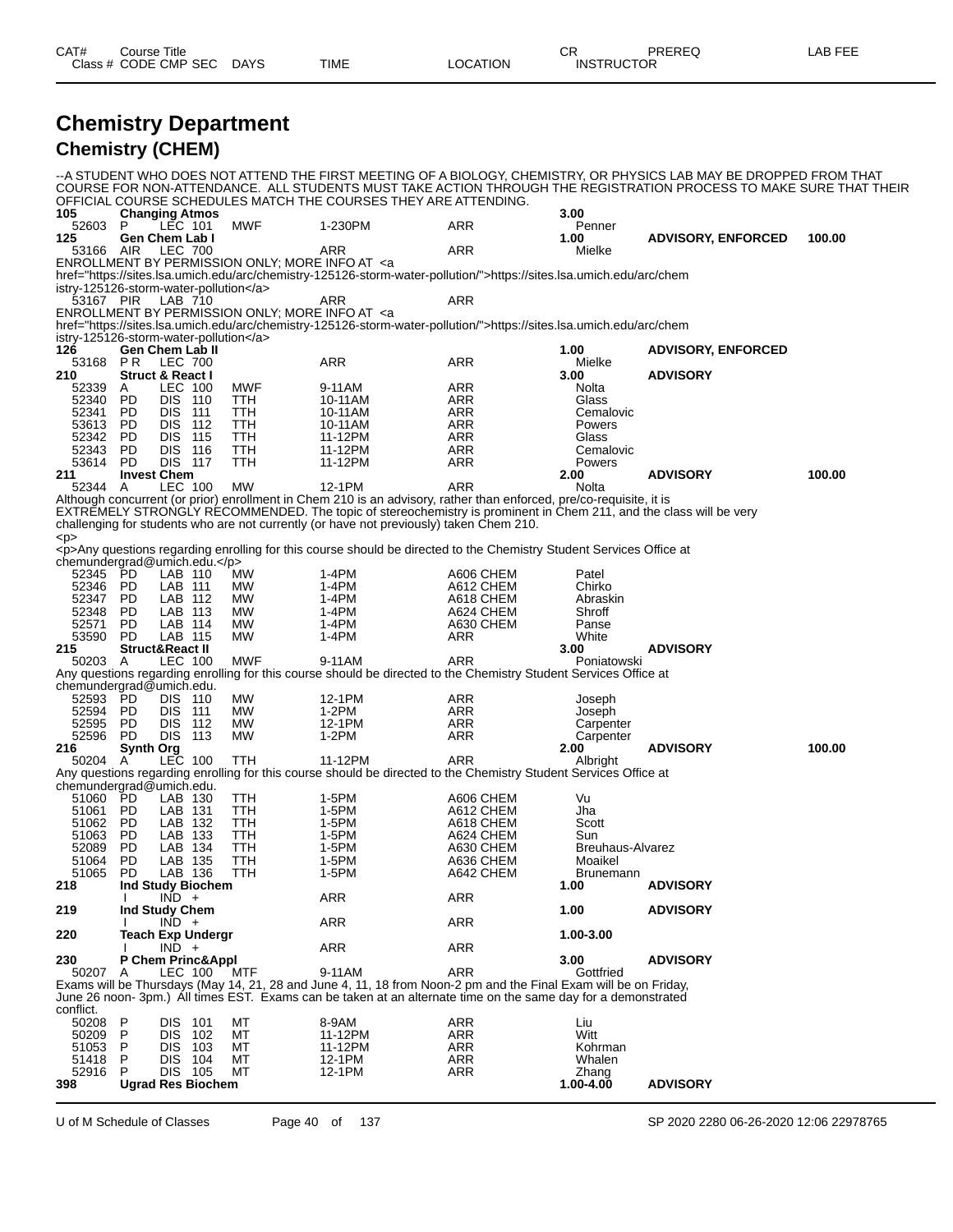| CAT# | Course Title<br>Class # CODE CMP SEC<br><b>DAYS</b> | <b>TIME</b> | <b>LOCATION</b> | <b>CR</b><br><b>INSTRUCTOR</b> | <b>PREREQ</b>   | LAB FEE |
|------|-----------------------------------------------------|-------------|-----------------|--------------------------------|-----------------|---------|
|      |                                                     |             |                 |                                |                 |         |
|      | $IND +$                                             | <b>ARR</b>  | <b>ARR</b>      |                                |                 |         |
| 399  | <b>Ugrad Res Chem</b><br>$IND +$                    | <b>ARR</b>  | <b>ARR</b>      | 1.00-4.00                      | <b>ADVISORY</b> |         |
| 498  | <b>Ugrad Thesis Biochm</b>                          |             |                 | 1.00                           | <b>ADVISORY</b> |         |
|      | $IND +$                                             | <b>ARR</b>  | <b>ARR</b>      |                                |                 |         |
| 499  | <b>Ugrad Thesis Chem</b>                            |             |                 | 1.00                           | <b>ADVISORY</b> |         |
|      | $IND +$                                             | <b>ARR</b>  | <b>ARR</b>      |                                |                 |         |
| 990  | <b>Diss-Precand</b>                                 |             |                 | $1.00 - 8.00$                  | <b>ADVISORY</b> |         |
| 995  | $IND +$<br>Diss-Cand                                | <b>ARR</b>  | <b>ARR</b>      | 4.00                           | <b>ENFORCED</b> |         |
|      | $IND +$<br>R                                        | <b>ARR</b>  | <b>ARR</b>      |                                |                 |         |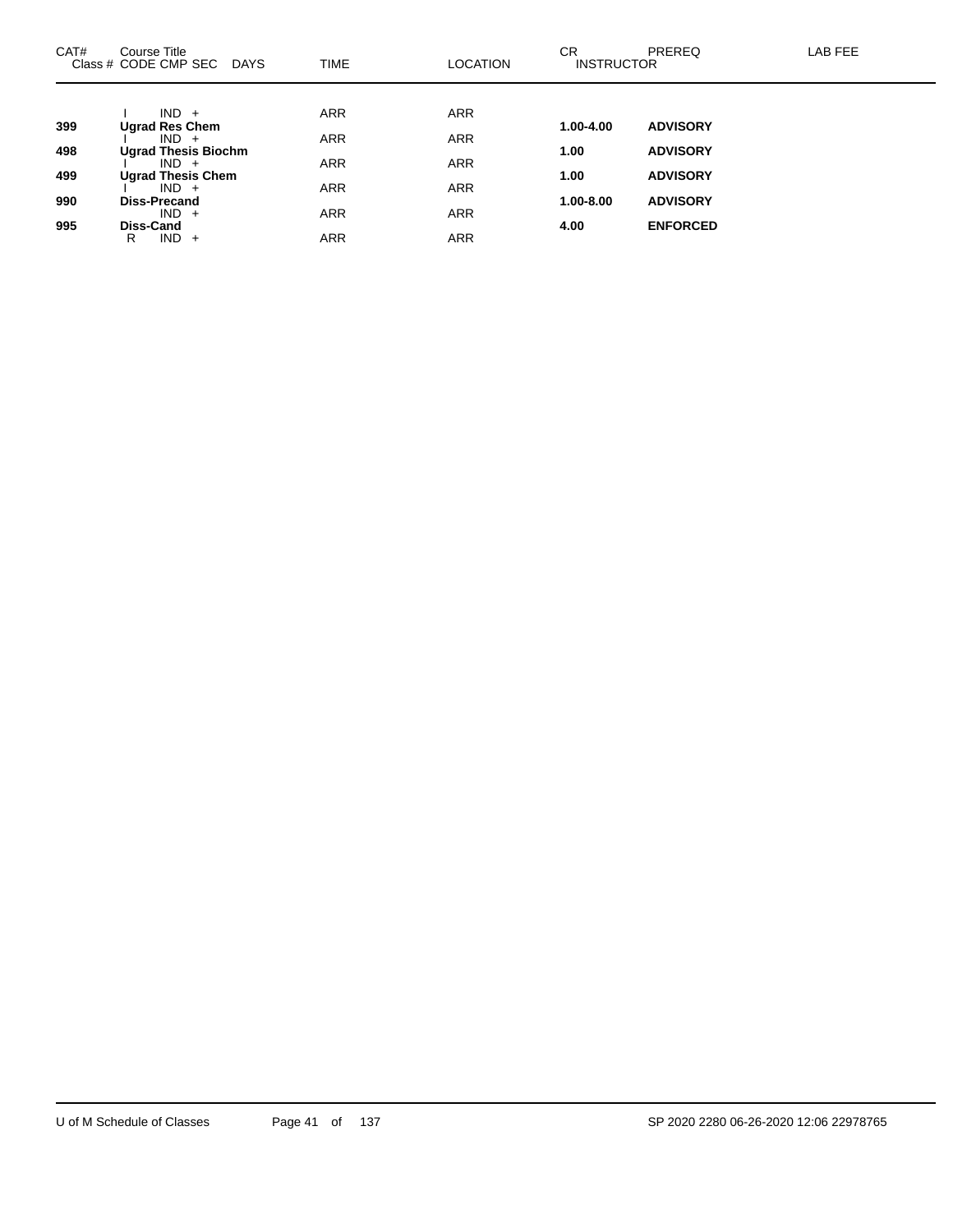| CAT#          | Course Title<br>Class # CODE CMP SEC                        | DAYS         | TIME                                                                                                                                                                                                                      | LOCATION   | СR<br><b>INSTRUCTOR</b> | PREREQ                    | LAB FEE |
|---------------|-------------------------------------------------------------|--------------|---------------------------------------------------------------------------------------------------------------------------------------------------------------------------------------------------------------------------|------------|-------------------------|---------------------------|---------|
|               | <b>Classical Studies Department</b>                         |              |                                                                                                                                                                                                                           |            |                         |                           |         |
|               | <b>Classical Archaeology (CLARCH)</b>                       |              |                                                                                                                                                                                                                           |            |                         |                           |         |
| 497           | <b>Prac Field Arch</b><br>$IND +$                           |              | ARR                                                                                                                                                                                                                       | <b>ARR</b> | 1.00-3.00               | <b>ADVISORY</b>           |         |
| 499           | <b>Supervised Reading</b>                                   |              |                                                                                                                                                                                                                           |            | 1.00-3.00               |                           |         |
| 599           | $IND +$<br><b>Supervised Study</b>                          |              | ARR                                                                                                                                                                                                                       | ARR        | 1.00-4.00               | <b>ADVISORY</b>           |         |
| 990           | $IND +$<br><b>Diss-Precand</b>                              |              | ARR                                                                                                                                                                                                                       | ARR        | 1.00-4.00               | <b>ADVISORY</b>           |         |
| 995           | $IND +$<br>Diss-Cand                                        |              | <b>ARR</b>                                                                                                                                                                                                                | ARR        | 4.00                    | <b>ENFORCED</b>           |         |
|               | IR.<br>$IND +$                                              |              | ARR                                                                                                                                                                                                                       | ARR        |                         |                           |         |
|               | <b>Classical Civilization (CLCIV)</b>                       |              |                                                                                                                                                                                                                           |            |                         |                           |         |
| 250           | <b>Topics in Anc World</b><br>53365 P W LEC 101             | MTW          | 1-3PM                                                                                                                                                                                                                     | ARR        | 3.00<br>Cornel          |                           |         |
| 372           | Identity in Anc Greece<br><b>Sports&amp;Life in Rome</b>    |              |                                                                                                                                                                                                                           |            | 3.00                    |                           |         |
|               | 53171 P W LEC 101                                           | TWTH         | 1130-1PM                                                                                                                                                                                                                  | ARR        | Potter                  |                           |         |
|               |                                                             |              | The lectures for this course will be asynchronous - all will be recorded and posted on Canvas. Discussion sections<br>will be synchronous - you must be available online at the times listed for your discussion section. |            |                         |                           |         |
| 53173         | 53172 SW DIS 102<br>s w<br><b>DIS 103</b>                   | т<br>TН      | 2-3PM<br>10-11AM                                                                                                                                                                                                          | ARR<br>ARR | Hill<br>Hill            |                           |         |
| 53540         | S W<br><b>DIS</b><br>- 104                                  | т            | 2-3PM                                                                                                                                                                                                                     | ARR        | Crocker                 |                           |         |
| 53541         | s w<br><b>DIS 105</b>                                       | TН           | 10-11AM                                                                                                                                                                                                                   | ARR        | Crocker                 |                           |         |
| 499           | <b>Supervised Reading</b><br>$IND +$                        |              | ARR                                                                                                                                                                                                                       | ARR        | 1.00-3.00               | <b>ADVISORY</b>           |         |
|               | <b>Classical Linguistics (CLLING)</b>                       |              |                                                                                                                                                                                                                           |            |                         |                           |         |
| 599           | <b>Directed Reading</b><br>$IND +$<br>Ι.                    |              | ARR                                                                                                                                                                                                                       | <b>ARR</b> | 1.00-4.00               | <b>ADVISORY</b>           |         |
|               | Greek (GREEK)                                               |              |                                                                                                                                                                                                                           |            |                         |                           |         |
| 103           | <b>Intens Elem Greek I</b>                                  |              |                                                                                                                                                                                                                           |            | 6.00                    |                           |         |
| 51387         | P W REC 101                                                 | <b>MTWTH</b> | 9-11AM                                                                                                                                                                                                                    | ARR        |                         |                           |         |
| 499           | <b>Supervised Reading</b><br>$IND +$                        |              | ARR                                                                                                                                                                                                                       | ARR        | 1.00-4.00               |                           |         |
| 504<br>52646  | <b>Intens Elem Greek</b><br>P<br>REC 101                    | <b>MTWTH</b> | 9-11AM                                                                                                                                                                                                                    | ARR        | 6.00                    |                           |         |
| 599           | <b>Directed Reading</b><br>$IND +$                          |              | ARR                                                                                                                                                                                                                       | ARR        | 1.00-4.00               | <b>ADVISORY</b>           |         |
| 990           | <b>Diss-Precand</b><br>$IND +$                              |              | ARR                                                                                                                                                                                                                       | ARR        | 1.00-4.00               | <b>ADVISORY</b>           |         |
| 995           | Diss-Cand                                                   |              |                                                                                                                                                                                                                           |            | 4.00                    | <b>ENFORCED</b>           |         |
|               | IR.<br>$IND +$                                              |              | ARR                                                                                                                                                                                                                       | ARR        |                         |                           |         |
| 499           | <b>Modern Greek (GREEKMOD)</b><br><b>Supervised Reading</b> |              |                                                                                                                                                                                                                           |            | 1.00-3.00               | <b>ADVISORY</b>           |         |
|               | $IND +$                                                     |              | ARR                                                                                                                                                                                                                       | ARR        |                         |                           |         |
| Latin (LATIN) |                                                             |              |                                                                                                                                                                                                                           |            |                         |                           |         |
| 232           | Vergil-Aeneid<br>52029 P RW REC 101                         | <b>MTWTH</b> | 9-11AM                                                                                                                                                                                                                    | <b>ARR</b> | 4.00<br>Santucci        | <b>ADVISORY, ENFORCED</b> |         |
| 426<br>50302  | <b>Practicum</b><br><b>REC 101</b><br>PI.                   |              | ARR                                                                                                                                                                                                                       | ARR        | 1.00<br>Ross            | <b>ADVISORY</b>           |         |
| 499           | <b>Supervised Reading</b>                                   |              | <b>ARR</b>                                                                                                                                                                                                                | ARR        | 1.00-4.00               |                           |         |
| 599           | $IND +$<br><b>Supv Read Lat Lit</b>                         |              |                                                                                                                                                                                                                           |            | 1.00-4.00               |                           |         |
| 990           | $IND +$<br><b>Diss-Precand</b>                              |              | ARR                                                                                                                                                                                                                       | <b>ARR</b> | 1.00-4.00               | <b>ADVISORY</b>           |         |
| 995           | $IND +$<br>Diss-Cand                                        |              | <b>ARR</b>                                                                                                                                                                                                                | ARR        | 4.00                    | <b>ENFORCED</b>           |         |
|               | IR<br>$IND +$                                               |              | ARR                                                                                                                                                                                                                       | <b>ARR</b> |                         |                           |         |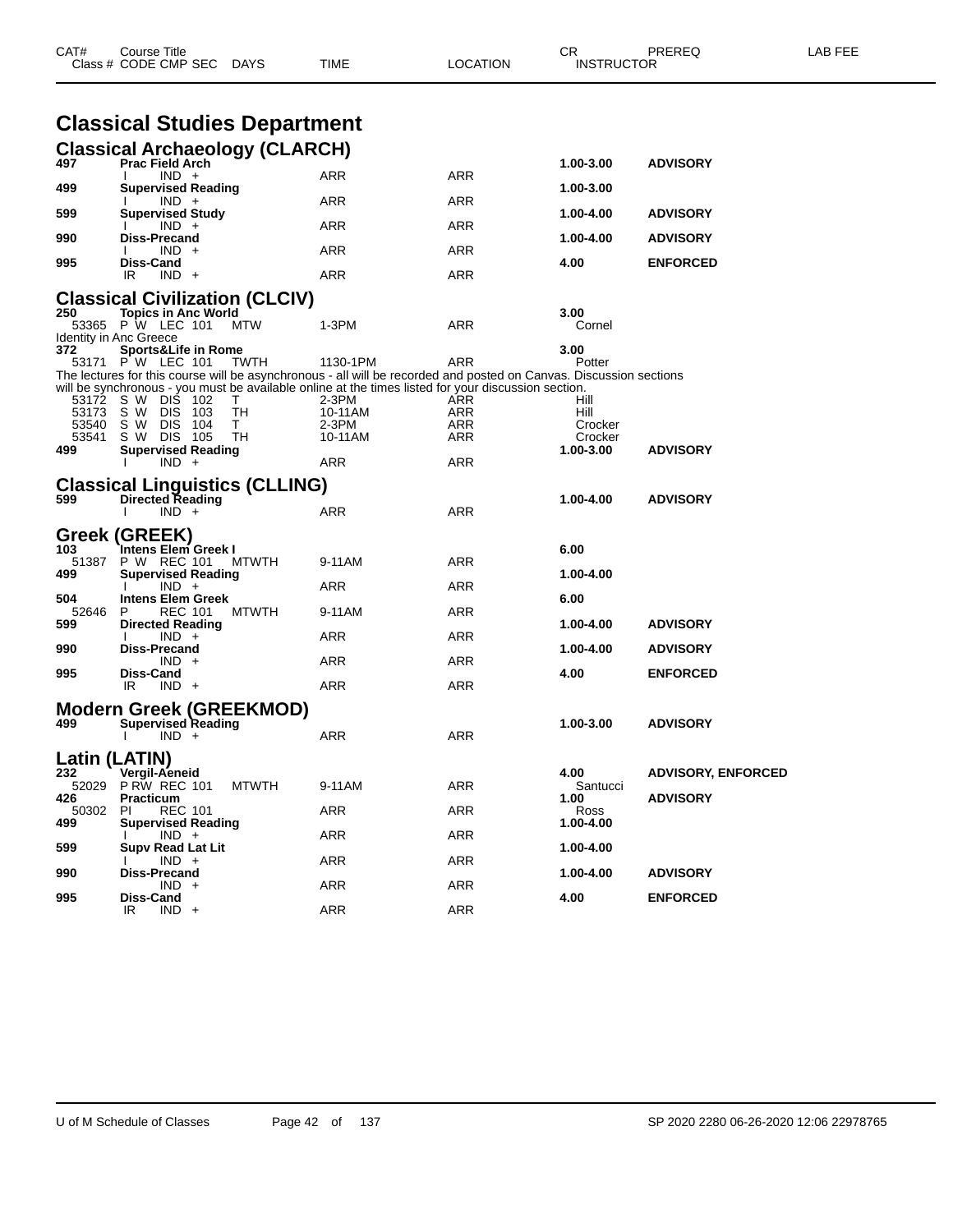| CAT# | Course Title              |      |          | ◡ॸ                | PREREQ | ∟AB FEE |
|------|---------------------------|------|----------|-------------------|--------|---------|
|      | Class # CODE CMP SEC DAYS | TIME | LOCATION | <b>INSTRUCTOR</b> |        |         |

#### **Communication and Media Communication Studies (COMM)**

--A STUDENT WHO DOES NOT ATTEND THE FIRST TWO MEETINGS OF A COMMUNICATION STUDIES COURSE MAY BE DROPPED FOR

|              | NON-ATTENDANCE.                   |          |            |              |                           |
|--------------|-----------------------------------|----------|------------|--------------|---------------------------|
| 101          | The Mass Media                    |          |            | 4.00         | <b>ENFORCED</b>           |
| 53326        | LEC.<br><b>MTW</b><br>A R<br>101  | 12-2PM   | <b>ARR</b> | Meyerend     |                           |
| 53327        | F<br>P RW<br><b>DIS</b><br>102    | 10-12PM  | 1110 NQ    | Meyerend     |                           |
|              | F<br>P RW<br><b>DIS</b><br>102    | 10-12PM  | <b>ARR</b> |              |                           |
| 261          | <b>Views on the News</b>          |          |            | 4.00         | <b>ENFORCED</b>           |
| 52950        | <b>LEC</b><br>TWTH<br>A R<br>101  | $1-3PM$  | <b>ARR</b> | Campbell     |                           |
| 52951        | F<br>P RW<br><b>DIS</b><br>102    | 12-2PM   | <b>ARR</b> | <b>Potts</b> |                           |
| 53329        | F<br><b>DIS</b><br>103<br>P RW    | $2-4PM$  | 1245 NQ    | Potts        |                           |
| 290          | <b>Public Speaking</b>            |          |            | 3.00         |                           |
| 53276        | P W LEC 101<br><b>MTW</b>         | 10-12PM  | 1110 NQ    | Moshin       |                           |
| 404          | <b>Media &amp; Comm Topics</b>    |          |            | 3.00         | <b>ADVISORY</b>           |
| 52128        | LEC 101<br><b>TWTH</b><br>P W     | 10-12PM  | 1245 NQ    | Moors        |                           |
|              | Video Games, Comm, and Culture    |          |            |              |                           |
| 432          | <b>ForeignNews Coverage</b>       |          |            | 3.00         | <b>ADVISORY</b>           |
| 53134        | P W SEM 101<br>MTW                | $3-5$ PM | 1110 NQ    | Collings     |                           |
| 490          | <b>Capstone Media Topic</b>       |          |            | 3.00         | <b>ADVISORY, ENFORCED</b> |
| 53325        | <b>PRW SEM 101</b><br><b>TWTH</b> | 12-2PM   | 1245 NQ    | Draper       |                           |
| Media Fandom |                                   |          |            |              |                           |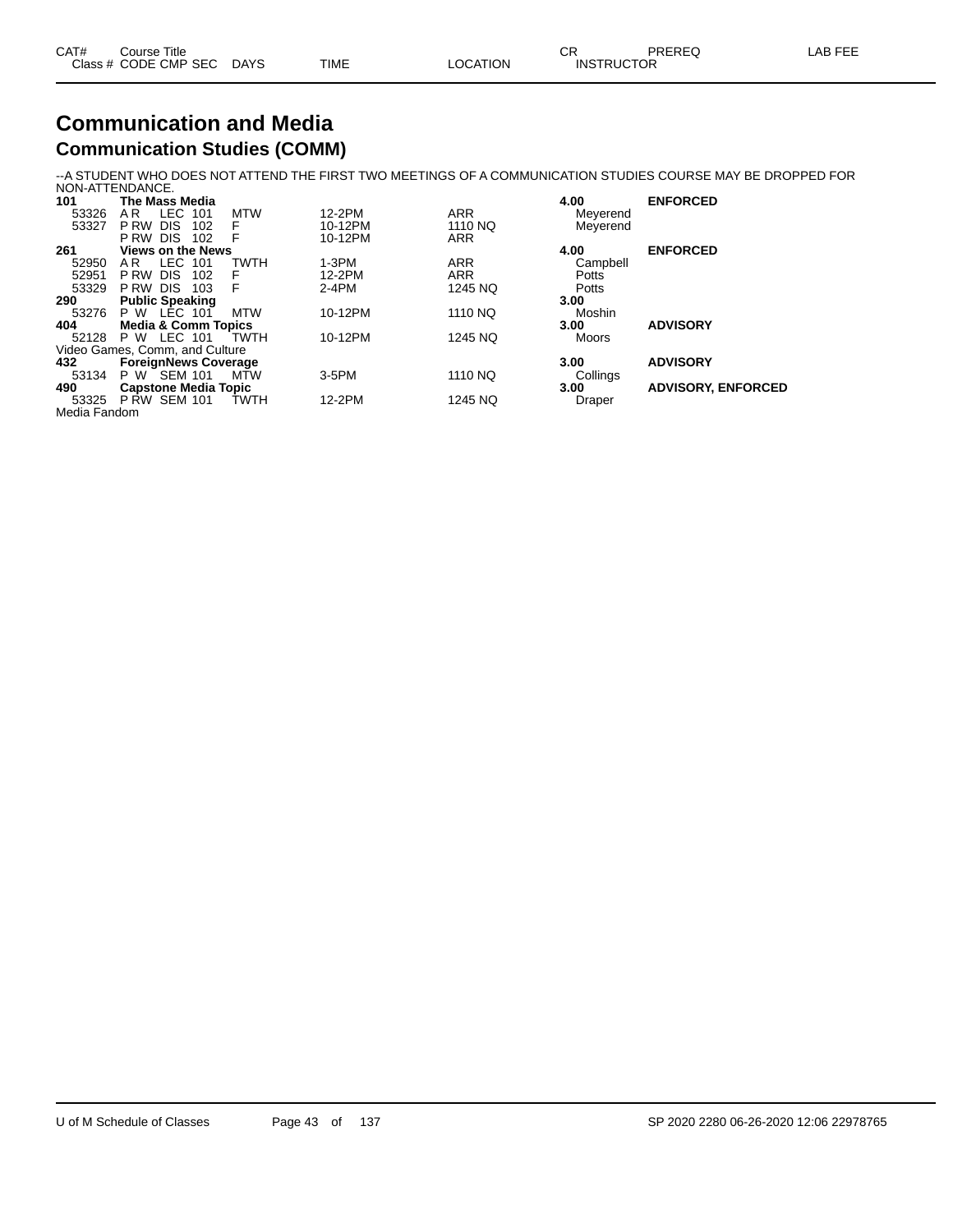| ◡◠<br>Class # CODE CMP SEC<br>TIME<br><b>INSTRUCTOR</b><br>LOCATION<br><b>DAYS</b> | CAT#<br>Course Title | PREREQ<br>~~ | _AB FEE |
|------------------------------------------------------------------------------------|----------------------|--------------|---------|
|------------------------------------------------------------------------------------|----------------------|--------------|---------|

### **Comparative Literature Program**

|                  |                                 | <b>Comparative Literature (COMPLIT)</b> |                                                                                                         |                   |           |                 |
|------------------|---------------------------------|-----------------------------------------|---------------------------------------------------------------------------------------------------------|-------------------|-----------|-----------------|
| 122              | <b>Writing World Lits</b>       |                                         |                                                                                                         |                   | 4.00      |                 |
|                  | 52010 P W REC 101               | TTH                                     | $1-4PM$                                                                                                 | <b>2024 TISCH</b> | Gaudyn    |                 |
| Americans Abroad |                                 |                                         |                                                                                                         |                   |           |                 |
|                  |                                 |                                         | This class will include both synchronous and asynchronous elements; final policies will be developed in |                   |           |                 |
|                  | consultation with the students. |                                         |                                                                                                         |                   |           |                 |
|                  | 53567 P W REC 102 TTH           |                                         | $1-4PM$                                                                                                 | <b>ARR</b>        | Clegg     |                 |
|                  | From Screen to Page             |                                         |                                                                                                         |                   |           |                 |
|                  |                                 |                                         | This class will include both synchronous and asynchronous elements; final policies will be developed in |                   |           |                 |
|                  | consultation with the students. |                                         |                                                                                                         |                   |           |                 |
| 322              | Translate World Lit             |                                         |                                                                                                         |                   | 3.00      |                 |
|                  | 52734 P W SEM 101               | <b>MW</b>                               | 1-4PM                                                                                                   | <b>2024 TISCH</b> | Fertig    |                 |
|                  | "Translating is madness?        |                                         |                                                                                                         |                   |           |                 |
|                  |                                 |                                         | This class will include both synchronous and asynchronous elements; final policies will be developed in |                   |           |                 |
|                  | consultation with the students. |                                         |                                                                                                         |                   |           |                 |
| 382              | <b>Lit&amp;Other Arts</b>       |                                         |                                                                                                         |                   | 3.00      |                 |
|                  | 53352 P W SEM 101               | <b>TTH</b>                              | 9-12PM                                                                                                  | <b>2024 TISCH</b> | Herwitz   |                 |
|                  | Mod Lit: Film, Music, Painting  |                                         |                                                                                                         |                   |           |                 |
|                  |                                 |                                         | This class will include both synchronous and asynchronous elements; final policies will be developed in |                   |           |                 |
|                  | consultation with the students. |                                         |                                                                                                         |                   |           |                 |
| 496              | <b>Honors Thesis</b>            |                                         |                                                                                                         |                   | 3.00      | <b>ADVISORY</b> |
|                  | $IND +$<br>IR                   |                                         | <b>ARR</b>                                                                                              | <b>ARR</b>        |           |                 |
| 498              | <b>Directed Reading</b>         |                                         |                                                                                                         |                   | 1.00-4.00 |                 |
|                  | $IND +$                         |                                         | <b>ARR</b>                                                                                              | <b>ARR</b>        |           |                 |
| 698              | <b>Directed Reading</b>         |                                         |                                                                                                         |                   | 1.00-4.00 | <b>ADVISORY</b> |
|                  | $IND +$                         |                                         | <b>ARR</b>                                                                                              | <b>ARR</b>        |           |                 |
| 990              | Diss-Precand                    |                                         |                                                                                                         |                   | 1.00-4.00 | <b>ADVISORY</b> |
|                  | $IND +$                         |                                         | ARR                                                                                                     | ARR               |           |                 |
| 995              | Diss-Cand                       |                                         |                                                                                                         |                   | 4.00      | <b>ENFORCED</b> |
|                  | $IND +$<br>R                    |                                         | <b>ARR</b>                                                                                              | <b>ARR</b>        |           |                 |
|                  |                                 |                                         |                                                                                                         |                   |           |                 |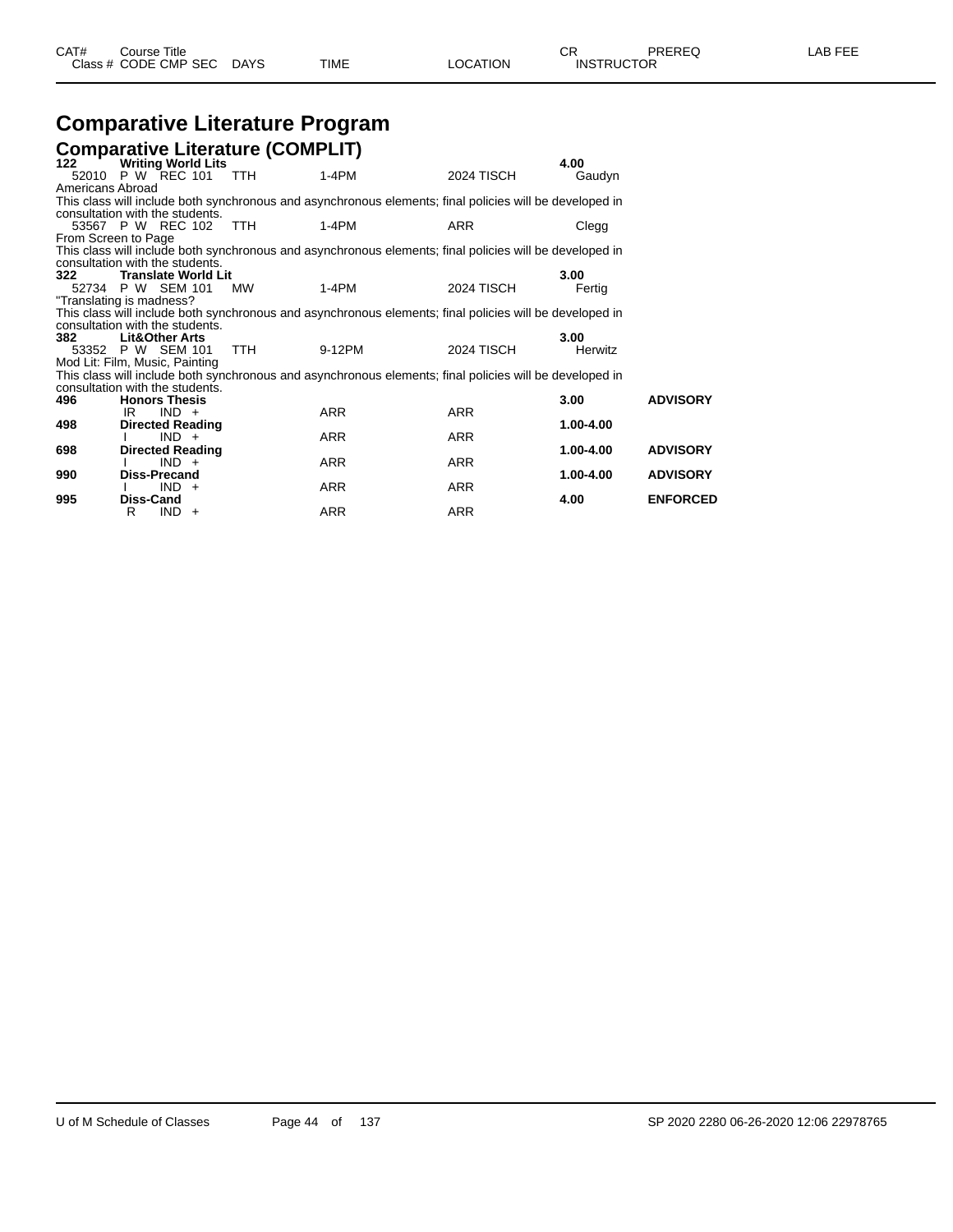| CAT# | Course Title              |             |          | ∩⊓<br>◡           | PREREQ | -AB FEE |
|------|---------------------------|-------------|----------|-------------------|--------|---------|
|      | Class # CODE CMP SEC DAYS | <b>TIME</b> | LOCATION | <b>INSTRUCTOR</b> |        |         |

## **English Language Institute**

|       | <b>English Language Institute (ELI)</b><br><sup>399</sup> Indiy Res Study |           |                 |           |  |  |  |  |  |  |  |
|-------|---------------------------------------------------------------------------|-----------|-----------------|-----------|--|--|--|--|--|--|--|
|       |                                                                           | 1.00-4.00 | <b>ADVISORY</b> |           |  |  |  |  |  |  |  |
|       | $IND +$                                                                   | ARR       | ARR             |           |  |  |  |  |  |  |  |
| 501   | VS1-Int Comm in Acad                                                      |           |                 | 0.00      |  |  |  |  |  |  |  |
| 53040 | LEC 101<br>PI                                                             | ARR       | ARR             |           |  |  |  |  |  |  |  |
| 599   | <b>Indiv Research</b>                                                     |           |                 | 1.00-3.00 |  |  |  |  |  |  |  |
|       | IND +                                                                     | ARR       | ARR             |           |  |  |  |  |  |  |  |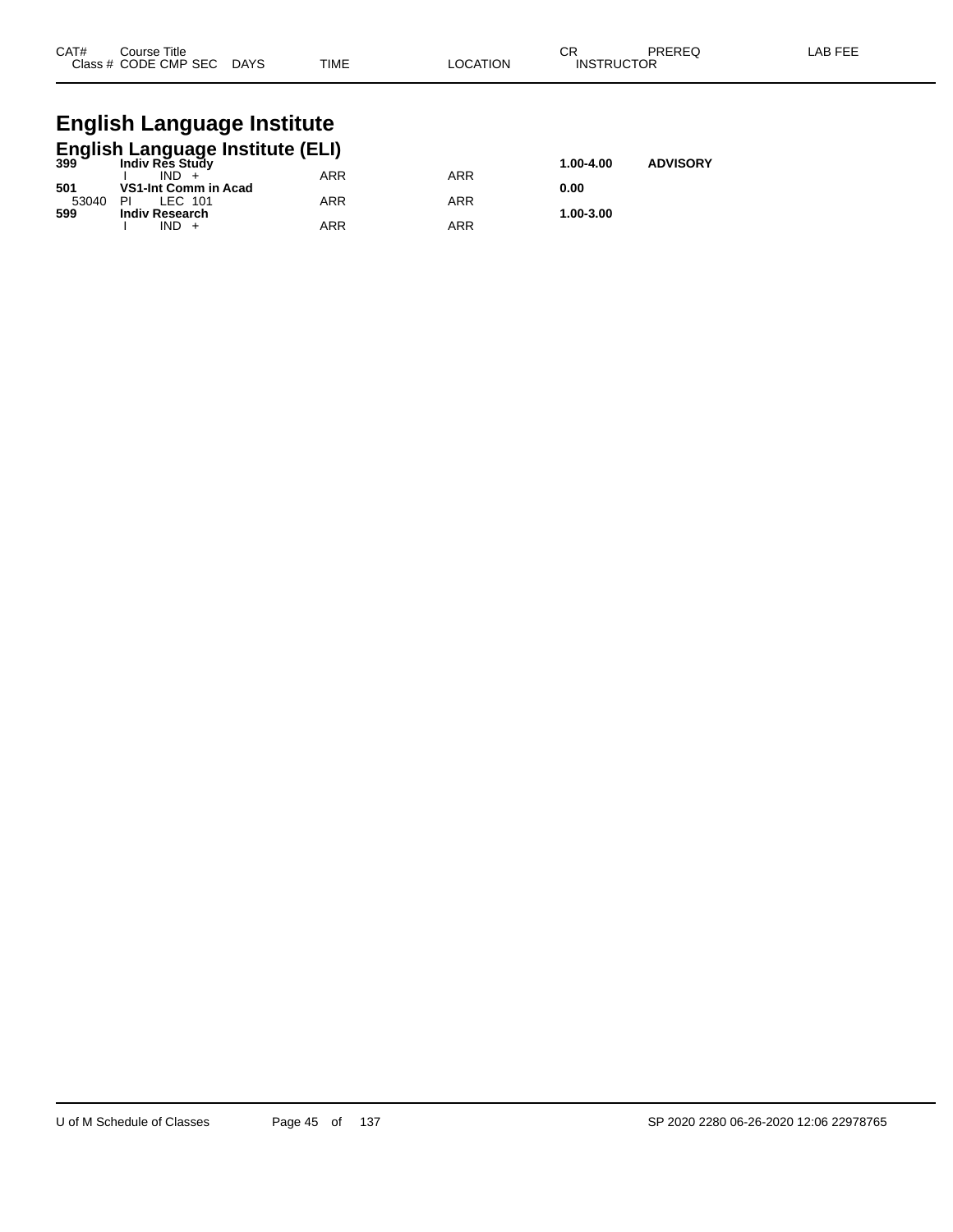#### **English Language & Literature Dept English Language And Literature (ENGLISH)**

---A STUDENT WHO MISSES EITHER THE FIRST OR SECOND CLASS MEETING OF AN ENGLISH COURSE MAY BE DROPPED FROM THE COURSE FOR NON-ATTENDANCE. ---ALL STUDENTS MUST TAKE ACTION THROUGH THE REGISTRATION SYSTEM TO MAKE SURE THEIR OFFICIAL SCHEDULE OF COURSES MATCHES THE COURSES THEY ARE ATTENDING.<br>125 Writing&Academic Ing **125 Writing&Academic Inq 4.00** All 125 courses will be Instructor Consent after the 1st class meeting.<br>50242 PIW REC 101 MWF 10-12PM<br>50243 PIW REC 102 TTH 1-4PM 50242 PI W REC 101 MWF 10-12PM 4175 AH Buckley 50243 PI W REC 102 TTH 1-4PM 4175 AH Frasure All 125 courses will be Instructor Consent after the 1st class meeting.<br>53588 PIW REC 103 MWF 10-12PM 53588 PI W REC 103 MWF 10-12PM ARR Farrar Sports<br>221 **221 Lit&Wrtg Out Classrm 2.00** 53169 PD REC 101 ARR ARR Metsker, Babl Self-CentWorld&World-CentSelf This specific course will run from May 18-27, 2020. Students accepted to GLACE are expected to participate in the full program which will run from May 11-June 12, 2020.<br>223 Creative Writing **223 Creative Writing 3.00** Course 223 will be Permission of Instructor after the first day of classes. 50244 PIW REC 101 MW 2-5PM ARR ARR Jordan **225 Acad Argumentation 3.00 ADVISORY** English 225 will be Permission of Instructor after the first day of class. 50246 PI W REC 101 MWF 12-2PM ARR Kupetz **320 Lit & Environment 2.00** 53170 PD REC 101 ARR ARR ARR Diran Somewhere,Anywhere,Everywhere This specific course will run from May 12-June 12, 2020. Students accepted to GLACE are expected to participate in the full program which will run from May 11-June 12, 2020.<br>321 **Internship 321 Internship 1.00 ADVISORY** SD IND + ARR ARR ARR **323 Creat Writ Fict 3.00 ADVISORY** English 323 will not require permission for Spring term. 50250 PI W SEM 101 MW 2-5PM 4211 AH O'Dowd **325 Art of the Essay 3.00 ADVISORY** 50251 PIW SEM 101 MW 1-4PM ARR Knuth 50252 PI W SEM 102 MW 11-2PM ARR Swanson 50253 PI W SEM 103 TTH 1-4PM ARR Tessier 50254 PI W SEM 104 TTH 1-4PM ARR Nichols **362 The American Novel 3.00 PI W LEC 101** Pub Collaboratory: Faulkner<br>367 **Shakespeare P 367 Shakespeare Plays 3.00 90.00** 53215 PIW LEC 101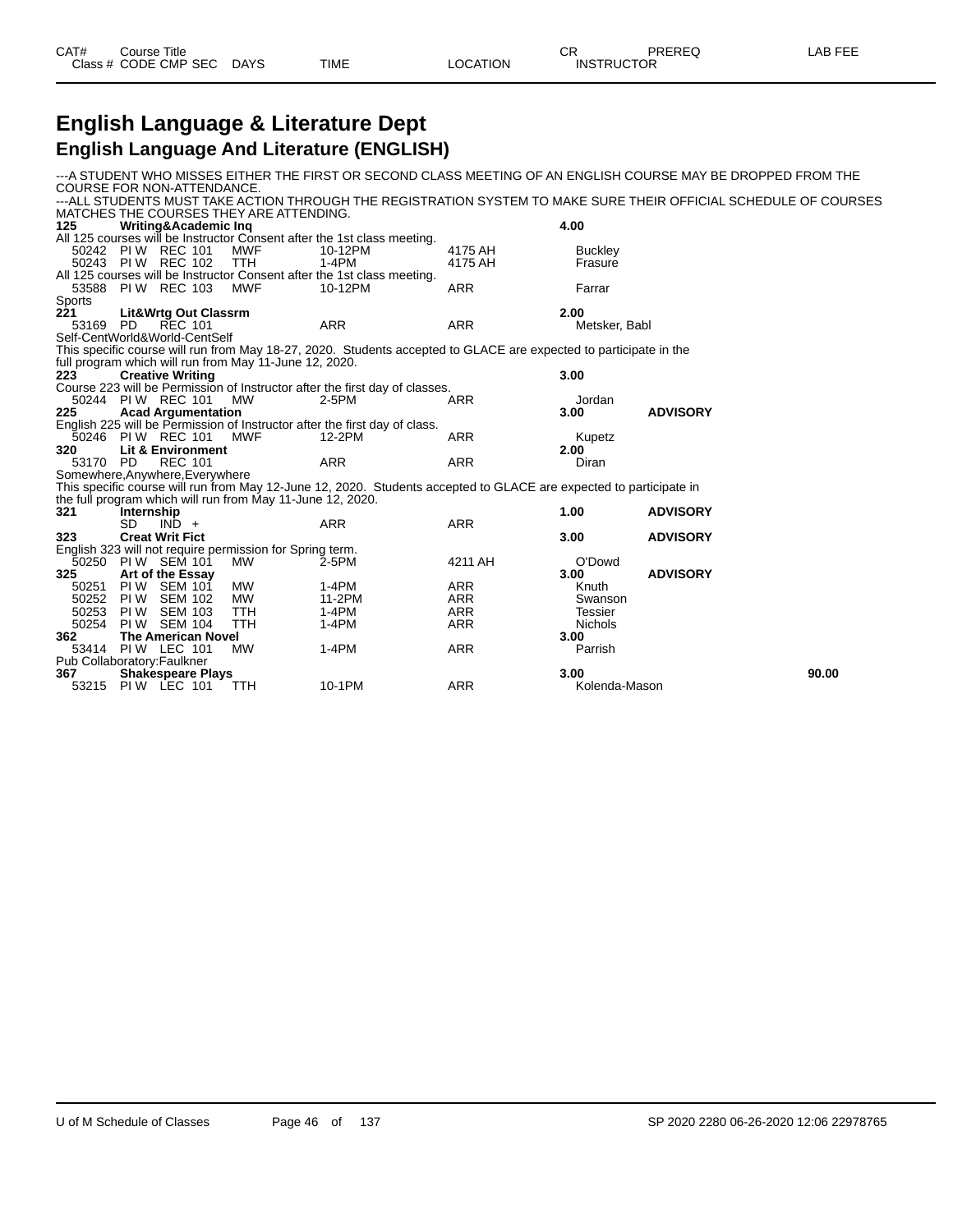# **Earth and Environmental Sciences**

**Earth and Environmental Sciences (EARTH)**<br>101 Matter Life Environ **1.00**<br>
P W LEC 101 T 1-3PM ARR Mander Pluijm 53027 P W LEC 101 This 6-lectures virtual course will be offered in real-time once a week for ~1.5 hours. Students are expected to be online, but the lectures will also be recorded for excused absences. Grades are based on attendance (30%) and an open-book final exam (70%). **104 Ice Ages-Past&Futur 1.00** 53452 P W LEC 101 ARR ARR Robbins **110 Evolving Oceans 1.00** 52652 P W LEC 101 ARR ARR Arnaboldi **112 The Great Lakes 1.00 ADVISORY** 53483 P W LEC 201 ARR ARR Dick **113 Planets and Moons 1.00** 52949 P W LEC 101 TTH 11-12PM ARR Cleason Gleason<br>**122 Extreme Weather** 11-12PM ARR 3.00 **122 Extreme Weather** 

| $\overline{\phantom{a}}$ | елично повино                |            |            | v.vv                    |
|--------------------------|------------------------------|------------|------------|-------------------------|
| 53509                    | <b>MWF</b><br>LEC 101<br>P   | 10-1130AM  | <b>ARR</b> | Samson                  |
| 156                      | <b>Coral Reef Dynamics</b>   |            |            | 3.00                    |
| 52651                    | PIW SEM 101                  | <b>ARR</b> | <b>ARR</b> | Arnaboldi               |
| 222                      | Intro Oceanog                |            |            | 3.00                    |
| 52336                    | <b>PIW LEC 101</b>           | <b>ARR</b> | <b>ARR</b> | Arnaboldi               |
| 299                      | Ind Study EARTH              |            |            | 1.00-6.00               |
|                          | SI<br>$IND +$                | <b>ARR</b> | <b>ARR</b> |                         |
| 305                      | <b>Sediments</b>             |            |            | <b>ADVISORY</b><br>4.00 |
| 53332                    | <b>MWF</b><br>LEC 101<br>AR. | 10-12PM    | <b>ARR</b> | Lohmann                 |
| 53333                    | PIRW LAB 102<br>MW           | $1-4PM$    | <b>ARR</b> |                         |
| 380                      | Nat Res, Econ&Envir          |            |            | <b>ADVISORY</b><br>4.00 |
|                          |                              |            |            |                         |

53454 PIRW LEC 101 **ARR** ARR ARR Simon Enrollment in this class will close May 9, before the drop/add deadline for Spring half-term. The course will be offered virtually. The instructor will teach three 1.5-hour live Lectures each week, and those lectures will be recorded and made available to students to watch as their schedule allows. One 2-hour Discussion will also be taught once per week and recorded for students to watch as their schedule allows. The course grade will be based on three to five short essay-style questions posted for each lecture and answered via Canvas (15% of course grade); five multiple-choice tests of approximately 25 questions each taken via Canvas (60% of course grade); and Discussion project focused on renewable energy (25% of course grade).

| 490 | <b>Geol Honors</b>              |            |            | 1.00-6.00 |                 |
|-----|---------------------------------|------------|------------|-----------|-----------------|
|     | $IND +$<br>SI                   | <b>ARR</b> | <b>ARR</b> |           |                 |
| 494 | <b>Experiential Learn</b>       |            |            | 1.00-4.00 | <b>ADVISORY</b> |
|     | $IND +$<br>SI                   | <b>ARR</b> | <b>ARR</b> |           |                 |
| 498 | <b>Research&amp;Spec Work</b>   |            |            | 1.00-2.00 |                 |
|     | SI<br>$IND +$                   | <b>ARR</b> | <b>ARR</b> |           |                 |
| 499 | <b>Research&amp;Spec Work</b>   |            |            | 1.00-6.00 |                 |
|     | SI<br>$IND +$                   | <b>ARR</b> | <b>ARR</b> |           |                 |
| 599 | <b>Independent Study</b>        |            |            | 1.00-9.00 |                 |
|     | <b>SIR</b><br>$IND +$           | <b>ARR</b> | <b>ARR</b> |           |                 |
| 709 | Thesis Res Am-Ms                |            |            | 1.00-6.00 | <b>ADVISORY</b> |
|     | <b>SIR</b><br>$IND +$           | <b>ARR</b> | <b>ARR</b> |           |                 |
| 990 | Diss-Precand                    |            |            | 1.00-4.00 | <b>ADVISORY</b> |
|     | $IND +$<br><b>SIR</b>           | <b>ARR</b> | <b>ARR</b> |           |                 |
| 995 | Diss-Cand                       |            |            | 4.00      | <b>ENFORCED</b> |
|     | <b>SIR</b><br><b>IND</b><br>$+$ | <b>ARR</b> | <b>ARR</b> |           |                 |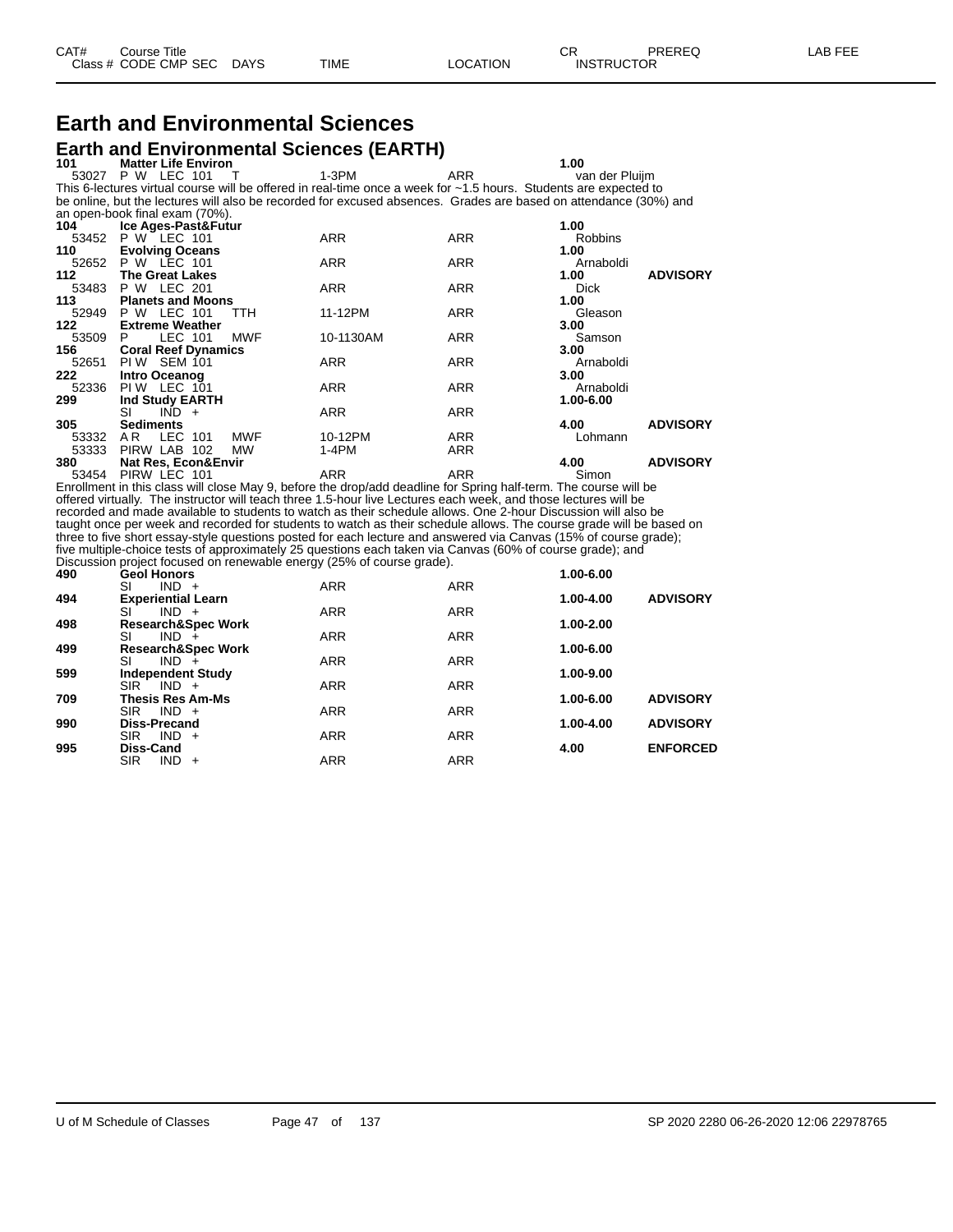## **Ecology & Evolutionary Biology**

| 300                                                                                                                                                                                                                                                                                                                                                                                                                                                                                                                                                      | <b>Ecology and Evolutionary Biology (EEB)</b><br>1.00-3.00<br><b>ADVISORY</b>                                                                                                                                                                                                                                                                                                                                                                                                                                                                                                                                                                                                                                                                                                                                                                  |            |            |            |                 |       |  |  |  |  |
|----------------------------------------------------------------------------------------------------------------------------------------------------------------------------------------------------------------------------------------------------------------------------------------------------------------------------------------------------------------------------------------------------------------------------------------------------------------------------------------------------------------------------------------------------------|------------------------------------------------------------------------------------------------------------------------------------------------------------------------------------------------------------------------------------------------------------------------------------------------------------------------------------------------------------------------------------------------------------------------------------------------------------------------------------------------------------------------------------------------------------------------------------------------------------------------------------------------------------------------------------------------------------------------------------------------------------------------------------------------------------------------------------------------|------------|------------|------------|-----------------|-------|--|--|--|--|
|                                                                                                                                                                                                                                                                                                                                                                                                                                                                                                                                                          | Undergrad Research<br>$\overline{1}ND +$                                                                                                                                                                                                                                                                                                                                                                                                                                                                                                                                                                                                                                                                                                                                                                                                       | <b>ARR</b> | <b>ARR</b> |            |                 |       |  |  |  |  |
| 381                                                                                                                                                                                                                                                                                                                                                                                                                                                                                                                                                      | <b>General Ecology</b><br>OFFERED ONLY AT THE BIOLOGICAL STATION. ENROLLMENT BY PERMISSION OF STAFF IN THE BIOL. STATION OFFICE. 2232 BSB.                                                                                                                                                                                                                                                                                                                                                                                                                                                                                                                                                                                                                                                                                                     |            |            | 5.00       | <b>ADVISORY</b> | 50.00 |  |  |  |  |
|                                                                                                                                                                                                                                                                                                                                                                                                                                                                                                                                                          | For EEB 381.711 and 381.712, students should prepare for a mix of both asynchronous and synchronous learning.<br>Intentionally, these two sections are going to have very similar schedules. EEB381 students should expect<br>synchronous work M-F 9am - 12pm beginning Tuesday, May 12 through Friday, June 12. Asynchronous activities will<br>take place on M-W-F afternoons and any time on Tuesdays and Thursdays. Therefore, it's recommended that spring term<br>EEB381 students plan on being engaged in the course for the entire 5 weeks, M-F.<br>Moore<br><b>MTWTHF</b><br>50192 PD<br>LAB 711<br>8-5PM<br><b>BIOL STAT</b><br>LAB 712<br><b>MTWTHF</b><br>8-5PM<br><b>BIOL STAT</b><br>51359 PD<br>Blankespoor<br>OFFERED ONLY AT THE BIOLOGICAL STATION. ENROLLMENT BY PERMISSION OF STAFF IN THE BIOL. STATION OFFICE, 2232 BSB. |            |            |            |                 |       |  |  |  |  |
| For EEB 381.711 and 381.712, students should prepare for a mix of both asynchronous and synchronous learning.<br>Intentionally, these two sections are going to have very similar schedules. EEB381 students should expect<br>synchronous work M-F 9am - 12pm beginning Tuesday, May 12 through Friday, June 12. Asynchronous activities will<br>take place on M-W-F afternoons and any time on Tuesdays and Thursdays. Therefore, it's recommended that spring term<br>EEB381 students plan on being engaged in the course for the entire 5 weeks, M-F. |                                                                                                                                                                                                                                                                                                                                                                                                                                                                                                                                                                                                                                                                                                                                                                                                                                                |            |            |            |                 |       |  |  |  |  |
| 400                                                                                                                                                                                                                                                                                                                                                                                                                                                                                                                                                      | <b>Advanced Research</b>                                                                                                                                                                                                                                                                                                                                                                                                                                                                                                                                                                                                                                                                                                                                                                                                                       |            |            | 1.00-3.00  | <b>ADVISORY</b> |       |  |  |  |  |
|                                                                                                                                                                                                                                                                                                                                                                                                                                                                                                                                                          | $IND +$                                                                                                                                                                                                                                                                                                                                                                                                                                                                                                                                                                                                                                                                                                                                                                                                                                        | <b>ARR</b> | <b>ARR</b> |            |                 |       |  |  |  |  |
| 601                                                                                                                                                                                                                                                                                                                                                                                                                                                                                                                                                      | <b>Investigate Biology</b><br>$IND +$                                                                                                                                                                                                                                                                                                                                                                                                                                                                                                                                                                                                                                                                                                                                                                                                          | <b>ARR</b> | <b>ARR</b> | 1.00-8.00  | <b>ADVISORY</b> |       |  |  |  |  |
| 700                                                                                                                                                                                                                                                                                                                                                                                                                                                                                                                                                      | <b>Advanced Studies</b>                                                                                                                                                                                                                                                                                                                                                                                                                                                                                                                                                                                                                                                                                                                                                                                                                        |            |            | 1.00-8.00  | <b>ADVISORY</b> |       |  |  |  |  |
|                                                                                                                                                                                                                                                                                                                                                                                                                                                                                                                                                          | $IND +$                                                                                                                                                                                                                                                                                                                                                                                                                                                                                                                                                                                                                                                                                                                                                                                                                                        | <b>ARR</b> | <b>ARR</b> |            |                 |       |  |  |  |  |
| 730                                                                                                                                                                                                                                                                                                                                                                                                                                                                                                                                                      | <b>Advanced Studies</b>                                                                                                                                                                                                                                                                                                                                                                                                                                                                                                                                                                                                                                                                                                                                                                                                                        |            |            | 1.00-8.00  | <b>ADVISORY</b> |       |  |  |  |  |
|                                                                                                                                                                                                                                                                                                                                                                                                                                                                                                                                                          | $IND +$                                                                                                                                                                                                                                                                                                                                                                                                                                                                                                                                                                                                                                                                                                                                                                                                                                        | <b>ARR</b> | <b>ARR</b> |            |                 |       |  |  |  |  |
| 755                                                                                                                                                                                                                                                                                                                                                                                                                                                                                                                                                      | <b>Special Studies</b>                                                                                                                                                                                                                                                                                                                                                                                                                                                                                                                                                                                                                                                                                                                                                                                                                         | <b>ARR</b> | <b>ARR</b> | 1.00-16.00 | <b>ADVISORY</b> |       |  |  |  |  |
| 801                                                                                                                                                                                                                                                                                                                                                                                                                                                                                                                                                      | $IND +$<br><b>Supervised Teaching</b>                                                                                                                                                                                                                                                                                                                                                                                                                                                                                                                                                                                                                                                                                                                                                                                                          |            |            | 1.00-2.00  | <b>ADVISORY</b> |       |  |  |  |  |
|                                                                                                                                                                                                                                                                                                                                                                                                                                                                                                                                                          | $IND +$                                                                                                                                                                                                                                                                                                                                                                                                                                                                                                                                                                                                                                                                                                                                                                                                                                        | <b>ARR</b> | <b>ARR</b> |            |                 |       |  |  |  |  |
| 990                                                                                                                                                                                                                                                                                                                                                                                                                                                                                                                                                      | <b>Diss-Precand</b>                                                                                                                                                                                                                                                                                                                                                                                                                                                                                                                                                                                                                                                                                                                                                                                                                            |            |            | 1.00-4.00  | <b>ADVISORY</b> |       |  |  |  |  |
|                                                                                                                                                                                                                                                                                                                                                                                                                                                                                                                                                          | $IND +$                                                                                                                                                                                                                                                                                                                                                                                                                                                                                                                                                                                                                                                                                                                                                                                                                                        | ARR        | ARR        |            |                 |       |  |  |  |  |
| 995                                                                                                                                                                                                                                                                                                                                                                                                                                                                                                                                                      | <b>Diss-Cand</b>                                                                                                                                                                                                                                                                                                                                                                                                                                                                                                                                                                                                                                                                                                                                                                                                                               |            |            | 4.00       | <b>ENFORCED</b> |       |  |  |  |  |
|                                                                                                                                                                                                                                                                                                                                                                                                                                                                                                                                                          | R<br>$IND +$                                                                                                                                                                                                                                                                                                                                                                                                                                                                                                                                                                                                                                                                                                                                                                                                                                   | <b>ARR</b> | <b>ARR</b> |            |                 |       |  |  |  |  |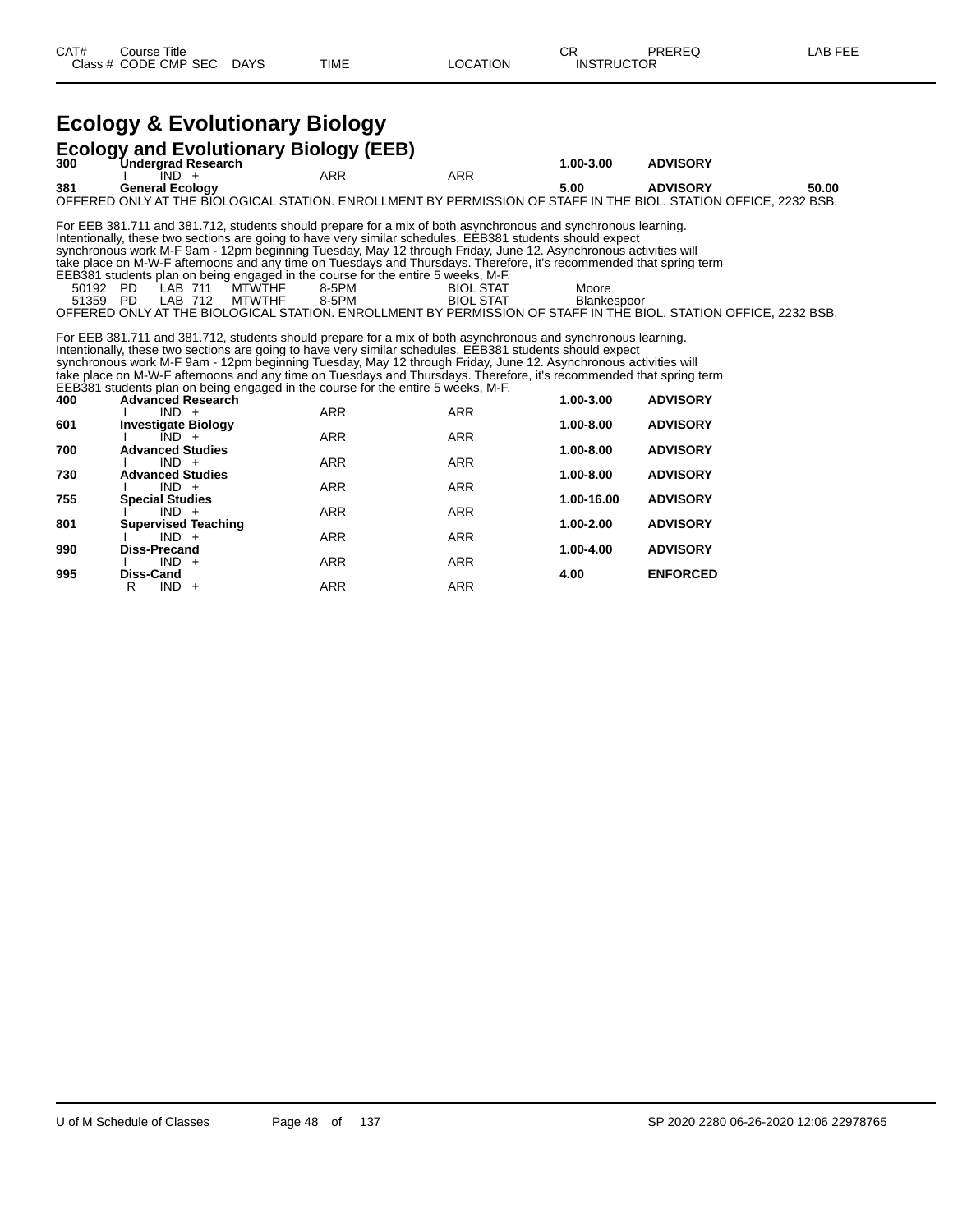| CAT# | Title<br>Course<br>Class # CODE CMP SEC | DAYS | TIME | LOCATION | ΩD.<br>◡<br><b>INSTRUCTOR</b> | PREREQ | . EEF<br>AR |
|------|-----------------------------------------|------|------|----------|-------------------------------|--------|-------------|
|      |                                         |      |      |          |                               |        |             |

## **Economics Department**

| <b>Economics (ECON)</b>        |                                |            |       |             |                                                                                                                     |            |              |                           |
|--------------------------------|--------------------------------|------------|-------|-------------|---------------------------------------------------------------------------------------------------------------------|------------|--------------|---------------------------|
| 101                            | Principles Econ I              |            |       |             |                                                                                                                     |            | 4.00         | <b>ADVISORY</b>           |
| 50232 A                        |                                | LEC 101    |       | <b>TWTH</b> | $2-4PM$                                                                                                             | ARR        | Caldwell Jr  |                           |
|                                |                                |            |       |             | The final exam for this course will be held on (TBD). All students must take the exam at this time and date. If you |            |              |                           |
|                                |                                |            |       |             | are unable to take this exam as scheduled, please do not enroll in this course.                                     |            |              |                           |
| 52587                          | P W                            | <b>DIS</b> | 102   | MF          | 9-1030AM                                                                                                            | ARR        | Lomonosov    |                           |
| 52588                          | P W                            | <b>DIS</b> | 103   | MF          | 1030-12PM                                                                                                           | ARR        | Lomonosov    |                           |
| 53558                          | P W                            | <b>DIS</b> | 104   | MF          | 9-1030AM                                                                                                            | <b>ARR</b> | Yang         |                           |
| 53559                          | P W DIS                        |            | - 105 | <b>MF</b>   | 1030-12PM                                                                                                           | ARR        | Yang         |                           |
| 102                            | <b>Principles Econ II</b>      |            |       |             |                                                                                                                     |            | 3.00         | <b>ADVISORY</b>           |
| 50233                          | P W LEC 101                    |            |       | <b>MW</b>   | 9-12PM                                                                                                              | ARR        | Stevenson    |                           |
| 251                            | <b>Intr Stat&amp;Metric II</b> |            |       |             |                                                                                                                     |            | 4.00         | <b>ENFORCED</b>           |
| 52656                          | A <sub>R</sub>                 | LEC 101    |       | <b>MTW</b>  | 2-4PM                                                                                                               | ARR        | Asenova      |                           |
| 52657                          | P RW DIS                       |            | - 102 | F           | 10-12PM                                                                                                             | <b>ARR</b> | Modenesi     |                           |
| 52658                          | PRW DIS 103                    |            |       | F           | $1-3PM$                                                                                                             | <b>ARR</b> | Modenesi     |                           |
| 259                            | <b>Excel Econ&amp;Bus Anal</b> |            |       |             |                                                                                                                     |            | 3.00         | <b>ENFORCED</b>           |
| 53295                          | P <sub>R</sub>                 | LEC 101    |       | TTH         | 9-12PM                                                                                                              | ARR        | Wan          |                           |
| 310                            | <b>Money &amp; Banking</b>     |            |       |             |                                                                                                                     |            | 3.00         | <b>ADVISORY, ENFORCED</b> |
| 52113                          | <b>PR</b>                      | LEC 101    |       | <b>WTHF</b> | 12-2PM                                                                                                              | <b>ARR</b> | <b>Dudek</b> |                           |
| 320                            | <b>Survey-Labor Econ</b>       |            |       |             |                                                                                                                     |            | 3.00         | <b>ADVISORY, ENFORCED</b> |
| 52589                          | P R                            | LEC 101    |       | <b>TWTH</b> | 10-12PM                                                                                                             | ARR        | Caldwell Jr  |                           |
|                                |                                |            |       |             | The final exam for this course will be held on (TBD) All students must take the exam at this time and date. If you  |            |              |                           |
|                                |                                |            |       |             | are unable to take this exam as scheduled, please do not enroll in this course.                                     |            |              |                           |
| 380                            | <b>Public Finance</b>          |            |       |             |                                                                                                                     |            | 3.00         | <b>ADVISORY, ENFORCED</b> |
| 53097                          | <b>PR</b>                      | LEC 101    |       | <b>TTH</b>  | 9-12PM                                                                                                              | ARR        | Stevenson    |                           |
| 396                            | <b>Topics in Macroecon</b>     |            |       |             |                                                                                                                     |            | 3.00         | <b>ADVISORY, ENFORCED</b> |
| 53296                          | PŔ                             | LEC 101    |       | TTH         | 10-1PM                                                                                                              | ARR        | Cho          |                           |
| Financial Markets&the Macro Ec |                                |            |       |             |                                                                                                                     |            |              |                           |
| 401                            | <b>Intermed Micro Thry</b>     |            |       |             |                                                                                                                     |            | 4.00         | <b>ADVISORY, ENFORCED</b> |
|                                |                                |            |       |             | Students will be auto-enrolled in section 101 when they elect sections 102-103.                                     |            |              |                           |
| 50234                          | AR                             | LEC 101    |       | <b>TTH</b>  | 1-4PM                                                                                                               | ARR        | Zamzow       |                           |
| 50235                          | P RW DIS                       |            | 102   | WF          | 9-1030AM                                                                                                            | <b>ARR</b> | Helgerman    |                           |
| 50236                          | PRW DIS                        |            | 103   | WF          | 1030-12PM                                                                                                           | ARR        | Helgerman    |                           |
| 51395                          | P RW DIS                       |            | 104   | WF          | 12-130PM                                                                                                            | <b>ARR</b> | Krishnan     |                           |
| 51396                          | <b>PRW DIS 105</b>             |            |       | WF          | 130-3PM                                                                                                             | ARR        | Krishnan     |                           |
| 402                            | <b>Intermed Macro Thry</b>     |            |       |             |                                                                                                                     |            | 4.00         | <b>ADVISORY, ENFORCED</b> |
| 53098                          | A <sub>R</sub>                 | LEC 101    |       | <b>WTHF</b> | 9-11AM                                                                                                              | ARR        | Dudek        |                           |
| 53100                          | PR                             | <b>DIS</b> | 102   | F           | 11-1PM                                                                                                              | <b>ARR</b> | Haxhiu       |                           |
| 53101                          | <b>PR</b>                      | <b>DIS</b> | 103   | F           | 2-4PM                                                                                                               | ARR        | Haxhiu       |                           |
| 490                            | <b>MicroEcon Topics</b>        |            |       |             |                                                                                                                     |            | 3.00         | <b>ADVISORY, ENFORCED</b> |
| 52902                          | PRW LEC 101                    |            |       | TTH         | 9-12PM                                                                                                              | <b>ARR</b> | Zamzow       |                           |
| Econ of Entrepreneurship       |                                |            |       |             |                                                                                                                     |            |              |                           |
| 498                            | <b>Honors Ind Research</b>     |            |       |             |                                                                                                                     |            | 1.00-4.00    | <b>ADVISORY</b>           |
|                                |                                | $IND +$    |       |             | <b>ARR</b>                                                                                                          | ARR        |              |                           |
| 499                            | <b>Individual Research</b>     |            |       |             |                                                                                                                     |            | 1.00-4.00    | <b>ADVISORY</b>           |
|                                |                                | $IND +$    |       |             | ARR                                                                                                                 | <b>ARR</b> |              |                           |
| 599                            | <b>Special Tutorial</b>        |            |       |             |                                                                                                                     |            | 1.00-3.00    | <b>ADVISORY</b>           |
|                                |                                | $IND +$    |       |             | <b>ARR</b>                                                                                                          | <b>ARR</b> |              |                           |
| 700                            | Research                       |            |       |             |                                                                                                                     |            | 1.00-6.00    | <b>ADVISORY</b>           |
|                                |                                | $IND +$    |       |             | <b>ARR</b>                                                                                                          | <b>ARR</b> |              |                           |
| 990                            | Diss-Precand                   |            |       |             |                                                                                                                     |            | 1.00-4.00    | <b>ADVISORY</b>           |
|                                |                                | $IND +$    |       |             | <b>ARR</b>                                                                                                          | <b>ARR</b> |              |                           |
| 995                            | <b>Diss-Cand</b>               |            |       |             | <b>ARR</b>                                                                                                          | <b>ARR</b> | 4.00         | <b>ENFORCED</b>           |
|                                | IR.                            | $IND +$    |       |             |                                                                                                                     |            |              |                           |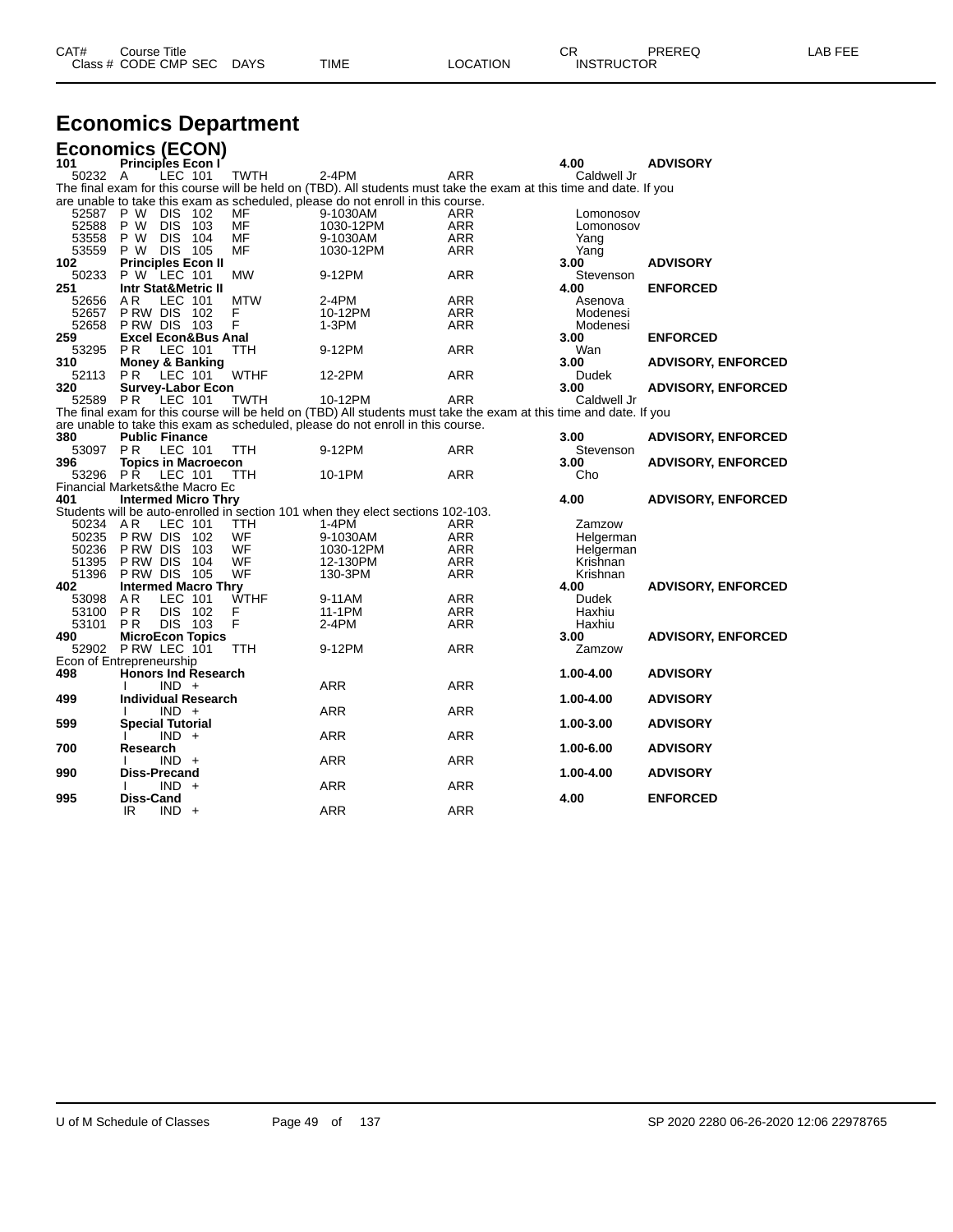| CAT# | Course Title              |      |          | СR                | PREREQ | LAB FEE |
|------|---------------------------|------|----------|-------------------|--------|---------|
|      | Class # CODE CMP SEC DAYS | TIME | LOCATION | <b>INSTRUCTOR</b> |        |         |
|      |                           |      |          |                   |        |         |

### **Exhibit Museum**

|     | <b>Museum Methods (MUSMETH)</b> |     |     |           |                 |
|-----|---------------------------------|-----|-----|-----------|-----------------|
| 499 | Independent Research            |     |     | 1.00-4.00 | <b>ADVISORY</b> |
|     | $IND +$                         | ARR | ARR |           |                 |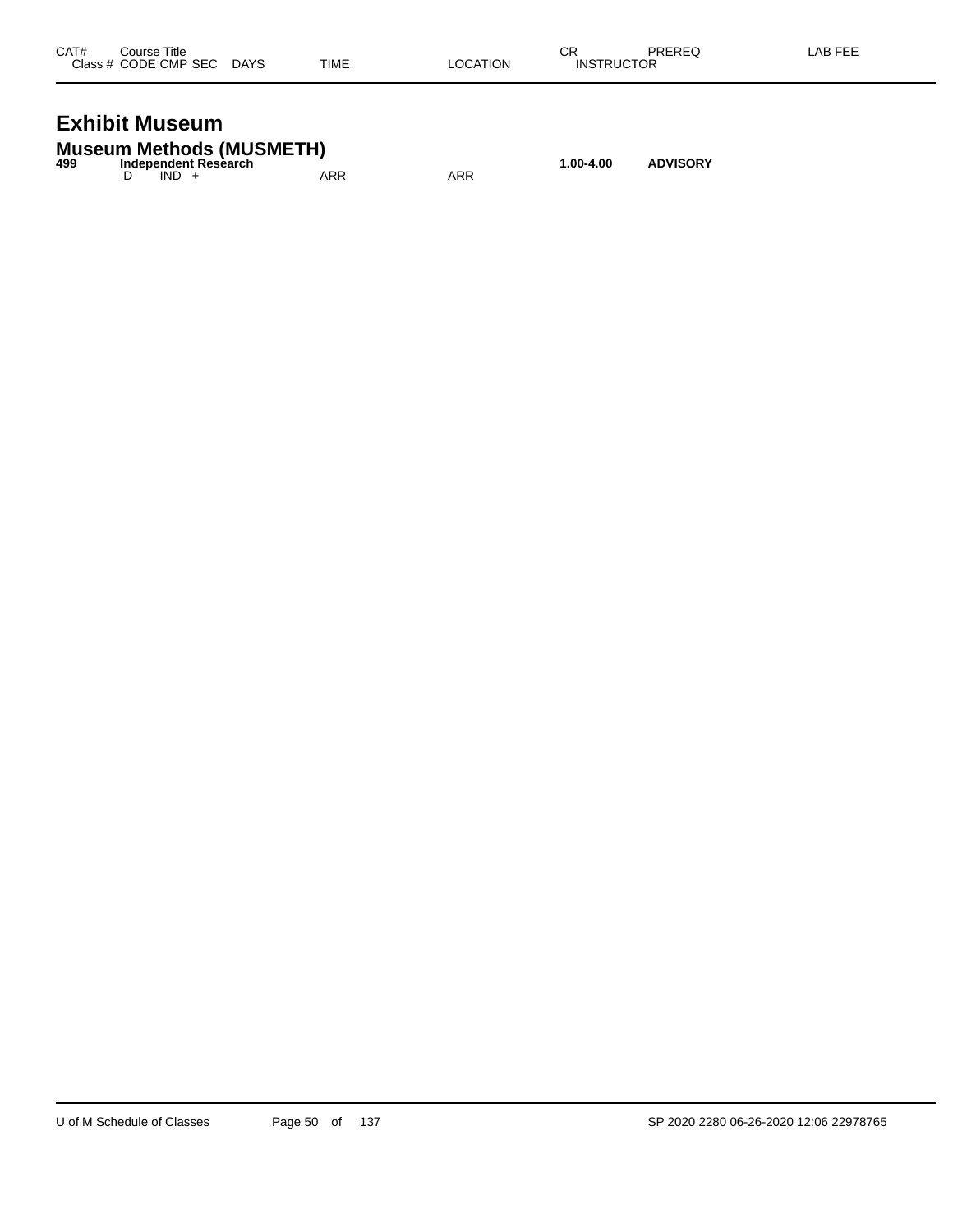| CAT# | Course Title              |      |          | ה ה<br>◡ጙ         | PREREQ | LAB FEE |
|------|---------------------------|------|----------|-------------------|--------|---------|
|      | Class # CODE CMP SEC DAYS | TIME | LOCATION | <b>INSTRUCTOR</b> |        |         |

#### **Film, Television, and Media Film, Television, and Media (FTVM)**

| 290                     | <b>Intro to Media Prod</b>   |         |     |            |                                                                   |            | 4.00      | <b>ENFORCED</b>           | 50.00  |
|-------------------------|------------------------------|---------|-----|------------|-------------------------------------------------------------------|------------|-----------|---------------------------|--------|
|                         |                              |         |     |            |                                                                   |            |           |                           |        |
| 53288                   | PIRW LEC 101                 |         |     | TTH        | 10-2PM                                                            | ARR        | Marek     |                           |        |
| 306                     | An & Dig Med Prac I          |         |     |            |                                                                   |            | 4.00      | <b>ADVISORY, ENFORCED</b> | 50.00  |
| 53289                   | <b>PIR</b>                   | LEC 101 |     | MW         | 10-2PM                                                            | <b>ARR</b> | McNamara  |                           |        |
| 352                     | <b>Film:French New Wave</b>  |         |     |            |                                                                   |            | 3.00      | <b>ADVISORY</b>           | 35.00  |
| 52954                   | PI                           | LEC     | 101 | TTH        | 12-3PM                                                            | 1175 NQ    | Longo     |                           |        |
| 53316                   | Al                           | LAB     | 102 |            | 4-630PM                                                           | <b>ARR</b> | Longo     |                           |        |
|                         |                              |         |     |            |                                                                   |            |           |                           |        |
| 53603                   | PI W                         | LEC     | 103 | <b>TTH</b> | 12-3PM                                                            | ARR        | Herbert   |                           |        |
| 53604                   | AI                           | LAB     | 104 |            | 4-630PM                                                           | <b>ARR</b> | Herbert   |                           |        |
| 366                     | <b>Film, TV&amp;Pop Cult</b> |         |     |            |                                                                   |            | 3.00      |                           | 50.00  |
| 53290                   | PI W                         | LEC 101 |     | TTH        | 1-1AM                                                             | <b>ARR</b> | Donovan   |                           |        |
| <b>Horrifying Media</b> |                              |         |     |            |                                                                   |            |           |                           |        |
|                         |                              |         |     |            | This course will be conducted entirely online and asynchronously. |            |           |                           |        |
| 53291 AI                |                              | LAB 102 |     |            | 1-1AM                                                             | <b>ARR</b> | Donovan   |                           |        |
| <b>Horrifying Media</b> |                              |         |     |            |                                                                   |            |           |                           |        |
|                         |                              |         |     |            | This course will be conducted entirely online and asynchronously. |            |           |                           |        |
| 375                     | <b>T.V. Theory&amp;Crit</b>  |         |     |            |                                                                   |            | 3.00      | <b>ADVISORY</b>           | 35.00  |
|                         |                              |         |     |            |                                                                   |            |           |                           |        |
| 53292                   | PIW LEC 101                  |         |     | <b>MW</b>  | $2-5PM$                                                           | <b>ARR</b> | Kligerman |                           |        |
| 480                     | Internship                   |         |     |            |                                                                   |            | 2.00      |                           |        |
|                         |                              | IND     | $+$ |            | <b>ARR</b>                                                        | ARR        |           |                           |        |
| 499                     | <b>Independent Study</b>     |         |     |            |                                                                   |            | 1.00-4.00 |                           | 150.00 |
|                         |                              | $IND +$ |     |            | ARR                                                               | <b>ARR</b> |           |                           |        |
| 500                     | <b>Directed Study</b>        |         |     |            |                                                                   |            | 1.00-4.00 |                           |        |
|                         |                              |         |     |            |                                                                   |            |           |                           |        |
|                         |                              | $IND +$ |     |            | ARR                                                               | ARR        |           |                           |        |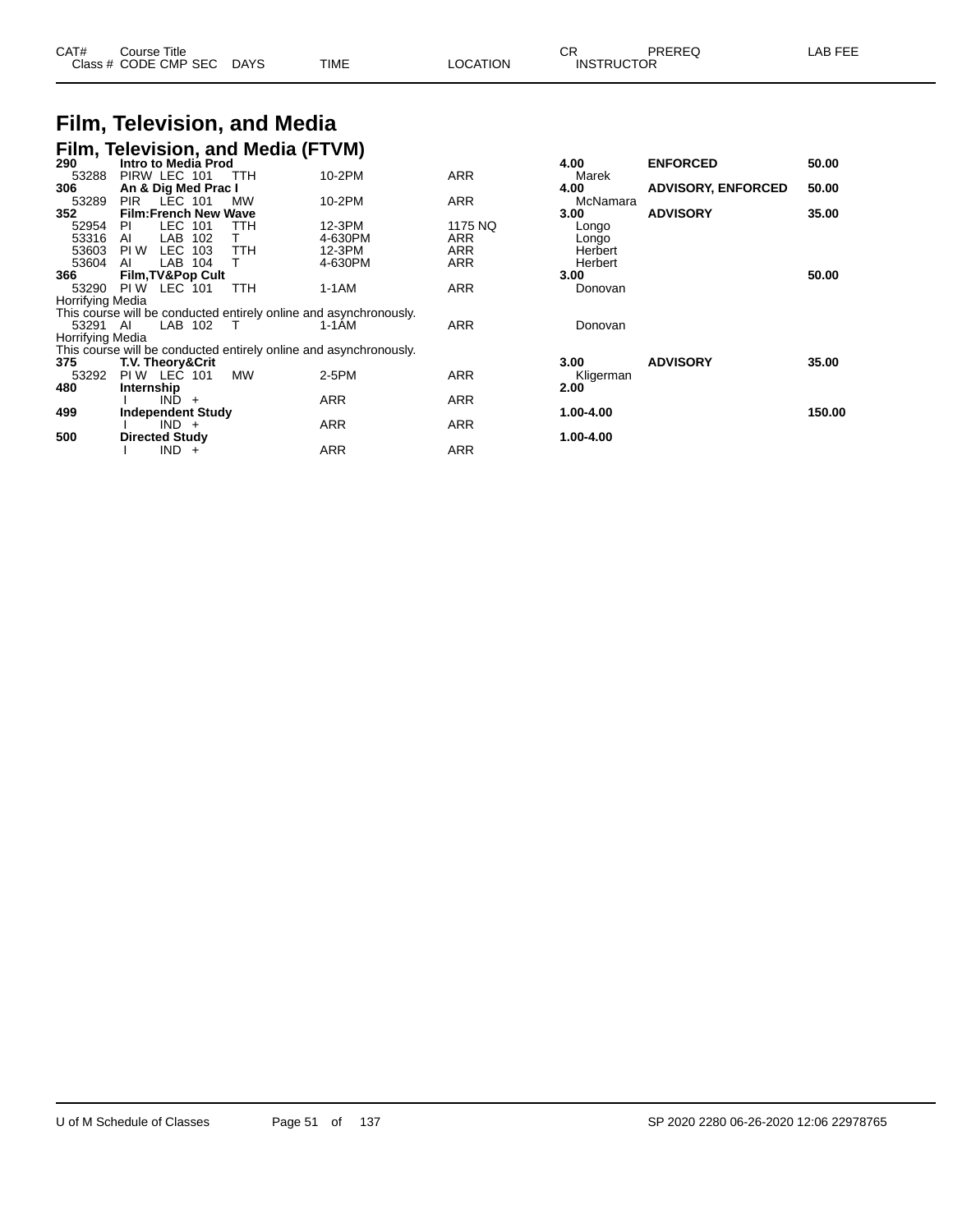### **Germanic Languages & Lit Dept**

|             | Dutch (DUTCH)                         |                                             |                                                                                                                   |            |               |                 |
|-------------|---------------------------------------|---------------------------------------------|-------------------------------------------------------------------------------------------------------------------|------------|---------------|-----------------|
| 339         | Independent Study                     |                                             |                                                                                                                   |            | $2.00 - 4.00$ |                 |
|             | $IND +$                               |                                             | <b>ARR</b>                                                                                                        | <b>ARR</b> |               |                 |
|             | <b>German (GERMAN)</b>                |                                             |                                                                                                                   |            |               |                 |
| 100         | Intensive Elem Ger                    |                                             |                                                                                                                   |            | 8.00          |                 |
| 50274       | P W REC 101                           | <b>MTWTH</b>                                | 10-12PM                                                                                                           | <b>ARR</b> | Measel, Irwin |                 |
| 100         | <b>Intensive Elem Ger</b>             |                                             |                                                                                                                   |            | 8.00          |                 |
|             | P W REC 101                           | <b>MTWTH</b>                                | $1-3PM$                                                                                                           | <b>ARR</b> |               |                 |
|             |                                       |                                             | Course instruction is remote and synchronous. Enrolled students are expected to be available remotely during all  |            |               |                 |
| 231         | scheduled class times.<br>Second-Year |                                             |                                                                                                                   |            | 4.00          | <b>ADVISORY</b> |
|             | 50275 P W REC 101                     | <b>TWTHF</b>                                | 10-12PM                                                                                                           | <b>ARR</b> | Gell          |                 |
|             |                                       |                                             | Course instruction is remote and synchronous. Enrolled students are expected to be available remotely during all  |            |               |                 |
|             | scheduled class times.                |                                             |                                                                                                                   |            |               |                 |
| 325         | Interm German                         |                                             |                                                                                                                   |            | 3.00          | <b>ADVISORY</b> |
|             | 51345 P W REC 101                     | <b>MWF</b>                                  | 10-12PM                                                                                                           | <b>ARR</b> | Mills         |                 |
| German Bees |                                       |                                             |                                                                                                                   |            |               |                 |
|             |                                       |                                             | Course instruction is remote and synchronous. Enrolled students are expected to be available remotely during all  |            |               |                 |
|             | scheduled class times.                |                                             |                                                                                                                   |            |               |                 |
| 329         | <b>Independent Study</b><br>$IND +$   |                                             | <b>ARR</b>                                                                                                        | <b>ARR</b> | 1.00-4.00     |                 |
| 386         | <b>Fairy Tales</b>                    |                                             |                                                                                                                   |            | 3.00          |                 |
|             | 52027 P W REC 101                     | <b>MWF</b>                                  | $1-3PM$                                                                                                           | <b>ARR</b> | Ewing         |                 |
|             |                                       |                                             | This course will be a mix of synchronous and asynchronous teaching. Students enrolled in this course are expected |            |               |                 |
|             |                                       | to be available remotely from 2-2:50pm MWF. |                                                                                                                   |            |               |                 |
| 901         | <b>Directed Reading</b>               |                                             |                                                                                                                   |            | 1.00-8.00     | <b>ADVISORY</b> |
|             | $IND +$                               |                                             | <b>ARR</b>                                                                                                        | <b>ARR</b> |               |                 |
| 990         | <b>Diss-Precand</b>                   |                                             |                                                                                                                   |            | 1.00-4.00     | <b>ADVISORY</b> |
| 995         | $IND +$<br>Diss-Cand                  |                                             | <b>ARR</b>                                                                                                        | <b>ARR</b> | 4.00          | <b>ENFORCED</b> |
|             | IR.<br>$IND +$                        |                                             | ARR                                                                                                               | <b>ARR</b> |               |                 |
|             |                                       |                                             |                                                                                                                   |            |               |                 |
|             | <b>Scandinavian (SCAND)</b>           |                                             |                                                                                                                   |            |               |                 |
| 349         | Independent Study                     |                                             |                                                                                                                   |            | 2.00-4.00     |                 |
|             | $IND +$                               |                                             | <b>ARR</b>                                                                                                        | <b>ARR</b> |               |                 |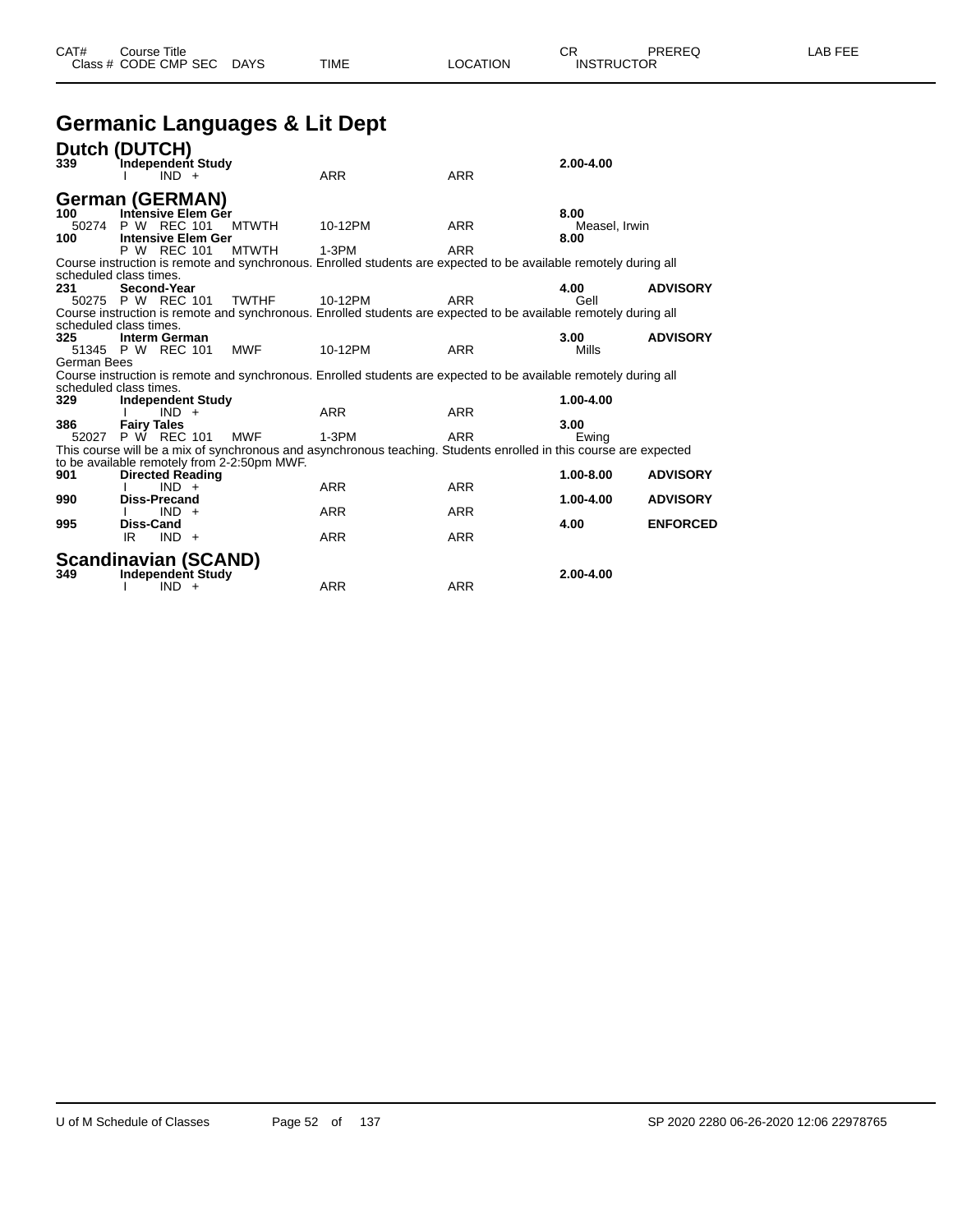| CAT# | Title<br>Course      |             |             |          | ⌒冖<br>◡                       | PREREQ |  |
|------|----------------------|-------------|-------------|----------|-------------------------------|--------|--|
|      | Class # CODE CMP SEC | <b>DAYS</b> | <b>TIME</b> | LOCATION | <b>INSTRUCTOR</b><br>________ |        |  |

#### **History Department History (HISTORY)**

---IT IS CRITICAL THAT STUDENTS ATTEND CLASSES FROM THE BEGINNING OF THE TERM. EVEN THOUGH STUDENTS MAY BE REGISTERED OFFICIALLY FOR A COURSE, THE DEPARTMENT MAY GIVE AWAY PLACES IN A COURSE IF STUDENTS DO NOT ATTEND THE FIRST TWO COURSE MEETINGS. ALL STUDENTS MUST TAKE ACTION THROUGH THE REGISTRATION SYSTEM TO MAKE SURE THEIR OFFICIAL SCHEDULE MATCHES THE COURSES THEY ARE ATTENDING.

| 215   | <b>History of Disaster</b>       |            |            | 3.00                         |
|-------|----------------------------------|------------|------------|------------------------------|
| 53347 | PIW LEC 101<br>TWTH              | $1-3PM$    | <b>ARR</b> | Northrop                     |
| 230   | <b>Topics in History/HU</b>      |            |            | 3.00                         |
| 52735 | <b>P</b> W LEC 101<br><b>TTH</b> | $2-5PM$    | <b>ARR</b> | de la Cruz                   |
|       | Global Histories of the Occult   |            |            |                              |
| 231   | <b>Topics in History/SS</b>      |            |            | 3.00                         |
|       | 53570 P W LEC 101<br><b>TTH</b>  | $2-4PM$    | <b>ARR</b> | Thompson                     |
|       | Mass Incarceration in America    |            |            |                              |
| 240   | The World Since 1492             |            |            | 3.00                         |
| 52952 | PIW LEC 101<br><b>TWTH</b>       | 930-1130AM | <b>ARR</b> | Northrop                     |
| 259   | <b>Hist&amp;Rel Anc Israel</b>   |            |            | 3.00                         |
| 53338 | P W LEC 101<br><b>TTH</b>        | 11-2PM     | <b>ARR</b> | Schmidt                      |
| 260   | <b>U S to 1865</b>               |            |            | 3.00                         |
| 52786 | <b>MTW</b><br>PIW LEC 101        | 10-12PM    | <b>ARR</b> | Young                        |
| 282   | <b>Hist of the Economy</b>       |            |            | 3.00                         |
| 53349 | P W LEC 101<br><b>MTW</b>        | 10-12PM    | <b>ARR</b> | Porter-Szucs                 |
| 318   | Europe: Era of War               |            |            | 3.00                         |
| 52953 | P W LEC 101<br><b>MW</b>         | $3-6$ PM   | <b>ARR</b> | Porter-Szucs                 |
| 328   | <b>HU History Topics</b>         |            |            | 3.00                         |
| 53151 | P W LEC 101<br><b>MW</b>         | $2-5PM$    | <b>ARR</b> | Wells                        |
|       | Af Am Hist through Film & Lit    |            |            |                              |
| 395   | <b>Reading Course</b>            |            |            | <b>ADVISORY</b><br>1.00-3.00 |
|       | D<br>$IND +$                     | <b>ARR</b> | <b>ARR</b> |                              |
| 700   | <b>Independent Res Sem</b>       |            |            | <b>ADVISORY</b><br>1.00-3.00 |
|       | $IND +$<br>IR                    | <b>ARR</b> | <b>ARR</b> |                              |
| 801   | <b>Reading Course</b>            |            |            | 1.00-3.00<br><b>ADVISORY</b> |
|       | $IND +$                          | <b>ARR</b> | <b>ARR</b> |                              |
| 804   | <b>Read for Gen Exam</b>         |            |            | <b>ADVISORY</b><br>1.00-3.00 |
|       | $IND +$<br>IR                    | <b>ARR</b> | <b>ARR</b> |                              |
| 900   | <b>Prep for Prelims</b>          |            |            | 1.00-6.00                    |
|       | $IND +$<br>IR                    | <b>ARR</b> | <b>ARR</b> |                              |
| 990   | <b>Diss-Precand</b>              |            |            | <b>ADVISORY</b><br>1.00-4.00 |
|       | $IND +$<br>IR.                   | <b>ARR</b> | <b>ARR</b> |                              |
| 995   | <b>Diss-Cand</b>                 |            |            | <b>ENFORCED</b><br>4.00      |
|       | IR.<br>$IND +$                   | <b>ARR</b> | <b>ARR</b> |                              |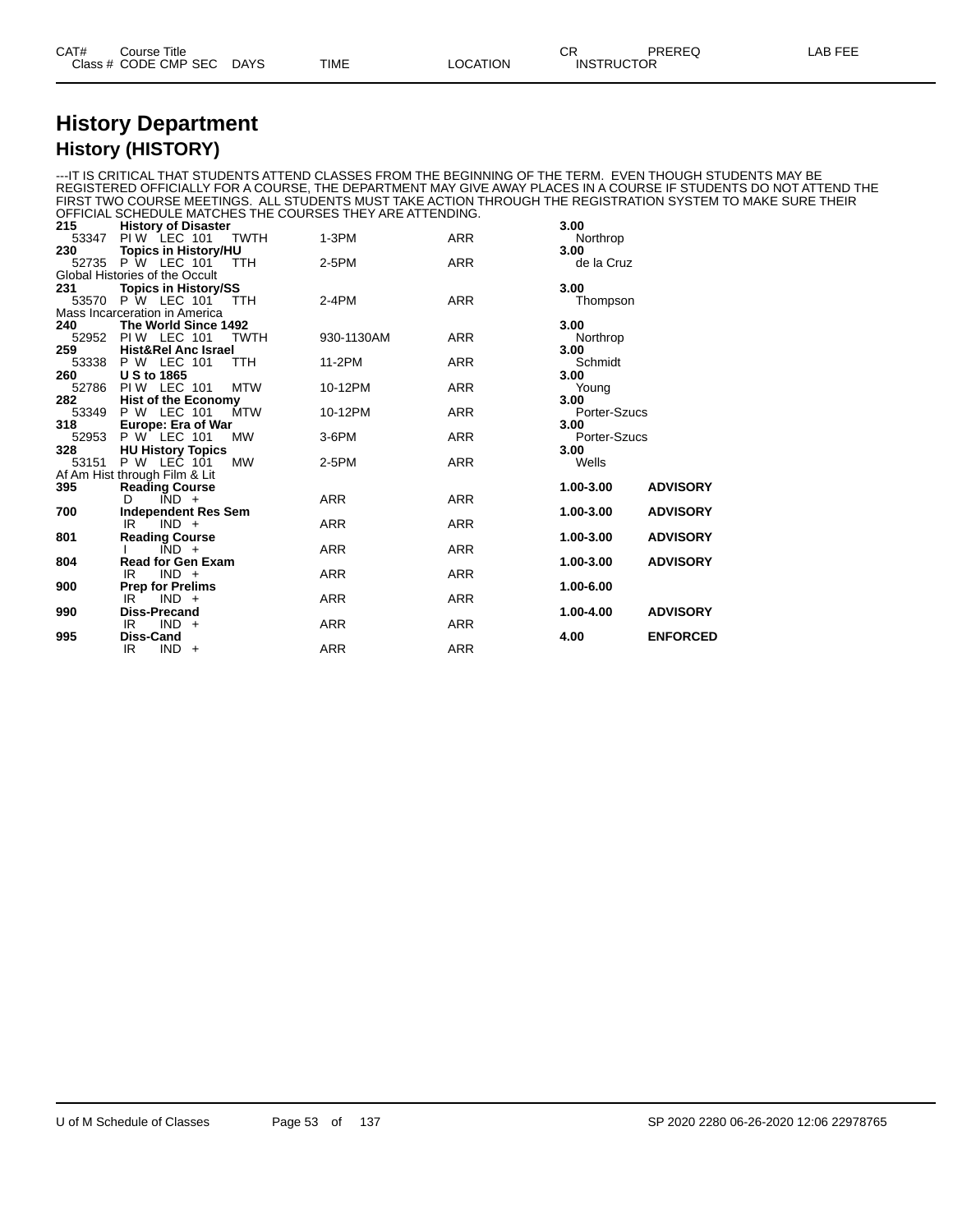| CAT#                | Course Title<br>Class # CODE CMP SEC<br>DAYS                              | <b>TIME</b>       | <b>LOCATION</b>          | <b>CR</b><br><b>INSTRUCTOR</b>            | PREREQ                             | LAB FEE |
|---------------------|---------------------------------------------------------------------------|-------------------|--------------------------|-------------------------------------------|------------------------------------|---------|
|                     | <b>History Of Art Department</b>                                          |                   |                          |                                           |                                    |         |
|                     | <b>History of Art (HISTART)</b><br>299 Experiential Study<br>$IND +$      | ARR               | <b>ARR</b>               | 1.00-3.00                                 |                                    |         |
| 372<br>53285<br>399 | <b>Global Modern Art</b><br>P W LEC 101<br>MW<br><b>Independent Study</b> | $1-4PM$           | <b>180 TAP</b>           | 3.00 <sub>1</sub><br>Herwitz<br>1.00-3.00 |                                    |         |
| 600                 | $IND +$<br>IR<br><b>Independent Study</b><br>$IND +$<br>IR                | <b>ARR</b><br>ARR | <b>ARR</b><br><b>ARR</b> | 1.00-3.00                                 | <b>ADVISORY</b>                    |         |
| 700<br>995          | <b>Independent Res</b><br>$IND +$<br>IR<br>Diss-Cand                      | <b>ARR</b>        | <b>ARR</b>               | 1.00-3.00<br>4.00                         | <b>ADVISORY</b><br><b>ENFORCED</b> |         |
|                     | $IND +$<br>R.                                                             | <b>ARR</b>        | <b>ARR</b>               |                                           |                                    |         |
| 409                 | <b>Museums (MUSEUMS)</b><br><b>Museum Std Pract</b><br>$IND +$<br>IR      | ARR               | <b>ARR</b>               | 3.00                                      | <b>ENFORCED</b>                    |         |
| 499                 | <b>Ind Study Museums</b><br>$IND +$<br>D                                  | ARR               | ARR                      | 1.00-4.00                                 | <b>ADVISORY</b>                    |         |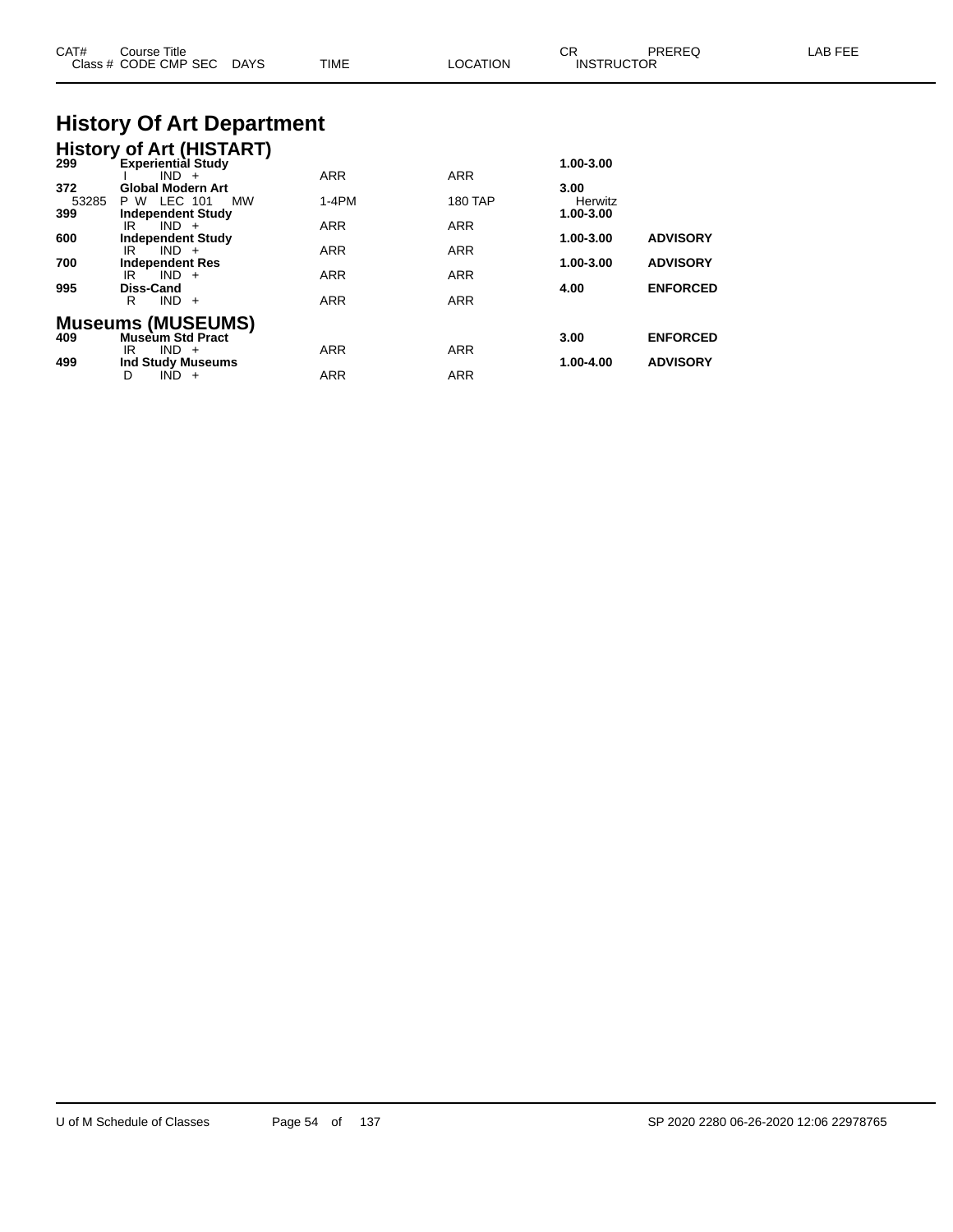| CAT#         | Course Title<br>Class # CODE CMP SEC DAYS                                      | <b>TIME</b> | <b>LOCATION</b> | CR<br><b>INSTRUCTOR</b> | PREREQ          | LAB FEE |
|--------------|--------------------------------------------------------------------------------|-------------|-----------------|-------------------------|-----------------|---------|
|              | <b>Honors Program</b>                                                          |             |                 |                         |                 |         |
| 290          | <b>College Honors (HONORS)</b><br><b>Hnrs Intro Research</b><br>$IND +$<br>IR. | ARR         | ARR             | 1.00-4.00               | <b>ADVISORY</b> |         |
| 291          | <b>Hnrs Intro Research</b><br>$IND +$<br>IR                                    | <b>ARR</b>  | <b>ARR</b>      | 1.00-4.00               | <b>ADVISORY</b> |         |
| 292          | <b>Intro Research</b><br>$IND +$<br>IR.                                        | <b>ARR</b>  | <b>ARR</b>      | 1.00-4.00               | <b>ADVISORY</b> |         |
| 354<br>53323 | <b>Music Race Identity</b><br><b>SEM 101</b><br>PI W                           | <b>ARR</b>  | <b>ARR</b>      | 3.00<br>Andre           |                 | 60.00   |
| 390          | Jr Honors Research<br>$IND +$<br>IR.                                           | <b>ARR</b>  | <b>ARR</b>      | 1.00-4.00               | <b>ADVISORY</b> |         |
| 490          | <b>Sr Honors Research</b><br>$IND +$<br>IR                                     | <b>ARR</b>  | <b>ARR</b>      | 1.00-4.00               | <b>ADVISORY</b> |         |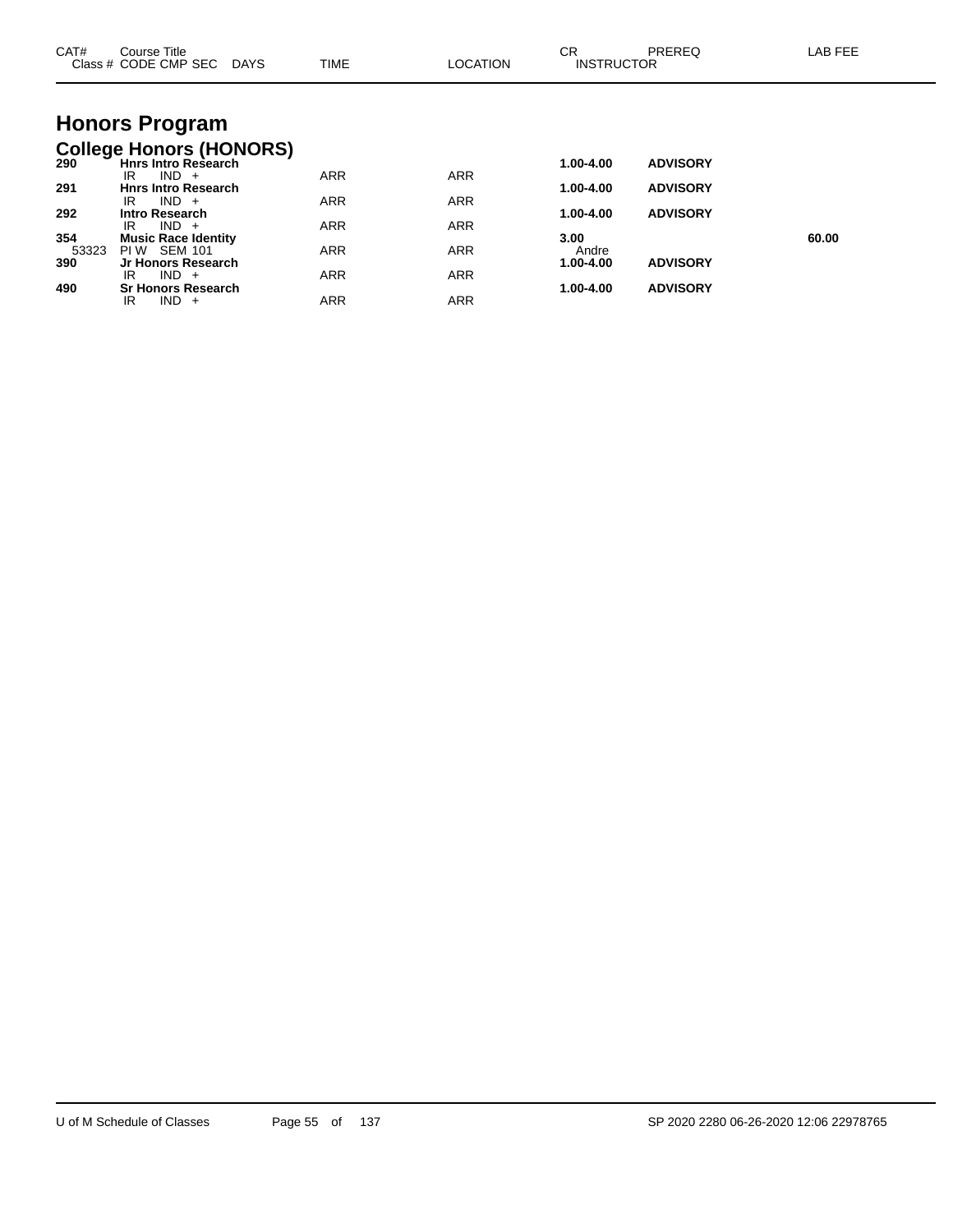## **Judaic Studies Program**

|     | <b>Judaic Studies (JUDAIC)</b> |        |     |         |
|-----|--------------------------------|--------|-----|---------|
| 339 | <b>Hist&amp;Rel Anc Israel</b> |        |     | 3.00    |
|     | 53339 P W LEC 101              | 11-2PM | ARR | Schmidt |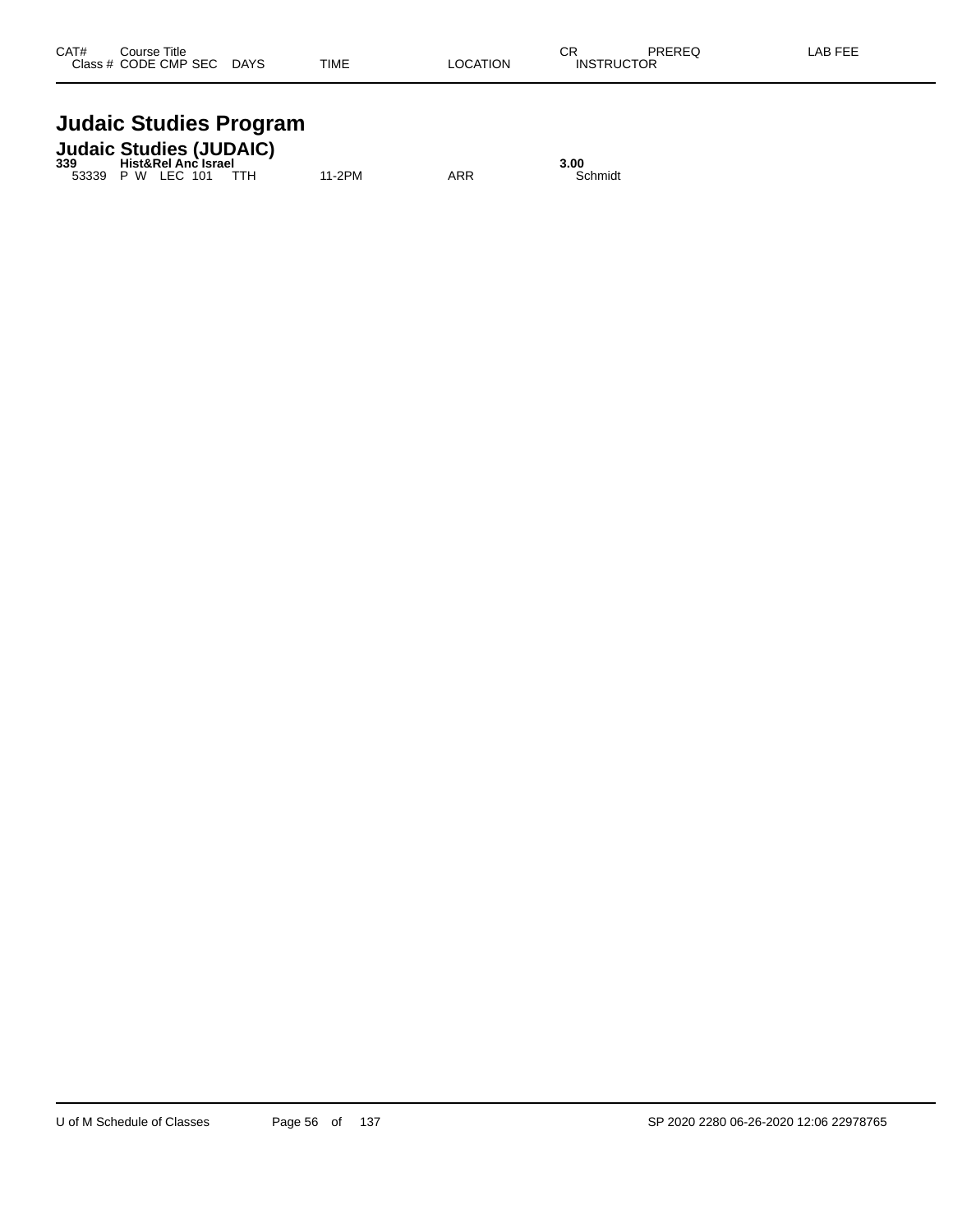| CAT# | Course Title<br>Class # CODE CMP SEC | <b>DAYS</b> | <b>TIME</b> | <b>LOCATION</b> | СR<br><b>INSTRUCTOR</b> | PREREQ | LAB FEE |
|------|--------------------------------------|-------------|-------------|-----------------|-------------------------|--------|---------|
|      |                                      |             |             |                 |                         |        |         |

| <b>College of Literature, Science, and the Arts</b> |  |
|-----------------------------------------------------|--|
|                                                     |  |

| <b>Geography (GEOG)</b><br>145 Int to Inthi Studies |      |
|-----------------------------------------------------|------|
|                                                     | 3.00 |

52667 P W LEC 101 MTWTH 1130-1PM ARR Marcum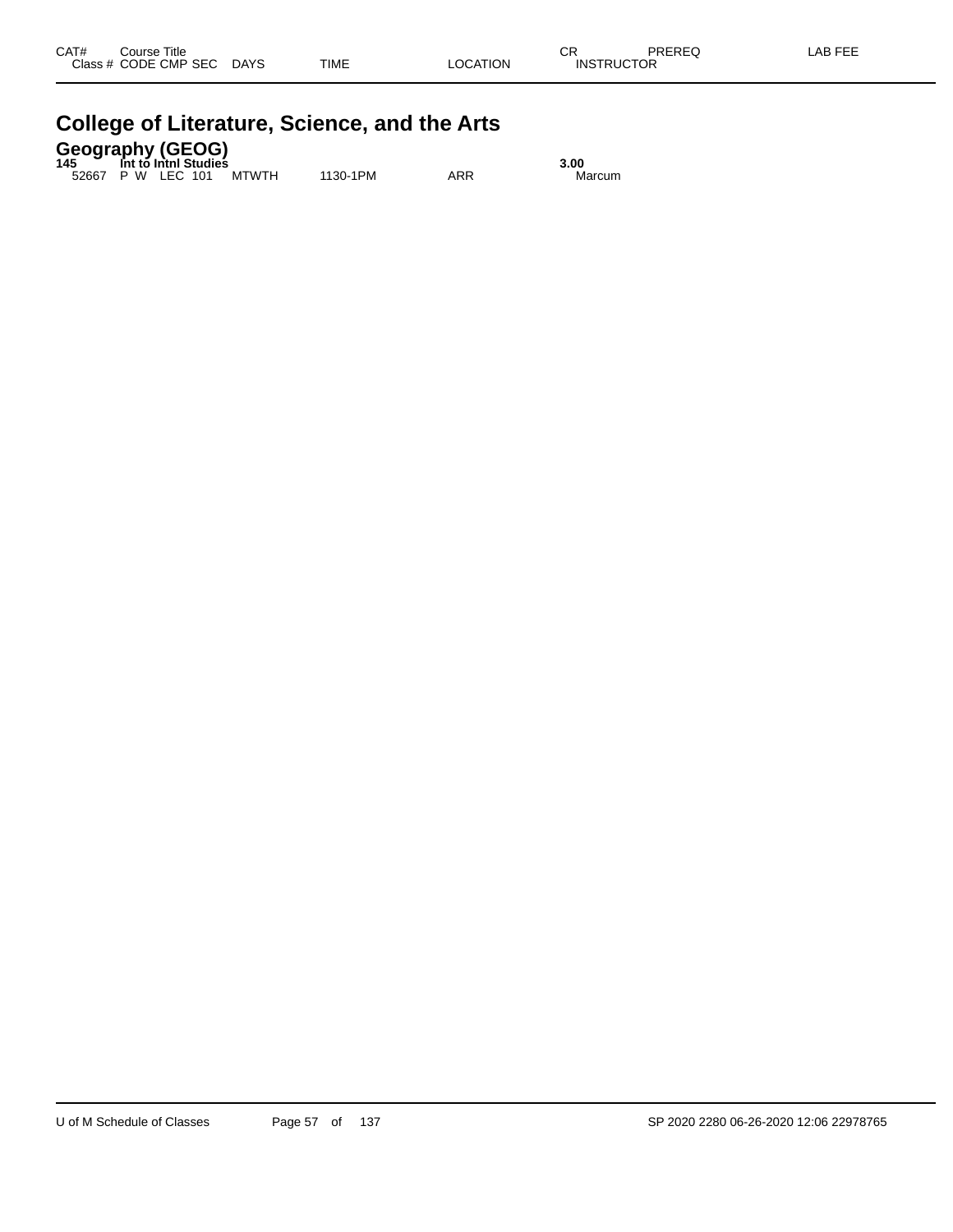| CAT# | Title<br>ڪourse      |      |      |          | $\cap$<br>- UN    | PREREQ | . EEF<br>A <sub>R</sub> |
|------|----------------------|------|------|----------|-------------------|--------|-------------------------|
|      | Class # CODE CMP SEC | DAYS | TIME | LOCATION | <b>INSTRUCTOR</b> |        |                         |

## **LSA First Year Seminars**

| <b>Applied Liberal Arts (ALA)</b> |                             |                |  |      |                                                                                                                   |            |                    |                 |
|-----------------------------------|-----------------------------|----------------|--|------|-------------------------------------------------------------------------------------------------------------------|------------|--------------------|-----------------|
| 220                               | <b>Foundations IGR</b>      |                |  |      |                                                                                                                   |            | 3.00               | <b>ENFORCED</b> |
| 53026                             | PR.                         | <b>SEM 101</b> |  | TTH  | 230-530PM                                                                                                         | <b>ARR</b> | Hwang (he/him/his) |                 |
| 225                               | Undergrad Internship        |                |  |      |                                                                                                                   |            | 1.00               |                 |
| 52742 PD LEC 101                  |                             |                |  |      | <b>ARR</b>                                                                                                        | <b>ARR</b> | Barron             |                 |
| 270                               | <b>ALA Topics</b>           |                |  |      |                                                                                                                   |            | 1.00-3.00          | <b>ENFORCED</b> |
| 53473                             | PRW LEC 110                 |                |  |      | $2-4PM$                                                                                                           | <b>ARR</b> | Jansen             |                 |
| Being Well Now                    |                             |                |  |      |                                                                                                                   |            |                    |                 |
| 53474 P RW LEC 111                |                             |                |  | W    | 7-9PM                                                                                                             | <b>ARR</b> | Carbone            |                 |
| <b>Being Well Now</b>             |                             |                |  |      |                                                                                                                   |            |                    |                 |
| 53475 P RW LEC 112                |                             |                |  | TН   | 3-5PM                                                                                                             | <b>ARR</b> | Pehlke             |                 |
| Being Well Now                    |                             |                |  |      |                                                                                                                   |            |                    |                 |
| 290<br>53277 P W LEC 101          | <b>Public Speaking</b>      |                |  | MTW  | 10-12PM                                                                                                           | 1110 NQ    | 3.00               |                 |
| 306                               | <b>Interdisc LGBTQ Hith</b> |                |  |      |                                                                                                                   |            | Moshin<br>3.00     |                 |
| 53478 P W LEC 101                 |                             |                |  | TWTH | 4-6PM                                                                                                             | ARR        | Eickmeyer          |                 |
|                                   |                             |                |  |      | While there is a meeting time for this course in the course guide, we anticipate that most work will be completed |            |                    |                 |
|                                   |                             |                |  |      | by students asynchronously (i.e., you make your own schedule) to accommodate for different time zones, family     |            |                    |                 |
|                                   |                             |                |  |      | responsibilities, and/or other circumstances. Any synchronous meetings will be announced during the first day of  |            |                    |                 |
|                                   |                             |                |  |      | class so you can plan accordingly. Please feel free to email the instructor for more information.                 |            |                    |                 |
| ົ                                 | $\mathbf{R}$                |                |  |      |                                                                                                                   |            | , <u>.</u>         |                 |

| 323                  | <b>IGR Directed Study</b><br>$IND +$                   | <b>ARR</b>            | <b>ARR</b>            | 1.00-4.00                    |
|----------------------|--------------------------------------------------------|-----------------------|-----------------------|------------------------------|
| 110                  | <b>University Courses (UC)</b><br>Intr to Info Studies |                       |                       | 4.00                         |
| 53412 A<br>53413 P W | LEC 101<br>TWTHF<br>DIS 102                            | <b>ARR</b><br>11-12PM | <b>ARR</b><br>2245 NQ | Chalmers<br>Chalmers         |
| 280<br>50392         | Undergrad Research<br>- PI<br>REC 101                  | ARR                   | ARR                   | <b>ADVISORY</b><br>1.00-4.00 |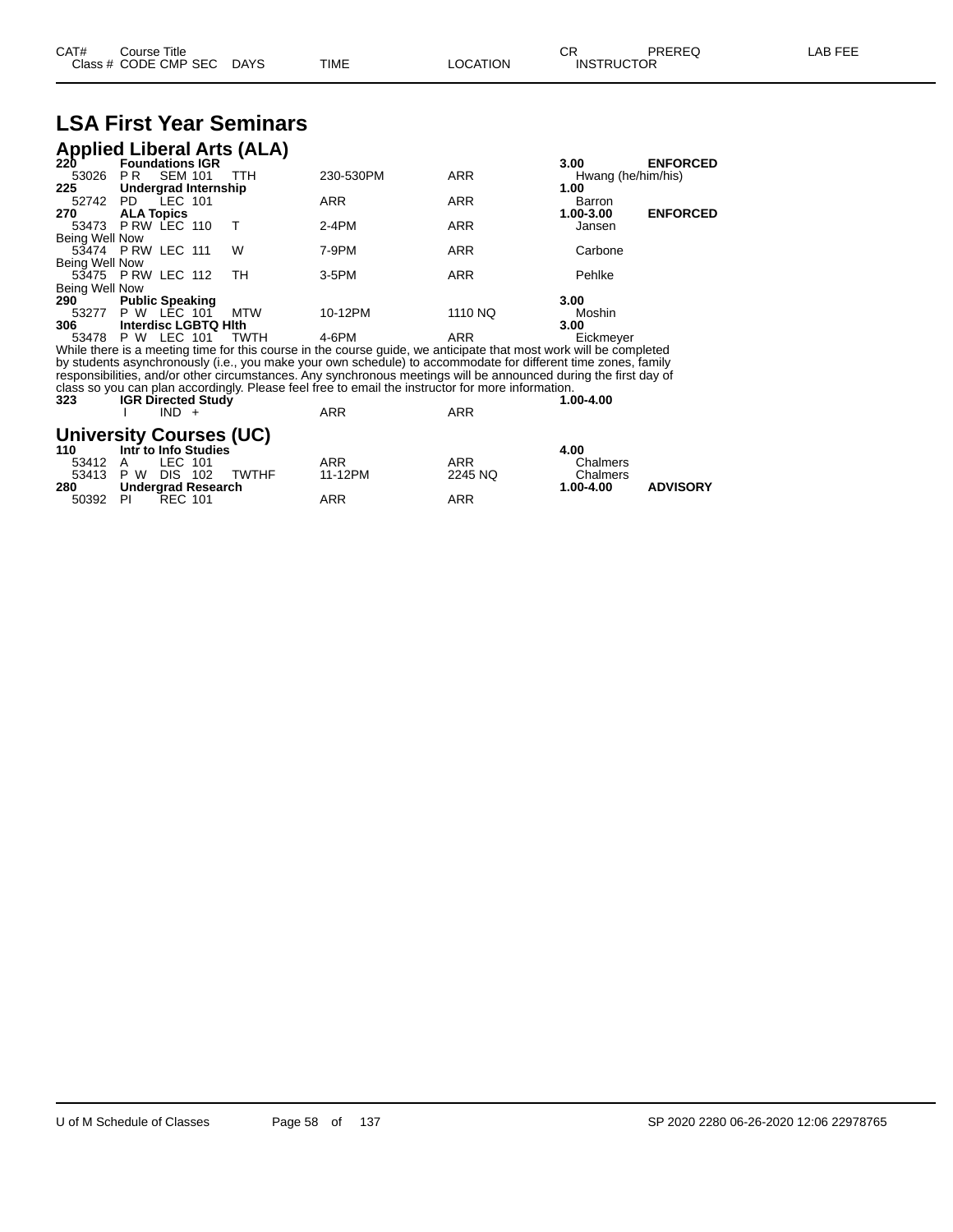| CAT#<br>Class # | Course Title<br>CODE CMP SEC | <b>DAYS</b> | <b>TIME</b> | ` OCATION | ∼⊏<br>◡∩<br>ICTOR<br>″D′<br>INS⊤"<br>ιк | <b>DDEDEA</b><br><b>INCINCY</b> | AR FFF |
|-----------------|------------------------------|-------------|-------------|-----------|-----------------------------------------|---------------------------------|--------|
|                 |                              |             |             |           |                                         |                                 |        |

### **LSA II: Chinese Studies**

|     | <b>Chinese Studies (CCS)</b> |     |     |           |                 |
|-----|------------------------------|-----|-----|-----------|-----------------|
| 591 | Ind St Chinese St            |     |     | 1.00-3.00 | <b>ADVISORY</b> |
|     | $IND +$                      | ARR | ARR |           |                 |
| 799 | <b>MA Fin Proj Chin Std</b>  |     |     | 1.00-3.00 | <b>ADVISORY</b> |
|     | $IND +$                      | ARR | ARR |           |                 |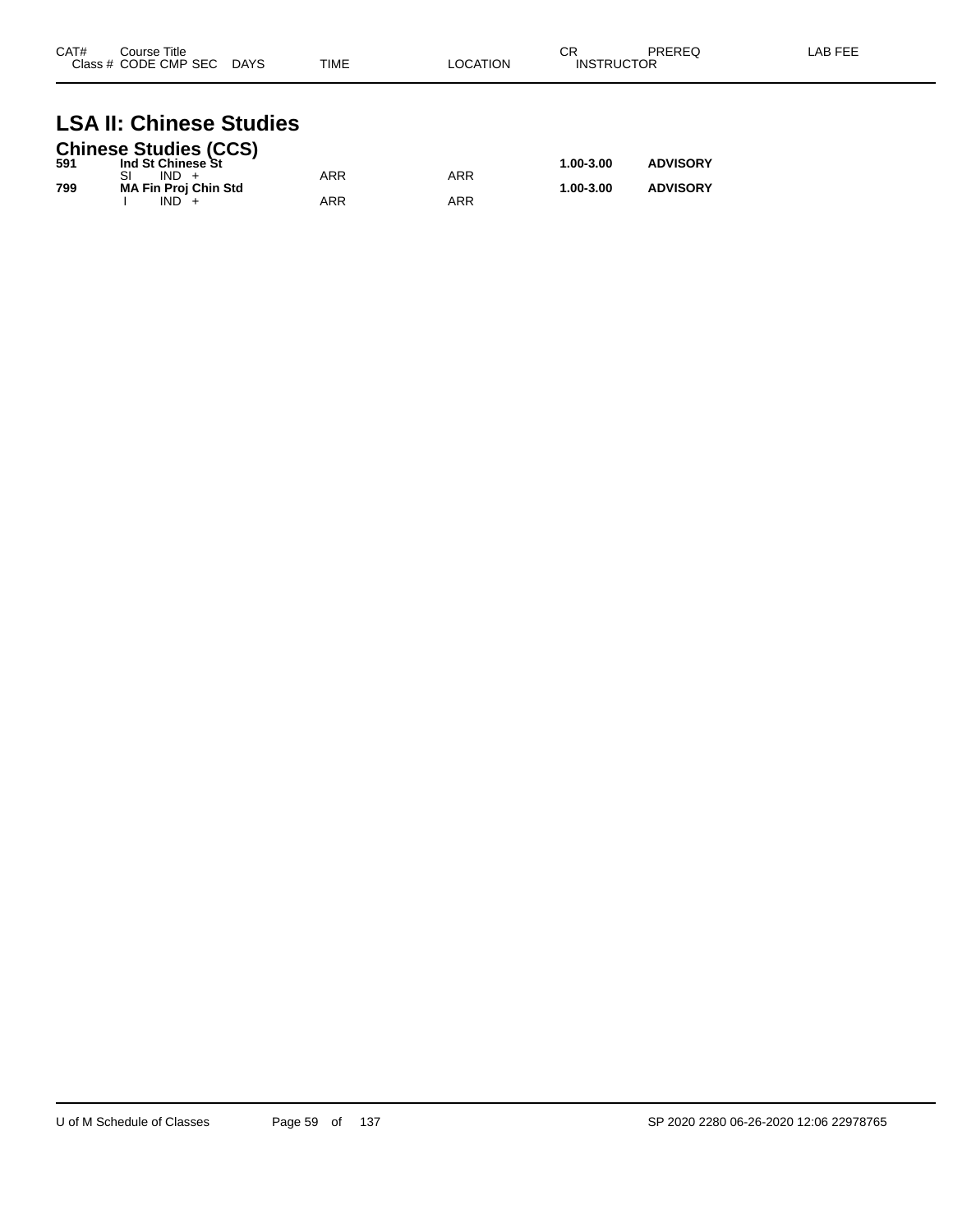| CAT# | ourse Titleٽ<br>Class # CODE CMP SEC DAYS | <b>TIME</b> | LOCATION | ⌒冖<br>◡┍<br><b>INSTRUCTOR</b> | PREREQ | LAB FEE |
|------|-------------------------------------------|-------------|----------|-------------------------------|--------|---------|
|      |                                           |             |          |                               |        |         |

### **LSA II: Japanese Studies**

|     | <b>Japanese Studies (CJS)</b><br>591 Japan Indep Study |            |            |           |                 |
|-----|--------------------------------------------------------|------------|------------|-----------|-----------------|
|     |                                                        |            |            | 1.00-4.00 | <b>ADVISORY</b> |
|     | $IND +$                                                | <b>ARR</b> | ARR        |           |                 |
| 592 | Ind Std Adv Jpn Lang                                   |            |            | 1.00-3.00 | <b>ADVISORY</b> |
|     | $IND +$                                                | <b>ARR</b> | <b>ARR</b> |           |                 |
| 799 | <b>MA Essay Japan Std</b>                              |            |            | 1.00-6.00 | <b>ADVISORY</b> |
|     | IND.                                                   | <b>ARR</b> | ARR        |           |                 |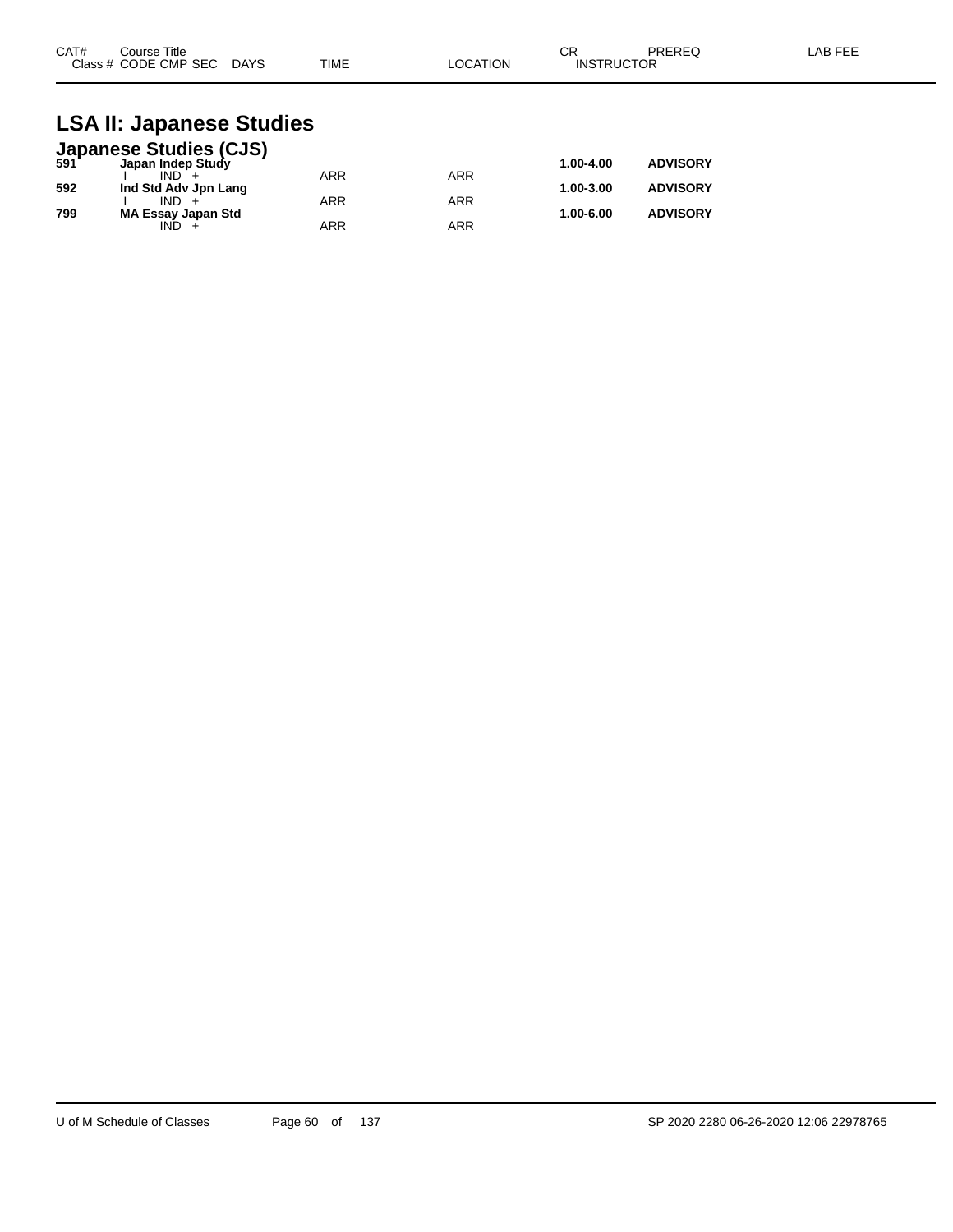| CAT# | Course Title              |      |          | ◠г                | PREREQ | LAB FEE |
|------|---------------------------|------|----------|-------------------|--------|---------|
|      | Class # CODE CMP SEC DAYS | TIME | LOCATION | <b>INSTRUCTOR</b> |        |         |

#### **LSA II: Latin American and Caribbean Studies Latin American And Caribbean Studies (LACS)**

| 321     | <b>SS LACS Topics</b>              |     |        |     | 3.00      |
|---------|------------------------------------|-----|--------|-----|-----------|
| 53294 P | IFC 101                            | ттн | 10-1PM | ARR | Tsai      |
|         | Globalization in South America     |     |        |     |           |
|         | This class will be offered online. |     |        |     |           |
| 499     | <b>Independent Study</b>           |     |        |     | 1.00-3.00 |
|         |                                    |     | ARR    | ARR |           |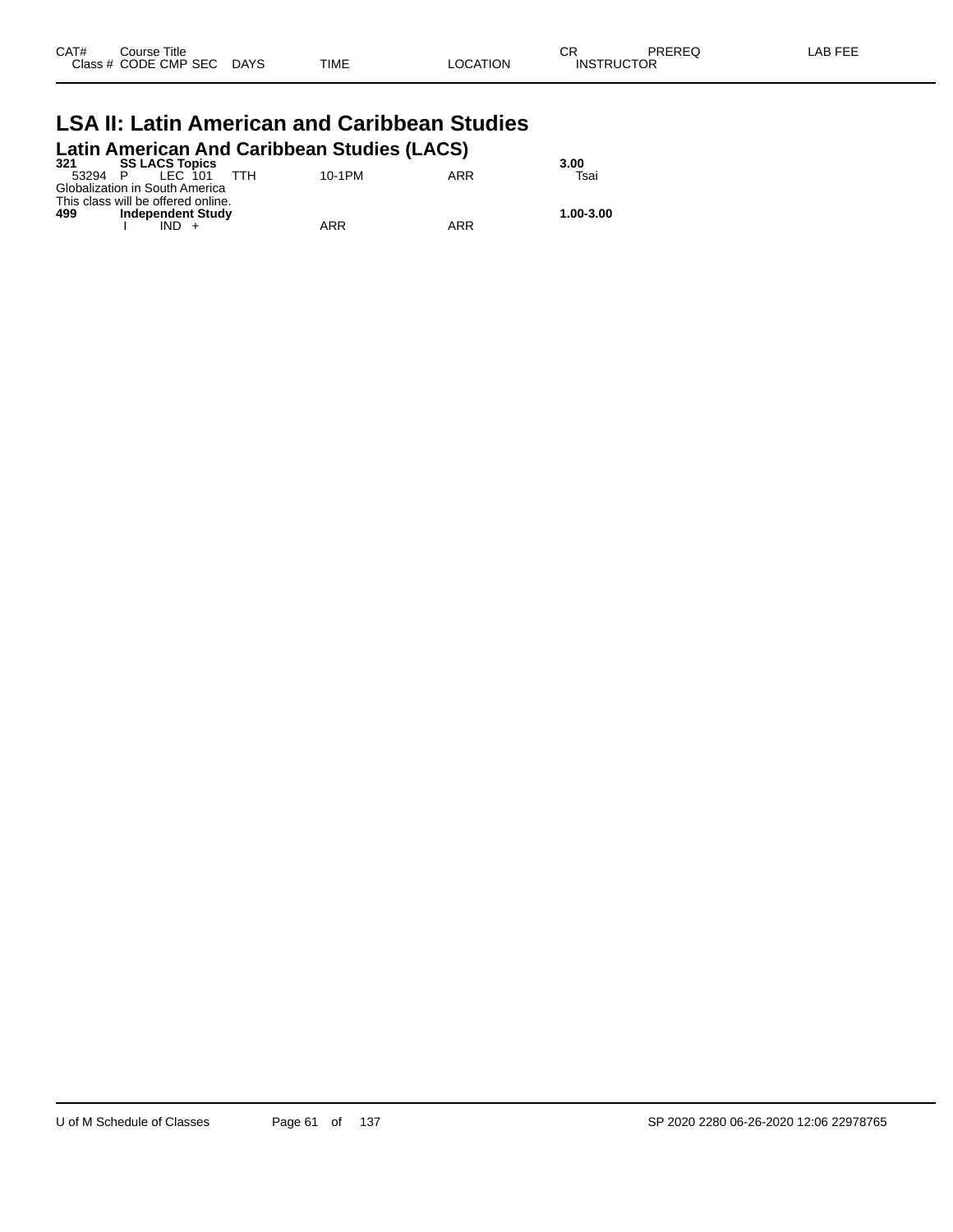| Class # CODE CMP SEC DAYS                                 |  | TIME | LOCATION | <b>INSTRUCTOR</b> |  |  |  |  |
|-----------------------------------------------------------|--|------|----------|-------------------|--|--|--|--|
| <b>LSA II: Middle Eastern &amp; North African Studies</b> |  |      |          |                   |  |  |  |  |

| 595 | Middle Eastern And North African Studies (MENAS)<br><b>Directed Reading</b> |      |  |     |     | 1.00-3.00 | <b>ADVISORY</b> |  |
|-----|-----------------------------------------------------------------------------|------|--|-----|-----|-----------|-----------------|--|
|     |                                                                             | IND. |  | ARR | ARR |           |                 |  |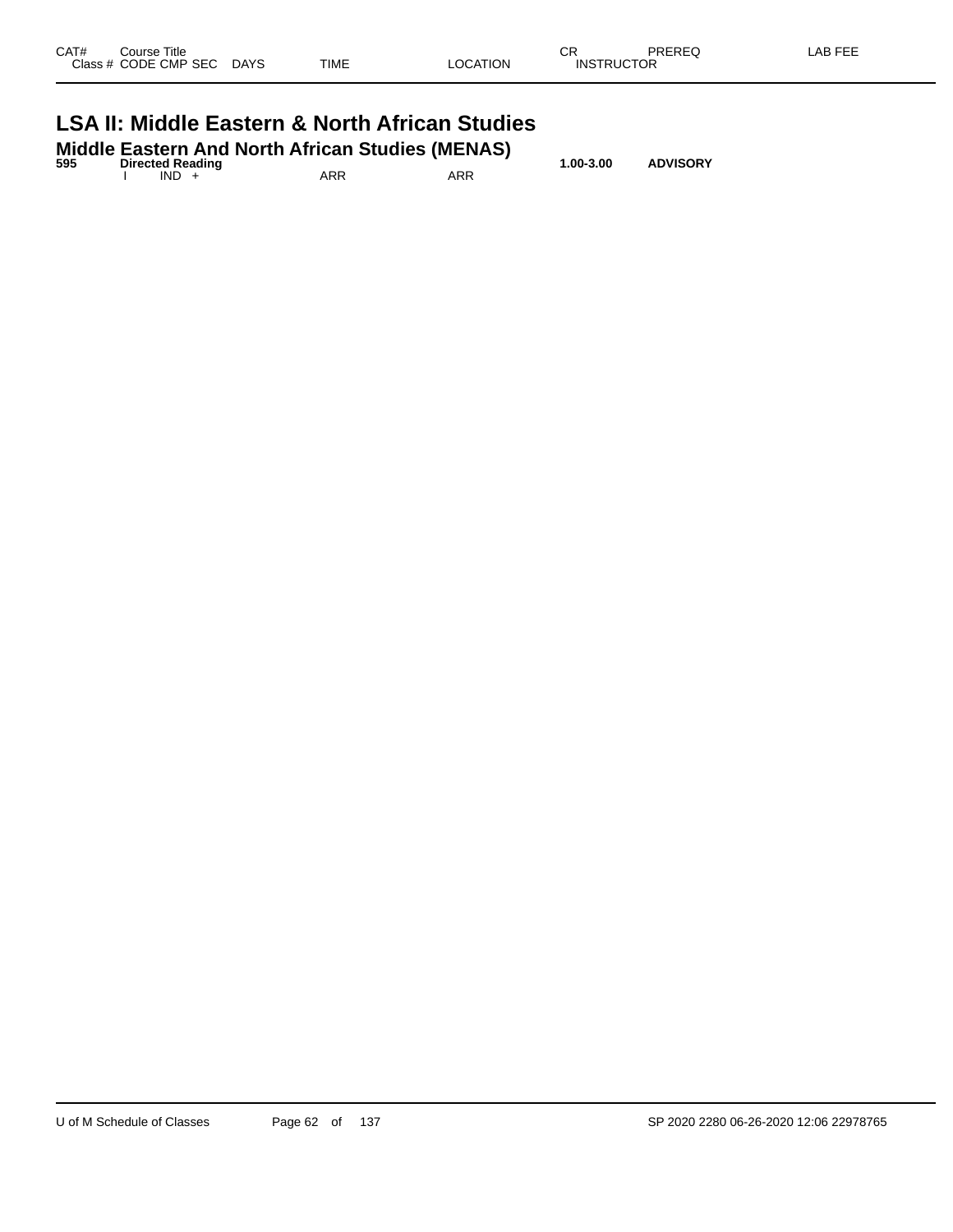### **LSA II: Nam Center Korean Studies Program**

### **Korean Studies (KRSTD) 392 HU Topics Korean Std 3.00**

53163 P LEC 101 TWTH 1-3PM 455 WEISER Walsh Kingdoms,Queendoms&Collectives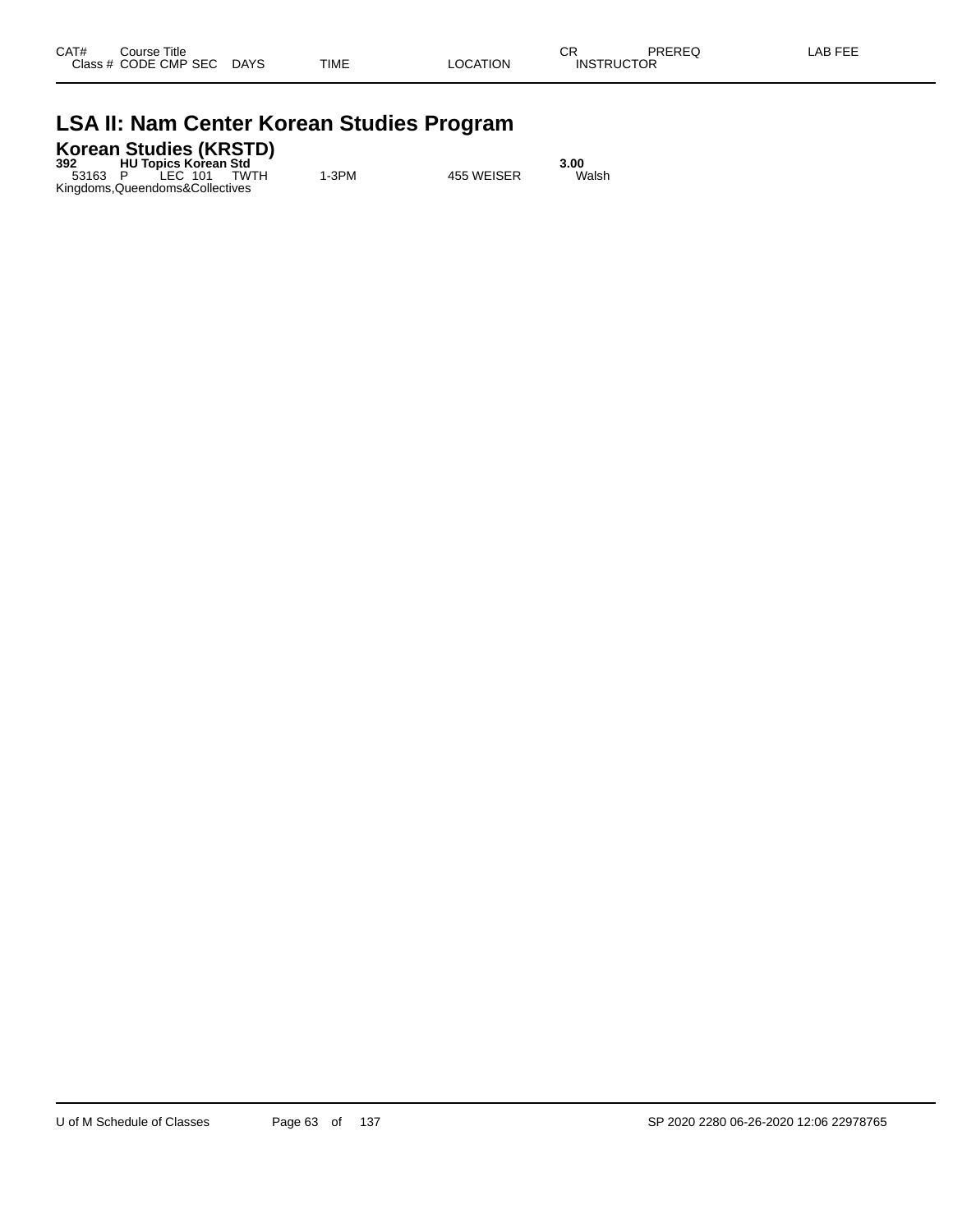| CAT#         | Title<br>Course                                   |                       |             |                           | ⌒冖<br>u١         | <b>DDEDEC</b><br>ט∟יו |  |
|--------------|---------------------------------------------------|-----------------------|-------------|---------------------------|------------------|-----------------------|--|
| <b>Class</b> | <b>CODE</b><br><b>CMP</b><br>0.000<br>5EU<br>$ -$ | <b>DAYS</b><br>$\sim$ | <b>TIME</b> | TION<br>$\cdot$ $\Lambda$ | INC<br>' IC<br>້ | ___                   |  |
|              |                                                   |                       |             |                           |                  |                       |  |

#### **LSA II: Russian, East European & Eurasian Studies Russian, East European and Eurasian Studies (REEES)**

| 799 | Master's Thesis         |       |     | 1.00-3.00 |                 |
|-----|-------------------------|-------|-----|-----------|-----------------|
|     | $IND +$<br>M            | 1-1AM | ARR |           |                 |
| 801 | <b>Directed Reading</b> |       |     | 1.00-3.00 | <b>ADVISORY</b> |
|     | IND<br>۱W               | ARR   | ARR |           |                 |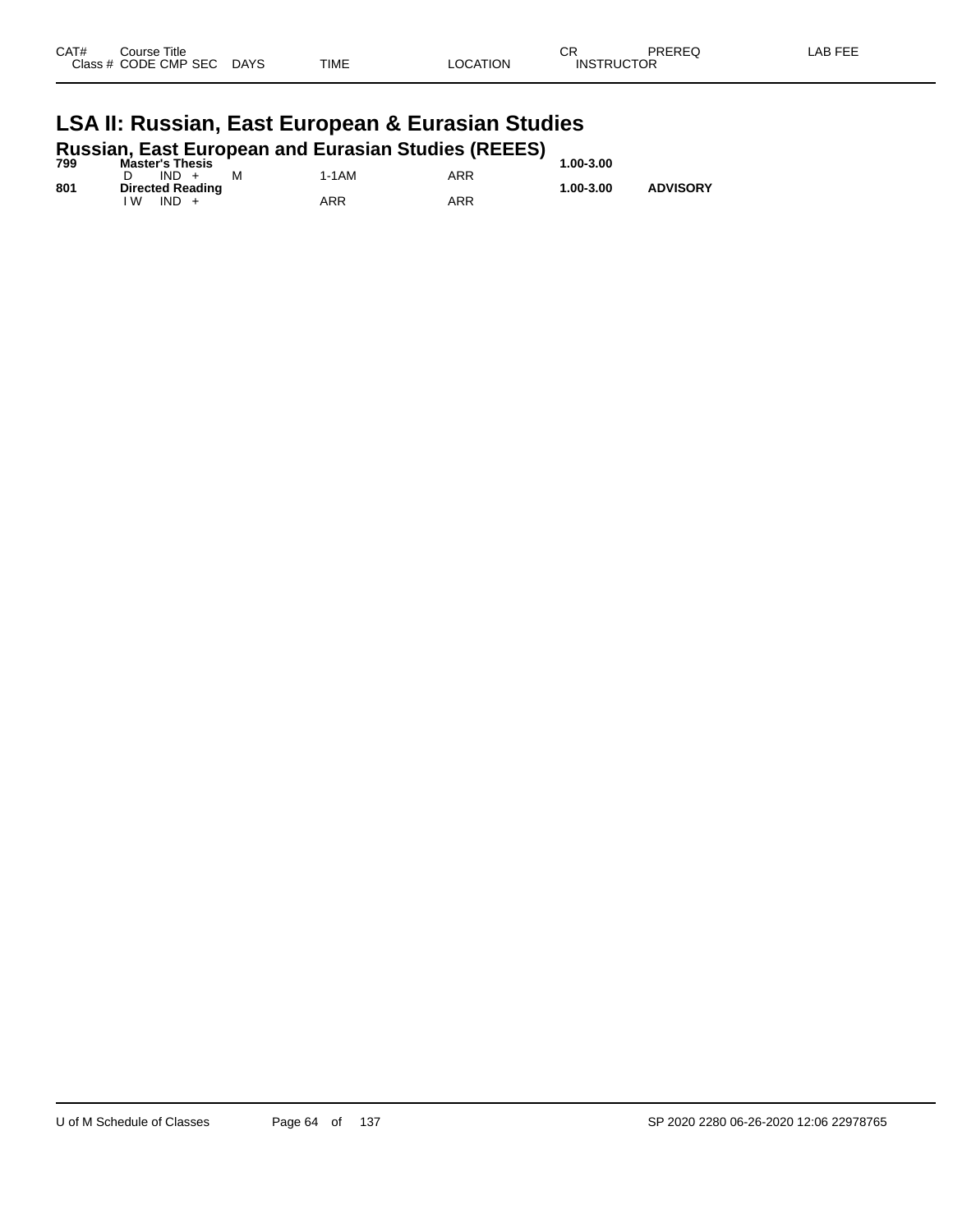| CAT# | Course Title<br>Class # CODE CMP SEC | <b>DAYS</b> | TIME | LOCATION | Ωn<br>◡<br><b>INSTRUCTOR</b> | <b>PREREQ</b> | LAB FEE |
|------|--------------------------------------|-------------|------|----------|------------------------------|---------------|---------|
|      |                                      |             |      |          |                              |               |         |

### **LSA II: South East Asian Studies**

### **Southeast Asian Studies (SEAS) 698 Indep Study: SE Asia 1.00-6.00**

| 698 | indep Study: SE Asia     |     |     | 1.00-6.00 |                 |
|-----|--------------------------|-----|-----|-----------|-----------------|
|     | IND.                     | ARR | ARR |           |                 |
| 798 | <b>SE Asian MA Essav</b> |     |     | 1.00-6.00 | <b>ADVISORY</b> |
|     | IND.                     | ARR | ARR |           |                 |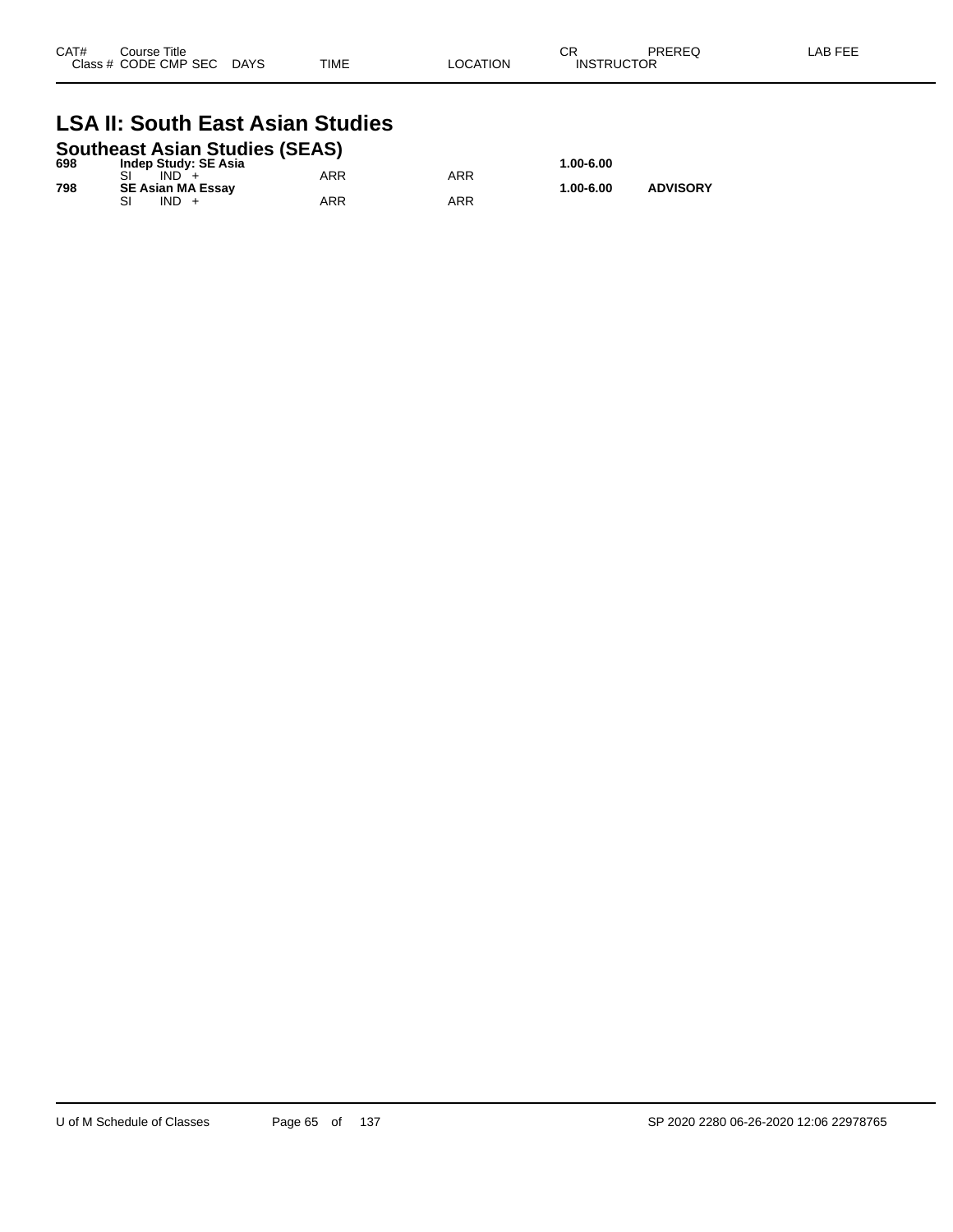| CAT# | Course Title         |             |      |          | Ωn<br>- UN        | PREREQ | _AB FEE |
|------|----------------------|-------------|------|----------|-------------------|--------|---------|
|      | Class # CODE CMP SEC | <b>DAYS</b> | TIME | LOCATION | <b>INSTRUCTOR</b> |        |         |

## **LSA II: Prog in Internat'l & Comparative Studies International Studies (INTLSTD) 101 Int to Intnl Studies 3.00**

| 1 U I              | <b>IIIU IV IIIUII SUUUIES</b> |          |     | .J.UU     |                 |
|--------------------|-------------------------------|----------|-----|-----------|-----------------|
| 52666              | MTWTH<br>P W LEC 101          | 1130-1PM | ARR | Marcum    |                 |
| 399                | Internship                    |          |     | 1.00-4.00 | <b>ADVISORY</b> |
|                    | $IND +$                       | ARR      | ARR |           |                 |
| 401                | <b>IS Advanced Seminar</b>    |          |     | 3.00      | <b>ENFORCED</b> |
| 53447              | MTWTH<br>PRW SEM 101          | 230-4PM  | ARR | Marcum    |                 |
| Establishing Peace |                               |          |     |           |                 |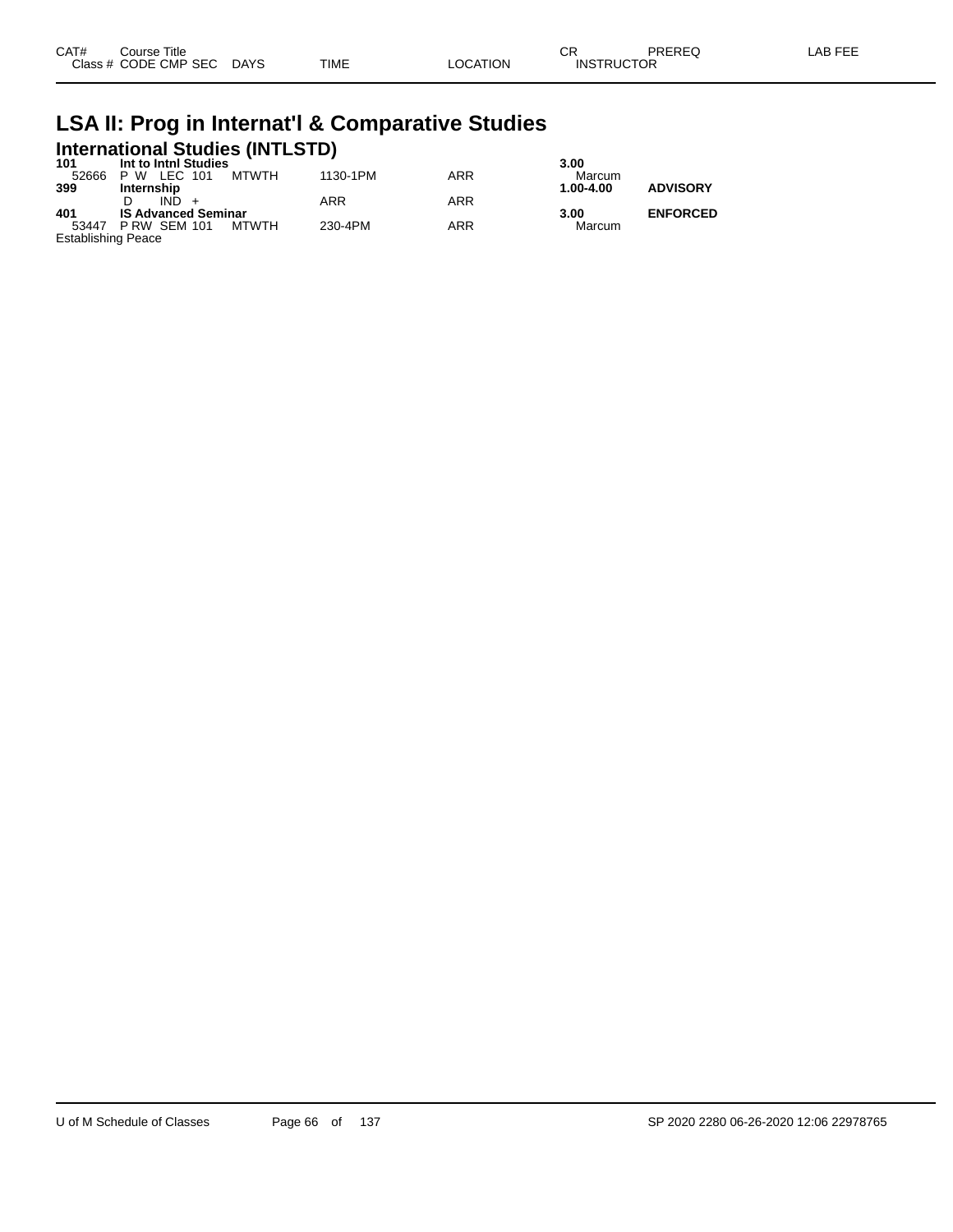| CAT# | Course Title         |             |             |          | ∩⊓<br>- UN        | PREREQ | -AB FEE |
|------|----------------------|-------------|-------------|----------|-------------------|--------|---------|
|      | Class # CODE CMP SEC | <b>DAYS</b> | <b>TIME</b> | LOCATION | <b>INSTRUCTOR</b> |        |         |
|      |                      |             |             |          |                   |        |         |

## **Lloyd Scholars for Writing and the Arts**

| 299 |      | Lloyd Hall Scholars Program (LHSP)<br><b>Independent Study</b> |     |     | 4.00 | 150.00 |
|-----|------|----------------------------------------------------------------|-----|-----|------|--------|
|     | IND. |                                                                | ARR | ARR |      |        |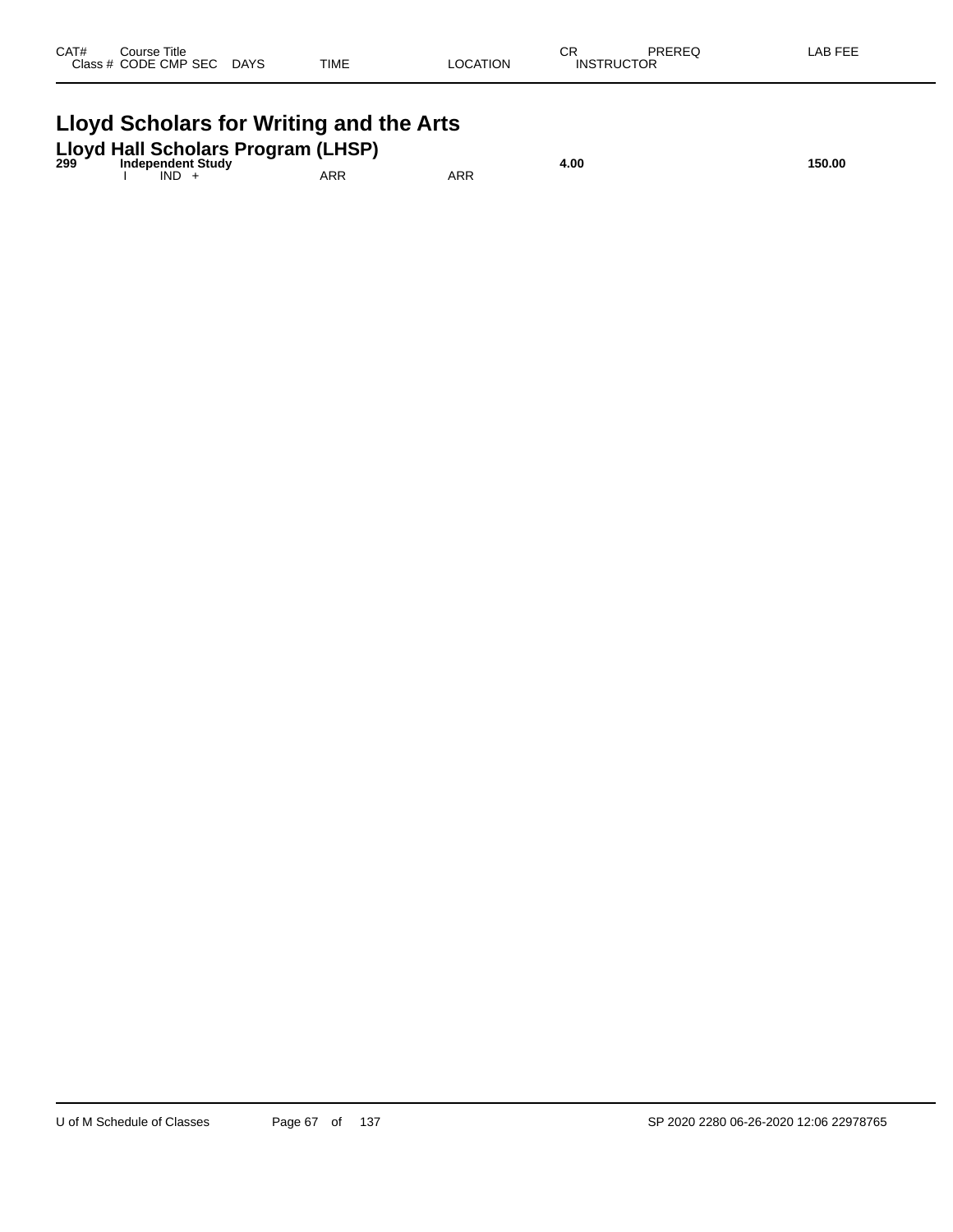| CAT#                | Course Title<br>Class # CODE CMP SEC DAYS                                              | TIME       | <b>LOCATION</b> | CR.<br><b>INSTRUCTOR</b> | PREREQ          | LAB FEE |
|---------------------|----------------------------------------------------------------------------------------|------------|-----------------|--------------------------|-----------------|---------|
|                     | <b>Department of Linguistics</b>                                                       |            |                 |                          |                 |         |
|                     | <b>Linguistics (LING)</b>                                                              |            |                 |                          |                 |         |
| 316<br>52792<br>391 | <b>Aspects of Meaning</b><br>P W LEC 101<br><b>TWTH</b><br><b>Teach ESL Mignt Comm</b> | 2-4PM      | <b>ARR</b>      | 3.00<br>Pires<br>3.00    | <b>ADVISORY</b> |         |
| 53306               | <b>SEM 101</b><br>PD.                                                                  | ARR        | ARR             |                          |                 |         |
| 395                 | <b>Individual Research</b>                                                             |            |                 | 1.00-4.00                |                 |         |
|                     | $IND +$                                                                                | <b>ARR</b> | ARR             |                          |                 |         |
| 396<br>53311        | Mignt Out & ESL Prac<br>PDR SEM 101                                                    | <b>ARR</b> | ARR             | 2.00-3.00                | <b>ENFORCED</b> |         |
| 493                 | <b>Undergrad Reading</b>                                                               |            |                 | 1.00-3.00                | <b>ADVISORY</b> |         |
|                     | IND +                                                                                  | ARR        | ARR             |                          |                 |         |
| 494                 | <b>Undergrad Reading</b>                                                               |            |                 | 1.00-3.00                | <b>ADVISORY</b> |         |
| 495                 | $IND +$<br><b>Senior Honors Read</b>                                                   | ARR        | ARR             | 1.00-3.00                | <b>ADVISORY</b> |         |
|                     | $IND +$                                                                                | <b>ARR</b> | ARR             |                          |                 |         |
| 496                 | <b>Senior Honors Read</b>                                                              |            |                 | 1.00-3.00                | <b>ADVISORY</b> |         |
|                     | $IND +$                                                                                | ARR        | ARR             |                          |                 |         |
| 990                 | <b>Diss-Precand</b>                                                                    |            |                 | 1.00-4.00                | <b>ADVISORY</b> |         |
| 995                 | $IND +$<br><b>Diss-Cand</b>                                                            | ARR        | ARR             | 4.00                     | <b>ENFORCED</b> |         |
|                     | $IND +$<br>IR                                                                          | ARR        | ARR             |                          |                 |         |
| 997                 | Spec Res I & II                                                                        |            |                 | 1.00-6.00                | <b>ADVISORY</b> |         |

I IND + ARR ARR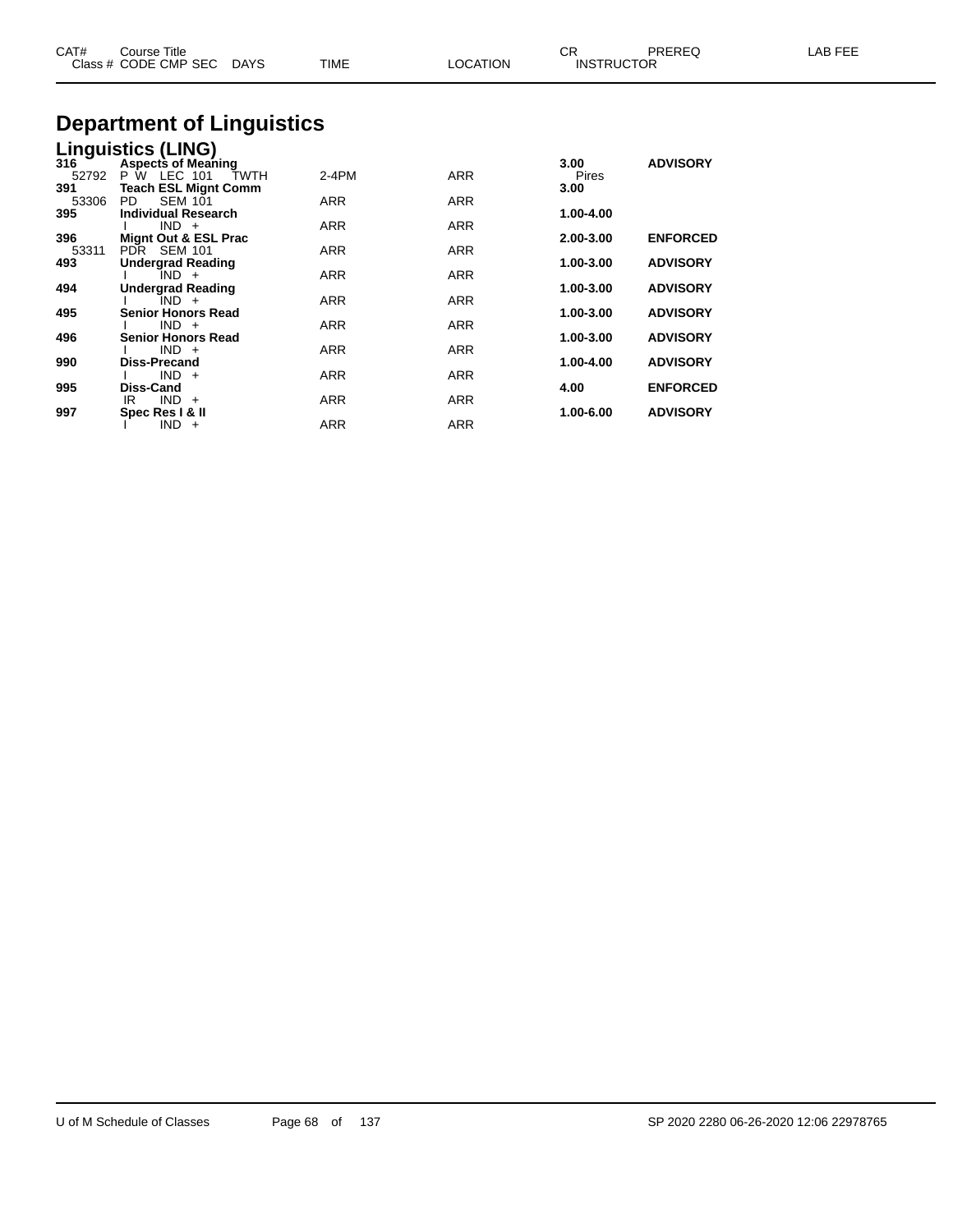#### **Macromolecular Sci & Engr Ctr Macromolecular Science (MACROMOL)**

| 800 | Macromolecular Sem |     |     | 2.00 | <b>ADVISORY</b> |
|-----|--------------------|-----|-----|------|-----------------|
|     | 50632 P SEM 101    | ARR | ARR | Kim  |                 |
| 995 | Diss-Cand          |     |     | 4.00 | <b>ENFORCED</b> |
|     | $IND +$<br>S R     | ARR | ARR |      |                 |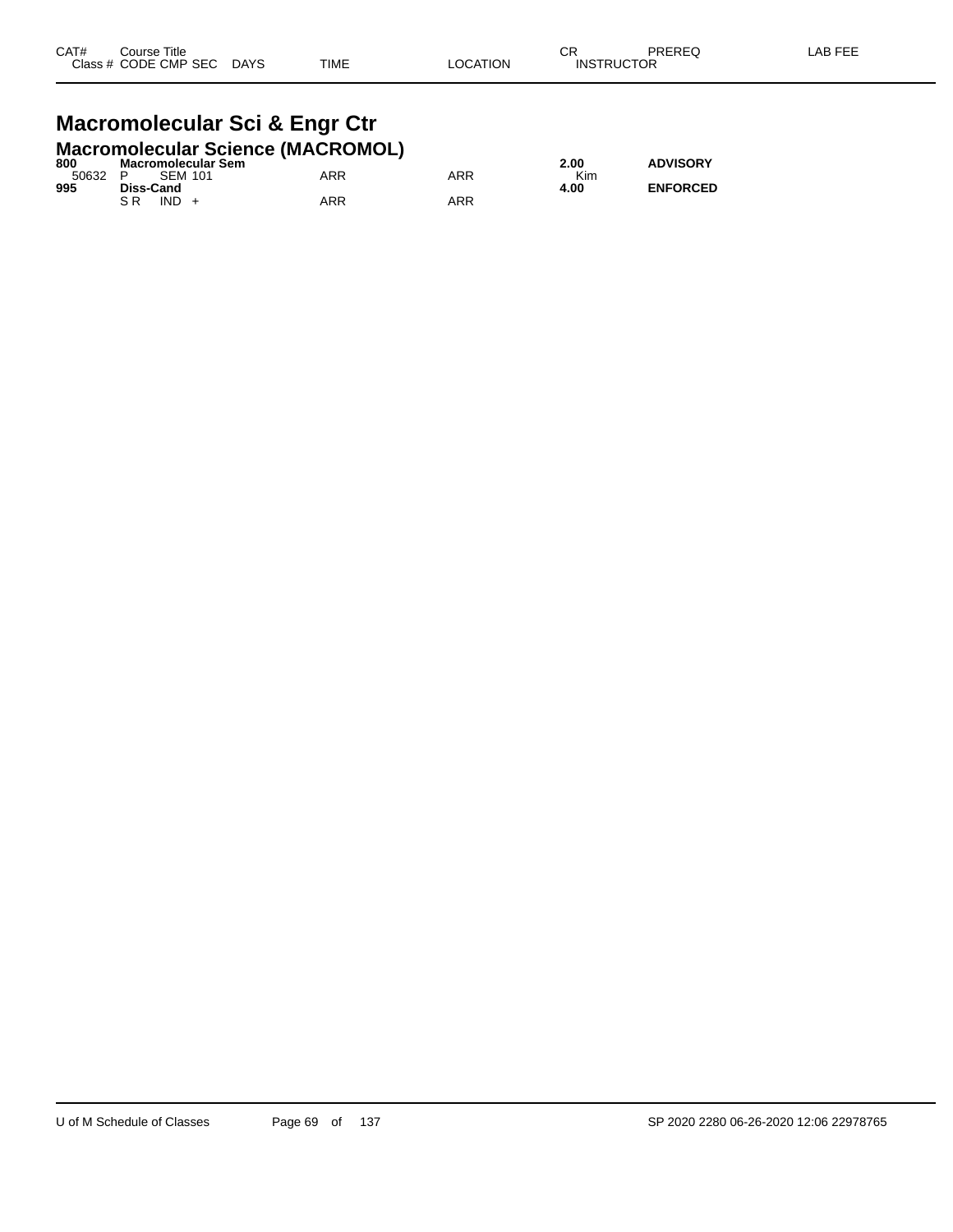#### **Mathematics Department Mathematics (MATH)**

#### ---MATH DEPARTMENT POLICY REQUIRES THAT STUDENTS ATTEND BOTH OF THE FIRST TWO CLASS MEETINGS (OR NOTIFY THE INSTRUCTOR IN ADVANCE OF THEIR ABSENCE) OR THEY MAY BE DROPPED FROM THE CLASS. ---ALL STUDENTS MUST TAKE ACTION THROUGH THE REGISTRATION SYSTEM TO MAKE SURE THAT THEIR OFFICIAL SCHEDULE OF COURSES MATCHES THE COURSES THEY ARE ATTENDING. ---MATHEMATICS DEPARTMENT POLICY LIMITS STUDENTS TO A MAXIMUM OF 4 CREDITS FOR COURSES NUMBERED BELOW 112. **105 Data,Fncns,Graphs 4.00** 52077 P W LEC 101 TWTHF 10-12PM ARR Kraisler **115 Calculus I 4.00 ADVISORY** 50314 P W LEC 101 TWTHF 8-10AM ARR Jiang 50315 P W LEC 102 TWTHF 10-12PM ARR Ashley 53401 P W LEC 103 TWTHF 8-10AM ARR Peterson 53402 P W LEC 104 TWTHF 10-12PM ARR Wen 53553 P W LEC 105 TWTHF 10-12PM ARR Horawa **116 Calculus II 4.00 ADVISORY** 53554 P W LEC 101 TWTHF 10-12PM ARR Chen 50316 P W LEC 102 TWTHF 10-12PM ARR Lewis 52528 P W LEC 103 TWTHF 10-12PM ARR Chung **214 App Linear Algebra 1996 <b>ADVISORY**<br>
53200 PRW LEC 101 MTTHF 10-12PM ARR Farre Puiggali <sup>-</sup> 53200 P RW LEC 101 MTTHF 10-12PM ARR Farre Puiggali<br>215 Multiv & Vector Calc 100 ADVISORY **215 Multiv & Vector Calc 215 222 <b>ADVISORS**<br> **215 ADVISORS 215 ADVISORS**<br> **212-2PM ADVISORS ADVISORS**<br> **212-2PM B735 EH** Guzman 50317 A W LEC 101 TWF 12-2PM ARR Kubena 50318 P LAB 102 TH 12-2PM B735 EH Guzman 50319 A W LEC 103 TWF 10-12PM ARR Kessenich 50320 P LAB 104 TH 10-12PM B737 EH Jiang 53600 P W LAB 112 TH 2-4PM ARR Guzman 53601 P W LAB 114 TH 12-2PM ARR Jiang **2.4PM**<br> **2.4PM**<br>
2.2PM ARR Guzman<br>
216 **Intro Diff Equat**<br>
216 **Intro Diff Equat**<br>
2.4PM ARR 4.00 ADVISORY, ENFORCED<br>
50321 ARW LEC 101 TWF 2.4PM ARR Boland 50321 A RW LEC 101 TWF 2-4PM ARR Boland 50322 P R LAB 102 TH 2-4PM B735 EH 53602 P RW LAB 103 TH 12-2PM ARR Collins-Wildman Collins-Mildman and the term of the 12-2PM ARR Collins-Wildman **217 Linear Algebra 4.00 ADVISORY** P W LEC 101 Evening Exam for Math 217: Fri, May 29, 4-6pm. 52569 P W LEC 102 MTTHF 10-12PM B743 EH Cianci Evening Exam for Math 217: Fri, May 29, 4-6pm. P W LEC 103 TH 1 10-12PM B735 EH<br>P W LEC 103 MTF 10-12PM B735 EH P W LEC 103 MTF 10-12PM B735 EH Bellis **316 Differential Equatn 3.00 ADVISORY, ENFORCED** 53369 P RW LEC 101 TWF 10-12PM 4088 EH Saldanha Salvador<br>399 Independent Reading 1.00-6.00 **399 Independent Reading 1.00-6.00** I IND + ARR ARR ARR **423 Math of Finance 3.00 ADVISORY** 51303 P W LEC 101 MWF 12-2PM ARR Saplaouras **425 Intro Probabil 3.00 ADVISORY** 50324 P W LEC 101 TWF 10-12PM ARR Fink 51955 P W LEC 103 TWF 1-3PM ARR Everlove **429 Internship 1.00 ADVISORY**  $\mathsf{IND}$  +  $\mathsf{ARR}$   $\mathsf{ARR}$   $\mathsf{ARR}$ **451 Adv Calculus I 3.00 ADVISORY** 50325 P LEC 101 TWF 10-12PM ARR Schneider 53599 P LEC 102 TWF 10-12PM ARR Heffers **454 Bndry Val Prob-Pde 3.00 ADVISORY, ENFORCED** 50326 P RW LEC 101 TWF 10-12PM 2866 EH Barannyk **499 Independent Reading 1.00-4.00 ADVISORY** I IND + ARR ARR ARR **700 Dir Read-Research 1.00-3.00 ADVISORY** I IND + ARR ARR ARR **990 Diss-Precand 1.00-4.00 ADVISORY** I IND + ARR ARR ARR **995 Diss-Cand 4.00 ENFORCED** IR IND + ARR ARR ARR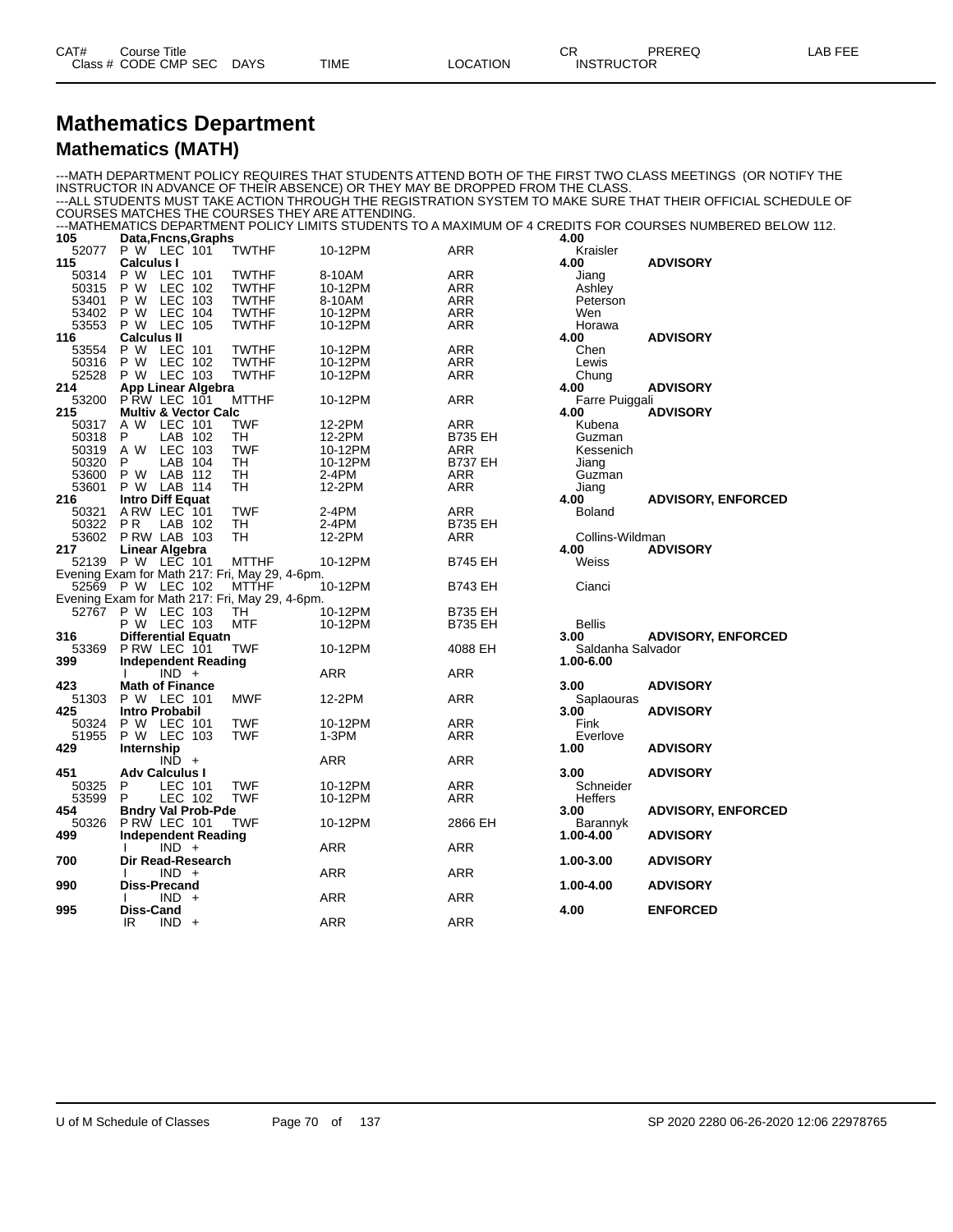#### **Medieval and Early Modern Studies Medieval and Early Modern Studies (MEMS)**

| 367   | <b>Shakespeare Plays</b> |        |     | 3.00          |                 | 90.00 |
|-------|--------------------------|--------|-----|---------------|-----------------|-------|
| 53216 | TTH<br>LEC 101<br>PI W   | 10-1PM | ARR | Kolenda-Mason |                 |       |
| 490   | <b>Directed Readings</b> |        |     | 1.00-4.00     | <b>ADVISORY</b> |       |
|       | <b>IND</b>               | ARR    | ARR |               |                 |       |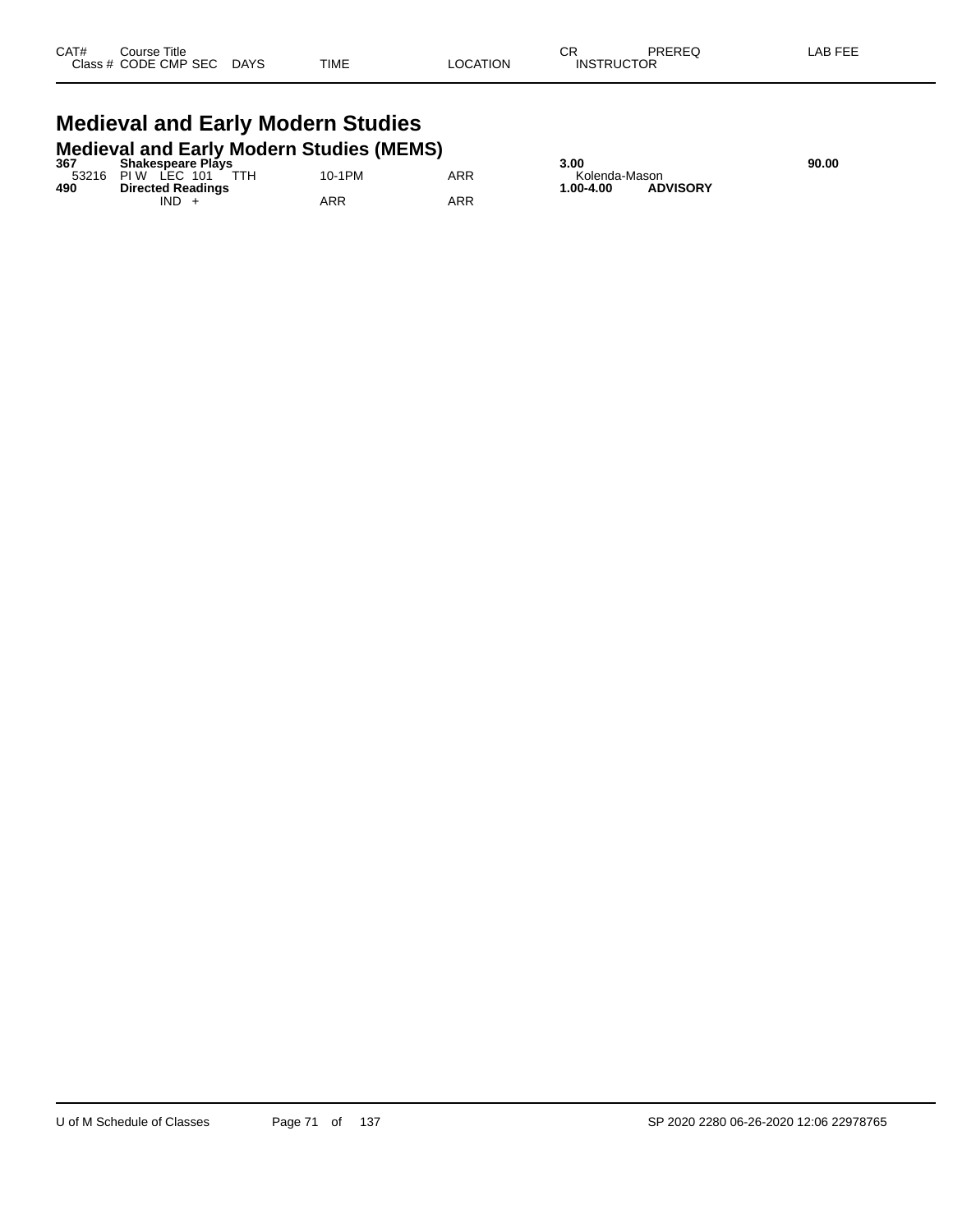|     | <b>Middle East Studies Department</b>                               |              |                                                                                                                                                                                                                             |            |                         |                 |
|-----|---------------------------------------------------------------------|--------------|-----------------------------------------------------------------------------------------------------------------------------------------------------------------------------------------------------------------------------|------------|-------------------------|-----------------|
| 499 | Armenian Language (ARMENIAN)                                        |              |                                                                                                                                                                                                                             |            | 1.00-4.00               |                 |
|     | Ind Study Armenian<br>$\overline{IND}$ +                            |              | <b>ARR</b>                                                                                                                                                                                                                  | <b>ARR</b> |                         |                 |
| 203 | Hebrew Language (HEBREW)<br>Int IM Mod Hebrew<br>52550 PIRW REC 101 | <b>MTWTH</b> | 9-130PM<br>This course will meet May 5 - June 29. There is an application process.                                                                                                                                          | <b>ARR</b> | 10.00<br>Segal, Weizman | <b>ENFORCED</b> |
|     | explanation of what course s/he wishes to take and why.             |              | UM students taking this course for college-credit should email mes-summerlanguageinstitute@umich.edu with a<br>statement containing the student's full name, unigname, ID number, language background (if any), and a brief |            |                         |                 |
|     | www.lsa.umich.edu/sli.                                              |              | Students taking this course as program fee (not for credit) should visit the SLI website for the application:                                                                                                               |            |                         |                 |
|     | discuss with the instructor.                                        |              | NOTE: This is an intensive language course taught in a half term. If you plan to take additional courses, please                                                                                                            |            |                         |                 |
|     | <b>Middle East Studies (MIDEAST)</b>                                |              |                                                                                                                                                                                                                             |            |                         |                 |
| 207 | <b>Lnd Israel-Palestine</b><br>53133 P W LEC 101                    | <b>MW</b>    | 1-4PM                                                                                                                                                                                                                       | <b>ARR</b> | 3.00<br>Eliav           |                 |
|     |                                                                     |              | Course instruction is remote and synchronous. Enrolled students are expected to be available remotely during all                                                                                                            |            |                         |                 |
|     | scheduled class times.                                              |              |                                                                                                                                                                                                                             |            |                         |                 |
| 291 | <b>HU Topics in MES</b><br>52964 P W SEM 101                        | <b>TTH</b>   | 2-5PM                                                                                                                                                                                                                       | <b>ARR</b> | 3.00<br>Farghadani      |                 |
|     | <b>Writings Across the MiddleEast</b>                               |              |                                                                                                                                                                                                                             |            |                         |                 |
|     |                                                                     |              | Course instruction is both synchronous and asynchronous. Most will be remote and asynchronous, but there will be                                                                                                            |            |                         |                 |
|     |                                                                     |              | scheduled group discussions at times decided by enrolled students.                                                                                                                                                          |            |                         |                 |
| 339 | Hist&Rel Anc Israel<br>53336 P W LEC 101                            | <b>TTH</b>   | 11-2PM                                                                                                                                                                                                                      | <b>ARR</b> | 3.00<br>Schmidt         |                 |
|     |                                                                     |              | Course instruction is mostly remote and asynchronous. Enrolled students are not expected to be available remotely                                                                                                           |            |                         |                 |
|     | during scheduled class times.                                       |              |                                                                                                                                                                                                                             |            |                         |                 |
| 498 | <b>Senior Honors Thesis</b>                                         |              |                                                                                                                                                                                                                             |            | 1.00-4.00               |                 |
| 699 | $IND +$<br><b>Dir Grad Readings</b>                                 |              | <b>ARR</b>                                                                                                                                                                                                                  | <b>ARR</b> | 1.00-3.00               | <b>ADVISORY</b> |
|     | $IND +$                                                             |              | <b>ARR</b>                                                                                                                                                                                                                  | <b>ARR</b> |                         |                 |
| 990 | <b>Diss Pre-Cand</b>                                                |              |                                                                                                                                                                                                                             |            | 1.00-4.00               | <b>ADVISORY</b> |
|     | $IND +$                                                             |              | <b>ARR</b>                                                                                                                                                                                                                  | <b>ARR</b> |                         |                 |
| 995 | <b>Dissertation Res</b><br>IR.<br>$IND +$                           |              | <b>ARR</b>                                                                                                                                                                                                                  | <b>ARR</b> | 4.00                    | <b>ENFORCED</b> |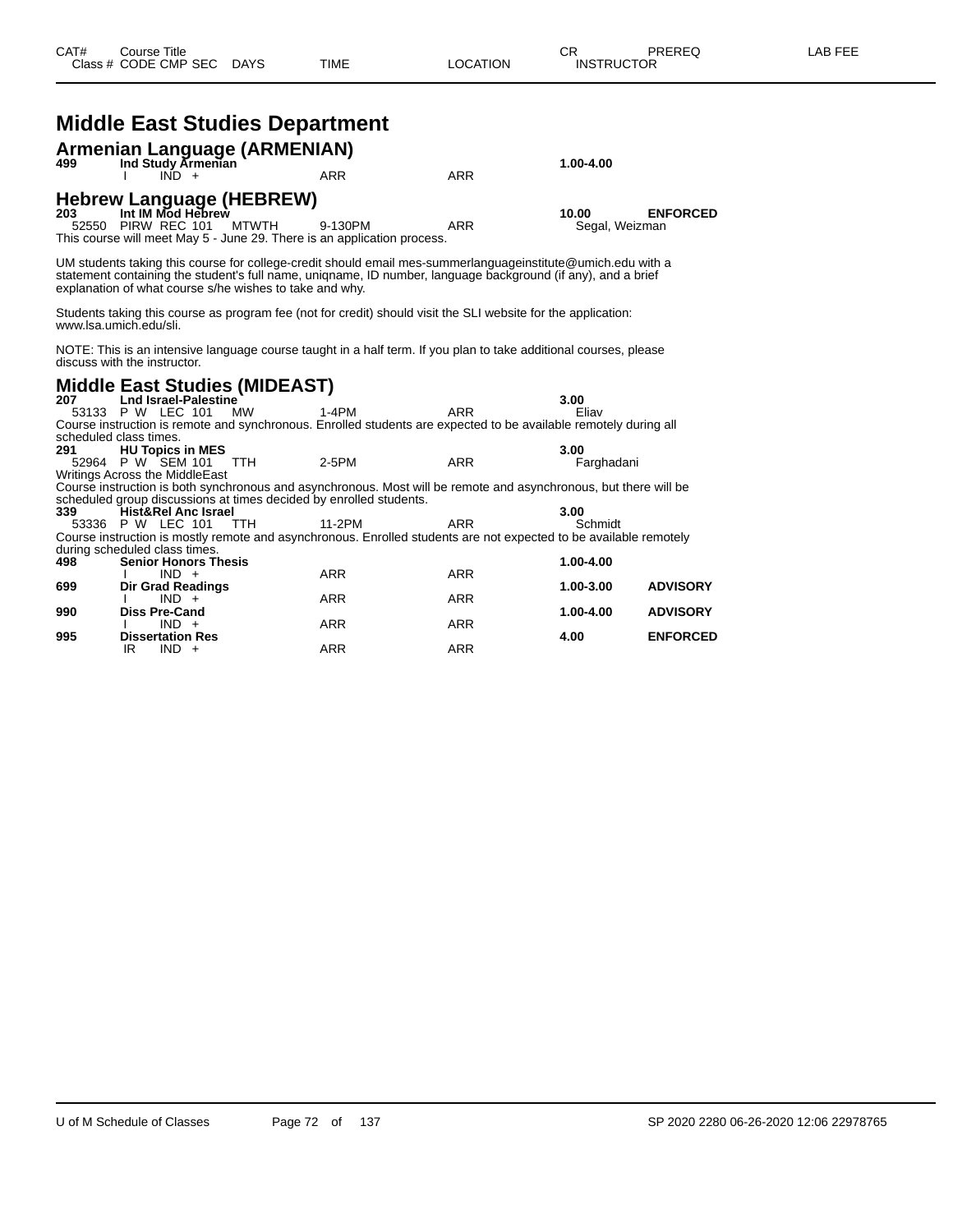| CAT# | ourse Titleٽ         |             |      |          | CD.<br>◡⊓         | PREREQ | _AB FEE |
|------|----------------------|-------------|------|----------|-------------------|--------|---------|
|      | Class # CODE CMP SEC | <b>DAYS</b> | TIME | ∟OCATION | <b>INSTRUCTOR</b> |        |         |

# **Molecular, Cellular, and Developmental Biology**

|       |                              |         |             |                                                                                    | <b>Molecular, Cellular and Developmental Biology (MCDB)</b>                                                        |           |                           |
|-------|------------------------------|---------|-------------|------------------------------------------------------------------------------------|--------------------------------------------------------------------------------------------------------------------|-----------|---------------------------|
| 300   | <b>Undergrad Research</b>    |         |             |                                                                                    |                                                                                                                    | 1.00-3.00 | <b>ADVISORY</b>           |
|       | $IND +$<br>SI                |         |             | <b>ARR</b>                                                                         | <b>ARR</b>                                                                                                         |           |                           |
| 310   | <b>Intro Biochemistry</b>    |         |             |                                                                                    |                                                                                                                    | 4.00      | <b>ADVISORY, ENFORCED</b> |
| 50188 | AIR                          | LEC 101 | <b>MTW</b>  | 11-1PM                                                                             | <b>ARR</b>                                                                                                         | Akey      |                           |
|       |                              |         |             |                                                                                    | For information about whether lectures, discussions and exams are to be held synchronously during the spring term, |           |                           |
|       |                              |         |             |                                                                                    | registered students should refer to the course Canvas page or contact the instructor with specific questions.      |           |                           |
|       | 50189 PIRW DIS               | 102     | м           | 1-230PM                                                                            | ARR                                                                                                                | Waller    |                           |
| 50190 | PIRW DIS                     | 103     | т           | 1-230PM                                                                            | <b>ARR</b>                                                                                                         | Waller    |                           |
| 50191 | PIRW DIS                     | 104     | W           | 1-230PM                                                                            | <b>ARR</b>                                                                                                         | Waller    |                           |
| 53520 | PIRW DIS                     | 105     | M           | 1-230PM                                                                            | <b>ARR</b>                                                                                                         | Orban     |                           |
| 53521 | PIRW DIS                     | 106     | т           | 1-230PM                                                                            | ARR                                                                                                                | Orban     |                           |
| 53522 | PIRW DIS                     | 107     | W           | 1-230PM                                                                            | ARR                                                                                                                | Orban     |                           |
| 400   | <b>Advanced Research</b>     |         |             |                                                                                    |                                                                                                                    | 1.00-3.00 | <b>ADVISORY, ENFORCED</b> |
|       | $IND +$<br><b>SIR</b>        |         |             | <b>ARR</b>                                                                         | ARR                                                                                                                |           |                           |
| 401   | <b>Advanced Topics</b>       |         |             |                                                                                    |                                                                                                                    | 3.00      | <b>ADVISORY</b>           |
| 53321 | <b>P W LEC 101</b>           |         | <b>TWTH</b> | 9-11AM                                                                             | <b>ARR</b>                                                                                                         | Masser    |                           |
|       | <b>Cell Cycle Regulation</b> |         |             |                                                                                    |                                                                                                                    |           |                           |
|       |                              |         |             |                                                                                    | BIO 305 and MCDB 310 or BIOLCHEM 415 or CHEM 351 are required pre-requisites for section 101. For information      |           |                           |
|       |                              |         |             |                                                                                    | about whether lectures and exams are to be held synchronously during the spring term, registered students should   |           |                           |
|       |                              |         |             | refer to the course Canvas page or contact the instructor with specific questions. |                                                                                                                    |           |                           |
| 700   | <b>Advanced Studies</b>      |         |             |                                                                                    |                                                                                                                    | 1.00-8.00 | <b>ADVISORY</b>           |
|       | $IND +$                      |         |             | ARR                                                                                | <b>ARR</b>                                                                                                         |           |                           |
| 901   | Supervised Teaching          |         |             |                                                                                    |                                                                                                                    | 1.00200   | <b>ADVISODY</b>           |

| 801 | .<br><b>Supervised Teaching</b> | , ,, ,, ,  | .          | 1.00-2.00     | <b>ADVISORY</b> |
|-----|---------------------------------|------------|------------|---------------|-----------------|
|     | $IND +$                         | ARR        | <b>ARR</b> |               |                 |
| 990 | Diss-Precand<br>$IND +$         | ARR        | ARR        | $1.00 - 8.00$ | <b>ADVISORY</b> |
| 995 | Diss-Cand                       |            |            | 4.00          | <b>ENFORCED</b> |
|     | $IND +$                         | <b>ARR</b> | <b>ARR</b> |               |                 |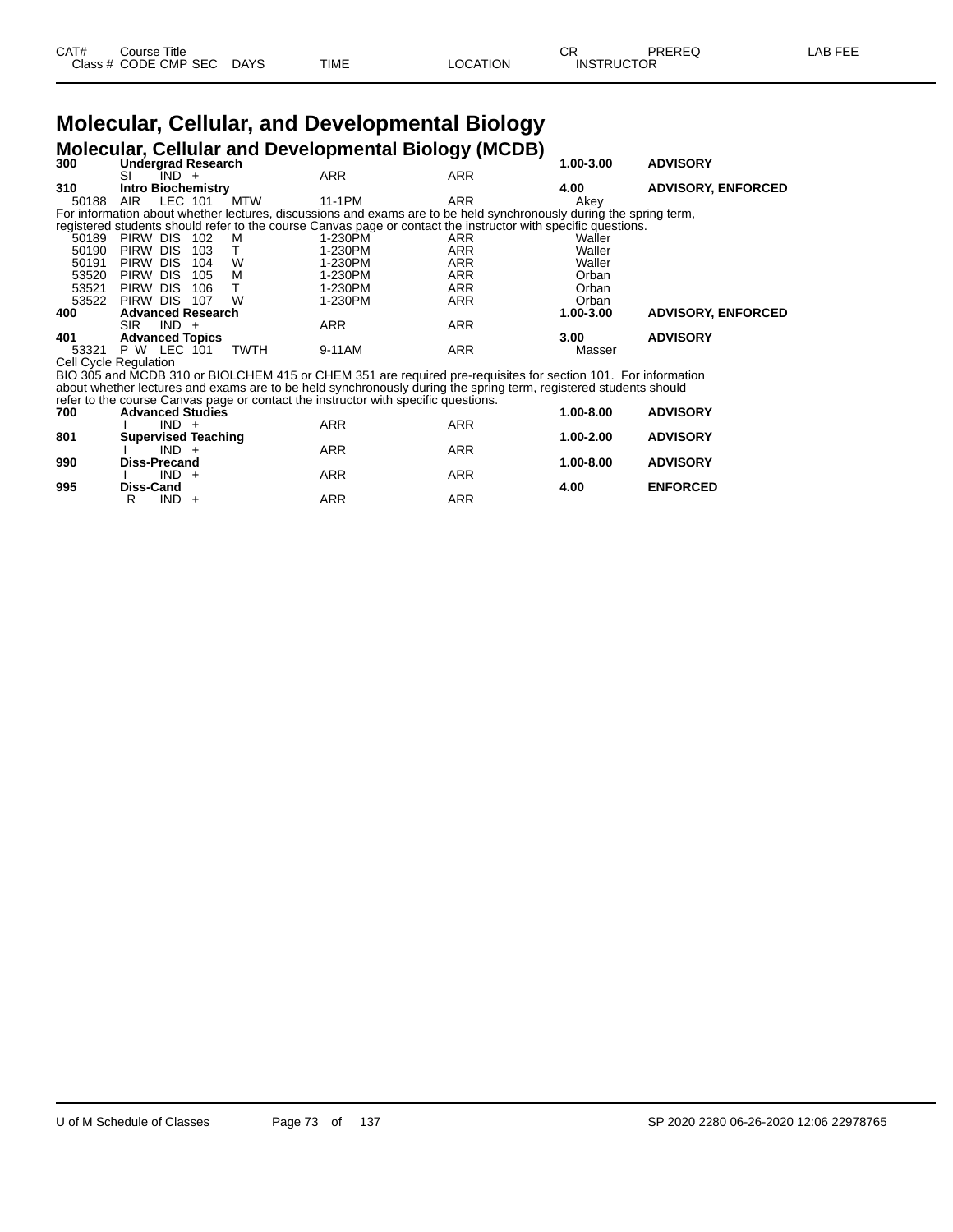| CAT#<br>Close: | Title<br>`ourse<br>ں ب<br><b>CODE CMP SEC</b><br>$ -$ | <b>DAYS</b><br>$\sim$ | <b>TIME</b> | TION | ∼⊏<br>◡◠<br>INS<br>- 10 | DDEDEA<br>∼<br>$\cdot$ . $\sim$<br>TOR | $  -$ |
|----------------|-------------------------------------------------------|-----------------------|-------------|------|-------------------------|----------------------------------------|-------|
|                |                                                       |                       |             |      |                         |                                        |       |

## **Organizational Studies**

|  |      | <b>Organizational Studies (ORGSTUDY)</b><br>299 Undergrad Internship |     | 1.00 | <b>ADVISORY</b> |
|--|------|----------------------------------------------------------------------|-----|------|-----------------|
|  | IND. | ARR                                                                  | ARR |      |                 |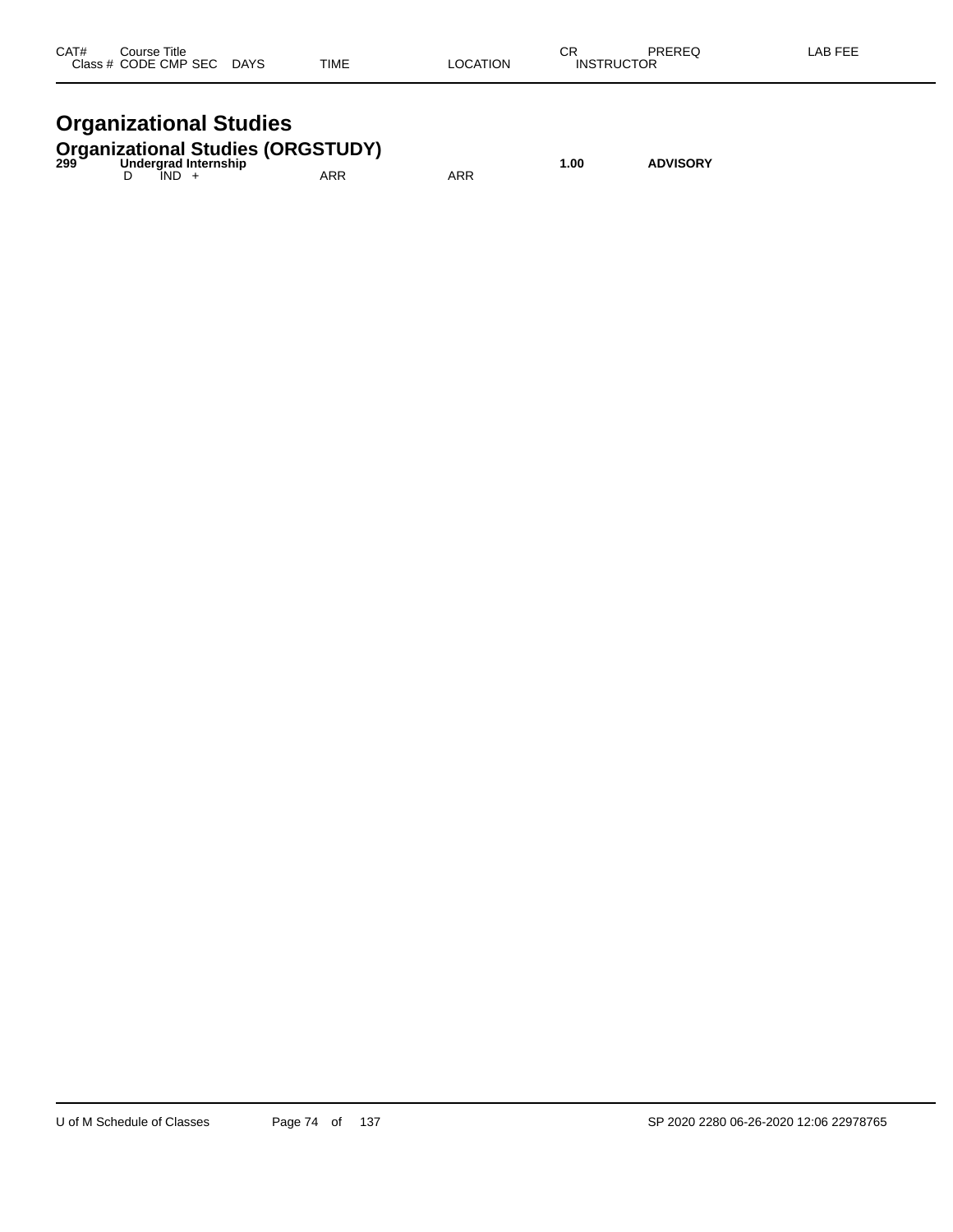| CAT#  | Course Title<br>Class # CODE CMP SEC DAYS   |            | <b>TIME</b> | <b>LOCATION</b> | CR.<br><b>INSTRUCTOR</b> | PREREQ          | LAB FEE |
|-------|---------------------------------------------|------------|-------------|-----------------|--------------------------|-----------------|---------|
|       | <b>Philosophy Department</b>                |            |             |                 |                          |                 |         |
|       | <b>Philosophy (PHIL)</b>                    |            |             |                 |                          |                 |         |
| 154   | SciFi & Phil                                |            |             |                 | 2.00                     |                 |         |
| 53213 | P W LEC 101                                 | <b>TTH</b> | 4-6PM       | ARR             | Hunt                     |                 |         |
| 202   | <b>Introduction-Phil</b>                    |            |             |                 | 2.00                     |                 |         |
| 53354 | P W REC 101                                 | <b>TTH</b> | $2-4PM$     | ARR             | Woodard                  |                 |         |
| 345   | Language & Mind                             |            |             |                 | 3.00                     | <b>ENFORCED</b> |         |
| 53356 | P RW LEC 101                                | MW         | 3-6PM       | ARR             | Craven                   |                 |         |
| 399   | <b>Independent Studies</b><br>$IND +$<br>IR |            |             |                 | 1.00-4.00                | <b>ADVISORY</b> |         |
| 499   | <b>Senior Honors</b>                        |            | ARR         | ARR             | 2.00                     | <b>ADVISORY</b> |         |
|       | $IND +$                                     |            | ARR         | ARR             |                          |                 |         |
| 596   | <b>Reading Course</b>                       |            |             |                 | 2.00-3.00                | <b>ADVISORY</b> |         |
|       | $IND +$<br>IR.                              |            | ARR         | ARR             |                          |                 |         |
| 599   | <b>Doss Reading</b>                         |            |             |                 | 2.00-3.00                | <b>ADVISORY</b> |         |
|       | $IND +$<br>IR.                              |            | <b>ARR</b>  | ARR             |                          |                 |         |
| 600   | <b>Advanced Studies</b>                     |            |             |                 | 2.00                     | <b>ADVISORY</b> |         |
|       | $IND +$<br>IR.                              |            | ARR         | ARR             |                          |                 |         |
| 990   | <b>Diss-Precand</b>                         |            |             |                 | 1.00-4.00                | <b>ADVISORY</b> |         |
|       | $IND +$<br>IR                               |            | ARR         | ARR             |                          |                 |         |
| 995   | Diss-Cand                                   |            |             |                 | 4.00                     | <b>ENFORCED</b> |         |

IR IND + ARR ARR ARR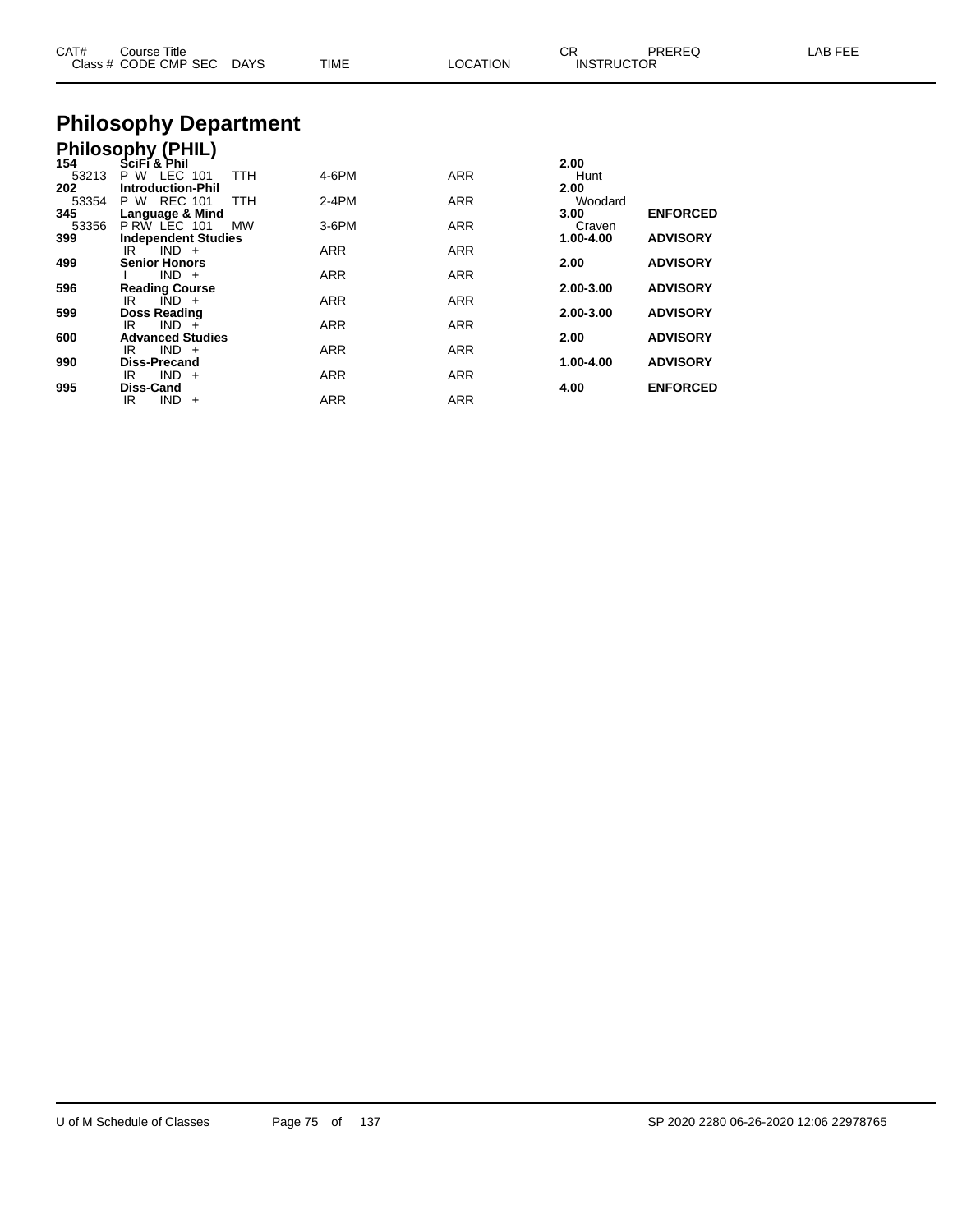| CAT# | Title<br>∴ourse            |                       |             |                         | $\sim$ r<br>◡◠    | <b>PREREC</b> | . <i>.</i> .<br>_AB<br>--- |
|------|----------------------------|-----------------------|-------------|-------------------------|-------------------|---------------|----------------------------|
|      | Class # CODE CMP SEC<br>__ | <b>DAYS</b><br>$\sim$ | <b>TIME</b> | <b>LOCATION</b><br>____ | <b>INSTRUCTOR</b> |               |                            |

#### **Physics Department Physics (PHYSICS)**

|                   |                         |         |                             |                                                             |                                                                                 |                  |                    | ---A STUDENT WHO DOES NOT ATTEND THE FIRST MEETING OF A BIOLOGY, CHEMISTRY, OR PHYSICS LABORATORY MAY BE DROPPED<br>FROM THE COURSE FOR NON-ATTENDANCE. ALL STUDENTS MUST TAKE ACTION THROUGH THE REGISTRATION SYSTEM TO MAKE SURE |       |
|-------------------|-------------------------|---------|-----------------------------|-------------------------------------------------------------|---------------------------------------------------------------------------------|------------------|--------------------|------------------------------------------------------------------------------------------------------------------------------------------------------------------------------------------------------------------------------------|-------|
|                   |                         |         |                             |                                                             | THAT THEIR OFFICIAL SCHEDULE OF COURSES MATCHES THE COURSES THEY ARE ATTENDING. |                  |                    |                                                                                                                                                                                                                                    |       |
| 135               |                         |         | <b>Phys Life Science I</b>  | MTTHF                                                       | 2-4PM                                                                           | 182 WEISER       | 4.00<br>Lau, Black | <b>ADVISORY</b>                                                                                                                                                                                                                    |       |
| 52117 PIW LEC 101 |                         |         |                             | Students should elect Physics 136 as the corresponding lab. |                                                                                 |                  |                    |                                                                                                                                                                                                                                    |       |
| 136               |                         |         | Life Sciences Lab I         |                                                             |                                                                                 |                  | 1.00               | <b>ADVISORY</b>                                                                                                                                                                                                                    | 25.00 |
| 52119             | PIW LAB 101             |         |                             | <b>MW</b>                                                   | 10-12PM                                                                         | <b>ARR</b>       | Trott              |                                                                                                                                                                                                                                    |       |
| 52120             | PI W                    | LAB 102 |                             | <b>MW</b>                                                   | 12-2PM                                                                          | <b>ARR</b>       | Girodias           |                                                                                                                                                                                                                                    |       |
| 52121             | PI W                    | LAB 103 |                             | <b>TTH</b>                                                  | 10-12PM                                                                         | <b>ARR</b>       | <b>Black</b>       |                                                                                                                                                                                                                                    |       |
| 52122             | PI W                    | LAB 104 |                             | <b>TTH</b>                                                  | 12-2PM                                                                          | <b>ARR</b>       | Gong               |                                                                                                                                                                                                                                    |       |
| 52123             | PI W                    | LAB 105 |                             | <b>TTH</b>                                                  | 8-10AM                                                                          | <b>ARR</b>       | <b>Black</b>       |                                                                                                                                                                                                                                    |       |
| 53534             | PI W                    | LAB 106 |                             | <b>MW</b>                                                   | 10-12PM                                                                         | <b>ARR</b>       | Girodias           |                                                                                                                                                                                                                                    |       |
| 53557             | PIW LAB 107             |         |                             | <b>TTH</b>                                                  | 10-12PM                                                                         | ARR              | Gong               |                                                                                                                                                                                                                                    |       |
| 140               |                         |         | <b>General Physics I</b>    |                                                             |                                                                                 |                  | 4.00               | <b>ADVISORY</b>                                                                                                                                                                                                                    |       |
| 50338             | PIW LEC 101             |         |                             | <b>MTTHF</b>                                                | 12-2PM                                                                          | 182 WEISER       | Melnichuk          |                                                                                                                                                                                                                                    |       |
| 141               | <b>Elementary Lab I</b> |         |                             |                                                             |                                                                                 |                  | 1.00               |                                                                                                                                                                                                                                    | 25.00 |
| 50339             | PIW LAB 101             |         |                             | <b>MW</b>                                                   | 2-4PM                                                                           | <b>1224 RAND</b> | Gonzalez           |                                                                                                                                                                                                                                    |       |
| 50340             | PIW LAB 102             |         |                             | <b>TTH</b>                                                  | 10-12PM                                                                         | <b>1224 RAND</b> | Gonzalez           |                                                                                                                                                                                                                                    |       |
| 235               |                         |         | <b>Phy Life Sciences II</b> |                                                             |                                                                                 |                  | 4.00               | <b>ADVISORY</b>                                                                                                                                                                                                                    |       |
| 52118             | <b>PIW LEC 101</b>      |         |                             | <b>MTTHF</b>                                                | 12-2PM                                                                          | 170 WEISER       | Eckhause, Cadotte  |                                                                                                                                                                                                                                    |       |
|                   |                         |         |                             | Students should elect Physics 236 as the corresponding lab. |                                                                                 |                  |                    |                                                                                                                                                                                                                                    |       |
| 236               |                         |         | Life Sciences Lab II        |                                                             |                                                                                 |                  | 1.00               | <b>ADVISORY</b>                                                                                                                                                                                                                    | 37.00 |
| 52124             | PIW LAB 101             |         |                             | <b>MW</b>                                                   | 10-12PM                                                                         | <b>ARR</b>       | Robinson           |                                                                                                                                                                                                                                    |       |
| 52125             | PI W                    | LAB 102 |                             | <b>MW</b>                                                   | 3-5PM                                                                           | <b>ARR</b>       | Cadotte            |                                                                                                                                                                                                                                    |       |
| 52126             | PI W                    | LAB 103 |                             | <b>TTH</b>                                                  | 10-12PM                                                                         | <b>ARR</b>       | Sessa              |                                                                                                                                                                                                                                    |       |
| 52127             | PI W                    | LAB 104 |                             | TTH                                                         | 2-4PM                                                                           | ARR              | Perez              |                                                                                                                                                                                                                                    |       |
| 53519             | PI W                    | LAB 105 |                             | <b>MW</b>                                                   | 10-12PM                                                                         | <b>ARR</b>       | Sessa              |                                                                                                                                                                                                                                    |       |
| 53527             | PIW LAB 106             |         |                             | <b>TTH</b>                                                  | 2-4PM                                                                           | <b>ARR</b>       | Robinson           |                                                                                                                                                                                                                                    |       |
| 53528             | PIW LAB 107             |         |                             | <b>TTH</b>                                                  | 5-7PM                                                                           | ARR              | Robinson           |                                                                                                                                                                                                                                    |       |
| 240               |                         |         | <b>General Physics II</b>   |                                                             |                                                                                 |                  | 4.00               | <b>ADVISORY</b>                                                                                                                                                                                                                    |       |
| 50341             | PIW LEC 101             |         |                             | <b>MTTHF</b>                                                | 2-4PM                                                                           | 170 WEISER       | Winn, Kerber       |                                                                                                                                                                                                                                    |       |
| 241               |                         |         | <b>Elementary Lab II</b>    |                                                             |                                                                                 |                  | 1.00               | <b>ADVISORY</b>                                                                                                                                                                                                                    | 37.00 |
| 50342             | PIW LAB 101             |         |                             | <b>MW</b>                                                   | 10-12PM                                                                         | <b>1209 RAND</b> | Duspayev           |                                                                                                                                                                                                                                    |       |
| 50343             | PIW LAB 102             |         |                             | <b>MW</b>                                                   | 12-2PM                                                                          | <b>1209 RAND</b> | Kerber             |                                                                                                                                                                                                                                    |       |
| 415               |                         |         | <b>Undergrad Research</b>   |                                                             |                                                                                 |                  | 1.00-6.00          |                                                                                                                                                                                                                                    |       |
|                   |                         | IND +   |                             |                                                             | <b>ARR</b>                                                                      | <b>ARR</b>       |                    |                                                                                                                                                                                                                                    |       |
| 496               | <b>Senior Thesis I</b>  |         |                             |                                                             |                                                                                 |                  | 2.00-3.00          | <b>ADVISORY</b>                                                                                                                                                                                                                    |       |
|                   |                         | $IND +$ |                             |                                                             | <b>ARR</b>                                                                      | <b>ARR</b>       |                    |                                                                                                                                                                                                                                    |       |
| 497               | <b>Senior Thesis II</b> |         |                             |                                                             |                                                                                 |                  | 2.00-3.00          | <b>ADVISORY</b>                                                                                                                                                                                                                    |       |
|                   |                         | $IND +$ |                             |                                                             | <b>ARR</b>                                                                      | <b>ARR</b>       |                    |                                                                                                                                                                                                                                    |       |
| 498               |                         |         | Intr Res-Honors Stu         |                                                             |                                                                                 |                  | 2.00-3.00          | <b>ADVISORY</b>                                                                                                                                                                                                                    |       |
|                   |                         | $IND +$ |                             |                                                             | <b>ARR</b>                                                                      | <b>ARR</b>       |                    |                                                                                                                                                                                                                                    |       |
| 499               |                         |         | Intr Res-Honors Stu         |                                                             |                                                                                 |                  | 2.00-3.00          | <b>ADVISORY</b>                                                                                                                                                                                                                    |       |
|                   |                         | $IND +$ |                             |                                                             | <b>ARR</b>                                                                      | <b>ARR</b>       |                    |                                                                                                                                                                                                                                    |       |
| 515               |                         |         | <b>Supervised Research</b>  |                                                             |                                                                                 |                  | 4.00-6.00          | <b>ADVISORY</b>                                                                                                                                                                                                                    |       |
|                   |                         | $IND +$ |                             |                                                             | <b>ARR</b>                                                                      | <b>ARR</b>       |                    |                                                                                                                                                                                                                                    |       |
| 715               |                         |         | <b>Special Prob-Grad</b>    |                                                             |                                                                                 |                  | 1.00-6.00          | <b>ADVISORY</b>                                                                                                                                                                                                                    |       |
|                   |                         | $IND +$ |                             |                                                             | <b>ARR</b>                                                                      | <b>ARR</b>       |                    |                                                                                                                                                                                                                                    |       |
| 990               | <b>Diss-Precand</b>     |         |                             |                                                             |                                                                                 |                  | 1.00-4.00          | <b>ADVISORY</b>                                                                                                                                                                                                                    |       |
|                   |                         | $IND +$ |                             |                                                             | ARR                                                                             | <b>ARR</b>       |                    |                                                                                                                                                                                                                                    |       |
| 995               | Diss-Cand               |         |                             |                                                             |                                                                                 |                  | 4.00               | <b>ENFORCED</b>                                                                                                                                                                                                                    |       |
|                   | IR.                     | $IND +$ |                             |                                                             | <b>ARR</b>                                                                      | <b>ARR</b>       |                    |                                                                                                                                                                                                                                    |       |
|                   |                         |         |                             |                                                             |                                                                                 |                  |                    |                                                                                                                                                                                                                                    |       |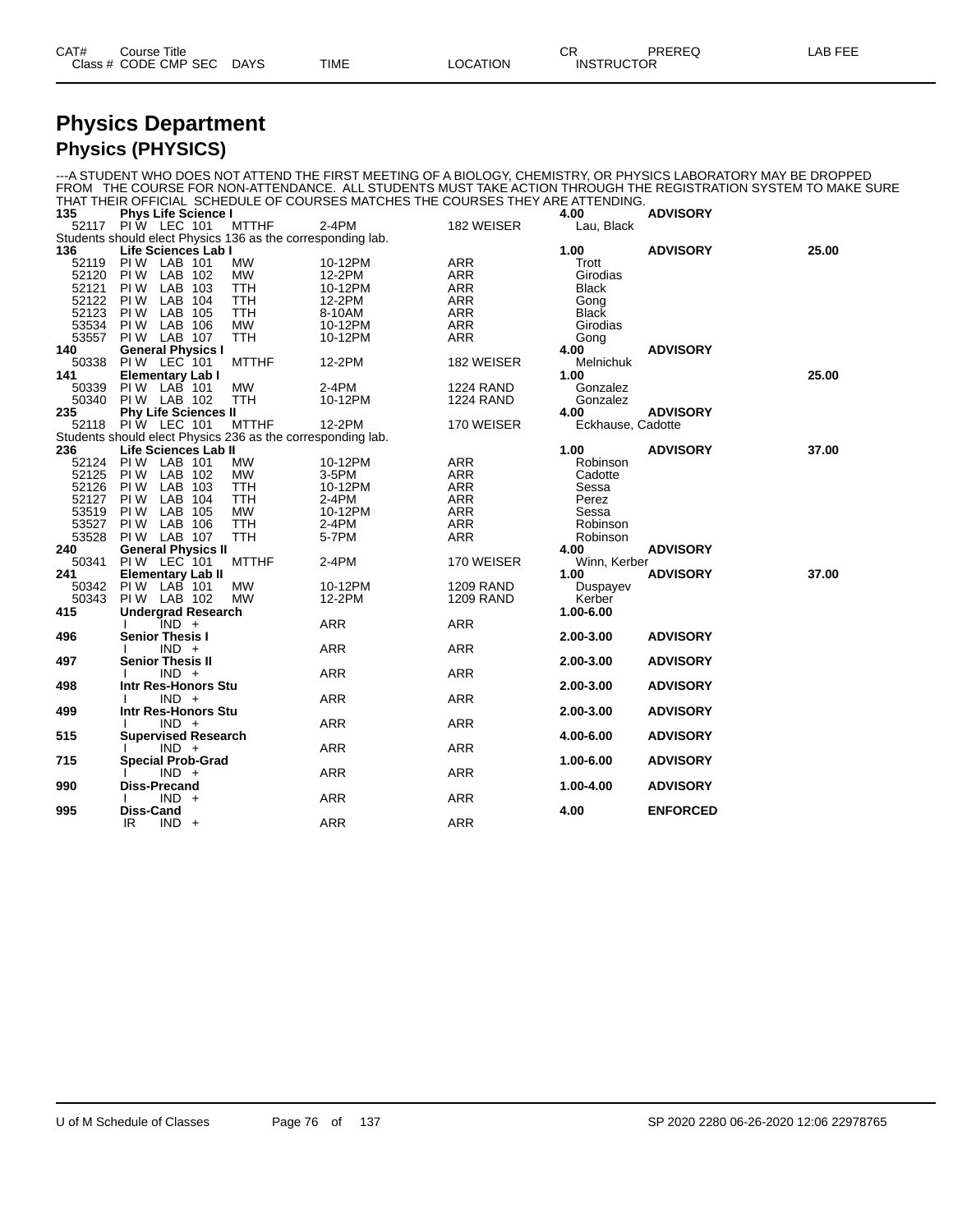|              | Class # CODE CMP SEC DAYS                                       | TIME       | <b>LOCATION</b> | <b>INSTRUCTOR</b>     |                 |  |
|--------------|-----------------------------------------------------------------|------------|-----------------|-----------------------|-----------------|--|
|              | <b>Political Science Department</b>                             |            |                 |                       |                 |  |
|              | <b>Political Science (POLSCI)</b>                               |            |                 |                       |                 |  |
| 160<br>53146 | <b>Intro World Politic</b><br>P W LEC 101<br><b>TWTHF</b>       | 10-12PM    | <b>ARR</b>      | 4.00<br>O'Mealia      |                 |  |
| 299          | <b>POLSCI Internship</b>                                        |            |                 | 1.00                  | <b>ADVISORY</b> |  |
| 300          | $IND +$<br>D<br><b>Quant Emp Mthd PolSc</b>                     | ARR        | <b>ARR</b>      | 4.00                  | <b>ADVISORY</b> |  |
| 52829        | P W LEC 101<br><b>MTWTH</b>                                     | $2-4PM$    | <b>ARR</b>      | Burt                  |                 |  |
| 302          | <b>Pol Thot Mod-Recent</b>                                      |            |                 | 3.00                  | <b>ADVISORY</b> |  |
| 53199<br>383 | P W LEC 101<br>MTW<br>Pol Sci Rsrch Opp                         | 4-6PM      | <b>ARR</b>      | Campbell<br>1.00-3.00 |                 |  |
|              | $IND +$                                                         | <b>ARR</b> | <b>ARR</b>      |                       |                 |  |
| 384          | <b>Directed Studies</b>                                         |            |                 | 1.00-3.00             |                 |  |
| 389          | $IND +$<br>Topics                                               | <b>ARR</b> | <b>ARR</b>      | 3.00                  | <b>ADVISORY</b> |  |
| 53147        | P W REC 101<br><b>MTW</b>                                       | 12-2PM     | <b>ARR</b>      | Lerner                |                 |  |
|              | <b>Environ Politics and Policy</b><br>53550 P W REC 102<br>MTTH | 3-5PM      | <b>ARR</b>      | Kitaevich             |                 |  |
|              | Anatomy of Democracy                                            |            |                 |                       |                 |  |
| 399          | Adv Internship                                                  |            |                 | 3.00                  | <b>ADVISORY</b> |  |
| 53596<br>691 | <b>PI</b><br><b>SEM 028</b><br><b>Directed Reading</b>          | <b>ARR</b> | <b>ARR</b>      | Horner<br>1.00-6.00   | <b>ADVISORY</b> |  |
|              | $IND +$                                                         | <b>ARR</b> | <b>ARR</b>      |                       |                 |  |
| 891          | <b>Directed Research</b><br>$IND +$                             | <b>ARR</b> | <b>ARR</b>      | 1.00-6.00             | <b>ADVISORY</b> |  |
| 990          | <b>Diss-Precand</b>                                             |            |                 | 1.00-4.00             | <b>ADVISORY</b> |  |
|              | $IND +$                                                         | <b>ARR</b> | <b>ARR</b>      |                       |                 |  |
| 995          | Diss-Cand<br>$IND +$<br>IR                                      | <b>ARR</b> | <b>ARR</b>      | 4.00                  | <b>ENFORCED</b> |  |

CAT# Course Title Case CR PREREQ LAB FEE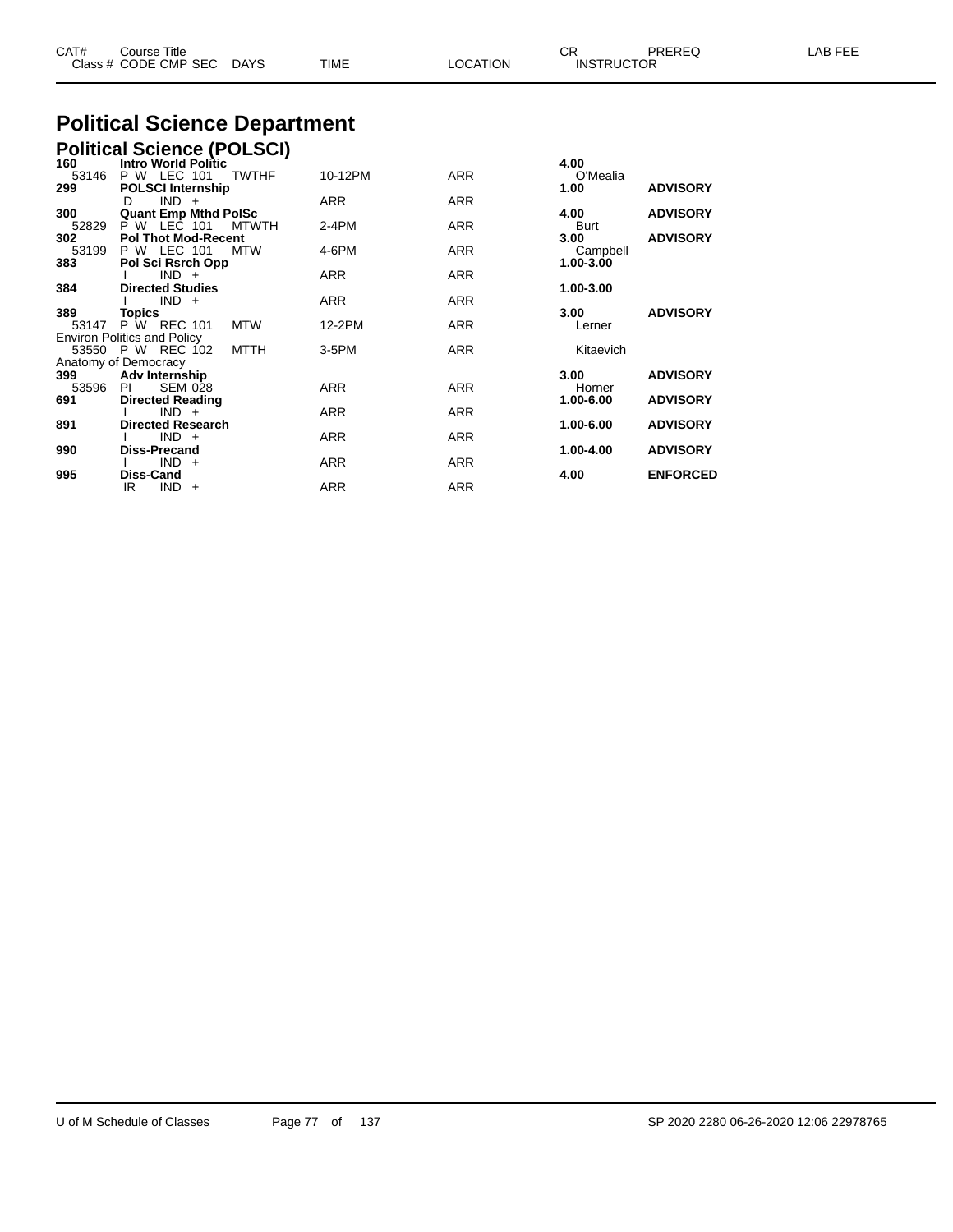| CAT# | Title<br>Course      |      |      |          | Ωn<br>◡∩          | PREREQ | . EEF<br>AR. |
|------|----------------------|------|------|----------|-------------------|--------|--------------|
|      | Class # CODE CMP SEC | DAYS | TIME | LOCATION | <b>INSTRUCTOR</b> |        |              |

#### **Psychology Department Psychology (PSYCH)**

|                           |                                                                                                                                                                                                                       |           |            |                            | ---IT IS CRITICAL THAT STUDENTS ATTEND CLASSES FROM THE BEGINNING OF THE TERM. EVEN THOUGH STUDENTS ARE REGISTERED<br>OFFICIALLY FOR A COURSE, THE DEPARTMENT MAY REQUEST THAT THEY BE DISENROLLED IF THEY DO NOT ATTEND INITIAL CLASSES. |
|---------------------------|-----------------------------------------------------------------------------------------------------------------------------------------------------------------------------------------------------------------------|-----------|------------|----------------------------|-------------------------------------------------------------------------------------------------------------------------------------------------------------------------------------------------------------------------------------------|
| 111                       | Intro to Psych                                                                                                                                                                                                        |           |            | 4.00                       |                                                                                                                                                                                                                                           |
|                           | 50354 P W LEC 101                                                                                                                                                                                                     | ARR       | <b>ARR</b> | Schreier                   |                                                                                                                                                                                                                                           |
|                           | Please direct all questions to psych.saa@umich.edu; do not contact the instructor. Course will be taught remotely<br>in an asynchronous format (Spring 2020).                                                         |           |            |                            |                                                                                                                                                                                                                                           |
| 200                       | Ind Psych Issues                                                                                                                                                                                                      |           |            | 1.00-4.00                  | <b>ADVISORY</b>                                                                                                                                                                                                                           |
|                           | $IND +$                                                                                                                                                                                                               | ARR       | ARR        |                            |                                                                                                                                                                                                                                           |
| 213                       | <b>Foundations IGR</b>                                                                                                                                                                                                |           |            | 3.00                       | <b>ENFORCED</b>                                                                                                                                                                                                                           |
| 53062 PR<br>270           | <b>SEM 101</b><br>TTH<br>Intro to Psychopath                                                                                                                                                                          | 230-530PM | ARR        | Hwang (he/him/his)<br>4.00 | <b>ENFORCED</b>                                                                                                                                                                                                                           |
|                           | 50355 P RW LEC 101<br>TWTH                                                                                                                                                                                            | 8-1040AM  | <b>ARR</b> | Chang                      |                                                                                                                                                                                                                                           |
|                           | Please direct all questions to psych.saa@umich.edu; do not contact the instructor. Course will be taught remotely                                                                                                     |           |            |                            |                                                                                                                                                                                                                                           |
| 322                       | in a synchronous format (Spring 2020).<br><b>Fld Prac Res Nat Sci</b>                                                                                                                                                 |           |            | 1.00-4.00                  | <b>ADVISORY</b>                                                                                                                                                                                                                           |
|                           | $IND +$                                                                                                                                                                                                               | ARR       | ARR        |                            |                                                                                                                                                                                                                                           |
| 326                       | Dir Res Psych/NS                                                                                                                                                                                                      |           |            | 1.00-4.00                  | <b>ADVISORY</b>                                                                                                                                                                                                                           |
|                           | $IND +$                                                                                                                                                                                                               | ARR       | ARR        |                            |                                                                                                                                                                                                                                           |
| 347                       | <b>Perception</b><br>53415 PIRW LEC 101                                                                                                                                                                               | ARR       | ARR        | 3.00<br>Snodgrass          | <b>ENFORCED</b>                                                                                                                                                                                                                           |
|                           | Course will be taught remotely in an asynchronous format (Spring 2020).                                                                                                                                               |           |            |                            |                                                                                                                                                                                                                                           |
| 348                       | <b>Psych of Thinking</b>                                                                                                                                                                                              |           |            | 3.00                       | <b>ENFORCED</b>                                                                                                                                                                                                                           |
|                           | 53416 P RW LEC 101                                                                                                                                                                                                    | ARR       | ARR        | Isbell                     |                                                                                                                                                                                                                                           |
| 371                       | Course will be taught remotely in an asynchronous format (Spring 2020).<br>Adv Lab Psychopath                                                                                                                         |           |            | 3.00                       | <b>ADVISORY, ENFORCED</b>                                                                                                                                                                                                                 |
|                           | 52116 P RW LAB 101<br>TWTH                                                                                                                                                                                            | 11-1PM    | ARR        | Chang                      |                                                                                                                                                                                                                                           |
|                           | Please direct all questions to psych.saa@umich.edu; do not contact the instructor. Course will be taught remotely                                                                                                     |           |            |                            |                                                                                                                                                                                                                                           |
| 404                       | in a synchronous format (Spring 2020).<br><b>Field Practicum</b>                                                                                                                                                      |           |            | 1.00-4.00                  | <b>ADVISORY</b>                                                                                                                                                                                                                           |
|                           | $IND +$                                                                                                                                                                                                               | ARR       | ARR        |                            |                                                                                                                                                                                                                                           |
| 405                       | <b>Pract Univ Setting</b>                                                                                                                                                                                             |           |            | 1.00-4.00                  | <b>ADVISORY</b>                                                                                                                                                                                                                           |
|                           | $IND +$                                                                                                                                                                                                               | ARR       | ARR        | 1.00-4.00                  | <b>ADVISORY</b>                                                                                                                                                                                                                           |
| 420                       | <b>Adv Reading NS</b><br>$IND +$                                                                                                                                                                                      | ARR       | ARR        |                            |                                                                                                                                                                                                                                           |
| 421                       | <b>Adv Reading Soc Sci</b>                                                                                                                                                                                            |           |            | 1.00-4.00                  | <b>ADVISORY</b>                                                                                                                                                                                                                           |
|                           | $IND +$                                                                                                                                                                                                               | ARR       | ARR        |                            |                                                                                                                                                                                                                                           |
| 422                       | <b>Adv Research NS</b><br>$IND +$                                                                                                                                                                                     | ARR       | ARR        | 1.00-4.00                  | <b>ADVISORY</b>                                                                                                                                                                                                                           |
| 423                       | <b>Adv Res Soc Sci</b>                                                                                                                                                                                                |           |            | $3.00 - 4.00$              | <b>ADVISORY</b>                                                                                                                                                                                                                           |
|                           | $IND +$                                                                                                                                                                                                               | ARR       | ARR        |                            |                                                                                                                                                                                                                                           |
| 430                       | <b>Topics in Biopsych</b><br>52736 PIRW SEM 101<br>TTH                                                                                                                                                                | 11-12PM   | ARR        | 3.00<br>Cummings           | <b>ENFORCED</b>                                                                                                                                                                                                                           |
|                           | Sex Dif Brain, Behav&Disease                                                                                                                                                                                          |           |            |                            |                                                                                                                                                                                                                                           |
|                           | Course will be taught remotely in both asynchronous and synchronous format (Spring 2020).                                                                                                                             |           |            |                            |                                                                                                                                                                                                                                           |
|                           | The synchronous component will be one hour of discussion time on Tuesdays and Thursdays from 11:00am - 12:00pm EDT,                                                                                                   |           |            |                            |                                                                                                                                                                                                                                           |
| 457                       | for which students must be online and able to engage in the discussion.<br><b>Curr Topic Dev Psych</b>                                                                                                                |           |            | 3.00                       | <b>ADVISORY, ENFORCED</b>                                                                                                                                                                                                                 |
|                           | 52737 PIRW SEM 101 MW                                                                                                                                                                                                 | 1030-12PM | <b>ARR</b> | Jodl                       |                                                                                                                                                                                                                                           |
| <b>Emerging Adulthood</b> |                                                                                                                                                                                                                       |           |            |                            |                                                                                                                                                                                                                                           |
|                           | PSYCH 457 will be taught remotely using a "flipped" classroom format. Approximately half of each class period will<br>involve asynchronous learning with the remainder consisting of a synchronous discussion online. |           |            |                            |                                                                                                                                                                                                                                           |
| 487                       | <b>Curr Topc Social Psy</b>                                                                                                                                                                                           |           |            | 3.00                       | <b>ADVISORY, ENFORCED</b>                                                                                                                                                                                                                 |
|                           | 52975 PIRW SEM 107 MW                                                                                                                                                                                                 | 3-6PM     | ARR        | Ybarra                     |                                                                                                                                                                                                                                           |
|                           | Psych of Leading Self & Others<br>Course will be taught remotely in a synchronous format (Spring 2020).                                                                                                               |           |            |                            |                                                                                                                                                                                                                                           |
| 619                       | <b>Supervised Research</b>                                                                                                                                                                                            |           |            | 1.00-4.00                  | <b>ADVISORY</b>                                                                                                                                                                                                                           |
|                           | $IND +$                                                                                                                                                                                                               | ARR       | ARR        |                            |                                                                                                                                                                                                                                           |
| 706                       | <b>Tutorial Reading</b>                                                                                                                                                                                               |           |            | 1.00-4.00                  | <b>ADVISORY</b>                                                                                                                                                                                                                           |
| 719                       | $IND +$<br><b>Supervised Research</b>                                                                                                                                                                                 | ARR       | <b>ARR</b> | 1.00-5.00                  | <b>ADVISORY</b>                                                                                                                                                                                                                           |
|                           | $IND +$                                                                                                                                                                                                               | ARR       | <b>ARR</b> |                            |                                                                                                                                                                                                                                           |
| 808                       | <b>Special Seminar</b>                                                                                                                                                                                                |           |            | 1.00-3.00                  | <b>ADVISORY</b>                                                                                                                                                                                                                           |
| 53661                     | <b>SEM 101</b><br>P<br>US-China Crs-Cultr & Ed Res                                                                                                                                                                    | ARR       | <b>ARR</b> | Miller                     |                                                                                                                                                                                                                                           |
| 819                       | <b>Supervised Research</b>                                                                                                                                                                                            |           |            | 1.00-4.00                  | <b>ADVISORY</b>                                                                                                                                                                                                                           |
|                           | $IND +$                                                                                                                                                                                                               | ARR       | ARR        |                            |                                                                                                                                                                                                                                           |
| 879                       | <b>Internship Clin Psy</b><br>$IND +$                                                                                                                                                                                 | ARR       | <b>ARR</b> | 2.00                       | <b>ADVISORY</b>                                                                                                                                                                                                                           |
|                           |                                                                                                                                                                                                                       |           |            |                            |                                                                                                                                                                                                                                           |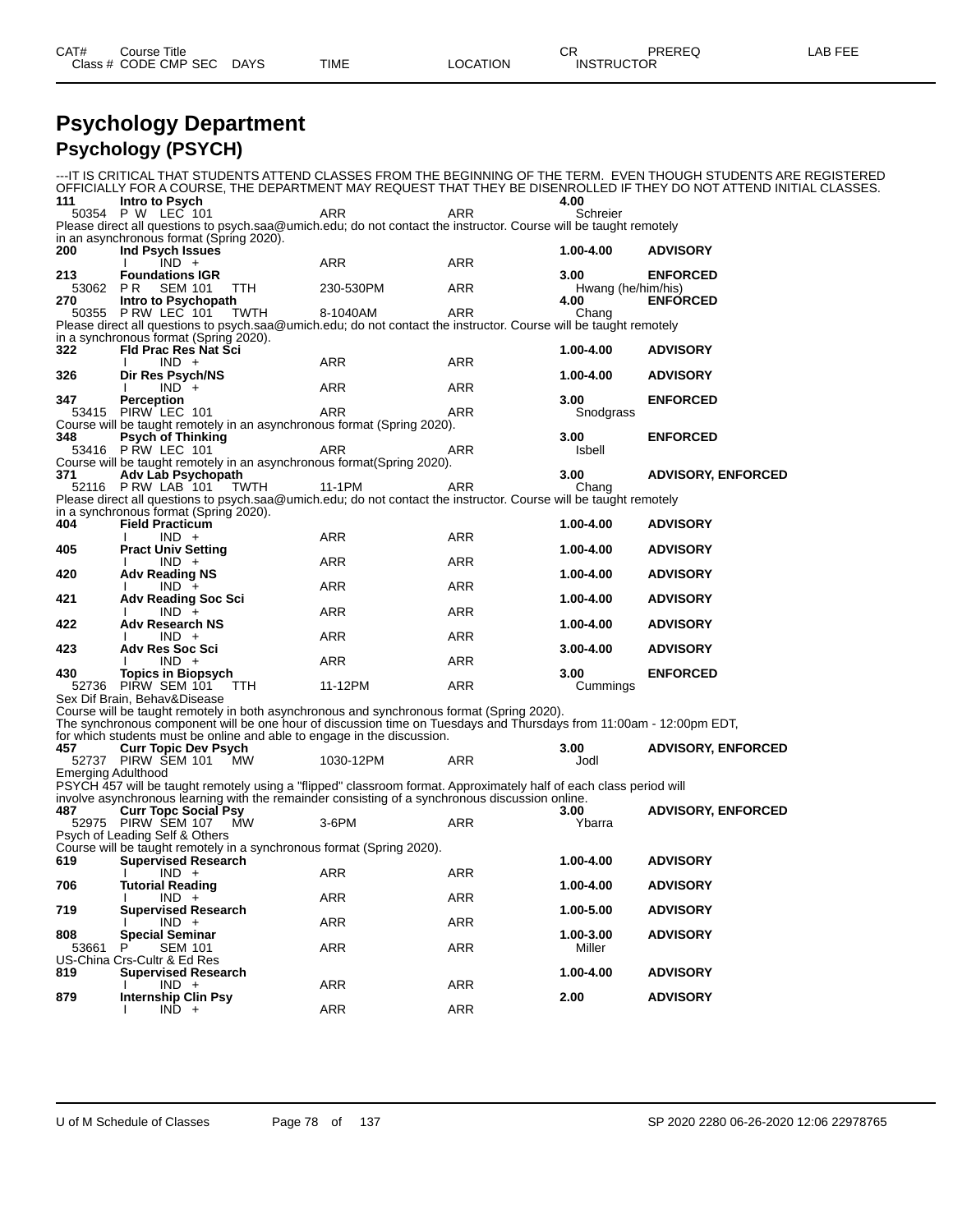| CAT#                | Course Title<br>Class # CODE CMP SEC DAYS                                 |     | <b>TIME</b> | <b>LOCATION</b> | CR<br><b>INSTRUCTOR</b>      | <b>PREREQ</b>   | <b>LAB FEE</b> |
|---------------------|---------------------------------------------------------------------------|-----|-------------|-----------------|------------------------------|-----------------|----------------|
|                     | <b>Studies In Religion</b>                                                |     |             |                 |                              |                 |                |
| 277                 | <b>Religion (RELIGION)</b><br>Lnd Israel-Palestine                        |     |             |                 | 3.00                         |                 |                |
| 53135               | <b>P W LEC 101</b>                                                        | МW  | $1-4PM$     | <b>ARR</b>      | Eliav                        |                 |                |
| 358<br>53337<br>387 | <b>Hist&amp;Rel Anc Israel</b><br>P W LEC 101<br><b>Independent Study</b> | TTH | 11-2PM      | <b>ARR</b>      | 3.00<br>Schmidt<br>1.00-3.00 | <b>ADVISORY</b> |                |
|                     | $IND +$                                                                   |     | <b>ARR</b>  | <b>ARR</b>      |                              |                 |                |
| 487                 | <b>Independent Study</b><br>$IND +$                                       |     | <b>ARR</b>  | <b>ARR</b>      | 1.00-3.00                    | <b>ADVISORY</b> |                |
| 497                 | <b>Sr Honors Thesis</b>                                                   |     |             |                 | 1.00-6.00                    | <b>ADVISORY</b> |                |

I IND + ARR ARR ARR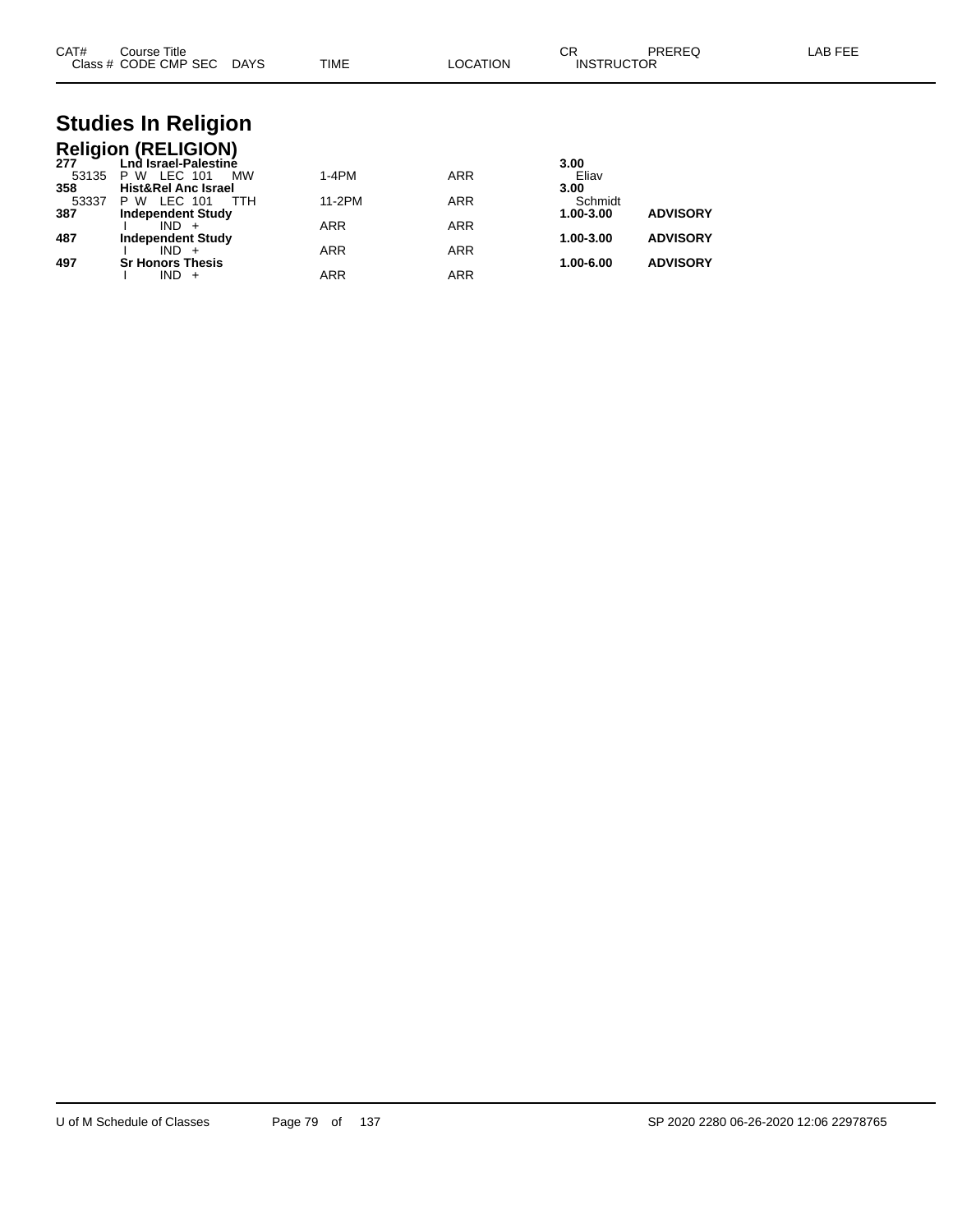#### **Romance Languages Department French (FRENCH)**

---Each section of the non-intensive classes meets two hours each day. Each section of the intensive classes meets four hours each day. Students must attend all hours and plan to attend periodic cultural presentations during the break between classes. ---A student who misses either of the first two meetings of any course offered by the Department of Romance Languages may be dropped from the course for non-attendance. ---Students with any previous study of French must take the French placement test before enrolling. Placement test dates are online at: www.lsa.umich.edu/rll/undergraduate/languageplacement/languageplacementtests. ---All students must take action through the registration system to make sure that their official schedule of courses matches the courses they are attending.<br>100 **Intensive Elem 100 Intensive Elem 8.00 ADVISORY, ENFORCED** 100 Intensive Elem 8.00<br>
52040 PDRW REC 101 MTTHF 9-11AM ARR KR<br>
100 Intensive Elem 8.00 **100 INTEL 1130-130PM**<br> $\overline{R}$  **ARR 8.00 ADVISORY, ENFORCED P RW REC 101** Course instruction is remote and synchronous. Enrolled students are expected to be available remotely during all scheduled class times. For students with no previous study or by placement. Students with any previous study of French or prior instruction in French must take the placement test before enrolling. The textbook can be purchased through the online bookstore or directly from the publisher at http://vistahigherlearning.com/store/umichigan.htm<br>**103 Elementary Review**<br>52654 PDRW REC 101 MTTHF 9-1 **103 Elementary Review 4.00 ENFORCED** 52654 PDRW REC 101 MTTHF 9-11AM ARR Hendrickson Course instruction is remote and synchronous. Enrolled students are expected to be available remotely during all scheduled class times. The textbook can be purchased through the online bookstore or directly from the publisher at http://vistahigherlearning.com/store/umichigan.htm<br>230 **Intensive 2nd Year 230 Intensive 2nd Year 8.00 ENFORCED** 53468 PDRW REC 101 MTTHF 9-11AM ARR Beuerlein, Wester-Murphy<br>**230 Intensive 2nd Year** 9-11AM ARR 8.00 **ENFORCED 230 Intensive 2nd Year 8.00 ENFORCED P RW REC 101** Course instruction is remote and synchronous. Enrolled students are expected to be available remotely during all scheduled class times.<br>231 **Second Year 231 Second Year 4.00 ENFORCED** 50263 PDRW REC 101 MTTHF 9-11AM ARR Mileski Course instruction is remote and synchronous. Enrolled students are expected to be available remotely during all scheduled class times.<br>232 **Second Ye 232 Second Year 4.00 ENFORCED** 50264 PDRW REC 101 Course instruction is remote and synchronous. Enrolled students are expected to be available remotely during all scheduled class times 52920 PDRW REC 102 MTTHF 1-3PM ARR ARR Gabaron Course instruction is remote and synchronous. Enrolled students are expected to be available remotely during all scheduled class times. 53539 PDRW REC 103 MTTHF 1-3PM ARR VanDoren Course instruction is remote and synchronous. Enrolled students are expected to be available remotely during all scheduled class times.<br>235 **Advanced French 235 Advanced French 3.00 ADVISORY, ENFORCED** 53103 PDRW REC 101 Sociopolitical/Multicul Issues Course instruction is remote and synchronous. Enrolled students are expected to be available remotely during all scheduled class times. **399 Independent Study 1.00-3.00 ENFORCED** R IND + ARR ARR ARR **899 Independent Study 1.00-3.00 ADVISORY** I IND + ARR ARR ARR **990 Diss-Precand 1.00-8.00 ADVISORY** I IND + ARR ARR ARR **995 Diss-Cand 4.00 ENFORCED** IR IND + ARR ARR ARR

#### **Italian (ITALIAN)**

---Each section of the non-intensive classes meets two hours each day. Each section of the intensive classes meets four hours each day. Students must attend all hours and plan to attend periodic cultural presentations during the break between classes.

---A student who misses either of the first two meetings of any course offered by the Department of Romance Languages may be dropped from the course for non-attendance.

---Students with any previous study of Italian must take the Italian placement test before enrolling. Placement test dates are online at:

www.lsa.umich.edu/rll/undergraduate/languageplacement/languageplacementtests.

---All students must take action through the registration system to make sure that their official schedule of

|                                                                                                                  | courses matches the courses they are attending. |       |            |     |      |                                |  |  |  |  |  |
|------------------------------------------------------------------------------------------------------------------|-------------------------------------------------|-------|------------|-----|------|--------------------------------|--|--|--|--|--|
| 230                                                                                                              | <b>Second Year Ital</b>                         |       |            |     | 8.00 | <b>ENFORCED</b>                |  |  |  |  |  |
| 52063                                                                                                            | PDRW REC 101                                    | MTTHF | 9-11AM     | ARR |      | Rodriguez Mojica, Garrido Baez |  |  |  |  |  |
| 230                                                                                                              | <b>Second Year Ital</b>                         |       |            |     | 8.00 | <b>ENFORCED</b>                |  |  |  |  |  |
|                                                                                                                  | <b>P RW REC 101</b>                             | MTTHF | 1130-130PM | ARR |      |                                |  |  |  |  |  |
| Course instruction is remate and synchronous. Enrolled students are expected to be available remately during all |                                                 |       |            |     |      |                                |  |  |  |  |  |

instruction is remote and synchronous. Enrolled students are ex-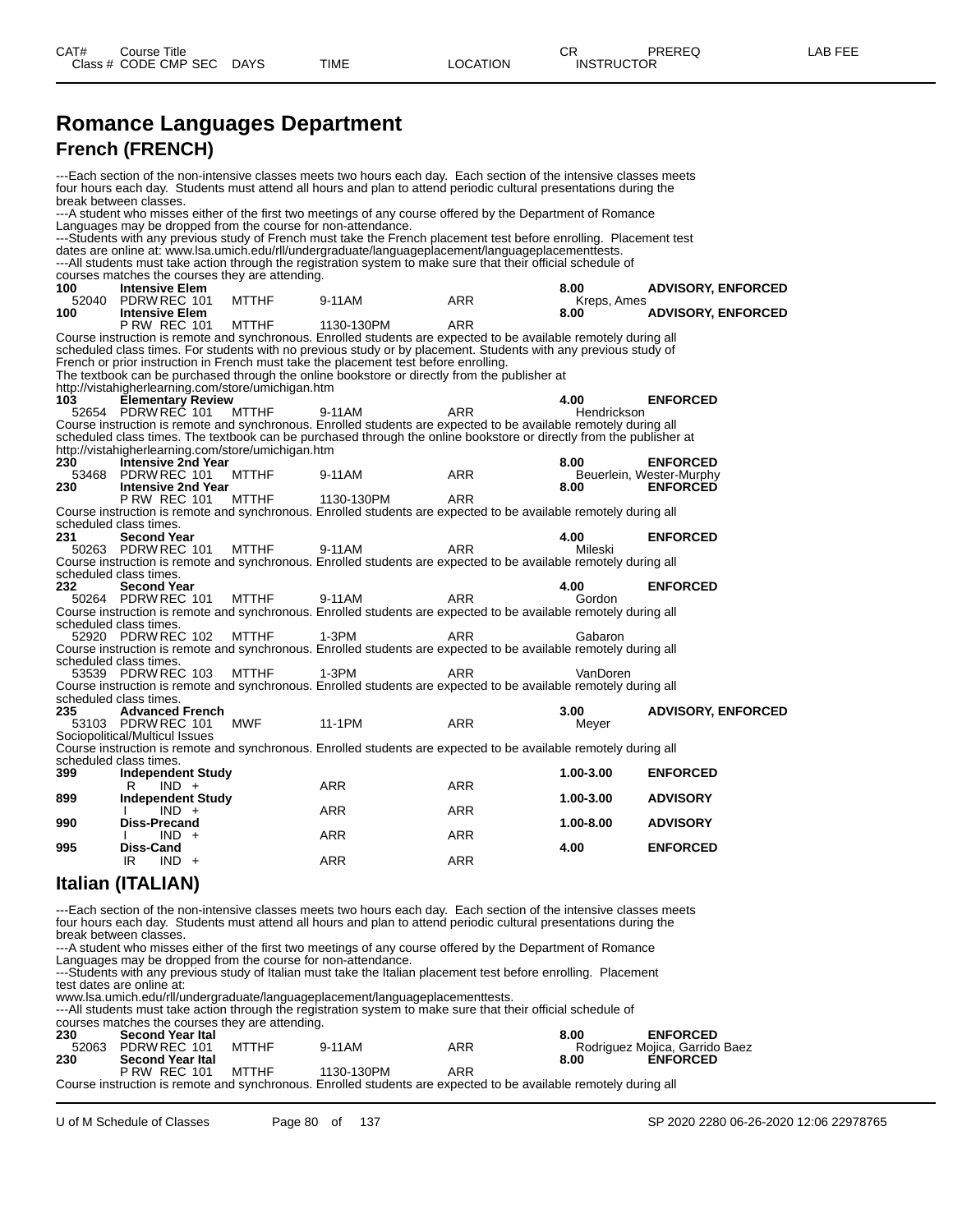| CAT#         | Course Title<br>Class # CODE CMP SEC DAYS                                       |              | <b>TIME</b>                                                                                                                                                                                                                             | <b>LOCATION</b> | CR<br><b>INSTRUCTOR</b>            | PREREQ                      | LAB FEE |
|--------------|---------------------------------------------------------------------------------|--------------|-----------------------------------------------------------------------------------------------------------------------------------------------------------------------------------------------------------------------------------------|-----------------|------------------------------------|-----------------------------|---------|
|              | http://vistahigherlearning.com/store/umichigan.htm                              |              | scheduled class times. The textbook can be purchased through the online bookstore or directly from the publisher at                                                                                                                     |                 |                                    |                             |         |
| 995          | Diss-Cand<br>R<br>$IND +$                                                       |              | ARR                                                                                                                                                                                                                                     | <b>ARR</b>      | 4.00                               | <b>ENFORCED</b>             |         |
|              |                                                                                 |              |                                                                                                                                                                                                                                         |                 |                                    |                             |         |
|              | <b>Portuguese (PORTUG)</b>                                                      |              |                                                                                                                                                                                                                                         |                 |                                    |                             |         |
|              | break between classes.                                                          |              | ---Each section of the non-intensive classes meets two hours each day. Each section of the intensive classes meets<br>four hours each day. Students must attend all hours and plan to attend periodic cultural presentations during the |                 |                                    |                             |         |
|              |                                                                                 |              | ---A student who misses either of the first two meetings of any course offered by the Department of Romance<br>Languages may be dropped from the course for non-attendance.                                                             |                 |                                    |                             |         |
|              |                                                                                 |              | ---Students with any previous study of Portuguese must take the Portuguese placement test before enrolling.<br>Placement tests are arranged through Prof. Niedja Fedrigo, niedja@umich.edu.                                             |                 |                                    |                             |         |
|              | courses matches the courses they are attending.                                 |              | ---All students must take action through the registration system to make sure that their official schedule of                                                                                                                           |                 |                                    |                             |         |
| 280          | <b>Port Rom Lang Spkrs</b>                                                      |              |                                                                                                                                                                                                                                         |                 | 3.00                               | <b>ENFORCED</b>             |         |
|              | 53368 PDRW REC 101                                                              | <b>MWF</b>   | 1-3PM<br>Course instruction is remote and synchronous. Enrolled students are expected to be available remotely during all                                                                                                               | ARR             |                                    | Segarra Costaguta Mattos    |         |
|              | scheduled class times.                                                          |              |                                                                                                                                                                                                                                         |                 |                                    |                             |         |
|              | <b>Romance Linguistics (ROMLING)</b>                                            |              |                                                                                                                                                                                                                                         |                 |                                    |                             |         |
| 333          | <b>Techn Pronunciation</b><br>52962 PDRW REC 101                                | <b>MW</b>    | 9-12PM                                                                                                                                                                                                                                  | ARR             | 3.00                               | <b>ENFORCED</b>             |         |
|              |                                                                                 |              | Course instruction is remote and synchronous. Enrolled students are expected to be available remotely during all                                                                                                                        |                 | Lavin                              |                             |         |
| 418          | scheduled class times.<br><b>Spanish SLA</b>                                    |              |                                                                                                                                                                                                                                         |                 | 3.00                               | <b>ADVISORY, ENFORCED</b>   |         |
|              | 53458 PDRW REC 101                                                              | MW           | 4-7PM                                                                                                                                                                                                                                   | ARR             | Garcia-Amaya                       |                             |         |
|              | scheduled class times.                                                          |              | Course instruction is remote and synchronous. Enrolled students are expected to be available remotely during all                                                                                                                        |                 |                                    |                             |         |
| 487          | <b>Studies Hisp Ling</b>                                                        |              |                                                                                                                                                                                                                                         |                 | 3.00                               | <b>ADVISORY, ENFORCED</b>   |         |
|              | 53530 PDRW REC 101 TTH<br>Do you speak Andalusian?                              |              | 4-7PM                                                                                                                                                                                                                                   | <b>ARR</b>      | Henriksen                          |                             |         |
|              |                                                                                 |              | topic: "Do you speak Andalusian?" elective credit. Course instruction is remote and synchronous. Enrolled                                                                                                                               |                 |                                    |                             |         |
|              |                                                                                 |              | students are expected to be available remotely during all scheduled class times.                                                                                                                                                        |                 |                                    |                             |         |
|              | Spanish (SPANISH)                                                               |              |                                                                                                                                                                                                                                         |                 |                                    |                             |         |
|              |                                                                                 |              | ---Each section of the non-intensive classes meets two hours each day. Each section of the intensive classes meets                                                                                                                      |                 |                                    |                             |         |
|              | break between classes.                                                          |              | four hours each day. Students must attend all hours and plan to attend periodic cultural presentations during the                                                                                                                       |                 |                                    |                             |         |
|              |                                                                                 |              | ---A student who misses either of the first two meetings of any course offered by the Department of Romance                                                                                                                             |                 |                                    |                             |         |
|              |                                                                                 |              | Languages may be dropped from the course for non-attendance.<br>---Students with any previous study of Spanish must take the Spanish placement test before enrolling. Placement                                                         |                 |                                    |                             |         |
|              | test dates are online at:                                                       |              |                                                                                                                                                                                                                                         |                 |                                    |                             |         |
|              |                                                                                 |              | www.lsa.umich.edu/rll/undergraduate/languageplacement/languageplacementtests.<br>---All students must take action through the registration system to make sure that their official schedule of                                          |                 |                                    |                             |         |
|              | courses matches the courses they are attending.                                 |              |                                                                                                                                                                                                                                         |                 |                                    |                             |         |
| 100<br>50377 | <b>Intensive Elem Span</b><br>PDRW REC 101                                      | MTTHF        | 9-11AM                                                                                                                                                                                                                                  | ARR             | 8.00<br>Orecchio, Perez            | <b>ADVISORY, ENFORCED</b>   |         |
| 100          | Intensive Elem Span                                                             |              |                                                                                                                                                                                                                                         |                 | 8.00                               | <b>ADVISORY, ENFORCED</b>   |         |
|              | <b>P RW REC 101</b>                                                             | MTTHF        | 1130-130PM<br>Course instruction is remote and synchronous. Enrolled students are expected to be available remotely during all                                                                                                          | ARR             |                                    |                             |         |
|              |                                                                                 |              | scheduled class times. For students with no previous study or by placement. Students with any previous study of<br>Spanish or prior instruction in Spanish must take the placement test before enrolling. The textbook can be           |                 |                                    |                             |         |
|              |                                                                                 |              | purchased through the online bookstore or directly from the publisher at http://www.cengagebrain.com/course/4459318                                                                                                                     |                 |                                    |                             |         |
| 103          | <b>Review-Elementary</b>                                                        |              | 9-11AM                                                                                                                                                                                                                                  | <b>ARR</b>      | 4.00<br>Moutinou                   | <b>ADVISORY, ENFORCED</b>   |         |
|              | 53293 PDRW REC 101                                                              | <b>MTTHF</b> | Course instruction is remote and synchronous. Enrolled students are expected to be available remotely during all                                                                                                                        |                 |                                    |                             |         |
|              |                                                                                 |              | scheduled class times. The textbook can be purchased through the online bookstore or directly from the publisher at                                                                                                                     |                 |                                    |                             |         |
|              | http://vistahigherlearning.com/store/umichigan.htm<br>52527 PDRW REC 103        | <b>MTTHF</b> | 1-3PM                                                                                                                                                                                                                                   | <b>ARR</b>      | <b>Stiasny Carruthers</b>          |                             |         |
|              |                                                                                 |              | Course instruction is remote and synchronous. Enrolled students are expected to be available remotely during all                                                                                                                        |                 |                                    |                             |         |
|              | http://vistahigherlearning.com/store/umichigan.htm                              |              | scheduled class times. The textbook can be purchased through the online bookstore or directly from the publisher at                                                                                                                     |                 |                                    |                             |         |
| 230          | <b>Intensive 2nd Year</b>                                                       |              |                                                                                                                                                                                                                                         |                 | 8.00                               | <b>ENFORCED</b>             |         |
| 50378        | PDRW REC 101                                                                    | MTTHF        | 9-11AM                                                                                                                                                                                                                                  | ARR             | Ramos Silgado,<br>Telleria-Suinaga |                             |         |
| 230          | <b>Intensive 2nd Year</b>                                                       |              |                                                                                                                                                                                                                                         |                 | 8.00                               | <b>ENFORCED</b>             |         |
|              | P RW REC 101                                                                    | MTTHF        | 1130-130PM<br>Course instruction is remote and synchronous. Enrolled students are expected to be available remotely during all                                                                                                          | <b>ARR</b>      |                                    |                             |         |
|              |                                                                                 |              | scheduled class times. The textbook can be purchased through the online bookstore or directly from the publisher at                                                                                                                     |                 |                                    |                             |         |
| 230          | http://vistahigherlearning.com/store/umichigan.htm<br><b>Intensive 2nd Year</b> |              |                                                                                                                                                                                                                                         |                 | 8.00                               | <b>ENFORCED</b>             |         |
| 50379        | PDRW REC 102                                                                    | MTTHF        | 9-11AM                                                                                                                                                                                                                                  | ARR             |                                    | Forrester, Fernandez-Garcia |         |
| 230          | <b>Intensive 2nd Year</b><br><b>P RW REC 102</b>                                | <b>MTTHF</b> | 1130-130PM                                                                                                                                                                                                                              | <b>ARR</b>      | 8.00                               | <b>ENFORCED</b>             |         |
|              |                                                                                 |              | Course instruction is remote and synchronous. Enrolled students are expected to be available remotely during all<br>scheduled class times. The textbook can be purchased through the online bookstore or directly from the publisher at |                 |                                    |                             |         |

http://vistahigherlearning.com/store/umichigan.htm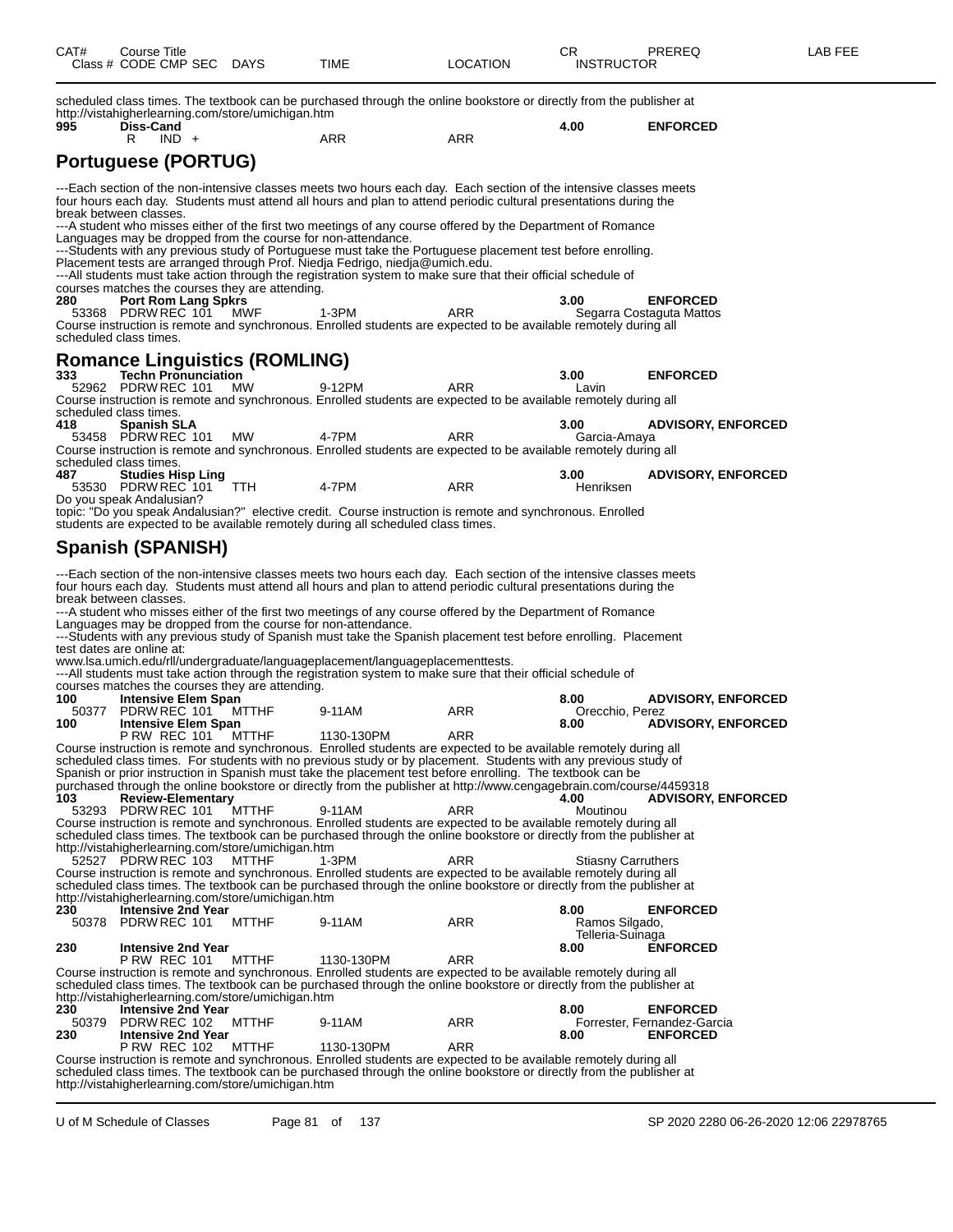| 230<br>53467 | Intensive 2nd Year<br>PDRW REC 103                 | <b>MTTHF</b>                                                       | 9-11AM     | ARR                                                                                                                                                                                                                                     | 8.00<br>Larrotiz, Hessenthaler | <b>ENFORCED</b>           |
|--------------|----------------------------------------------------|--------------------------------------------------------------------|------------|-----------------------------------------------------------------------------------------------------------------------------------------------------------------------------------------------------------------------------------------|--------------------------------|---------------------------|
| 230          | <b>Intensive 2nd Year</b>                          |                                                                    |            |                                                                                                                                                                                                                                         | 8.00                           | <b>ENFORCED</b>           |
|              | P RW REC 103 MTTHF                                 |                                                                    | 1130-130PM | ARR<br>Course instruction is remote and synchronous. Enrolled students are expected to be available remotely during all                                                                                                                 |                                |                           |
|              |                                                    |                                                                    |            | scheduled class times. The textbook can be purchased through the online bookstore or directly from the publisher at                                                                                                                     |                                |                           |
| 231          | <b>Second Year Span</b>                            | http://vistahigherlearning.com/store/umichigan.htm                 |            |                                                                                                                                                                                                                                         | 4.00                           | <b>ENFORCED</b>           |
|              | 50380 PDRW REC 101                                 | <b>MTTHF</b>                                                       | 9-11AM     | ARR                                                                                                                                                                                                                                     | Dorantes                       |                           |
|              |                                                    |                                                                    |            | Course instruction is remote and synchronous. Enrolled students are expected to be available remotely during all<br>scheduled class times. The textbook can be purchased through the online bookstore or directly from the publisher at |                                |                           |
|              |                                                    | http://vistahigherlearning.com/store/umichigan.htm                 |            |                                                                                                                                                                                                                                         |                                |                           |
|              | 53532 PDRW REC 102                                 | MTTHF                                                              | 9-11AM     | <b>ARR</b>                                                                                                                                                                                                                              | De La Torre                    |                           |
|              |                                                    |                                                                    |            | Course instruction is remote and synchronous. Enrolled students are expected to be available remotely during all<br>scheduled class times. The textbook can be purchased through the online bookstore or directly from the publisher at |                                |                           |
|              |                                                    | http://vistahigherlearning.com/store/umichigan.htm                 |            |                                                                                                                                                                                                                                         |                                |                           |
|              | 51613 PDRW REC 103                                 | MTTHF                                                              | 1-3PM      | ARR<br>Course instruction is remote and synchronous. Enrolled students are expected to be available remotely during all                                                                                                                 | Severs                         |                           |
|              |                                                    |                                                                    |            | scheduled class times. The textbook can be purchased through the online bookstore or directly from the publisher at                                                                                                                     |                                |                           |
|              | 53565 PDRW REC 104                                 | http://vistahigherlearning.com/store/umichigan.htm<br><b>MTTHF</b> | 1-3PM      | ARR                                                                                                                                                                                                                                     | Rama                           |                           |
|              |                                                    |                                                                    |            | Course instruction is remote and synchronous. Enrolled students are expected to be available remotely during all                                                                                                                        |                                |                           |
|              |                                                    | http://vistahigherlearning.com/store/umichigan.htm                 |            | scheduled class times. The textbook can be purchased through the online bookstore or directly from the publisher at                                                                                                                     |                                |                           |
| 232          | <b>Second Year Span</b>                            |                                                                    |            |                                                                                                                                                                                                                                         | 4.00                           | <b>ADVISORY, ENFORCED</b> |
|              | 50381 PDRW REC 101                                 | <b>MTTHF</b>                                                       | 9-11AM     | ARR<br>Course instruction is remote and synchronous. Enrolled students are expected to be available remotely during all                                                                                                                 | Noverr                         |                           |
|              | scheduled class times.                             |                                                                    |            |                                                                                                                                                                                                                                         |                                |                           |
|              | 50382 PDRW REC 102                                 | <b>MTTHF</b>                                                       | 9-11AM     | ARR                                                                                                                                                                                                                                     | Gutierrez Chavarria            |                           |
|              | scheduled class times.                             |                                                                    |            | Course instruction is remote and synchronous. Enrolled students are expected to be available remotely during all                                                                                                                        |                                |                           |
|              | 51612 PDRW REC 103                                 | <b>MTTHF</b>                                                       | 1-3PM      | ARR                                                                                                                                                                                                                                     | Huerta Bravo                   |                           |
|              | scheduled class times.                             |                                                                    |            | Course instruction is remote and synchronous. Enrolled students are expected to be available remotely during all                                                                                                                        |                                |                           |
|              | 53465 PDRW REC 104                                 | <b>MTTHF</b>                                                       | $3-5PM$    | ARR                                                                                                                                                                                                                                     | Sanchez Gumiel                 |                           |
|              | scheduled class times.                             |                                                                    |            | Course instruction is remote and synchronous. Enrolled students are expected to be available remotely during all                                                                                                                        |                                |                           |
|              | 53518 PDRW REC 105                                 | <b>MTTHF</b>                                                       | 1-3PM      | ARR                                                                                                                                                                                                                                     | Freire Hermida                 |                           |
|              | scheduled class times.                             |                                                                    |            | Course instruction is remote and synchronous. Enrolled students are expected to be available remotely during all                                                                                                                        |                                |                           |
|              | 53525 PDRW REC 106                                 | <b>MTTHF</b>                                                       | 9-11AM     | ARR                                                                                                                                                                                                                                     | Iglesias Garrido               |                           |
|              | scheduled class times.                             |                                                                    |            | Course instruction is remote and synchronous. Enrolled students are expected to be available remotely during all                                                                                                                        |                                |                           |
|              | 53533 PDRW REC 107                                 | <b>MTTHF</b>                                                       | 1-3PM      | ARR                                                                                                                                                                                                                                     | Calixto                        |                           |
|              | scheduled class times.                             |                                                                    |            | Course instruction is remote and synchronous. Enrolled students are expected to be available remotely during all                                                                                                                        |                                |                           |
|              | 53566 PDRW REC 108                                 | <b>MTTHF</b>                                                       | 1-3PM      | ARR                                                                                                                                                                                                                                     | Mc Alister II                  |                           |
|              | scheduled class times.                             |                                                                    |            | Course instruction is remote and synchronous. Enrolled students are expected to be available remotely during all                                                                                                                        |                                |                           |
| 277          | Rdg, Grammar, & Comp                               |                                                                    |            |                                                                                                                                                                                                                                         | 3.00                           | <b>ADVISORY, ENFORCED</b> |
|              | 52332 PDRW REC 102 TTH                             |                                                                    | 9-12PM     | <b>ARR</b><br>Course instruction is remote and synchronous. Enrolled students are expected to be available remotely during all                                                                                                          | Goetz                          |                           |
|              |                                                    |                                                                    |            | scheduled class times. Spring 2020 students: please note the updated time for this Spanish 277 class: it will                                                                                                                           |                                |                           |
|              | meet TTh 9 am-12 pm.                               |                                                                    |            |                                                                                                                                                                                                                                         |                                |                           |
|              | 280 Conv Sp/LAm Film<br>53107 PDRW REC 101 TTH     |                                                                    | 9-12PM     | ARR                                                                                                                                                                                                                                     | 3.00<br>Coll Ramirez           | <b>ENFORCED</b>           |
|              |                                                    |                                                                    |            | Course instruction is remote and synchronous. Enrolled students are expected to be available remotely during all                                                                                                                        |                                |                           |
| 299          | scheduled class times.<br>Intro Internship         |                                                                    |            |                                                                                                                                                                                                                                         | 3.00                           | <b>ENFORCED</b>           |
|              | DR.<br>$IND +$                                     |                                                                    | ARR        | <b>ARR</b>                                                                                                                                                                                                                              |                                |                           |
| 333          | <b>Techn Pronunciation</b><br>52961 PDRW REC 101   | MW                                                                 | 9-12PM     | <b>ARR</b>                                                                                                                                                                                                                              | 3.00<br>Lavin                  | <b>ENFORCED</b>           |
|              |                                                    |                                                                    |            | Course instruction is remote and synchronous. Enrolled students are expected to be available remotely during all                                                                                                                        |                                |                           |
| 350          | scheduled class times.<br><b>Independent Study</b> |                                                                    |            |                                                                                                                                                                                                                                         | 1.00-3.00                      | <b>ADVISORY</b>           |
|              | $IND +$<br>D                                       |                                                                    | ARR        | <b>ARR</b>                                                                                                                                                                                                                              |                                |                           |
| 373          | <b>Topics Hisp Studies</b><br>53319 PDRW REC 101   | TTH.                                                               | 1-4PM      | ARR                                                                                                                                                                                                                                     | 3.00<br>dos Santos             | <b>ENFORCED</b>           |
|              |                                                    |                                                                    |            | topic: Discovery, Magic, and Religion in Spanish Literature and Culture. This class counts toward the literature                                                                                                                        |                                |                           |
|              |                                                    |                                                                    |            | requirement for the Spanish minor. Course instruction is remote and synchronous. Enrolled students are expected to                                                                                                                      |                                |                           |
| 418          | <b>Spanish SLA</b>                                 | be available remotely during all scheduled class times.            |            |                                                                                                                                                                                                                                         | 3.00                           | <b>ADVISORY, ENFORCED</b> |
|              | 53456 PDRW REC 101                                 | MW                                                                 | 4-7PM      | <b>ARR</b>                                                                                                                                                                                                                              | Garcia-Amaya                   |                           |
|              | scheduled class times.                             |                                                                    |            | Course instruction is remote and synchronous. Enrolled students are expected to be available remotely during all                                                                                                                        |                                |                           |
| 421          | <b>Cinema From Spain</b>                           |                                                                    |            |                                                                                                                                                                                                                                         | 3.00                           | <b>ENFORCED</b>           |
|              | 53341 PDRW REC 101 TTH                             |                                                                    | 1-4PM      | <b>ARR</b><br>Course instruction is remote and synchronous. Enrolled students are expected to be available remotely during all                                                                                                          |                                | De Entrambasaguas-Monsell |
|              | scheduled class times.                             |                                                                    |            |                                                                                                                                                                                                                                         |                                |                           |
|              |                                                    |                                                                    |            |                                                                                                                                                                                                                                         |                                |                           |

CAT# Course Title Case CR PREREQ LAB FEE

Class # CODE CMP SEC DAYS TIME LOCATION INSTRUCTOR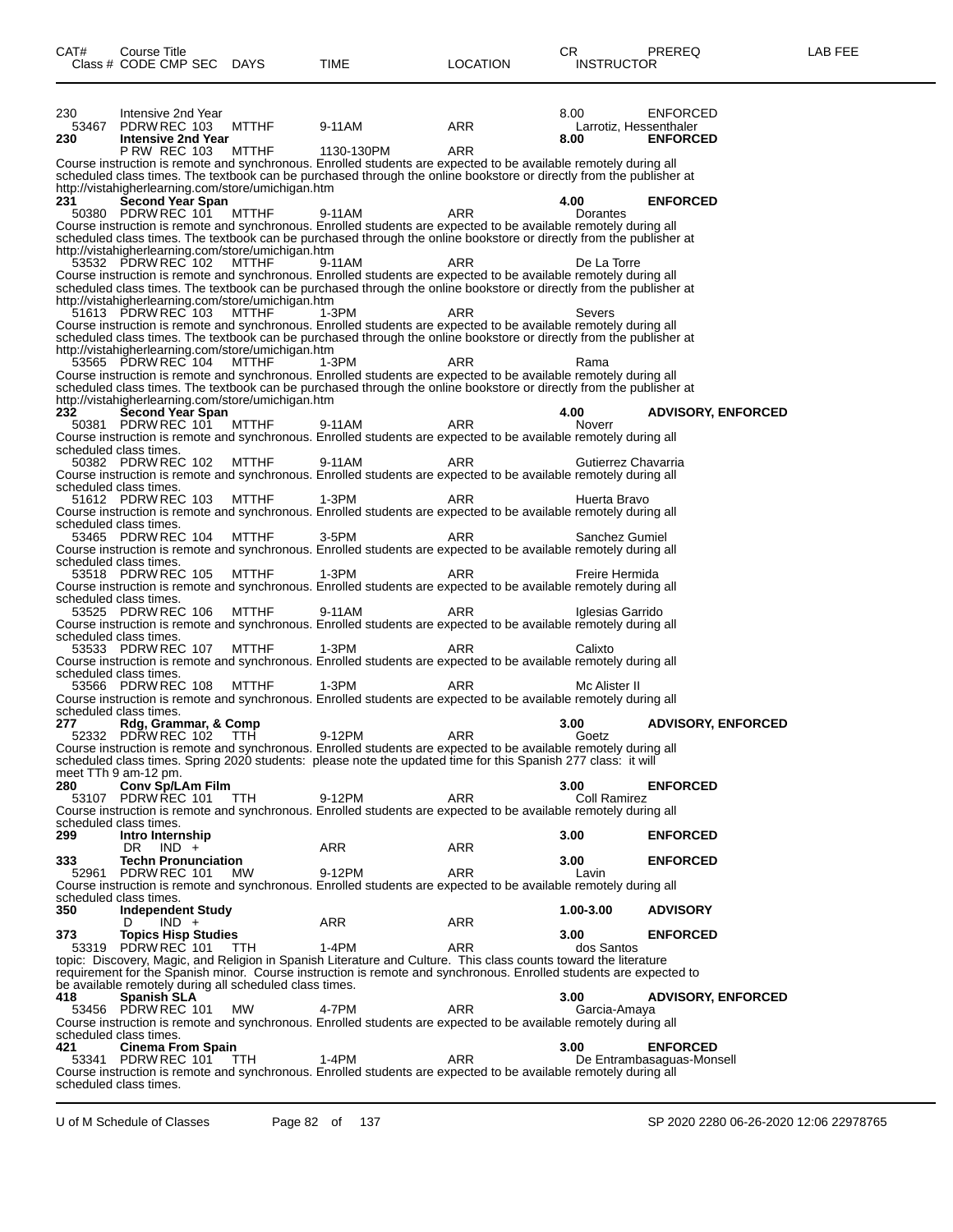| CAT#         | Course Title<br>Class # CODE CMP SEC DAYS                                                                                                        |            | <b>TIME</b>                                                                                                      | <b>LOCATION</b> | <b>CR</b><br><b>INSTRUCTOR</b>     | <b>PREREQ</b>             | LAB FEE |  |  |  |  |
|--------------|--------------------------------------------------------------------------------------------------------------------------------------------------|------------|------------------------------------------------------------------------------------------------------------------|-----------------|------------------------------------|---------------------------|---------|--|--|--|--|
|              |                                                                                                                                                  |            |                                                                                                                  |                 |                                    |                           |         |  |  |  |  |
| 428          | Internship                                                                                                                                       |            |                                                                                                                  |                 | 3.00                               | <b>ENFORCED</b>           |         |  |  |  |  |
|              | DR $IND +$                                                                                                                                       |            | <b>ARR</b>                                                                                                       | <b>ARR</b>      |                                    |                           |         |  |  |  |  |
| 435          | <b>Independent Study</b>                                                                                                                         |            |                                                                                                                  |                 | 1.00-3.00                          | <b>ENFORCED</b>           |         |  |  |  |  |
|              | $IND +$<br>R                                                                                                                                     |            | <b>ARR</b>                                                                                                       | <b>ARR</b>      |                                    |                           |         |  |  |  |  |
| 442<br>53116 | <b>Hist Memory</b><br>PDRW LEC 101                                                                                                               | MW         | $1-4PM$                                                                                                          | ARR             | 3.00<br><b>Villalobos Ruminott</b> | <b>ENFORCED</b>           |         |  |  |  |  |
|              |                                                                                                                                                  |            |                                                                                                                  |                 |                                    |                           |         |  |  |  |  |
|              | Narratives of the Revolution<br>Course instruction is remote and synchronous. Enrolled students are expected to be available remotely during all |            |                                                                                                                  |                 |                                    |                           |         |  |  |  |  |
|              | scheduled class times.                                                                                                                           |            |                                                                                                                  |                 |                                    |                           |         |  |  |  |  |
| 472          | <b>Indigenous Societies</b>                                                                                                                      |            |                                                                                                                  |                 | 3.00                               | <b>ENFORCED</b>           |         |  |  |  |  |
|              | 53538 PDRW LEC 101 MW                                                                                                                            |            | 4-7PM                                                                                                            | <b>ARR</b>      | Verdesio                           |                           |         |  |  |  |  |
|              | Indigenous Peoples of the Amer                                                                                                                   |            |                                                                                                                  |                 |                                    |                           |         |  |  |  |  |
|              |                                                                                                                                                  |            | Elective credit. Course description coming soon. Course instruction is remote and synchronous. Enrolled students |                 |                                    |                           |         |  |  |  |  |
|              |                                                                                                                                                  |            | are expected to be available remotely during all scheduled class times.                                          |                 |                                    |                           |         |  |  |  |  |
| 487          | <b>Studies Hisp Ling</b>                                                                                                                         |            |                                                                                                                  |                 | 3.00                               | <b>ADVISORY, ENFORCED</b> |         |  |  |  |  |
|              | 53526 PDRW REC 101                                                                                                                               | <b>TTH</b> | 4-7PM                                                                                                            | <b>ARR</b>      | Henriksen                          |                           |         |  |  |  |  |
|              | Do you speak Andalusian?                                                                                                                         |            | topic: "Do you speak Andalusian?" elective credit. Course instruction is remote and synchronous. Enrolled        |                 |                                    |                           |         |  |  |  |  |
|              |                                                                                                                                                  |            | students are expected to be available remotely during all scheduled class times.                                 |                 |                                    |                           |         |  |  |  |  |
| 635          | <b>Independent Study</b>                                                                                                                         |            |                                                                                                                  |                 | 1.00-3.00                          | <b>ADVISORY</b>           |         |  |  |  |  |
|              | $IND +$                                                                                                                                          |            | <b>ARR</b>                                                                                                       | ARR             |                                    |                           |         |  |  |  |  |
| 990          | Diss-Precand                                                                                                                                     |            |                                                                                                                  |                 | 1.00-4.00                          | <b>ADVISORY</b>           |         |  |  |  |  |
|              | $IND +$                                                                                                                                          |            | <b>ARR</b>                                                                                                       | ARR             |                                    |                           |         |  |  |  |  |
| 995          | <b>Diss-Cand</b>                                                                                                                                 |            |                                                                                                                  |                 | 4.00                               | <b>ENFORCED</b>           |         |  |  |  |  |
|              | $IND +$<br>IR.                                                                                                                                   |            | <b>ARR</b>                                                                                                       | ARR             |                                    |                           |         |  |  |  |  |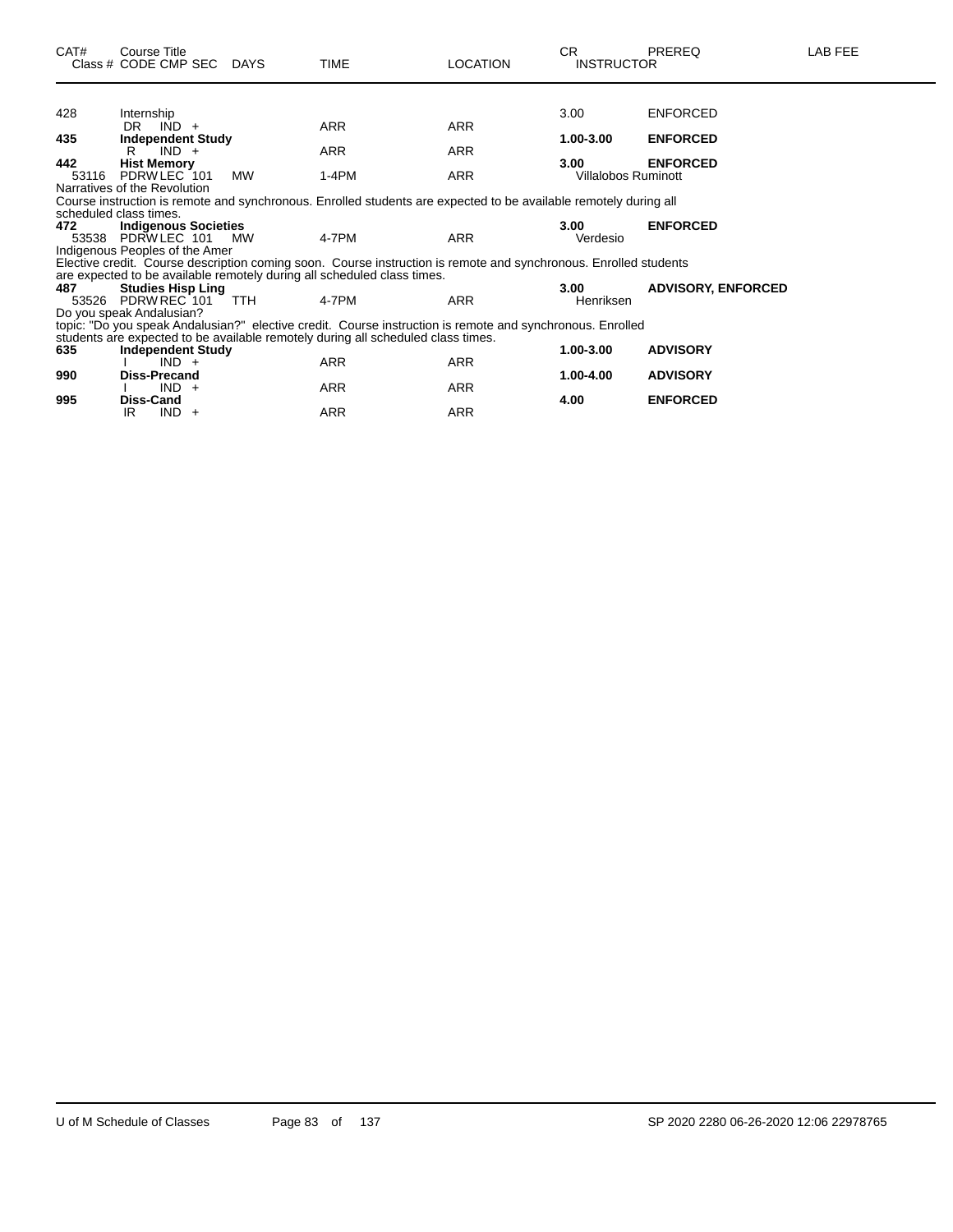#### **Sweetland Center for Writing Gayle Morris Sweetland Center for Writing (WRITING)**

| 201 | Dig Media Wrtg Mini         |       | . . | 1.00        |  |
|-----|-----------------------------|-------|-----|-------------|--|
|     | 52655 P W SEM 101           | 6-8PM | ARR | Karageorgos |  |
|     | <b>Digitizing Democracy</b> |       |     |             |  |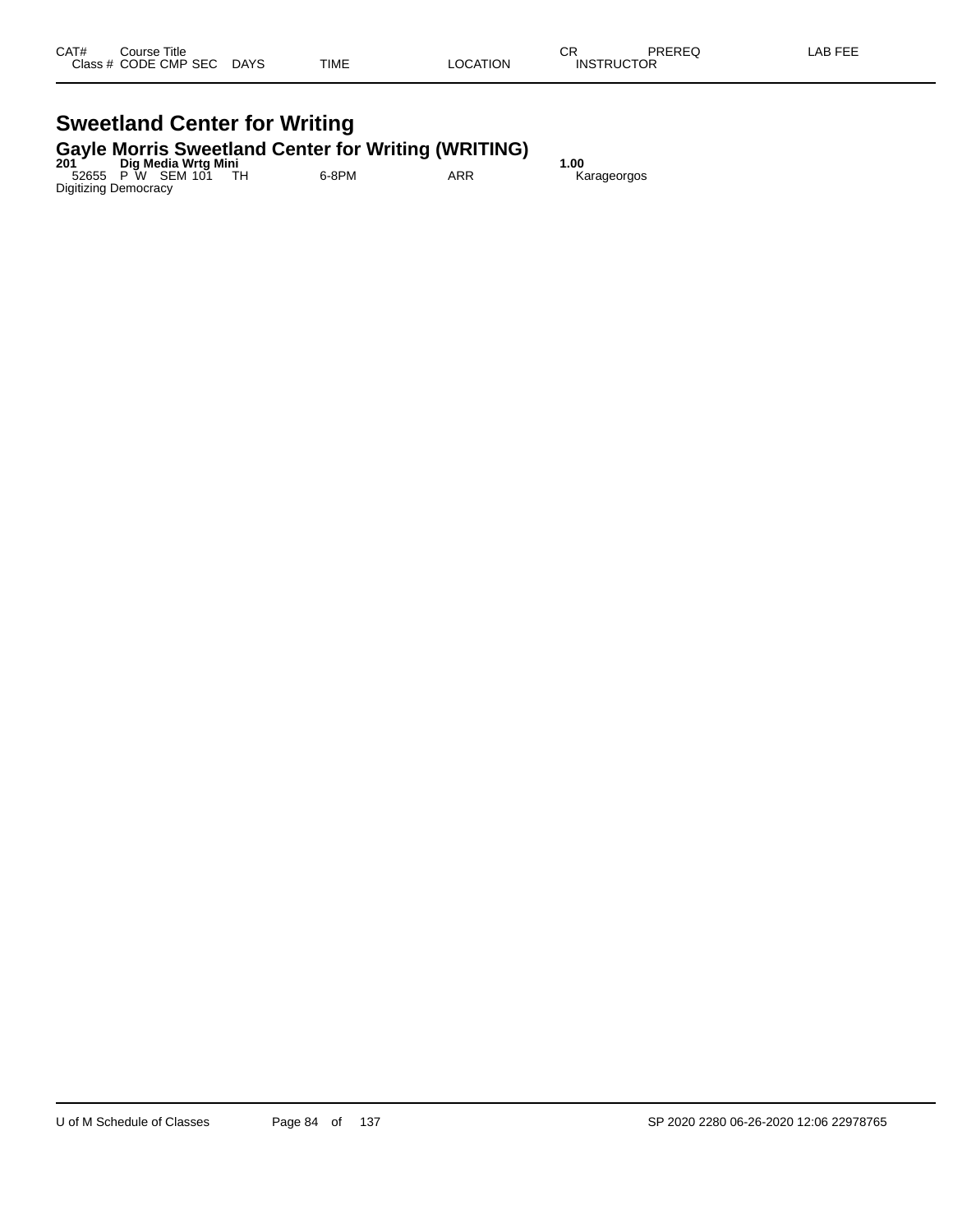| CAT#<br>Class # | Course Title<br>CODE CMP SEC | <b>DAYS</b> | <b>TIME</b> | <b>LOCATION</b> | СR<br><b>INSTRUCTOR</b> | PREREQ | <b>LAB FEE</b> |
|-----------------|------------------------------|-------------|-------------|-----------------|-------------------------|--------|----------------|
|                 |                              |             |             |                 |                         |        |                |

#### **SRC-PSM Graduate Program**

| 899 | <b>Survey Methodology (SURVMETH)</b><br>Directed Research |     | 1.00-3.00 | <b>ADVISORY</b> |  |  |
|-----|-----------------------------------------------------------|-----|-----------|-----------------|--|--|
|     | $IND +$                                                   | ARR | ARR       |                 |  |  |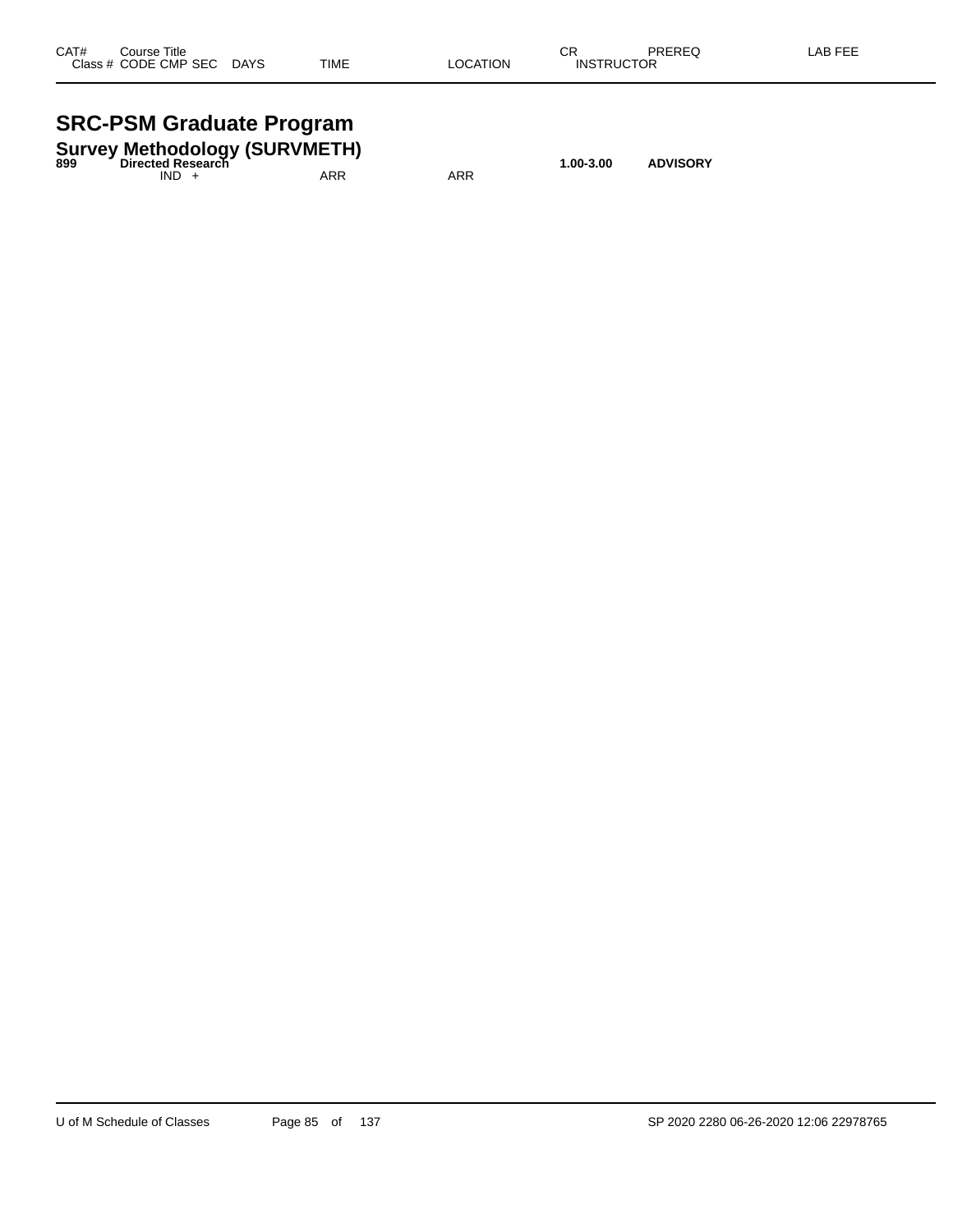#### **Slavic Languages & Lit Dept**

| 450          | Polish (POLISH)<br>Directed Reading                 |               |                                                                                                                  |            | 1.00-4.00                | <b>ADVISORY</b> |       |
|--------------|-----------------------------------------------------|---------------|------------------------------------------------------------------------------------------------------------------|------------|--------------------------|-----------------|-------|
|              | $IND +$                                             |               | <b>ARR</b>                                                                                                       | <b>ARR</b> |                          |                 |       |
| 123          | <b>Russian (RUSSIAN)</b><br>Inten First Yr Russ     |               |                                                                                                                  |            | 8.00                     |                 |       |
| 52004<br>123 | P W REC 101<br><b>Inten First Yr Russ</b>           | <b>MTWTHF</b> | 10-12PM                                                                                                          | <b>ARR</b> | Bondarenko, Fort<br>8.00 |                 |       |
|              | P W REC 101                                         | <b>MTWTHF</b> | $1-3PM$                                                                                                          | <b>ARR</b> |                          |                 |       |
|              | scheduled class times.                              |               | Course instruction is remote and synchronous. Enrolled students are expected to be available remotely during all |            |                          |                 |       |
| 303          | <b>Third Yr Intensive</b>                           |               |                                                                                                                  |            | 8.00                     | <b>ENFORCED</b> |       |
| 52334        | <b>P RW REC 101</b>                                 | <b>MTWTHF</b> | 10-12PM                                                                                                          | ARR        | Rogovyk, Shkolnik        |                 |       |
| 303          | <b>Third Yr Intensive</b><br><b>P RW REC 101</b>    | <b>MTWTHF</b> | $1-3PM$                                                                                                          | <b>ARR</b> | 8.00                     | <b>ENFORCED</b> |       |
|              |                                                     |               | Course instruction is remote and synchronous. Enrolled students are expected to be available remotely during all |            |                          |                 |       |
| 430          | scheduled class times.<br><b>Supervised Reading</b> |               |                                                                                                                  |            | 1.00-4.00                | <b>ADVISORY</b> |       |
|              | $IND +$                                             |               | ARR                                                                                                              | ARR        |                          |                 |       |
| 523          | <b>Inten First Yr Russ</b>                          |               |                                                                                                                  |            | 8.00                     |                 |       |
| 52549        | P W REC 101                                         | <b>MTWTHF</b> | 10-12PM                                                                                                          | <b>ARR</b> | Bondarenko, Fort         |                 |       |
| 523          | <b>Inten First Yr Russ</b><br>P W REC 101           | <b>MTWTHF</b> | 1-3PM                                                                                                            | <b>ARR</b> | 8.00                     |                 |       |
| 527          | Inten Third Yr Russ                                 |               |                                                                                                                  |            | 8.00                     | <b>ENFORCED</b> |       |
| 52548        | <b>P RW REC 101</b>                                 | <b>MTWTHF</b> | 10-12PM                                                                                                          | <b>ARR</b> | Rogovyk, Shkolnik        |                 |       |
| 527          | Inten Third Yr Russ                                 |               |                                                                                                                  |            | 8.00                     | <b>ENFORCED</b> |       |
|              | <b>P RW REC 101</b>                                 | <b>MTWTHF</b> | 1-3PM                                                                                                            | <b>ARR</b> |                          |                 |       |
| 651          | <b>Superv Read Lit</b><br>$IND +$                   |               | ARR                                                                                                              | ARR        | 1.00-4.00                | <b>ADVISORY</b> |       |
| 990          | IR<br><b>Diss-Precand</b>                           |               |                                                                                                                  |            | 1.00-4.00                | <b>ADVISORY</b> |       |
|              | $IND +$<br>IR                                       |               | <b>ARR</b>                                                                                                       | <b>ARR</b> |                          |                 |       |
| 995          | <b>Diss-Cand</b>                                    |               |                                                                                                                  |            | 4.00                     | <b>ENFORCED</b> |       |
|              | $IND +$<br>IR                                       |               | <b>ARR</b>                                                                                                       | <b>ARR</b> |                          |                 |       |
|              | <b>Slavic (SLAVIC)</b>                              |               |                                                                                                                  |            |                          |                 |       |
| 312          | <b>Cnt Eur Cinéma</b>                               |               |                                                                                                                  |            | 3.00                     | <b>ADVISORY</b> | 50.00 |
| 51003        | LAB 101<br>A                                        | <b>TTH</b>    | 2-330PM                                                                                                          | <b>ARR</b> | Paloff, Wagner           |                 |       |
| 51004        | P W LEC 102                                         | <b>TTH</b>    | 330-6PM                                                                                                          | <b>ARR</b> | Paloff, Wagner           |                 |       |
|              | Race, Ethnicity & Gender Issues                     |               |                                                                                                                  |            |                          |                 |       |
|              | Ukrainian (UKR)                                     |               |                                                                                                                  |            |                          |                 |       |
| 421          | Dir Reading UKR Lit                                 |               |                                                                                                                  |            | 1.00-4.00                | <b>ADVISORY</b> |       |
|              | $IND +$                                             |               | ARR                                                                                                              | <b>ARR</b> |                          |                 |       |
| 450          | Internship-Ukraine<br>$IND +$                       |               | <b>ARR</b>                                                                                                       | <b>ARR</b> | 1.00                     | <b>ADVISORY</b> |       |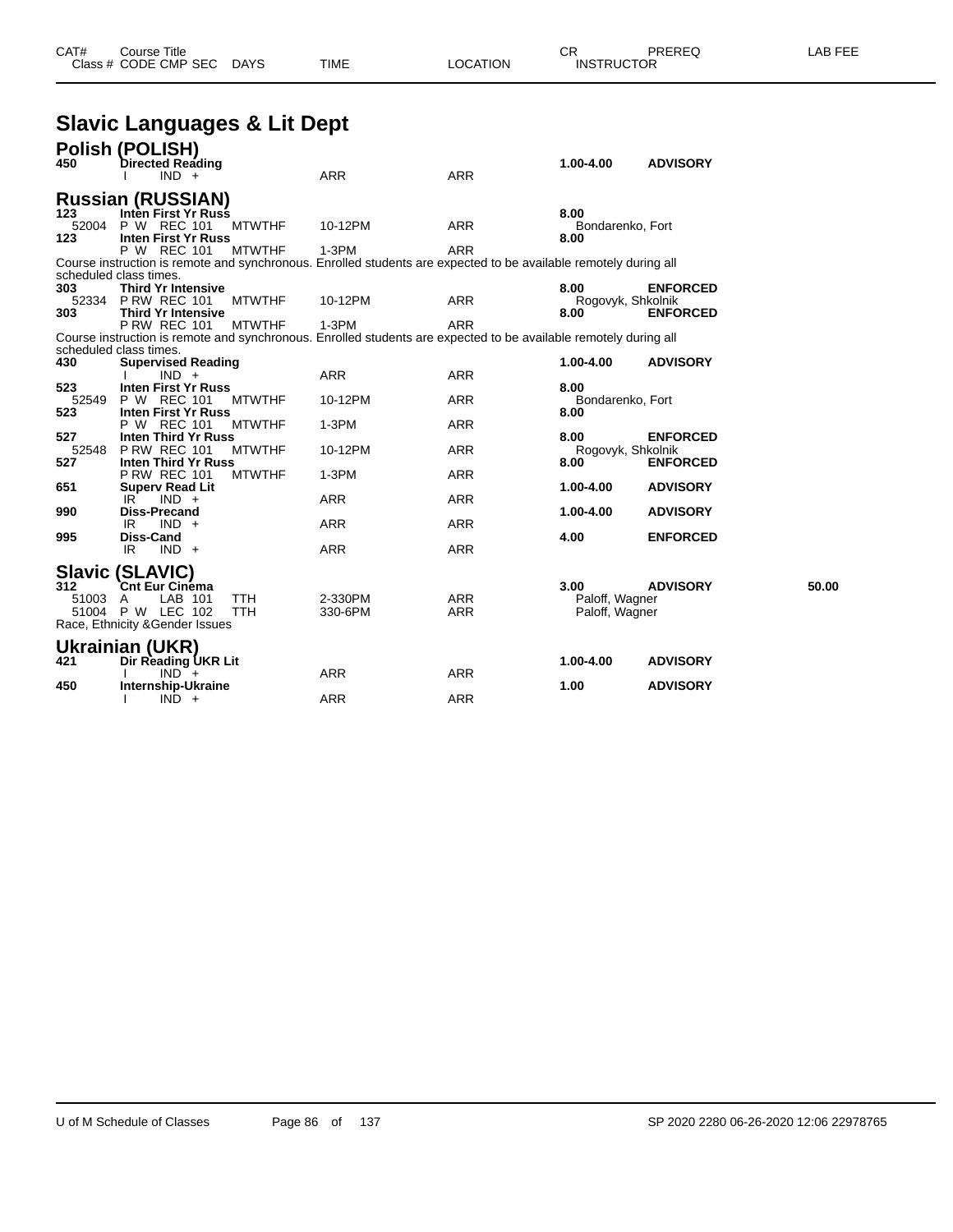| CAT# | Title<br>Course '    |             |      |          | Ωn<br>- UN        | PREREQ | AR FFF |
|------|----------------------|-------------|------|----------|-------------------|--------|--------|
|      | Class # CODE CMP SEC | <b>DAYS</b> | TIME | LOCATION | <b>INSTRUCTOR</b> |        |        |
|      |                      |             |      |          |                   |        |        |

#### **Sociology Department Sociology (SOC)**

--IT IS CRITICAL THAT STUDENTS ATTEND CLASSES FROM THE BEGINNING OF THE TERM. EVEN THOUGH STUDENTS MAY BE REGISTERED OFFICIALLY FOR A COURSE, THE DEPARTMENT MAY GIVE AWAY PLACES IN A COURSE IF STUDENTS DO NOT ATTEND THE FIRST TWO COURSE MEETINGS.

--TO ASSIST THE STUDENT IN SELECTING COURSES, PAST COURSE SYLLABI ARE AVAILABLE FOR PERUSAL IN THE SOCIOLOGY MAIN OFFICE.

--STUDENTS WITH SENIOR STANDING ARE NOT GRANTED CREDIT FOR 100-LEVEL COURSES WITH THE EXCEPTION OF SOC 122: INTERGROUP DIALOGUES. SENIORS WITH AN ACADEMIC NEED TO ENROLL IN A 100-LEVEL INTRODUCTORY SOC COURSE SHOULD CONTACT THE DEPARTMENT.

|                           |                                                                                                                                                                                                                                                                                                                                                                                                                          |                                                                                                  | 3.00                                                                                                     | <b>ADVISORY, ENFORCED</b>                                                                                                          |
|---------------------------|--------------------------------------------------------------------------------------------------------------------------------------------------------------------------------------------------------------------------------------------------------------------------------------------------------------------------------------------------------------------------------------------------------------------------|--------------------------------------------------------------------------------------------------|----------------------------------------------------------------------------------------------------------|------------------------------------------------------------------------------------------------------------------------------------|
| PRW LEC 101<br><b>MWF</b> | 9-11AM                                                                                                                                                                                                                                                                                                                                                                                                                   | 3242 LSA                                                                                         | Garrison                                                                                                 |                                                                                                                                    |
| <b>SocSci Statistics</b>  |                                                                                                                                                                                                                                                                                                                                                                                                                          |                                                                                                  | 3.00                                                                                                     |                                                                                                                                    |
| P W LEC 101<br><b>MWF</b> | 9-11AM                                                                                                                                                                                                                                                                                                                                                                                                                   | ARR                                                                                              | Ybarra                                                                                                   |                                                                                                                                    |
| <b>Foundations IGR</b>    |                                                                                                                                                                                                                                                                                                                                                                                                                          |                                                                                                  | 3.00                                                                                                     | <b>ENFORCED</b>                                                                                                                    |
| <b>TTH</b><br>PR.         |                                                                                                                                                                                                                                                                                                                                                                                                                          |                                                                                                  |                                                                                                          |                                                                                                                                    |
|                           |                                                                                                                                                                                                                                                                                                                                                                                                                          |                                                                                                  |                                                                                                          | <b>ADVISORY</b>                                                                                                                    |
|                           |                                                                                                                                                                                                                                                                                                                                                                                                                          |                                                                                                  |                                                                                                          |                                                                                                                                    |
|                           |                                                                                                                                                                                                                                                                                                                                                                                                                          |                                                                                                  |                                                                                                          | <b>ADVISORY</b>                                                                                                                    |
|                           |                                                                                                                                                                                                                                                                                                                                                                                                                          |                                                                                                  |                                                                                                          |                                                                                                                                    |
|                           |                                                                                                                                                                                                                                                                                                                                                                                                                          |                                                                                                  |                                                                                                          |                                                                                                                                    |
|                           |                                                                                                                                                                                                                                                                                                                                                                                                                          |                                                                                                  |                                                                                                          |                                                                                                                                    |
|                           |                                                                                                                                                                                                                                                                                                                                                                                                                          |                                                                                                  |                                                                                                          | <b>ADVISORY</b>                                                                                                                    |
|                           |                                                                                                                                                                                                                                                                                                                                                                                                                          |                                                                                                  |                                                                                                          | <b>ADVISORY</b>                                                                                                                    |
|                           |                                                                                                                                                                                                                                                                                                                                                                                                                          |                                                                                                  |                                                                                                          |                                                                                                                                    |
|                           |                                                                                                                                                                                                                                                                                                                                                                                                                          |                                                                                                  |                                                                                                          | <b>ADVISORY</b>                                                                                                                    |
|                           |                                                                                                                                                                                                                                                                                                                                                                                                                          |                                                                                                  |                                                                                                          |                                                                                                                                    |
|                           |                                                                                                                                                                                                                                                                                                                                                                                                                          |                                                                                                  |                                                                                                          | <b>ADVISORY</b>                                                                                                                    |
|                           |                                                                                                                                                                                                                                                                                                                                                                                                                          |                                                                                                  |                                                                                                          |                                                                                                                                    |
|                           |                                                                                                                                                                                                                                                                                                                                                                                                                          |                                                                                                  |                                                                                                          | <b>ADVISORY</b>                                                                                                                    |
|                           |                                                                                                                                                                                                                                                                                                                                                                                                                          |                                                                                                  |                                                                                                          |                                                                                                                                    |
| <b>Diss-Cand</b>          |                                                                                                                                                                                                                                                                                                                                                                                                                          |                                                                                                  | 4.00                                                                                                     | <b>ENFORCED</b>                                                                                                                    |
| $IND +$<br>R              | <b>ARR</b>                                                                                                                                                                                                                                                                                                                                                                                                               | <b>ARR</b>                                                                                       |                                                                                                          |                                                                                                                                    |
|                           | <b>Intro to Sociology</b><br><b>SEM 101</b><br>Race&Ethnicity<br><b>TWTH</b><br>P W LEC 101<br><b>Urban Inequality</b><br>P W LEC 101<br><b>MWF</b><br><b>Undergrad Research</b><br>$IND +$<br><b>Independent Study</b><br>$IND +$<br>UG Internship<br>$IND +$<br>D<br><b>Hith, Med, &amp; Society</b><br><b>P W LEC 101</b><br><b>TWTH</b><br><b>Directed Research</b><br>$IND +$<br><b>Directed Reading</b><br>$IND +$ | 230-530PM<br>4-6PM<br>$1-3PM$<br>ARR<br><b>ARR</b><br>ARR<br>$1-3PM$<br><b>ARR</b><br><b>ARR</b> | <b>ARR</b><br>3242 LSA<br>ARR<br><b>ARR</b><br><b>ARR</b><br><b>ARR</b><br>3242 LSA<br><b>ARR</b><br>ARR | Hwang (he/him/his)<br>3.00<br>Alemu<br>3.00<br>Shapiro<br>1.00-4.00<br>1.00-4.00<br>1.00<br>3.00<br>Dunn<br>1.00-6.00<br>1.00-6.00 |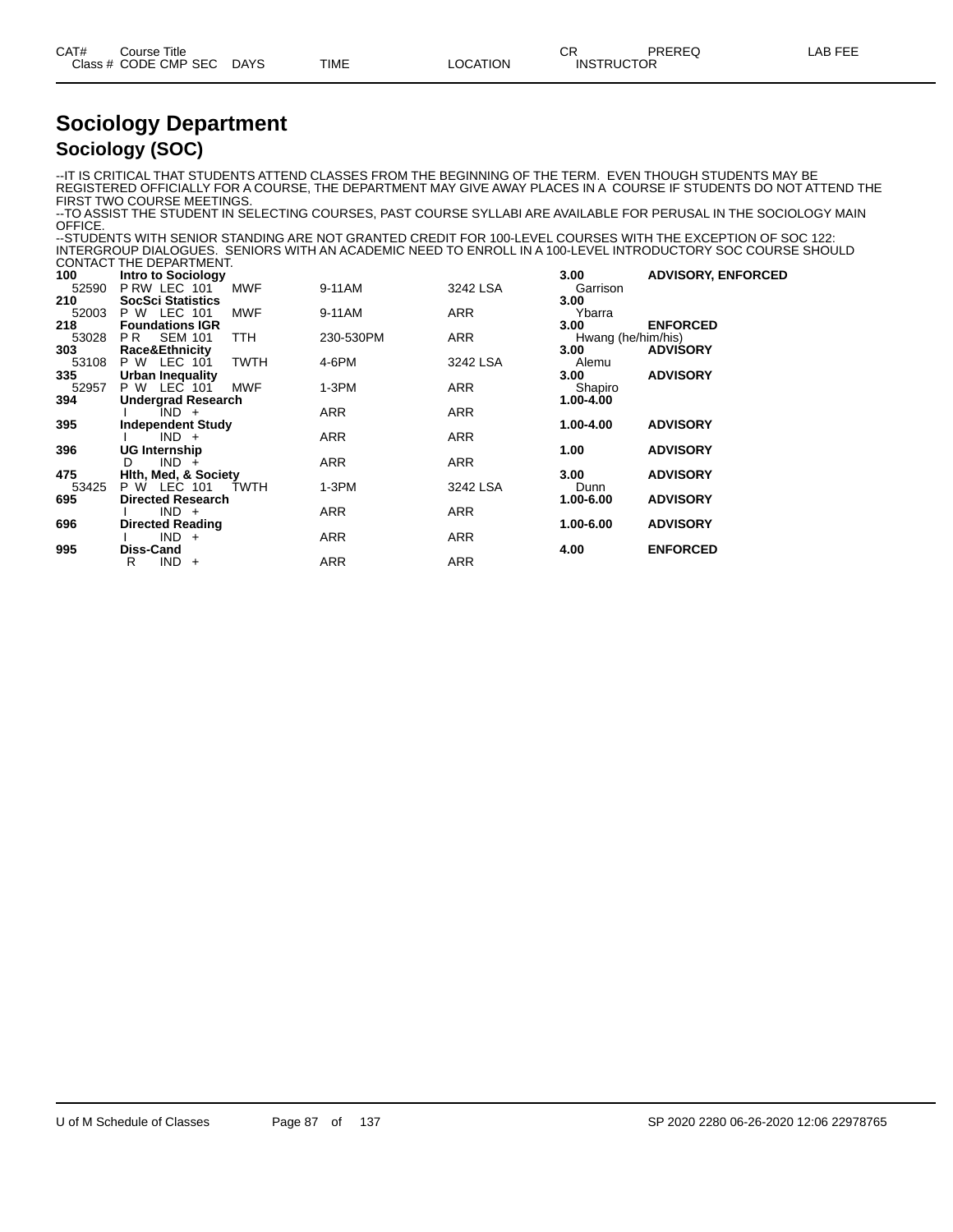|                                       |                                                                     |         |                                                                                                     |                                                                                                                              |                          | nayaraj                         |                 |
|---------------------------------------|---------------------------------------------------------------------|---------|-----------------------------------------------------------------------------------------------------|------------------------------------------------------------------------------------------------------------------------------|--------------------------|---------------------------------|-----------------|
| 250<br>50633 A<br><b>SPRING 2020:</b> | <b>Statistics (STATS)</b><br>Intr Stat&Data Anlys                   | LEC 101 | <b>MWTH</b>                                                                                         | 9-11AM                                                                                                                       | <b>ARR</b>               | 4.00<br>Gunderson               |                 |
|                                       |                                                                     |         |                                                                                                     | There will be two primary assessments administered online on these two days and times:                                       |                          |                                 |                 |
|                                       |                                                                     |         | Exam 1 on Thu, May 28, from 6 ? 9 PM EDT                                                            |                                                                                                                              |                          |                                 |                 |
| <b>SPRING 2020:</b>                   | 50634 P W LAB 102                                                   |         | Exam 2 on Thu, June 18, from 6 ? 9 PM EDT<br><b>MW</b>                                              | 1130-1PM                                                                                                                     | <b>ARR</b>               | <b>Bennett</b>                  |                 |
|                                       |                                                                     |         |                                                                                                     | There will be two primary assessments administered online on these two days and times:                                       |                          |                                 |                 |
|                                       |                                                                     |         | Exam 1 on Thu, May 28, from 6 ? 9 PM EDT                                                            |                                                                                                                              |                          |                                 |                 |
|                                       | 50635 P W LAB 103                                                   |         | Exam 2 on Thu, June 18, from 6 ? 9 PM EDT<br><b>MW</b><br>questions. Chromebooks are not supported. | 1130-1PM<br>You MUST bring your own laptop to this lab section. Please contact statstudentservices@umich.edu if you have any | <b>ARR</b>               | <b>Bennett</b>                  |                 |
|                                       | 50636 P W LAB 104                                                   |         | MW.                                                                                                 | 1130-1PM                                                                                                                     | <b>ARR</b>               | Nagaraj                         |                 |
|                                       | 50637 P W LAB 105                                                   |         | <b>MW</b><br>questions. Chromebooks are not supported.                                              | 1130-1PM<br>You MUST bring your own laptop to this lab section. Please contact statstudentservices@umich.edu if you have any | <b>ARR</b>               | Nagaraj                         |                 |
|                                       | 52005 P W LAB 106                                                   |         | MW                                                                                                  | 1130-1PM                                                                                                                     | <b>ARR</b>               | Aloisi                          |                 |
| <b>SPRING 2020:</b>                   | 52046 P W LAB 108                                                   |         | <b>MW</b>                                                                                           | 530-7PM                                                                                                                      | ARR                      | Aloisi, Vagg                    |                 |
|                                       |                                                                     |         |                                                                                                     | There will be two primary assessments administered online on these two days and times:                                       |                          |                                 |                 |
|                                       |                                                                     |         | Exam 1 on Thu, May 28, from 6 ? 9 PM EDT                                                            |                                                                                                                              |                          |                                 |                 |
| 53591 A<br>53611<br>299               | LEC 109<br>53592 P W LAB 110<br>P W LAB 111<br>Undergrad Internship |         | Exam 2 on Thu, June 18, from 6 ? 9 PM EDT<br>MWTH<br><b>MW</b><br><b>MW</b>                         | 9-11AM<br>1130-1PM<br>530-7PM                                                                                                | ARR<br><b>ARR</b><br>ARR | Romero<br>Zanaj<br>Vagg<br>1.00 |                 |
| 412                                   | $IND +$<br>D<br><b>Intro Prob Stat</b>                              |         |                                                                                                     | <b>ARR</b>                                                                                                                   | <b>ARR</b>               | 3.00                            | <b>ADVISORY</b> |
|                                       |                                                                     |         |                                                                                                     |                                                                                                                              |                          |                                 |                 |

| 51950 | PRW LEC 101             | <b>MWTH</b> | 10-12PM    | <b>ARR</b>     | Miller    |                 |
|-------|-------------------------|-------------|------------|----------------|-----------|-----------------|
| 413   | <b>Appl Regression</b>  |             |            |                | 4.00      | <b>ENFORCED</b> |
| 53161 | LEC 101<br>S R          | <b>MW</b>   | 10-1PM     | <b>ARR</b>     | Rulkowski |                 |
| 53162 | PRW LAB 102             | <b>TTH</b>  | 10-1130AM  | <b>B760 EH</b> | Nagaraj   |                 |
| 425   | <b>Intro Probabil</b>   |             |            |                | 3.00      | <b>ADVISORY</b> |
| 50387 | LEC 101<br>P W          | <b>TWF</b>  | 10-12PM    | <b>ARR</b>     | Fink      |                 |
| 51956 | LEC 103<br>P W          | <b>TWF</b>  | $1-3PM$    | <b>ARR</b>     | Everlove  |                 |
| 426   | Intro to Theo Stat      |             |            |                | 3.00      | <b>ENFORCED</b> |
| 52349 | PRW LEC 101             | <b>TWF</b>  | $1-3PM$    | <b>ARR</b>     | Green     |                 |
| 489   | Ind Study in Stat       |             |            |                | 1.00-4.00 |                 |
|       | $IND +$                 |             | <b>ARR</b> | <b>ARR</b>     |           |                 |
| 499   | <b>Honors Seminar</b>   |             |            |                | 2.00-3.00 | <b>ADVISORY</b> |
|       | $IND +$                 |             | <b>ARR</b> | <b>ARR</b>     |           |                 |
| 750   | <b>Directed Reading</b> |             |            |                | 1.00-6.00 | <b>ADVISORY</b> |
|       | $IND +$<br>IR.          |             | <b>ARR</b> | <b>ARR</b>     |           |                 |
| 990   | <b>Diss-Precand</b>     |             |            |                | 1.00-4.00 | <b>ADVISORY</b> |
|       | IND.<br>IR<br>$+$       |             | <b>ARR</b> | <b>ARR</b>     |           |                 |
| 995   | <b>Diss-Cand</b>        |             |            |                | 4.00      | <b>ENFORCED</b> |
|       | IND.<br>IR<br>$+$       |             | <b>ARR</b> | <b>ARR</b>     |           |                 |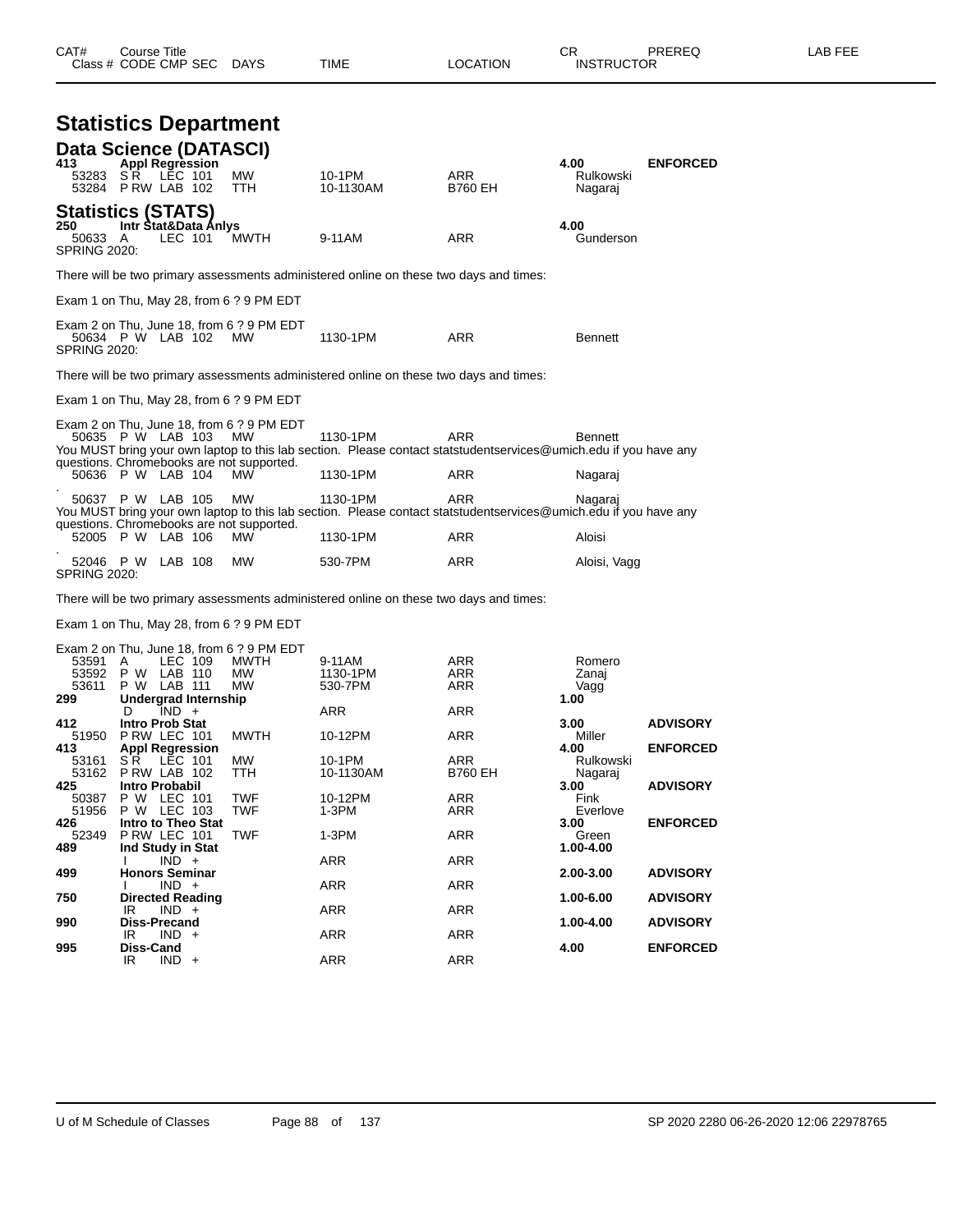## **Office of International Programs**

|       |                             | <b>Study Abroad (STDABRD)</b> |  |
|-------|-----------------------------|-------------------------------|--|
| 4 E 4 | 11. الموطني الموطنية الموار |                               |  |

|  | 451 Hertford Oxford UK |     |     | 1.00-10.00 |
|--|------------------------|-----|-----|------------|
|  | 52553 PD LEC 101       | ARR | ARR |            |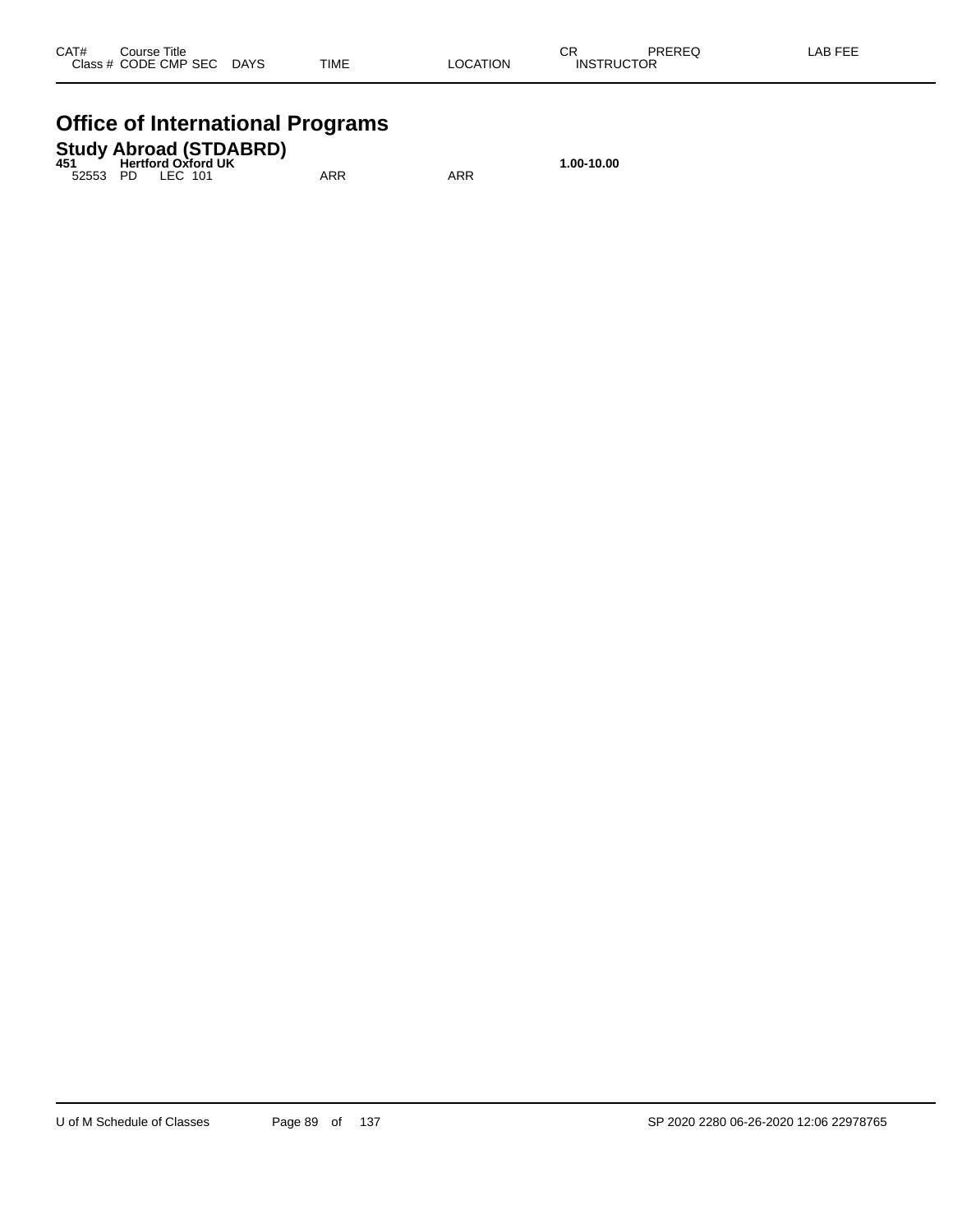| CAT# | Course Title              |             |          | <b>CR</b>         | PREREQ | LAB FEE |
|------|---------------------------|-------------|----------|-------------------|--------|---------|
|      | Class # CODE CMP SEC DAYS | <b>TIME</b> | LOCATION | <b>INSTRUCTOR</b> |        |         |

#### **Women's Studies Department Womens Studies (WOMENSTD)**

A STUDENT WHO MISSES EITHER OF THE FIRST TWO MEETINGS OF ANY COURSE OFFERED BY THE WOMEN'S STUDIES DEPARTMENT MAY BE DROPPED FROM THE COURSE FOR NON-ATTENDANCE.

| 220 | <b>Women's Hith</b>            |         |            | 3.00           |
|-----|--------------------------------|---------|------------|----------------|
|     | <b>MW</b><br>52075 PIW LEC 101 | 9-12PM  | ARR        | Martin         |
| 240 | Intro Women Stdy               |         |            | 3.00           |
|     | 52542 P W LEC 101<br>MW        | $1-4PM$ | ARR        | Simmons        |
|     | 52740 PD LEC 102 MW            | 1-4PM   | <b>ARR</b> |                |
|     | 295 Sexuality West Cult        |         |            | 3.00           |
|     | 52129 P W LEC 101 TTH          | 9-12PM  | ARR        | Verduzco Baker |
| 305 | Interdisc LGBTQ Hith           |         |            | 3.00           |
|     | 53479 P W LEC 101<br>TWTH      | 4-6PM   | ARR        | Eickmeyer      |

While there is a meeting time for this course in the course guide, we anticipate that most work will be completed by students asynchronously (i.e., you make your own schedule) to accommodate for different time zones, family responsibilities, and/or other circumstances. Any synchronous meetings will be announced during the first day of class so you can plan accordingly. Please feel free to email the instructor for more information.

**330 Feminist Thought 3.00 ENFORCED** 52009 P RW SEM 101 MW 1-4PM ARR Mendoza If you have taken Women's Studies courses but not the enforced prereq (WS 240 or 250) and want to take this course please e-mail wsp.advising@umich.edu. in the email please include the Women's Studies classes you have taken.

| 344   | Topic Gender&Culture           |            |            | 3.00      | <b>ADVISORY</b> |       |
|-------|--------------------------------|------------|------------|-----------|-----------------|-------|
| 53302 | P W SEM 101 TWTH               | $1-3PM$    | 455 WEISER | Walsh     |                 |       |
|       | Gndr&Heterarchy in Korean Arch |            |            |           |                 |       |
| 354   | <b>Music Race Identity</b>     |            |            | 3.00      |                 | 60.00 |
| 53322 | <b>PIW SEM 101</b>             | ARR        | ARR        | Andre     |                 |       |
| 374   | <b>Gender &amp; the Prison</b> |            |            | 3.00      | <b>ADVISORY</b> |       |
| 52969 | P W SEM 101<br><b>TTH</b>      | $1-4PM$    | ARR        | Tapia     |                 |       |
| 384   | <b>Independent Research</b>    |            |            | 1.00-3.00 | <b>ADVISORY</b> |       |
|       | $IND +$<br>D                   | ARR        | ARR        |           |                 |       |
| 385   | <b>Directed Reading</b>        |            |            | 1.00-3.00 | <b>ADVISORY</b> |       |
|       | $IND +$                        | <b>ARR</b> | <b>ARR</b> |           |                 |       |
| 490   | <b>Honors Thesis</b>           |            |            | 3.00      |                 |       |
|       | $IND +$                        | <b>ARR</b> | ARR        |           |                 |       |
| 491   | <b>Honors Thesis</b>           |            |            | 3.00      |                 |       |
|       | $IND +$                        | ARR        | ARR        |           |                 |       |
| 580   | <b>Independent Study</b>       |            |            | 1.00-3.00 | <b>ADVISORY</b> |       |
|       | $IND +$                        | ARR        | ARR        |           |                 |       |
| 690   | <b>Directed Readings</b>       |            |            | 1.00-3.00 | <b>ADVISORY</b> |       |
|       | $IND +$                        | <b>ARR</b> | ARR        |           |                 |       |
| 890   | <b>Advanced Research</b>       |            |            | 3.00      | <b>ADVISORY</b> |       |
|       | $IND +$                        | ARR        | ARR        |           |                 |       |
| 891   | Jt Ph.D Adv Res                |            |            | 3.00      | <b>ADVISORY</b> |       |
|       | $IND +$                        | ARR        | ARR        |           |                 |       |
| 892   | <b>Advanced Research</b>       |            |            | 3.00      | <b>ADVISORY</b> |       |
|       | $IND +$                        | ARR        | ARR        |           |                 |       |
| 990   | <b>Diss Pre-Cand</b>           |            |            | 1.00-4.00 | <b>ADVISORY</b> |       |
|       | $IND +$                        | <b>ARR</b> | ARR        |           |                 |       |
| 995   | <b>Diss Cand</b>               |            |            | 4.00      | <b>ENFORCED</b> |       |
|       | $IND +$<br>IR.                 | <b>ARR</b> | <b>ARR</b> |           |                 |       |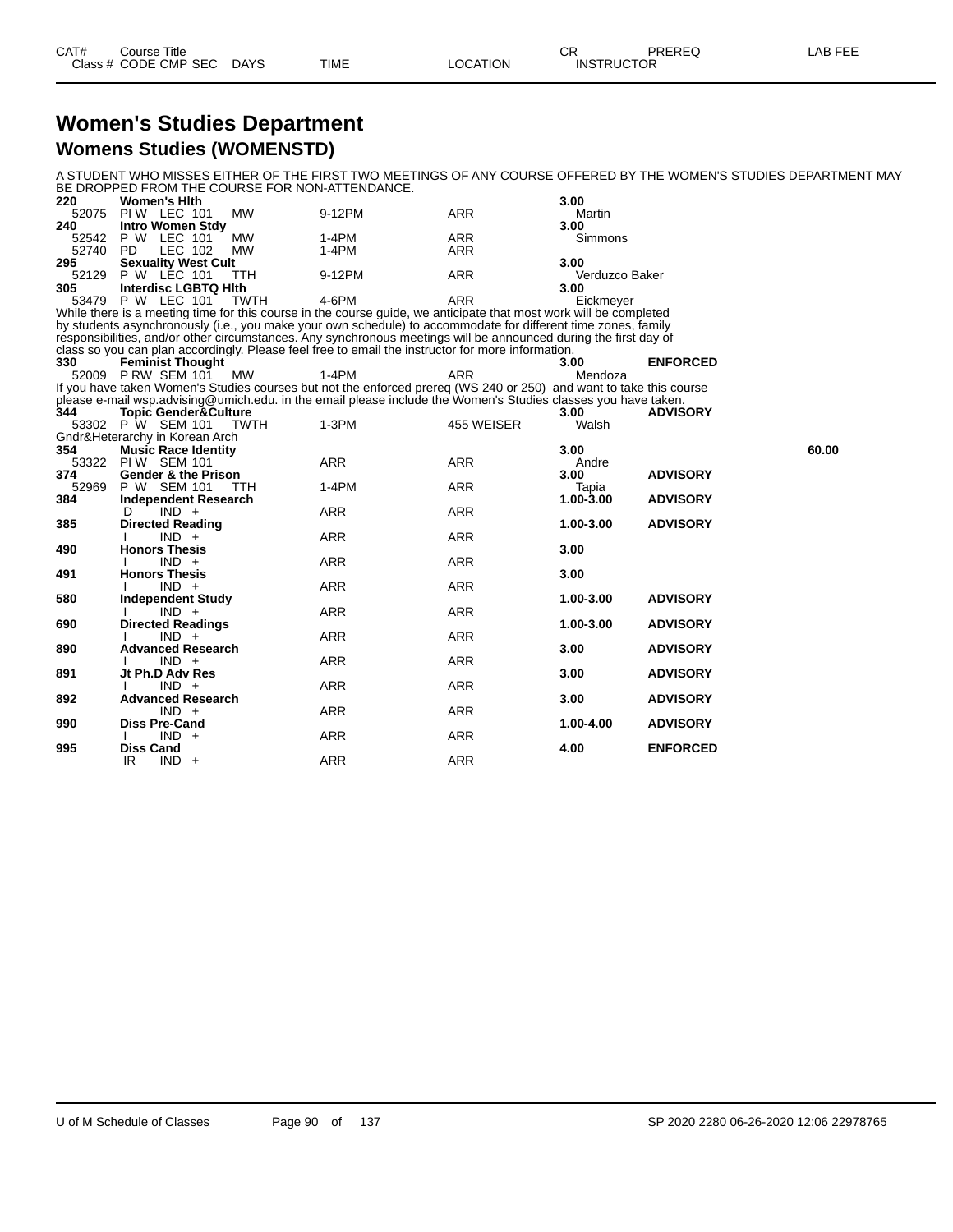## **Medicine Division of Anatomical Science**

|     | <b>Anatomy (ANATOMY)</b> |            |            |            |                 |
|-----|--------------------------|------------|------------|------------|-----------------|
| 499 | UG Anat Research II      |            |            | 1.00-16.00 |                 |
|     | $IND +$                  | <b>ARR</b> | <b>ARR</b> |            |                 |
| 800 | <b>Special Topics</b>    |            |            | 1.00       |                 |
|     | $IND +$                  | ARR        | <b>ARR</b> |            |                 |
| 990 | <b>Diss-Precand</b>      |            |            | 1.00-4.00  | <b>ADVISORY</b> |
|     | $IND +$                  | <b>ARR</b> | <b>ARR</b> |            |                 |
| 995 | Diss-Cand                |            |            | 4.00       | <b>ENFORCED</b> |
|     | IND.<br>IR               | <b>ARR</b> | ARR        |            |                 |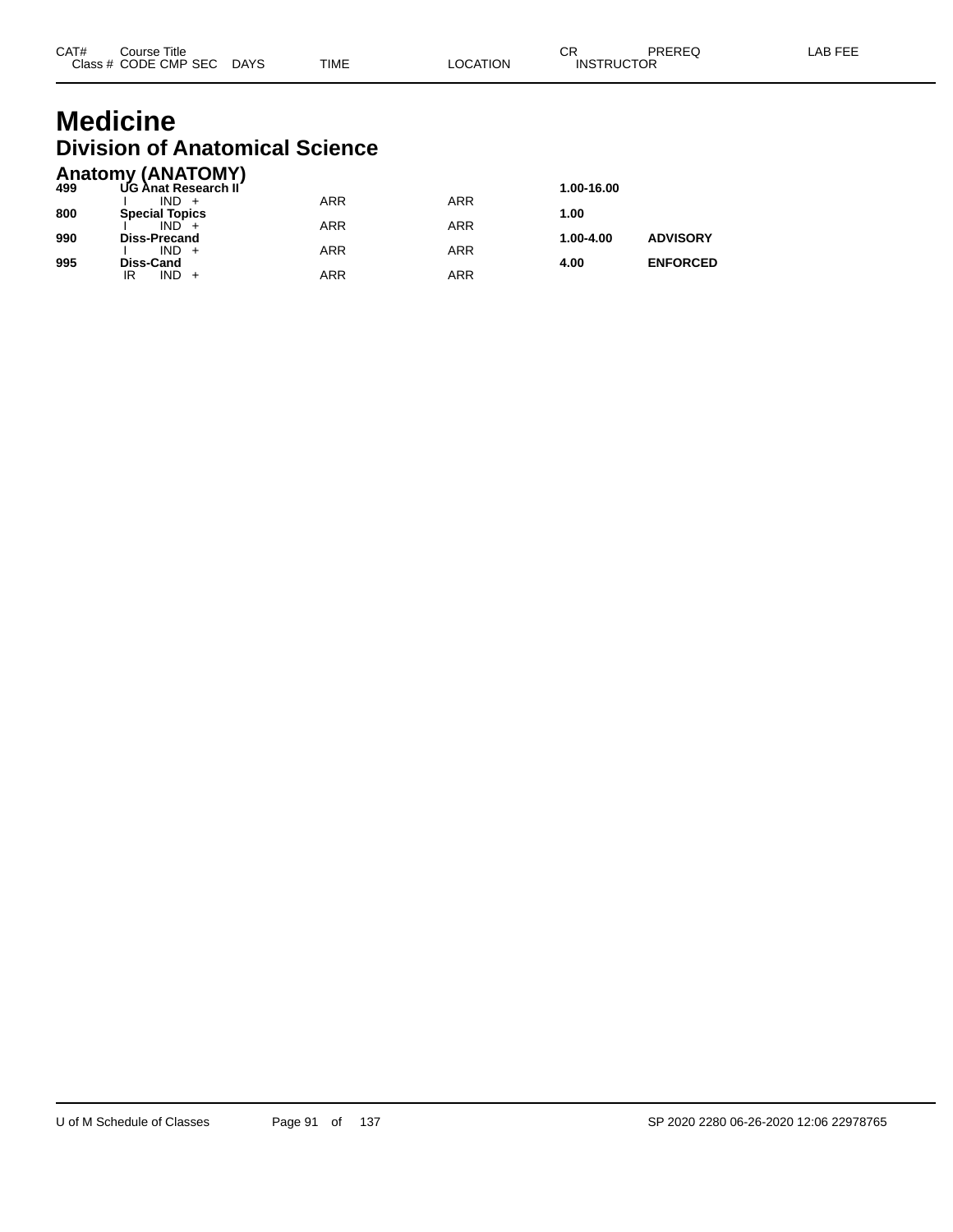| CAT#<br><b>Class</b> | Course Title<br>CODE CMP SEC | <b>DAYS</b> | <b>TIME</b> | <b>LOCATION</b> | ∩⊓<br>- UN<br><b>INSTRUCTOR</b> | PREREQ | AB FEE |
|----------------------|------------------------------|-------------|-------------|-----------------|---------------------------------|--------|--------|
|                      |                              |             |             |                 |                                 |        |        |

## **Anesthesiology Department**

|       | <b>Anesthesia (ANESTH)</b> |     |     |            |                 |
|-------|----------------------------|-----|-----|------------|-----------------|
| 499   | Ug Research                |     |     | 1.00-16.00 | <b>ADVISORY</b> |
|       | $IND +$                    | ARR | ARR |            |                 |
| 599   | <b>Pd Anes Rotatn</b>      |     |     | 1.00-3.00  | <b>ADVISORY</b> |
| 50406 | P<br>LAB 101               | ARR | ARR | Grewal     |                 |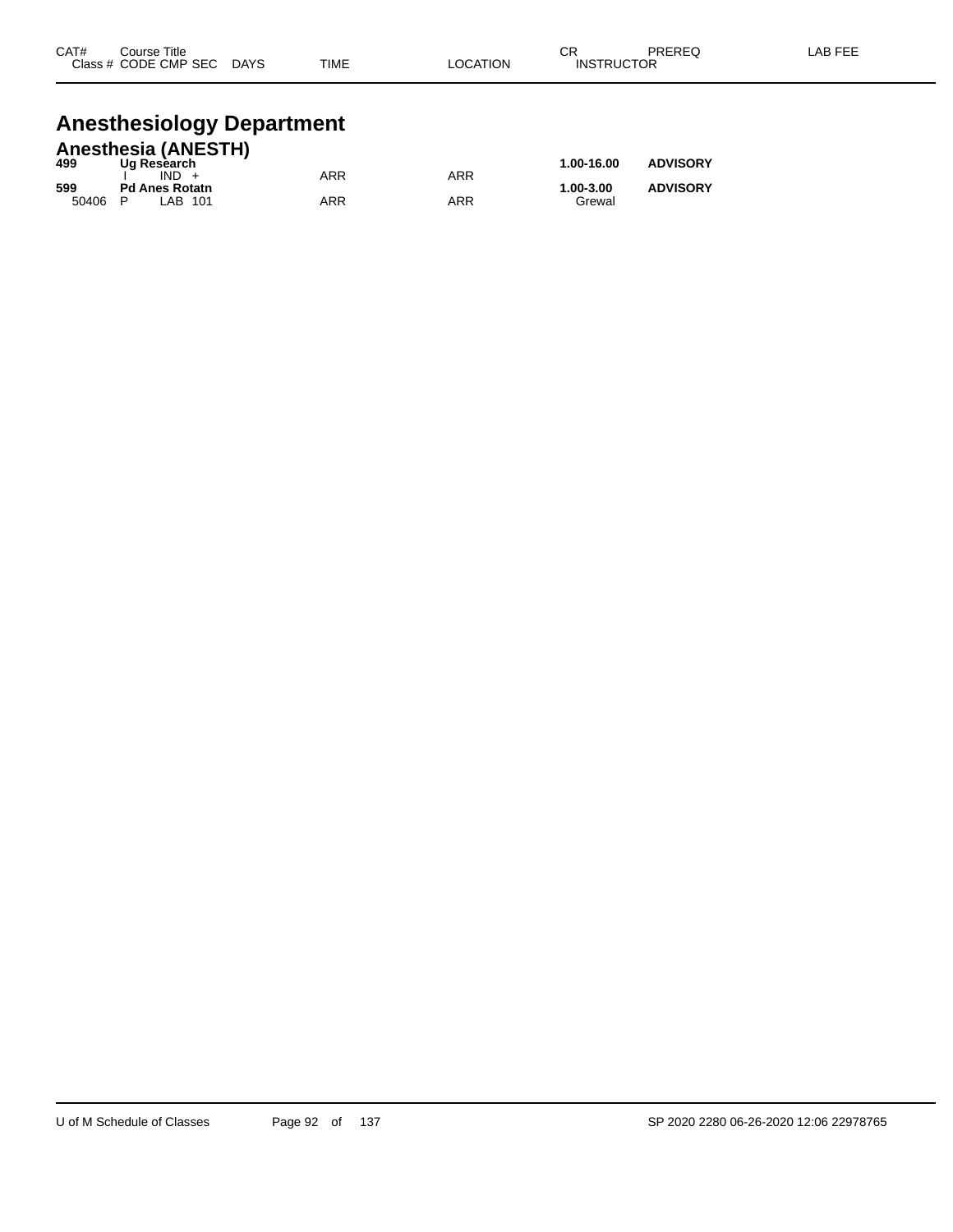| CAT#<br>Title<br>ourse<br>Close<br>CODE CMP SEC<br>- -<br>$\sim$ $\sim$ | DAYS<br>$\sim$ | <b>TIME</b> | <b>TION</b><br>״ | СR<br>INS | $T = T$<br>םת<br>---<br>.<br>. ∨⊢<br>$\sim$ $\sim$ |  |
|-------------------------------------------------------------------------|----------------|-------------|------------------|-----------|----------------------------------------------------|--|
|                                                                         |                |             |                  |           |                                                    |  |

# **Bioinformatics**

|     | <b>Bioinformatics (BIOINF)</b> |           |                 |
|-----|--------------------------------|-----------|-----------------|
| 990 | Diss Research / Prec           | 1.00-8.00 | <b>ADVISORY</b> |

I IND + ARR ARR ARR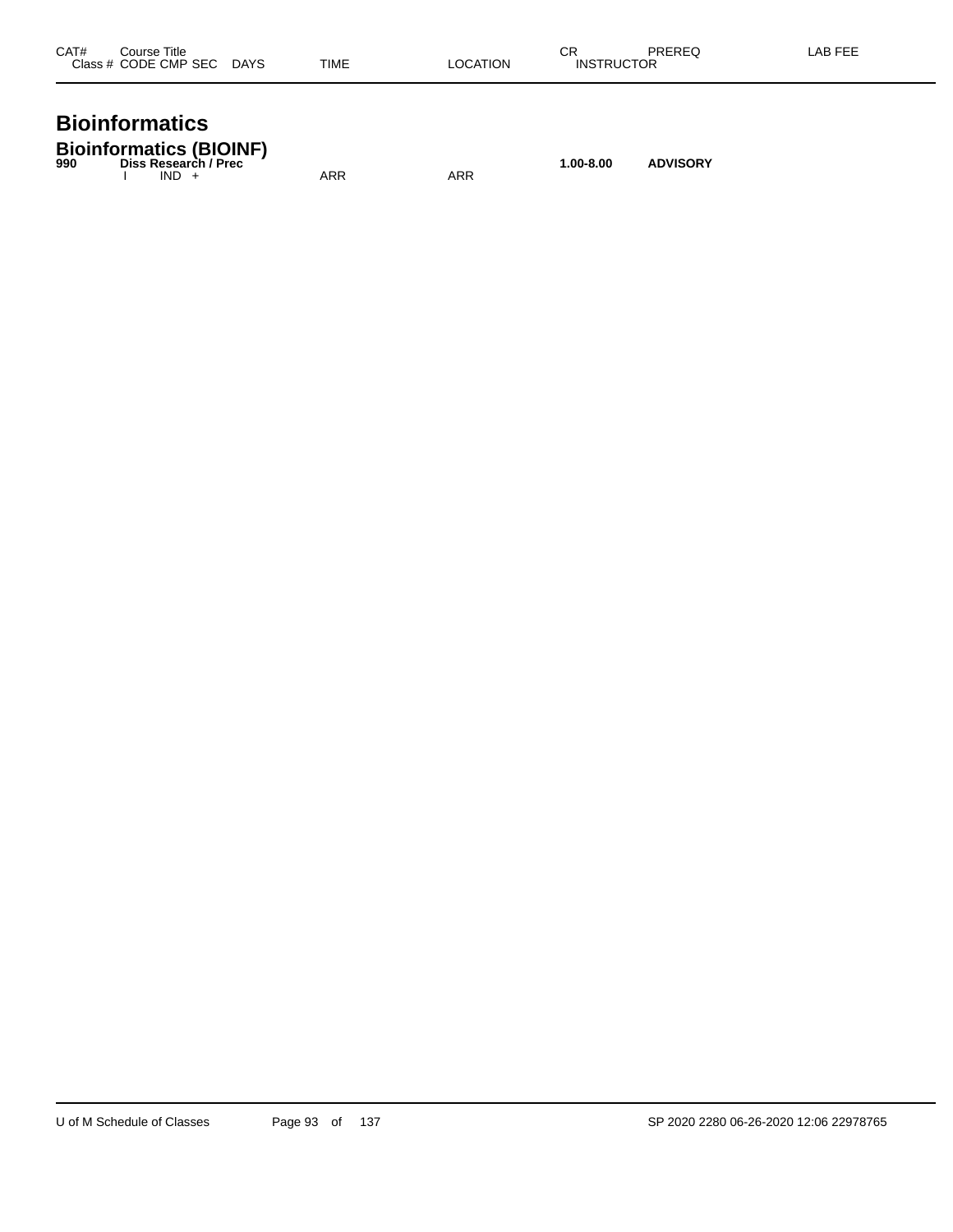|      | <b>Diological Chamictry Department</b>    |      |          |                         |        |         |
|------|-------------------------------------------|------|----------|-------------------------|--------|---------|
| CAT# | Course Title<br>Class # CODE CMP SEC DAYS | TIME | LOCATION | СR<br><b>INSTRUCTOR</b> | PRERFO | LAB FEE |

#### **Biological Chemistry Departmen Biological Chemistry (BIOLCHEM)**

| <b>BIOIOGICAL CREMISTY (BIOLCHEM)</b> |  |  |
|---------------------------------------|--|--|
| $- - -$                               |  |  |

|                             |                     |            |           | <b>ADVISORY</b> |
|-----------------------------|---------------------|------------|-----------|-----------------|
| $IND +$                     | <b>ARR</b>          | <b>ARR</b> |           |                 |
| <b>UG Research BIOLCHEM</b> |                     |            | 1.00-4.00 | <b>ADVISORY</b> |
| $IND +$                     | <b>ARR</b>          | <b>ARR</b> |           |                 |
| <b>Biochem Res for Ug</b>   |                     |            | 1.00-4.00 | <b>ADVISORY</b> |
| $IND +$<br>IR               | <b>ARR</b>          | <b>ARR</b> |           |                 |
| FOR UNDERGRADUATES.         |                     |            |           |                 |
| Intro Bio Research          |                     |            | 1.00-8.00 | <b>ADVISORY</b> |
| IR<br>$IND +$               | <b>ARR</b>          | <b>ARR</b> |           |                 |
| <b>Biochem Res-Med Stu</b>  |                     |            | 1.00-6.00 | <b>ADVISORY</b> |
| $IND +$                     | <b>ARR</b>          | <b>ARR</b> |           |                 |
| <b>Diss-Precand</b>         |                     |            | 1.00-4.00 | <b>ADVISORY</b> |
| $IND +$                     | <b>ARR</b>          | <b>ARR</b> |           |                 |
| Diss-Cand                   |                     |            | 4.00      | <b>ENFORCED</b> |
| IR<br>$IND +$               | <b>ARR</b>          | <b>ARR</b> |           |                 |
|                             | UG Research Biochem |            |           | 1.00-4.00       |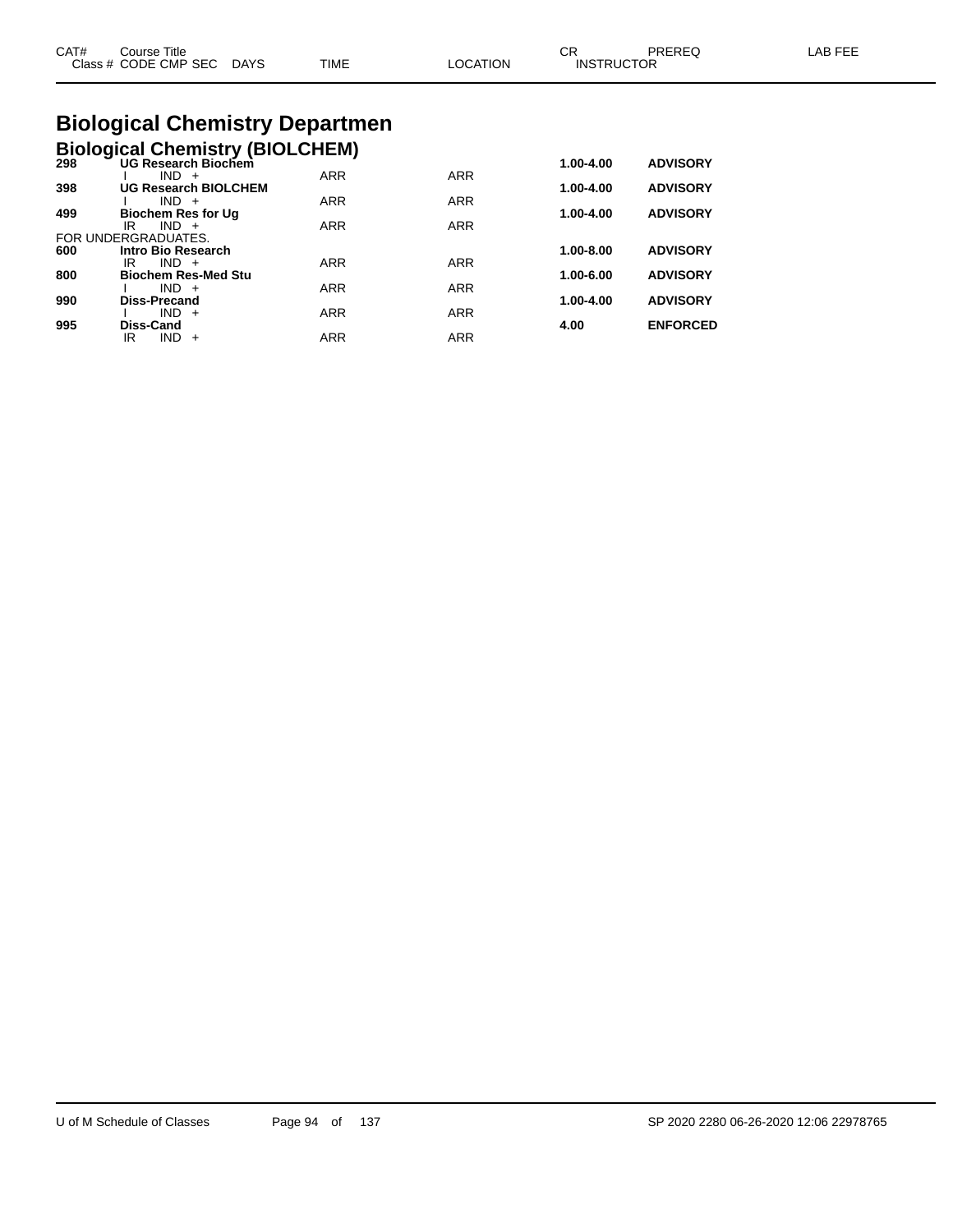#### **Cancer Biology Graduate Program**

#### **Cancer Biology (CANCBIO) 599 Grad Independ Res 1.00-8.00**

D IND + ARR ARR ARR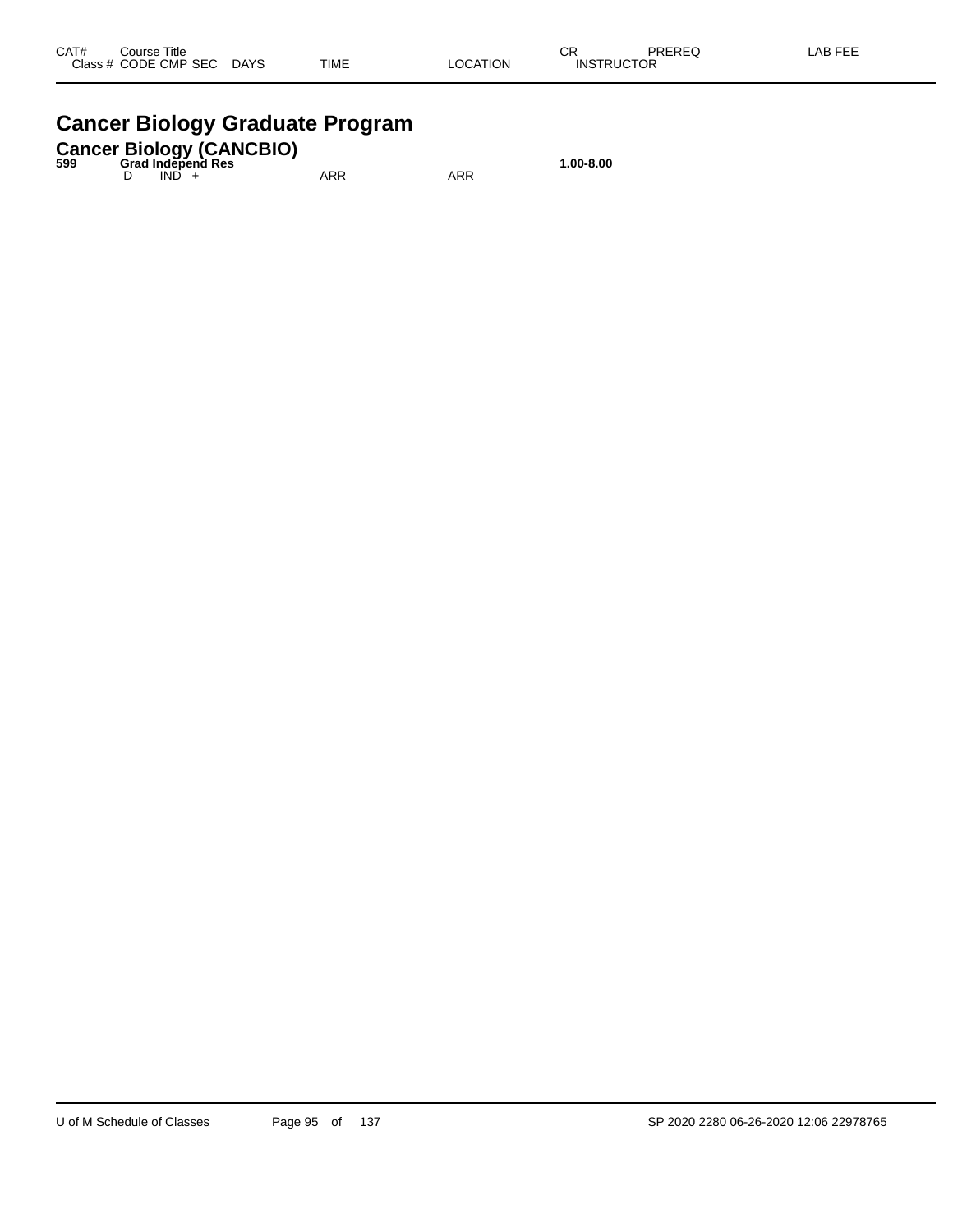| CAT#  | Title<br>Course    |                       |             |             | СR   | 5.0.00<br>. AP |
|-------|--------------------|-----------------------|-------------|-------------|------|----------------|
| Class | CODE CMP SEC<br>__ | <b>DAYS</b><br>$\sim$ | <b>TIME</b> | TION<br>OC. | ____ |                |
|       |                    |                       |             |             |      |                |

# **Cell and Developmental Biology**

| 599 | <b>Cell and Developmental Biology (CDB)</b><br><b>Directed Research</b> |         |  |     |     | 1.00-8.00 | <b>ADVISORY</b> |
|-----|-------------------------------------------------------------------------|---------|--|-----|-----|-----------|-----------------|
|     |                                                                         | $IND +$ |  | ARR | ARR |           |                 |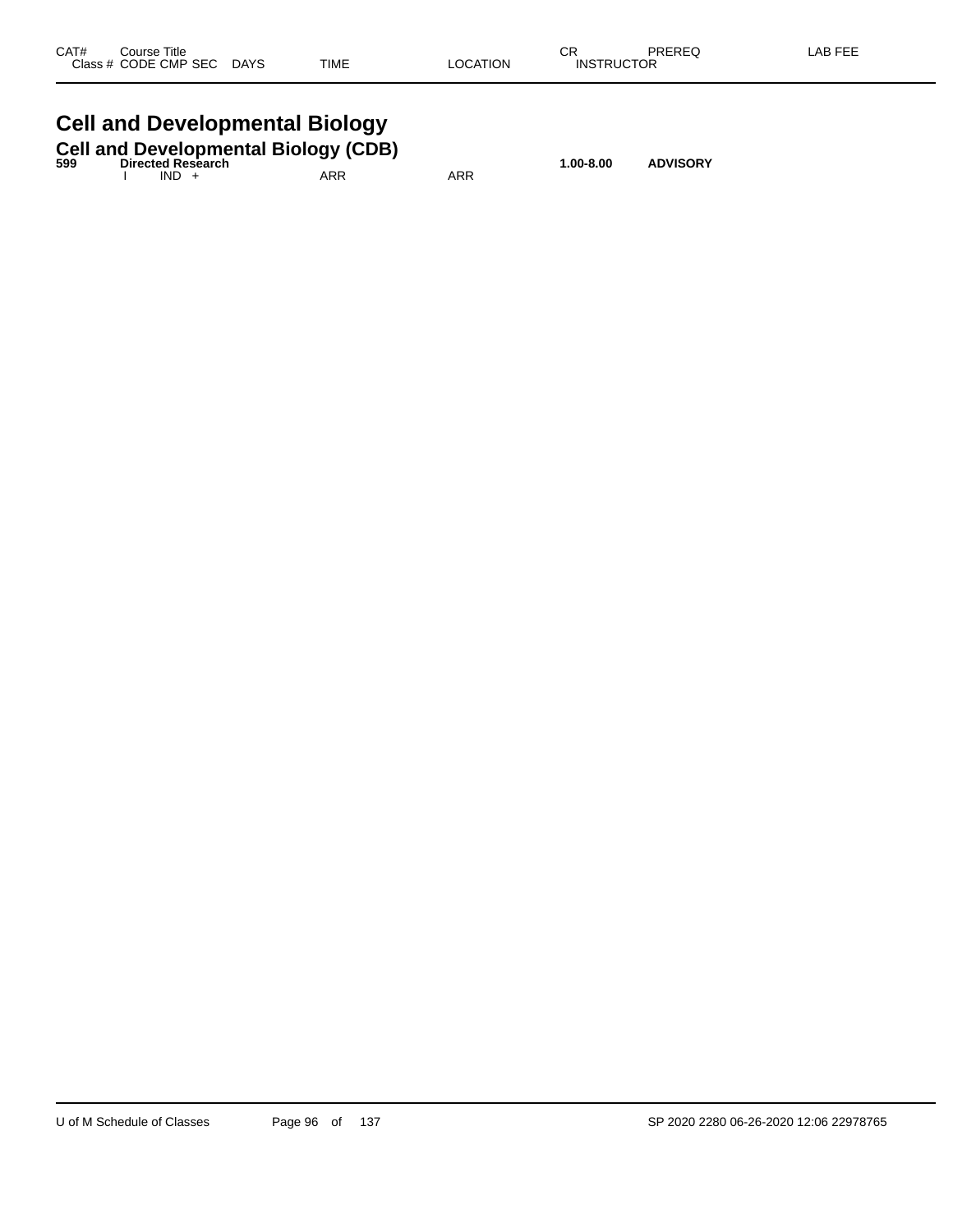| CAT# | Title<br>Course      |                       |             |                 | СR                | PREREQ | LAB FEF |
|------|----------------------|-----------------------|-------------|-----------------|-------------------|--------|---------|
|      | Class # CODE CMP SEC | <b>DAYS</b><br>$\sim$ | <b>TIME</b> | <b>_OCATION</b> | <b>INSTRUCTOR</b> |        |         |

#### **Cellular and Molecular Biology Cellular And Molecular Biology (CMBIOL)**

| 599 | <b>Non-Diss Research</b> | . . |     | $1.00 - 8.00$ | <b>ADVISORY</b> |
|-----|--------------------------|-----|-----|---------------|-----------------|
|     | $IND +$                  | ARR | ARR |               |                 |
| 990 | Diss-Precand             |     |     | 1.00-4.00     | <b>ADVISORY</b> |
|     | $IND +$                  | ARR | ARR |               |                 |
| 995 | Diss-Cand                |     |     | 4.00          | <b>ENFORCED</b> |
|     | IND                      | ARR | ARR |               |                 |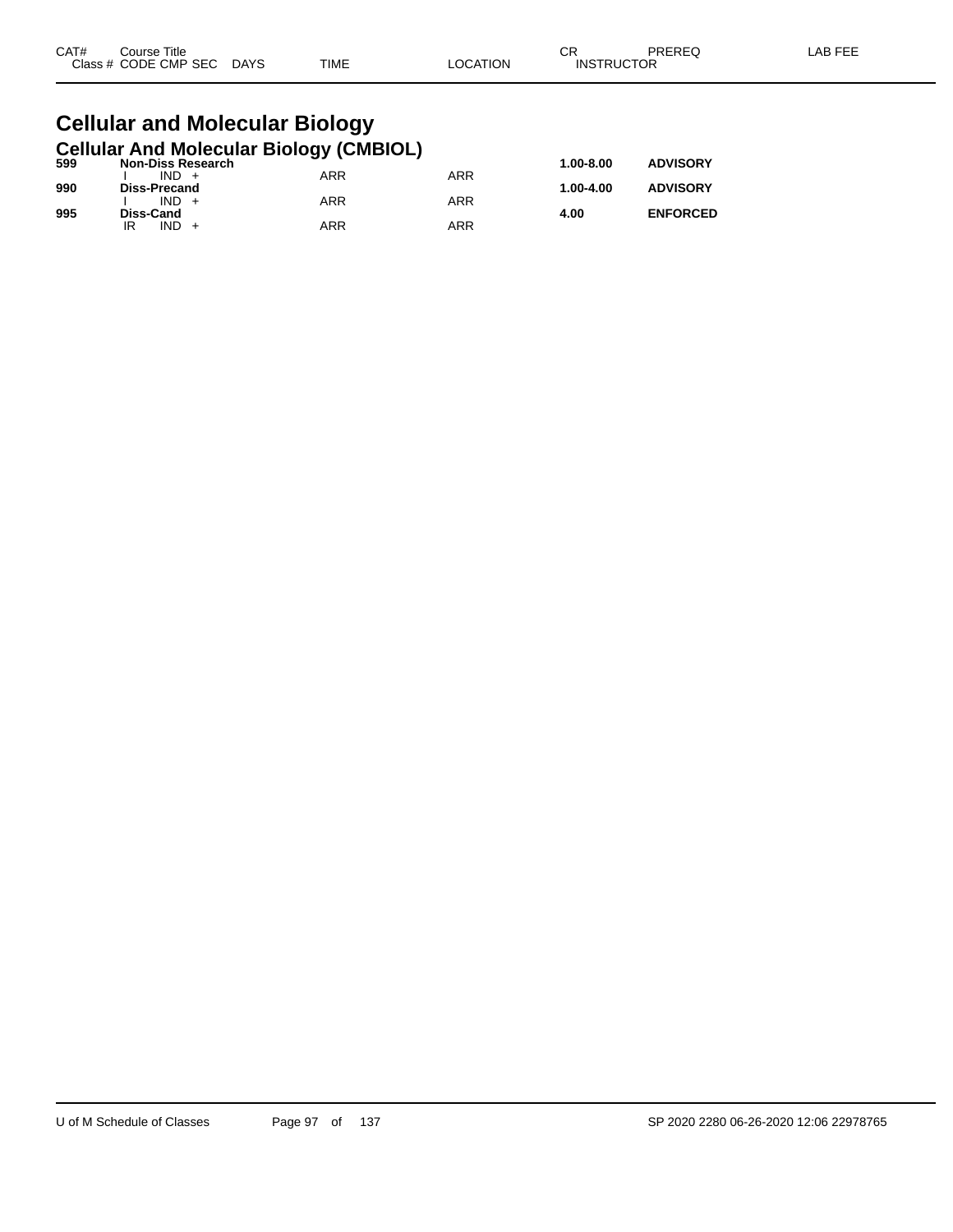| CAT# | Course Title              |             |          | ⌒冖                | PREREQ | LAB FEE |
|------|---------------------------|-------------|----------|-------------------|--------|---------|
|      | Class # CODE CMP SEC DAYS | <b>TIME</b> | LOCATION | <b>INSTRUCTOR</b> |        |         |
|      |                           |             |          |                   |        |         |

# **Dermatology Department**

|     | Dermatology (DERM)<br>499 U G Derm Research |     |     |               |                 |  |
|-----|---------------------------------------------|-----|-----|---------------|-----------------|--|
|     |                                             |     |     | 1.00-16.00    |                 |  |
|     | $IND +$                                     | ARR | ARR |               |                 |  |
| 599 | <b>Clinical Research</b>                    |     |     | $2.00 - 8.00$ | <b>ADVISORY</b> |  |
|     | IND.                                        | ARR | ARR |               |                 |  |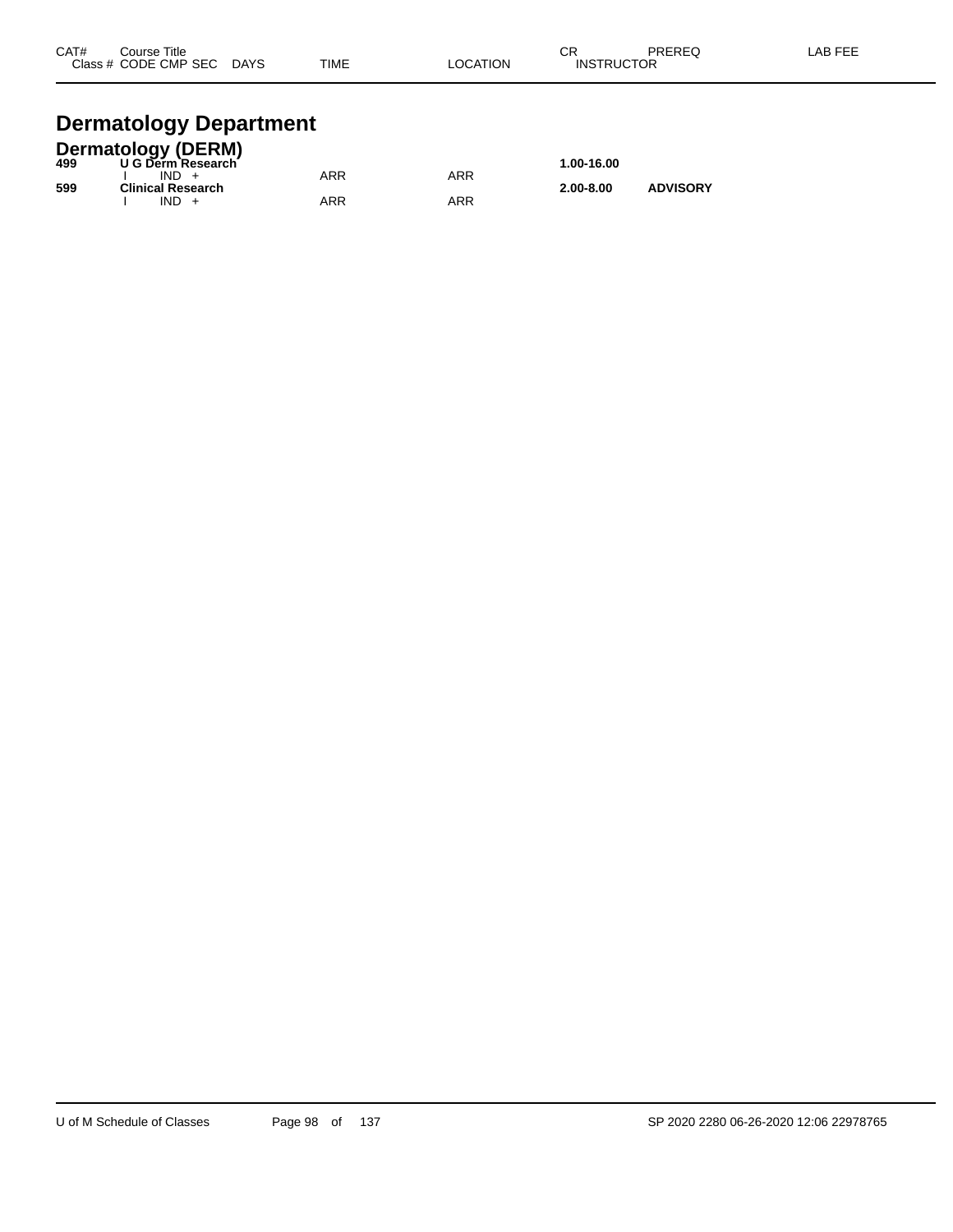| CAT#<br>$C$ lace $\overline{A}$ | Title<br>∵ourse<br><b>CODE CMP SEC</b><br>__ | DAYS<br>_______ | <b>TIME</b> | ٦ι<br>ורו<br>____ | $\sim$<br>◡┍<br>⊣NS <sup>⊤</sup><br>∙ ⊏،<br>$  -$ | TOR |  |
|---------------------------------|----------------------------------------------|-----------------|-------------|-------------------|---------------------------------------------------|-----|--|
|                                 |                                              |                 |             |                   |                                                   |     |  |

# **Human Genetics Department**

|     | <b>Human Genetics (HUMGEN)</b> |            |            |            |                 |
|-----|--------------------------------|------------|------------|------------|-----------------|
| 500 | Ug Res-Human Gen               |            |            | 1.00-6.00  | <b>ADVISORY</b> |
|     | $IND +$                        | <b>ARR</b> | <b>ARR</b> |            |                 |
| 800 | <b>Research-Non Phd</b>        |            |            | 1.00-16.00 | <b>ADVISORY</b> |
| 990 | $IND +$                        | <b>ARR</b> | <b>ARR</b> | 1.00-4.00  | <b>ADVISORY</b> |
|     | Diss-Precand<br>$IND +$        | <b>ARR</b> | <b>ARR</b> |            |                 |
| 995 | Diss-Cand                      |            |            | 4.00       | <b>ENFORCED</b> |
|     | $IND +$<br>R                   | <b>ARR</b> | ARR        |            |                 |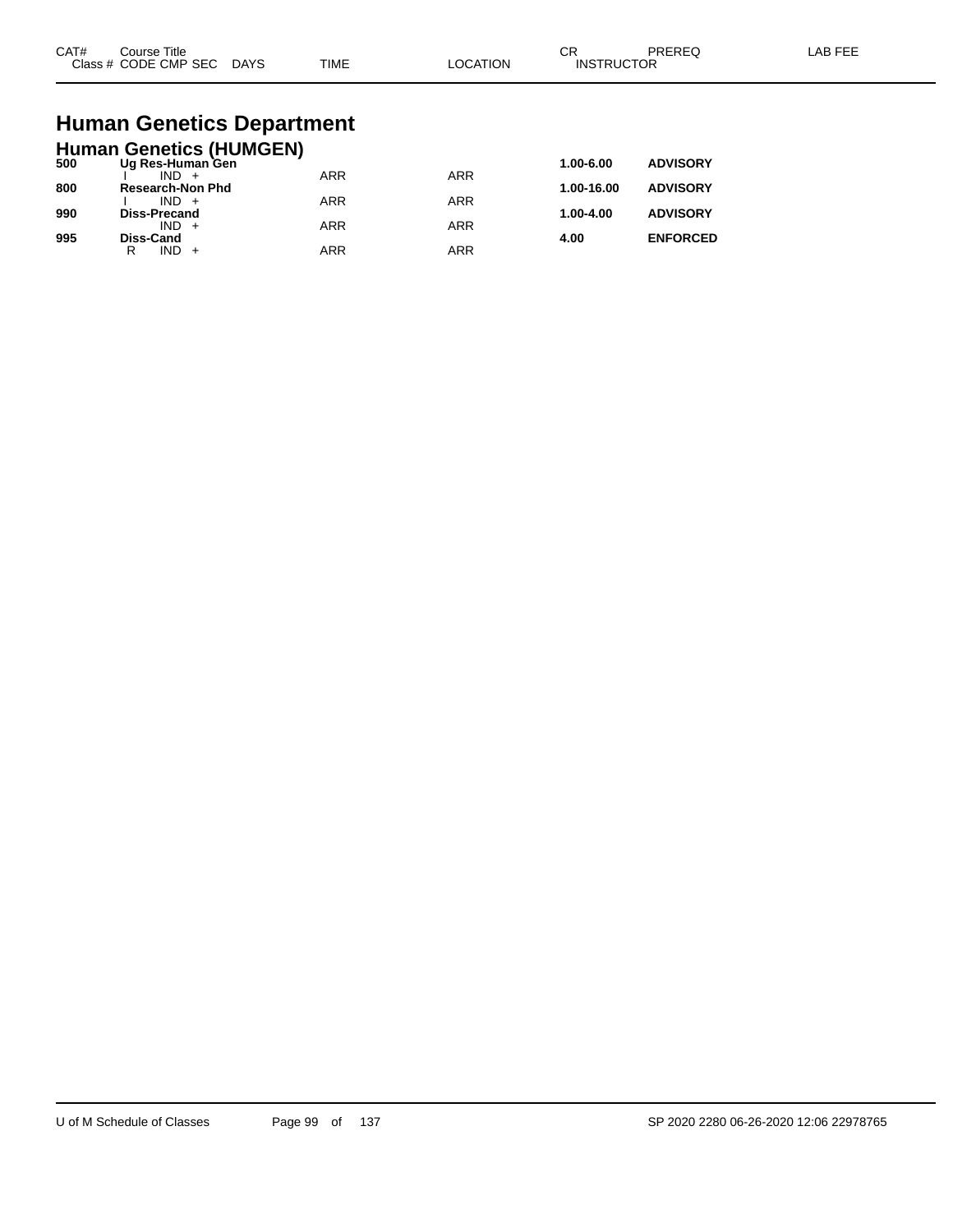| CAT# | Course Title<br>Class # CODE CMP SEC | <b>DAYS</b> | <b>TIME</b> | _OCATION | ∩n<br>- UN<br><b>INSTRUCTOR</b> | PREREQ | _AB FEF |
|------|--------------------------------------|-------------|-------------|----------|---------------------------------|--------|---------|
|      |                                      |             |             |          |                                 |        |         |

#### **Internal Medicine Department**

|     | <b>Internal Medicine (INTMED)</b> |     |     |               |                 |
|-----|-----------------------------------|-----|-----|---------------|-----------------|
| 300 | <b>UG Micrbiol Research</b>       |     |     | $2.00 - 4.00$ | <b>ENFORCED</b> |
|     | $IND +$                           | ARR | ARR |               |                 |
| 499 | Ug Int Med Res                    |     |     | 1.00-16.00    |                 |
|     | $IND +$                           | ARR | ARR |               |                 |
| 599 | <b>Clinical Research</b>          |     |     | $2.00 - 8.00$ | <b>ADVISORY</b> |
|     | $IND +$                           | ARR | ARR |               |                 |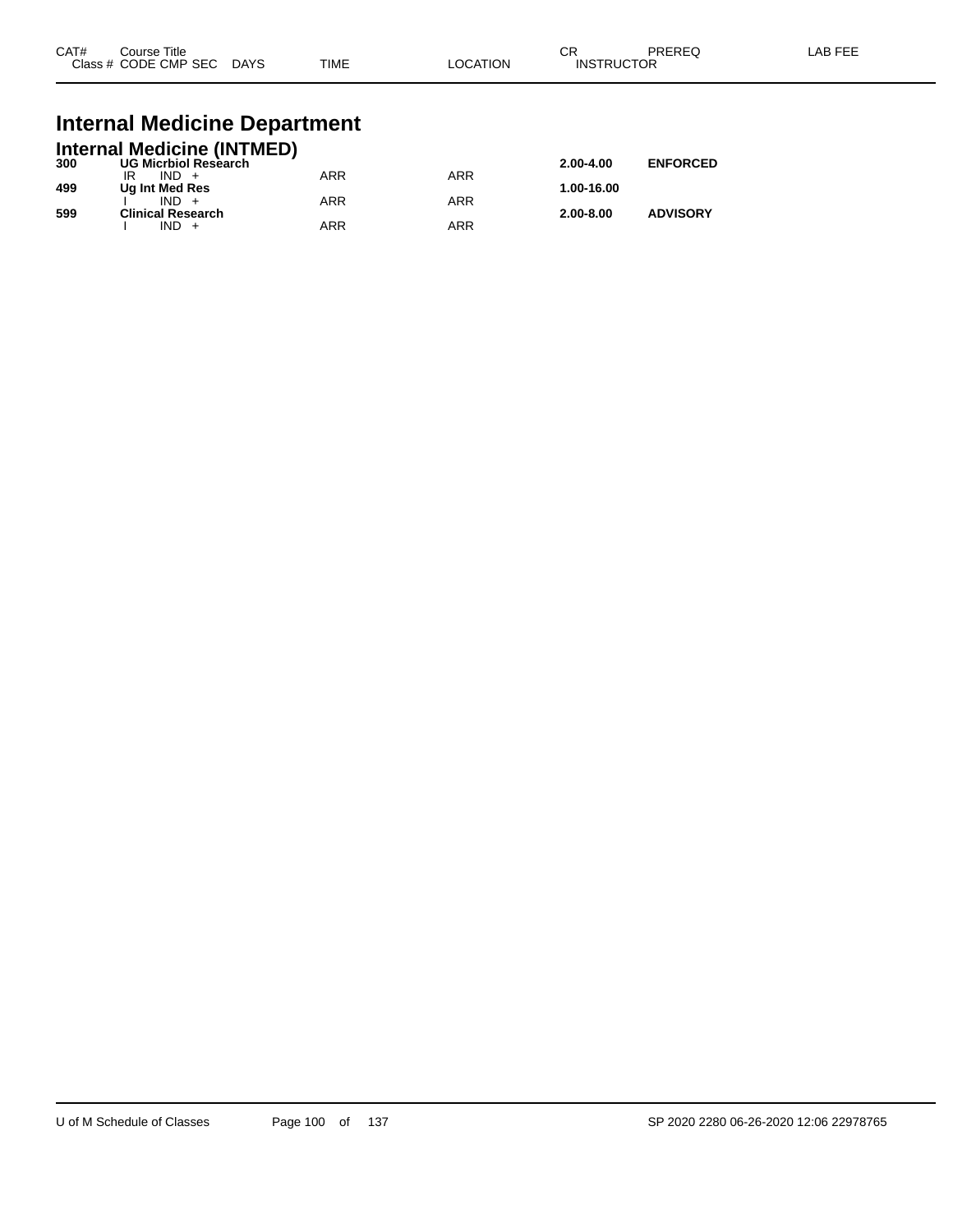| CAT# | Course Title<br>Class # CODE CMP SEC | <b>DAYS</b> | <b>TIME</b> | <b>LOCATION</b> | СR<br><b>INSTRUCTOR</b> | PREREQ | <b>LAB FEE</b> |
|------|--------------------------------------|-------------|-------------|-----------------|-------------------------|--------|----------------|
|      |                                      |             |             |                 |                         |        |                |

#### **Medical School Administration**

| <b>Immunology (IMMUNO)</b><br><b>Grad Ind Research</b><br>599 |     |     | 1.00-8.00 | <b>ADVISORY</b> |
|---------------------------------------------------------------|-----|-----|-----------|-----------------|
| IND.                                                          | ARR | ARR |           |                 |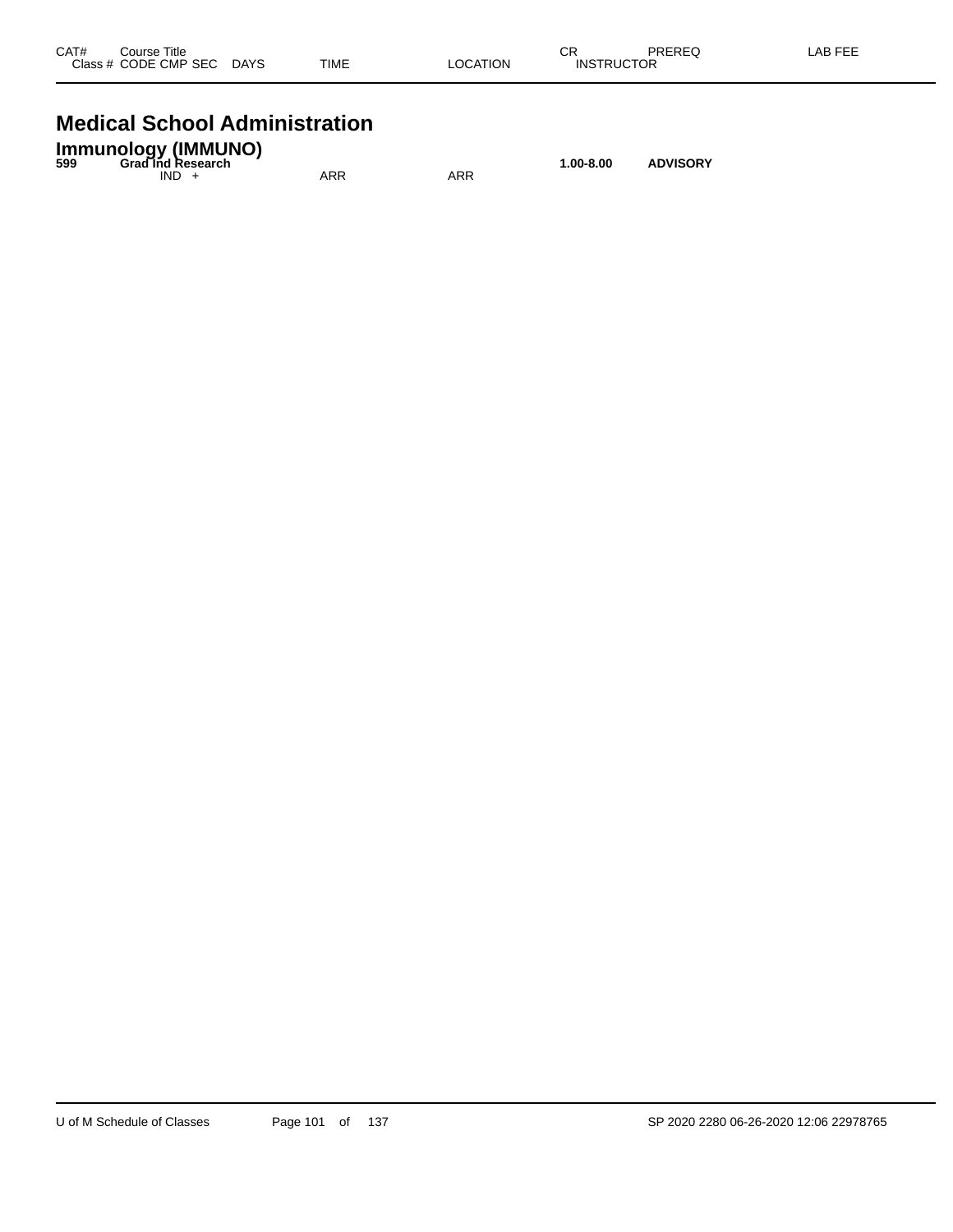| CAT# | ourse Titleٽ<br>Class # CODE CMP SEC DAYS | TIME | LOCATION | ∩⊓<br>◡┍<br><b>INSTRUCTOR</b> | PREREC | LAB FEE |
|------|-------------------------------------------|------|----------|-------------------------------|--------|---------|
|      |                                           |      |          |                               |        |         |

## **Microbiology And Immunology**

#### **Microbiology (MICRBIOL) 299 Intro to Research 2.00-3.00**

| -33 | וועו ט געס איז טויין     |            |            | 2.00-J.00     |                           |
|-----|--------------------------|------------|------------|---------------|---------------------------|
|     | $IND +$                  | <b>ARR</b> | <b>ARR</b> |               |                           |
| 399 | Ug Research              |            |            | 1.00-8.00     | <b>ADVISORY, ENFORCED</b> |
|     | IŔ<br>$IND +$            | <b>ARR</b> | <b>ARR</b> |               |                           |
| 599 | <b>Grad Independ Res</b> |            |            | 1.00-8.00     | <b>ADVISORY</b>           |
|     | $IND +$                  | <b>ARR</b> | <b>ARR</b> |               |                           |
| 990 | <b>Diss-Precand</b>      |            |            | $1.00 - 4.00$ | <b>ADVISORY</b>           |
|     | $IND +$                  | <b>ARR</b> | <b>ARR</b> |               |                           |
| 995 | Diss-Cand                |            |            | 4.00          | <b>ENFORCED</b>           |
|     |                          |            |            |               |                           |
|     | $IND +$<br>IR            | ARR        | ARR        |               |                           |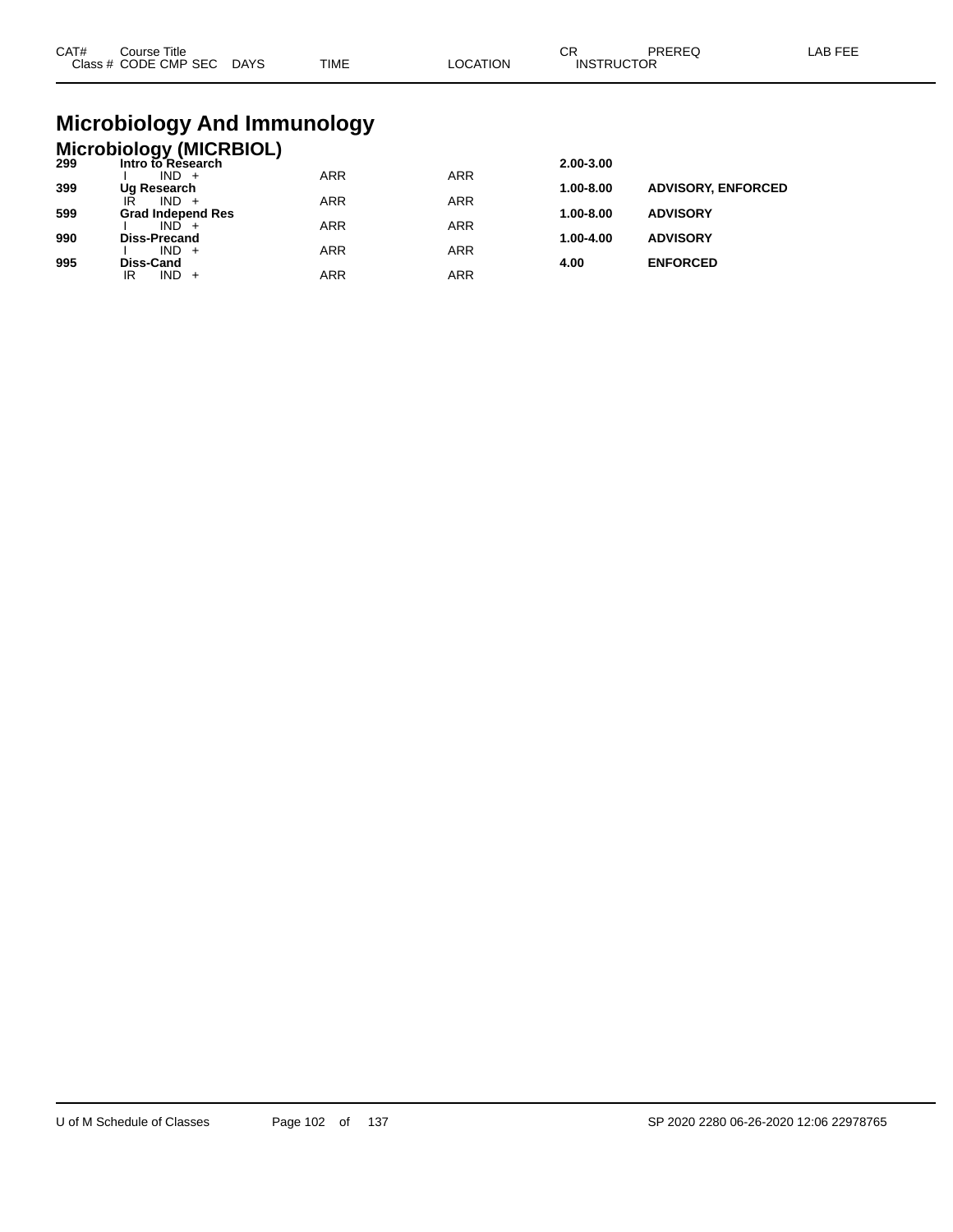| CAT# | Course Title<br>Class # CODE CMP SEC DAYS  | <b>TIME</b> | <b>LOCATION</b> | CR<br>PREREQ<br><b>INSTRUCTOR</b> | LAB FEE |
|------|--------------------------------------------|-------------|-----------------|-----------------------------------|---------|
|      | <b>Neurology Department</b>                |             |                 |                                   |         |
|      |                                            |             |                 |                                   |         |
| 499  | <b>Neurology (NEUROL)</b><br>Ug Neurol Res |             |                 | 1.00-16.00                        |         |
| 599  | $IND +$<br><b>Clinical Research</b>        | <b>ARR</b>  | <b>ARR</b>      | <b>ADVISORY</b><br>2.00-8.00      |         |
| 781  | $IND +$<br>Research                        | <b>ARR</b>  | <b>ARR</b>      | 1.00-4.00<br><b>ADVISORY</b>      |         |
| 782  | $IND +$<br>Research                        | <b>ARR</b>  | <b>ARR</b>      | <b>ADVISORY</b><br>1.00-4.00      |         |

 $IND + ARR$  ARR ARR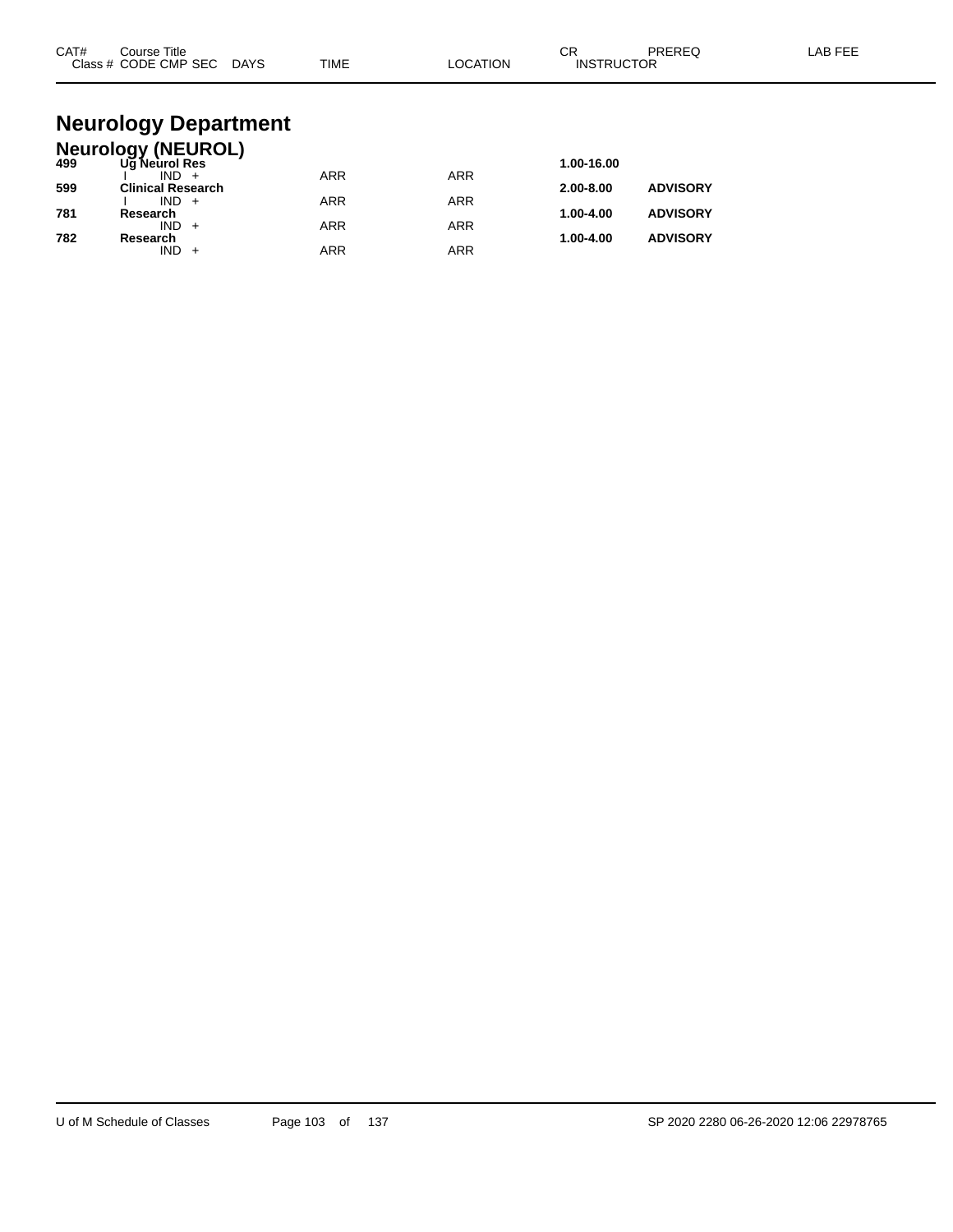| CAT# | Title<br>Course      |             |             |          | ⌒г<br>◡           | PREREC | $\lambda$ $\Gamma$ $\Gamma$ $\Gamma$<br>AR |
|------|----------------------|-------------|-------------|----------|-------------------|--------|--------------------------------------------|
|      | Class # CODE CMP SEC | <b>DAYS</b> | <b>TIME</b> | LOCATION | <b>INSTRUCTOR</b> |        |                                            |

#### **Center For Neuroscience Neuroscience (NEUROSCI)**

|     | Neuroscience (NEUROSCI) |            |            |           |                 |
|-----|-------------------------|------------|------------|-----------|-----------------|
| 800 | Neurosci Rès Method     |            |            | 1.00-9.00 | <b>ADVISORY</b> |
|     | $IND +$                 | <b>ARR</b> | <b>ARR</b> |           |                 |
| 801 | Neurosci Res Method     |            |            | 1.00-9.00 | <b>ADVISORY</b> |
|     | $IND +$                 | <b>ARR</b> | ARR        |           |                 |
| 990 | <b>Diss-Precand</b>     |            |            | 1.00-4.00 | <b>ADVISORY</b> |
|     | $IND +$                 | <b>ARR</b> | ARR        |           |                 |
| 995 | Diss-Cand               |            |            | 4.00      | <b>ENFORCED</b> |
|     | $IND +$<br>IR           | <b>ARR</b> | ARR        |           |                 |
|     |                         |            |            |           |                 |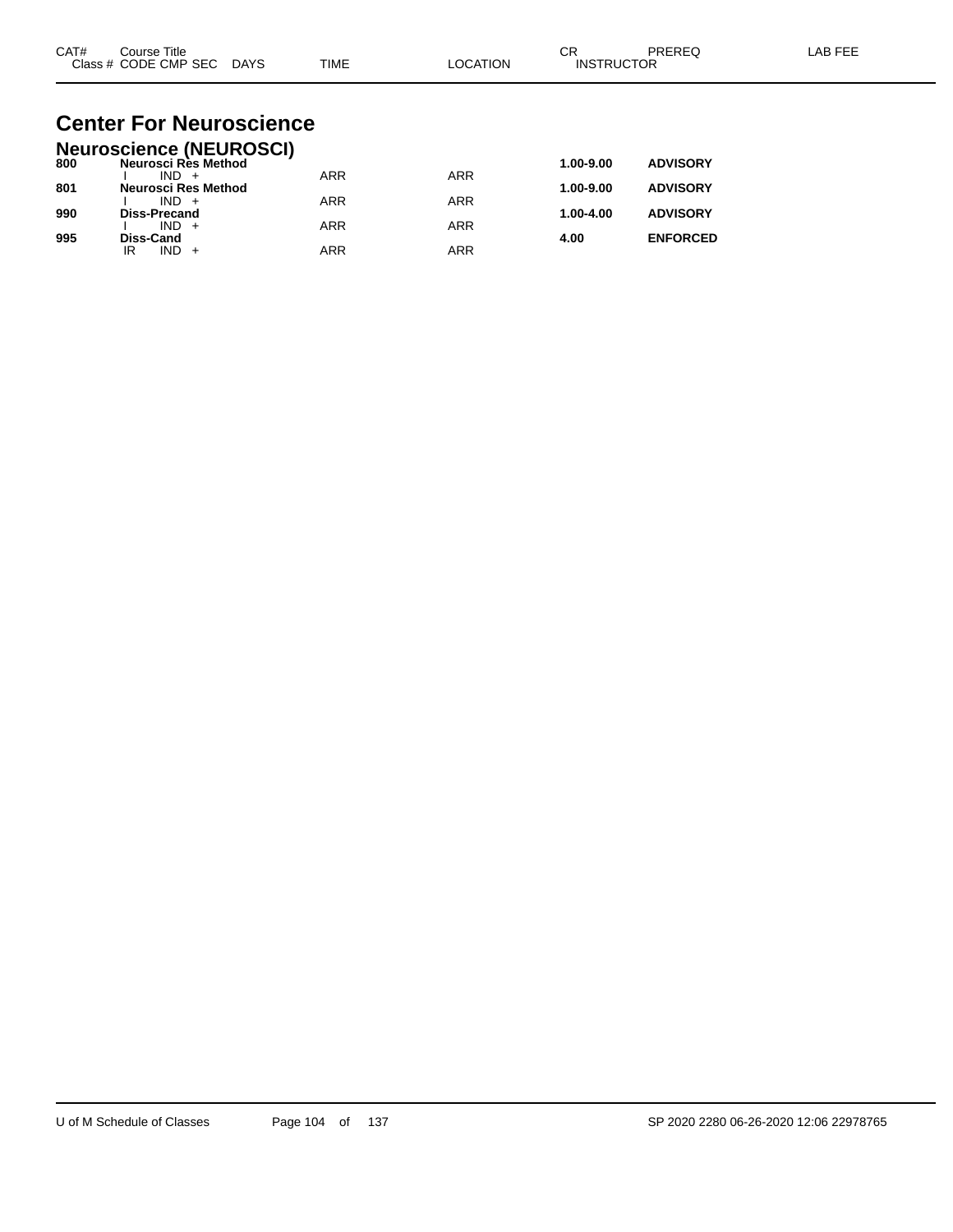## **Obstetrics And Gynecology Dept**

|     | <b>Obstetrics and Gynecology (OBSTGYN)</b> |     |     |               |                 |
|-----|--------------------------------------------|-----|-----|---------------|-----------------|
| 499 | U G Ob-Gyn Research                        |     |     | 1.00-16.00    |                 |
|     | $IND +$                                    | ARR | ARR |               |                 |
| 599 | <b>Clinical Research</b>                   |     |     | $2.00 - 8.00$ | <b>ADVISORY</b> |
|     | $IND +$                                    | ARR | ARR |               |                 |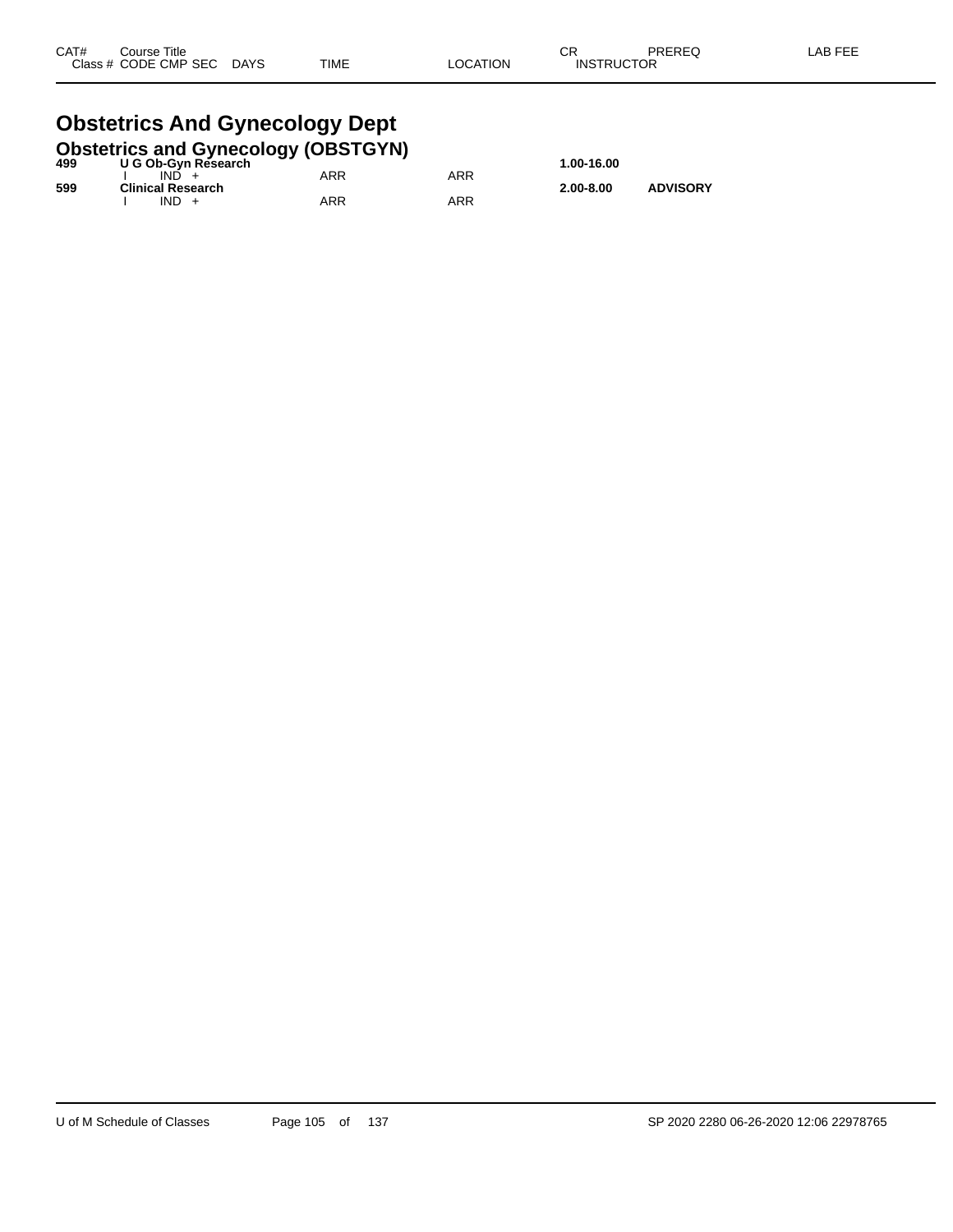| CAT# | Course Title         |             |             |          | <b>CR</b>         | PREREQ | LAB FEE |
|------|----------------------|-------------|-------------|----------|-------------------|--------|---------|
|      | Class # CODE CMP SEC | <b>DAYS</b> | <b>TIME</b> | LOCATION | <b>INSTRUCTOR</b> |        |         |
|      |                      |             |             |          |                   |        |         |

## **Ophthalmology Department**

|     | <b>Ophthalmology (OPHTH)</b> |     |     |               |                 |
|-----|------------------------------|-----|-----|---------------|-----------------|
| 499 | U G Ophthy Research          |     |     | 1.00-16.00    |                 |
|     | IND.                         | ARR | ARR |               |                 |
| 599 | <b>Clinical Research</b>     |     |     | $2.00 - 8.00$ | <b>ADVISORY</b> |
|     | IND.                         | ARR | ARR |               |                 |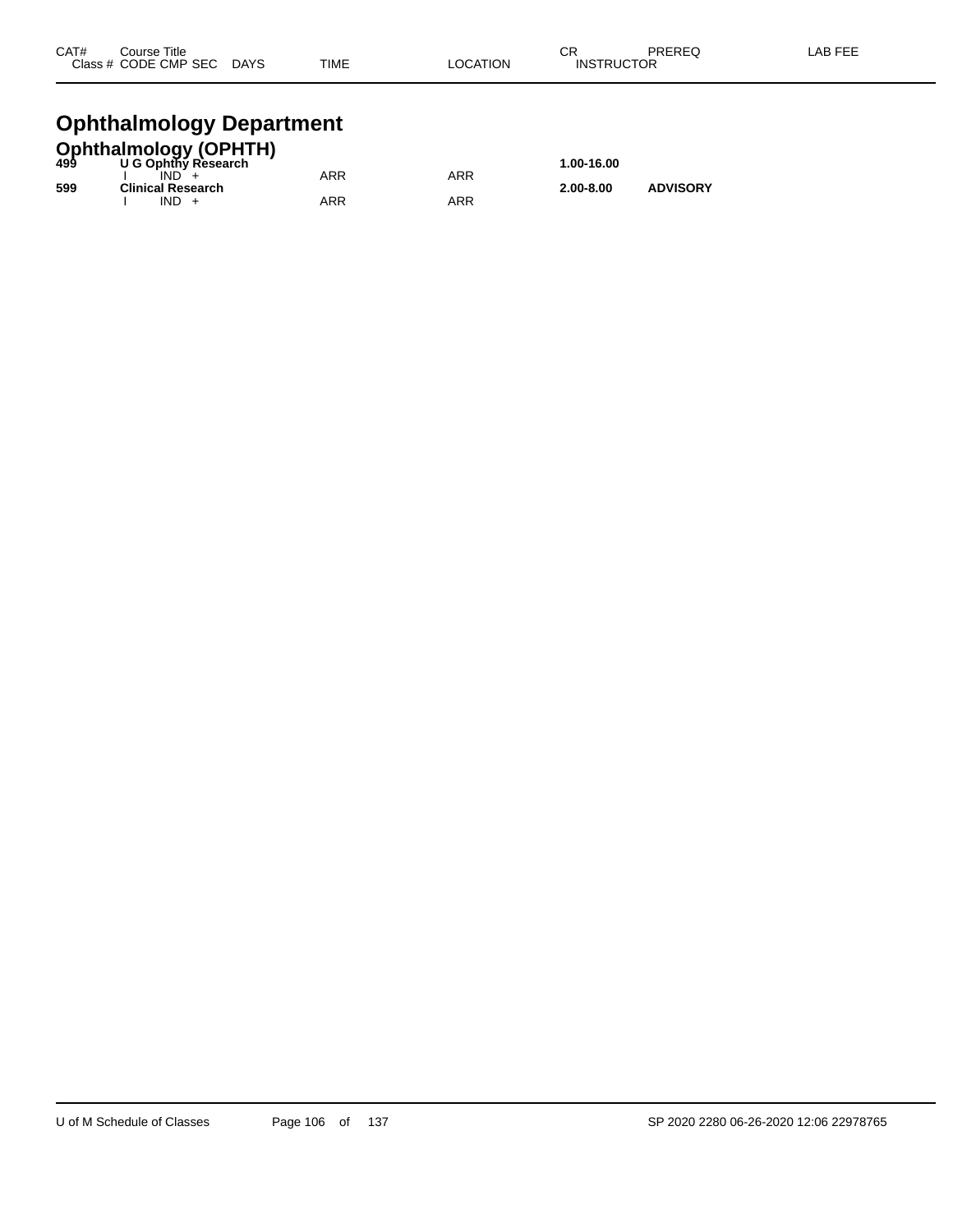| CAT# | Course Title              |             |          | ⌒冖                | PREREQ | LAB FEE |
|------|---------------------------|-------------|----------|-------------------|--------|---------|
|      | Class # CODE CMP SEC DAYS | <b>TIME</b> | LOCATION | <b>INSTRUCTOR</b> |        |         |
|      |                           |             |          |                   |        |         |

#### **Otorhinolaryngology Department**

|     | <b>Otorhinolaryngology (OTO)</b><br>499 U G Oto Research |            |     |               |                 |
|-----|----------------------------------------------------------|------------|-----|---------------|-----------------|
|     |                                                          |            |     | 1.00-16.00    |                 |
|     | $IND +$                                                  | <b>ARR</b> | ARR |               |                 |
| 599 | <b>Clinical Research</b>                                 |            |     | $2.00 - 8.00$ | <b>ADVISORY</b> |
|     | $IND +$                                                  | ARR        | ARR |               |                 |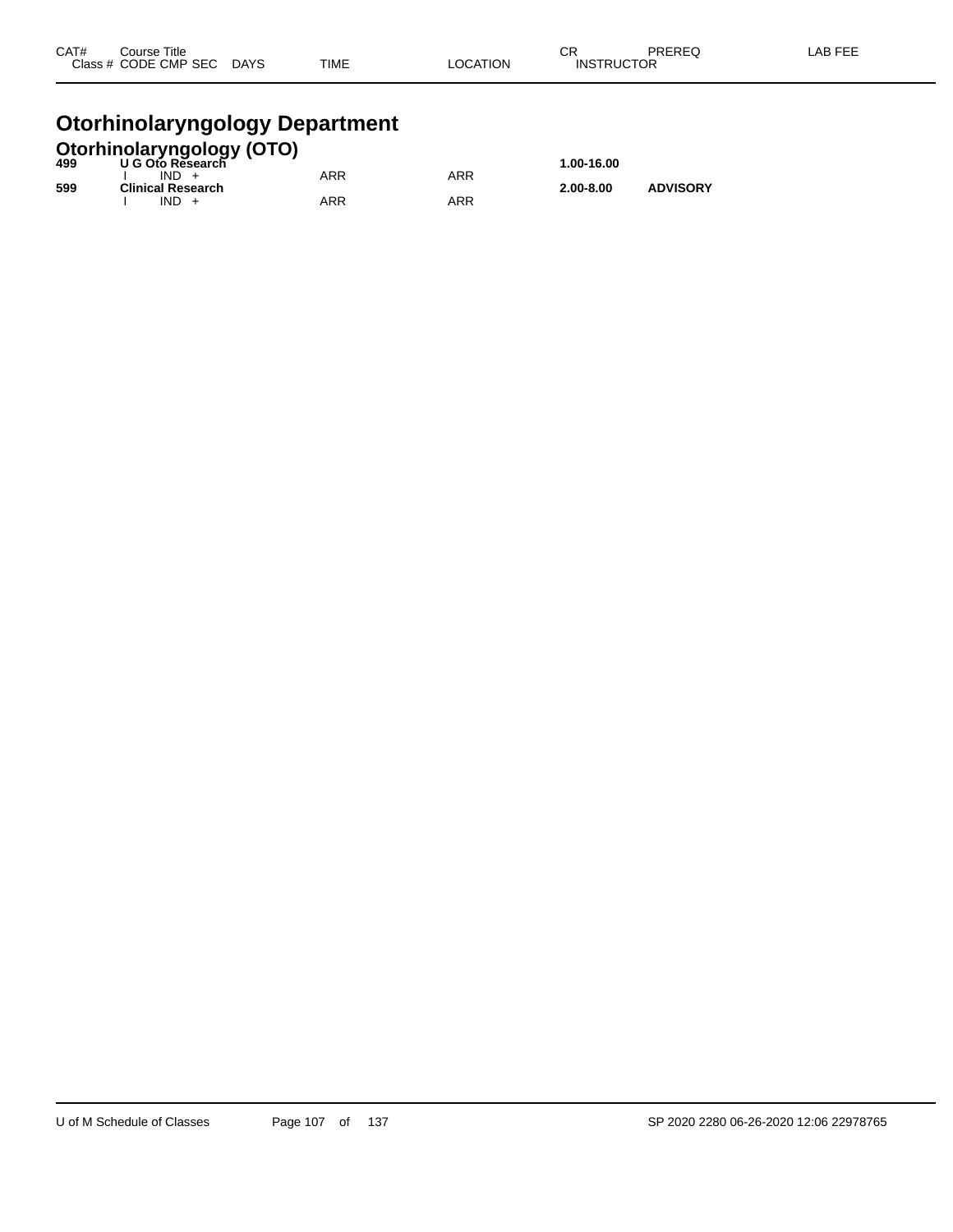| CAT# | Course Title<br>Class # CODE CMP SEC DAYS | <b>TIME</b> | <b>LOCATION</b> | СR<br><b>INSTRUCTOR</b> | PREREQ          | <b>LAB FEE</b> |
|------|-------------------------------------------|-------------|-----------------|-------------------------|-----------------|----------------|
|      | <b>Pathology Department</b>               |             |                 |                         |                 |                |
|      | <b>Pathology (PATH)</b>                   |             |                 |                         |                 |                |
| 499  | Clinical Research                         |             |                 | 2.00-6.00               |                 |                |
|      | $IND +$                                   | <b>ARR</b>  | <b>ARR</b>      |                         |                 |                |
| 599  | <b>Non-Diss Research</b><br>$IND +$       | <b>ARR</b>  | <b>ARR</b>      | 1.00-8.00               |                 |                |
| 699  | Ind Ug Research                           |             |                 | 1.00-9.00               | <b>ADVISORY</b> |                |
|      | $IND +$                                   | <b>ARR</b>  | <b>ARR</b>      |                         |                 |                |
| 920  | <b>Research in Path</b>                   |             |                 | 1.00-6.00               | <b>ADVISORY</b> |                |
| 990  | $IND +$<br><b>Pre-Cand Diss Res</b>       | <b>ARR</b>  | <b>ARR</b>      | 1.00-4.00               | <b>ADVISORY</b> |                |
|      | $IND +$                                   | <b>ARR</b>  | <b>ARR</b>      |                         |                 |                |
| 995  | <b>Cand Diss Research</b>                 |             |                 | 4.00                    | <b>ENFORCED</b> |                |
|      | $IND +$<br>IR                             | <b>ARR</b>  | <b>ARR</b>      |                         |                 |                |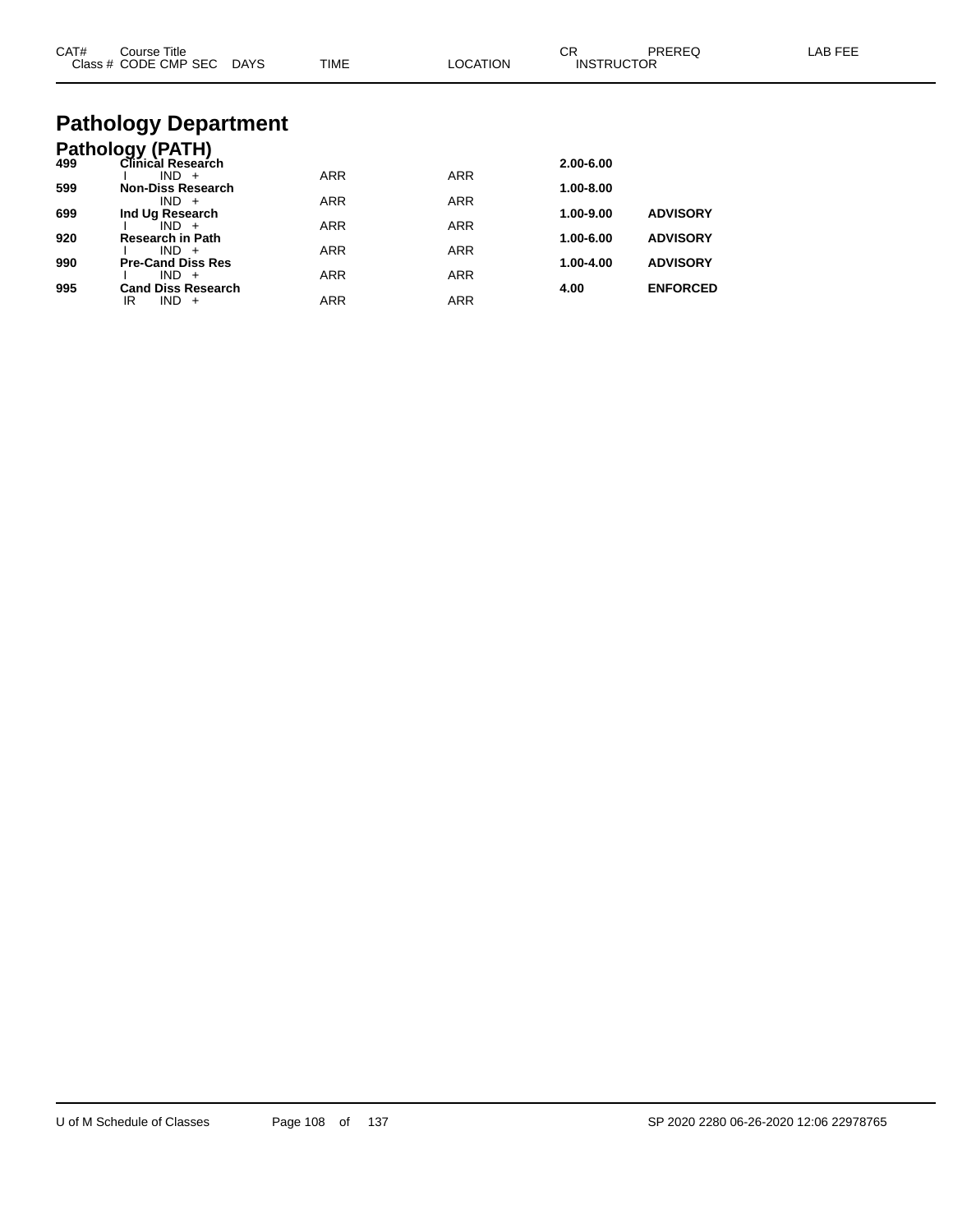| CAT# | Course Title              |             |          | CR                | PREREQ | -AB FEE |
|------|---------------------------|-------------|----------|-------------------|--------|---------|
|      | Class # CODE CMP SEC DAYS | <b>TIME</b> | LOCATION | <b>INSTRUCTOR</b> |        |         |

#### **Pediatrics & Comm Diseases Dep**

|     | <b>Pediatrics (PEDIAT)</b> |     |     |               |                 |
|-----|----------------------------|-----|-----|---------------|-----------------|
| 499 | U G Peds Research          |     |     | 1.00-16.00    |                 |
|     | $IND +$                    | ARR | ARR |               |                 |
| 599 | <b>Clinical Research</b>   |     |     | $2.00 - 8.00$ | <b>ADVISORY</b> |
|     | $IND +$                    | ARR | ARR |               |                 |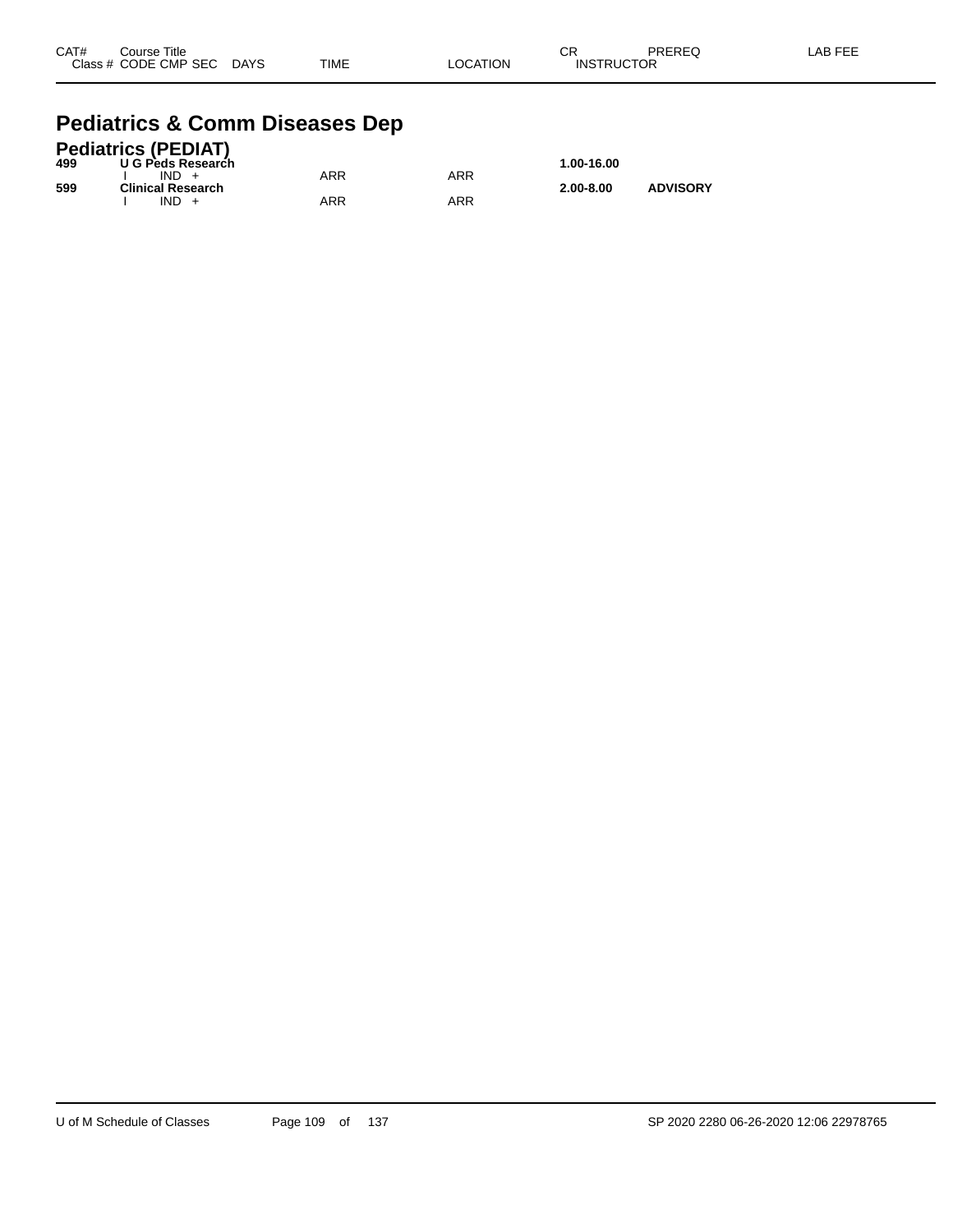| CAT# | Course Title<br>Class # CODE CMP SEC | <b>DAYS</b> | <b>TIME</b> | LOCATION | CR<br><b>INSTRUCTOR</b> | PREREQ | LAB FEE |
|------|--------------------------------------|-------------|-------------|----------|-------------------------|--------|---------|
|      |                                      |             |             |          |                         |        |         |

## **Pharmacology Department**

|     | <b>Pharmacology (PHRMACOL)</b> |     |     |           |                 |
|-----|--------------------------------|-----|-----|-----------|-----------------|
| 600 | Independent Study              |     |     | 1.00-8.00 | <b>ADVISORY</b> |
|     | $IND +$                        | ARR | ARR |           |                 |
| 990 | <b>Diss-Precand</b>            |     |     | 1.00-4.00 | <b>ADVISORY</b> |
|     | $IND +$                        | ARR | ARR |           |                 |
| 995 | Diss-Cand                      |     |     | 4.00      | <b>ENFORCED</b> |
|     | $IND +$<br>DR                  | ARR | ARR |           |                 |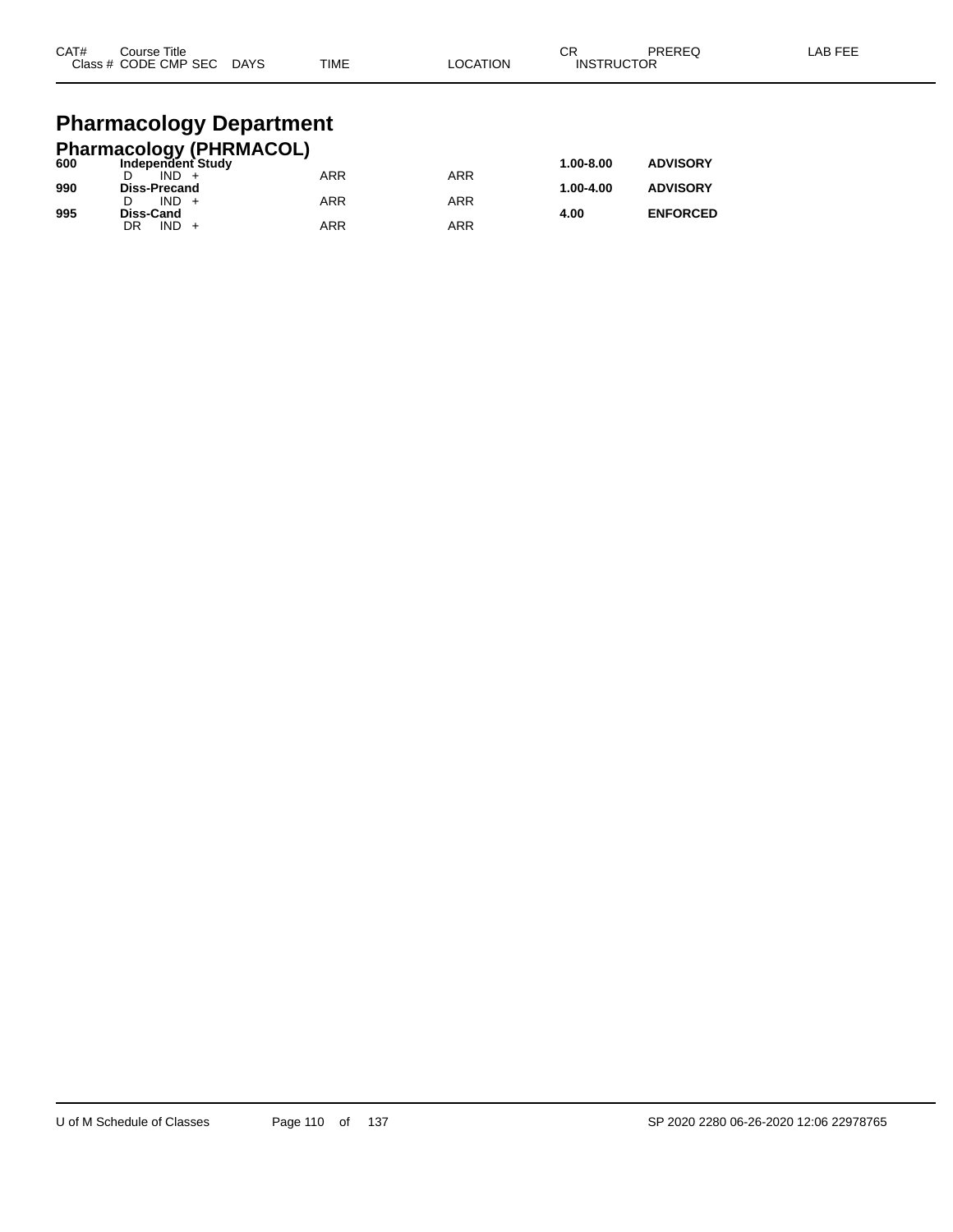| CAT# | Course Title              |             |                 | ∩⊓<br>◡◚          | PREREQ | LAB FEE |
|------|---------------------------|-------------|-----------------|-------------------|--------|---------|
|      | Class # CODE CMP SEC DAYS | <b>TIME</b> | <b>LOCATION</b> | <b>INSTRUCTOR</b> |        |         |

#### **Physical Medicine & Rehab Dept Physical Medicine & Rehabilitation (PMR)**

| 499'  | <b>Undergrad Research</b>      |            |            | 1.00-6.00     |                 |
|-------|--------------------------------|------------|------------|---------------|-----------------|
|       |                                | <b>ARR</b> | <b>ARR</b> |               |                 |
| 510   | Disab&Rehab Methods            |            |            | $2.00 - 4.00$ | <b>ADVISORY</b> |
| 50450 | MWF<br>LEC 101<br>ΡI           | 11-1PM     | ARR        |               |                 |
| 539   | <b>Eng&amp;Tec Cin Interns</b> |            |            | 8.00          | <b>ADVISORY</b> |
|       | $IND +$                        | ARR        | <b>ARR</b> |               |                 |
| 599   | <b>Clinical Research</b>       |            |            | 1.00-8.00     |                 |
|       | $IND +$                        | ARR        | <b>ARR</b> |               |                 |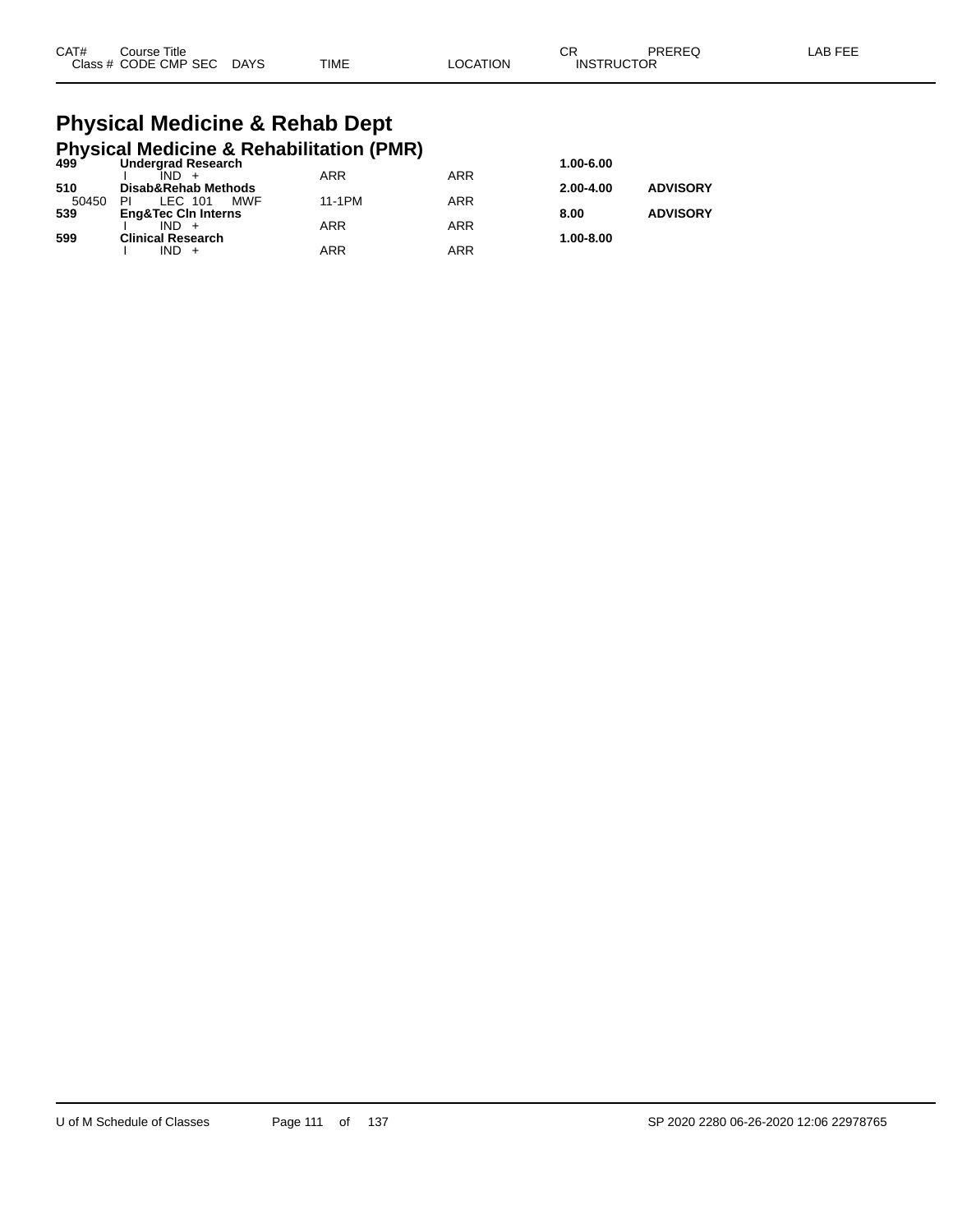| CAT# | Course Title              |             |                 | ∩⊓                | PREREQ | <b>LAB FEE</b> |
|------|---------------------------|-------------|-----------------|-------------------|--------|----------------|
|      | Class # CODE CMP SEC DAYS | <b>TIME</b> | <b>LOCATION</b> | <b>INSTRUCTOR</b> |        |                |

#### **Physiology Department**

|       | <b>Physiology (PHYSIOL)</b>                                                                                 |            |            |                |                           |        |
|-------|-------------------------------------------------------------------------------------------------------------|------------|------------|----------------|---------------------------|--------|
| 306   | <b>Problems</b>                                                                                             |            |            | 1.00-4.00      | <b>ADVISORY</b>           |        |
|       | $IND +$                                                                                                     | ARR        | <b>ARR</b> |                |                           |        |
| 404   | <b>Hum Physiol Lab</b>                                                                                      |            |            | 2.00           | <b>ENFORCED</b>           | 110.00 |
| 52551 | PR.<br>LAB 102<br><b>TTH</b>                                                                                | 11-1PM     | <b>ARR</b> | <b>Houchin</b> |                           |        |
|       | If they have not completed the pre-requisites, students MUST be concurrently enrolled in Physiology 201 or  |            |            |                |                           |        |
|       | Physiology 502. Concurrently enrolled students must contact Angie Tucker (angtuck@med.umich.edu) with their |            |            |                |                           |        |
|       | preferred section number and UMID number.                                                                   |            |            |                |                           |        |
|       | **Class will meet in 3797 Med Sci II.**                                                                     |            |            |                |                           |        |
| 405   | <b>Research Problems</b>                                                                                    |            |            | 1.00-2.00      |                           |        |
|       | $IND +$                                                                                                     | <b>ARR</b> | <b>ARR</b> |                |                           |        |
| 603   | <b>Meth Res Physiology</b>                                                                                  |            |            | 2.00-6.00      | <b>ADVISORY</b>           |        |
|       | $IND +$                                                                                                     | <b>ARR</b> | ARR        |                |                           |        |
| 699   | <b>Direct Reading-Phys</b>                                                                                  |            |            | 1.00-4.00      |                           |        |
|       | $IND +$                                                                                                     | ARR        | ARR        |                |                           |        |
| 700   | <b>Physiol MS Capstone</b>                                                                                  |            |            | 3.00           |                           |        |
|       | $IND +$                                                                                                     | ARR        | ARR        |                |                           |        |
| 702   | <b>Physio MS Res Proj</b>                                                                                   |            |            | $3.00 - 8.00$  |                           |        |
|       | $IND +$                                                                                                     | <b>ARR</b> | ARR        |                |                           |        |
| 703   | <b>Physio MS Res Caps</b>                                                                                   |            |            | 3.00           | <b>ENFORCED</b>           |        |
|       | $IND +$<br>IR.                                                                                              | <b>ARR</b> | <b>ARR</b> |                |                           |        |
| 704   | <b>Peer Capstone Devel</b>                                                                                  |            |            | 1.00           | <b>ADVISORY, ENFORCED</b> |        |
| 53469 | PIR.<br><b>DIS 101</b><br><b>Diss-Precand</b>                                                               | <b>ARR</b> | ARR        | Oakley, Brown  | <b>ADVISORY</b>           |        |
| 990   | $IND +$                                                                                                     | <b>ARR</b> | <b>ARR</b> | 1.00-4.00      |                           |        |
| 995   | Diss-Cand                                                                                                   |            |            | 4.00           |                           |        |
|       | IND.<br>IR                                                                                                  | <b>ARR</b> | <b>ARR</b> |                | <b>ENFORCED</b>           |        |
|       | $+$                                                                                                         |            |            |                |                           |        |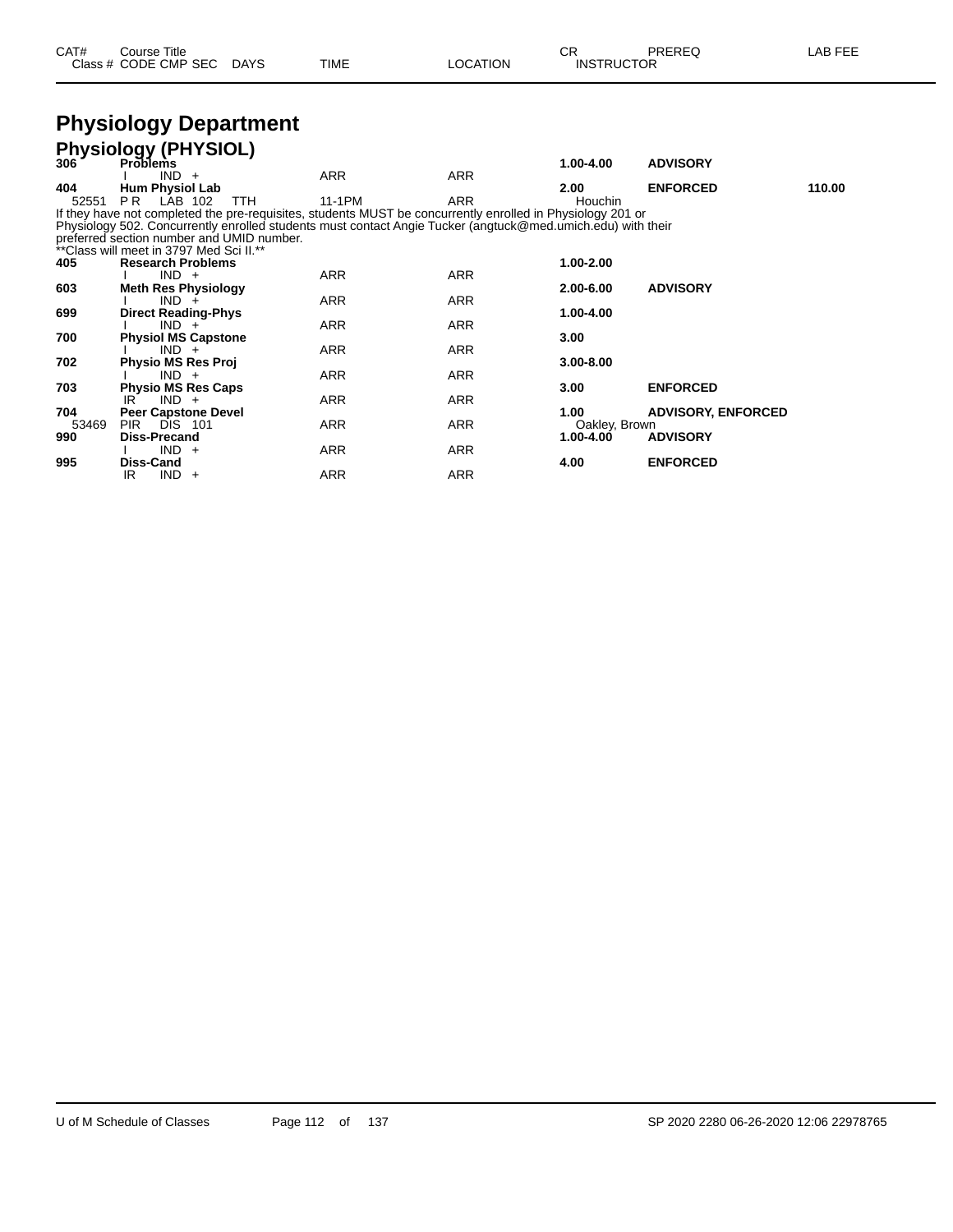| CAT# | Title<br>Course      |             |             |          | ⌒г<br>-UN         | PREREQ | _AB FEF |
|------|----------------------|-------------|-------------|----------|-------------------|--------|---------|
|      | Class # CODE CMP SEC | <b>DAYS</b> | <b>TIME</b> | _OCATION | <b>INSTRUCTOR</b> |        |         |

#### **PreMedical PostBaccalaureate Program Post-Baccalaureate Premedical Program (MEDPREP)**

| 401   | <b>Fnds Physicians - 1</b>          | ີ     |     | .00     | <b>ADVISORY</b> | *** ** |
|-------|-------------------------------------|-------|-----|---------|-----------------|--------|
| 52697 | W<br>DIS.<br>- 101<br>PR.           | 5-7PM | ARR | Wishart |                 |        |
|       | <b>Fnds for Aspiring Physicians</b> |       |     |         |                 |        |
| 405   | <b>Fnds Physicians - V</b>          |       |     | 1.00    | <b>ADVISORY</b> |        |
| 52753 | W<br>DIS.<br>- 101<br>PR            | 5-7PM | ARR | Wishart |                 |        |
|       | <b>Fdns for Aspiring Physicians</b> |       |     |         |                 |        |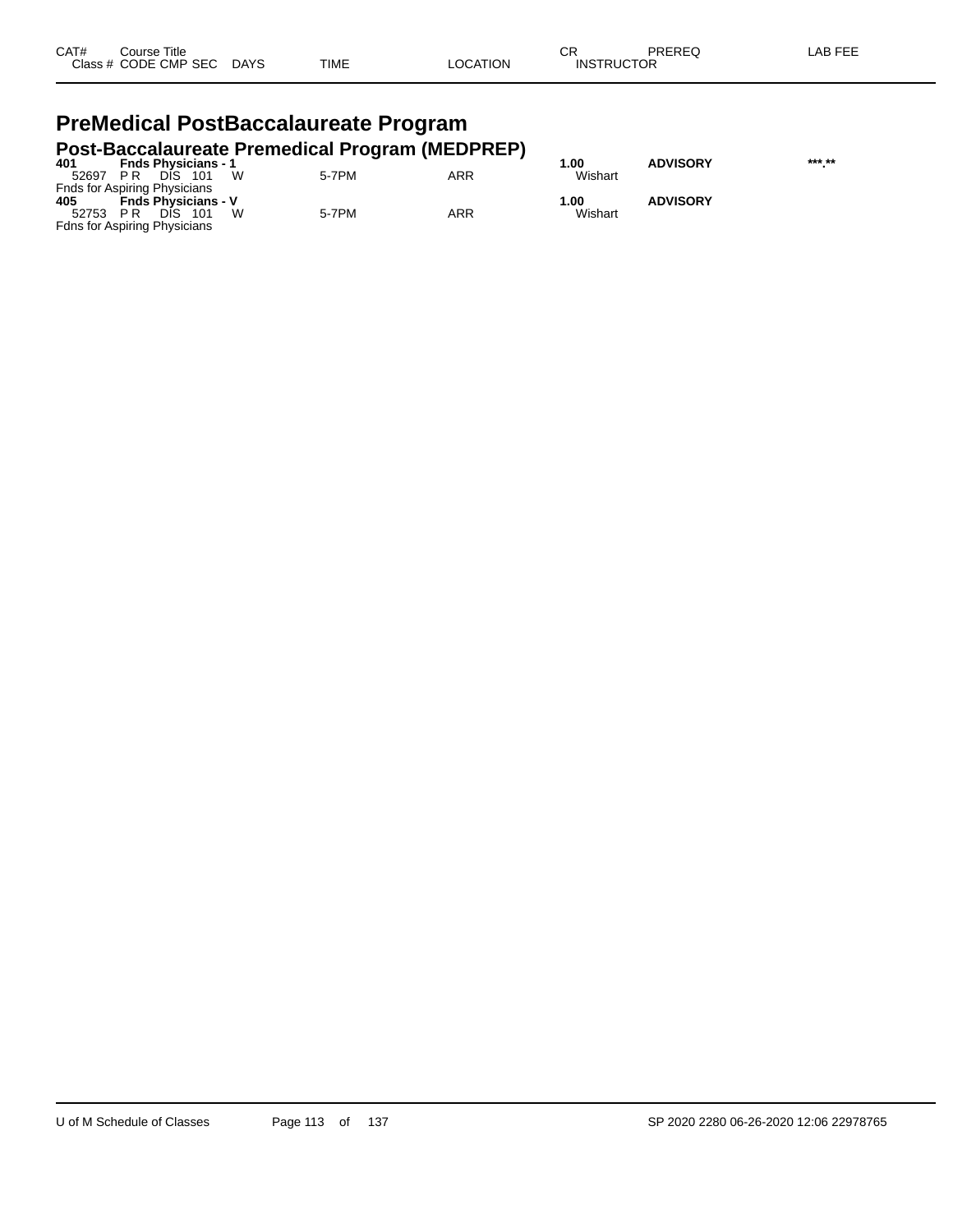| CAT#<br>Course Title<br>Class # CODE CMP SEC DAYS | TIME | <b>LOCATION</b> | СR<br><b>INSTRUCTOR</b> | PREREQ | LAB FEE |
|---------------------------------------------------|------|-----------------|-------------------------|--------|---------|
| Doughinter Donortmant                             |      |                 |                         |        |         |

#### **Psychiatry Department Psychiatry (PSYCHIAT)**

|     | <b>FSychiatry (FSTCTTAT)</b><br>499 UG Psychiat Res |     |            | 1.00-16.00    |                 |
|-----|-----------------------------------------------------|-----|------------|---------------|-----------------|
|     | $IND +$                                             | ARR | <b>ARR</b> |               |                 |
| 599 | <b>Clinical Research</b>                            |     |            | $2.00 - 8.00$ | <b>ADVISORY</b> |
|     | $IND +$                                             | ARR | ARR        |               |                 |
| 752 | <b>Neuro Brain Peptide</b>                          |     |            | $2.00 - 8.00$ | <b>ADVISORY</b> |
|     | $IND +$                                             | ARR | ARR        |               |                 |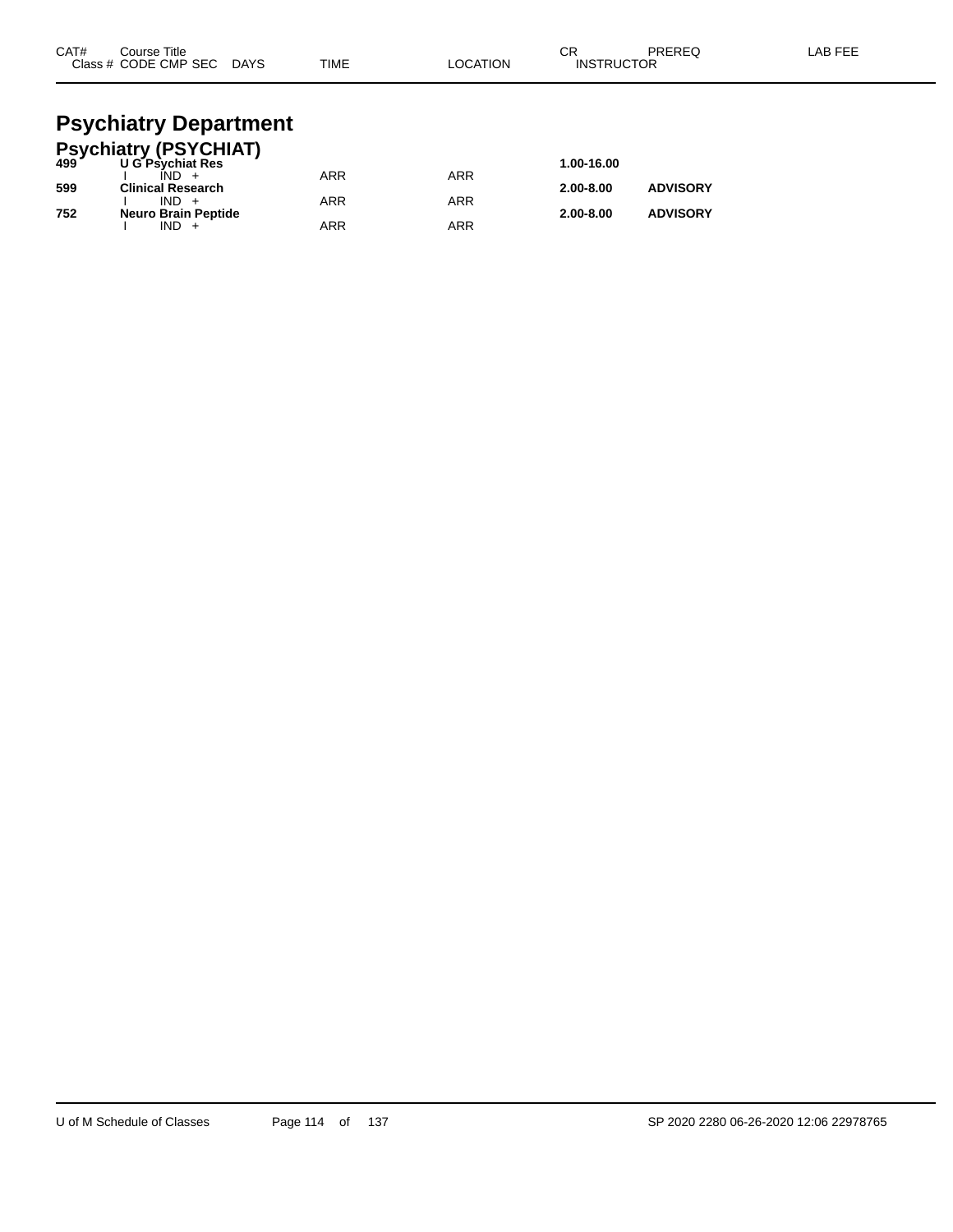| CAT# | Course Title<br>Class # CODE CMP SEC | <b>DAYS</b> | <b>TIME</b> | <b>LOCATION</b> | ◠◻<br>۱۷۱۰ -<br><b>INSTRUCTOR</b> | PREREQ | <b>AB FEE</b> |
|------|--------------------------------------|-------------|-------------|-----------------|-----------------------------------|--------|---------------|
|      |                                      |             |             |                 |                                   |        |               |

#### **Surgery Department**

|     | <b>Surgery (SURGERY)</b> |     |     |               |                 |  |
|-----|--------------------------|-----|-----|---------------|-----------------|--|
| 499 | Ug Surgery Research      |     |     | 1.00-16.00    |                 |  |
|     |                          | ARR | ARR |               |                 |  |
| 599 | <b>Clinical Research</b> |     |     | $2.00 - 8.00$ | <b>ADVISORY</b> |  |
|     | $IND +$                  | ARR | ARR |               |                 |  |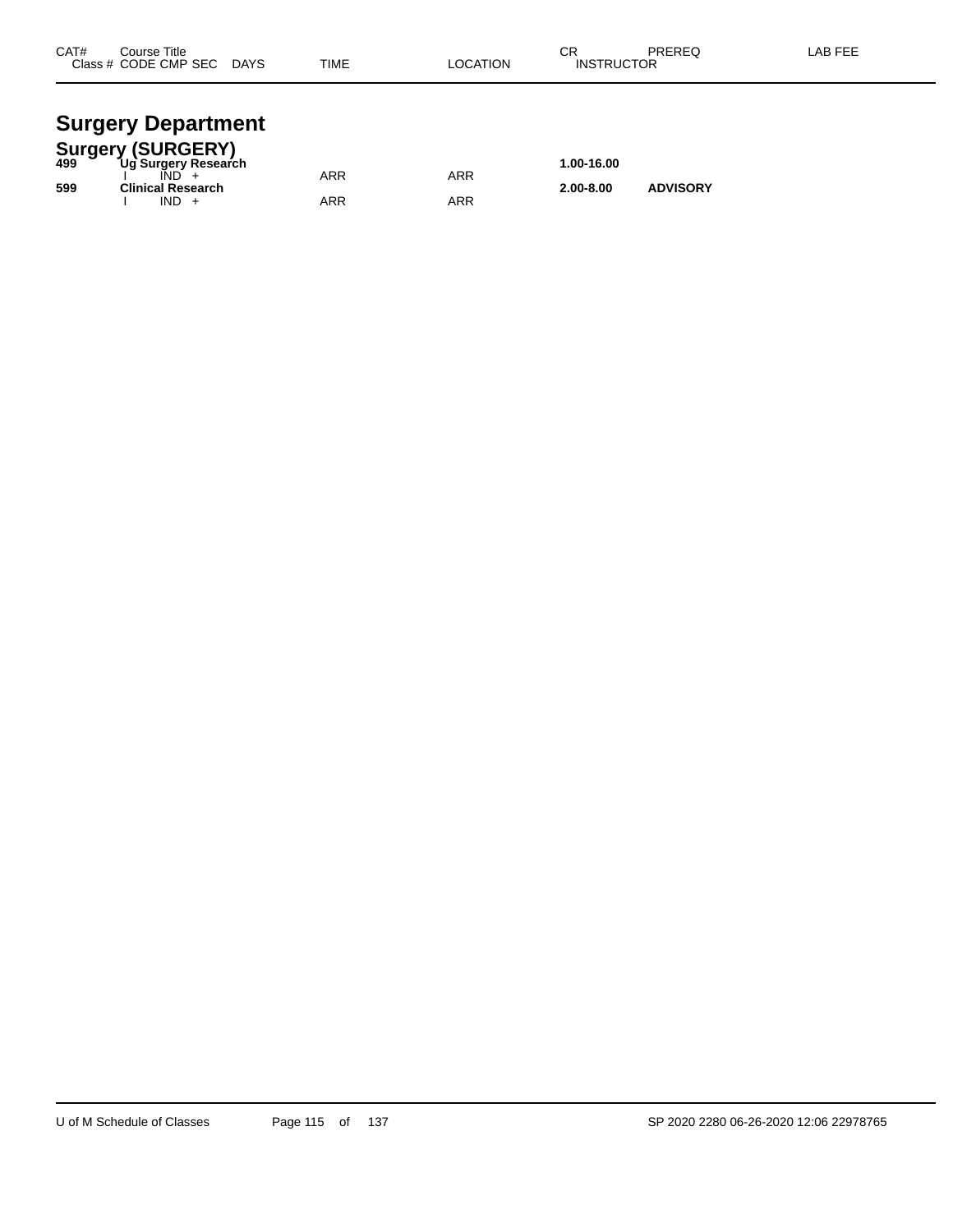#### **Music, Theatre & Dance Department Of Dance Dance (DANCE) 100 Intro to Dance 1.00 ADVISORY** 52287 P LAB 101 TTH 1-3PM ARR Brading Contemp Barre & Creative Mvmnt Contemporary Barre and Creative Movement \*\*This class will be held virtually either on Zoom or another online format. Drawing upon Limon principles, we will use the barre in finding our sense of weight and suspension. We will take our barre work into space for full bodied movement that can be accomplished in small spaces. Utilizing ideas from barre and center, readings, writing and peer feedback, each student will craft a movement solo as a final project. \*Note: Chair, wall or other sturdy items will suffice for a barre. 53049 P LAB 102 MW 10-12PM DANCE STUDIO A Taylor Healing Dance and Drum Circle Healing Dance Sessions Course Description: We will sing, we will dance, we will make our own music, and beat our own drums utilizing common household items that are often overlooked. Together we will share our voices, ideas, and dances we create as we offer them to the community we cultivate together during this five-week session. Healing Dance Sessions is a course that brings the intention and concept of ritual into multiple contexts to embrace student points of view. This online improvisational dance class is designed to get us up and moving while we cultivate healing movement that can be comforting during troubling times. The purpose of this course is to provide students with the essential tools that can be useful in creating safe dance spaces inside our homes as we figure out how to move through the unknown and unpredictable.<br>405 A **405 AADW Technique 1.00** 51634 PD LAB 101 TTH 1-3PM ARR Brading Cont. Barre &Creative Movement Contemporary Barre and Creative Movement \*\*This class will be held virtually either on Zoom or another online format. Drawing upon Limon principles, we will use the barre in finding our sense of weight and suspension. We will take our barre work into space for full bodied movement that can be accomplished in small spaces. Utilizing ideas from barre and center, readings, writing and peer feedback, each student will craft a movement solo as a final project. \*Note: Chair, wall or other sturdy items will suffice for a barre. 52754 PD LAB 102 MW 10-12PM DANCE STUDIO A Taylor Healing Dance Sessions Course Description: We will sing, we will dance, we will make our own music, and beat our own drums utilizing common household items that are often overlooked. Together we will share our voices, ideas, and dances we create as we offer them to the community we cultivate together during this five-week session. Healing Dance Sessions is a course that brings the intention and concept of ritual into multiple contexts to embrace student points of view. This online improvisational dance class is designed to get us up and moving while we cultivate healing movement that can be comforting during troubling times. The purpose of this course is to provide students with the essential tools that can be useful in creating safe dance spaces inside our homes as we figure out how to move through the unknown and unpredictable.<br>497 Inc **497 Independent Study 1.00-3.00 ADVISORY** D IND + ARR ARR ARR **515 AADW: Tech 1.00** 52080 PD LAB 101 TTH 1-3PM ARR Brading Cont. Barre &Creative Movement Contemporary Barre and Creative Movement \*\*This class will be held virtually either on Zoom or another online format. Drawing upon Limon principles, we will use the barre in finding our sense of weight and suspension. We will take our barre work into space for full bodied movement that can be accomplished in small spaces. Utilizing ideas from barre and center, readings, writing and peer feedback, each student will craft a movement solo as a final project. \*Note: Chair, wall or other sturdy items will suffice for a barre. **519 IS: Dance Technique 1.00-3.00** D IND + ARR ARR ARR **615 AADW: Technique 1.00** 52289 PD LAB 101 TTH 1-3PM ARR Brading Cont. Barre &Creative Movement

Contemporary Barre and Creative Movement

\*\*This class will be held virtually either on Zoom or another online format.

Drawing upon Limon principles, we will use the barre in finding our sense of weight and suspension. We will take our barre work into space for full bodied movement that can be accomplished in small spaces. Utilizing ideas from barre and center, readings, writing and peer feedback, each student will craft a movement solo as a final project.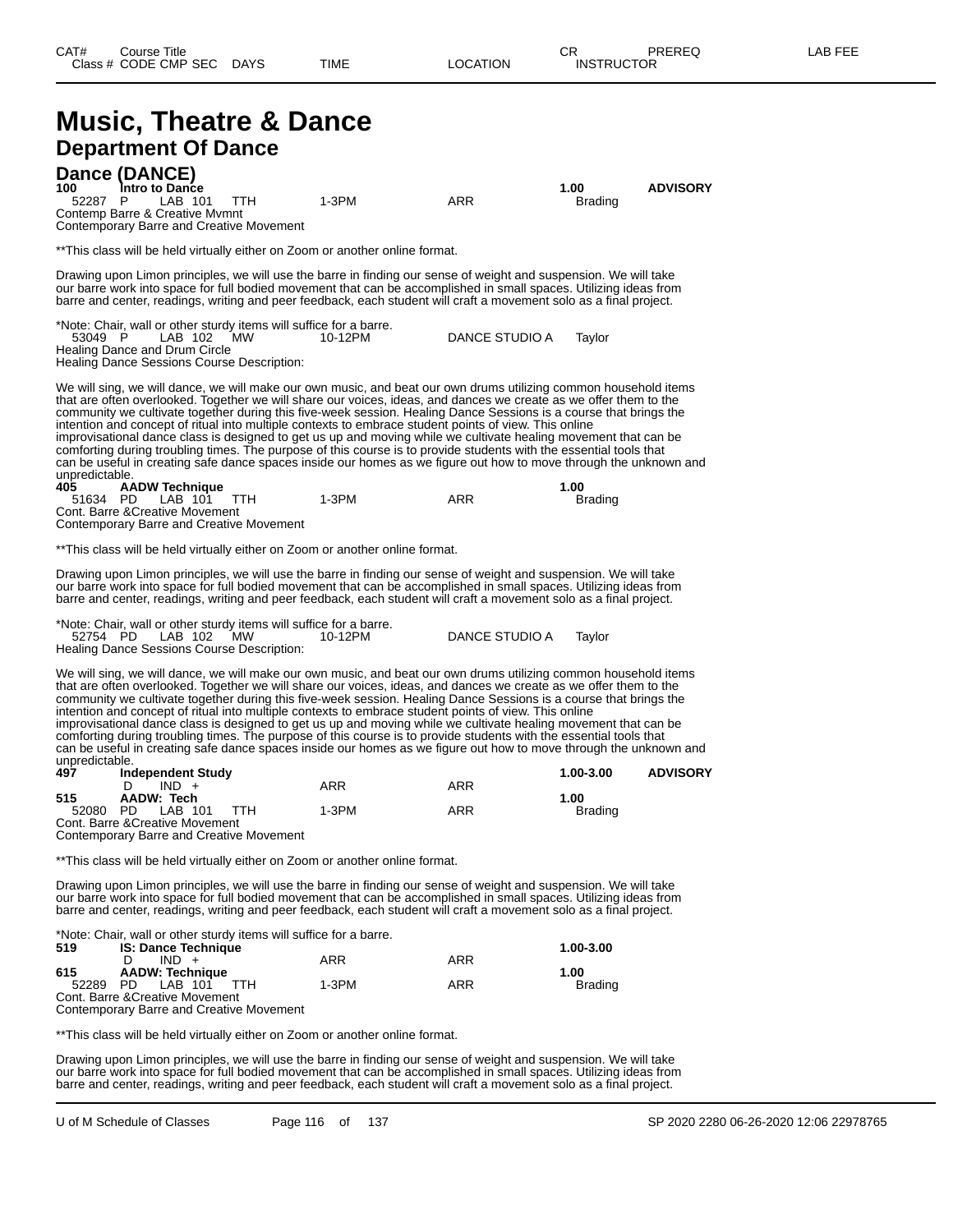| CAT#<br>Course Title<br>Class # CODE CMP SEC DAYS                                                               | TIME | LOCATION | PREREQ<br>СR<br><b>INSTRUCTOR</b> | LAB FEE |
|-----------------------------------------------------------------------------------------------------------------|------|----------|-----------------------------------|---------|
| *Note: Chair, wall or other sturdy items will suffice for a barre.<br>639<br><b>IS: Choreography</b><br>$IND +$ | ARR  | ARR      | 1.00-3.00                         |         |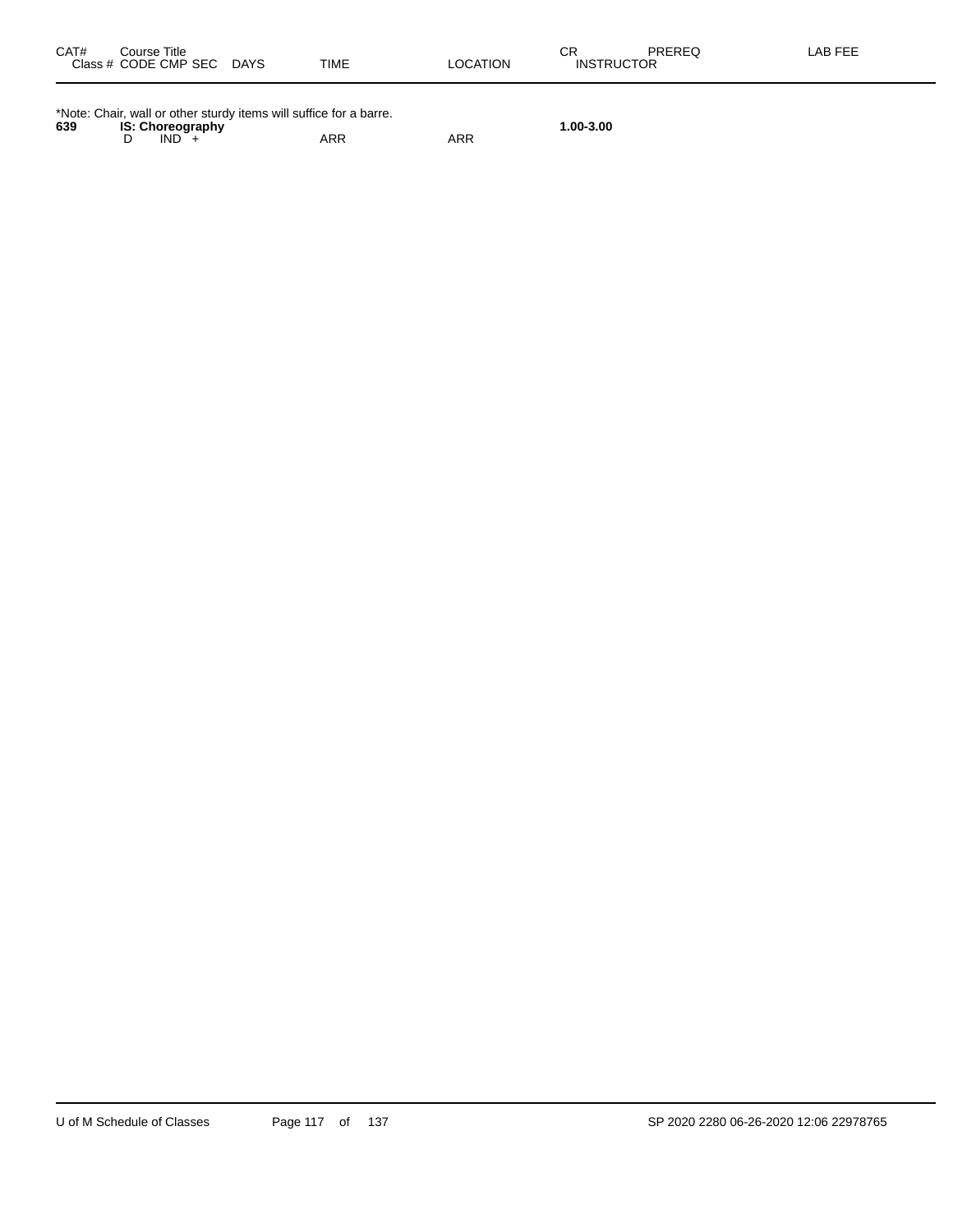| CAT#              | Course Title<br>Class # CODE CMP SEC DAYS                           | TIME       | <b>LOCATION</b> | CR<br><b>INSTRUCTOR</b> | PREREQ          | LAB FEE |
|-------------------|---------------------------------------------------------------------|------------|-----------------|-------------------------|-----------------|---------|
|                   | <b>School of Music, Theatre and Dance</b>                           |            |                 |                         |                 |         |
|                   | <b>Arts Administration (ARTSADMN)</b>                               |            |                 |                         |                 |         |
| 491               | Internship<br>$IND +$                                               | ARR        | ARR             | 1.00-2.00               |                 |         |
| 593               | <b>Special Projects</b><br>$IND +$                                  | ARR        | ARR             | 1.00-3.00               |                 |         |
|                   | <b>Composition (COMP)</b>                                           |            |                 |                         |                 |         |
| 990               | Diss-Precand<br>$IND +$                                             | ARR        | ARR             | 1.00-4.00               | <b>ADVISORY</b> |         |
| 995               | Diss-Cand<br>IR<br>$IND +$                                          | ARR        | ARR             | 4.00                    | <b>ENFORCED</b> |         |
|                   | <b>Conducting (CONDUCT)</b>                                         |            |                 |                         |                 |         |
| 990               | Diss-Precand<br>$IND +$                                             |            |                 | 1.00-4.00               | <b>ADVISORY</b> |         |
| 995               | Diss-Cand                                                           | ARR        | ARR             | 4.00                    | <b>ENFORCED</b> |         |
|                   | R<br>$IND +$                                                        | ARR        | ARR             |                         |                 |         |
| 450               | Jazz & Improvisational Studies (JAZZ)<br><b>Contmplatv Prac Sem</b> |            |                 | 2.00                    | <b>ADVISORY</b> |         |
| 52295<br>454      | -PI<br><b>SEM 101</b><br><b>Special Topics</b>                      | ARR        | ARR             | Travers<br>2.00         |                 |         |
| 53507<br>455      | PI<br>LEC 201<br><b>Creat&amp;Consciousness</b>                     | ARR        | ARR             | Travers<br>2.00         | <b>ADVISORY</b> |         |
| 52980<br>465      | PI<br>LEC 101<br><b>Ind Study</b>                                   | ARR        | ARR             | Travers<br>1.00-3.00    |                 |         |
| 550               | $IND +$<br><b>Contemplaty Prac Sem</b>                              | ARR        | ARR             | 2.00                    |                 |         |
| 52681<br>554      | <b>SEM 101</b><br>PI.<br><b>Jazz Special Topics</b>                 | ARR        | ARR             | Travers<br>2.00         |                 |         |
| 53508             | PI<br><b>SEM 201</b>                                                | ARR        | ARR             | Travers                 |                 |         |
| 555<br>52981 PI   | <b>Creat&amp;Consciousness</b><br>LEC 101                           | ARR        | ARR             | 2.00<br>Travers         |                 |         |
|                   | <b>Music Education (MUSED)</b>                                      |            |                 |                         |                 |         |
| 490               | <b>Spec Proj&amp;Readings</b><br>$IND +$                            | ARR        | ARR             | 1.00-4.00               | <b>ADVISORY</b> |         |
| 881               | Special Readings<br>$IND +$                                         | ARR        | ARR             | 1.00-6.00               | <b>ADVISORY</b> |         |
| 990               | Diss-Precand<br>$IND +$                                             | ARR        | ARR             | 1.00-4.00               | <b>ADVISORY</b> |         |
| 995               | Diss-Cand<br>IR.<br>$IND +$                                         | ARR        | <b>ARR</b>      | 4.00                    | <b>ENFORCED</b> |         |
|                   | <b>Musicology (MUSICOL)</b>                                         |            |                 |                         |                 |         |
| 346               | <b>History of Music</b><br>53449 P W LEC 201<br>TTH                 | 430-530PM  | ARR             | 3.00<br><b>Bodiford</b> | <b>ADVISORY</b> |         |
| Music and Society | <b>LEC 202</b><br><b>TTH</b><br>Р                                   | 330-430PM  | ARR             | Bodiford                |                 |         |
| 53598<br>481      | <b>Special Projects</b>                                             | ARR        | <b>ARR</b>      | 1.00-4.00               | <b>ADVISORY</b> |         |
| 581               | $IND +$<br>Special Projects                                         |            |                 | 1.00-4.00               | <b>ADVISORY</b> |         |
| 591               | $IND +$<br><b>Musicol Thesis</b>                                    | <b>ARR</b> | <b>ARR</b>      | 2.00-6.00               | <b>ADVISORY</b> |         |
| 881               | $IND +$<br>Special Readings                                         | ARR        | <b>ARR</b>      | 2.00-6.00               | <b>ADVISORY</b> |         |
| 990               | $IND +$<br>Diss-Precand                                             | ARR        | ARR             | 1.00-4.00               | <b>ADVISORY</b> |         |
| 995               | $IND +$<br>Diss-Cand                                                | ARR        | <b>ARR</b>      | 4.00                    | <b>ENFORCED</b> |         |
|                   | IR<br>$IND +$                                                       | <b>ARR</b> | <b>ARR</b>      |                         |                 |         |
| 401               | <b>Music Performance (MUSPERF)</b><br><b>Curr Practical Exp</b>     |            |                 | 1.00                    |                 |         |
| 53235<br>781      | PI.<br>LEC 003<br><b>Prof&amp;Acad Developmt</b>                    | ARR        | ARR             | Lusmann<br>1.00-4.00    | <b>ADVISORY</b> |         |
| 891               | $IND +$<br><b>Directed Perform</b>                                  | ARR        | <b>ARR</b>      | 2.00-6.00               | <b>ADVISORY</b> |         |
|                   | $IND +$                                                             | ARR        | <b>ARR</b>      |                         |                 |         |
| 990               | Diss-Precand<br>$IND +$                                             | ARR        | <b>ARR</b>      | 1.00-4.00               | <b>ADVISORY</b> |         |
| 995               | Diss-Cand<br>IR<br>$IND +$                                          | <b>ARR</b> | <b>ARR</b>      | 4.00                    | <b>ENFORCED</b> |         |
|                   | Performing Arts & Technology (PAT)                                  |            |                 |                         |                 |         |
| 407               | Direct Indiv Stdy                                                   |            |                 | 1.00-3.00               | <b>ADVISORY</b> |         |

U of M Schedule of Classes Page 118 of 137 SP 2020 2280 06-26-2020 12:06 22978765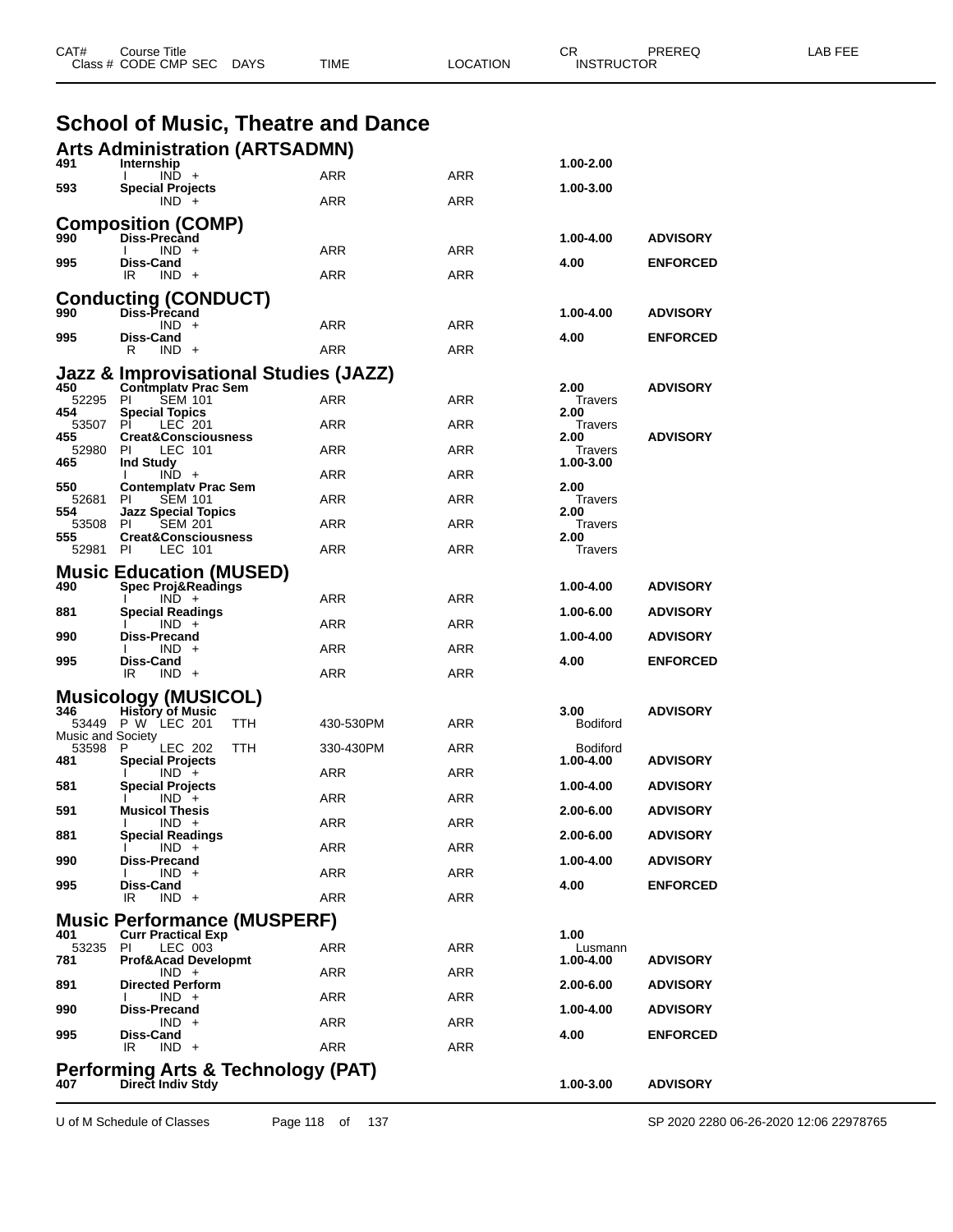| CAT# | Course Title<br>Class # CODE CMP SEC<br><b>DAYS</b> | <b>TIME</b>              | <b>LOCATION</b>          | <b>CR</b><br><b>INSTRUCTOR</b> | PREREQ          | LAB FEE |
|------|-----------------------------------------------------|--------------------------|--------------------------|--------------------------------|-----------------|---------|
|      | $IND +$                                             | <b>ARR</b>               | <b>ARR</b>               |                                |                 |         |
| 481  | <b>Independent Stds</b><br>$IND +$                  | <b>ARR</b>               | <b>ARR</b>               | 1.00-4.00                      | <b>ADVISORY</b> |         |
| 407  | Theory (THEORY)<br>Directed Indiv Stdy              |                          |                          | 2.00-4.00                      | <b>ADVISORY</b> |         |
| 990  | $IND +$<br><b>Diss-Precand</b>                      | <b>ARR</b>               | <b>ARR</b>               | 1.00-4.00                      | <b>ADVISORY</b> |         |
| 995  | $IND +$<br><b>Diss-Cand</b><br>$IND +$<br>IR        | <b>ARR</b><br><b>ARR</b> | <b>ARR</b><br><b>ARR</b> | 4.00                           | <b>ENFORCED</b> |         |
| 568  | Voice Literature (VOICELIT)<br>Independent Study    |                          |                          | 1.00-3.00                      |                 |         |
|      | $IND +$<br>Florence Study Abroad ONLY               | <b>ARR</b>               | <b>ARR</b>               |                                |                 |         |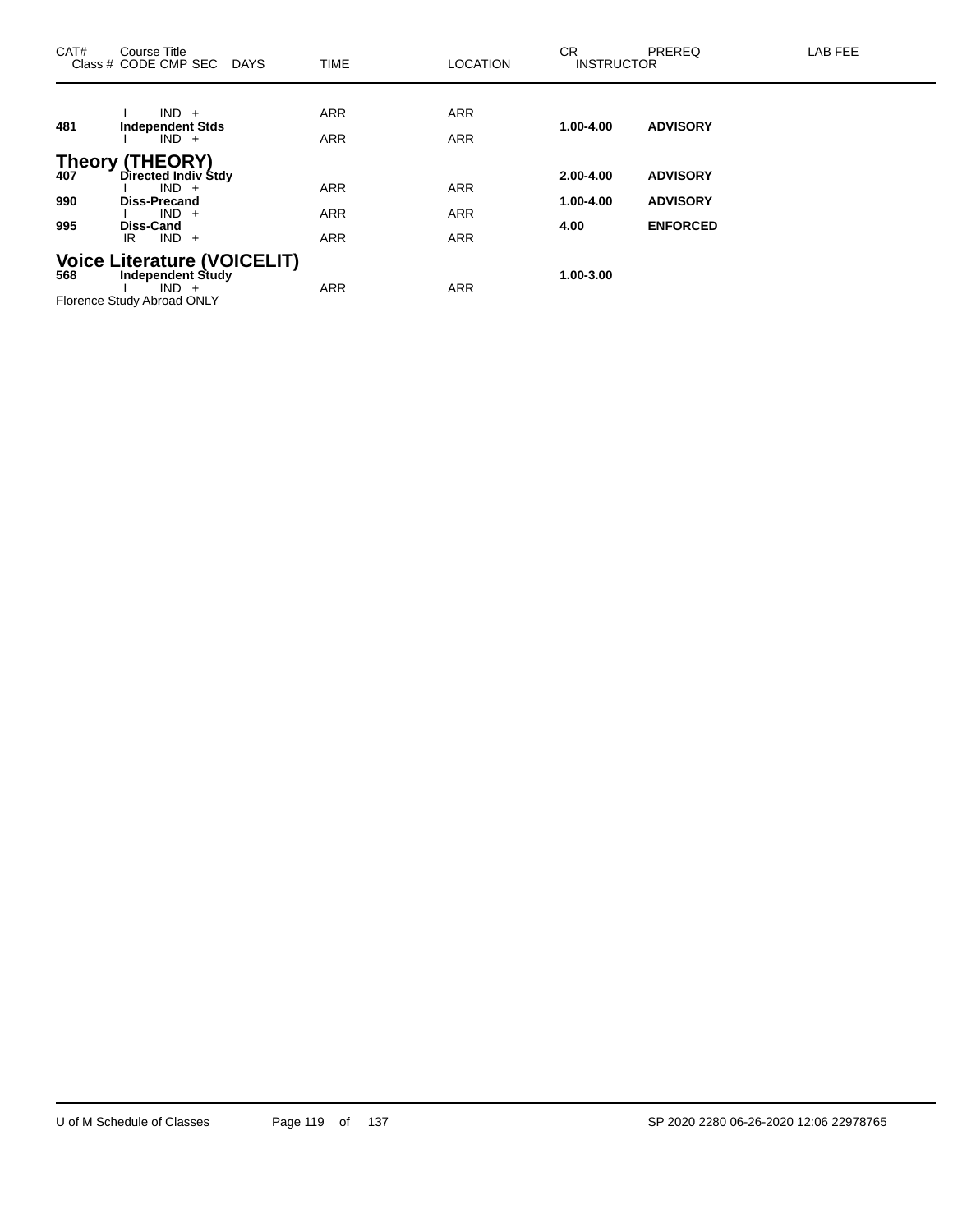| CAT# | Course Title              |      |          | ∩⊓<br>◡⊓          | PREREQ | LAB FEE |
|------|---------------------------|------|----------|-------------------|--------|---------|
|      | Class # CODE CMP SEC DAYS | TIME | LOCATION | <b>INSTRUCTOR</b> |        |         |

#### **Theatre And Drama Theatre & Drama (THTREMUS)**

| 325<br><b>Contemp Am Th&amp;Drama</b><br>3.00      |                              |
|----------------------------------------------------|------------------------------|
| <b>ARR</b><br><b>ARR</b><br>53471<br>P W REC 101   | Gonzalez                     |
| 387<br>Studio I<br>2.00                            | <b>ADVISORY</b>              |
| ARR<br><b>ARR</b><br>PI<br>52559<br>LAB 101        | Neville-Andrews              |
| <b>ARR</b><br><b>ARR</b><br>52560<br>PI<br>LAB 102 | Tulip                        |
| 401<br><b>Independent Study</b>                    | <b>ADVISORY</b><br>1.00-3.00 |
| <b>ARR</b><br><b>ARR</b><br>$IND +$                |                              |
| 505<br>Sp Wk Th Prod&Perf                          | <b>ADVISORY</b><br>1.00-6.00 |
| ARR<br>ARR<br>IND                                  |                              |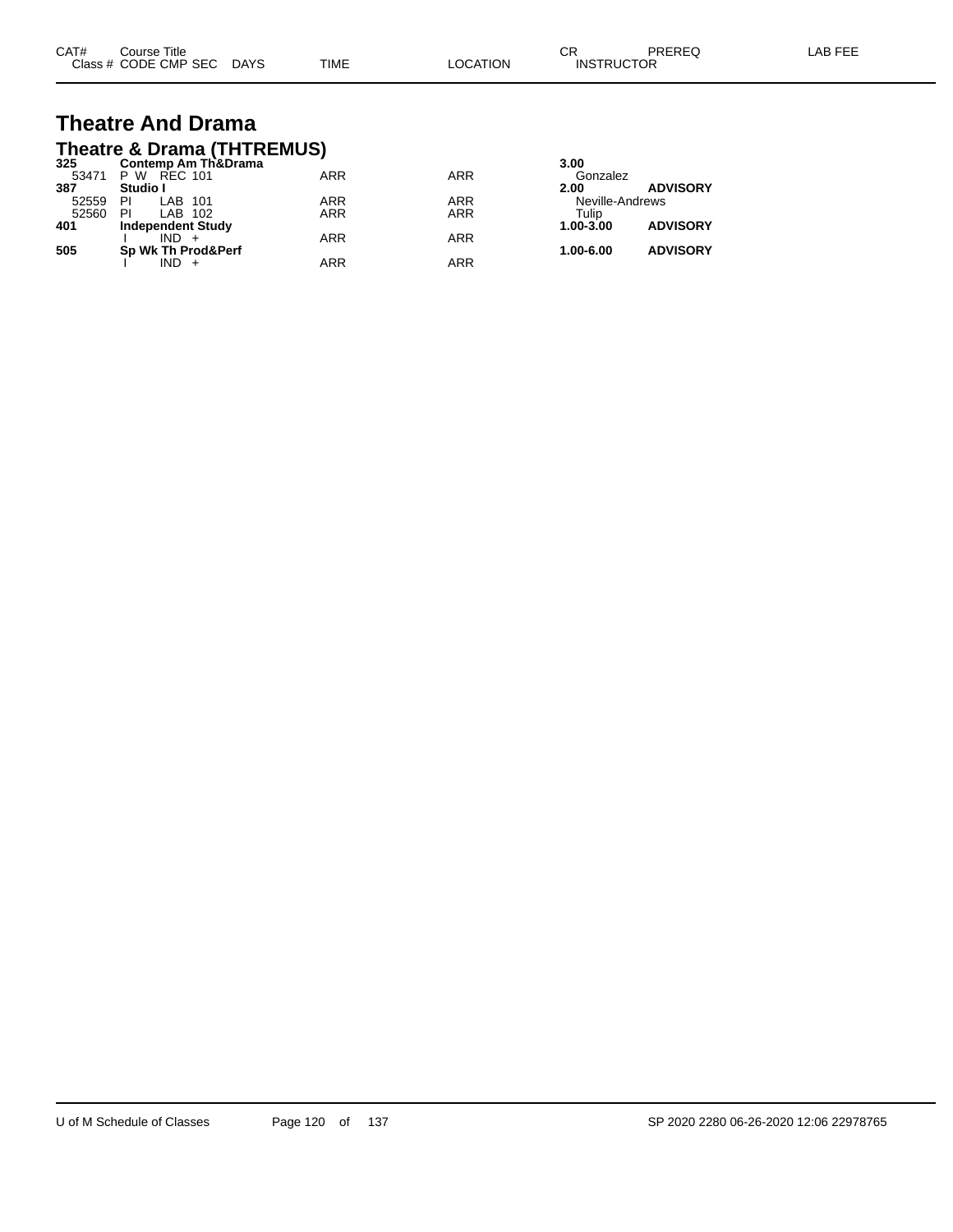#### **Natural Resources&Environment School for Environment and Sustainability**

## **Environment and Sustainability (EAS) 598 N R Internship-Gr 1.00-3.00 ADVISORY**

| 598          | N R Internship-Gr                      |            |            | 1.00-3.00       | <b>ADVISORY</b> |
|--------------|----------------------------------------|------------|------------|-----------------|-----------------|
|              | $IND +$                                | <b>ARR</b> | <b>ARR</b> |                 |                 |
| 600          | Dir Res&Sp Prob-Gr                     |            |            | 1.00-8.00       | <b>ADVISORY</b> |
|              | $IND +$                                | <b>ARR</b> | <b>ARR</b> |                 |                 |
| 700          | <b>Master's Thesis</b>                 |            |            | 1.00-6.00       | <b>ADVISORY</b> |
|              | $IND +$                                | <b>ARR</b> | <b>ARR</b> |                 |                 |
| 701<br>52938 | <b>Masters Project</b><br>LAB 387<br>P | <b>ARR</b> | <b>ARR</b> | 1.00-4.00<br>Xu | <b>ADVISORY</b> |
| 990          | <b>Diss-Precand</b>                    |            |            | $1.00 - 4.00$   | <b>ADVISORY</b> |
|              | $IND +$                                | <b>ARR</b> | <b>ARR</b> |                 |                 |
| 995          | Diss-Cand                              |            |            | 4.00            | <b>ENFORCED</b> |
|              | $IND +$<br>IR                          | ARR        | <b>ARR</b> |                 |                 |
|              |                                        |            |            |                 |                 |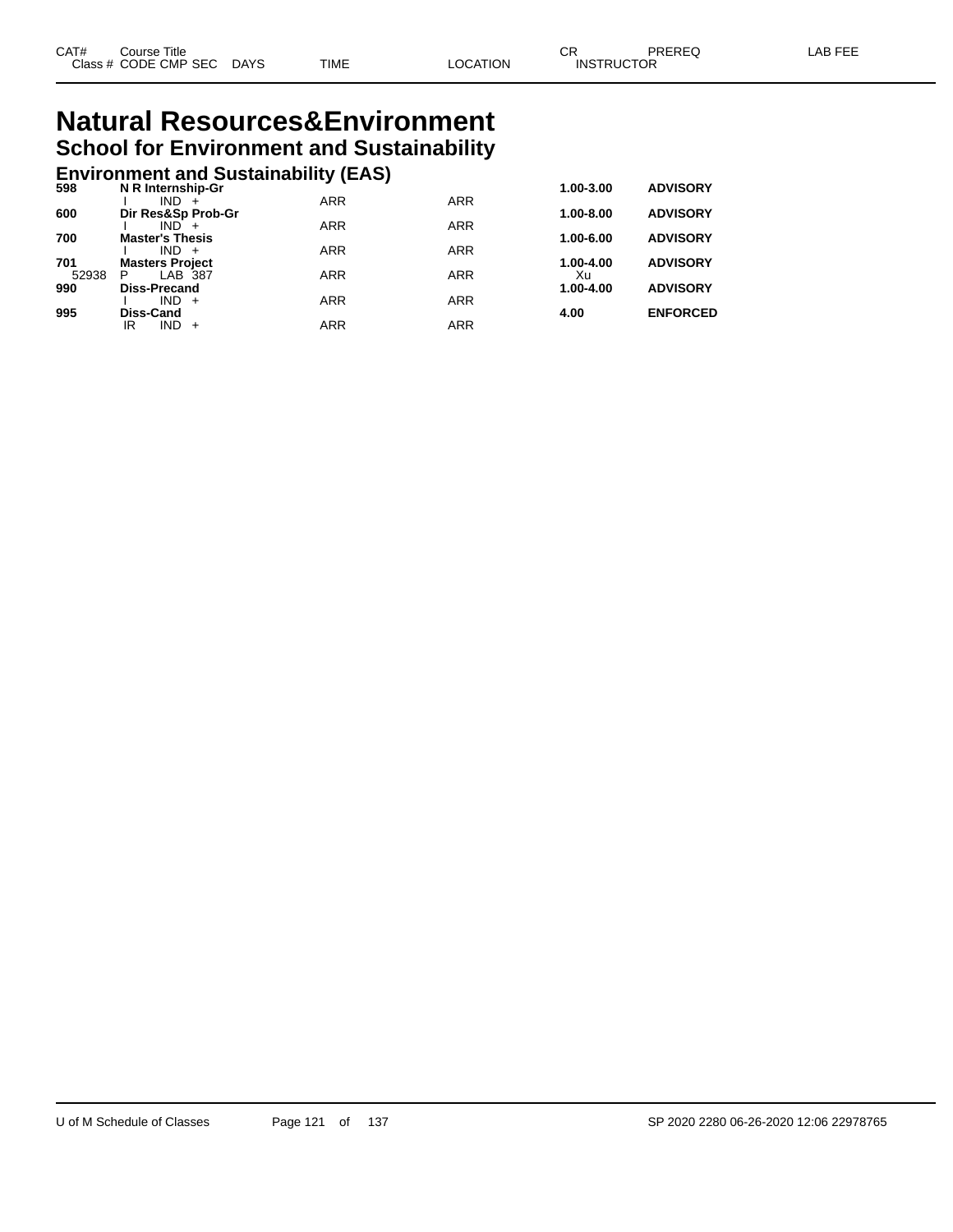| CAT# | Course Title              |      |                 | ⌒冖                | PREREQ | LAB FEE |
|------|---------------------------|------|-----------------|-------------------|--------|---------|
|      | Class # CODE CMP SEC DAYS | TIME | <b>LOCATION</b> | <b>INSTRUCTOR</b> |        |         |

#### **Nursing School Of Nursing**

|       | <b>Nursing (NURS)</b>         |     |            |            |                      |                 |
|-------|-------------------------------|-----|------------|------------|----------------------|-----------------|
| 220   | Wòmen's Hlṫh                  |     |            |            | 3.00                 |                 |
| 52076 | LEC 101<br>PI W               | МW  | 9-12PM     | <b>ARR</b> | Martin               |                 |
| 499   | <b>Independent Study</b>      |     |            |            | 1.00-5.00            | <b>ADVISORY</b> |
|       | $IND +$                       |     | <b>ARR</b> | <b>ARR</b> |                      |                 |
| 572   | <b>Cur&amp;Emerg Iss Occu</b> |     |            |            | 2.00                 | <b>ADVISORY</b> |
| 53400 | $LEC$ 101<br>P                | - F | 8-12PM     | <b>ARR</b> |                      |                 |
| 572   | <b>Cur&amp;Emerg Iss Occu</b> |     |            |            | 2.00                 | <b>ADVISORY</b> |
|       | IEC <sub>101</sub><br>P       | м   | $1-5PM$    | <b>ARR</b> | McCullagh, Rosemberg |                 |
|       | This is a remote lecture.     |     |            |            |                      |                 |
| 697   | <b>Independent Studies</b>    |     |            |            | 1.00-4.00            |                 |
|       | $IND +$                       |     | <b>ARR</b> | <b>ARR</b> |                      |                 |
| 797   | <b>Independent Study</b>      |     |            |            | 1.00-3.00            | <b>ADVISORY</b> |
|       | $IND +$                       |     | <b>ARR</b> | <b>ARR</b> |                      |                 |
| 995   | Diss-Cand                     |     |            |            | 4.00                 | <b>ENFORCED</b> |
|       | $IND +$<br>R                  |     | ARR        | <b>ARR</b> |                      |                 |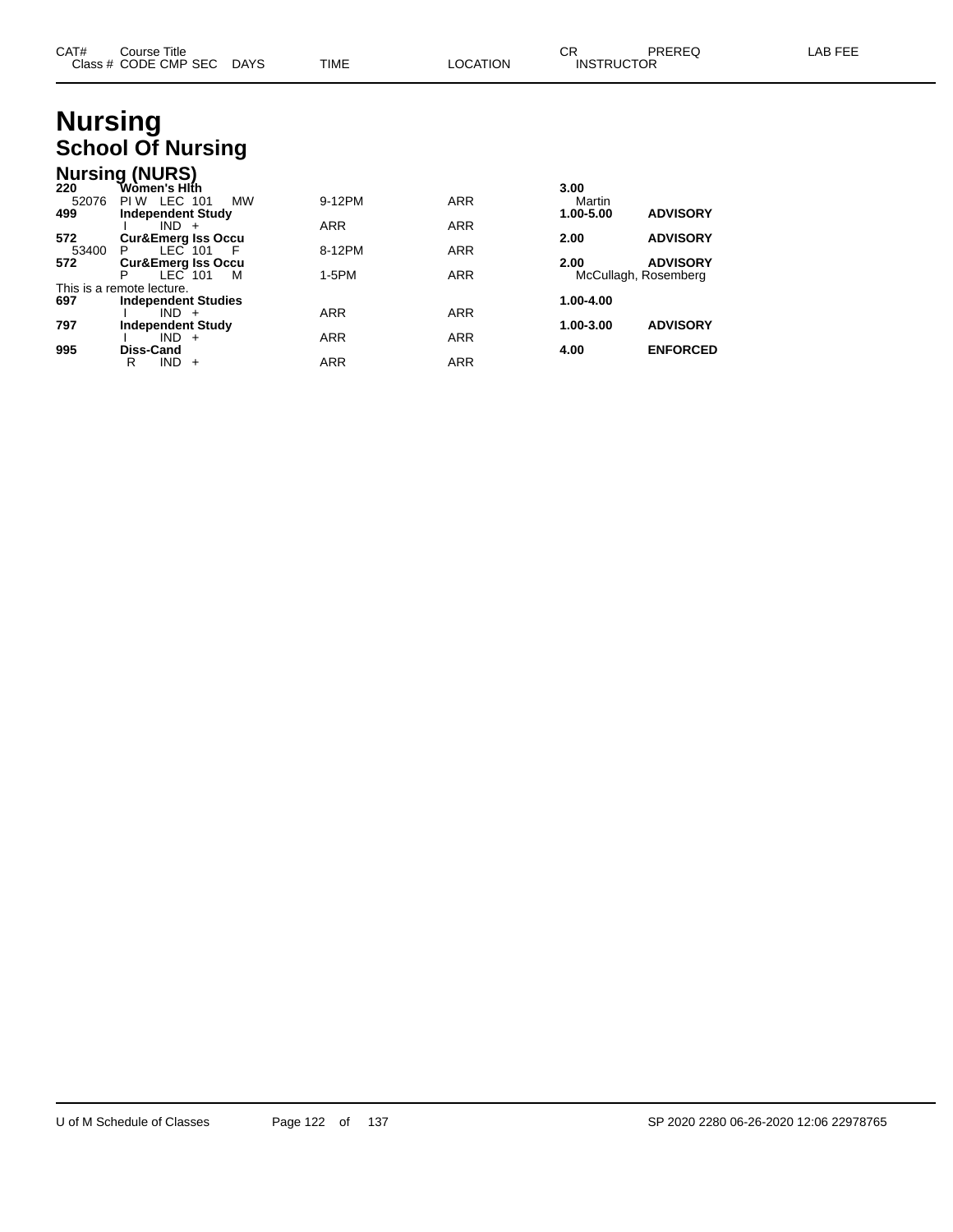| CAT# | Course Title              |      |          | $\cap$<br><b>UN</b> | PREREQ | <b>AB FEE</b> |
|------|---------------------------|------|----------|---------------------|--------|---------------|
|      | Class # CODE CMP SEC DAYS | TIME | LOCATION | <b>INSTRUCTOR</b>   |        |               |

#### **Pharmacy College Of Pharmacy**

|          |                                                                                                                                           |                                                                                                                                                                                                                                                                                                                                                                                                                                                                                                                                                                                                      |                                                                                                                                                                                                                                                 | 1.00-4.00                                                                                                                                                      | <b>ADVISORY</b>                                                                                                                                                                       |  |  |  |
|----------|-------------------------------------------------------------------------------------------------------------------------------------------|------------------------------------------------------------------------------------------------------------------------------------------------------------------------------------------------------------------------------------------------------------------------------------------------------------------------------------------------------------------------------------------------------------------------------------------------------------------------------------------------------------------------------------------------------------------------------------------------------|-------------------------------------------------------------------------------------------------------------------------------------------------------------------------------------------------------------------------------------------------|----------------------------------------------------------------------------------------------------------------------------------------------------------------|---------------------------------------------------------------------------------------------------------------------------------------------------------------------------------------|--|--|--|
|          |                                                                                                                                           |                                                                                                                                                                                                                                                                                                                                                                                                                                                                                                                                                                                                      |                                                                                                                                                                                                                                                 |                                                                                                                                                                | <b>ENFORCED</b>                                                                                                                                                                       |  |  |  |
| R        |                                                                                                                                           | <b>ARR</b>                                                                                                                                                                                                                                                                                                                                                                                                                                                                                                                                                                                           | <b>ARR</b>                                                                                                                                                                                                                                      |                                                                                                                                                                |                                                                                                                                                                                       |  |  |  |
|          |                                                                                                                                           |                                                                                                                                                                                                                                                                                                                                                                                                                                                                                                                                                                                                      |                                                                                                                                                                                                                                                 |                                                                                                                                                                |                                                                                                                                                                                       |  |  |  |
|          |                                                                                                                                           |                                                                                                                                                                                                                                                                                                                                                                                                                                                                                                                                                                                                      |                                                                                                                                                                                                                                                 |                                                                                                                                                                |                                                                                                                                                                                       |  |  |  |
| D        |                                                                                                                                           | ARR                                                                                                                                                                                                                                                                                                                                                                                                                                                                                                                                                                                                  | <b>ARR</b>                                                                                                                                                                                                                                      |                                                                                                                                                                |                                                                                                                                                                                       |  |  |  |
|          |                                                                                                                                           |                                                                                                                                                                                                                                                                                                                                                                                                                                                                                                                                                                                                      |                                                                                                                                                                                                                                                 |                                                                                                                                                                | <b>ADVISORY</b>                                                                                                                                                                       |  |  |  |
|          |                                                                                                                                           |                                                                                                                                                                                                                                                                                                                                                                                                                                                                                                                                                                                                      |                                                                                                                                                                                                                                                 |                                                                                                                                                                | <b>ADVISORY</b>                                                                                                                                                                       |  |  |  |
|          |                                                                                                                                           | <b>ARR</b>                                                                                                                                                                                                                                                                                                                                                                                                                                                                                                                                                                                           | <b>ARR</b>                                                                                                                                                                                                                                      |                                                                                                                                                                |                                                                                                                                                                                       |  |  |  |
|          |                                                                                                                                           |                                                                                                                                                                                                                                                                                                                                                                                                                                                                                                                                                                                                      |                                                                                                                                                                                                                                                 |                                                                                                                                                                | <b>ADVISORY</b>                                                                                                                                                                       |  |  |  |
|          |                                                                                                                                           |                                                                                                                                                                                                                                                                                                                                                                                                                                                                                                                                                                                                      |                                                                                                                                                                                                                                                 |                                                                                                                                                                | <b>ENFORCED</b>                                                                                                                                                                       |  |  |  |
| IR       |                                                                                                                                           | <b>ARR</b>                                                                                                                                                                                                                                                                                                                                                                                                                                                                                                                                                                                           | <b>ARR</b>                                                                                                                                                                                                                                      |                                                                                                                                                                |                                                                                                                                                                                       |  |  |  |
|          |                                                                                                                                           |                                                                                                                                                                                                                                                                                                                                                                                                                                                                                                                                                                                                      |                                                                                                                                                                                                                                                 |                                                                                                                                                                |                                                                                                                                                                                       |  |  |  |
|          |                                                                                                                                           |                                                                                                                                                                                                                                                                                                                                                                                                                                                                                                                                                                                                      |                                                                                                                                                                                                                                                 | 1.00-6.00                                                                                                                                                      |                                                                                                                                                                                       |  |  |  |
| D        |                                                                                                                                           | <b>ARR</b>                                                                                                                                                                                                                                                                                                                                                                                                                                                                                                                                                                                           | <b>ARR</b>                                                                                                                                                                                                                                      |                                                                                                                                                                |                                                                                                                                                                                       |  |  |  |
|          |                                                                                                                                           |                                                                                                                                                                                                                                                                                                                                                                                                                                                                                                                                                                                                      |                                                                                                                                                                                                                                                 |                                                                                                                                                                | <b>ADVISORY</b>                                                                                                                                                                       |  |  |  |
|          |                                                                                                                                           |                                                                                                                                                                                                                                                                                                                                                                                                                                                                                                                                                                                                      |                                                                                                                                                                                                                                                 |                                                                                                                                                                |                                                                                                                                                                                       |  |  |  |
| Research |                                                                                                                                           |                                                                                                                                                                                                                                                                                                                                                                                                                                                                                                                                                                                                      |                                                                                                                                                                                                                                                 | 1.00-6.00                                                                                                                                                      | <b>ADVISORY</b>                                                                                                                                                                       |  |  |  |
|          |                                                                                                                                           | <b>ARR</b>                                                                                                                                                                                                                                                                                                                                                                                                                                                                                                                                                                                           | <b>ARR</b>                                                                                                                                                                                                                                      |                                                                                                                                                                |                                                                                                                                                                                       |  |  |  |
|          |                                                                                                                                           |                                                                                                                                                                                                                                                                                                                                                                                                                                                                                                                                                                                                      |                                                                                                                                                                                                                                                 |                                                                                                                                                                | <b>ADVISORY</b>                                                                                                                                                                       |  |  |  |
|          |                                                                                                                                           |                                                                                                                                                                                                                                                                                                                                                                                                                                                                                                                                                                                                      |                                                                                                                                                                                                                                                 |                                                                                                                                                                | <b>ADVISORY</b>                                                                                                                                                                       |  |  |  |
| 52805 PD |                                                                                                                                           | <b>ARR</b>                                                                                                                                                                                                                                                                                                                                                                                                                                                                                                                                                                                           | <b>ARR</b>                                                                                                                                                                                                                                      | Walker                                                                                                                                                         |                                                                                                                                                                                       |  |  |  |
|          |                                                                                                                                           |                                                                                                                                                                                                                                                                                                                                                                                                                                                                                                                                                                                                      |                                                                                                                                                                                                                                                 |                                                                                                                                                                |                                                                                                                                                                                       |  |  |  |
|          |                                                                                                                                           |                                                                                                                                                                                                                                                                                                                                                                                                                                                                                                                                                                                                      |                                                                                                                                                                                                                                                 |                                                                                                                                                                | <b>ADVISORY</b>                                                                                                                                                                       |  |  |  |
|          |                                                                                                                                           | <b>ARR</b>                                                                                                                                                                                                                                                                                                                                                                                                                                                                                                                                                                                           | <b>ARR</b>                                                                                                                                                                                                                                      |                                                                                                                                                                |                                                                                                                                                                                       |  |  |  |
|          |                                                                                                                                           |                                                                                                                                                                                                                                                                                                                                                                                                                                                                                                                                                                                                      |                                                                                                                                                                                                                                                 | 1.00-4.00                                                                                                                                                      | <b>ADVISORY</b>                                                                                                                                                                       |  |  |  |
|          |                                                                                                                                           |                                                                                                                                                                                                                                                                                                                                                                                                                                                                                                                                                                                                      |                                                                                                                                                                                                                                                 |                                                                                                                                                                | <b>ENFORCED</b>                                                                                                                                                                       |  |  |  |
| IR       |                                                                                                                                           | <b>ARR</b>                                                                                                                                                                                                                                                                                                                                                                                                                                                                                                                                                                                           | <b>ARR</b>                                                                                                                                                                                                                                      |                                                                                                                                                                |                                                                                                                                                                                       |  |  |  |
|          |                                                                                                                                           |                                                                                                                                                                                                                                                                                                                                                                                                                                                                                                                                                                                                      |                                                                                                                                                                                                                                                 |                                                                                                                                                                |                                                                                                                                                                                       |  |  |  |
|          |                                                                                                                                           |                                                                                                                                                                                                                                                                                                                                                                                                                                                                                                                                                                                                      |                                                                                                                                                                                                                                                 |                                                                                                                                                                |                                                                                                                                                                                       |  |  |  |
| D        |                                                                                                                                           | <b>ARR</b>                                                                                                                                                                                                                                                                                                                                                                                                                                                                                                                                                                                           | <b>ARR</b>                                                                                                                                                                                                                                      |                                                                                                                                                                |                                                                                                                                                                                       |  |  |  |
|          |                                                                                                                                           |                                                                                                                                                                                                                                                                                                                                                                                                                                                                                                                                                                                                      |                                                                                                                                                                                                                                                 | 1.00-6.00                                                                                                                                                      | <b>ADVISORY</b>                                                                                                                                                                       |  |  |  |
|          |                                                                                                                                           |                                                                                                                                                                                                                                                                                                                                                                                                                                                                                                                                                                                                      |                                                                                                                                                                                                                                                 |                                                                                                                                                                | <b>ADVISORY</b>                                                                                                                                                                       |  |  |  |
|          |                                                                                                                                           | <b>ARR</b>                                                                                                                                                                                                                                                                                                                                                                                                                                                                                                                                                                                           | <b>ARR</b>                                                                                                                                                                                                                                      |                                                                                                                                                                |                                                                                                                                                                                       |  |  |  |
|          |                                                                                                                                           |                                                                                                                                                                                                                                                                                                                                                                                                                                                                                                                                                                                                      |                                                                                                                                                                                                                                                 | 1.00-4.00                                                                                                                                                      | <b>ADVISORY</b>                                                                                                                                                                       |  |  |  |
|          |                                                                                                                                           |                                                                                                                                                                                                                                                                                                                                                                                                                                                                                                                                                                                                      |                                                                                                                                                                                                                                                 |                                                                                                                                                                | <b>ENFORCED</b>                                                                                                                                                                       |  |  |  |
| IR       |                                                                                                                                           | <b>ARR</b>                                                                                                                                                                                                                                                                                                                                                                                                                                                                                                                                                                                           | <b>ARR</b>                                                                                                                                                                                                                                      |                                                                                                                                                                |                                                                                                                                                                                       |  |  |  |
|          | <b>Diss-Cand</b><br>Research<br>Diss-Cand<br><b>Self-Care</b><br>53615 PD<br>53632 AD<br>PD.<br><b>Diss-Cand</b><br>Research<br>Diss-Cand | <b>Diss-Precand</b><br>$IND +$<br>$IND +$<br><b>UG Research Med Chem</b><br>$IND +$<br>$IND +$<br><b>Investig Med Chem</b><br>$IND +$<br><b>Diss-Precand</b><br>$IND +$<br>$IND +$<br><b>Pharmacy (PHARMACY)</b><br>UG Research Pharmacy<br>$IND +$<br>LAB 101<br><b>DIS 102</b><br>$IND +$<br><b>Health Sys/Hosp IPPE</b><br>LAB 101<br><b>Direct Care IPPE</b><br>LAB 101<br><b>Investig Pharm Anal</b><br>$\overline{IND}$ +<br><b>Diss-Precand</b><br>$IND +$<br>$IND +$<br><b>UG Research PharmSci</b><br>$IND +$<br>Investigations<br>$IND +$<br>$IND +$<br>Diss-Precand<br>$IND +$<br>$IND +$ | <b>ARR</b><br><b>Medicinal Chemistry (MEDCHEM)</b><br><b>ARR</b><br><b>ARR</b><br><b>ARR</b><br><b>ARR</b><br><b>ARR</b><br><b>Pharmaceutical Chemistry (PHARMCHM)</b><br><b>ARR</b><br><b>Pharmaceutical Sciences (PHARMSCI)</b><br>ARR<br>ARR | <b>Clinical Pharmacy Translational Science (CPTS)</b><br>ARR<br><b>ARR</b><br><b>ARR</b><br>ARR<br><b>ARR</b><br><b>ARR</b><br><b>ARR</b><br>ARR<br><b>ARR</b> | 4.00<br>1.00-6.00<br>1.00-6.00<br>1.00-6.00<br>1.00-4.00<br>4.00<br>4.00<br>Vordenberg<br>Vordenberg<br>2.00<br>Walker<br>1.00<br>1.00-6.00<br>4.00<br>1.00-6.00<br>1.00-6.00<br>4.00 |  |  |  |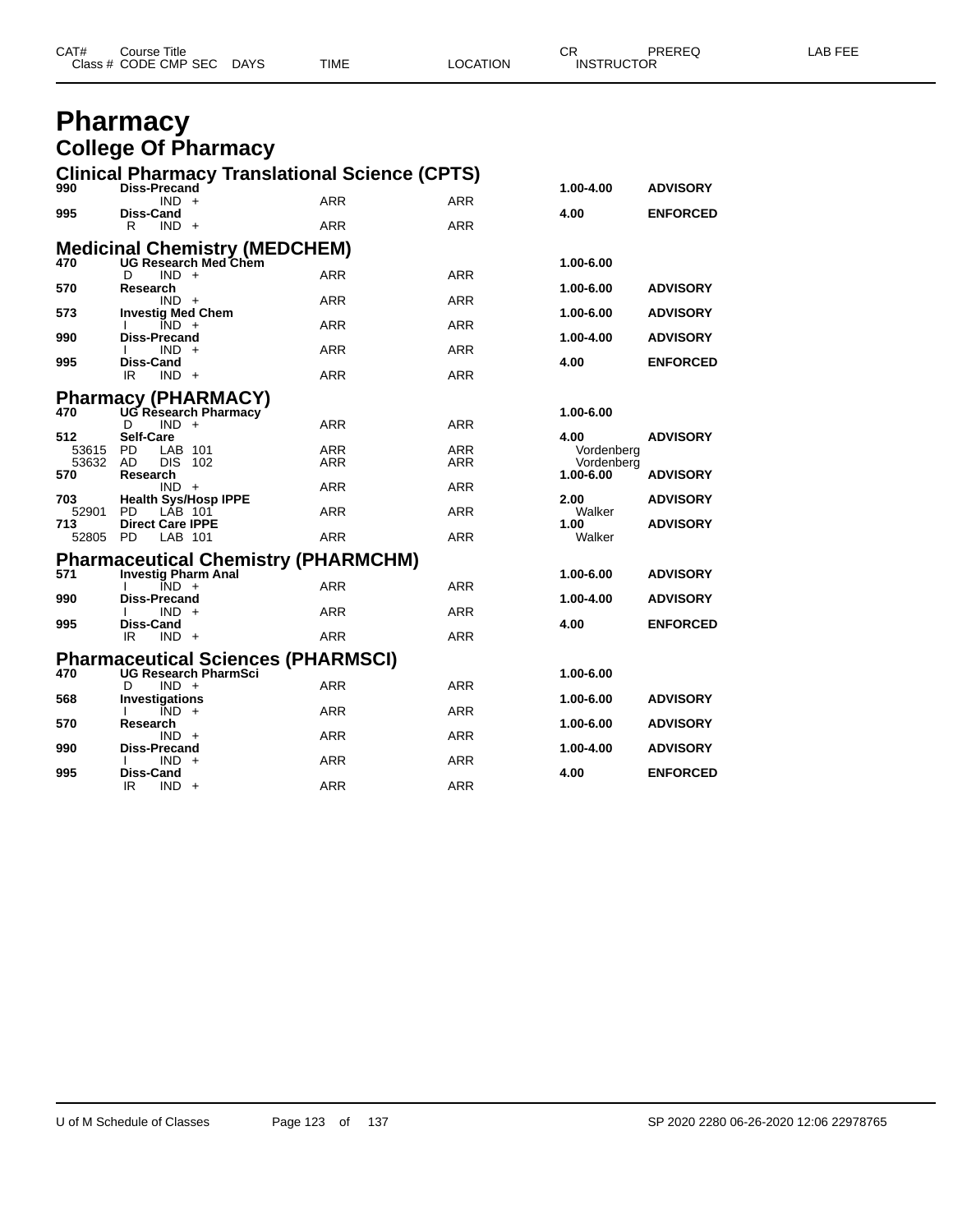## **Public Health Biostatistics Department**

|     | <b>Biostatistics (BIOSTAT)</b>              |            |            |               |                 |
|-----|---------------------------------------------|------------|------------|---------------|-----------------|
| 578 | <b>Practical Training</b>                   |            |            | 1.00-4.00     |                 |
|     | IND.<br>$+$                                 | <b>ARR</b> | <b>ARR</b> |               |                 |
| 820 | <b>Readings in Biostat</b>                  |            |            | 1.00-4.00     | <b>ADVISORY</b> |
| 850 | $IND +$<br>IR                               | <b>ARR</b> | <b>ARR</b> |               |                 |
|     | <b>Research in Biostat</b><br>$IND +$<br>IR | <b>ARR</b> | <b>ARR</b> | $2.00 - 4.00$ | <b>ADVISORY</b> |
| 990 | <b>Diss-Precand</b>                         |            |            | 1.00-4.00     | <b>ADVISORY</b> |
|     | $IND +$<br>IR                               | <b>ARR</b> | <b>ARR</b> |               |                 |
| 995 | Diss-Cand                                   |            |            | 4.00          | <b>ENFORCED</b> |
|     | IND.<br>IR                                  | ARR        | <b>ARR</b> |               |                 |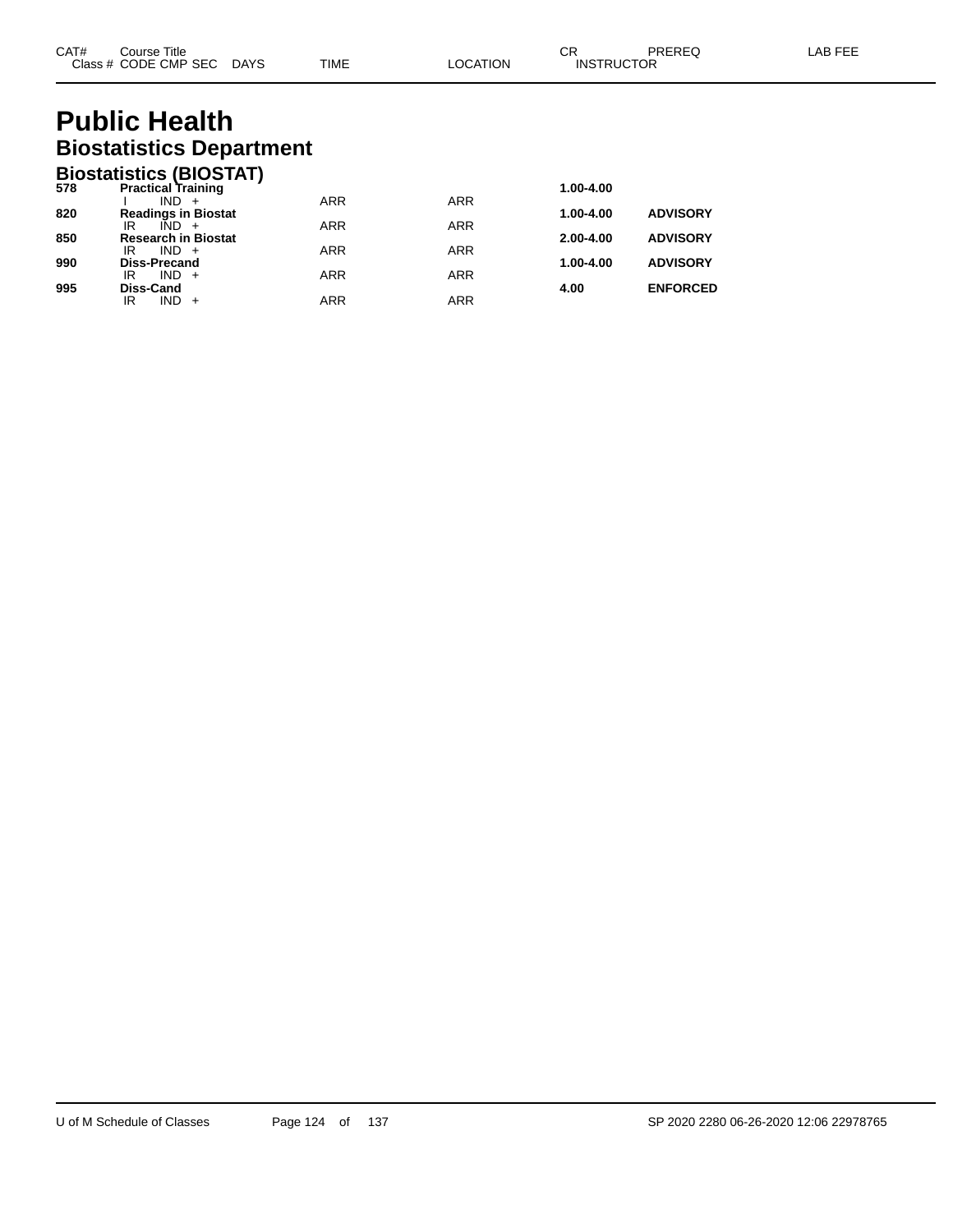| CAT#<br>$\bigcap$ acc $\bigcup$<br>טוט | Title<br>Course<br><b>CODE CMP SEC</b> | <b>DAYS</b> | <b>TIME</b> | <b>TION</b><br>C. | ⌒冖<br>◡<br>ICTOR<br><b>INSTRL</b> | ODEDE <sup>r</sup> | AP |
|----------------------------------------|----------------------------------------|-------------|-------------|-------------------|-----------------------------------|--------------------|----|
|                                        |                                        |             |             |                   |                                   |                    |    |

# **Environmental Health Sciences**

|     | <b>Environmental Health Sciences (EHS)</b> |            |            |           |                 |
|-----|--------------------------------------------|------------|------------|-----------|-----------------|
| 697 | Readings                                   |            |            | 1.00-3.00 | <b>ADVISORY</b> |
|     | IÑD<br>IR<br>$+$                           | <b>ARR</b> | <b>ARR</b> |           |                 |
| 698 | Research<br><b>IND</b><br>IR<br>$+$        | <b>ARR</b> | <b>ARR</b> | 1.00-6.00 | <b>ADVISORY</b> |
| 699 | <b>Masters Thesis</b>                      |            |            | 1.00      | <b>ADVISORY</b> |
|     | $IND +$<br>IR                              | <b>ARR</b> | <b>ARR</b> |           |                 |
| 899 | <b>Adv Research</b>                        |            |            | 1.00-6.00 | <b>ADVISORY</b> |
|     | $IND +$<br>IR                              | <b>ARR</b> | <b>ARR</b> |           |                 |
| 990 | <b>Diss-Precand</b><br>IND.<br>IR<br>$+$   | <b>ARR</b> | <b>ARR</b> | 1.00-4.00 | <b>ADVISORY</b> |
| 995 | Diss-Cand                                  |            |            | 4.00      | <b>ENFORCED</b> |
|     | <b>IND</b><br>IR                           | ARR        | <b>ARR</b> |           |                 |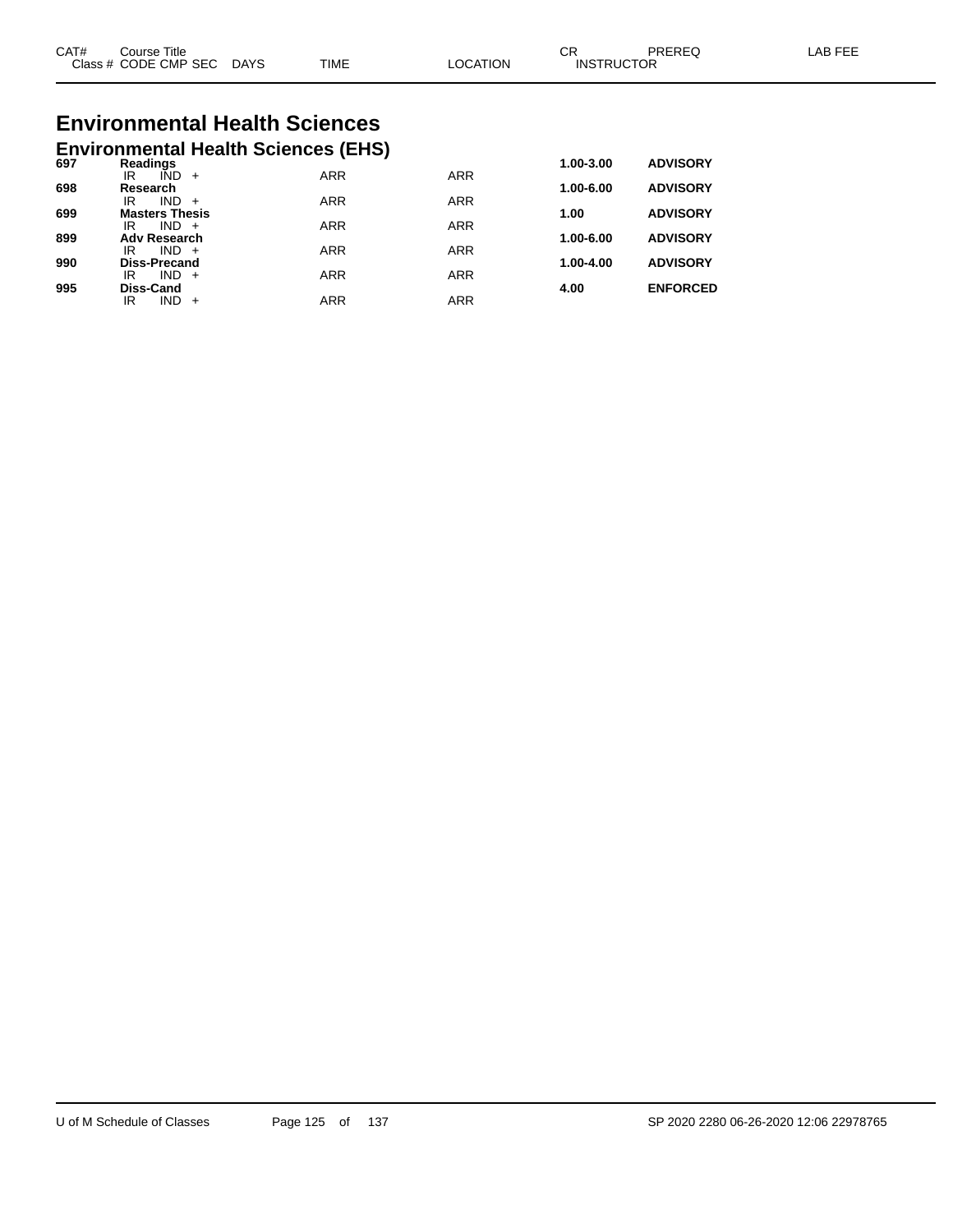| CAT# | <b>Course Title</b><br>Class # CODE CMP SEC DAYS                       | <b>TIME</b> | <b>LOCATION</b> | CR<br><b>INSTRUCTOR</b> | PREREQ          | LAB FEE |
|------|------------------------------------------------------------------------|-------------|-----------------|-------------------------|-----------------|---------|
|      | <b>Epidemiology Department</b>                                         |             |                 |                         |                 |         |
|      |                                                                        |             |                 |                         |                 |         |
|      | Epidemiology (EPID)<br>299 Independent Researd<br>Independent Research |             |                 | 1.00-3.00               |                 |         |
|      | $IND +$<br>D                                                           | <b>ARR</b>  | <b>ARR</b>      |                         |                 |         |
| 532  | <b>Adv Parasitol Lab</b>                                               |             |                 | 2.00-6.00               | <b>ADVISORY</b> |         |
|      | $IND +$<br>R                                                           | <b>ARR</b>  | <b>ARR</b>      |                         |                 |         |
| 546  | <b>Adv Virology</b><br>$IND +$<br>IR.                                  | <b>ARR</b>  | <b>ARR</b>      | 2.00-6.00               | <b>ADVISORY</b> |         |
| 562  | <b>Adv Bacteriol Lab</b>                                               |             |                 | 2.00-6.00               | <b>ADVISORY</b> |         |
|      | $IND +$<br>IR                                                          | ARR         | ARR             |                         |                 |         |
| 565  | <b>Res Hosp&amp;Molecular</b>                                          |             |                 | 1.00-6.00               | <b>ADVISORY</b> |         |
| 604  | $IND +$<br>IR                                                          | ARR         | <b>ARR</b>      | 1.00-3.00               | <b>ADVISORY</b> |         |
|      | <b>Applications of EPID</b><br>$IND +$<br>IR                           | ARR         | <b>ARR</b>      |                         |                 |         |
| 624  | <b>Readings in Epid</b>                                                |             |                 | 1.00-3.00               | <b>ADVISORY</b> |         |
|      | IR.<br>$IND +$                                                         | <b>ARR</b>  | <b>ARR</b>      |                         |                 |         |
| 890  | Doct Sem in Epid                                                       |             |                 | 1.00-2.00               | <b>ADVISORY</b> |         |
| 891  | $IND +$<br>IR<br><b>Adv Readings Epid</b>                              | <b>ARR</b>  | <b>ARR</b>      | 2.00                    | <b>ADVISORY</b> |         |
|      | $IND +$<br>IR.                                                         | <b>ARR</b>  | <b>ARR</b>      |                         |                 |         |
| 970  | <b>Research Epid</b>                                                   |             |                 | 1.00-8.00               | <b>ADVISORY</b> |         |
|      | $IND +$<br>IR                                                          | ARR         | <b>ARR</b>      |                         |                 |         |
| 974  | <b>Res Epid Science</b>                                                |             |                 | 2.00-6.00               | <b>ADVISORY</b> |         |
| 990  | $IND +$<br>IR<br><b>Diss-Precand</b>                                   | <b>ARR</b>  | <b>ARR</b>      | 1.00-4.00               | <b>ADVISORY</b> |         |
|      | $IND +$<br>IR                                                          | <b>ARR</b>  | ARR             |                         |                 |         |
| 995  | Diss-Cand                                                              |             |                 | 4.00                    | <b>ENFORCED</b> |         |
|      | $IND +$<br>IR                                                          | <b>ARR</b>  | <b>ARR</b>      |                         |                 |         |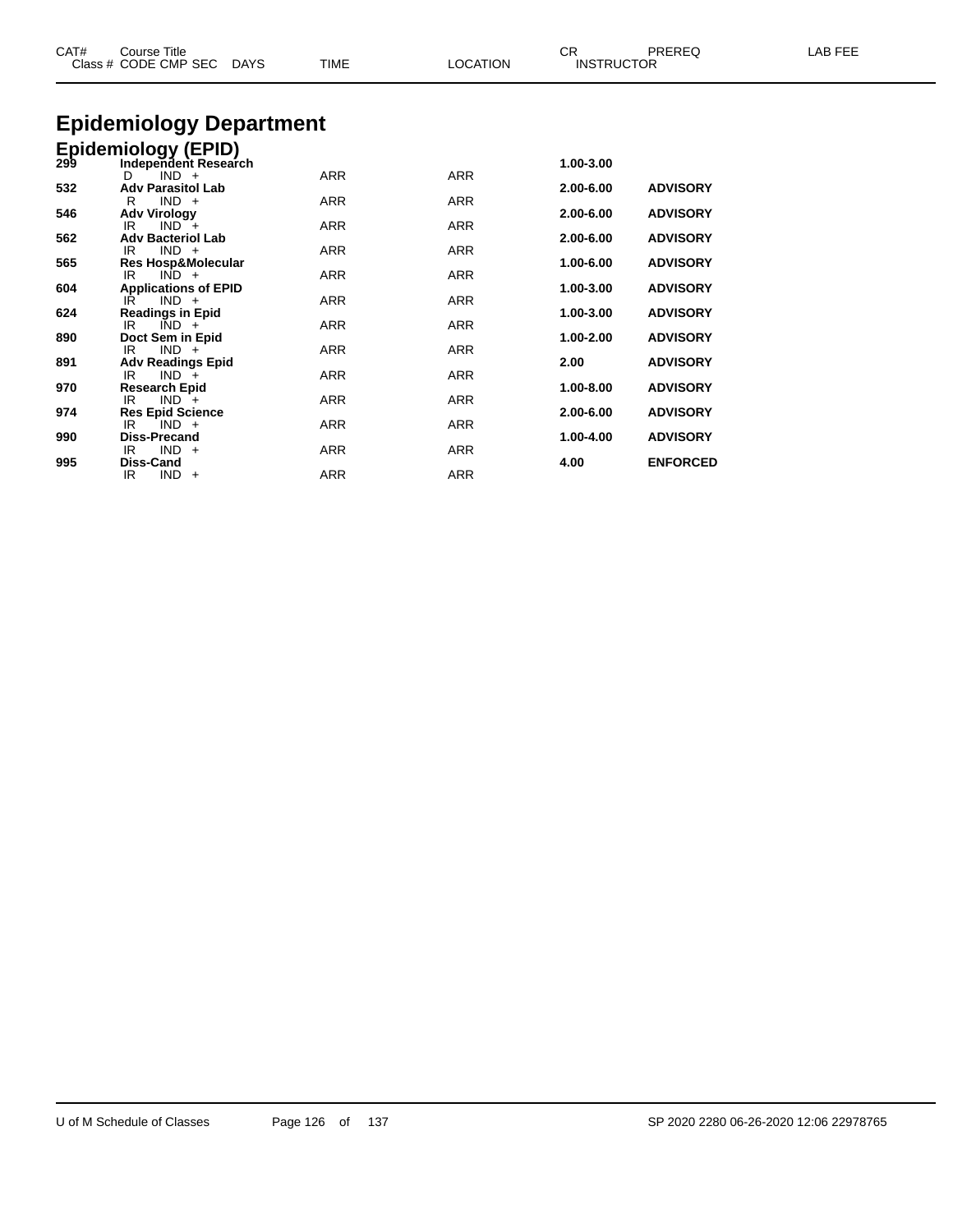| CAT# | Course Title .       |             |             |                | СF                | <b>PRERE</b> | AR FFF |
|------|----------------------|-------------|-------------|----------------|-------------------|--------------|--------|
|      | Class # CODE CMP SEC | <b>DAYS</b> | <b>TIME</b> | <b>OCATION</b> | <b>INSTRUCTOR</b> |              |        |

## **Health Management And Policy Health Management And Policy (HMP) 690 Readings 1.00-4.00 ADVISORY**

| งฮบ | Reaulius                  |            |            | 1.vv-4.vv     | ADVIJUNI        |
|-----|---------------------------|------------|------------|---------------|-----------------|
|     | IND<br>$+$                | <b>ARR</b> | <b>ARR</b> |               |                 |
| 815 | <b>Readings</b>           |            |            | $1.00 - 4.00$ | <b>ADVISORY</b> |
|     | IND<br>IR                 | <b>ARR</b> | <b>ARR</b> |               |                 |
| 833 | <b>Research Topics</b>    |            |            | 3.00          | <b>ADVISORY</b> |
|     | IND.<br>R                 | <b>ARR</b> | <b>ARR</b> |               |                 |
| 835 | <b>Research Practicum</b> |            |            | $3.00 - 6.00$ | <b>ADVISORY</b> |
|     | $IND +$<br>IR             | <b>ARR</b> | <b>ARR</b> |               |                 |
| 990 | <b>Diss-Precand</b>       |            |            | $1.00 - 4.00$ | <b>ADVISORY</b> |
|     | $IND +$<br>IR             | ARR        | <b>ARR</b> |               |                 |
| 995 | <b>Diss-Cand</b>          |            |            | 4.00          | <b>ENFORCED</b> |
|     | IND.<br>IR<br>$+$         | ARR        | <b>ARR</b> |               |                 |
|     |                           |            |            |               |                 |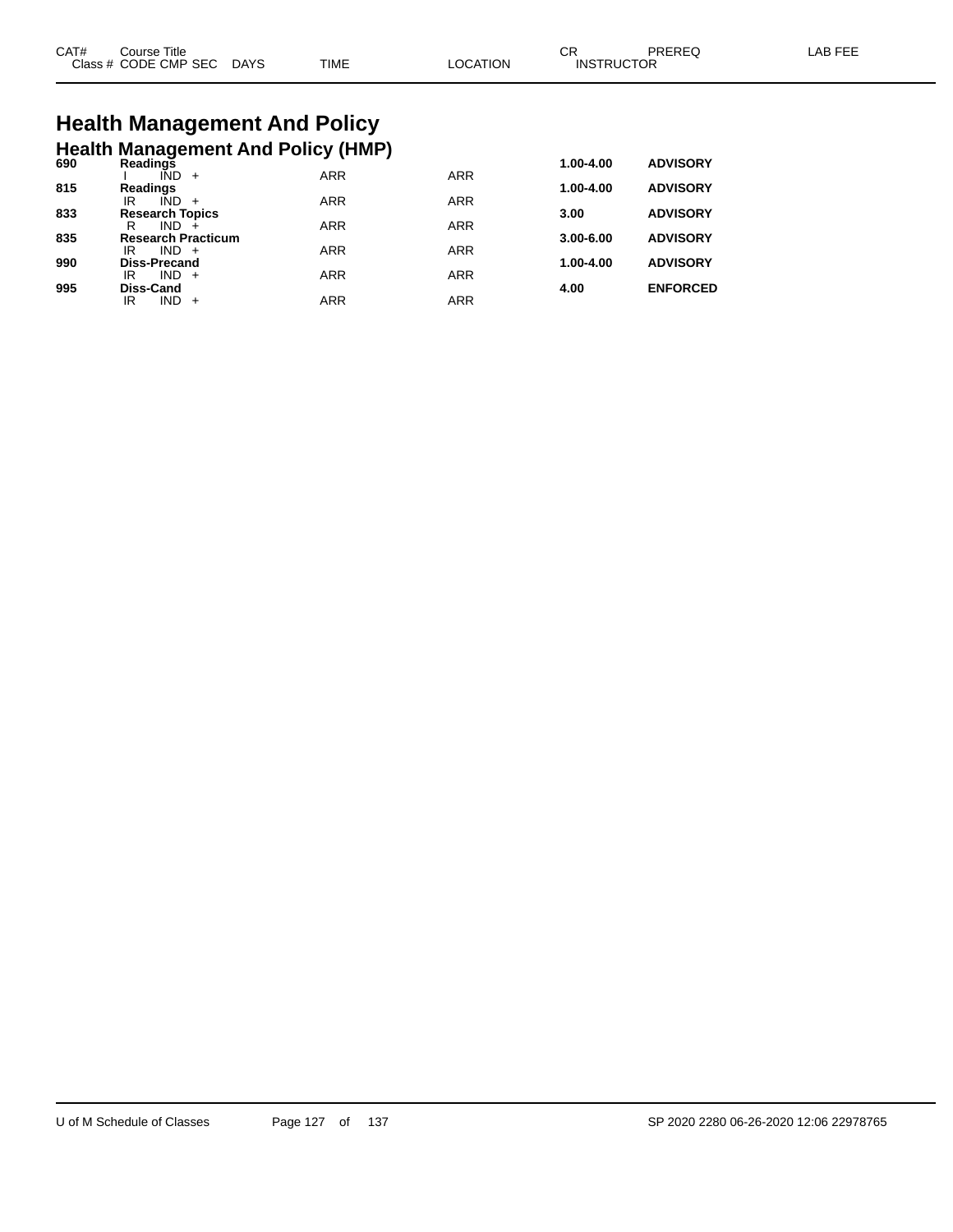| CAT# | Title<br>Course      |             |             |                | $\cap$<br>◡       | PREREQ | AR EEI |
|------|----------------------|-------------|-------------|----------------|-------------------|--------|--------|
|      | Class # CODE CMP SEC | <b>DAYS</b> | <b>TIME</b> | <b>OCATION</b> | <b>INSTRUCTOR</b> |        |        |

# **Health Behavior & Health Education Department**

|     |                           |         |                            | <b>Health Behavior And Health Education (HBEHED)</b> |            |               |                 |
|-----|---------------------------|---------|----------------------------|------------------------------------------------------|------------|---------------|-----------------|
| 625 | IR                        | $IND +$ | <b>Research Hith Behav</b> | <b>ARR</b>                                           | <b>ARR</b> | 2.00-4.00     | <b>ADVISORY</b> |
| 644 |                           |         | <b>Readings H Beh-Educ</b> |                                                      |            | $1.00 - 6.00$ | <b>ADVISORY</b> |
| 900 | IR<br>Research            | $IND +$ |                            | <b>ARR</b>                                           | <b>ARR</b> | $2.00 - 6.00$ | <b>ADVISORY</b> |
|     | IR                        | $IND +$ |                            | <b>ARR</b>                                           | <b>ARR</b> |               |                 |
| 990 | <b>Diss-Precand</b><br>IR | $IND +$ |                            | <b>ARR</b>                                           | <b>ARR</b> | 1.00-4.00     | <b>ADVISORY</b> |
| 995 | <b>Diss-Cand</b>          |         |                            |                                                      |            | 4.00          | <b>ENFORCED</b> |
|     | ΙR                        | $IND +$ |                            | ARR                                                  | <b>ARR</b> |               |                 |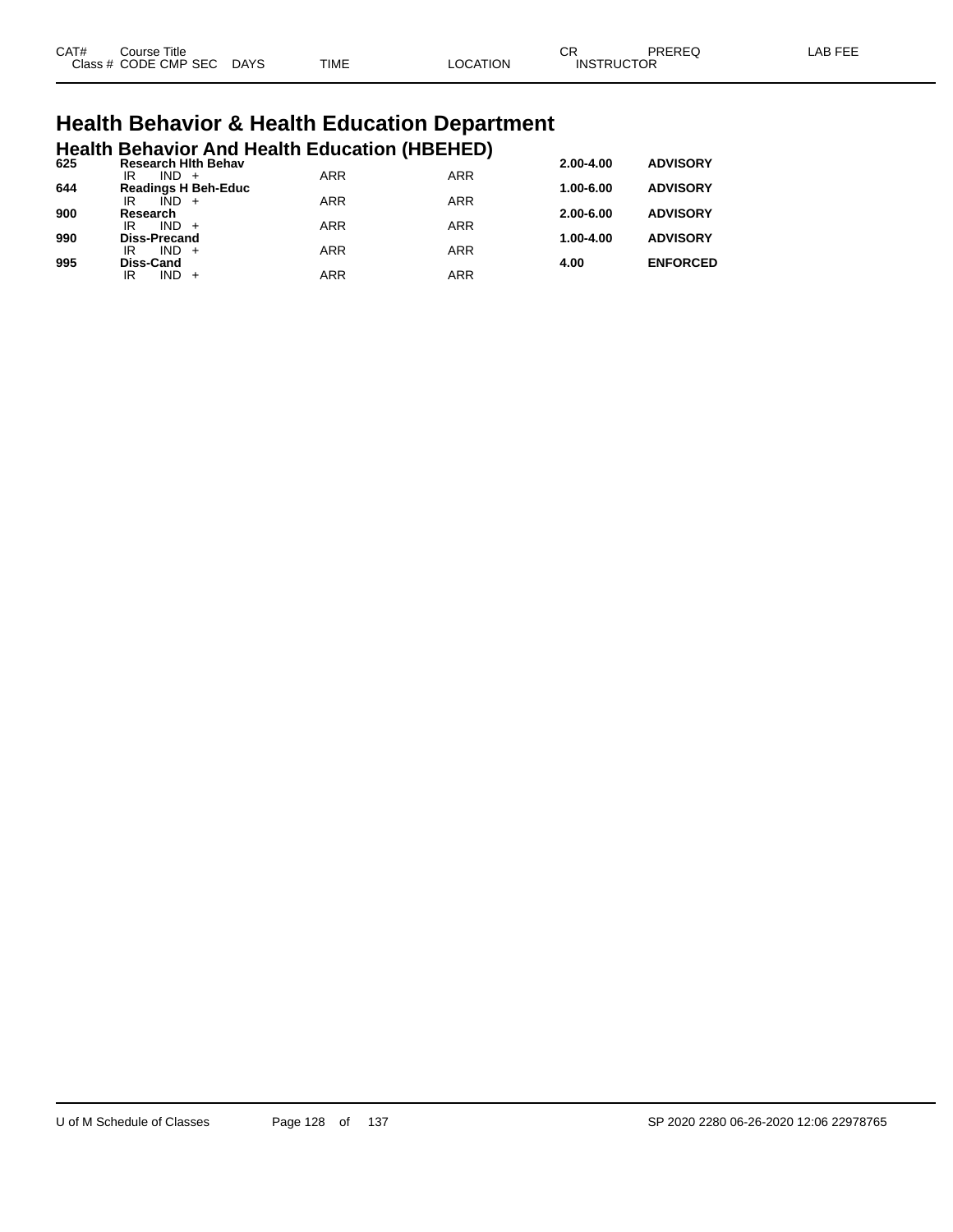| CAT# | Course Title              |             |          | СR                | PREREQ | LAB FEE |
|------|---------------------------|-------------|----------|-------------------|--------|---------|
|      | Class # CODE CMP SEC DAYS | <b>TIME</b> | LOCATION | <b>INSTRUCTOR</b> |        |         |

#### **School Of Public Health**

| 479 |         | <b>Public Health (PUBHLTH)</b><br>Indepen Rèsearch PH |     |     | 1.00-3.00 |
|-----|---------|-------------------------------------------------------|-----|-----|-----------|
|     | $IND +$ |                                                       | ARR | ARR |           |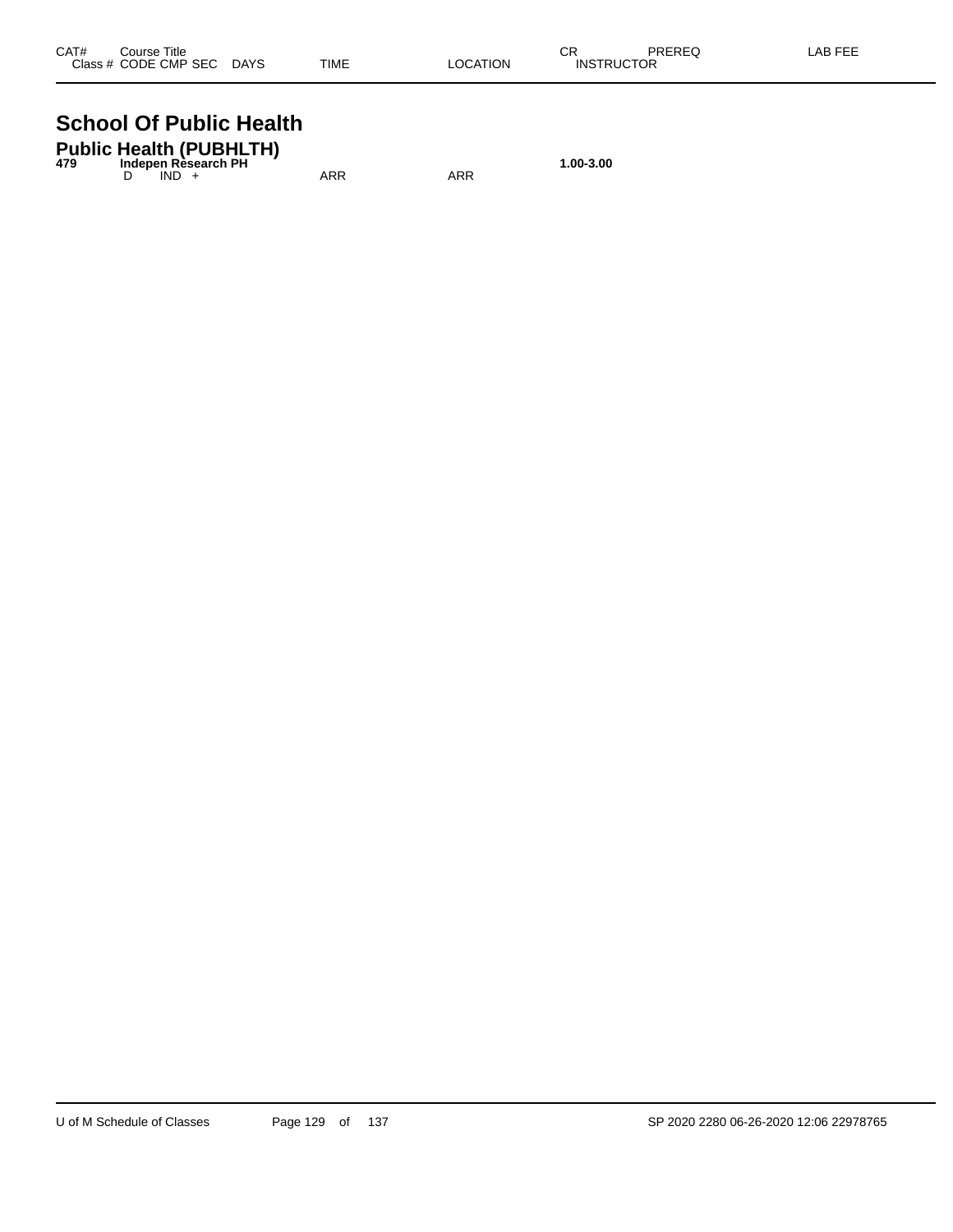## **Public Policy School Of Public Policy**

|     | <b>Public Policy (PUBPOL)</b>      |            |            |               |                 |
|-----|------------------------------------|------------|------------|---------------|-----------------|
| 490 | <b>Independent Study</b>           |            |            | 1.00-4.00     |                 |
|     | $IND +$                            | <b>ARR</b> | <b>ARR</b> | $0.50 - 3.00$ |                 |
| 600 | <b>Directed Reading</b><br>$IND +$ | <b>ARR</b> | <b>ARR</b> |               | <b>ADVISORY</b> |
| 700 | <b>Directed Research</b>           |            |            | 1.00-6.00     | <b>ADVISORY</b> |
|     | $IND +$                            | <b>ARR</b> | <b>ARR</b> |               |                 |
| 990 | <b>Diss-Precand</b>                |            |            | 1.00-4.00     | <b>ADVISORY</b> |
| 995 | $IND +$<br>Diss-Cand               | <b>ARR</b> | <b>ARR</b> | 4.00          | <b>ENFORCED</b> |
|     | $IND +$<br>ΙR                      | <b>ARR</b> | ARR        |               |                 |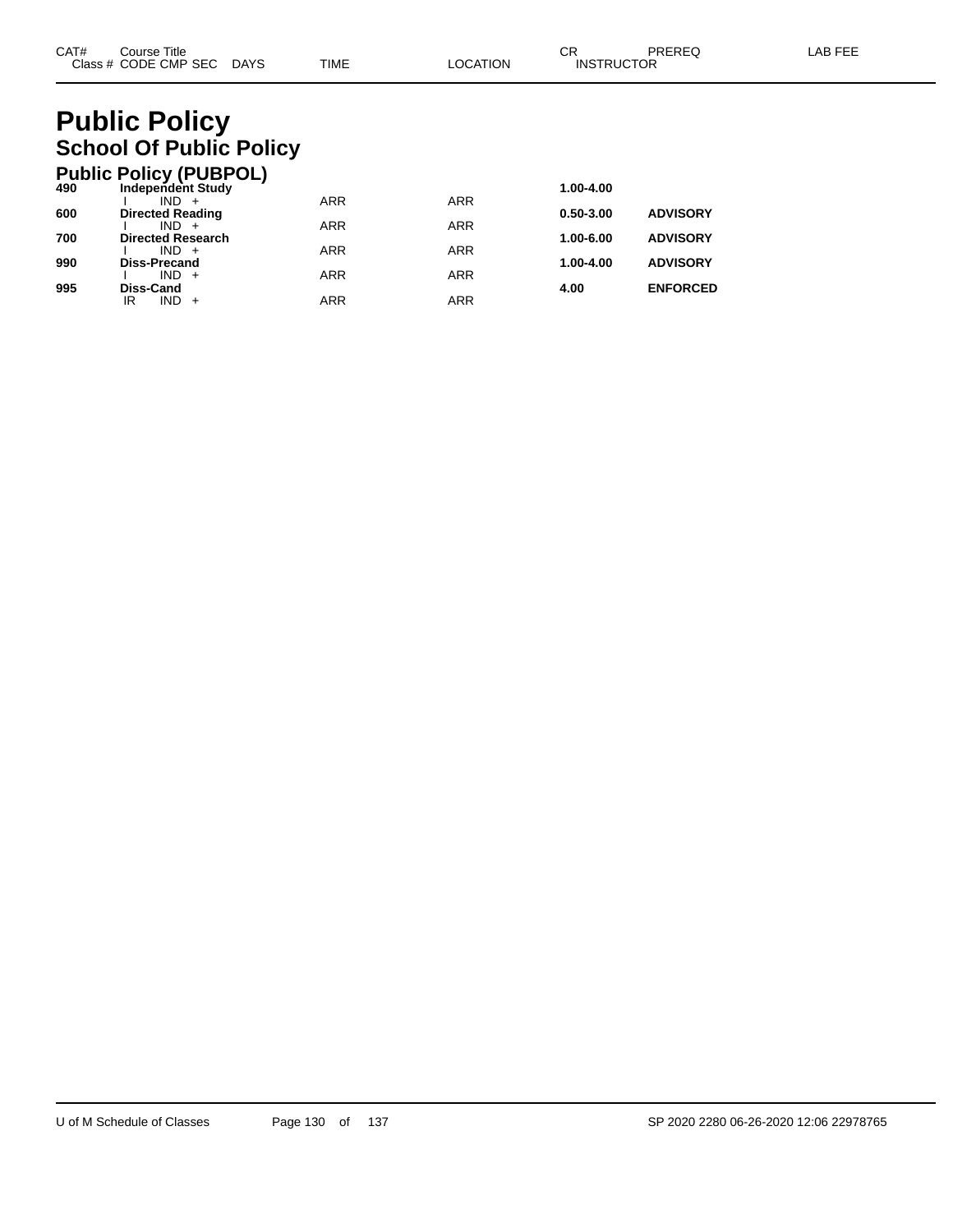#### **Rackham Graduate School**

#### **Chemical Biology (CHEMBIO) 599 Research Rotation 1.00-6.00**

53066 PD LAB 101 ARR ARR Mapp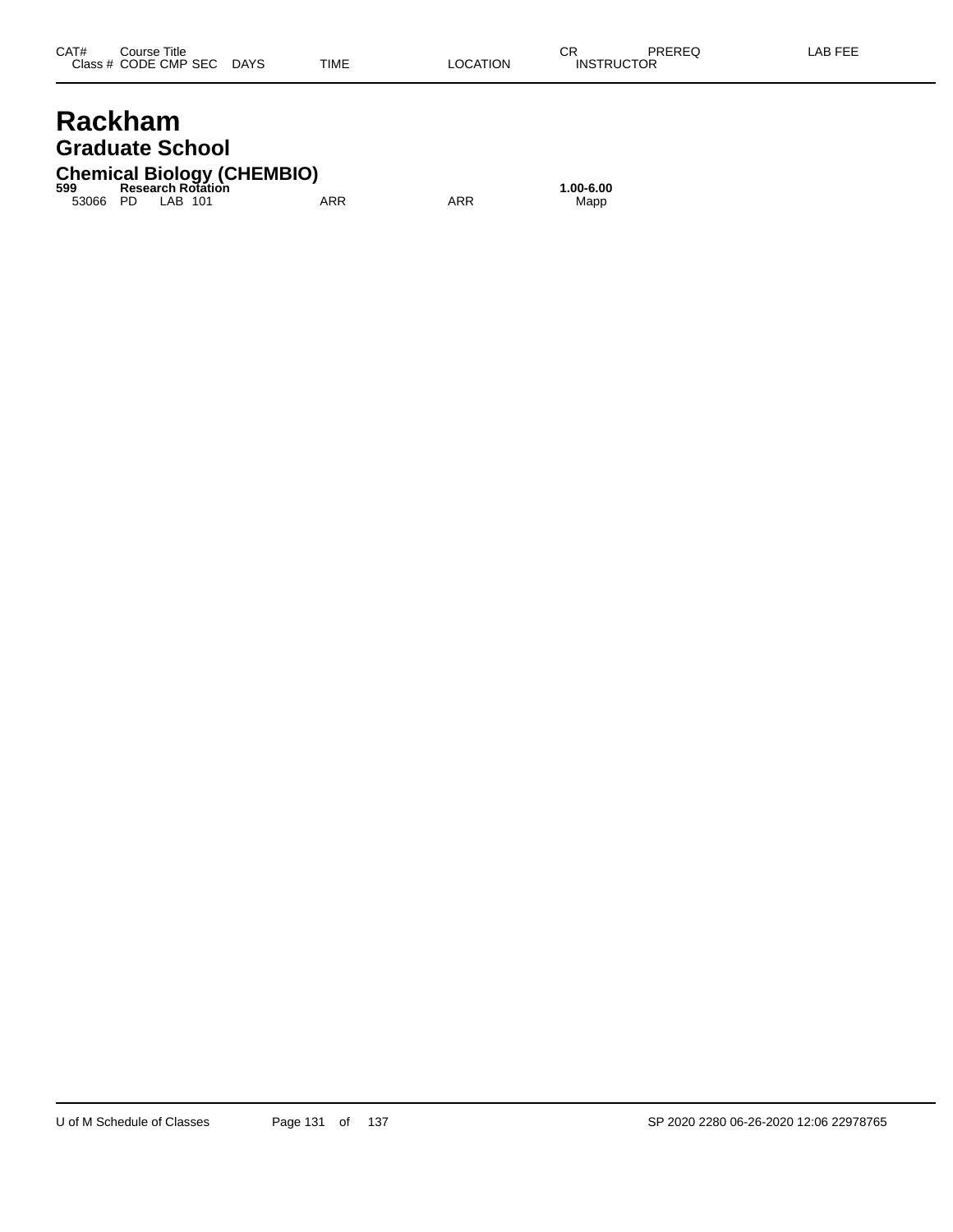## **Ross School of Business**

FRESHMEN MAY NOT ELECT ANY BUSINESS COURSES. 500 LEVEL COURSES OR ABOVE REQUIRE GRADUATE STANDING.

#### **School of Business Administration**

|              | <b>Accounting (ACC)</b>                                 |                                                                                                                                                                                     |                      |                  |                    |                           |       |
|--------------|---------------------------------------------------------|-------------------------------------------------------------------------------------------------------------------------------------------------------------------------------------|----------------------|------------------|--------------------|---------------------------|-------|
| 300          | Financial Acctg                                         |                                                                                                                                                                                     |                      |                  | 3.00               | <b>ADVISORY, ENFORCED</b> | 63.00 |
|              | 51294 P RW REC 101                                      | MTWTH<br>This course will be taking place in R1230 on June 11, 13, 18, and 20.                                                                                                      | 12-130PM             | <b>R2220 BUS</b> | Desimpelare        |                           |       |
| 399          | <b>Indep Study Project</b>                              |                                                                                                                                                                                     |                      |                  | 1.00-3.00          | <b>ADVISORY</b>           |       |
|              | $IND +$                                                 |                                                                                                                                                                                     | ARR                  | ARR              |                    |                           |       |
| 750          | Indep Study Project<br>$IND +$                          |                                                                                                                                                                                     | ARR                  | ARR              | 1.00-3.00          | <b>ADVISORY</b>           |       |
| 899          | <b>Sem Acctg Issues</b>                                 |                                                                                                                                                                                     |                      |                  | 3.00               | <b>ADVISORY</b>           |       |
| 53374        | <b>P RW SEM 101</b>                                     |                                                                                                                                                                                     | ARR                  | ARR              | Nagar              |                           |       |
| 900          | <b>Special Research</b><br>$IND +$                      |                                                                                                                                                                                     | ARR                  | ARR              | 1.00-6.00          |                           |       |
| 990          | Diss-Precand                                            |                                                                                                                                                                                     |                      |                  | 1.00-4.00          | <b>ADVISORY</b>           |       |
|              | $IND +$                                                 |                                                                                                                                                                                     | ARR                  | ARR              |                    |                           |       |
| 995          | Diss-Cand<br>$IND +$<br>IR                              |                                                                                                                                                                                     | ARR                  | ARR              | 4.00               | <b>ENFORCED</b>           |       |
|              |                                                         |                                                                                                                                                                                     |                      |                  |                    |                           |       |
| 225          | ABIS                                                    | <b>Business Administration (BA)</b>                                                                                                                                                 |                      |                  | 1.00               |                           |       |
| 53047 PI     | <b>REC 101</b>                                          |                                                                                                                                                                                     | ARR                  | ARR              | Shark              |                           |       |
| 325          | <b>ABIS</b>                                             |                                                                                                                                                                                     |                      |                  | 1.00               |                           |       |
| 53048<br>399 | <b>REC 101</b><br>PI.<br><b>Indep Study Project</b>     |                                                                                                                                                                                     | ARR                  | ARR              | Shark<br>1.00-3.00 |                           |       |
|              | $IND +$                                                 |                                                                                                                                                                                     | ARR                  | ARR              |                    |                           |       |
| 525          | <b>ABIS</b>                                             |                                                                                                                                                                                     |                      |                  | 1.00               |                           |       |
| 52970<br>750 | <b>REC 101</b><br>-PI<br><b>Indep Study Project</b>     |                                                                                                                                                                                     | ARR                  | ARR              | Shark<br>1.00-3.00 | <b>ADVISORY</b>           |       |
|              | $IND +$                                                 |                                                                                                                                                                                     | ARR                  | ARR              |                    |                           |       |
|              |                                                         | <b>Business Communication (BCOM)</b>                                                                                                                                                |                      |                  |                    |                           |       |
| 399          | <b>Independent Study</b>                                |                                                                                                                                                                                     |                      |                  | 1.00-3.00          |                           |       |
|              | $IND +$                                                 |                                                                                                                                                                                     | ARR                  | ARR              |                    |                           |       |
| 522          | <b>Managerial Writing</b><br>52601 P RW REC 451         |                                                                                                                                                                                     | 6-9PM                | ARR              | 1.50<br>Morrow     | <b>ENFORCED</b>           | 26.00 |
|              |                                                         | This course will be meeting May 14th to June 18th.                                                                                                                                  |                      |                  |                    |                           |       |
|              |                                                         |                                                                                                                                                                                     |                      |                  |                    |                           |       |
|              |                                                         |                                                                                                                                                                                     |                      |                  |                    |                           |       |
|              |                                                         | <b>Business Economics And Public Policy (BE)</b>                                                                                                                                    |                      |                  |                    |                           |       |
| 300<br>53426 | <b>Applied Economics</b><br>PDRW REC 101                | TH                                                                                                                                                                                  | 130-3PM              | ARR              | 3.00               | <b>ADVISORY</b>           |       |
| 300          | <b>Applied Economics</b>                                |                                                                                                                                                                                     |                      |                  | 3.00               | <b>ADVISORY</b>           |       |
|              | <b>PRW REC 101</b>                                      | ттн<br><b>MW</b>                                                                                                                                                                    | 1030-12PM<br>130-3PM | ARR              |                    |                           |       |
|              | <b>PRW REC 101</b><br>P RW REC 101                      | MWF                                                                                                                                                                                 | 9-1030AM             | ARR<br>ARR       | Shwayder           |                           |       |
| 399          | <b>Indep Study Project</b>                              |                                                                                                                                                                                     |                      |                  | 1.00-3.00          | <b>ADVISORY</b>           |       |
| 688          | $IND +$<br><b>Hith Pol Residential</b>                  |                                                                                                                                                                                     | ARR                  | ARR              | 3.00               |                           |       |
| 53232        | <b>SEM 451</b><br>PI                                    |                                                                                                                                                                                     | ARR                  | ARR              | Buchmueller        |                           |       |
| 750          | Indep Study Project                                     |                                                                                                                                                                                     |                      |                  | 1.00-3.00          | <b>ADVISORY</b>           |       |
| 900          | $IND +$<br><b>Special Research</b>                      |                                                                                                                                                                                     | ARR                  | ARR              | 1.00-6.00          | <b>ADVISORY</b>           |       |
|              | $IND +$                                                 |                                                                                                                                                                                     | ARR                  | ARR              |                    |                           |       |
| 990          | Diss-Precand<br>$IND +$                                 |                                                                                                                                                                                     | ARR                  | ARR              | 1.00-4.00          | <b>ADVISORY</b>           |       |
| 995          | Diss-Cand                                               |                                                                                                                                                                                     |                      |                  | 4.00               | <b>ENFORCED</b>           |       |
|              | IR<br>$IND +$                                           |                                                                                                                                                                                     | ARR                  | ARR              |                    |                           |       |
|              | <b>Business Law (BL)</b>                                |                                                                                                                                                                                     |                      |                  |                    |                           |       |
| 399          | Independent Study                                       |                                                                                                                                                                                     |                      |                  | 1.00-3.00          |                           |       |
| 688          | $IND +$                                                 |                                                                                                                                                                                     | ARR                  | ARR              | 3.00               |                           |       |
| 50028        | <b>Washington Campus</b><br><b>REC 451</b><br><b>PI</b> |                                                                                                                                                                                     | ARR                  | ARR              | Kress              |                           |       |
|              | Business and the Public Policy                          |                                                                                                                                                                                     |                      |                  |                    |                           |       |
|              |                                                         | BL 688.451 is an off-site course taught in Washington, D.C. Only selected students receive permission to register.<br>For more information, contact rossgradacadadvising@umich.edu. |                      |                  |                    |                           |       |
|              | 2018 Dates: May 14-18                                   |                                                                                                                                                                                     |                      |                  |                    |                           |       |
|              |                                                         |                                                                                                                                                                                     |                      |                  |                    |                           |       |
| 750          | <b>Indep Study Project</b>                              | <b>Entrepreneurial Studies (ES)</b>                                                                                                                                                 |                      |                  | 1.00-3.00          | <b>ADVISORY</b>           |       |
|              | $IND +$                                                 |                                                                                                                                                                                     | ARR                  | ARR              |                    |                           |       |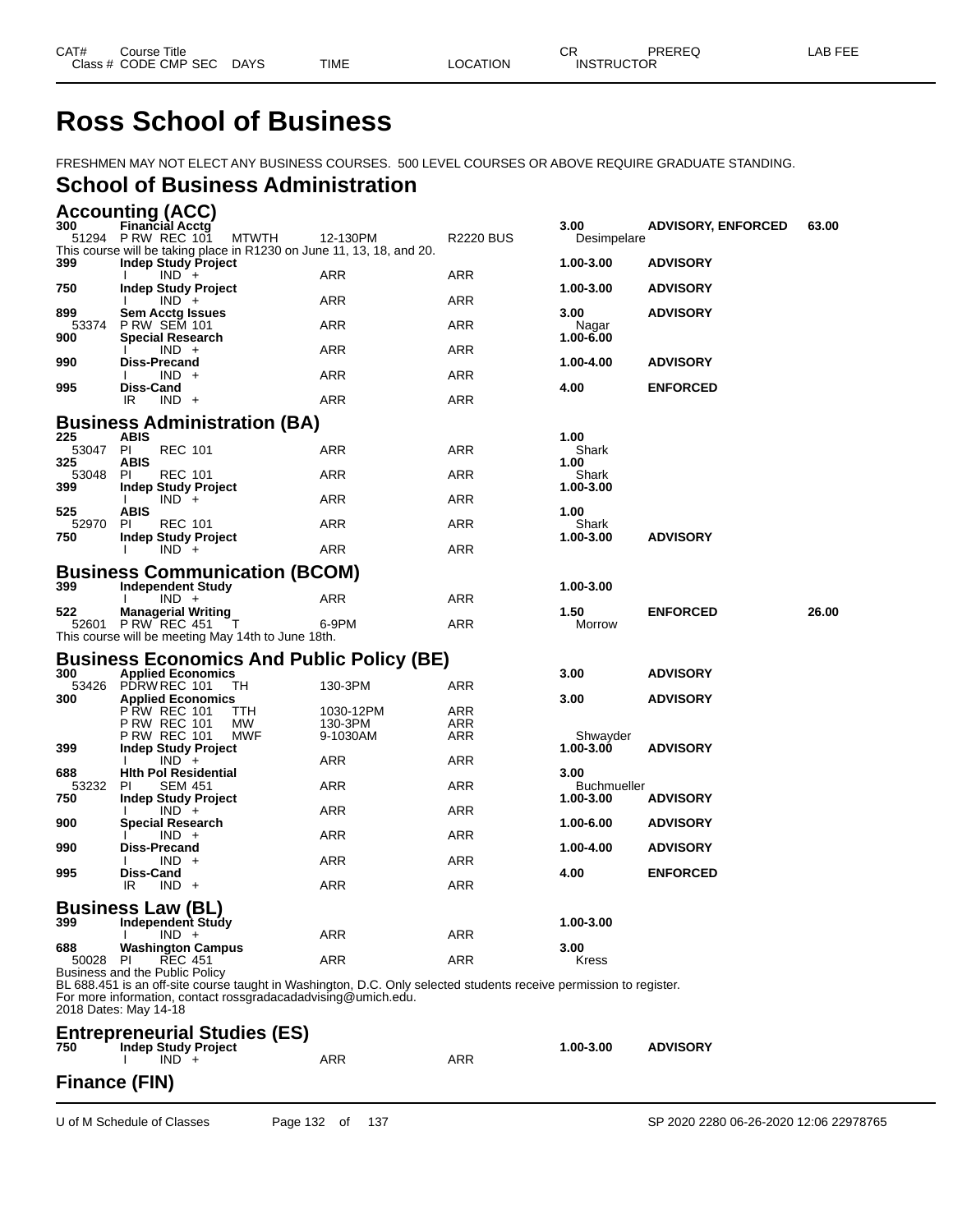| CAT#         | Course Title<br>Class # CODE CMP SEC DAYS            |            | <b>TIME</b>          | <b>LOCATION</b>                      | CR.<br><b>INSTRUCTOR</b> | PREREQ          | LAB FEE |
|--------------|------------------------------------------------------|------------|----------------------|--------------------------------------|--------------------------|-----------------|---------|
| 399          | Indep Study Project                                  |            |                      |                                      | 1.00-3.00                | <b>ADVISORY</b> |         |
|              | $IND +$                                              |            | ARR                  | ARR                                  |                          |                 |         |
| 533<br>53442 | <b>Finan Mgt</b><br>PR<br><b>REC 451</b>             | ТH         | 6-730PM              | <b>ARR</b>                           | 2.25<br>Kaul             | <b>ENFORCED</b> |         |
| 533          | <b>Finan Mgt</b>                                     |            |                      |                                      | 2.25                     | <b>ENFORCED</b> |         |
|              | РR<br><b>REC 451</b><br>PR<br><b>REC 451</b>         | TН<br>TH   | 6-730PM<br>6-730PM   | ARR<br><b>ARR</b>                    |                          |                 |         |
|              | <b>REC 451</b><br>ΡR                                 | TН         | 6-730PM              | ARR                                  |                          |                 |         |
| 533<br>53443 | <b>Finan Mgt</b><br>P <sub>R</sub><br><b>REC 452</b> | TН         | 8-930PM              | <b>ARR</b>                           | 2.25<br>Kaul             | <b>ENFORCED</b> |         |
| 533          | <b>Finan Mgt</b>                                     |            |                      |                                      | 2.25                     | <b>ENFORCED</b> |         |
|              | P R<br><b>REC 452</b><br>PR<br><b>REC 452</b>        | TН<br>TH   | 8-930PM<br>8-930PM   | ARR<br><b>ARR</b>                    |                          |                 |         |
|              | <b>REC 452</b><br>ΡR                                 | TН         | 8-930PM              | ARR                                  |                          |                 |         |
| 533<br>53440 | <b>Finan Mgt</b><br>P <sub>R</sub><br><b>REC 801</b> | TН         | 6-730PM              | <b>ARR</b>                           | 2.25                     | <b>ENFORCED</b> |         |
| 533          | Finan Mgt                                            |            |                      |                                      | 2.25                     | <b>ENFORCED</b> |         |
|              | РR<br><b>REC 801</b><br>PR<br><b>REC 801</b>         | TН<br>TH   | 6-730PM<br>6-730PM   | ARR<br><b>ARR</b>                    | Kaul                     |                 |         |
|              | ΡR<br><b>REC 801</b>                                 | TН         | 6-730PM              | ARR                                  |                          |                 |         |
| 533<br>53441 | <b>Finan Mgt</b><br>P <sub>R</sub><br><b>REC 802</b> | TН         | 8-930PM              | <b>ARR</b>                           | 2.25<br>Kaul             | <b>ENFORCED</b> |         |
| 533          | Finan Mgt                                            |            |                      |                                      | 2.25                     | <b>ENFORCED</b> |         |
|              | РR<br><b>REC 802</b><br>PR<br><b>REC 802</b>         | TН<br>TH   | 8-930PM<br>8-930PM   | ARR<br><b>ARR</b>                    |                          |                 |         |
|              | <b>REC 802</b><br>РR                                 | TН         | 8-930PM              | ARR                                  |                          |                 |         |
| 750          | <b>Indep Study Project</b><br>$IND +$                |            | <b>ARR</b>           | <b>ARR</b>                           | 1.00-3.00                | <b>ADVISORY</b> |         |
| 900          | <b>Special Research</b>                              |            |                      |                                      | 1.00-6.00                | <b>ADVISORY</b> |         |
| 990          | $IND +$<br>Diss-Precand                              |            | ARR                  | ARR                                  | 1.00-4.00                | <b>ADVISORY</b> |         |
| 995          | $IND +$<br>Diss-Cand                                 |            | ARR                  | <b>ARR</b>                           | 4.00                     | <b>ENFORCED</b> |         |
|              | $IND +$<br>R                                         |            | <b>ARR</b>           | <b>ARR</b>                           |                          |                 |         |
|              | <b>Marketing (MKT)</b>                               |            |                      |                                      |                          |                 |         |
| 302          | <b>Marketing Management</b>                          |            |                      |                                      | 3.00                     |                 | 130.00  |
| 310          | 52912 P RW REC 101<br><b>Fundmntls Sales Mgt</b>     | MW         | 3-6PM                | <b>R2230 BUS</b>                     | Choi<br>3.00             |                 |         |
| 53430        | PDR REC 101                                          | ттн        | 9-1030AM             | ARR                                  | Carter                   |                 |         |
| 310          | <b>Fundmntls Sales Mgt</b><br><b>REC 101</b><br>P R  | TTH        | 130-3PM              | <b>R0220 BUS</b>                     | 3.00                     |                 |         |
|              | <b>REC 101</b><br>РR                                 | MWF        | 1030-12PM            | <b>R0220 BUS</b>                     |                          |                 |         |
| 310<br>53431 | <b>Fundmntls Sales Mgt</b><br>PDR REC 311            | ттн        | 9-1030AM             | ARR                                  | 3.00<br>Carter           |                 |         |
| 310          | <b>Fundmntls Sales Mgt</b>                           |            |                      |                                      | 3.00                     |                 |         |
|              | ΡR<br><b>REC 311</b><br>P R<br><b>REC 311</b>        | ттн<br>MWF | 130-3PM<br>1030-12PM | <b>R0220 BUS</b><br><b>R0220 BUS</b> |                          |                 |         |
| 313          | <b>Consumer Behavior</b>                             |            |                      |                                      | 3.00                     | <b>ADVISORY</b> | 69.00   |
| 53432<br>313 | PDR REC 101<br><b>Consumer Behavior</b>              | ТH         | 130-3PM              | <b>R0220 BUS</b>                     | 3.00                     | <b>ADVISORY</b> | 69.00   |
|              | <b>REC 101</b><br>ΡR                                 | TTH        | 1030-12PM            | <b>R0220 BUS</b>                     | Collins                  |                 |         |
|              | <b>REC 101</b><br>ΡR<br>P R<br><b>REC 101</b>        | MW.<br>MWF | 130-3PM<br>9-1030AM  | <b>R0220 BUS</b><br><b>R0220 BUS</b> |                          |                 |         |
| 313          | <b>Consumer Behavior</b>                             |            |                      |                                      | 3.00                     | <b>ADVISORY</b> | 69.00   |
| 53433<br>313 | <b>REC 311</b><br>P R<br><b>Consumer Behavior</b>    | TН         | 130-3PM              | <b>R0220 BUS</b>                     | 3.00                     | <b>ADVISORY</b> | 69.00   |
|              | ΡR<br><b>REC 311</b>                                 | ттн        | 1030-12PM            | <b>R0220 BUS</b>                     | Collins                  |                 |         |
|              | <b>REC 311</b><br>PR.<br>РR<br><b>REC 311</b>        | МW<br>MWF  | 130-3PM<br>9-1030AM  | <b>R0220 BUS</b><br><b>R0220 BUS</b> |                          |                 |         |
| 399          | <b>Indep Study Project</b>                           |            |                      |                                      | 1.00-3.00                | <b>ADVISORY</b> |         |
| 750          | $IND +$<br><b>Indep Study Project</b>                |            | ARR                  | <b>ARR</b>                           | 1.00-3.00                | <b>ADVISORY</b> |         |
|              | $IND +$                                              |            | ARR                  | ARR                                  |                          |                 |         |
| 900          | <b>Special Research</b><br>$IND +$                   |            | ARR                  | ARR                                  | 1.00-6.00                | <b>ADVISORY</b> |         |
| 990          | Diss-Precand                                         |            |                      |                                      | 1.00-4.00                | <b>ADVISORY</b> |         |
| 995          | $IND +$<br>Diss-Cand                                 |            | <b>ARR</b>           | <b>ARR</b>                           | 4.00                     | <b>ENFORCED</b> |         |
|              | $IND +$<br>IR                                        |            | ARR                  | ARR                                  |                          |                 |         |
|              | Management and Organizations (MO)                    |            |                      |                                      |                          |                 |         |

#### **Management and Organizations (MO) 355 Magnify 6.00 ENFORCED**

53144 PIR REC 101 MTWTH 10-5PM ARR Worline, Erwin, Scimeca Enrollment in this class is by application only and is reserved for undergraduate students. The application can be found at:

http://positiveorgs.bus.umich.edu/learning-programs/magnify/

Please reach out to Betsy Erwin at berwin@umich.edu for further details.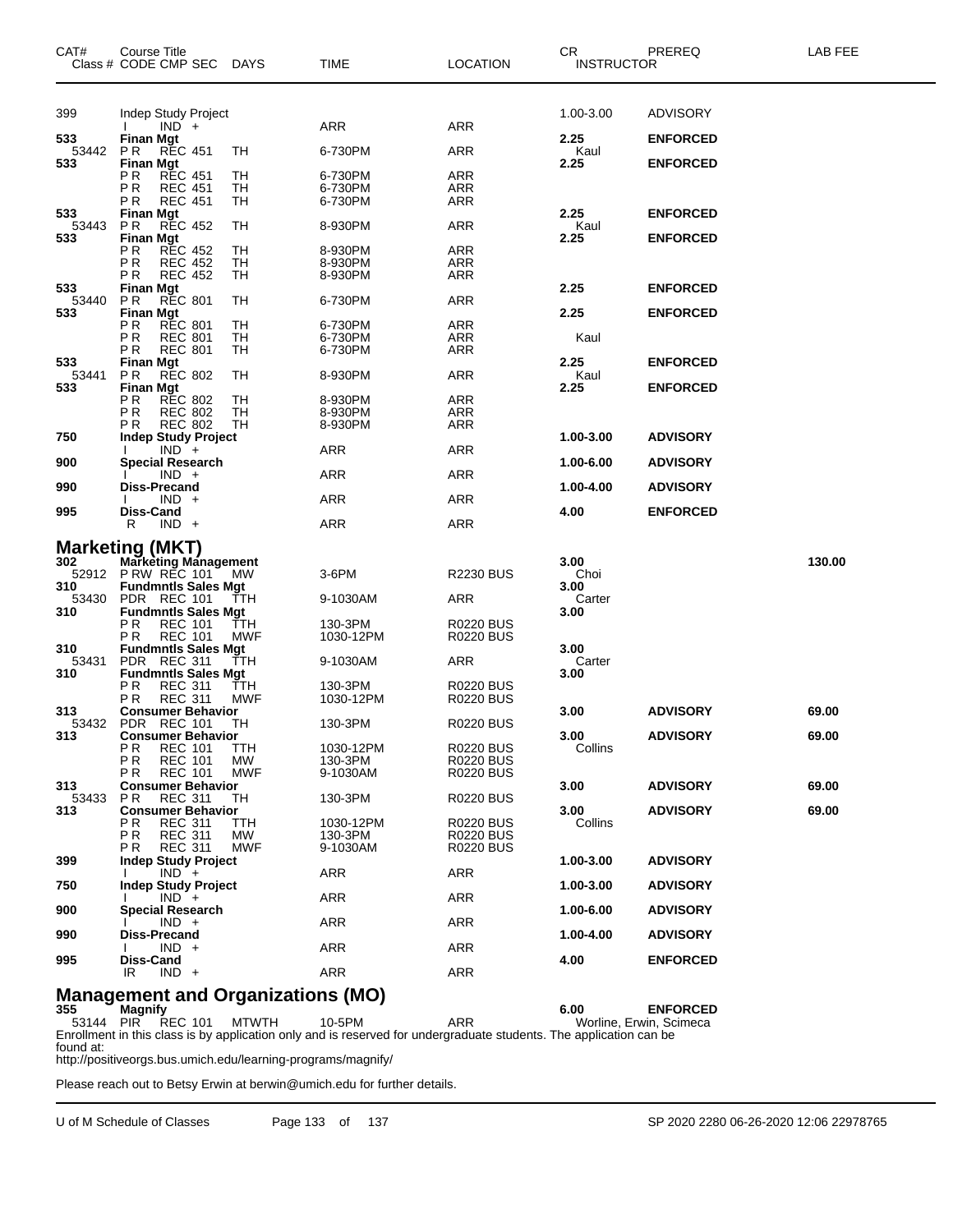| CAT#                                                                                                                                    | <b>Course Title</b><br>Class # CODE CMP SEC DAYS                                             |              | TIME       | <b>LOCATION</b>  | CR.<br><b>INSTRUCTOR</b> | <b>PREREQ</b>   | LAB FEE |
|-----------------------------------------------------------------------------------------------------------------------------------------|----------------------------------------------------------------------------------------------|--------------|------------|------------------|--------------------------|-----------------|---------|
|                                                                                                                                         |                                                                                              |              |            |                  | 1.00-3.00                | <b>ADVISORY</b> |         |
| 399                                                                                                                                     | <b>Indep Study Project</b><br>$IND +$                                                        |              | <b>ARR</b> | <b>ARR</b>       |                          |                 |         |
| 750                                                                                                                                     | <b>Indep Study Project</b>                                                                   |              |            |                  | 1.00-3.00                | <b>ADVISORY</b> |         |
| 900                                                                                                                                     | $IND +$<br><b>Special Research</b>                                                           |              | <b>ARR</b> | <b>ARR</b>       | 1.00-6.00                | <b>ADVISORY</b> |         |
|                                                                                                                                         | $IND +$                                                                                      |              | <b>ARR</b> | <b>ARR</b>       |                          |                 |         |
| 990                                                                                                                                     | <b>Diss-Precand</b>                                                                          |              |            |                  | 1.00-4.00                | <b>ADVISORY</b> |         |
| 995                                                                                                                                     | $IND +$<br><b>Diss-Cand</b>                                                                  |              | <b>ARR</b> | <b>ARR</b>       | 4.00                     | <b>ENFORCED</b> |         |
|                                                                                                                                         | $IND +$<br>IR.                                                                               |              | <b>ARR</b> | <b>ARR</b>       |                          |                 |         |
|                                                                                                                                         | <b>Strategy (STRATEGY)</b>                                                                   |              |            |                  |                          |                 |         |
| 399                                                                                                                                     | Indep Study Project                                                                          |              |            |                  | 1.00-3.00                | <b>ADVISORY</b> |         |
|                                                                                                                                         | $IND +$                                                                                      |              | <b>ARR</b> | <b>ARR</b>       |                          |                 |         |
| 750                                                                                                                                     | <b>Indep Study Project</b><br>$IND +$                                                        |              | <b>ARR</b> | <b>ARR</b>       | 1.00-3.00                |                 |         |
| 900                                                                                                                                     | <b>Doctoral Research</b>                                                                     |              |            |                  | 1.00-6.00                |                 |         |
|                                                                                                                                         | $IND +$                                                                                      |              | ARR        | <b>ARR</b>       |                          |                 |         |
| 990                                                                                                                                     | Diss-Precand<br>$IND +$                                                                      |              | <b>ARR</b> | <b>ARR</b>       | 1.00-4.00                |                 |         |
| 995                                                                                                                                     | <b>Diss-Cand</b>                                                                             |              |            |                  | 4.00                     | <b>ENFORCED</b> |         |
|                                                                                                                                         | IR.<br>$IND +$                                                                               |              | <b>ARR</b> | <b>ARR</b>       |                          |                 |         |
|                                                                                                                                         | <b>Technology and Operations (TO)</b>                                                        |              |            |                  |                          |                 |         |
| 399                                                                                                                                     | <b>Independent Study</b>                                                                     |              |            |                  | 1.00-3.00                |                 |         |
| 420                                                                                                                                     | $IND +$<br><b>Intro to Coding</b>                                                            |              | <b>ARR</b> | <b>ARR</b>       | 1.50                     | <b>ENFORCED</b> |         |
| 53434                                                                                                                                   | PDRW REC 101                                                                                 | - F          | 1030-12PM  | <b>R0320 BUS</b> |                          |                 |         |
| 420                                                                                                                                     | <b>Intro to Coding</b>                                                                       |              |            |                  | 1.50                     | <b>ENFORCED</b> |         |
|                                                                                                                                         | <b>P RW REC 101</b>                                                                          | <b>MTWTH</b> | 4-530PM    | <b>R0320 BUS</b> | Etzion                   |                 |         |
| This is an accelerated course being offered over the course of 3 weeks.<br>551<br>3.00<br><b>Intro to Operations</b><br><b>ENFORCED</b> |                                                                                              |              |            |                  |                          |                 | 128.00  |
|                                                                                                                                         | 53096 P RW REC 451                                                                           | TTH          | 630-930PM  | <b>R2230 BUS</b> | Svaan                    |                 |         |
| 750                                                                                                                                     | This course will be meeting in R1230 on June 11, 13, 18, and 20.<br><b>Independent Study</b> |              |            |                  | 1.00-3.00                |                 |         |
|                                                                                                                                         | $IND +$                                                                                      |              | ARR        | <b>ARR</b>       |                          |                 |         |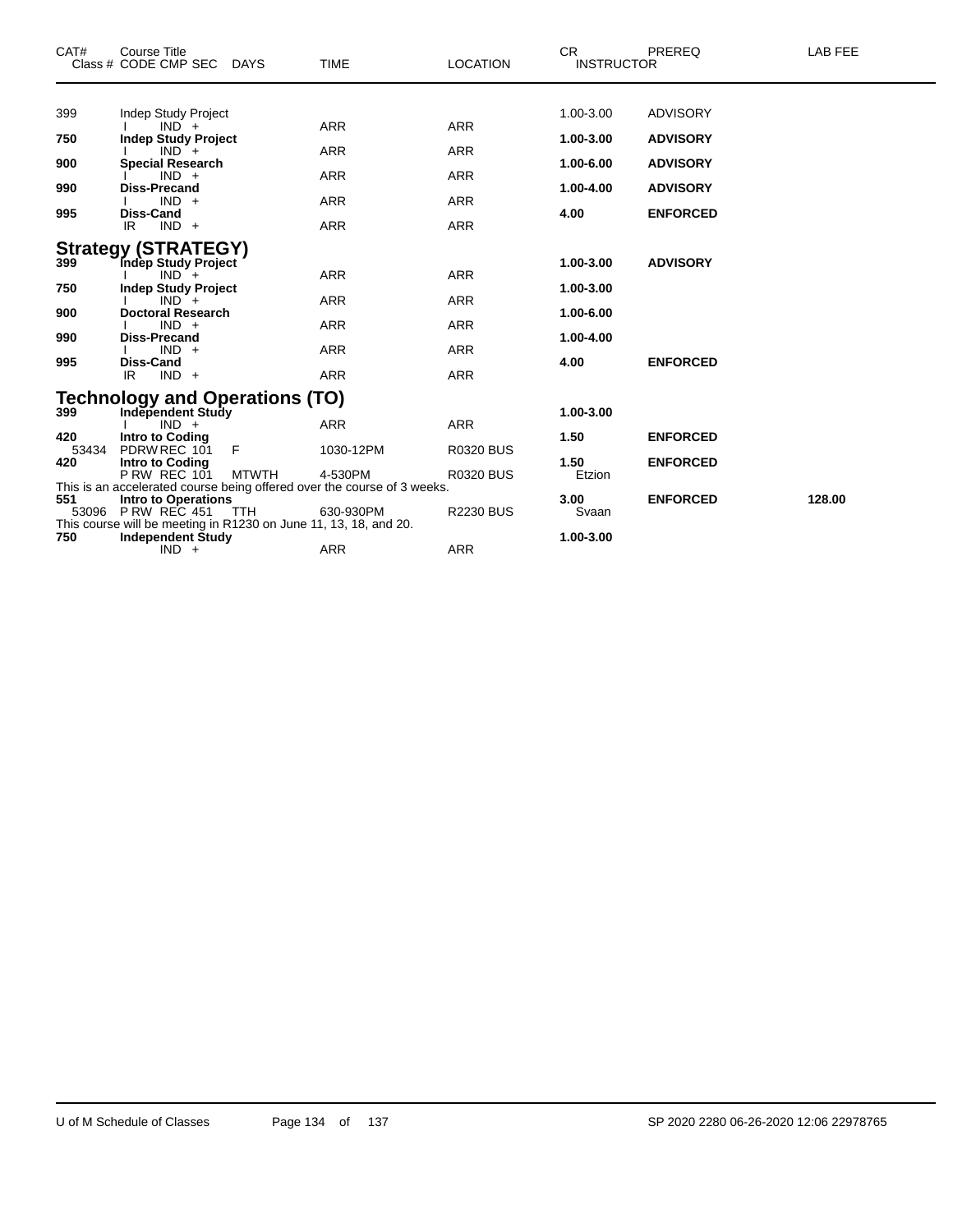| CAT# | $\mathop{\mathsf{course}}$ Title |             |      |          | ⌒冖<br>ັບເ         | PREREQ | AR FFF |
|------|----------------------------------|-------------|------|----------|-------------------|--------|--------|
|      | Class # CODE CMP SEC             | <b>DAYS</b> | TIME | LOCATION | <b>INSTRUCTOR</b> |        |        |
|      |                                  |             |      |          |                   |        |        |

#### **Social Work School Of Social Work**

| <b>Social Work (SW)</b> |                   |  |
|-------------------------|-------------------|--|
| <b>OOE</b>              | Orman Anton Brook |  |

| 305          | <b>Comm Action Soc Chg</b>                          |            |            | 3.00             | <b>ADVISORY</b> |
|--------------|-----------------------------------------------------|------------|------------|------------------|-----------------|
| 53370<br>515 | P.<br>LEC 101<br>TTH<br><b>Fndtn Field Educ</b>     | 10-1PM     | 3629 SSWB  | Williams<br>2.00 | <b>ENFORCED</b> |
| 517          | IR<br>$IND +$<br><b>Ind Studies Aging</b>           | ARR        | <b>ARR</b> | 1.00-3.00        | <b>ADVISORY</b> |
| 518          | $IND +$<br>$\mathbf{I}$<br><b>Ind Studies Aging</b> | <b>ARR</b> | ARR        | 1.00-3.00        | <b>ADVISORY</b> |
| 519          | $IND +$<br>Ind Stds Hum Behav                       | <b>ARR</b> | ARR        |                  |                 |
|              | $IND +$                                             | ARR        | <b>ARR</b> | 1.00-3.00        | <b>ADVISORY</b> |
| 520          | Ind Stds Hum Behav<br>$IND +$                       | <b>ARR</b> | ARR        | 1.00-3.00        | <b>ADVISORY</b> |
| 523          | Ind Stds Inperprac<br>$IND +$                       | <b>ARR</b> | ARR        | 1.00-3.00        | <b>ADVISORY</b> |
| 524          | Ind Stds Inperprac<br>$IND +$<br>$\mathbf{I}$       | ARR        | <b>ARR</b> | 1.00-3.00        | <b>ADVISORY</b> |
| 525          | Ind Stds Chid&Yth<br>$IND +$                        | <b>ARR</b> | ARR        | 1.00-3.00        | <b>ADVISORY</b> |
| 526          | Ind Stds Chid&Yth<br>$IND +$                        | ARR        | ARR        | 1.00-3.00        | <b>ADVISORY</b> |
| 532          | Ind Stds Health                                     |            |            | 1.00-3.00        | <b>ADVISORY</b> |
| 533          | $IND +$<br>Ι.<br>Ind Stds Health                    | ARR        | <b>ARR</b> | 1.00-3.00        | <b>ADVISORY</b> |
| 546          | $IND +$<br>Ind Stds SWPS                            | <b>ARR</b> | ARR        | 1.00-3.00        | <b>ADVISORY</b> |
| 547          | $IND +$<br>Ind Stds SWPS                            | <b>ARR</b> | ARR        | 1.00-3.00        | <b>ADVISORY</b> |
| 553          | $IND +$<br>Ι.<br>Ind Stds Comm Org                  | ARR        | <b>ARR</b> | 1.00-3.00        | <b>ADVISORY</b> |
| 554          | $IND +$<br>Ind Stds Comm Org                        | <b>ARR</b> | ARR        | 1.00-3.00        | <b>ADVISORY</b> |
| 555          | $IND +$<br>Ind Stds Comm & SS                       | <b>ARR</b> | ARR        | 1.00-3.00        | <b>ADVISORY</b> |
|              | $IND +$                                             | ARR        | <b>ARR</b> |                  |                 |
| 556          | Ind Stds Comm & SS<br>$IND +$                       | <b>ARR</b> | ARR        | 1.00-3.00        | <b>ADVISORY</b> |
| 566          | Ind Stds Mgt Hum S<br>$IND +$                       | <b>ARR</b> | ARR        | 1.00-3.00        | <b>ADVISORY</b> |
| 567          | Ind Stds Mgt Hum S<br>$IND +$                       | ARR        | <b>ARR</b> | 1.00-3.00        | <b>ADVISORY</b> |
| 576          | Ind Stds Pol&Eval<br>$IND +$                        | <b>ARR</b> | ARR        | 1.00-3.00        | <b>ADVISORY</b> |
| 577          | Ind Stds Pol&Eval<br>$IND +$                        | <b>ARR</b> | ARR        | 1.00-3.00        | <b>ADVISORY</b> |
| 581          | Ind Stds Mntl Hith<br>$IND +$<br>Ι.                 | ARR        | <b>ARR</b> | 1.00-3.00        | <b>ADVISORY</b> |
| 582          | Ind Stds Mntl Hith                                  |            |            | 1.00-3.00        | <b>ADVISORY</b> |
| 583          | $IND +$<br>Ind Std Research                         | <b>ARR</b> | ARR        | 1.00-3.00        | <b>ADVISORY</b> |
| 584          | $IND +$<br>Ind Stds Research                        | <b>ARR</b> | <b>ARR</b> | 1.00-3.00        | <b>ADVISORY</b> |
| 586          | $IND +$<br>Ι.<br><b>Ind Studies Eval</b>            | <b>ARR</b> | <b>ARR</b> | 1.00-3.00        | <b>ADVISORY</b> |
| 587          | $IND +$<br><b>Ind Studies Eval</b>                  | <b>ARR</b> | <b>ARR</b> | 1.00-3.00        | <b>ADVISORY</b> |
| 598          | $IND +$<br>I.<br>Ind Stds Soc Work                  | ARR        | <b>ARR</b> | 1.00-3.00        | <b>ADVISORY</b> |
| 599          | $\mathbf{I}$<br>$IND +$<br>Ind Stds Soc Work        | <b>ARR</b> | <b>ARR</b> | 1.00-3.00        | <b>ADVISORY</b> |
|              | $IND +$                                             | ARR        | ARR        |                  |                 |
| 691          | <b>Adv Field Education</b><br>$IND +$               | ARR        | ARR        | 1.00-12.00       | <b>ADVISORY</b> |
| 801          | <b>Research Internship</b><br>$IND +$               | ARR        | ARR        | $1.00 - 8.00$    | <b>ADVISORY</b> |
| 802          | Research Internship<br>$IND +$                      | ARR        | ARR        | $1.00 - 8.00$    | <b>ADVISORY</b> |
| 803          | <b>Research Internship</b><br>$IND +$               | ARR        | ARR        | 1.00-8.00        | ADVISORY        |
| 900          | <b>Prep Candidacy Eval</b><br>$IND +$               | ARR        | ARR        | 1.00-8.00        | <b>ADVISORY</b> |
| 971          | <b>Directed Reading</b><br>$IND +$                  | ARR        | ARR        | 1.00-4.00        | <b>ADVISORY</b> |
| 972          | <b>Directed Reading</b>                             |            |            | 1.00-4.00        | <b>ADVISORY</b> |
|              |                                                     |            |            |                  |                 |

U of M Schedule of Classes Page 135 of 137 SP 2020 2280 06-26-2020 12:06 22978765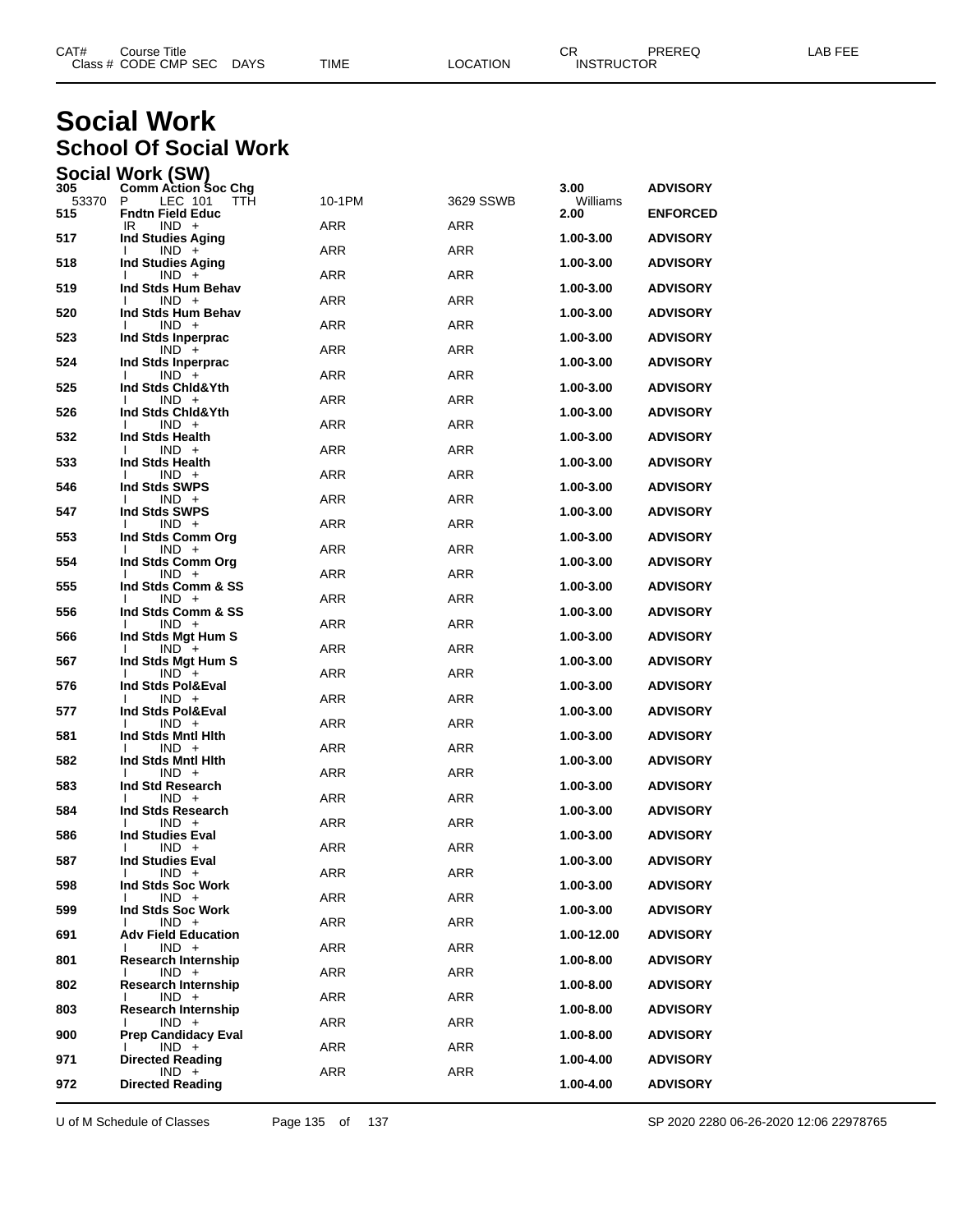| CAT# | Course Title<br>Class # CODE CMP SEC DAYS | <b>TIME</b> | <b>LOCATION</b> | CR.<br><b>INSTRUCTOR</b> | <b>PREREQ</b>   | LAB FEE |
|------|-------------------------------------------|-------------|-----------------|--------------------------|-----------------|---------|
|      |                                           |             |                 |                          |                 |         |
|      | $IND +$                                   | <b>ARR</b>  | <b>ARR</b>      |                          |                 |         |
| 973  | <b>Directed Reading</b><br>$IND +$        | <b>ARR</b>  | <b>ARR</b>      | 1.00-4.00                | <b>ADVISORY</b> |         |
| 974  | <b>Directed Reading</b>                   |             |                 | 1.00-4.00                | <b>ADVISORY</b> |         |
|      | $IND +$                                   | <b>ARR</b>  | <b>ARR</b>      |                          |                 |         |
| 975  | <b>Directed Research</b>                  |             |                 | 1.00-4.00                | <b>ADVISORY</b> |         |
|      | $IND +$                                   | <b>ARR</b>  | <b>ARR</b>      |                          |                 |         |
| 976  | <b>Directed Research</b>                  |             |                 | 1.00-4.00                | <b>ADVISORY</b> |         |
| 977  | $IND +$<br><b>Directed Research</b>       | <b>ARR</b>  | <b>ARR</b>      | 1.00-4.00                | <b>ADVISORY</b> |         |
|      | $IND +$                                   | <b>ARR</b>  | <b>ARR</b>      |                          |                 |         |
| 978  | <b>Directed Research</b>                  |             |                 | 1.00-4.00                | <b>ADVISORY</b> |         |
|      | $IND +$                                   | <b>ARR</b>  | <b>ARR</b>      |                          |                 |         |
| 990  | <b>Diss-Precand</b>                       |             |                 | 1.00-4.00                | <b>ADVISORY</b> |         |
|      | $IND +$                                   | <b>ARR</b>  | <b>ARR</b>      |                          |                 |         |
| 995  | <b>Diss-Cand</b><br>$IND +$<br>IR         | <b>ARR</b>  | <b>ARR</b>      | 4.00                     | <b>ENFORCED</b> |         |